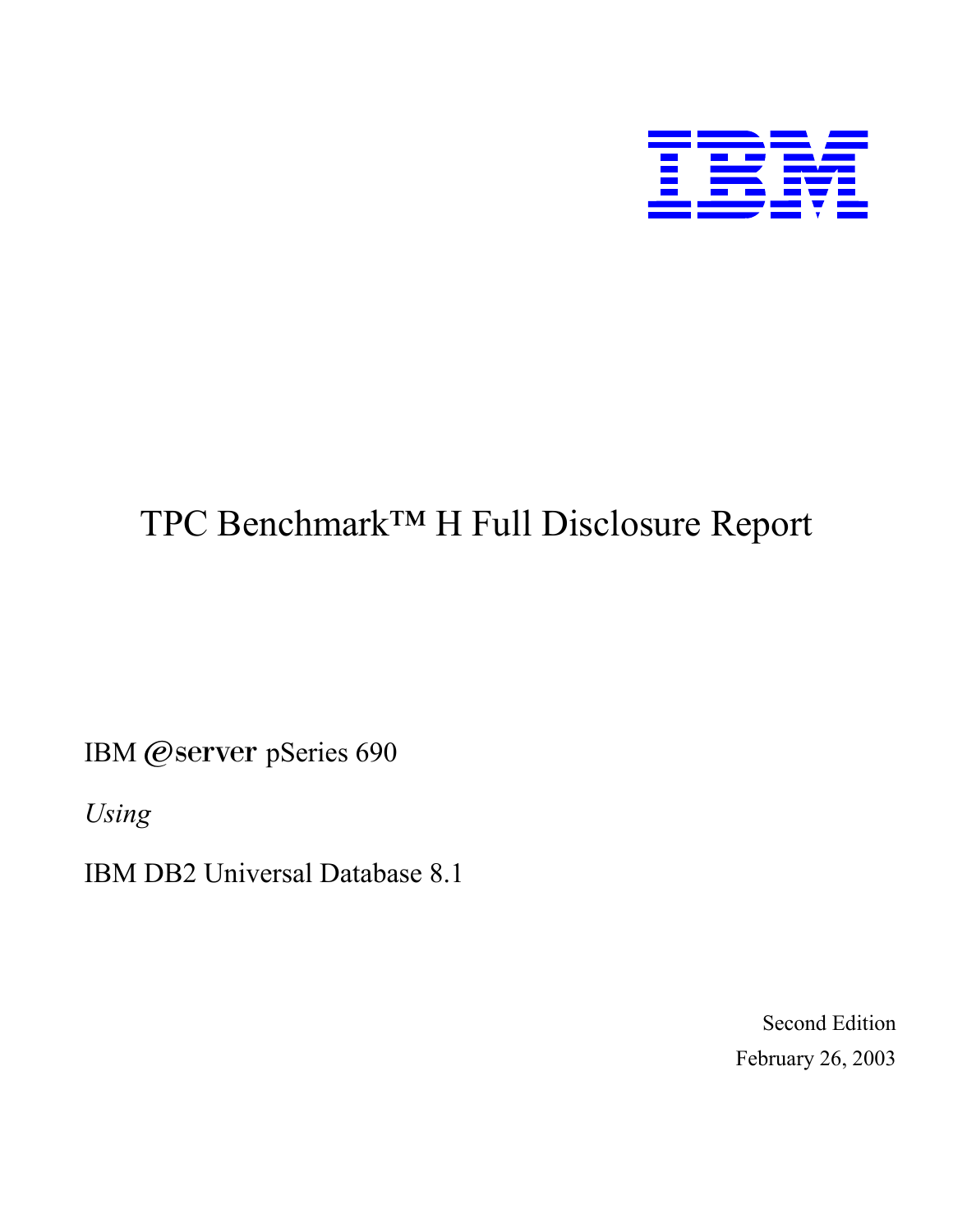The following terms used in this publication are trademarks of their respective companies as follows:

| <b>TPC Benchmark</b> | Trademark of the Transaction Processing Performance Council |
|----------------------|-------------------------------------------------------------|
| <b>TPC-H</b>         | Trademark of the Transaction Processing Performance Council |
| <b>QppH</b>          | Trademark of the Transaction Processing Performance Council |
| <b>QthH</b>          | Trademark of the Transaction Processing Performance Council |
| <b>QphH</b>          | Trademark of the Transaction Processing Performance Council |
| <b>IBM</b>           | Trademark of International Business Machines Corporation    |
| eServer              | Trademark of International Business Machines Corporation    |
| p690                 | Trademark of International Business Machines Corporation    |
| D <sub>B2</sub>      | Trademark of IBM                                            |

### **First Edition December 5, 2002**

#### **Second Edition February 26, 2003**

The information contained in this document has not been submitted to any formal test and is distributed on an AS IS basis without any warranty either expressed or implied. The use of this information or the implementation of any of these techniques is a customer's responsibility and depends on the customer's ability to evaluate and integrate them into the customer's operational environment. While each item has been reviewed by IBM for accuracy in a specific situation, there is no guarantee that the same or similar results will be obtained elsewhere. Customers attempting to adapt these techniques to their own environment do so at their own risk.

In this document, any references made to an IBM licensed program are not intended to state or imply that only IBM's licensed program may be used; any functionally equivalent program may be used.

It is possible that this material may contain references to, or information about, IBM products (machines and programs), programming, or services that are not announced in your country. Such references or information must not be construed to mean that IBM intends to announce such products, programming, or services in your country.

All performance data contained in this publication was obtained in a controlled environment, and therefore the results which may be obtained in other operating environments may vary significantly. Users of this document should verify the applicable date in their specific environment.

© Copyright International Business Machines 2002 All rights reserved.

Permission is hereby granted to reproduce this document in whole or in part, provided the copyright notice printed above is set forth in full text on the title page of each item reproduced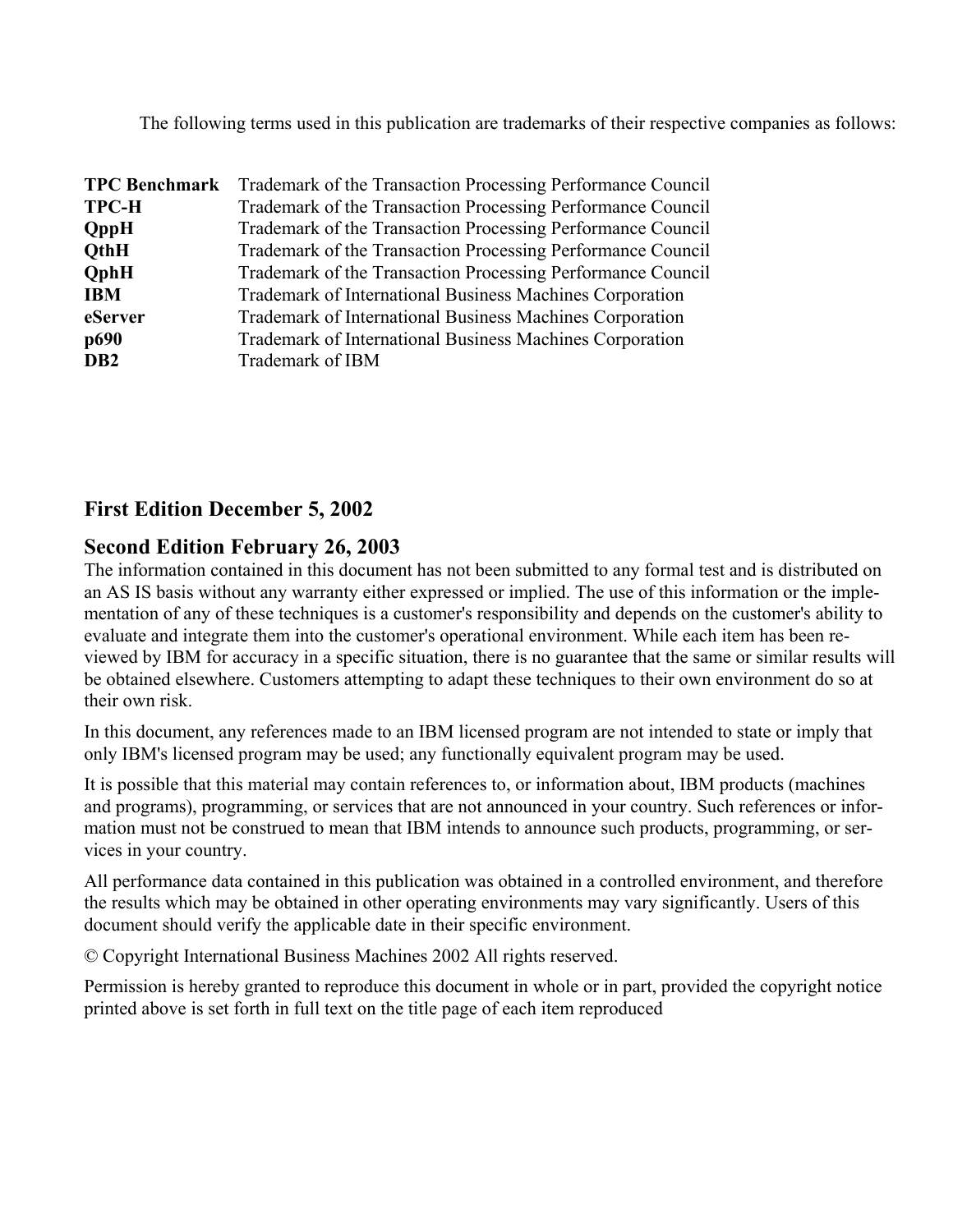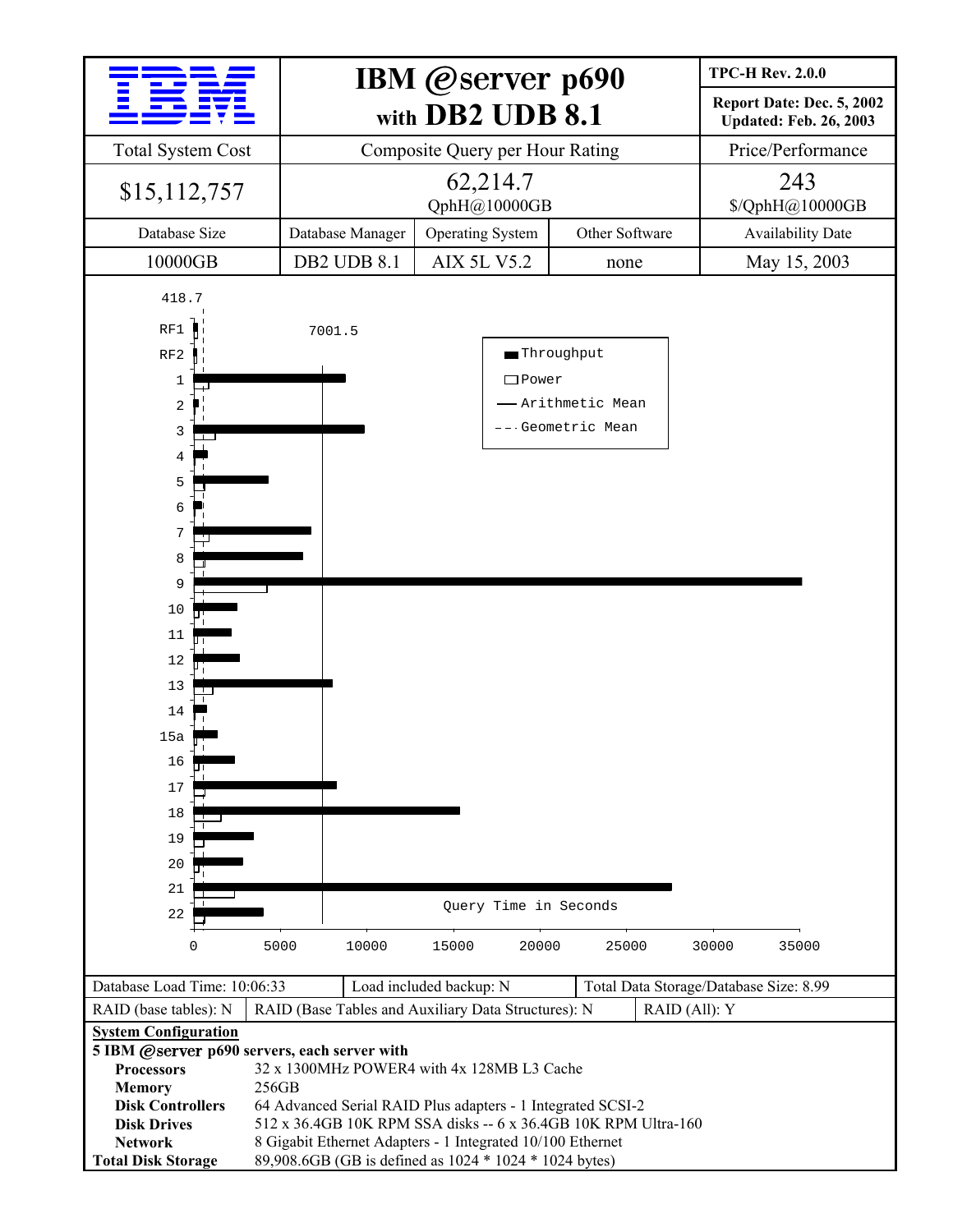

## **IBM @Server p690 IBM** *<u>PFC-H Rev. 2.0.0</u>* **with DB2 UDB 8.1**

**Report Date: Dec. 5, 2002**<br> **Updated: Feb. 26, 2003** 

| Part<br><b>Number</b> |                                                                                     |        |                   |          | <b>Ext Price</b> |             |
|-----------------------|-------------------------------------------------------------------------------------|--------|-------------------|----------|------------------|-------------|
| Server Hardware       | <b>Description</b>                                                                  | Source | <b>Unit Price</b> | Qty      |                  | 3 Yr Maint. |
|                       | 7040-681 IBM eserver pSeries 690                                                    | 1      | 17,789            |          | 88,945           | 103,800     |
|                       | 2624 32x/40x CDROM w / 16bit Connector                                              |        | 375               | 5<br>5   | 1,875            | 0           |
|                       | 3155 Disk Drive Cable                                                               |        | 150               | 5        | 750              | 0           |
|                       | 3255 Operator panel Attachment cable                                                |        | 100               | 5        | 500              | 0           |
|                       | 3627 P76 Color Monitor                                                              |        | 995               | 1        | 995              | 0           |
|                       | 4139 128MB (4x32) L3 Cache, 433MHz                                                  |        | 25,000            | 20       | 500,000          | 0           |
|                       | 4188 32 GB H-Memory (inw ard facing)                                                |        | 120,500           | 20       | 2,410,000        | 0           |
|                       | 4189 32 GB H-Memory (outw ard facing)                                               |        | 120,500           | 20       | 2,410,000        | 0           |
|                       | 5244 8-w POWER4 Turbo Processor (first)                                             |        | 275,000           | 5        | 1,375,000        | 504,000     |
|                       | 5251 Programmable Clock Card                                                        |        | 350               | 5        | 1750             | 0           |
|                       | 5254 8-w POWER4 Turbo Processor option                                              |        | 275,000           | 15       | 4,125,000        | 1,512,000   |
|                       | 6161 Cable groyp, pw r cntlr to CEC and Fans                                        |        | 400               | 5        | 2000             | 0           |
|                       | 6162 Interface cable, Svc proc to pw r subsystem                                    |        | 200               | 5        | 1,000            | 0           |
|                       | 6170 Standard CEC DC/DC Converter Assembly                                          |        | 4,700             | 10       | 47,000           | 0           |
|                       | 6181 Pw r cable grp to 1st processor group                                          |        | 270               | 5        | 1,350            | 0           |
|                       | 6182 Pw r cable grp to 2nd processor group option                                   |        | 150               | 5        | 750              | 0           |
|                       | 6183 Pw r cable grp to 3rd processor group option                                   |        | 150               | 5        | 750              | 0           |
|                       | 6184 Pw r cable grp to 4th processor group option                                   |        | 150               | 5        | 750              | 0           |
|                       | 6189 Additional DC/DC Converter Assembly, (DCA)                                     |        | 4,200             | 15       | 63,000           | 0           |
|                       | 6198 Capacitor book (for 2 MCMs)                                                    |        | 1,800             | 10       | 18,000           | 0           |
|                       | 6404 Service Processor + Dual Rio Loop (GX)                                         |        | 7,000             | 5        | 35,000           | 0           |
|                       |                                                                                     |        |                   |          |                  |             |
|                       | 6410 Remote I/O Loop Adapter                                                        |        | 8,000             | 10       | 80,000           | 0           |
|                       | 6565 Backplane, CEC                                                                 |        | 50,000            | 5        | 250,000          | 0           |
|                       | 7316 Hardw are Management Console                                                   |        | 4,325             | 1        | 4,325            | 0           |
|                       | 8692 Media Drw r, Operator panel, Diskette                                          |        | 1,700             | 5        | 8,500            | 0           |
|                       | 7040-61DI/O Draw er                                                                 |        | 3,980             | 40       | 159,200          | 163,200     |
|                       | 2122 SCSI cable - B&C to Media Draw er                                              |        | 275               | 5        | 1,375            | 0           |
|                       | 5700 Gigabit Adapter (Fiber)                                                        |        | 1,700<br>310      | 40       | 68,000           | 0<br>0      |
|                       | 3145 Remote I/O Cable, 500MHz, 0.5m (RIO)                                           | 1      | 350               | 40<br>80 | 12,400           | 0           |
|                       | 3149 Remote I/O Cable, 500MHz, 2m (RIO)<br>3158 36.4 GB Ultra3 10K RPM 1" U3 Module | 1      | 2,000             | 30       | 28,000           | 0           |
|                       |                                                                                     | 1      | 400               | 5        | 60,000           | 0           |
|                       | 6121 Cable Grp, 4xUPIC/2xRIO, BPM(IO#1) to B&C(pos 4609)                            |        |                   |          | 2,000            | 0           |
|                       | 6122 Cable Grp, 4xUPIC/2xRIO, BPM(IO#2) to B&C(pos 4605)                            | 1      | 400               | 5        | 2,000            |             |
|                       | 6123 Cable Grp, 4xUPIC/2xRIO, BPM(IO#3) to B&C(pos 4601)                            | 1      | 400               | 5        | 2,000            | 0           |
|                       | 6124 Cable Grp, 4xUPIC/2xRIO, BPM(IO#4) to B&C(pos 4613)                            | 1      | 400               | 5<br>5   | 2,000            | 0           |
|                       | 6125 Cable Grp, 4xUPIC/2xRIO, BPM(IO#4) to B&C(pos 4613)                            | 1      | 400               |          | 2,000            | 0           |
|                       | 6126 Cable Grp, 4xUPIC/2xRIO, BPM(IO#4) to B&C(pos 4613)                            | 1      | 400               | 5        | 2,000            | 0           |
|                       | 6128 Cable Grp, 4xUPIC/2xRIO, BPM(IO#4) to B&C(pos 4613)                            | 1      | 400               | 5        | 2,000            | 0           |
|                       | 6129 Cable Grp, 4xUPIC/2xRIO, BPM(IO#4) to B&C(pos 4613)                            | 1      | 400               | 5        | 2,000            | 0           |
|                       | 6172 I/O Drw r DC/DC Converter assembly, (DCA)                                      | 1<br>1 | 4,000             | 80       | 320,000          | 0           |
|                       | 6179 Pow er Cable, B&C to Media Draw er                                             |        | 300               | 5        | 1,500            | 0           |
|                       | 6206 Ultra SCSI PCI-BusAdapter                                                      |        | 395               | 5        | 1,975            | 0           |
|                       | 6230 Advanced Serial RAID Plus adapters                                             |        | 3,000             | 320      | 960,000          | 0           |
|                       | 6235 32 MB Fast_Write Cache option card                                             |        | 575               | 320      | 184,000          | 0           |
|                       | 6563 I/O drw PCI plner, 2 Int. Ultr3 SCSI ports                                     |        | 8,000             | 80       | 640,000          | 0           |
|                       | 6564 Ultra3 SCSI 4-Pack                                                             |        | 500               | 160      | 80,000           | 0           |
|                       | 7040-61RSystem Rack                                                                 |        | 5,500             | 5        | 27,500           | 19,800      |
|                       | 6070 Front Door, 24W, 2M, IBM Black/Copper                                          |        | 3,000             | 5        | 15,000           | 0           |
|                       | 6071 Front Door, Secondary rack                                                     |        | 550               | 5        | 2,750            |             |
|                       | 6074 Rear Door, Slimline                                                            | 1      | 750               | 10       | 7,500            | 0           |
|                       |                                                                                     |        |                   |          |                  |             |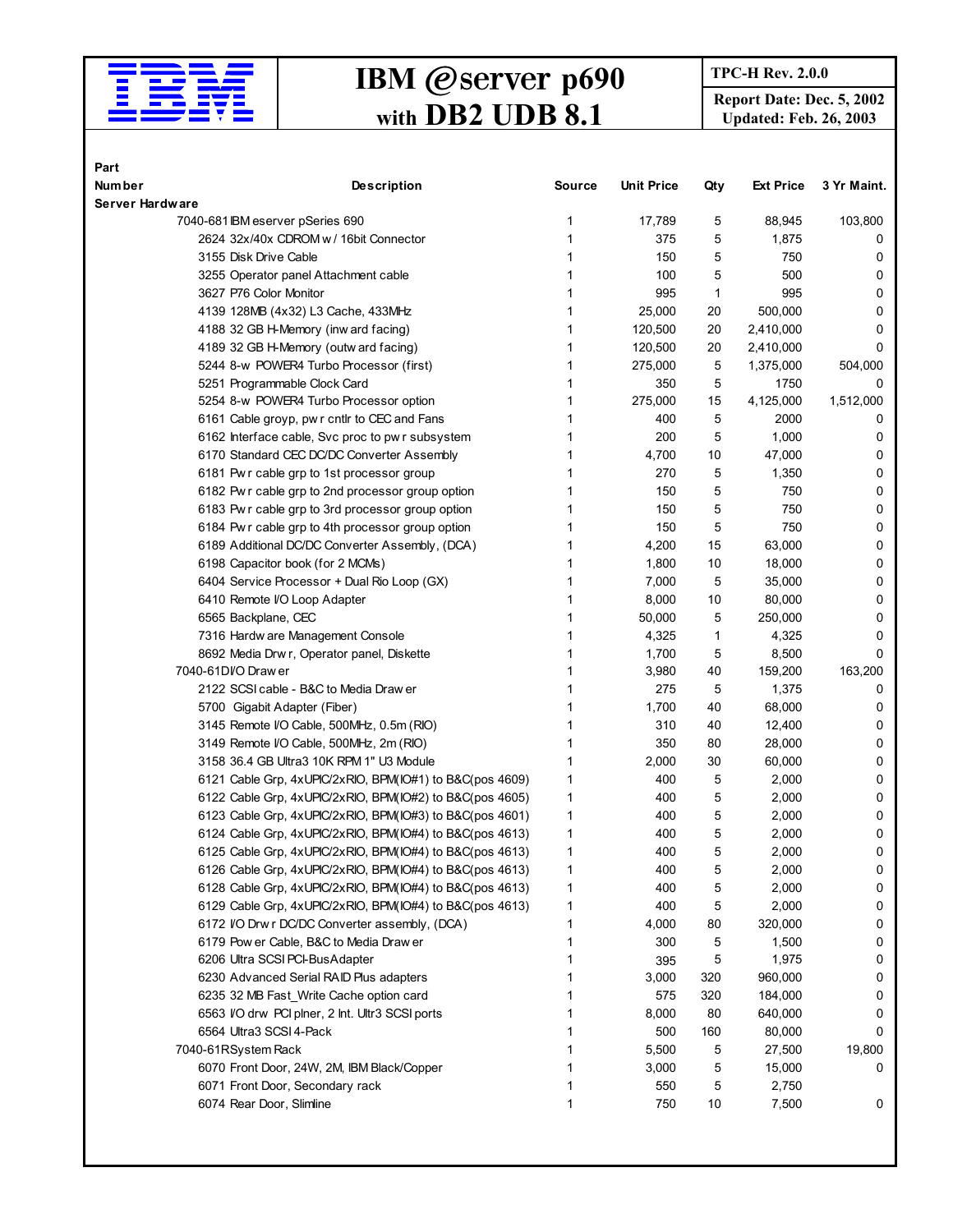

## **IBM @Server p690 IBM Report Date: Dec. 5, 2002 with DB2 UDB 8.1**

**Updated: Feb. 26, 2003** 

|                      | 6186 Bulk Pow er Regulator (BPR)                                                                                                                | 1 | 4,000                    | 30    | 120,000        | 0            |
|----------------------|-------------------------------------------------------------------------------------------------------------------------------------------------|---|--------------------------|-------|----------------|--------------|
|                      | 6187 Bulk Pow er Controller (BPC), 4 Fans + 3 DCAs                                                                                              | 1 | 1,900                    | 10    | 19,000         | 0            |
|                      | 6188 Bulk Pow er Distribution (BPD), 10 DCAs                                                                                                    | 1 | 3,500                    | 20    | 70,000         | 0            |
|                      | 6200 Integrated Battery Backup, primary                                                                                                         | 1 | 4,500                    | 15    | 67,500         | 0            |
|                      | 6201 Integrated Battery Backup, redundant                                                                                                       | 1 | 4,500                    | 15    | 67,500         | 0            |
|                      | 6240 Cable Integrated Battery Backup, t                                                                                                         | 1 | 100                      | 20    | 2,000          | 0            |
|                      | 6241 Cable Integrated Battery Backup, Exp. rack                                                                                                 | 1 | 135                      | 10    | 1,350          | 0            |
|                      |                                                                                                                                                 | 1 |                          |       |                |              |
|                      | 8678 Line Cord, 60A, 14', IEC309 Plug, Chargeable                                                                                               |   | 1,000                    | 10    | 10,000         | 0            |
|                      | 8690 Regatta-H Bulk Pow er Module (2x BPA, EPO PNL)                                                                                             | 1 | 5,000                    | 5     | 25,000         | 0            |
|                      | 8691 Expansion Rack 24", 42 EIA                                                                                                                 | 1 | 8,000                    | 5     | 40,000         | 0            |
|                      | <b>Server Subtotal</b>                                                                                                                          |   |                          |       | 14,434,790     | 2,302,800    |
| <b>Storage</b>       |                                                                                                                                                 |   |                          |       |                |              |
| 7014-T42             | System Rack Model T42 (6089,6098)                                                                                                               | 1 | 5,000                    | 20    | 100,000        | 17,760       |
|                      | 6171 Additional Pow er Distribution Unit                                                                                                        | 1 | 1,000                    | 60    | 60,000         | 0            |
| 7133-D40             | SSA Disk Subsystem                                                                                                                              | 1 | 12,750                   | 160   | 2,040,000      | 706,560      |
|                      | 8022 50/60 Hz AC, 300 VDC Pow er Supply                                                                                                         | 1 | 2,000                    | 160   | 320,000        | 0            |
|                      | 8031 Raven Black Draw er Cover                                                                                                                  | 1 | 250                      | 160   | 40,000         | 0            |
|                      | 8536 10K/36.4 GB Advanced Disk Drive Module                                                                                                     | 1 | 5,900                    | 2,560 | 15,104,000     | 0            |
|                      |                                                                                                                                                 | 1 |                          | 160   |                | 0            |
|                      | 8801 SSA Cables (8801)                                                                                                                          |   | 60                       |       | 9,600          |              |
|                      | <b>DASD Storage Subtotal</b>                                                                                                                    |   |                          |       | 17,513,600     | 724,320      |
|                      | <b>RACK Hardware Subtotal</b>                                                                                                                   |   |                          |       | 160,000        |              |
| <b>Software</b>      |                                                                                                                                                 |   |                          |       |                |              |
|                      | AIX 5.2 (Media only)                                                                                                                            | 1 | 50                       | 5     | 250            | 0            |
|                      | D5A1ELL, E1A1FLLAIX C Compiler                                                                                                                  | 1 | 559                      | 1     | 559            | 104          |
|                      | D5BISLLDB2 FOR EBUSINESS Lic/1 yr Maint (500 user Lic)                                                                                          |   | 221,000                  | 1     | 221,000        |              |
|                      | E1BIQLLDB2 FOR EBUSINESS Maint Renew (year)                                                                                                     | 1 | 49,500                   | 2     | 0              | 99,000       |
|                      | Software Subtotal                                                                                                                               |   | <b>Subtotal</b>          |       | 221,809        | 99,104       |
| Third Party Hardware |                                                                                                                                                 |   |                          |       |                |              |
| WS-C3508G-XL-EN      | Catalyst 3508G XL Enterprise Edition                                                                                                            |   | 4,995                    | 10    | 49,950         | 0            |
|                      | Third Party Hardware Subtotal                                                                                                                   |   |                          |       | 49,950         | 0            |
|                      |                                                                                                                                                 |   |                          |       |                |              |
|                      | <b>Subtotal</b>                                                                                                                                 |   |                          |       | 32,380,149     | 3,126,224    |
|                      |                                                                                                                                                 |   |                          |       |                |              |
|                      | <b>Total</b>                                                                                                                                    |   |                          |       |                | 35,506,373   |
|                      |                                                                                                                                                 |   |                          |       |                |              |
|                      | All IBM hardw are & AIX one time volume Discount                                                                                                |   |                          | 60%   |                |              |
| <b>Discounts</b>     |                                                                                                                                                 |   |                          |       | (19, 182, 768) |              |
|                      | Storage Service Discount                                                                                                                        |   |                          | 40%   | (289, 728)     |              |
|                      | Server Service Discount                                                                                                                         |   |                          | 40%   | (921, 120)     |              |
| Total                |                                                                                                                                                 |   |                          |       | (20, 393, 616) | 15,112,757   |
|                      |                                                                                                                                                 |   |                          |       |                |              |
| Notes (Source):      |                                                                                                                                                 |   | 3 Year Cost of Ownership |       | \$             | 15, 112, 757 |
| 1. IBM               |                                                                                                                                                 |   | QphH @ 10000 GB          |       |                | 62,214       |
|                      |                                                                                                                                                 |   | \$/QphH @ 10000 GB       |       | \$             | 242.92       |
|                      |                                                                                                                                                 |   |                          |       |                |              |
|                      | For assistance with any of these prices or their applicability to any customer's requirements, please contact one of the following individuals: |   |                          |       |                |              |
|                      | William R. Casey, eServer pSeries Offering Manager, email: w rcasey@us.ibm.com, phone 1-512-838-1422                                            |   |                          |       |                |              |
|                      | Paul Rivot, Director Database Servers and Business Intelligence Software, email: privot@us.ibm.com, phone 1-914-766-1325                        |   |                          |       |                |              |
|                      |                                                                                                                                                 |   |                          |       |                |              |

Audited by: Francois Raab & Brad Askins of Infosizing (www.infosizing.com)

Note: Hardware immediately available. All software will be available May 15, 2003

Prices used in TPC benchmarks reflect the actual prices a customer would pay for a one-time purchase of the stated components. Individually negotiated discounts are not permitted. Special prices base on assumptions about past or future purchases are not permitted. All discounts reflect standard pricing policies for the listed components. For complete details see the pricing sections of the TPC benchmark specifications. If you find the stated prices are not available according to these terms, please notify the TPC at pricing@tpc.org. Thank You.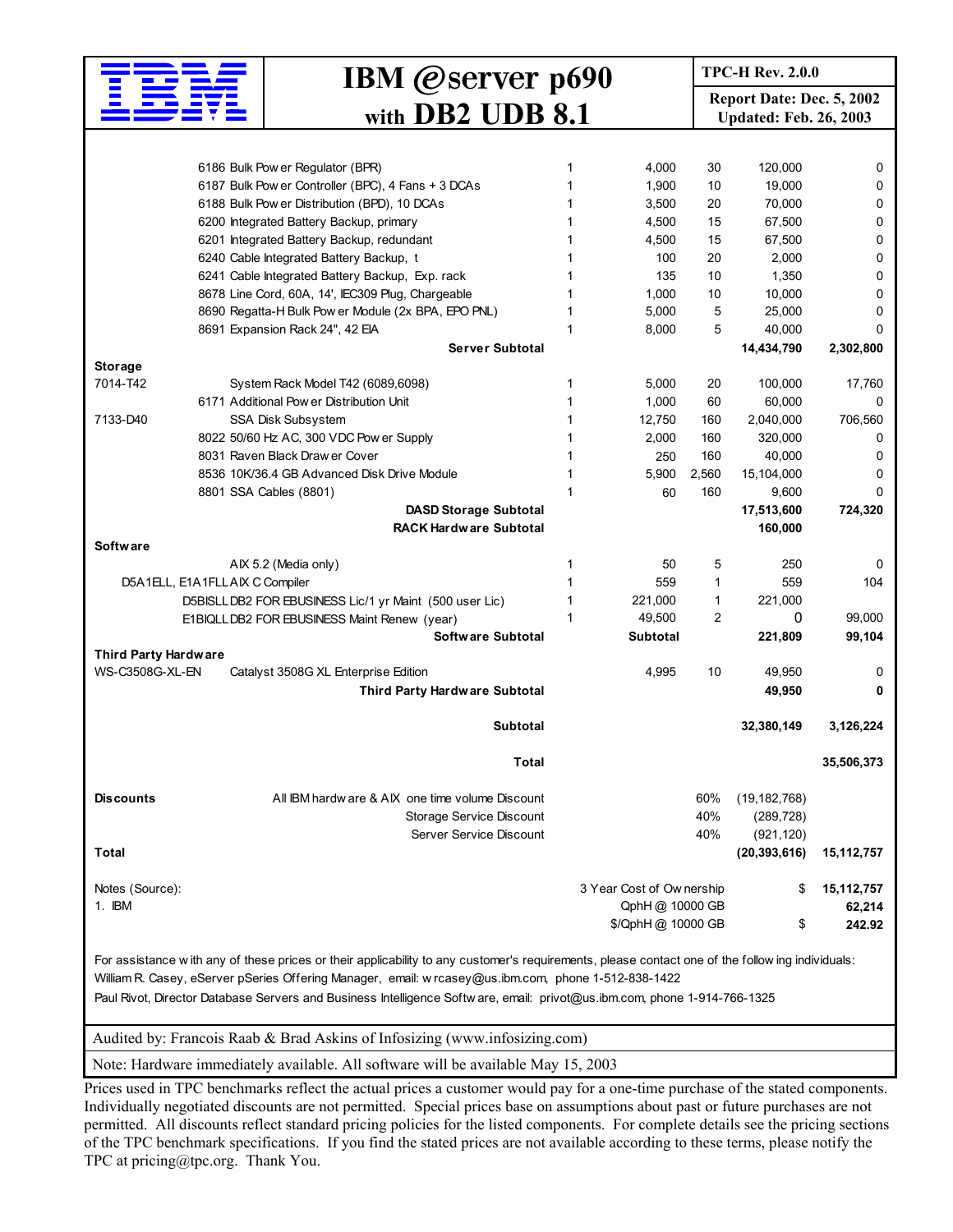

## **IBM @Server p690 IBM Report Date: Dec.** 5, 2002 **with DB2 UDB 8.1**

**Updated: Feb. 26, 2003** 

#### **Numerical Quantities Summary**

#### **Measurement Results:**

| Database Scaling (SF/Size)                       | 10000               |
|--------------------------------------------------|---------------------|
| Total Data Storage/Database Size                 | 8.99                |
| <b>Start of Database Load</b>                    | 11/19/2002 18:58:31 |
| End of Database Load                             | 11/20/2002 05:05:04 |
| Database Load Time                               | 10:06:33            |
| <b>Query Streams for Throughput Test</b>         |                     |
| TPC-H Power Metric (QppH@10000GB)                | 85,972.5            |
| TPC-H Throughput Metric (QthH@10000GB)           | 45,022.2            |
| Composite Query-per-Hour Rating (QphH@10000GB)   | 62,214.7            |
| Total System Price over 3 years                  | \$15,112,757        |
| TPC-H Price/Performance Metric (\$/QphH@10000GB) | 243                 |

#### **Measurement Intervals**

Measurement Interval in Throughput Test (Ts) = 158,322.1 seconds

#### **Duration of Stream Execution**

| <b>Stream Id</b> | <b>Seed Used</b> | <b>Start Date &amp; Time</b> |          | <b>End Date &amp; Time</b> |          | <b>Duration</b> |
|------------------|------------------|------------------------------|----------|----------------------------|----------|-----------------|
| Stream 00        | 1120050504       | 11/22/2002                   | 18:16:29 | 11/22/2002                 | 23:13:07 | 4:56:38         |
| <b>Stream 01</b> | 1120050505       | 11/22/2002                   | 23:13:45 | 11/24/2002                 | 18:11:23 | 42:57:38        |
| Stream 02        | 1120050506       | 11/22/2002                   | 23:13:45 | 11/24/2002                 | 18:11:37 | 42:57:52        |
| Stream 03        | 1120050507       | 11/22/2002                   | 23:13:45 | 11/24/2002                 | 17:49:47 | 42:36:02        |
| Stream 04        | 1120050508       | 11/22/2002                   | 23:13:45 | 11/24/2002                 | 17:52:13 | 42:38:28        |
| Stream 05        | 1120050509       | 11/22/2002                   | 23:13:45 | 11/24/2002                 | 17:52:48 | 42:39:03        |
| Stream 06        | 1120050510       | 11/22/2002                   | 23:13:45 | 11/24/2002                 | 17:58:00 | 42:44:15        |
| Stream 07        | 1120050511       | 11/22/2002                   | 23:13:45 | 11/24/2002                 | 18:08:40 | 42:54:55        |
| Stream 08        | 1120050512       | 11/22/2002                   | 23:13:45 | 11/24/2002                 | 17:55:57 | 42:42:12        |
| Stream 09        | 1120050513       | 11/22/2002                   | 23:13:45 | 11/24/2002                 | 18:08:27 | 42:54:42        |
| Refresh          |                  | 11/24/2002                   | 18:11:37 | 11/24/2002                 | 19:12:28 | 1:00:51         |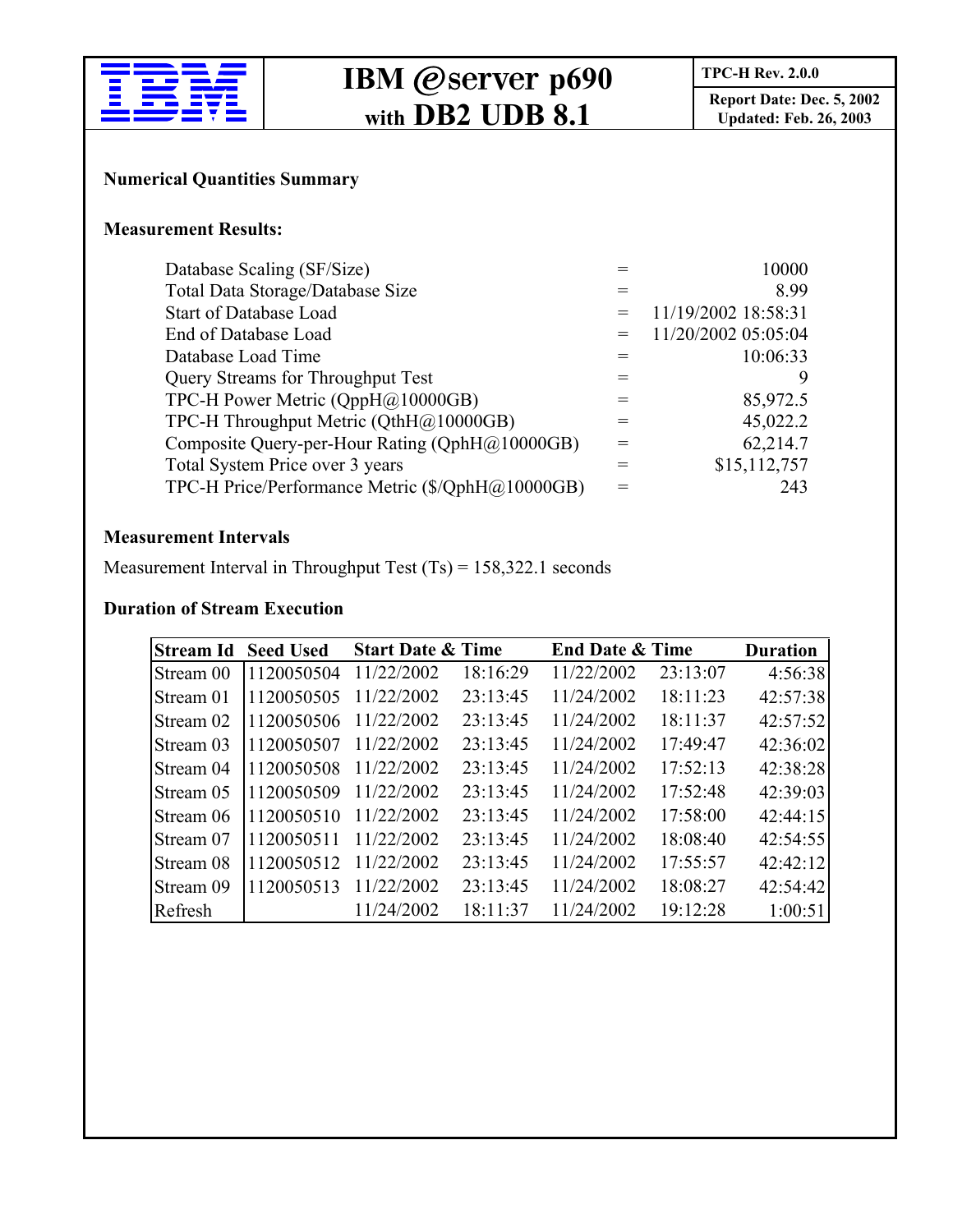

## **IBM @Server p690 IBM**  $\frac{\text{TPC-H Rev. 2.0.0}}{\text{Renort Date: Dec}}$ **with DB2 UDB 8.1**

**Updated: Feb. 26, 2003** 

## **Timing Intervals (in Seconds)**

| <b>Stream ID</b> | Q1     | Q2    | Q <sub>3</sub> | Q <sub>4</sub> | Q <sub>5</sub>     | Q <sub>6</sub> | Q7     | Q8     | Q9             | Q10    | Q11    | Q12    |
|------------------|--------|-------|----------------|----------------|--------------------|----------------|--------|--------|----------------|--------|--------|--------|
| Stream 0         | 859.9  | 85.0  | 1247.1         | 82.4           | 630.8              | 63.9           | 896.4  | 651.8  | 4248.2         | 301.8  | 239.2  | 243.5  |
| Stream 01        | 6053.6 | 774.7 | 9843.9         | 99.0           | 4676.6             | 422.4          | 6781.3 |        | 6191.8 38497.5 | 2267.1 | 1829.1 | 2872.9 |
| Stream 02        | 8756.1 | 179.0 | 9697.9         | 909.2          | 4328.9             | 554.8          | 6650.7 |        | 6560.6 37624.7 | 2105.5 | 2109.8 | 2761.4 |
| Stream 03        | 8874.1 | 201.1 | 9657.5         | 831.9          | 4079.0             | 380.1          | 6946.3 |        | 7092.4 34043.3 | 2366.7 | 2476.8 | 3314.0 |
| Stream 04        | 9233.4 |       | 206.3 10595.4  | 704.6          | 4823.7             | 394.0          | 6458.7 |        | 5998.6 33800.0 | 2997.1 | 2335.6 | 2761.8 |
| Stream 05        | 9731.9 |       | 163.8 10291.4  | 903.5          | 4055.9             | 410.7          | 6612.7 |        | 5930.8 33400.8 | 2558.3 | 2494.5 | 2645.0 |
| Stream 06        | 8940.3 | 224.2 | 9934.1         | 849.7          | 4221.8             | 358.1          | 6584.6 |        | 6147.8 34535.1 | 2539.4 | 2181.2 | 2823.2 |
| Stream 07        | 9087.8 | 248.6 | 9842.1         | 1068.5         | 4485.7             | 627.3          | 7433.6 |        | 5981.9 35327.6 | 2516.4 | 2045.3 | 943.4  |
| Stream 08        | 9370.0 | 185.9 | 9317.3         | 772.5          | 4222.3             | 440.3          | 6642.5 |        | 5751.6 34421.7 | 2151.6 | 1695.2 | 2912.6 |
| Stream 09        | 8828.1 | 221.2 | 9522.2         | 841.3          | 3685.3             | 449.9          | 6661.9 |        | 7050.7 36302.4 | 2978.4 | 2248.8 | 2889.0 |
| Minimum          | 6053.6 | 163.8 | 9317.3         | 99.0           | 3685.3             | 358.1          | 6458.7 |        | 5751.6 33400.8 | 2105.5 | 1695.2 | 943.4  |
| Average          | 8763.9 | 267.2 | 9855.8         | 775.6          | 4286.6             | 448.6          | 6752.5 |        | 6300.7 35328.1 | 2497.8 | 2157.4 | 2658.1 |
| Maximum          | 9731.9 |       | 774.7 10595.4  | 1068.5         | 4823.7             | 627.3          | 7433.6 |        | 7092.4 38497.5 | 2997.1 | 2494.5 | 3314.0 |
|                  |        |       |                |                |                    |                |        |        |                |        |        |        |
| <b>Stream ID</b> | Q13    | Q14   | Q15a           | Q16            | Q17                | Q18            | Q19    | Q20    | Q21            | Q22    | RF1    | RF2    |
| Stream 0         | 1116.6 | 87.3  | 185.3          | 293.2          | $\overline{652.5}$ | 1589.4         | 597.9  | 294.7  | 2374.5         | 634.1  | 237.3  | 184.9  |
| Stream 01        | 7970.4 | 663.4 | 1432.9         | 2556.3         |                    | 8687.0 13513.5 | 3499.4 |        | 3081.1 28792.6 | 4151.6 | 219.9  | 185.9  |
| Stream 02        | 8084.3 | 727.1 | 1359.5         | 2452.5         |                    | 8801.7 15833.8 | 3424.8 |        | 2737.4 25173.3 | 3838.9 | 227.6  | 188.9  |
| Stream 03        | 8292.6 | 777.5 | 1386.4         | 2753.9         |                    | 8170.7 14879.8 | 3215.5 |        | 2765.8 26682.2 | 4173.5 | 217.3  | 173.5  |
| Stream 04        | 7452.4 | 726.6 | 1313.7         | 2536.4         |                    | 7822.4 14719.9 | 3378.2 |        | 2524.1 28585.7 | 4138.1 | 226.8  | 181.3  |
| Stream 05        | 8348.8 | 738.2 | 1407.8         | 2513.1         |                    | 7391.9 15068.7 | 3428.8 |        | 2980.3 28500.5 | 3964.7 | 229.8  | 180.1  |
| Stream 06        | 8002.5 | 764.3 | 1355.2         | 2291.8         |                    | 8118.6 15265.0 | 3314.5 |        | 2878.2 28455.6 | 4068.9 | 222.7  | 189.9  |
| Stream 07        | 7805.4 | 676.7 | 1114.3         | 2388.2         |                    | 8859.9 16168.0 | 3486.1 |        | 2957.4 27405.0 | 4024.0 | 227.9  | 177.5  |
| Stream 08        | 7901.3 | 765.4 | 1463.2         | 2606.9         |                    | 7899.7 16925.5 | 3902.4 |        | 2775.1 27827.9 | 3779.1 | 220.9  | 181.3  |
| Stream 09        | 8190.2 | 724.9 | 1457.5         | 1032.5         |                    | 8582.7 15944.4 | 3388.3 |        | 2717.1 26938.3 | 3824.3 | 225.2  | 173.6  |
| Minimum          | 7452.4 | 663.4 | 1114.3         | 1032.5         |                    | 7391.9 13513.5 | 3215.5 | 2524.1 | 25173.3        | 3779.1 | 217.3  | 173.5  |
| Average          | 8005.3 | 729.3 | 1365.6         | 2348.0         |                    | 8259.4 15368.7 | 3448.7 | 2824.1 | 27595.7        | 3995.9 | 224.2  | 181.3  |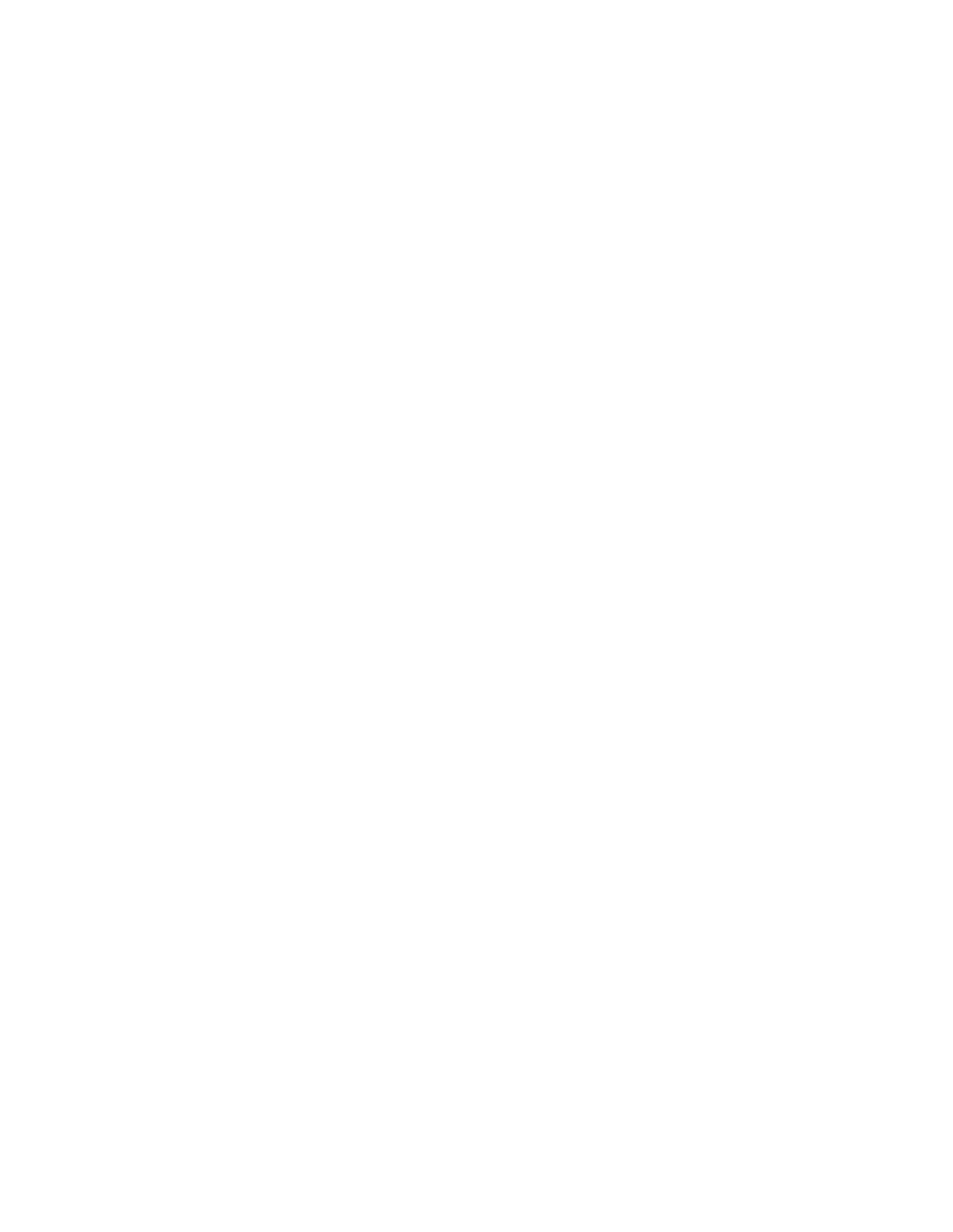| 1.0    |                                                                         |  |
|--------|-------------------------------------------------------------------------|--|
| 1.1.   |                                                                         |  |
| 1.2.   |                                                                         |  |
| 1.3.   |                                                                         |  |
| 2.0    | Clause 1: Logical Database Design Related Items3                        |  |
| 2.1.   |                                                                         |  |
| 2.2.   |                                                                         |  |
| 2.3.   |                                                                         |  |
| 2.4.   |                                                                         |  |
| 3.0    | Clause 2: Queries and Refresh Functions4                                |  |
| 3.1.   |                                                                         |  |
| 3.2.   |                                                                         |  |
| 3.3.   |                                                                         |  |
| 3.3.1. |                                                                         |  |
| 3.4.   |                                                                         |  |
| 3.5.   |                                                                         |  |
| 3.6.   |                                                                         |  |
| 3.7.   |                                                                         |  |
| 4.0    |                                                                         |  |
| 4.1.   |                                                                         |  |
| 4.1.1. |                                                                         |  |
| 4.1.2. |                                                                         |  |
| 4.2.   |                                                                         |  |
| 4.2.1. |                                                                         |  |
| 4.2.2. |                                                                         |  |
| 4.3.   |                                                                         |  |
| 4.3.1. |                                                                         |  |
| 4.3.2. |                                                                         |  |
| 4.3.3. |                                                                         |  |
| 4.3.4. |                                                                         |  |
| 4.3.5. |                                                                         |  |
| 4.3.6. |                                                                         |  |
| 4.4.   |                                                                         |  |
| 4.4.1. | Permanent Failure of Single Durable Medium and Loss of System Power  10 |  |
| 4.4.2. |                                                                         |  |
| 5.0    | Clause 4: Scaling and Database Population Related Items .11             |  |
| 5.1.   |                                                                         |  |
| 5.2.   |                                                                         |  |
| 5.3.   |                                                                         |  |
| 5.4.   |                                                                         |  |
| 5.5.   |                                                                         |  |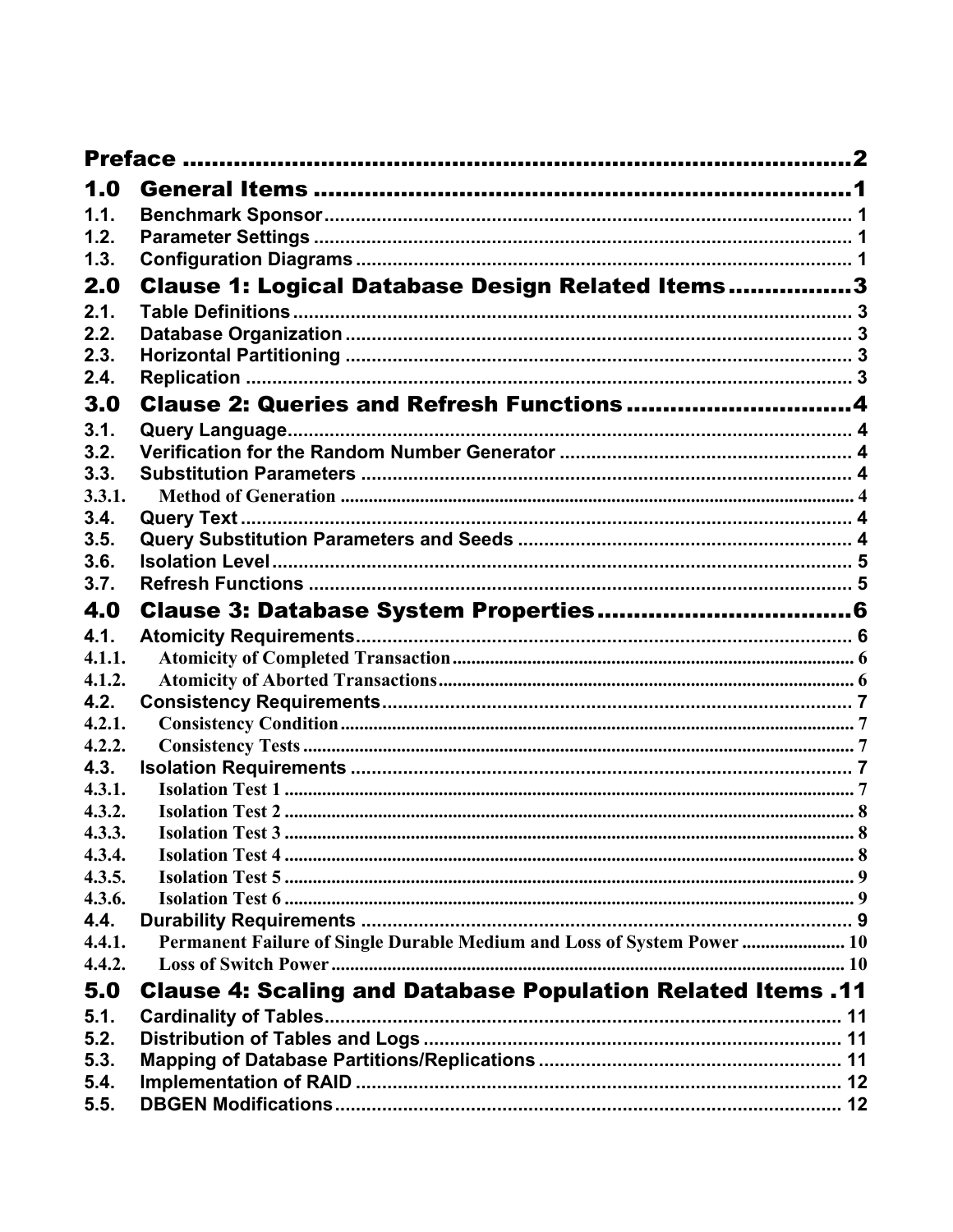| 5.6.        |                                                                              |  |
|-------------|------------------------------------------------------------------------------|--|
| 5.7.        |                                                                              |  |
| 5.8.        |                                                                              |  |
| 6.0         | <b>Clause 5: Performance Metrics and Execution-Rules Related</b>             |  |
|             |                                                                              |  |
| 6.1.        |                                                                              |  |
| 6.2.        |                                                                              |  |
| 6.3.        |                                                                              |  |
| 6.4.        |                                                                              |  |
| 6.5.        |                                                                              |  |
| 6.6.        |                                                                              |  |
| 6.7.        |                                                                              |  |
| 6.8.        | Timing Intervals for Each Query and Each Refresh Function for Each Stream 15 |  |
| 6.9.        |                                                                              |  |
| 6.10.       | The Performance Metric and Numerical Quantities from Both Runs  15           |  |
| 6.11.       |                                                                              |  |
| 7.0         | Clause 6: SUT and Driver Implementation  16                                  |  |
| 7.1.        |                                                                              |  |
| 7.2.        |                                                                              |  |
| 7.3.        |                                                                              |  |
| 8.0         |                                                                              |  |
| 8.1.        |                                                                              |  |
| 8.2.        |                                                                              |  |
| 8.3.        |                                                                              |  |
| 9.0         |                                                                              |  |
|             |                                                                              |  |
| A.1         |                                                                              |  |
| A.2         |                                                                              |  |
| A.3         |                                                                              |  |
| A.4         |                                                                              |  |
| A.5         |                                                                              |  |
|             |                                                                              |  |
| B.1         |                                                                              |  |
| B.2         |                                                                              |  |
| <b>B.3</b>  |                                                                              |  |
| B.4         |                                                                              |  |
| B.5         |                                                                              |  |
| <b>B.6</b>  |                                                                              |  |
| B.7         |                                                                              |  |
| B.8         |                                                                              |  |
| <b>B.9</b>  |                                                                              |  |
| <b>B.10</b> |                                                                              |  |
| <b>B.11</b> |                                                                              |  |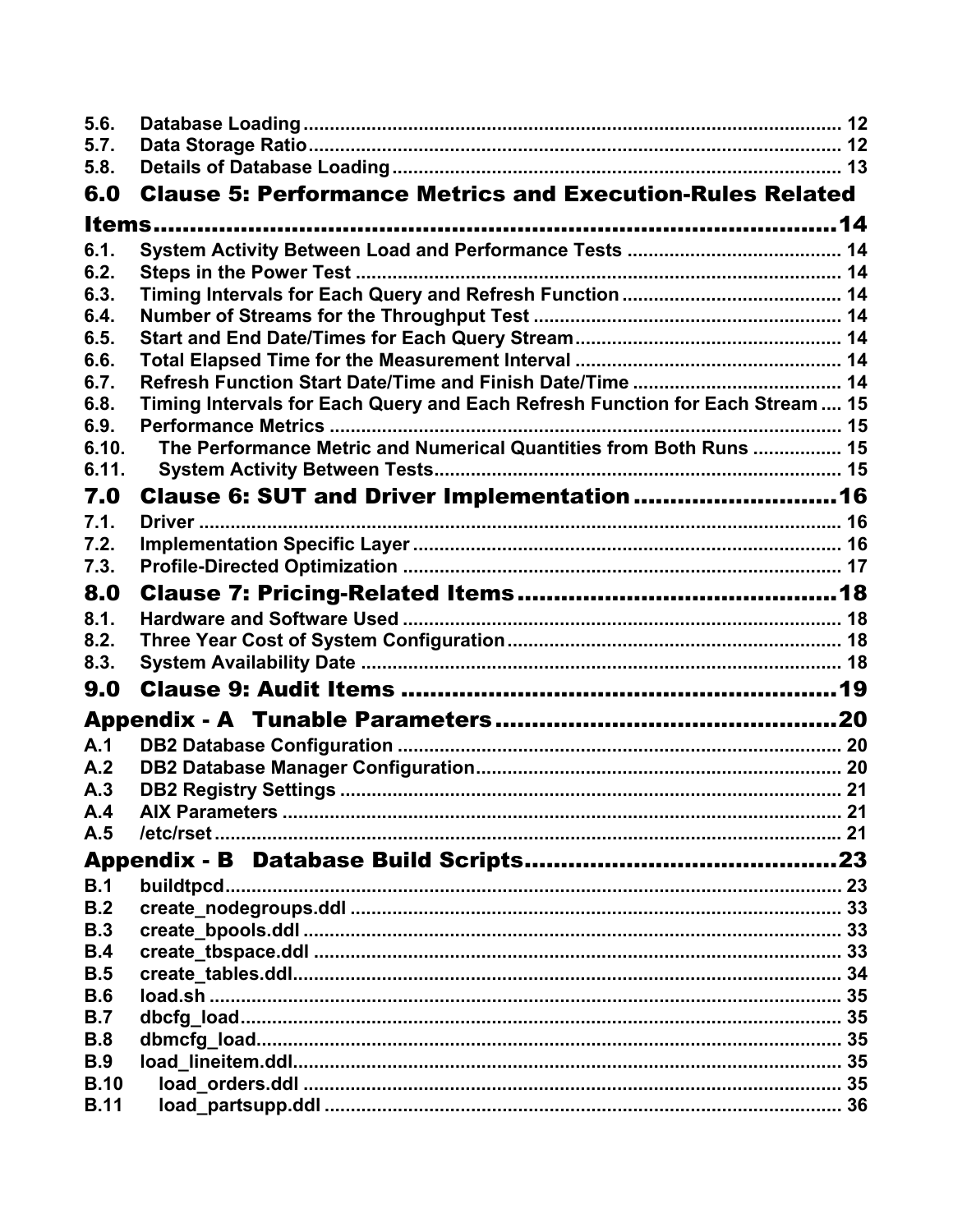| <b>B.12</b> |                                              |  |
|-------------|----------------------------------------------|--|
| <b>B.13</b> |                                              |  |
| <b>B.14</b> |                                              |  |
| <b>B.15</b> |                                              |  |
| <b>B.16</b> |                                              |  |
| <b>B.17</b> |                                              |  |
| <b>B.18</b> |                                              |  |
| <b>B.19</b> |                                              |  |
| <b>B.20</b> |                                              |  |
| <b>B.21</b> |                                              |  |
| <b>B.22</b> |                                              |  |
| <b>B.23</b> |                                              |  |
| <b>B.24</b> |                                              |  |
| <b>B.25</b> |                                              |  |
|             |                                              |  |
| C.1         |                                              |  |
| C.2         |                                              |  |
| C.3         |                                              |  |
|             |                                              |  |
| D.1         |                                              |  |
| D.2         |                                              |  |
| D.3         |                                              |  |
| D.4         |                                              |  |
| D.5         |                                              |  |
| D.6         |                                              |  |
| D.7         |                                              |  |
| D.8         |                                              |  |
|             | Appendix - E ACID Transaction Source Code103 |  |
| E.1         |                                              |  |
| E.2         |                                              |  |
| E.3         |                                              |  |
|             |                                              |  |
| F.1         |                                              |  |
|             |                                              |  |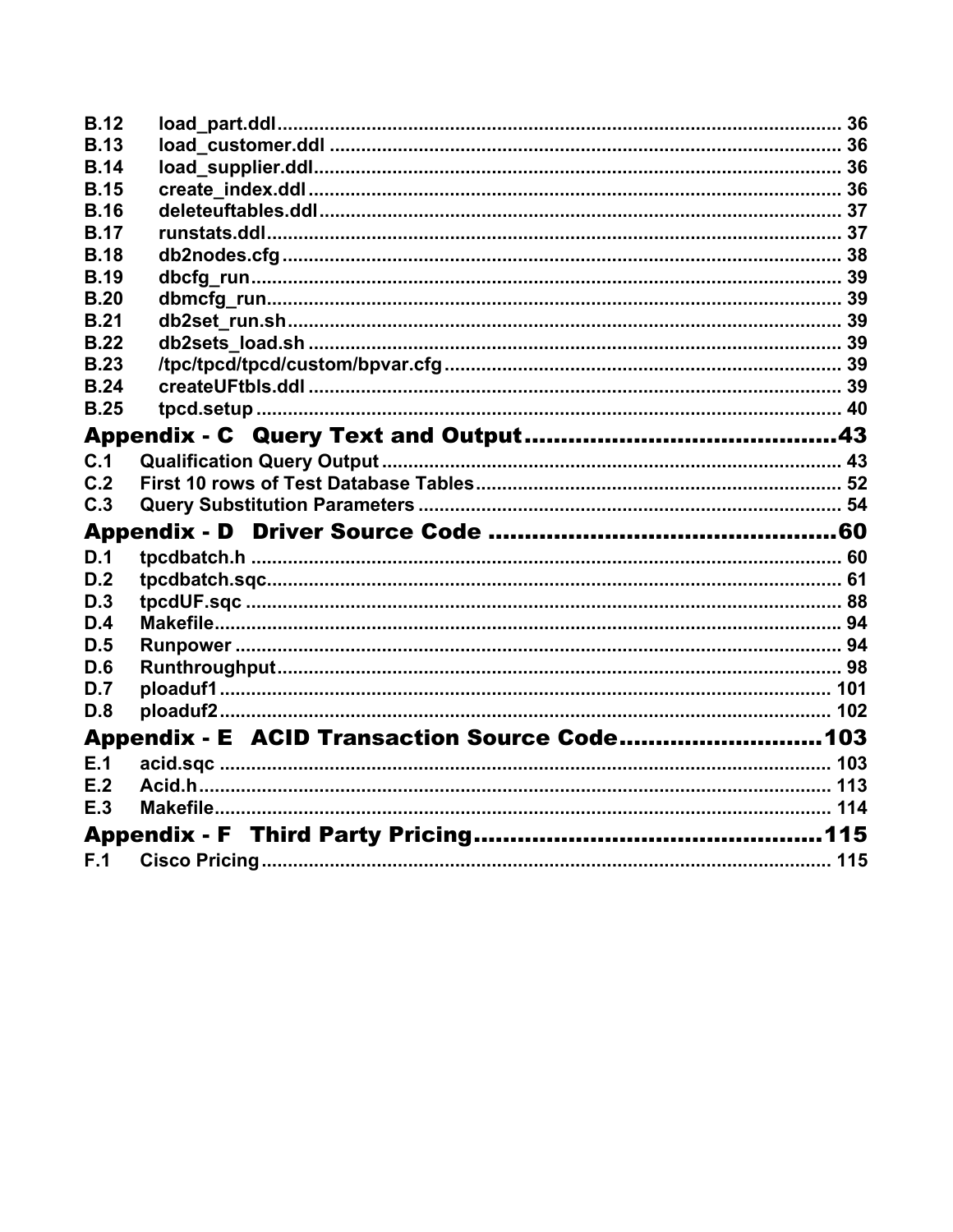#### Abstract

This report documents the full disclosure information required by the TPC Benchmark™ H Standard Specification Revision 2.0.0 dated July 15, 2002 for measurements on the IBM eServer p690.

The software used includes AIX 5L V5.2 operating system with DB2 Universal Database 8.1.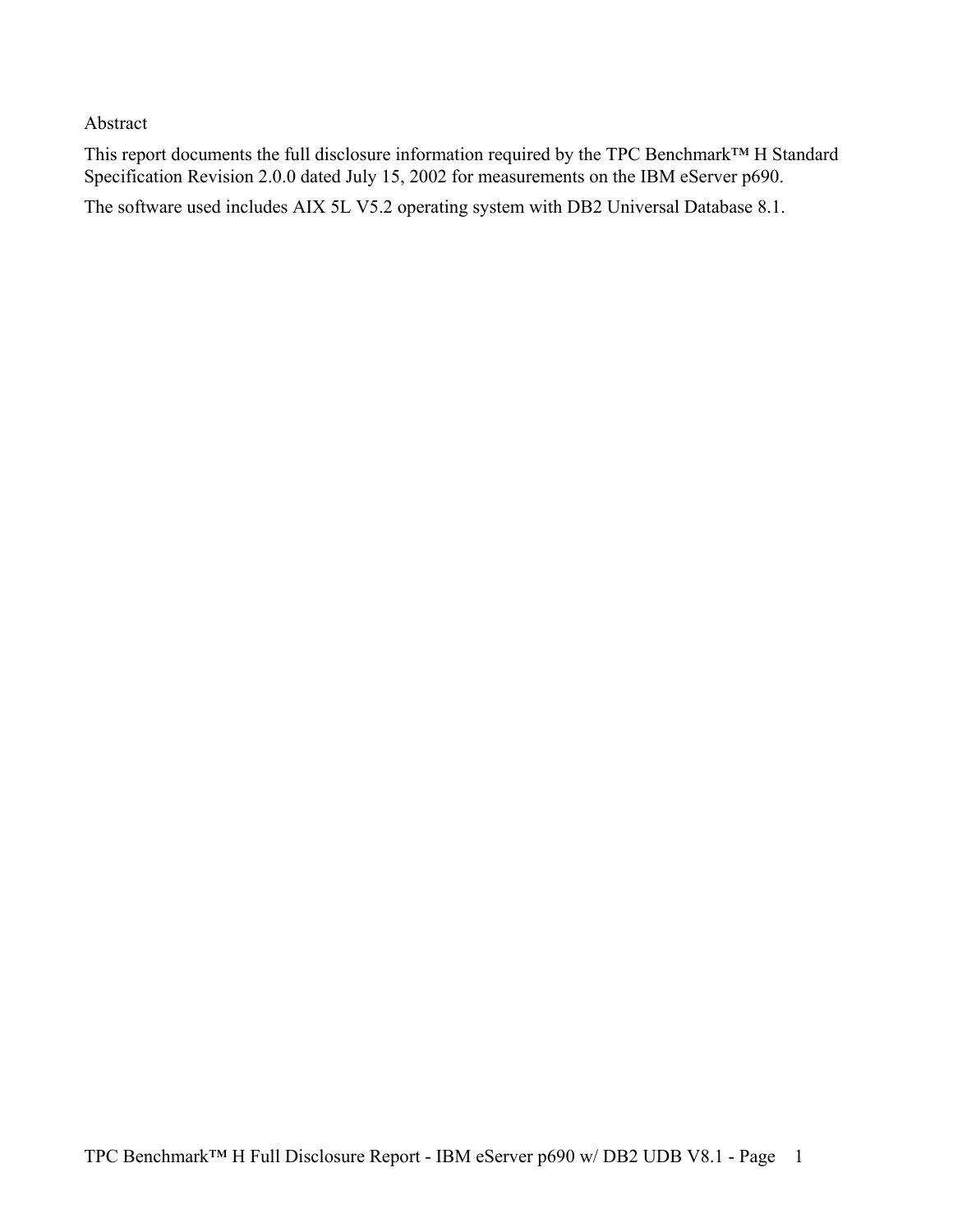## **Preface**

TPC Benchmark™ H Standard Specification was developed by the Transaction Processing Performance Council (TPC). It was released on February 26, 1999, and most recently revised (Revision 2.0.0) on July 15, 2002. This is the full disclosure report for benchmark testing of the IBM eServer p690 according to the TPC Benchmark™ H Standard Specification.

TPC Benchmark™ H is a Decision Support benchmark. It is a suite of business oriented queries and concurrent updates. The queries and the data populating the database have been chosen to have broad industry-wide relevance while maintaining a sufficient degree of ease of implementation. This benchmark illustrates Decision Support systems that:

- Examine large volumes of data;
- Execute queries with a high degree of complexity;
- Give answers to critical business questions.

TPC-H evaluates the performance of various decision support systems by the execution of sets of queries against a standard database under controlled conditions. The TPC-H queries:

- Give answers to real-world business questions;
- Simulate generated ad-hoc queries (e.g., via a point and click GUI interface);
- Are far more complex than most OLTP transactions;
- Include a rich breadth of operators and selectivity constraints;
- Generate intensive activity on the part of the database server component of the system under test;
- Are executed against a database complying to specific population and scaling requirements;
- Are implemented with constraints derived from staying closely synchronized with an on-line production database.

The TPC-H operations are modeled as follows:

- The database is continuously available 24 hours a day, 7 days a week, for ad-hoc queries from multiple end users and data modifications against all tables, except possibly during infrequent (e.g., once a month) maintenance sessions;
- The TPC-H database tracks, possibly with some delay, the state of the OLTP database through on-going refresh functions which batch together a number of modifications impacting some part of the decision support database;
- Due to the world-wide nature of the business data stored in the TPC-H database, the queries and the refresh functions may be executed against the database at any time, especially in relation to each other. In addition, this mix of queries and refresh functions is subject to specific ACIDity requirements, since queries and refresh functions may execute concurrently;
- To achieve the optimal compromise between performance and operational requirements, the database administrator can set, once and for all, the locking levels and the concurrent scheduling rules for queries and refresh functions.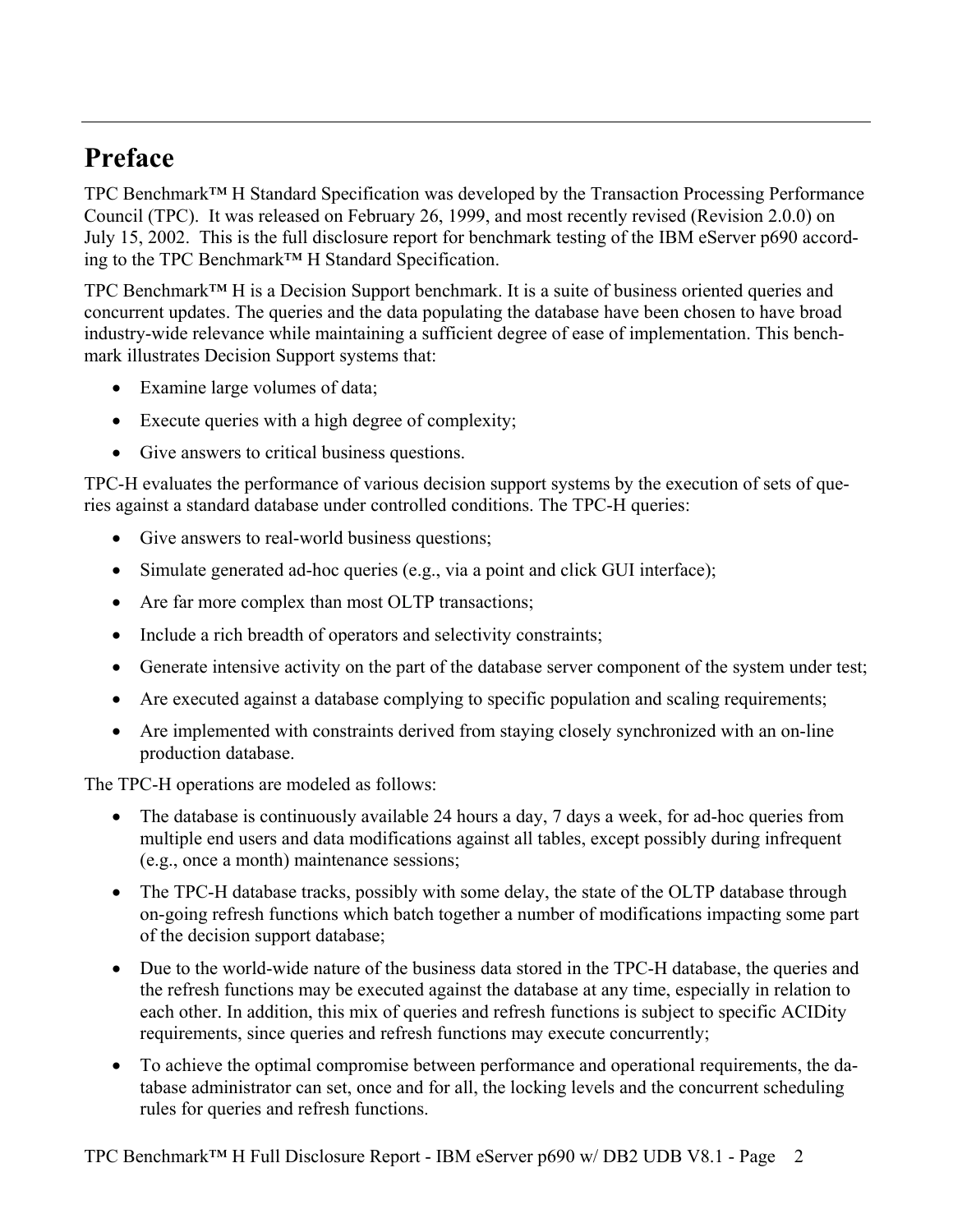The minimum database required to run the benchmark holds business data from 10,000 suppliers. It contains almost ten million rows representing a raw storage capacity of about 1 gigabyte. Compliant benchmark implementations may also use one of the larger permissible database populations (e.g., 100 gigabytes), as defined in Clause 4.1.3.

The performance metric reported by TPC-H is called the TPC-H Composite Query-per-Hour Performance Metric (QphH@Size), and reflects multiple aspects of the capability of the system to process queries. These aspects include the selected database size against which the queries are executed, the query processing power when queries are submitted by a single stream, and the query throughput when queries are submitted by multiple concurrent users. The TPC-H Price/Performance metric is expressed as \$/QphH@Size. To be compliant with the TPC-H standard, all references to TPC-H results for a given configuration must include all required reporting components (see Clause 5.4.6). The TPC believes that comparisons of TPC-H results measured against different database sizes are misleading and discourages such comparisons.

The TPC-H database must be implemented using a commercially available database management system (DBMS) and the queries executed via an interface using dynamic SQL. The specification provides for variants of SQL, as implementers are not required to have implemented a specific SQL standard in full.

TPC-H uses terminology and metrics that are similar to other benchmarks, originated by the TPC and others. Such similarity in terminology does not in any way imply that TPC-H results are comparable to other benchmarks. The only benchmark results comparable to TPC-H are other TPC-H results compliant with the same revision.

Despite the fact that this benchmark offers a rich environment representative of many decision support systems, this benchmark does not reflect the entire range of decision support requirements. In addition, the extent to which a customer can achieve the results reported by a vendor is highly dependent on how closely TPC-H approximates the customer application. The relative performance of systems derived from this benchmark does not necessarily hold for other workloads or environments. Extrapolations to any other environment are not recommended.

Benchmark results are highly dependent upon workload, specific application requirements, and systems design and implementation. Relative system performance will vary as a result of these and other factors. Therefore, TPC-H should not be used as a substitute for a specific customer application benchmarking when critical capacity planning and/or product evaluation decisions are contemplated.

Benchmark sponsors are permitted several possible system designs, provided that they adhere to the model described in Clause 6. A full disclosure report (FDR) of the implementation details, as specified in Clause 8, must be made available along with the reported results.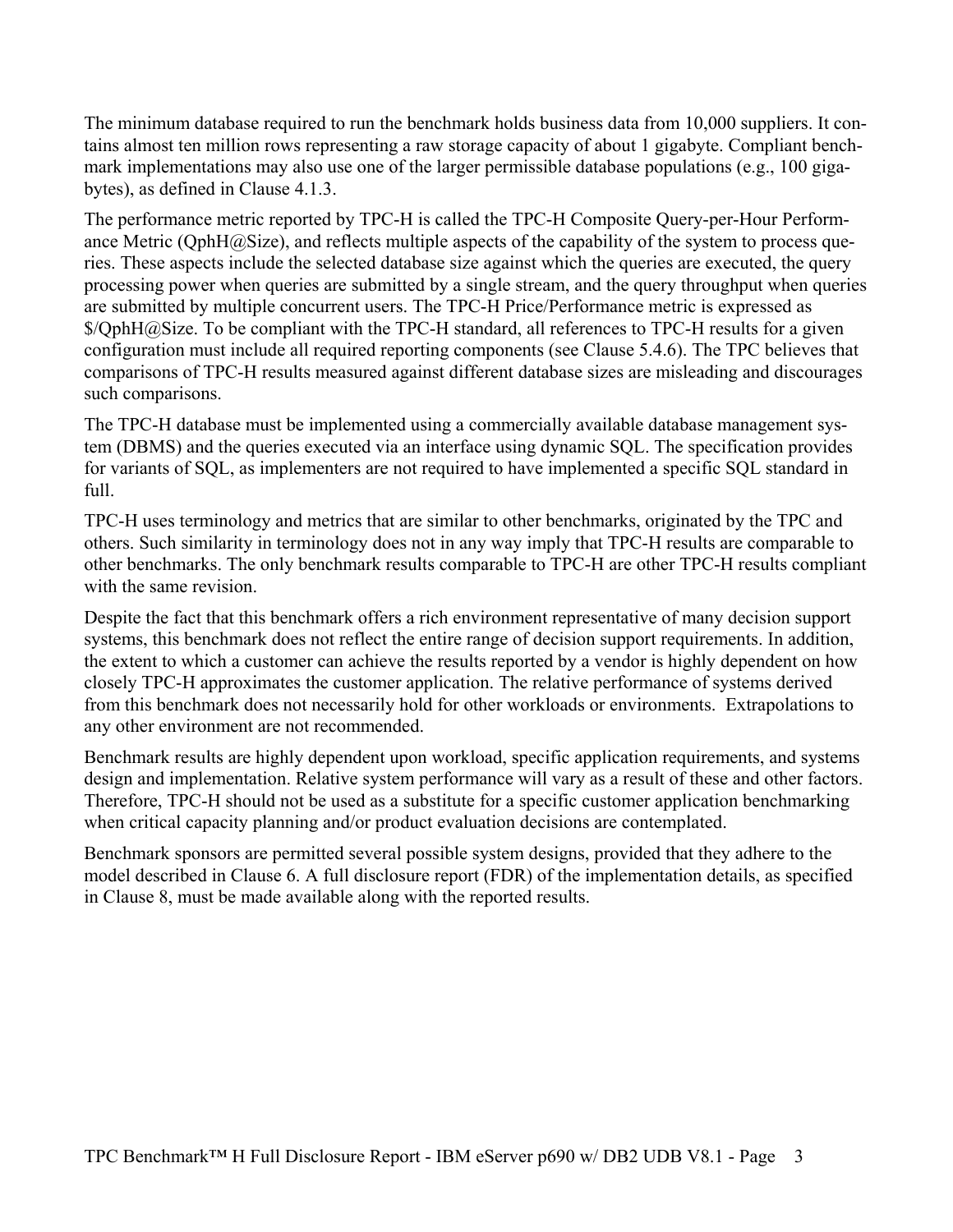## **1.0 General Items**

### **1.1. Benchmark Sponsor**

*A statement identifying the benchmark sponsor(s) and other participating companies must be provided*  This benchmark was sponsored by International Business Machines Corporation.

## **1.2. Parameter Settings**

*Settings must be provided for all customer-tunable parameters and options which have been changed from the defaults found in actual products, including but not limited to:* 

- *Data Base tuning options;*
- *Optimizer/Query execution options;*
- *Query Processing tool/language configuration parameters;*
- *Recovery/commit options;*
- *Consistency/locking options;*
- *Operating system and configuration parameters;*
- *Configuration parameters and options for any other software component incorporated into the pricing structure;*
- *Compiler optimization options.*

Appendix A "Tunable Parameters" contains a list of all DB2 parameters and operating system parameters. Session initialization parameters can be set during or immediately after establishing the connection to the database within the tpcdbatch program documented in Appendix D "Driver Source Code" . This result uses the default session initialization parameters established during preprocessing/binding of the tpcdbatch program.

## **1.3. Configuration Diagrams**

*Diagrams of both measured and priced configurations must be provided, accompanied by a description of the differences. This includes, but is not limited to:* 

- *Number and type of processors*
- *Size of allocated memory, and any specific mapping/partitioning of memory unique to the test and type of disk units (and controllers, if applicable)*
- *Number and type of disk units (and controllers, if applicable).*
- *Number of channels or bus connections to disk units, including the protocol type*
- *Number of LAN (e.g. Ethernet) connections, including routers, work stations, terminals, etc., that were physically used in the test or are incorporated into the pricing structure Type and run-time execution location of software components (e.g. DBMS, query processing tools/languages, middle-ware components, software drivers, etc.)*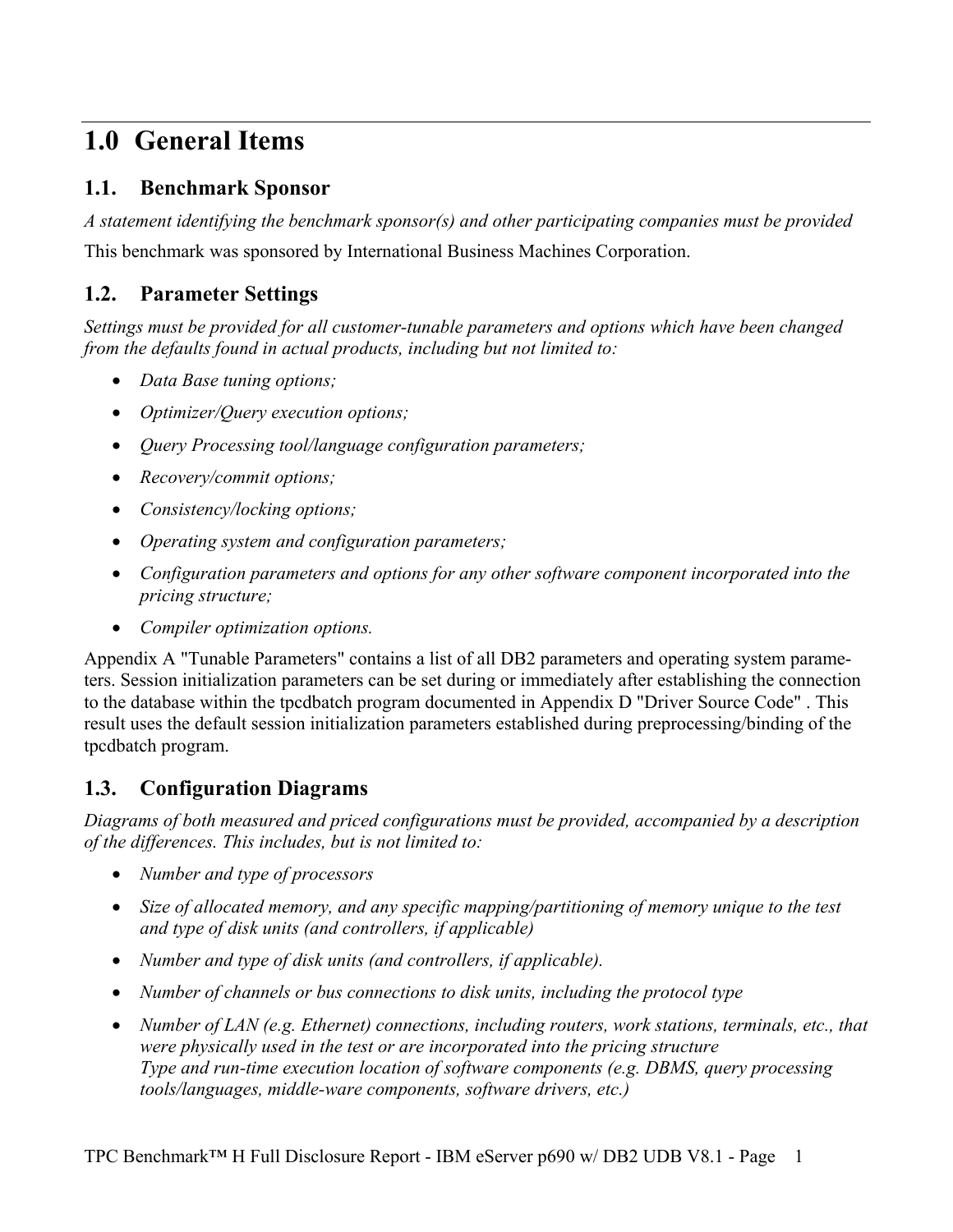#### 32x 7133-D40 Disk Enclosures 512x 36.4GB 10k RPM SSA disks 32x 7133-D40 Disk Enclosures 512x 36.4GB 10k RPM SSA disks Gigabit Switch Gigabit Switch 32x 7133-D40 Disk Enclosures 512x 36.4GB 10k RPM SSA disks 32x 7133-D40 Disk Enclosures 512x 36.4GB 10k RPM SSA disks 32x 7133-D40 Disk Enclosures 512x 36.4GB 10k RPM SSA disks

#### **IBM eServer p690 Benchmark Configuration**

5x IBM eServer p690

The system was a 5 node cluster of IBM eServer p690 systems each with

- 32 x POWER4 1300MHz processors with 4 MCMs each with 128MB L3 cache
- 256 GB of memory
- 64 x IBM SSA Advanced RAID Adapters
- 6 x 36.4GB Internal disk drives
- 512 x 36.4GB 10k RPM external disk drives
- 32x 7133-D40 disk enclosures
- 8 x Gigabit Ethernet adapters

For full details of the priced configuration see the pricing spreadsheet in the Executive Summary.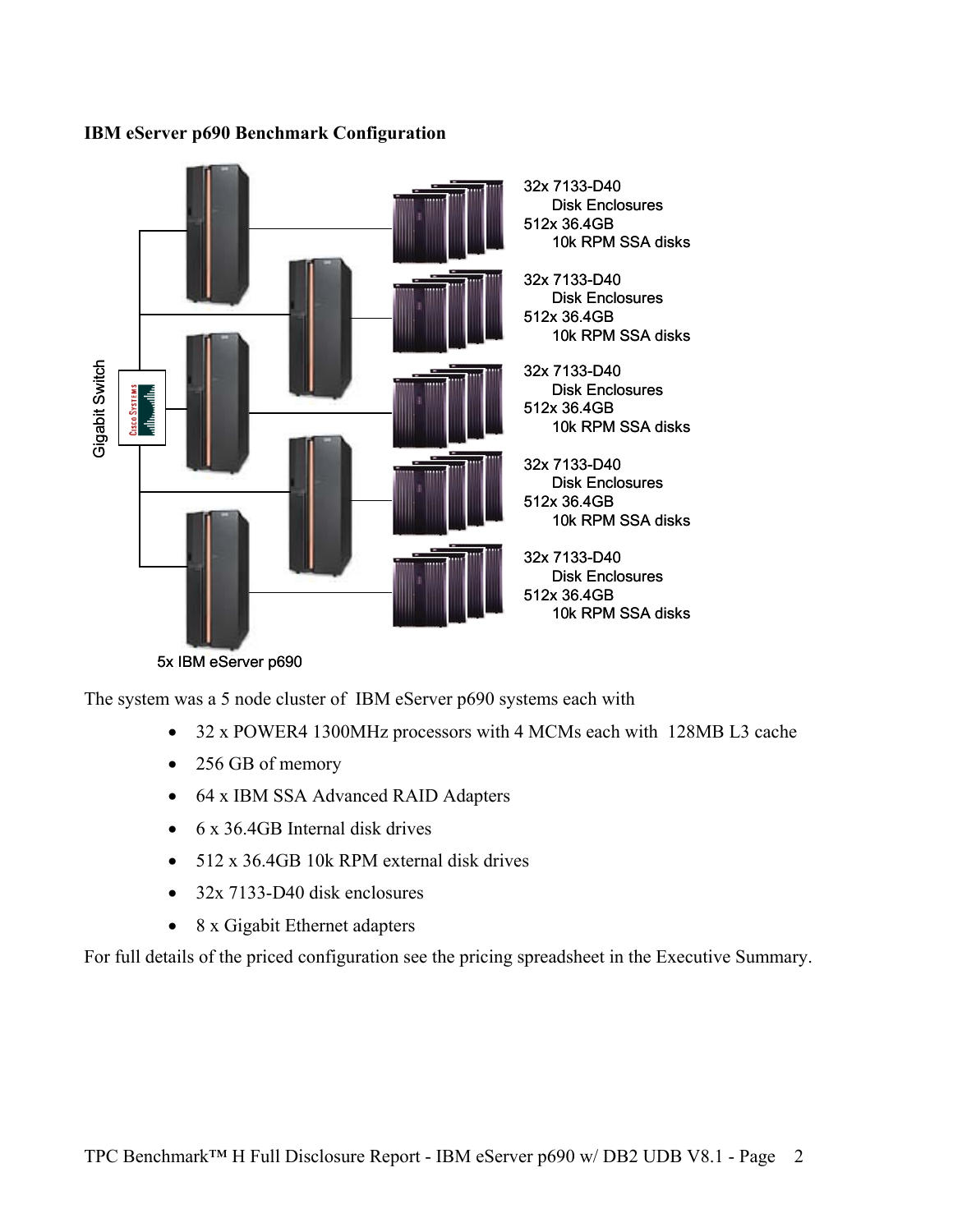## **2.0 Clause 1: Logical Database Design Related Items**

Appendix B "Database Build Scripts" contains the programs and input files used to load the test database. The test and qualification databases use the same table definitions, indices and partitioning methods. Thus, the buildtpcd script documented in Appendix B.1 was used for both the qualification and test databases except that different input files were used to define the tablespace devices and sizes.

## **2.1. Table Definitions**

*Listings must be provided for all table definition statements and all other statements used to set up the test and qualification databases.* 

Appendix B "Database Build Scripts" contains the table definitions and the programs to load the database.

## **2.2. Database Organization**

*The physical organization of tables and indices, within the test and qualification databases, must be disclosed. If the column ordering of any table is different from that specified in Clause 1.4, it must be noted.* 

Appendix B "Database Build Scripts" contains the DDL for the table and index definitions.

### **2.3. Horizontal Partitioning**

*Horizontal partitioning of tables and rows in the test and qualification databases (see Clause 1.5.4) must be disclosed.* 

Horizontal partitioning was used for all tables except for the nation and region tables, see Appendix B "Database Build Scripts".

## **2.4. Replication**

*Any replication of physical objects must be disclosed and must conform to the requirements of Clause 1.5.6.* 

No replication was used.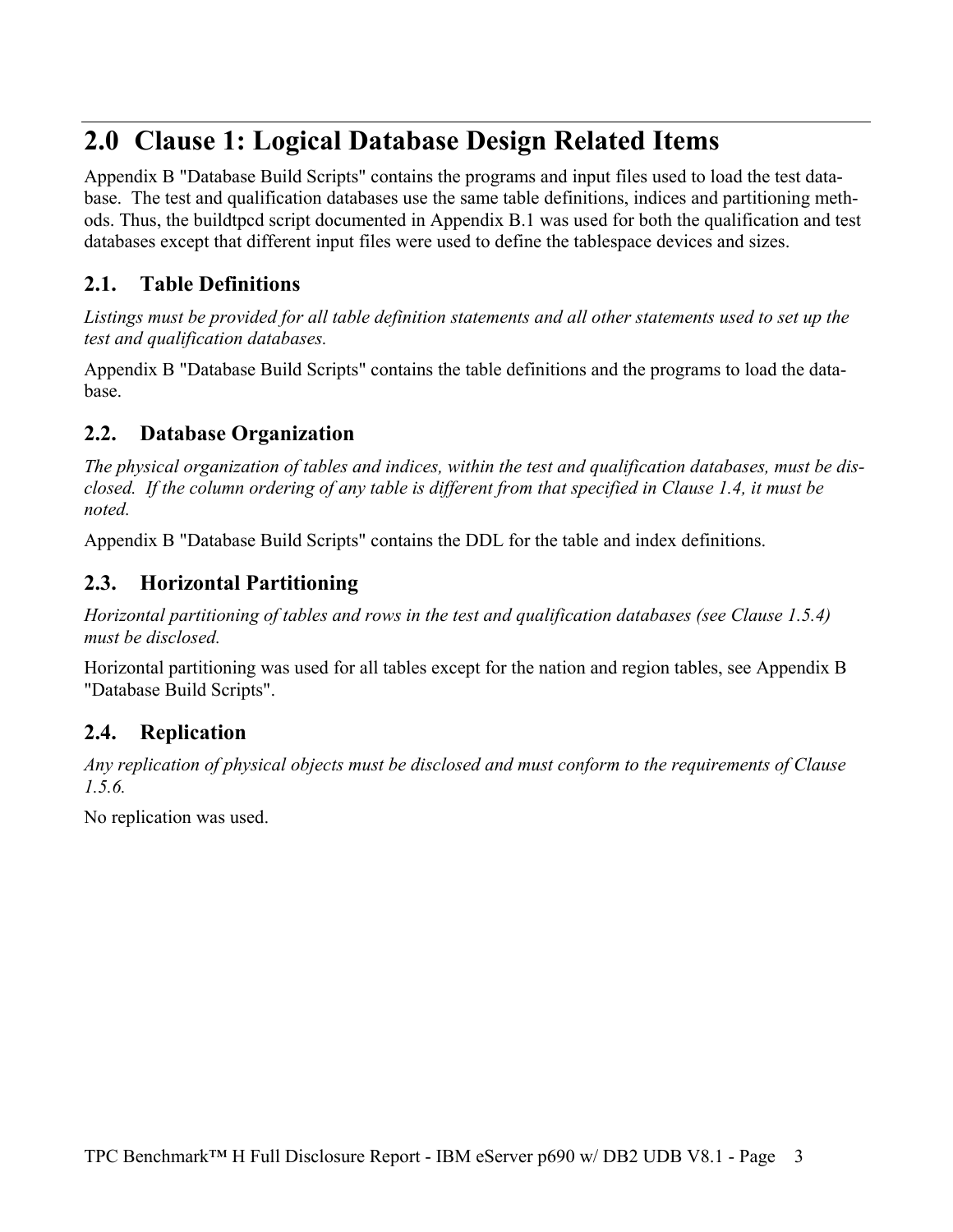## **3.0 Clause 2: Queries and Refresh Functions**

## **3.1. Query Language**

*The query language used to implement the queries must be identified (e.g.,"RALF/SQL-Plus").* 

SQL was the query language used.

## **3.2. Verification for the Random Number Generator**

*The method of verification for the random number generation must be described unless the supplied DBGEN and QGEN were used.* 

The supplied QGEN version 1.3.0 was used. DBGEN 1.3.0 was modified to allow for scale factor of 10000.

## **3.3. Substitution Parameters**

#### **3.3.1. Method of Generation**

*The method used to generate values for substitution parameters must be disclosed. If QGEN is not used for this purpose, then the source code of any non-commercial tool used must be disclosed. If QGEN is used, the version number, release number, modification number and patch level of QGEN must be disclosed.* 

The supplied QGEN version 1.3.0 was used to generate the substitution parameters.

## **3.4. Query Text**

*The executable query text used for query validation must be disclosed along with the corresponding output data generated during the execution of the query text against the qualification database. If minor modifications (see Clause 2.2.3) have been applied to any functional query definitions or approved variants in order to obtain executable query text, these modifications must be disclosed and justified. The justification for a particular minor query modification can apply collectively to all queries for which it has been used. The output data for the power and throughput tests must be made available electronically upon request.* 

Appendix C.1 "Qualification Query Output" contains the output for each of the queries. The functional query definitions and variants used in this disclosure use the following minor query modifications.

- 1. Table names are fully qualified. For example, the nation table is referred to as "TPCD.NATION".
- 2. The standard IBM SQL date syntax is used for date arithmetic. For example: DATE('1996-01-  $01'$ ) + 3 MONTHS.
- 3. The semicolon ';' is used as a command delimiter.
- 4. Count big was used instead of count in cases where aggregates exceed the range of values supported by an integer.

## **3.5. Query Substitution Parameters and Seeds**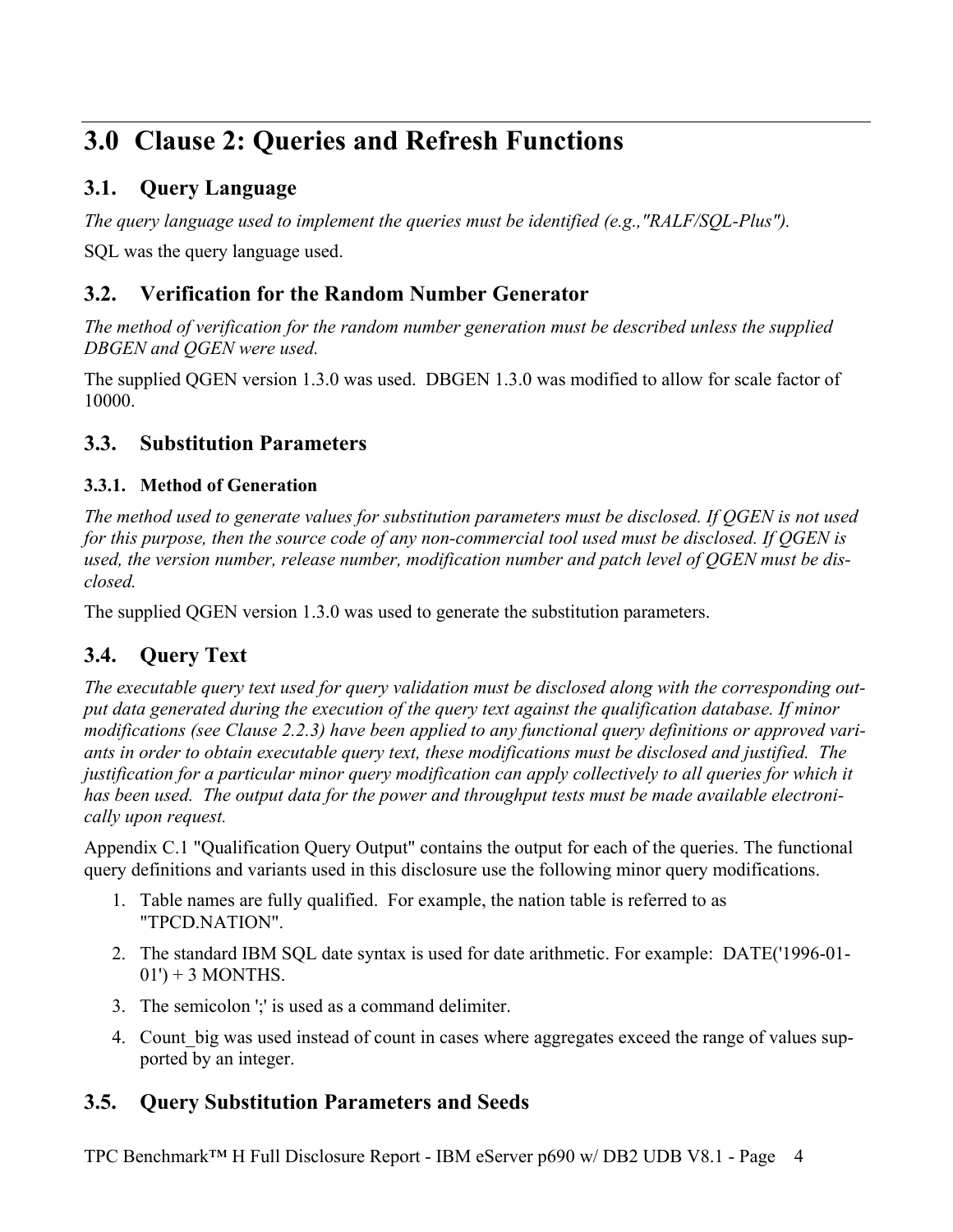*All query substitution parameters used for all performance tests must be disclosed in tabular format, along with the seeds used to generate these parameters.* 

Appendix C3, "Query Substitution Parameters" contains the query substitution parameters used in the performance tests.

## **3.6. Isolation Level**

*The isolation level used to run the queries must be disclosed. If the isolation level does not map closely to one of the isolation levels defined in Clause 3.4, additional descriptive detail must be provided.* 

The isolation level used to run the queries was **repeatable read**.

## **3.7. Refresh Functions**

*The details of how the refresh functions were implemented must be disclosed (including source code of any non-commercial program used).* 

The refresh functions are part of the implementation specific layer/driver code included in Appendix D "Driver Source Code".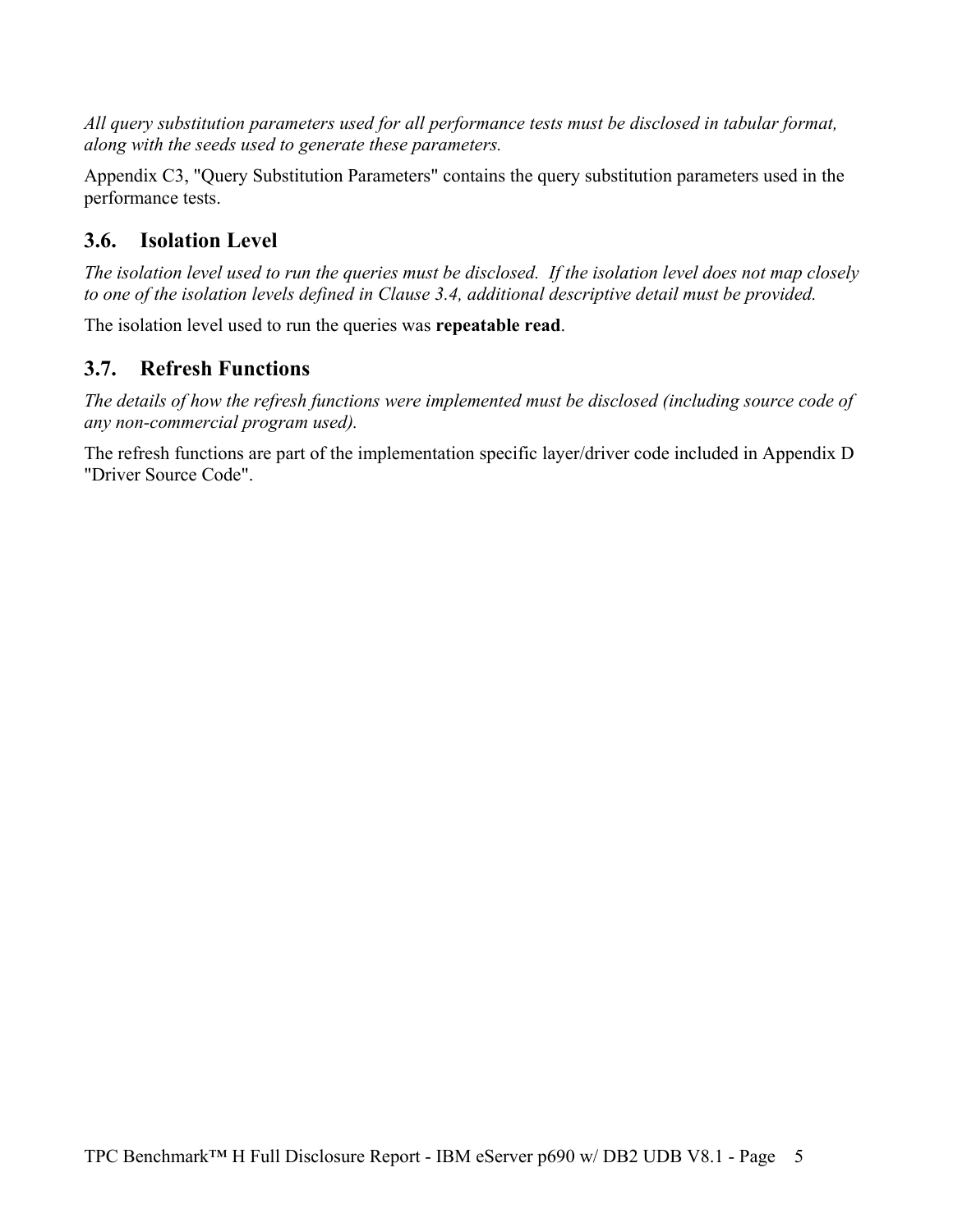## **4.0 Clause 3: Database System Properties**

*The results of the ACID tests must be disclosed along with a description of how the ACID requirements were met. This includes disclosing the code written to implement the ACID Transaction and Query.* 

All ACID tests were conducted according to specification. The Atomicity, Isolation, Consistency and Durability tests were performed on the eServer p690. Appendix E. "Acid Transaction Source Code" contains the source code for the ACID transaction and query.

## **4.1. Atomicity Requirements**

*The system under test must guarantee that transactions are atomic; the system will either perform all individual operations on the data, or will assure that no partially-completed operations leave any effects on the data.* 

### **4.1.1. Atomicity of Completed Transaction**

*Perform the ACID transaction for a randomly selected set of input data and verify that the appropriate rows have been changed in the ORDER, LINEITEM, and HISTORY tables.* 

The following steps were performed to verify the atomicity of completed transactions:

- 1. The total price from the ORDER table and the extended price from the LINEITEM table were retrieved for a random Orderkey. The number of records in the HISTORY table was also retrieved.
- 2. The ACID transaction T1 was executed for the Orderkey used in Step 1.
- 3. The ACID transaction committed.
- 4. The total price and the extended price were retrieved for the same orderkey used in step 1 and step 2. It was verified that: T1.EXTENDEDPRICE = OLD.EXTENDEDPRICE +  $($ T1.DELTA) \* (OLD.EXTENDEDPRICE/OLD.QUANTITY)), T1.TOTALPRICE = OLD.TOTALPRICE + ((T1.EXTENDEDPRICE-OLD.EXTENDEDPRICE)\*(1-DISCOUNT)\*(1+TAX)), and that the number of records in the history table had increased by 1.

### **4.1.2. Atomicity of Aborted Transactions**

*Perform the ACID transaction for a randomly selected set of input data, substituting a ROLLBACK of the transaction for the COMMIT of the transaction. Verify that the appropriate rows have not been changed in the ORDER, LINEITEM, and HISTORY tables.* 

The following steps were performed to verify the atomicity of the aborted ACID transaction:

- 1. The total price from the ORDER table and the extended price from the LINEITEM table were retrieved for a random Orderkey. The number of records in the HISTORY table was also retrieved.
- 2. The ACID transaction was executed for the Orderkey used in step 1.
- 3. The transaction was rolled back.
- 4. The total price and the extended price were retrieved for the same orderkey used in step 1 and step 2. It was verified that the extended price and the total price were the same as in step 1.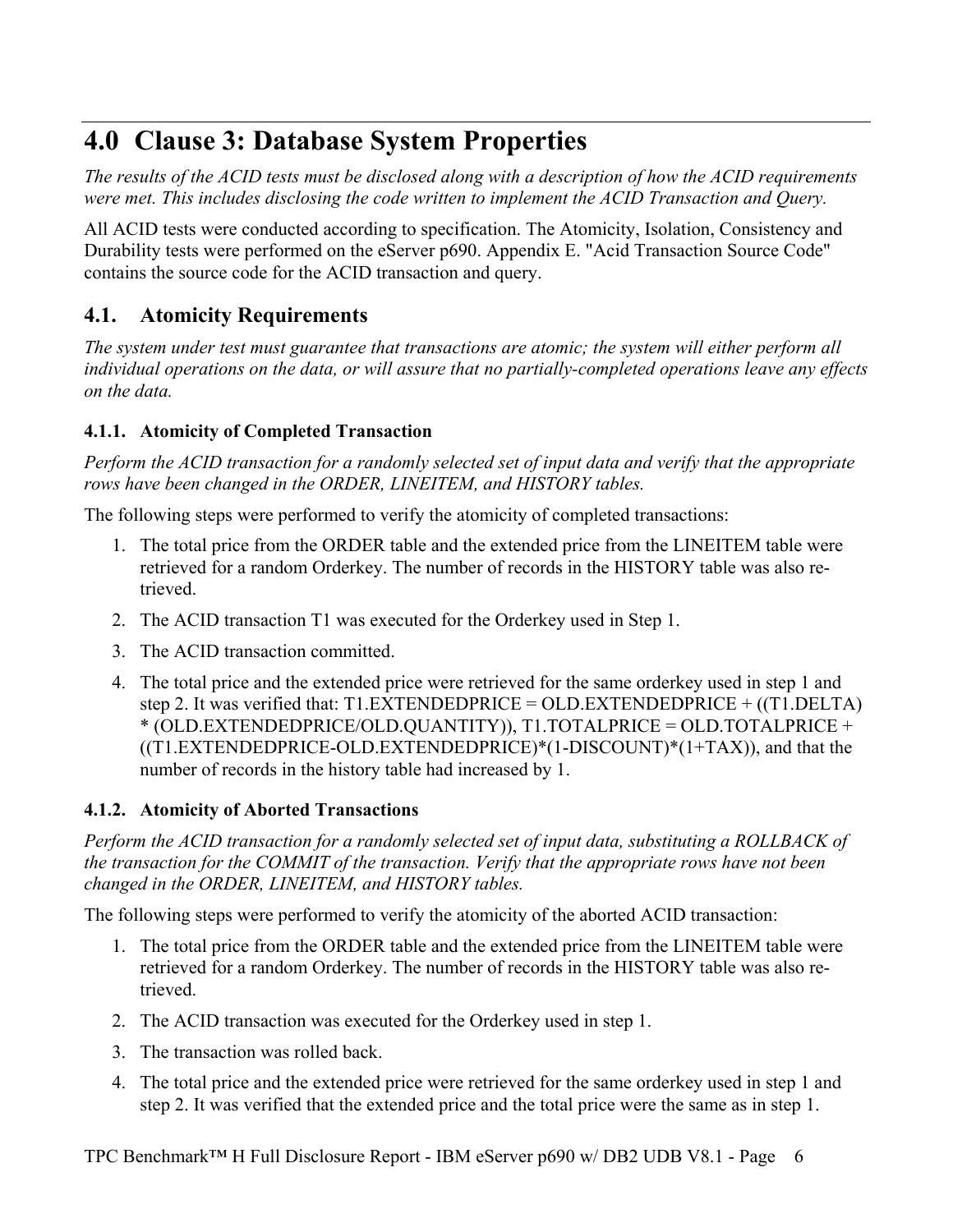## **4.2. Consistency Requirements**

*Consistency is the property of the application that requires any execution of transactions to take the database from one consistent state to another.* 

#### **4.2.1. Consistency Condition**

*A consistent state for the TPC-H database is defined to exist when:* 

*O\_TOTALPRICE = SUM(L\_EXTENDEDPRICE\*(1-L\_DISCOUNT)\*(1+L\_TAX) for each ORDER and LINEITEM defined by (O\_ORDERKEY=L\_ORDERKEY)* 

The following queries were executed before and after a measurement to show that the database was always in a consistent state both initially and after a measurement.

SELECT DECIMAL(SUM(DECIMAL(INTEGER(INTEGER(DECIMAL

(INTEGER(100\*DECIMAL(L\_EXTENDEDPRICE,20,3)),20,3)\*

 $(1-L$  DISCOUNT)) \*  $(1+L$  TAX)),20,3)/100.0),20,3)

FROM TPCD.LINEITEM WHERE L ORDERKEY = okey

SELECT DECIMAL(SUM(O\_TOTALPRICE, 20, 3)) from TPCD.ORDERS WHERE  $O$  ORDERKEY = okey

#### **4.2.2. Consistency Tests**

*Verify that the ORDER and LINEITEM tables are initially consistent as defined in Clause 3.3.2.1, based on a random sample of at least 10 distinct values of O\_ORDERKEY.* 

The queries defined in 4.2.1 , "Consistency Condition" were run after initial database build and prior to executing the ACID transaction. The queries showed that the database is in a consistent state.

After executing 10 streams of 100 ACID transactions each, the queries defined in 4.2.1 , "Consistency Condition" were run again. The queries showed that the database was still in a consistent state.

## **4.3. Isolation Requirements**

#### **4.3.1. Isolation Test 1**

*This test demonstrates isolation for the read-write conflict of a read-write transaction and a read-only transaction when the read-write transaction is committed.* 

The following steps were performed to satisfy the test of isolation for a read-only and a read-write committed transaction:

- 1. 1st session: Start an ACID transaction with a randomly selected O\_KEY,L\_KEY and DELTA. The transaction is delayed for 60 seconds just prior to the Commit.
- 2. 2nd session: Start an ACID query for the same O\_KEY as in the ACID transaction.
- 3. 2nd session: The ACID query attempts to read the file but is locked out by the ACID transaction waiting to complete.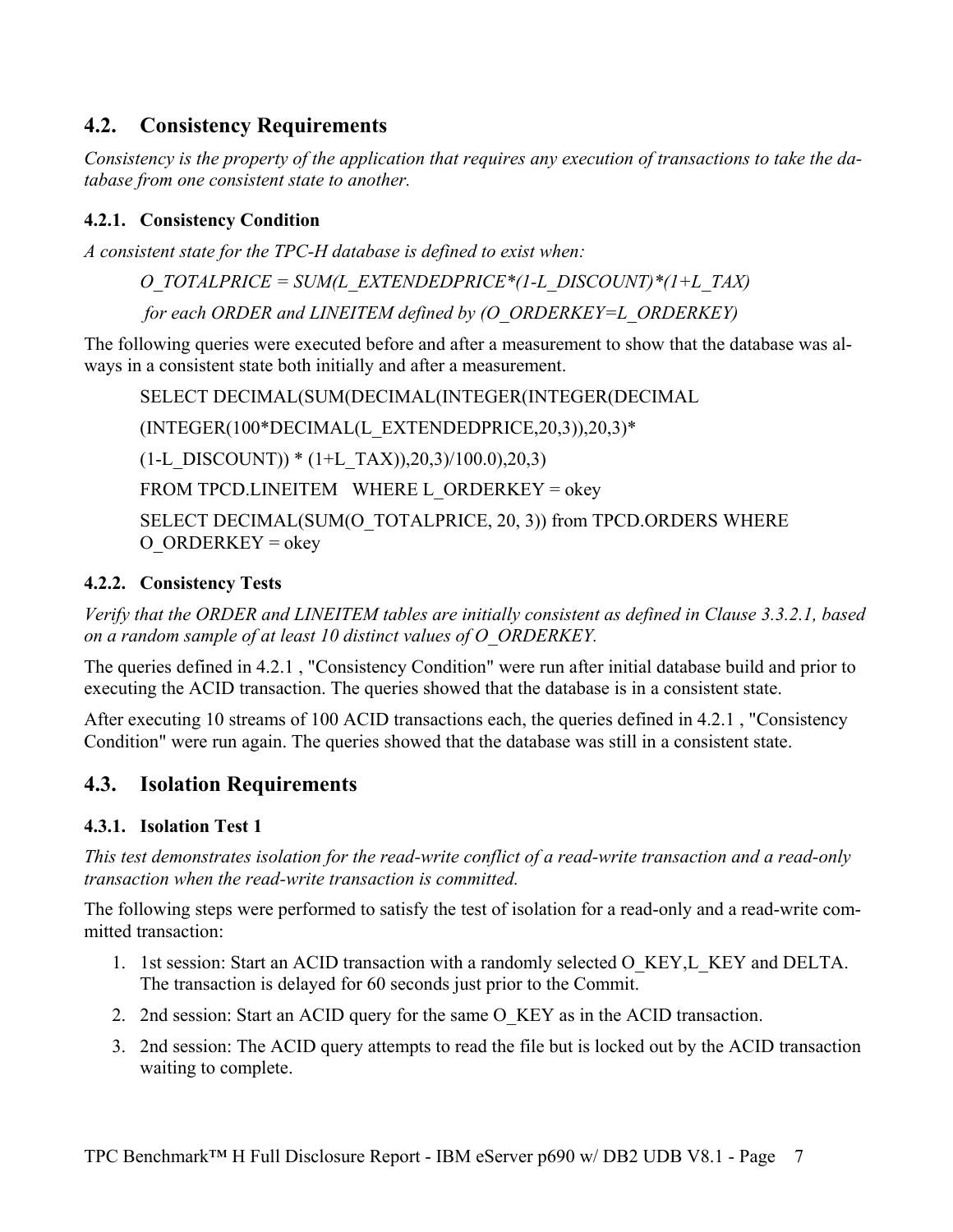- 4. 1st session: The ACID transaction is released and the Commit is executed releasing the record. With the LINEITEM record now released, the ACID query can now complete.
- 5. 2nd session: Verify that the ACID query delays for approximately 60 seconds and that the results displayed for the ACID query match the input for the ACID transaction.

#### **4.3.2. Isolation Test 2**

*This test demonstrates isolation for the read-write conflict of read-write transaction and read-only transaction when the read-write transaction is rolled back.* 

The following steps were performed to satisfy the test of isolation for read-only and a rolled back readwrite transaction:

- 1. 1st session: Perform the ACID transaction for a random O\_KEY, L\_KEY and DELTA. The transaction is delayed for 60 seconds just prior to the Rollback.
- 2. 2nd session: Start an ACID query for the same O\_KEY as in the ACID transaction. The ACID query attempts to read the LINEITEM table but is locked out by the ACID transaction.
- 3. 1st session: The ACID transaction is released and the Rollback is executed, releasing the read.
- 4. 2nd session: With the LINEITEM record now released, the ACID query completes.

#### **4.3.3. Isolation Test 3**

*This test demonstrates isolation for the write-write conflict of two refresh transactions when the first transaction is committed.* 

The following steps were performed to verify isolation of two refresh transactions:

- 1. 1st session: Start an ACID transaction T1 for a randomly selected O\_KEY, L\_KEY and DELTA. The transaction is delayed for 60 seconds just prior to the COMMIT.
- 2. 2nd session: Start a second ACID transaction T2 for the same O\_KEY, L\_KEY, and for a randomly selected DELTA2. This transaction is forced to wait while the 1st session holds a lock on the LINEITEM record requested by the second session.
- 3. 1st session: The ACID transaction T1 is released and the Commit is executed, releasing the record. With the LINEITEM record now released, the ACID transaction T2 can now complete.
- 4. Verify that:

T2.L\_EXTENDEDPRICE = T1.L\_EXTENDEDPRICE + (DELTA\*(T1.L\_EXTENDEDPRICE)/T1.L\_QUANTITY)

#### **4.3.4. Isolation Test 4**

*This test demonstrates isolation for write-write conflict of two ACID transactions when the first transaction is rolled back.* 

The following steps were performed to verify the isolation of two ACID transactions after the first one is rolled back:

1. 1st session: Start an ACID transaction T1 for a randomly selected O KEY, L KEY, and DELTA. The transaction is delayed for 60 seconds just prior to the rollback.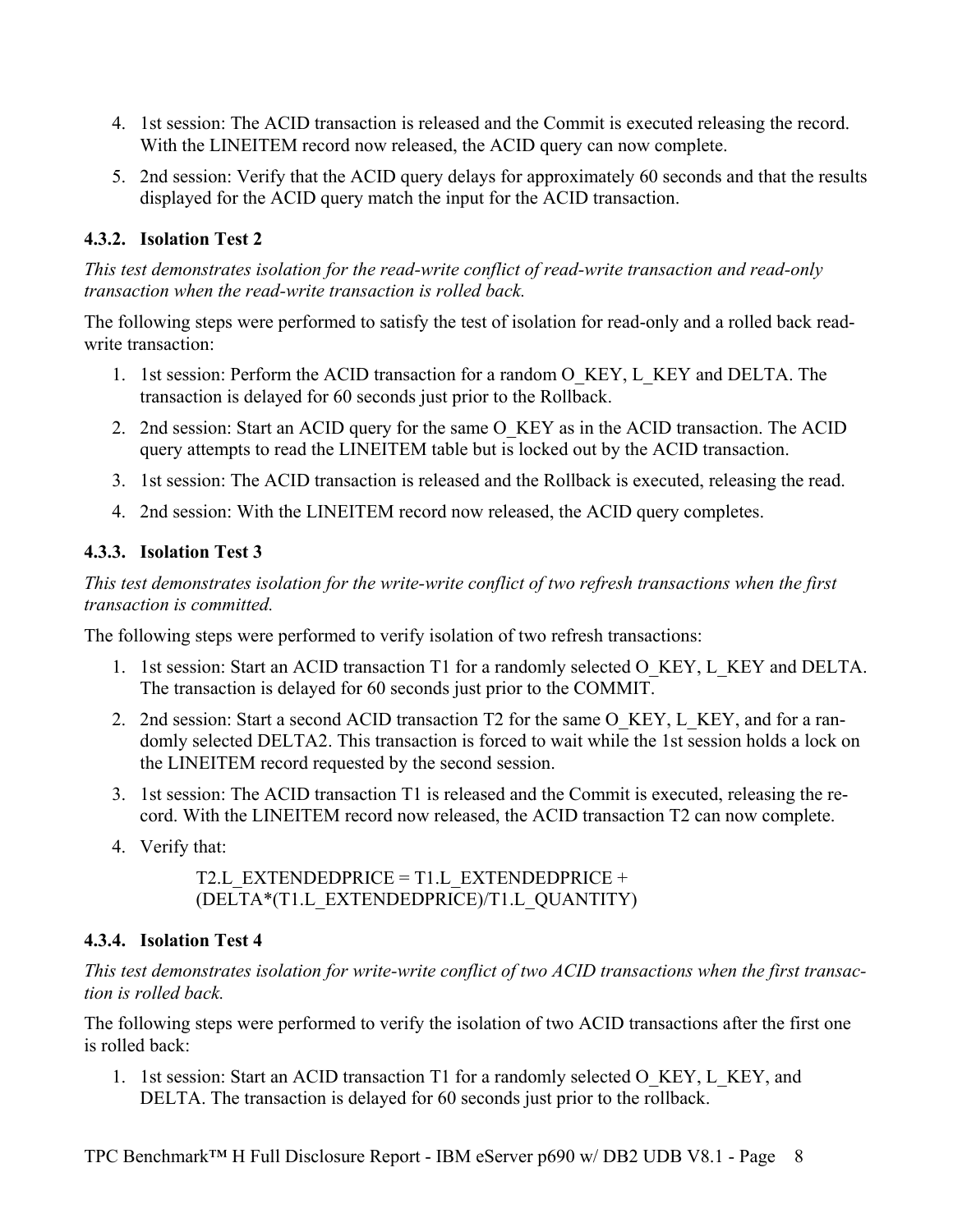- 2. 2nd session: Start a second ACID transaction T2 for the same O\_KEY, L\_KEY used by the 1st session. This transaction is forced to wait while the 1st session holds a lock on the LINEITEM record requested by the second session.
- 3. 1st session: Rollback the ACID transaction T1. With the LINEITEM record now released, the ACID transaction T2 completes.
- 4. Verify that T2.L\_EXTENDEDPRICE = T1.L\_EXTENDEDPRICE

#### **4.3.5. Isolation Test 5**

*This test demonstrates the ability of read and write transactions affecting different database tables to make progress concurrently.* 

- 1. 1st session: Start an ACID transaction, T1, for a randomly selected O\_KEY, L\_KEY and DELTA. The ACID transaction was suspended prior to COMMIT.
- 2. 2nd session: Start a second ACID transaction, T2, which selects random values of PS\_PARTKEY and PS\_SUPPKEY and returns all columns of the PARTSUPP table for which PS\_PARTKEY and PS\_SUPPKEY are equal to the selected values.
- 3. T2 completed.
- 4. T1 was allowed to complete.
- 5. It was verified that the appropriate rows in the ORDERS, LINEITEM and HISTORY tables have been changed.

#### **4.3.6. Isolation Test 6**

*This test demonstrates that the continuous submission of arbitrary (read-only) queries against one or more tables of the database does not indefinitely delay refresh transactions affecting those tables from making progress.* 

- 1. 1st session: A transaction T1, which executes TPC-H query 1 with DELTA=0, was started.
- 2. 2nd session: Before T1 completed, an ACID transaction T2, with randomly selected values of O\_KEY, L\_KEY and DELTA, was started.
- 3. 3rd session: Before T1 completed, a transaction T3, which executes modified TPC-H query 1 with a randomly selected value of DELTA (not equal to 0), was started.
- 4. T1 completed.
- 5. T2 completed.
- 6. T3 completed.
- 7. It was verified that the appropriate rows in the ORDERS, LINEITEM and HISTORY tables were changed.

### **4.4. Durability Requirements**

*The SUT must guarantee durability: the ability to preserve the effects of committed transactions and ensure database consistency after recovery from any one of the failures listed in Clause 3.5.3.*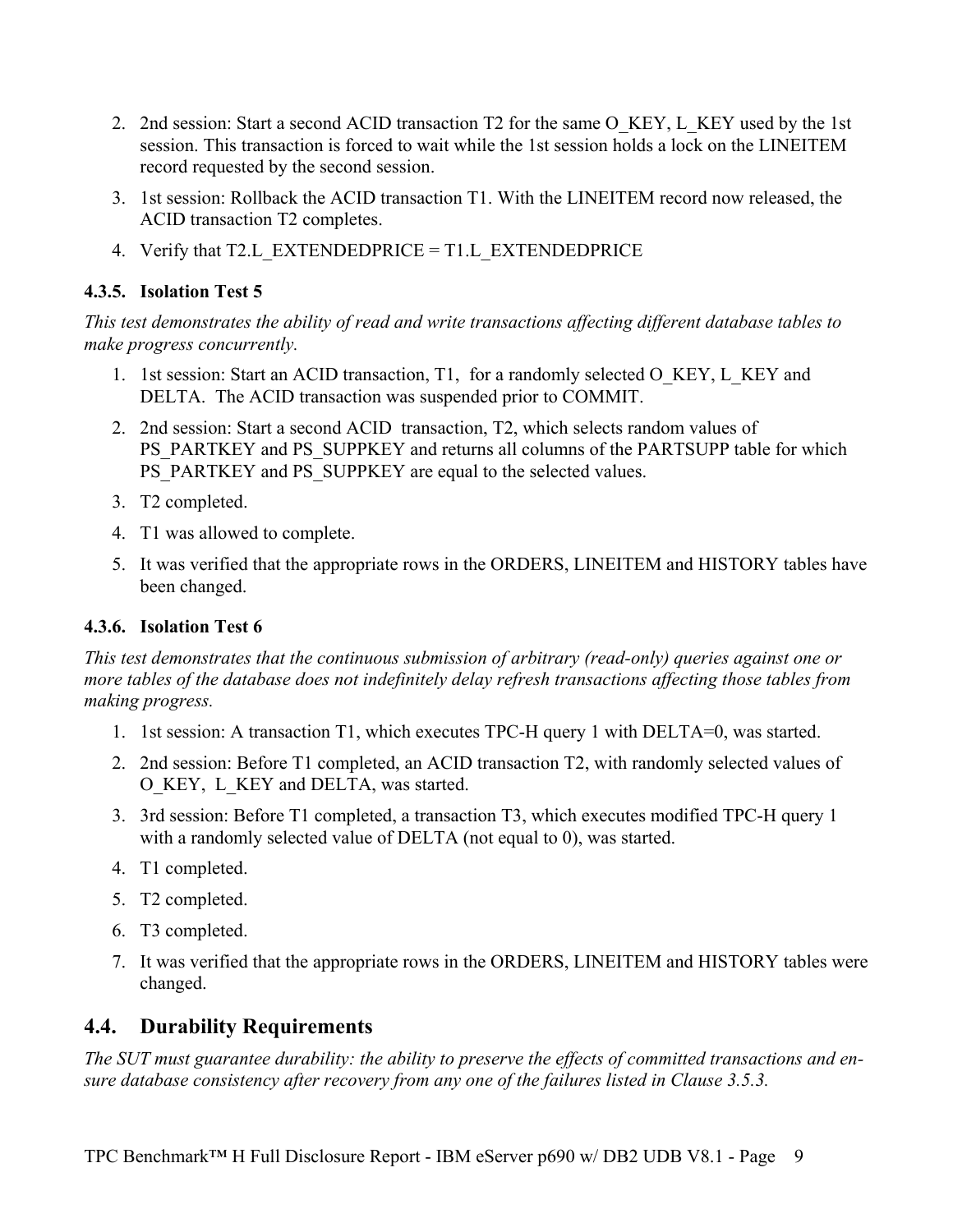#### **4.4.1. Permanent Failure of Single Durable Medium and Loss of System Power**

These tests were combined and conducted on the qualification database. The test database and the qualification database were fully mirrored. The following steps were performed:

#### **Failure of Durable Medium Containing Recovery Log Data, and Loss of System Power/Memory**

- 1. The consistency test described in section 4.2.1 was verified.
- 2. The current count of the total number of records in the HISTORY table was determined giving hist1
- 3. A test to run 200 ACID transactions on each of 10 execution streams was started such that each stream executes a different set of transactions.
- 4. One of the disks containing the DB2 transaction log recovery data, database table data, database index and temporary space was powered off after at least 80 ACID transactions had completed from each of the execution streams.
- 5. Because the disk were in RAID 1 configuration the applications continued running the ACID transactions.
- 6. The system was shutdown by switching off circuit breakers on the power rail connected to all system component cabinets, after at least a total of 100 transactions had completed for each stream.
- 7. The system was powered back on and rebooted.
- 8. All volumes were re-established and mirrored volumes were synchronized.
- 9. Step 2 was performed giving hist2. It was verified that hist2 hist1 was greater than or equal to the number of records in the success file.
- 10. Consistency condition described in 4.2.1 was verified.

#### **4.4.2. Loss of Switch Power**

This test was conducted on the qualification database. The following steps were performed:

The consistency test described in section 4.2.1 was verified.

- 1. The current count of the total number of records in the HISTORY table was determined giving hist1
- 2. A test to run 200 ACID transactions on each of 10 execution streams was started such that each stream executes a different set of transactions.
- 3. The Gigabit switch was disconnected from the system.
- 4. Database detected the network loss and terminated processing
- 5. Network connections were reestablished and the database was restarted
- 6. Step 2 was performed giving hist2. It was verified that hist2 hist1 was greater than or equal to the number of records in the success file.

Consistency condition described in 4.2.1 was verified.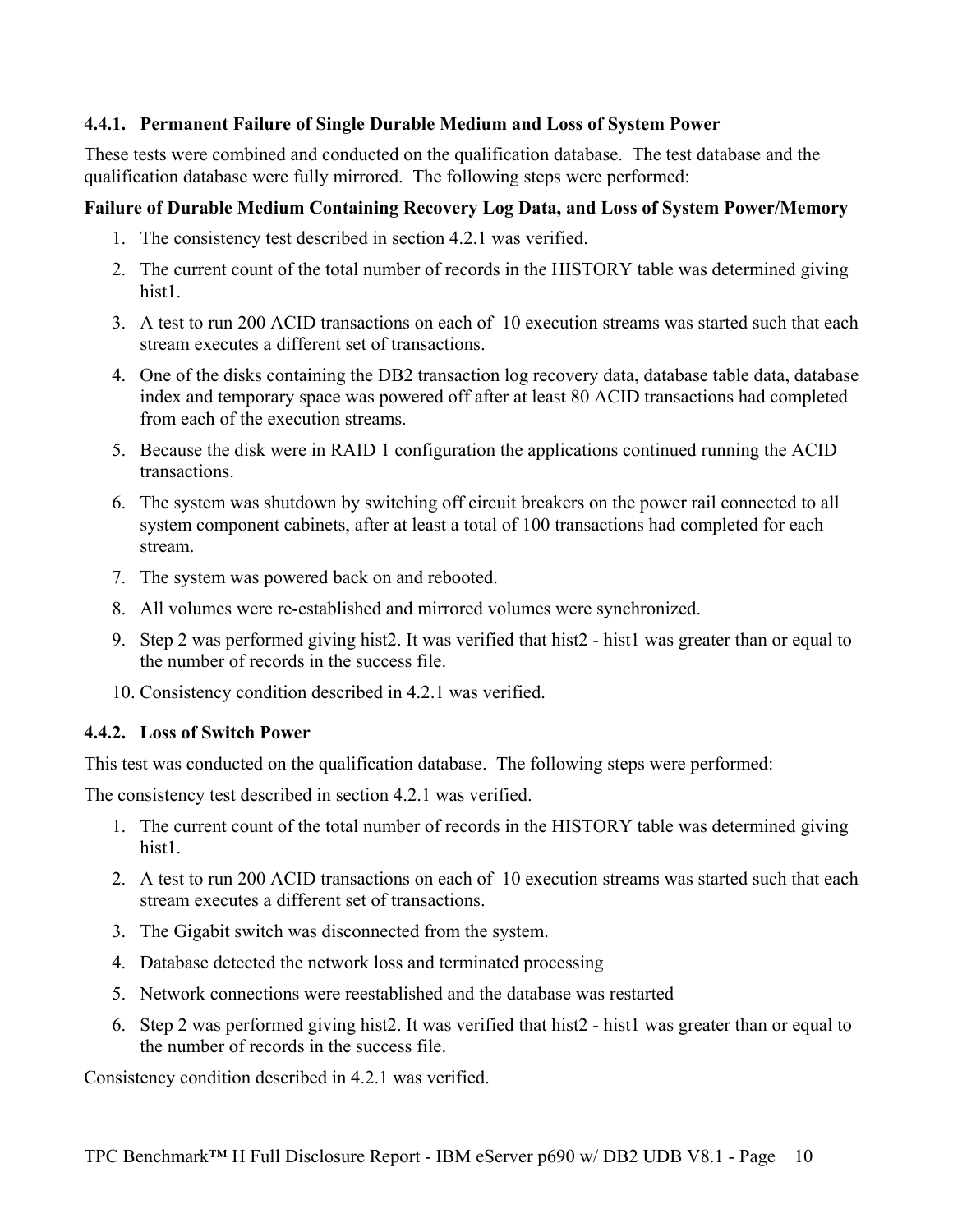## **5.0 Clause 4: Scaling and Database Population Related Items**

## **5.1. Cardinality of Tables**

*The cardinality (e.g., the number of rows) of each table of the test database, as it existed at the completion of the database load (see Clause 4.2.5), must be disclosed.* 

The following table contains the TPC Benchmark™ H defined tables and the number of rows for each table as they existed upon build completion:

| Table    | Rows           |
|----------|----------------|
| Lineitem | 59,999,994,267 |
| Orders   | 15,000,000,000 |
| Customer | 1,500,000,000  |
| Supplier | 100,000,000    |
| Part     | 2,000,000,000  |
| Partsupp | 8,000,000,000  |
| Nation   | 25             |
| Region   | 5              |

## **5.2. Distribution of Tables and Logs**

*The distribution of tables and logs across all media must be explicitly depicted for the tested and priced systems.* 

DB2 was configured on a five node IBM eServer p690 test system. Each node had:

- 64 IBM SSA Advanced RAID disk controllers
- 512 36.4GB external SSA and 6 36.4GB internal disk drives.

Each p690 had 256 RAID 1 volumes. These volumes were distributes across 64 SSA RAID adapters, so that there were 4 volumes on each controllers. All volumes had RAID fast write cache enabled.

For each node, all RAID volumes were used for the table data tablespaces(TABDATA), the index tablespaces (TABINDEXES), the temp space tablespaces (TEMPSPACE), database logs and staging data for RF functions.

The tablespace for NATION and REGION were stored on a single RAID volume on node 1.

The Operating System resided on an internal disk on each node. The benchmark executing programs resided on a shared home directory NFS mounted from node 1. The database software resided on an internal disk on each node.

## **5.3. Mapping of Database Partitions/Replications**

*The mapping of database partitions/replications must be explicitly described.*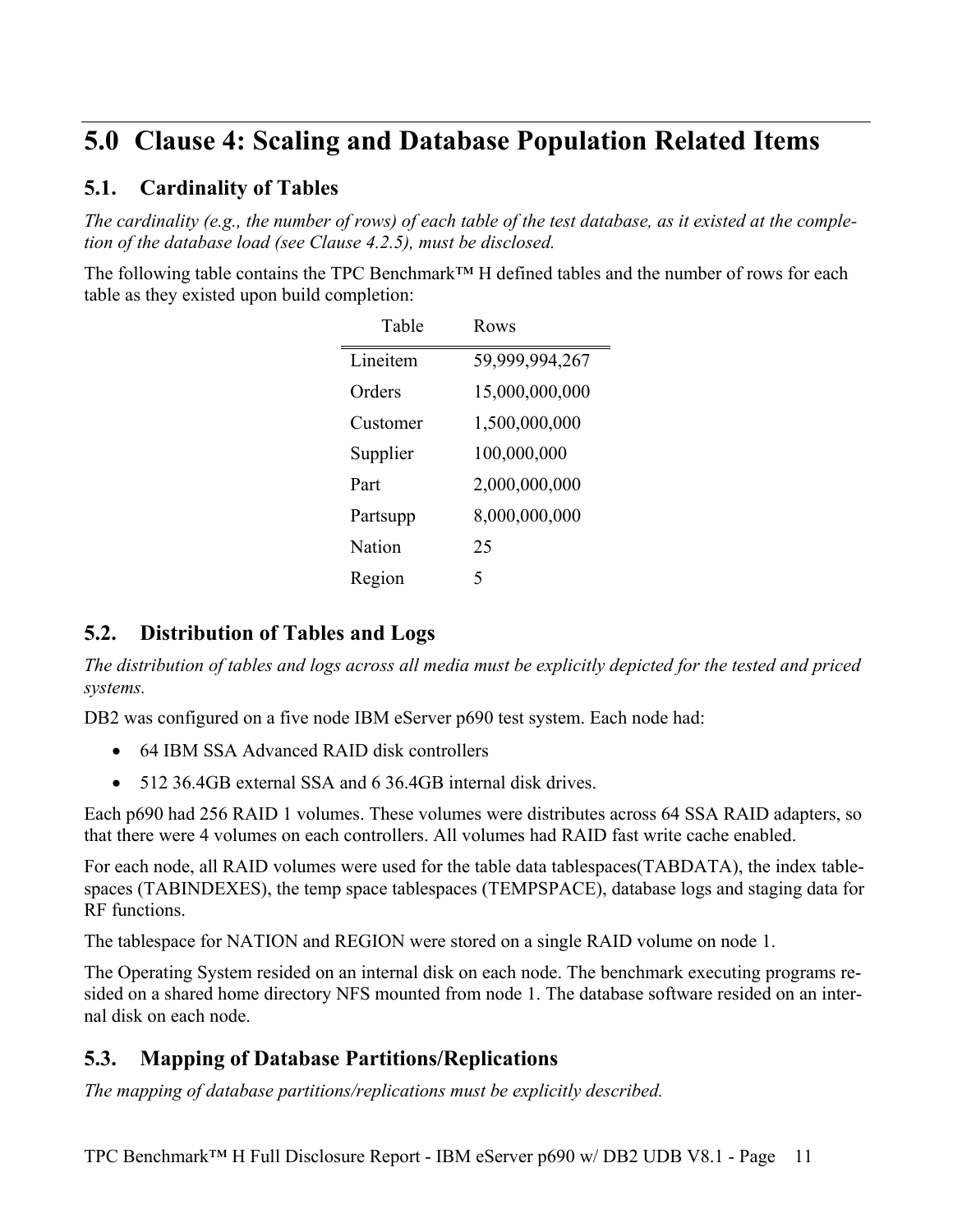The database was not replicated. The database was logically partitioned into 160 logical nodes, 32 nodes on each physical server.

## **5.4. Implementation of RAID**

*Implementations may use some form of RAID to ensure high availability. If used for data, auxiliary storage (e.g. indexes) or temporary space the level of RAID used must be disclosed for each device.* 

RAID level 1 was used across all database tables, indexes, temp space and recovery logs. Battery backed write cache was used on RAID volumes.

## **5.5. DBGEN Modifications**

*The version number, release number, modification number, and patch level of DBGEN must be disclosed. Any modifications to the DBGEN (see Clause 4.2.1) source code must be disclosed. In the event that a program other than DBGEN was used to populate the database, it must be disclosed in its entirety.* 

The standard distribution of DBGEN version 1.3.0 with the following two minor modifications for scale factor 10000 was used

- orderkey was changed to 64bit integer
- C\_name was changed to use 10 digit custkey

### **5.6. Database Loading**

*The database load time for the test database (see Clause 4.3) must be disclosed.* 

The database load time was 10 hour 6 minutes 33 seconds.

## **5.7. Data Storage Ratio**

*The data storage ratio must be disclosed. It is computed by dividing the total data storage of the priced configuration (expressed in GB) by the size chosen for the test database as defined in clause 4.1.3.1. The ratio must be reported to the nearest 1/100th, rounded up.* 

The calculation of the data storage ratio is shown in the following table:

| Disk Type               | <b>Number</b><br>of Disks | <b>Space per Disk</b> | <b>Sub-Total</b><br><b>Disk Space</b> | <b>Database</b><br><b>Size</b> | Data Stor-<br>age Ratio |
|-------------------------|---------------------------|-----------------------|---------------------------------------|--------------------------------|-------------------------|
| <b>ULTRA-160 36.4GB</b> | 30                        | 35,546.875 MB         | 1,041.4GB                             |                                |                         |
| <b>SSA 36.4GB</b>       | 2,560                     | 35,546.875 MB         | 88,867.2GB                            |                                |                         |
| Total                   |                           |                       | 89,908.6 GB                           | 10,000GB                       | 8.99                    |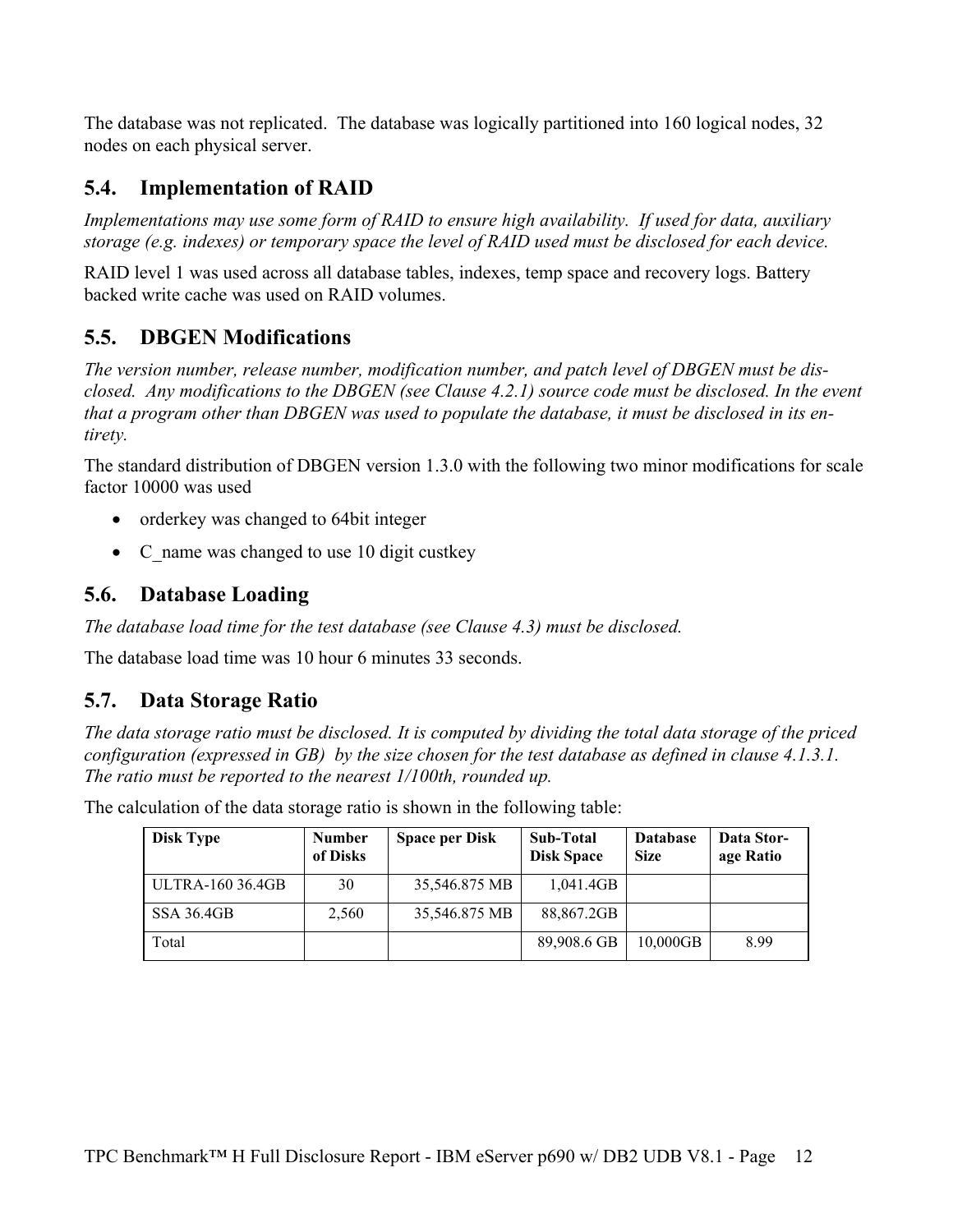## **5.8. Details of Database Loading**

*The details of the database load must be disclosed, including a block diagram illustrating the overall process. Disclosure of the load procedure include all steps, scripts, input and configuration files required to completely reproduce the test and qualification databases.* 

Flat files for each of the tables were created using DBGEN.

The NATION and REGION tables were created on node 1 and then loaded from dbgen output. The other tables were loaded on all of the nodes.

#### **Database Load Procedure:**

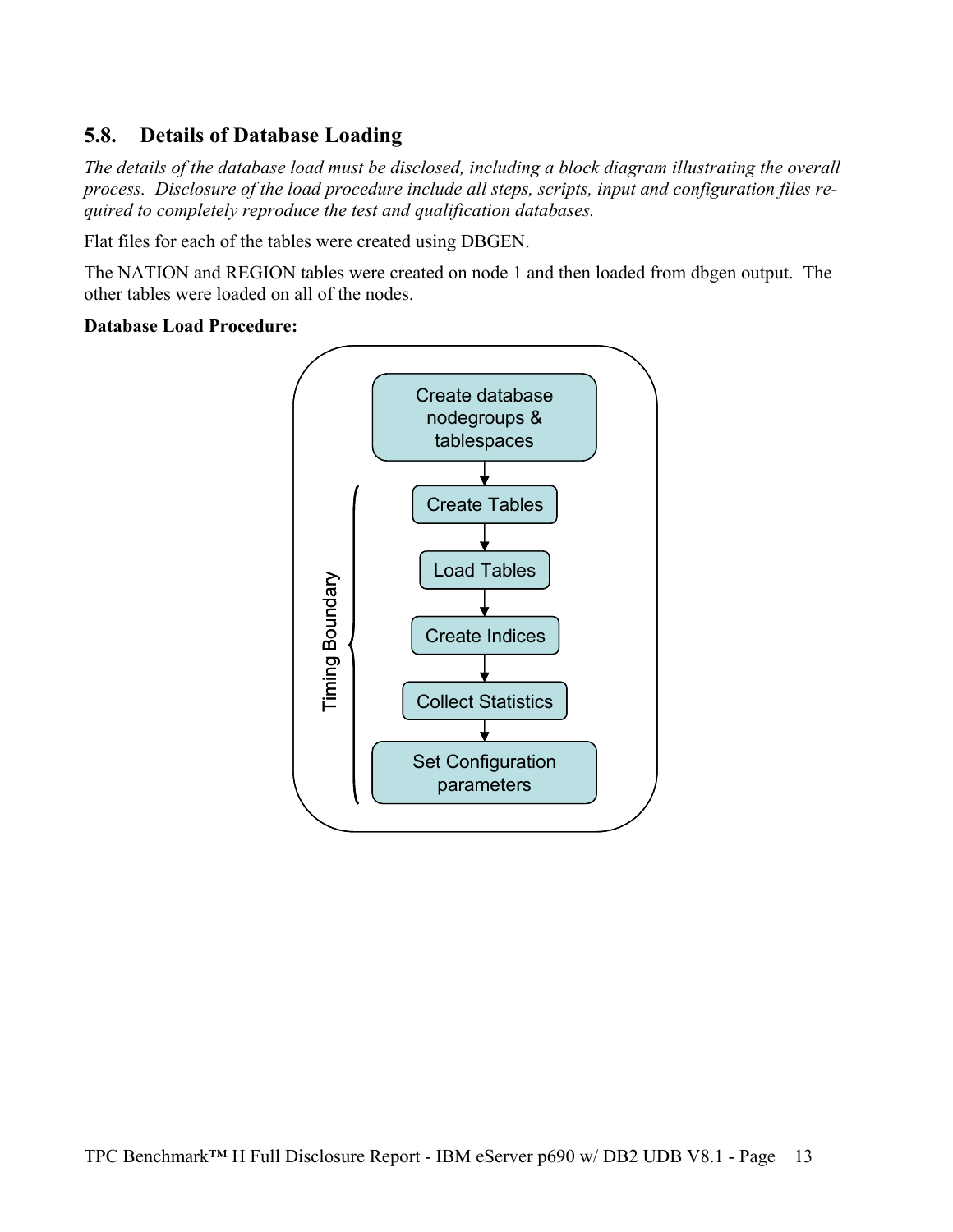## **6.0 Clause 5: Performance Metrics and Execution-Rules Related Items**

## **6.1. System Activity Between Load and Performance Tests**

*Any system activity on the SUT that takes place between the conclusion of the load test and the beginning of the performance test must be fully disclosed* 

Auditor requested queries were run against the database to verify correctness of the database load.

### **6.2. Steps in the Power Test**

*The details of the steps followed to implement the power test (e.g., system boot, database restart, etc.) must be disclosed.* 

The following steps were used to implement the power test:

- 1. RF1 Refresh Transaction
- 2. Stream 00 Execution
- 3. RF2 Refresh Transaction

### **6.3. Timing Intervals for Each Query and Refresh Function**

*The timing intervals for each query of the measured set and for both update functions must be reported for the power test.* 

The timing intervals for the each query and both update functions are given in the Numerical Quantities Summary in the Executive Summary.

### **6.4. Number of Streams for the Throughput Test**

*The number of execution streams used for the throughput test must be disclosed.* 

Nine streams were used for the Throughput Test.

## **6.5. Start and End Date/Times for Each Query Stream**

*The start time and finish time for each query execution stream must be reported for the throughput test.* 

The throughput test start time and finish time for each stream are given in the Numerical Quantities Summary in the Executive Summary.

## **6.6. Total Elapsed Time for the Measurement Interval**

*The total elapsed time of the measurement interval (see Clause 5.3.6) must be reported for the throughput test.* 

The total elapsed time of the throughput test is given in the Numerical Quantities Summary in the Executive Summary.

## **6.7. Refresh Function Start Date/Time and Finish Date/Time**

TPC Benchmark™ H Full Disclosure Report - IBM eServer p690 w/ DB2 UDB V8.1 - Page 14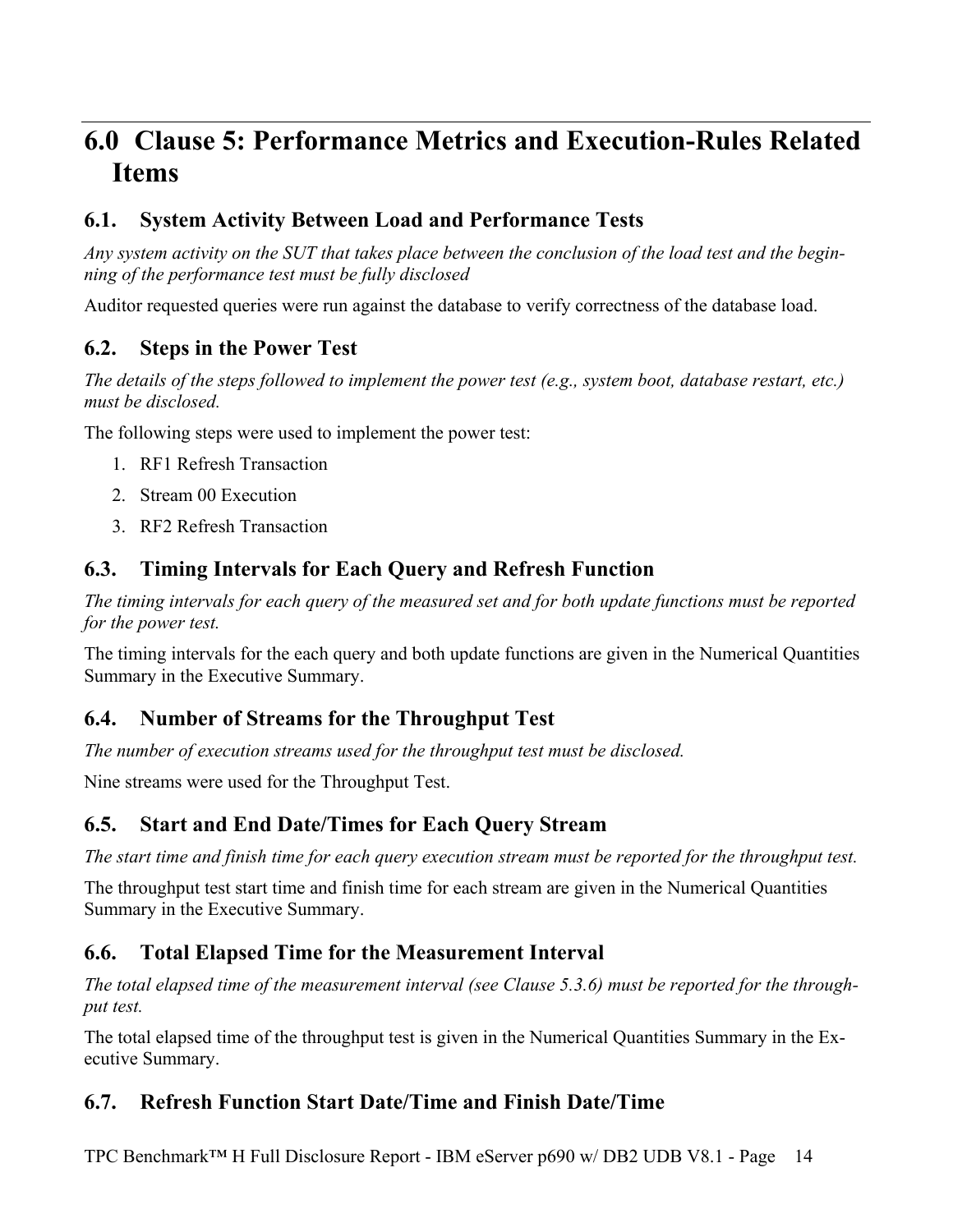*Start and finish time for each refresh function in the refresh stream must be reported for the throughput test.* 

The start and finish time for each update function in the update stream are given in the Numerical Quantities Summary in the Executive Summary.

## **6.8. Timing Intervals for Each Query and Each Refresh Function for Each Stream**

*The timing intervals (see Clause 5.3.7) for each query of each stream and for each refresh function must be reported for the throughput test.* 

The timing intervals for each query and each update function are given in the Numerical Quantities Summary in the Executive Summary.

### **6.9. Performance Metrics**

*The computed performance metric, related numerical quantities and price performance metric must be reported.* 

The performance metrics, and the numbers on which they are based, are given in the Numerical Quantities Summary in the Executive Summary.

## **6.10. The Performance Metric and Numerical Quantities from Both Runs**

*The performance metric and numerical quantities from both runs must be disclosed.* 

Performance results from the first two executions of the TPC-H benchmark indicated the following percent difference for the metric points:

|       | QppH@10000GB | QthH@10000GB | QphH@10000GB |
|-------|--------------|--------------|--------------|
| Run 1 | 86,467.4     | 44,910.4     | 62,316.0     |
| Run 2 | 85,972.5     | 45,022.2     | 62,214.7     |

## **6.11. System Activity Between Tests**

*Any activity on the SUT that takes place between the conclusion of Run1 and the beginning of Run2 must be disclosed.* 

The database server was restarted between runs.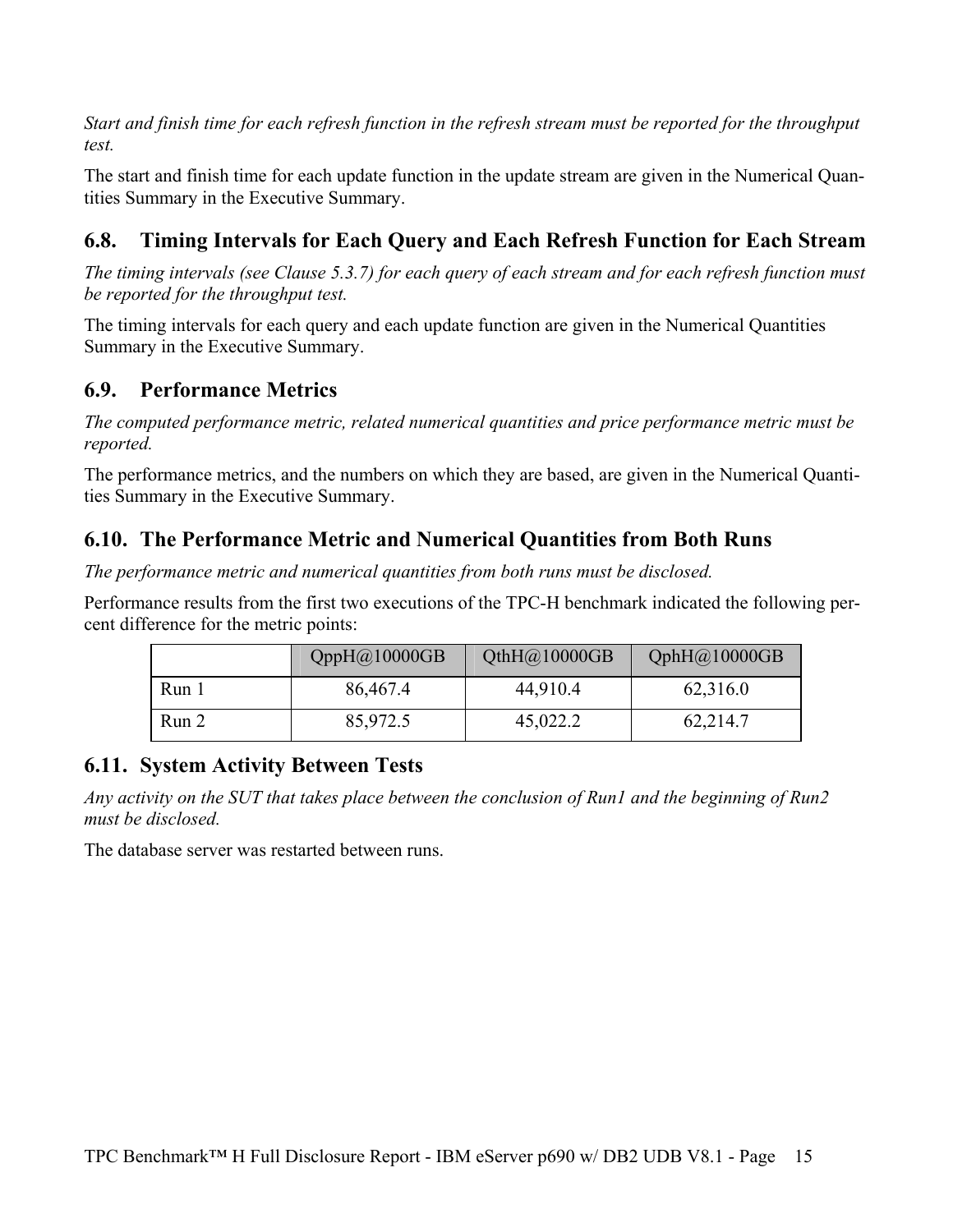## **7.0 Clause 6: SUT and Driver Implementation**

## **7.1. Driver**

*A detailed textual description of how the driver performs its functions must be supplied, including any related source code or scripts. This description should allow an independent reconstruction of the driver.* 

Appendix D "Driver Source Code" contains the source code used for the driver and all scripts used in connection with it.

The power test is invoked by calling tpcdbatch with the stream number 0 specified. The refresh function is initiated as a separate call to tpcdbatch with the SQL script for the refresh functions.

The Throughput test is invoked by initiating a call to tpcdbatch for every query stream that will be run. tpcdbatch gets the stream number for each of the streams, and the SQL file specific to that stream number as the queries to execute. The refresh function is initiated as a separate call to tpcdbatch with the SQL script for the refresh functions and the total number of query streams specified.

## **7.2. Implementation Specific Layer**

*If an implementation specific layer is used, then a detailed description of how it performs its functions must be supplied, including any related source code or scripts. This description should allow an independent reconstruction of the implementation specific layer.* 

The implementation specific layer is a single executable SQL application that uses embedded dynamic SQL to process the EQT generated by QGEN. The application is called tpcdbatch to indicate that it processes a batch of TPC-H queries, although it is completely capable of processing any arbitrary SQL statement (both DML and DDL).

A separate instance of tpcdbatch is invoked for each stream. Each instance establishes a distinct connection to the database server through which the EQT is transmitted to the database and the results are returned through the implementation specific layer to the driver. When an instance of tpcdbatch is invoked, it is provided with a context of whether it is running a power test, query stream or refresh stream, as well as an input file containing the 22 queries and/or refresh functions. tpcdbatch then connects to the database, performs any session initialization as well as preparing output files required by the auditor. Then it proceeds to read from the input file and processes each query or refresh function in turn.

For queries, each query is prepared, described, and a cursor is opened and used to fetch the required number of rows. After the last row has been retrieved a commit is issued. For the refresh functions, during the database build all data is first split for each node using the db2split utility. For RF1, the data for each node is further split into n equal portions for both the lineitem and orders tables taking care that the records for the same orderkey remain in the same set. For RF2, the data for each node is further split into m equal portions. During the run, when tpcdbatch encounters a call to execute RF1, it first calls a shell script which loads these n sets of data into staging tables. Then tpcdbatch forks off q children (where  $q * y = n$ ), with each child to do y sets of insert with fullselect from the staging tables into the original lineitem and orders tables. When tpcdbatch encounters a call to execute RF2, it calls a shell script that loads these data into a single staging table. Then tpcdbatch forks off p children (where p  $*$  x =m) to do x sets of deletes from the orders and lineitem tables with a subselect from the staging table.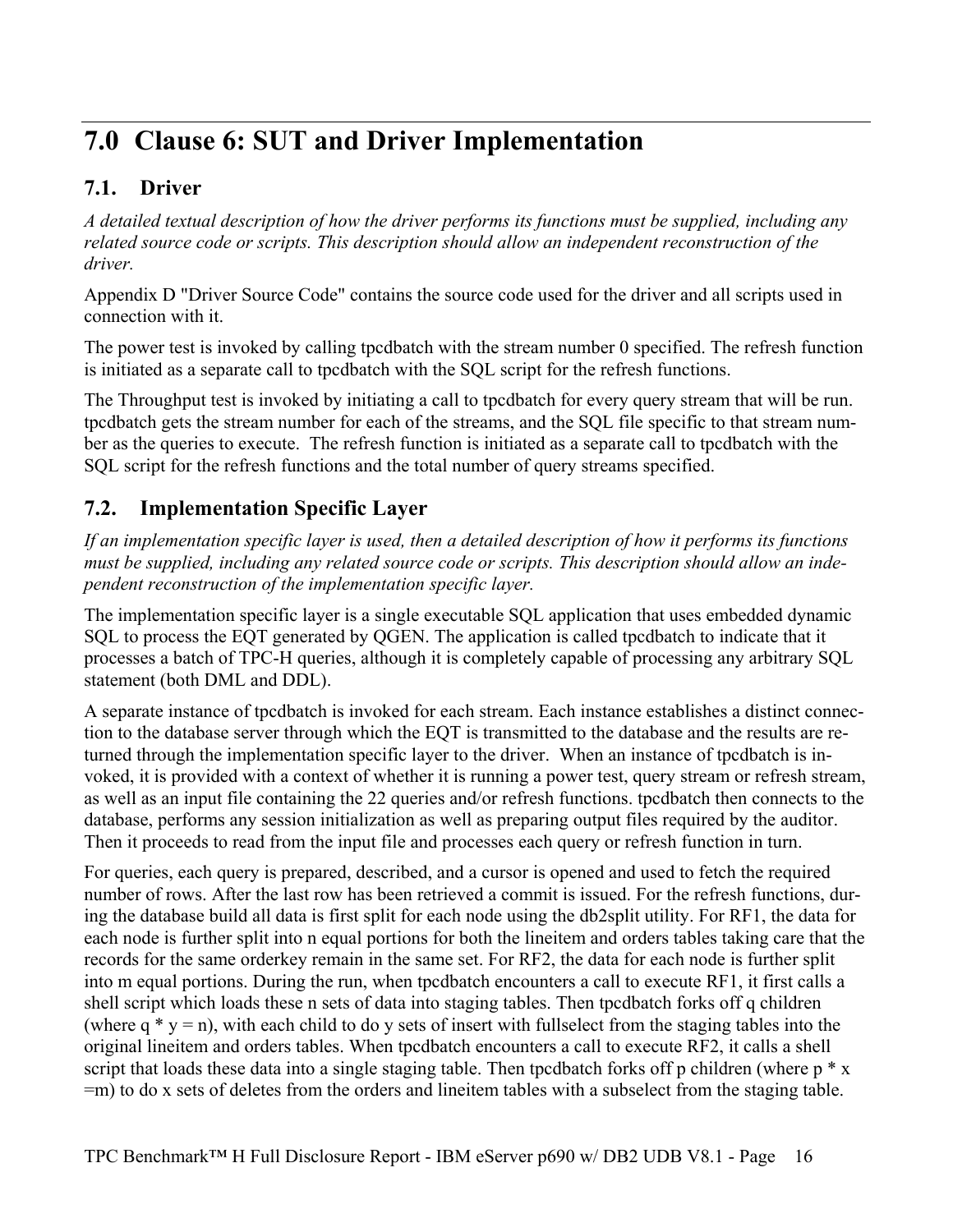## **7.3. Profile-Directed Optimization**

*If profile-directed optimization as described in Clause 5.2.9 is used, such used must be disclosed.*  Profile-directed optimization was not used.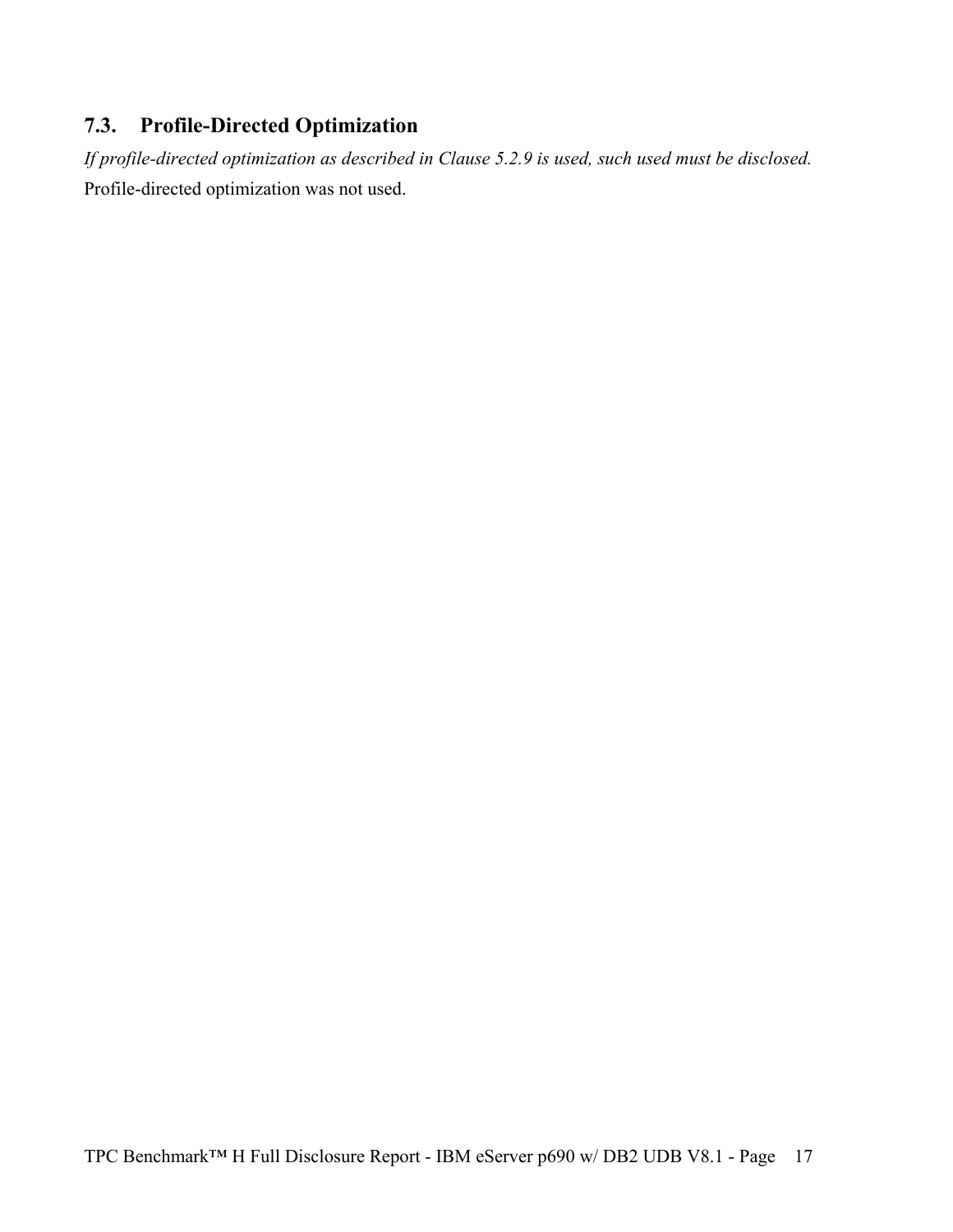## **8.0 Clause 7: Pricing-Related Items**

## **8.1. Hardware and Software Used**

*A detailed list of hardware and software used in the priced system must be reported. Each item must have a vendor part number, description, and release/revision level, and indicate General Availability (see Clause 7.2.2.1) either implicitly or explicitly(omitted Availability Dates default to the System Availability Date). If package pricing is used, contents of the package must be disclosed. Pricing source(s) and effective date(s) of price(s) must also be reported.* 

The detailed list of all hardware and software for the priced configuration is listed in the in the Executive Summary.

## **8.2. Three Year Cost of System Configuration**

*The total 3-year price of the entire configuration must be reported, including: hardware, software, hardware maintenance, and software support charges. Separate component pricing is required (see Clause 7.3.1. Pricing Spreadsheet.) Hardware maintenance and software support must be reported separately. The software support level must be disclosed separately from that of hardware, with separate pricing and discounts.* 

The price sheet for this disclosure is contained in the executive summary pages.

The pricing spreadsheet includes maintenance costs for 3 years. This service provides 7 days per week, 24 hours per day coverage.

All discounts are based on US list prices and for similar quantities and configurations

The prices listed for the IBM software products includes software support that provides the items identified in paragraph 7.1.5.6 of the TPC-H Benchmark Specification.

For assistance with any of these prices or their applicability to any customer's requirements, please contact one of the following individuals:

William R. Casey, eServer pSeries Offering Manager

email:  $wrcasey(a)$ us.ibm.com phone 1-512-838-1422

Paul Rivot, Director Database Servers and Business Intelligence Software email:  $privot@us.ibm.com$  phone 1-914-766-1325

## **8.3. System Availability Date**

*The System Availability Date (see Clause 7.2.2.1) must be the single availability date reported on the first page of the executive summary. The full disclosure report must report Availability Dates individually for at least each of the categories for which a pricing subtotal must be provided (see Clause 7.3.1.4). All Availability Dates required to be reported must be disclosed to a precision of 1 day, but the precise format is left to the test sponsor.* 

All server hardware and storage is available immediately. All software will be available on May 15, 2003.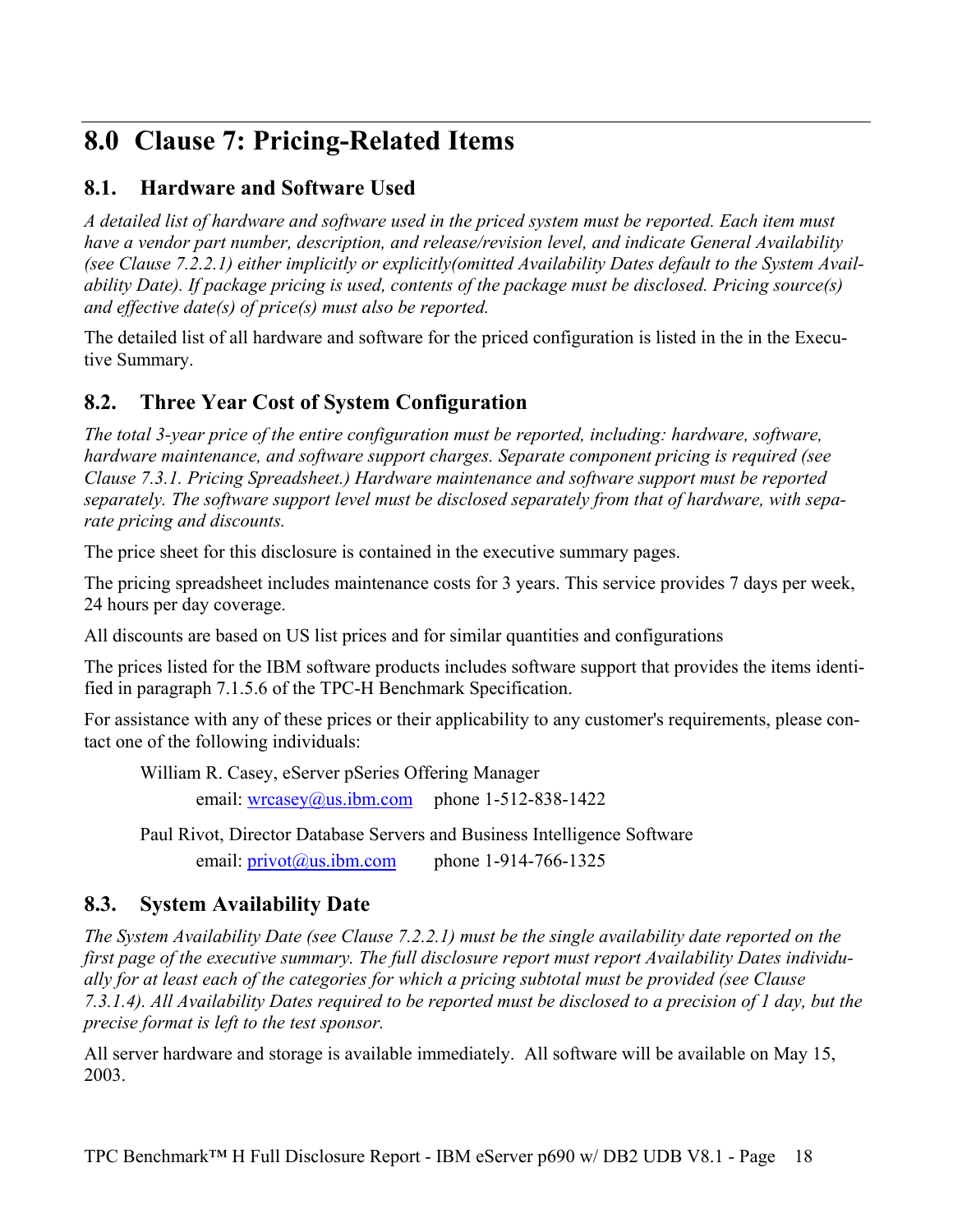## **9.0 Clause 9: Audit Items**

*The auditor's agency name, address, phone number, and Attestation letter with a brief audit summary report indicating compliance must be included in the full disclosure report. A statement should be included specifying who to contact in order to obtain further information regarding the audit process.* 

The auditor's attestation letter is included at the front of this report.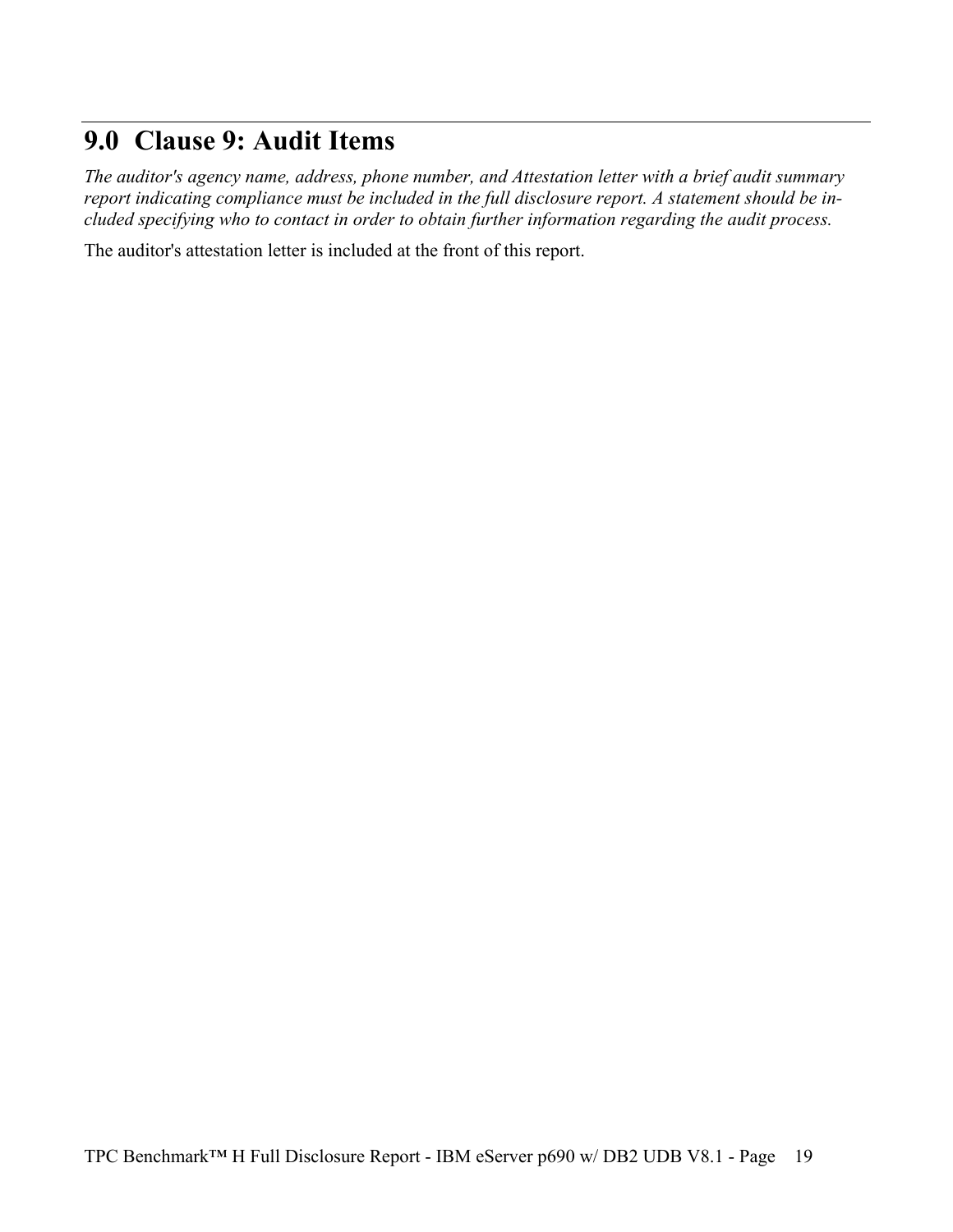## **Appendix - A Tunable Parameters**

#### **A.1 DB2 Database Configuration**

Database Configuration for Database tpcd

| Database configuration release level<br>Database release level                                                                                                                                                                                             | $= 0x0a00$<br>$= 0x0a00$                                                                   |
|------------------------------------------------------------------------------------------------------------------------------------------------------------------------------------------------------------------------------------------------------------|--------------------------------------------------------------------------------------------|
| Database territory<br>Database code page<br>Database code set<br>Database country/region code                                                                                                                                                              | = US<br>$= 819$<br>= ISO8859-1<br>$= 1$                                                    |
| Dynamic SQL Query management<br><b>DISABLE</b>                                                                                                                                                                                                             | (DYN_QUERY_MGMT) =                                                                         |
| Discovery support for this database                                                                                                                                                                                                                        | (DISCOVER_DB) = ENABLE                                                                     |
| Default query optimization class<br>Degree of parallelism<br>Continue upon arithmetic exceptions (DFT_SQLMATHWARN) = NO<br>Default refresh age<br>Number of frequent values retained (NUM_FREQVALUES) = 0<br>Number of quantiles retained                  | (DFT QUERYOPT) = 7<br>$(DFT DEGREE) = 1$<br>(DFT_REFRESH_AGE) = 0<br>(NUM_QUANTILES) = 600 |
| Backup pending                                                                                                                                                                                                                                             | = NO                                                                                       |
| Database is consistent<br>Rollforward pending<br>Restore pending                                                                                                                                                                                           | $=$ YES<br>$= NO$<br>$= NO$                                                                |
| Multi-page file allocation enabled                                                                                                                                                                                                                         | $= NO$                                                                                     |
| Log retain for recovery status<br>User exit for logging status                                                                                                                                                                                             | $= NO$<br>$= NO$                                                                           |
| Data Links Token Expiry Interval (sec) (DL_EXPINT) = 60<br>Data Links Write Token Init Expiry Intvl(DL_WT_IEXPINT) = 60<br>Data Links Number of Copies<br>Data Links Time after Drop (days)<br>Data Links Token in Uppercase<br>Data Links Token Algorithm | (DL_NUM_COPIES) = 1<br>$(DL$ _TIME_DROP) = 1<br>$(DL_UPPER) = NO$<br>(DL_TOKEN) = MAC0     |
| Database heap (4KB)<br>Size of database shared memory (4KB) (DATABASE_MEMORY) =<br>AUTOMATIC                                                                                                                                                               | $(DBHEAP) = 15000$                                                                         |
| Catalog cache size (4KB)<br>(MAXAPPLS*4)                                                                                                                                                                                                                   | (CATALOGCACHE_SZ) =                                                                        |
| Log buffer size (4KB)<br>Utilities heap size (4KB)<br>Buffer pool size (pages)<br>Extended storage segments size (4KB) (ESTORE_SEG_SZ) =<br>16000                                                                                                          | $(LOGBUFSZ) = 128$<br>(UTIL_HEAP_SZ) = 10000<br>$(BUFFPAGE) = 1000$                        |
| Number of extended storage segments (NUM_ESTORE_SEGS) = 0<br>Max storage for lock list (4KB)                                                                                                                                                               | $(LOCKLIST) = 16392$                                                                       |
| Max size of appl. group mem set (4KB) (APPGROUP_MEM_SZ) =<br>40000                                                                                                                                                                                         |                                                                                            |
| Percent of mem for appl. group heap (GROUPHEAP RATIO) = 70<br>Max appl. control heap size (4KB)                                                                                                                                                            | $(APP$ CTL HEAP SZ) = 512                                                                  |
| Sort heap thres for shared sorts (4KB) (SHEAPTHRES_SHR) = 250<br>Sort list heap (4KB)<br>SQL statement heap (4KB)<br>Default application heap (4KB)<br>Package cache size (4KB)<br>(MAXAPPLS*8)                                                            | $(SORTHEAP) = 41000$<br>$(STMTHEAP) = 20000$<br>$(APPLHEAPSZ) = 156$<br>$(PCKCACHESZ) =$   |

| Statistics heap size (4KB)                                                                                                                                                                                                                                                                            | $(STAT_HEAP_SZ) = 4384$                                                                                                                                                                                                                            |  |
|-------------------------------------------------------------------------------------------------------------------------------------------------------------------------------------------------------------------------------------------------------------------------------------------------------|----------------------------------------------------------------------------------------------------------------------------------------------------------------------------------------------------------------------------------------------------|--|
| Interval for checking deadlock (ms)<br>Percent. of lock lists per application<br>Lock timeout (sec)                                                                                                                                                                                                   | (DLCHKTIME) = 10000<br>$(MAXLOCKS) = 13$<br>(LOCKTIMEOUT) = -1                                                                                                                                                                                     |  |
| Changed pages threshold<br>Number of I/O servers<br>Index sort flag<br>Sequential detect flag<br>Default prefetch size (pages)                                                                                                                                                                        | (CHNGPGS THRESH) = 15<br>Number of asynchronous page cleaners (NUM_IOCLEANERS) = 1<br>(NUM IOSERVERS) = $16$<br>$(INDEXSORT) = YES$<br>$(SEQDETECT) = YES$<br>$(DFT_PREFETCH_SZ) = 32$                                                             |  |
| Track modified pages                                                                                                                                                                                                                                                                                  | (TRACKMOD) = OFF                                                                                                                                                                                                                                   |  |
| Default number of containers<br>Default tablespace extentsize (pages)                                                                                                                                                                                                                                 | = 1<br>$(DFT\_EXTENT_SZ) = 32$                                                                                                                                                                                                                     |  |
| Max number of active applications<br>Average number of active applications<br>Max DB files open per application                                                                                                                                                                                       | $(MAXAPPLS) = 365$<br>$(AVG APPLS) = 1$<br>$(MAXFILOP) = 1024$                                                                                                                                                                                     |  |
| Log file size (4KB)<br>Number of primary log files<br>Number of secondary log files<br>Changed path to log files<br>Path to log files<br>Overflow log path<br>Mirror log path<br>First active log file<br>Block log on disk full<br>Percent of max active log space by transaction(MAX_LOG) = 0       | $(LOGFILSIZ) = 8192$<br>$(LOGPRIMARY) = 25$<br>$(LOGSECOND) = 10$<br>(NEWLOGPATH) =<br>$=$ /db/tpcd/NODE0001/<br>(OVERFLOWLOGPATH) =<br>(MIRRORLOGPATH) =<br>(BLK LOG DSK FUL) = NO<br>Num. of active log files for 1 active UOW(NUM_LOG_SPAN) = 0 |  |
| Group commit count<br>Percent log file reclaimed before soft chckpt (SOFTMAX) = 300<br>Log retain for recovery enabled<br>User exit for logging enabled                                                                                                                                               | (MINCOMMIT) = 1<br>$(LOGRETAIN) = OFF$<br>$(USEREXIT) = OFF$                                                                                                                                                                                       |  |
| (AUTORESTART) = ON<br>Auto restart enabled<br>(INDEXREC) = SYSTEM<br>Index re-creation time<br>(RESTART)<br>Default number of loadrec sessions<br>(DFT_LOADREC_SES) = 1<br>Number of database backups to retain (NUM DB BACKUPS) = 12<br>(REC_HIS_RETENTN) = 366<br>Recovery history retention (days) |                                                                                                                                                                                                                                                    |  |
| TSM management class<br>TSM node name<br>TSM owner<br>TSM password                                                                                                                                                                                                                                    | (TSM MGMTCLASS) =<br>(TSM_NODENAME) =<br>(TSM_OWNER) =<br>(TSM_PASSWORD) =                                                                                                                                                                         |  |

### **A.2 DB2 Database Manager Configuration**

#### Database Manager Configuration

Node type = Enterprise Server Edition with local and remote clients

|                                                                                                          | Database manager configuration release level      | $= 0x0a00$              |
|----------------------------------------------------------------------------------------------------------|---------------------------------------------------|-------------------------|
| 07                                                                                                       | CPU speed (millisec/instruction)                  | (CPUSPEED) = 5.235149e- |
|                                                                                                          | Communications bandwidth (MB/sec)<br>1.000000e+01 | (COMM BANDWIDTH) =      |
| Max number of concurrently active databases<br>$(NUMDB) = 1$<br>$(DATALINKS) = NO$<br>Data Links support |                                                   |                         |
|                                                                                                          | Federated Database System Support                 | $(FEDERATED) = NO$      |
|                                                                                                          | Transaction processor monitor name                | $(TP MON NAME) =$       |

TPC Benchmark™ H Full Disclosure Report - IBM eServer p690 w/ DB2 UDB V8.1 - Page 20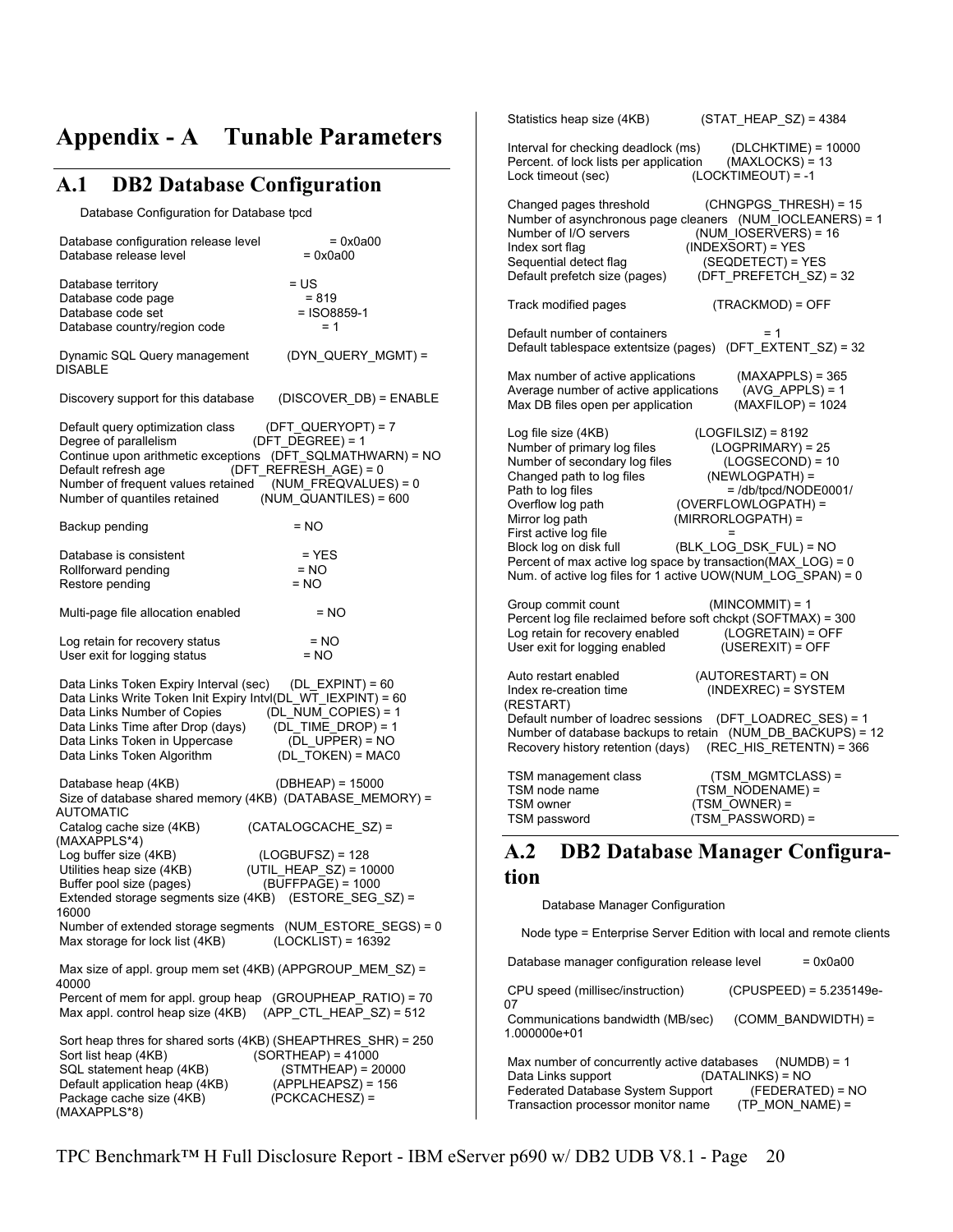|                                                                                                                                                                                                                                                                                                                                                                                   | $(INDEXREC) = RESTART$<br>Index re-creation time                                                                                                                                                                                                                                                                                                    |
|-----------------------------------------------------------------------------------------------------------------------------------------------------------------------------------------------------------------------------------------------------------------------------------------------------------------------------------------------------------------------------------|-----------------------------------------------------------------------------------------------------------------------------------------------------------------------------------------------------------------------------------------------------------------------------------------------------------------------------------------------------|
| (DFT ACCOUNT STR) =<br>Default charge-back account                                                                                                                                                                                                                                                                                                                                | Transaction manager database name<br>$(TM$ DATABASE) =                                                                                                                                                                                                                                                                                              |
| $(JDK_PATH) =$<br>Java Development Kit installation path<br>/usr/java13 64                                                                                                                                                                                                                                                                                                        | 1ST CONN<br>Transaction resync interval (sec)<br>(RESYNC INTERVAL) = 180                                                                                                                                                                                                                                                                            |
| $(DIAGLEYEL) = 3$<br>Diagnostic error capture level<br>$(NOTIFYLEVEL) = 3$<br>Notify Level<br>Diagnostic data directory path<br>$(DIAGPATH) =$<br>/install/db2dump                                                                                                                                                                                                                | SPM name<br>$(SPM NAME) =$<br>SPM log size<br>$(SPM\_LOG\_FILE\_SZ) = 256$<br>(SPM_MAX_RESYNC) = 20<br>SPM resync agent limit<br>$(SPM\_LOG\_PATH) =$<br>SPM log path                                                                                                                                                                               |
| Default database monitor switches<br>(DFT_MON_BUFPOOL) = OFF<br>Buffer pool<br>(DFT_MON_LOCK) = OFF<br>Lock<br>(DFT_MON_SORT) = OFF<br>Sort<br>(DFT_MON_STMT) = OFF<br>Statement<br>Table<br>(DFT MON TABLE) = OFF<br>(DFT_MON_TIMESTAMP) = ON<br>Timestamp<br>(DFT_MON_UOW) = OFF<br>Unit of work<br>Monitor health of instance and databases (HEALTH_MON) = OFF                 | <b>TCP/IP Service name</b><br>$(SVCENAME) =$<br>(DISCOVER) = SEARCH<br>Discovery mode<br>Discovery communication protocols<br>$(DISCOVER COMM) =$<br>Discover server instance<br>$(DISCOVER_INST) = ENABLE$<br>Maximum query degree of parallelism (MAX QUERYDEGREE) =<br><b>ANY</b><br>Enable intra-partition parallelism<br>(INTRA PARALLEL) = NO |
| (SYSADM GROUP) =<br>SYSADM group name                                                                                                                                                                                                                                                                                                                                             | No. of int. communication buffers(4KB)(FCM_NUM_BUFFERS) =<br>262144                                                                                                                                                                                                                                                                                 |
| SYSCTRL group name<br>(SYSCTRL GROUP) =                                                                                                                                                                                                                                                                                                                                           | Node connection elapse time (sec)<br>$(CONN$ ELAPSE) = 10                                                                                                                                                                                                                                                                                           |
| SYSMAINT group name<br>(SYSMAINT_GROUP) =<br>Database manager authentication<br>(AUTHENTICATION) =                                                                                                                                                                                                                                                                                | Max number of node connection retries (MAX_CONNRETRIES) = 5<br>Max time difference between nodes (min) ( $\overline{MAX}$ TIME DIFF) = 60<br>db2start/db2stop timeout (min)<br>(START STOP TIME) = 10                                                                                                                                               |
| <b>SERVER</b><br>Cataloging allowed without authority (CATALOG NOAUTH) = NO                                                                                                                                                                                                                                                                                                       | A.3<br><b>DB2 Registry Settings</b>                                                                                                                                                                                                                                                                                                                 |
| $(TRUST ALLCLNTS) = YES$<br>Trust all clients<br>(TRUST CLNTAUTH) = CLIENT<br>Trusted client authentication                                                                                                                                                                                                                                                                       |                                                                                                                                                                                                                                                                                                                                                     |
| (USE_SNA_AUTH) = NO<br>Use SNA authentication                                                                                                                                                                                                                                                                                                                                     | DB2OPTIONS="-t-v+c"<br>DB2 EXTENDED OPTIMIZATION=Y                                                                                                                                                                                                                                                                                                  |
| (FED NOAUTH) = NO<br>Bypass federated authentication                                                                                                                                                                                                                                                                                                                              | DB2_ANTIJOIN=ON                                                                                                                                                                                                                                                                                                                                     |
| $(DFTDBPATH) = /tpc/tpcd$<br>Default database path                                                                                                                                                                                                                                                                                                                                | DB2_STRIPED_CONTAINERS=ON<br>DB2_FORCE_FCM_BP=ON                                                                                                                                                                                                                                                                                                    |
| (MON HEAP $SZ$ ) = 90<br>Database monitor heap size (4KB)<br>Java Virtual Machine heap size (4KB) (JAVA_HEAP_SZ) = 1024<br>$(AUDIT_BUF_SZ) = 0$<br>Audit buffer size (4KB)<br>Size of instance shared memory (4KB) (INSTANCE_MEMORY) =<br><b>AUTOMATIC</b>                                                                                                                        | DB2MEMMAXFREE=8000000<br>DB2MEMDISCLAIM=ON<br>DB2BPVARS=/tpc/tpcd/tpcd/custom/bpvars.cfg<br>DB2_PARALLEL_IO="*"<br>DB2BQTRY=120                                                                                                                                                                                                                     |
| Backup buffer default size (4KB)<br>$(BACKBUFSZ) = 1024$<br>Restore buffer default size (4KB)<br>$(RESTBUFSZ) = 1024$                                                                                                                                                                                                                                                             | /tpc/tpcd/tpcd/custom/bpvars.cfg Content<br>NUMPREFETCHQUEUES=4<br>PREFETCHQUEUESIZE=200                                                                                                                                                                                                                                                            |
| (SHEAPTHRES) = 2800000<br>Sort heap threshold (4KB)                                                                                                                                                                                                                                                                                                                               |                                                                                                                                                                                                                                                                                                                                                     |
| $(DIR CACHE) = YES$<br>Directory cache support                                                                                                                                                                                                                                                                                                                                    | <b>AIX Parameters</b><br>A.4                                                                                                                                                                                                                                                                                                                        |
| Application support layer heap size (4KB) (ASLHEAPSZ) = 15<br>Max requester I/O block size (bytes) (RQRIOBLK) = 32767<br>(QUERY_HEAP_SZ) = 1000<br>Query heap size (4KB)<br>$(DRDA_HEAP_SZ) = 128$<br>DRDA services heap size (4KB)<br>(AGENTPRI) = SYSTEM<br>Priority of agents<br>Max number of existing agents<br>$(MAXAGENTS) = 400$<br>Agent pool size<br>(NUM POOLAGENTS) = | vmo -p -o minperm%=20<br>vmo -p -o maxperm%=40<br>vmo -p -o maxclient%=10<br>vmo -p -o memory_affinity=1<br>ioo -p -o lvm_bufcnt=16<br>ioo -p -o maxpgahead=64<br>chdev - sys0 - a maxuproc=8192<br>/usr/sbin/rsetcntl -d /etc/rsets                                                                                                                |
| 200(calculated)<br>Initial number of agents in pool<br>(NUM INITAGENTS) = 170                                                                                                                                                                                                                                                                                                     | A.5<br>/etc/rset                                                                                                                                                                                                                                                                                                                                    |
| Max number of coordinating agents<br>(MAX COORDAGENTS) =                                                                                                                                                                                                                                                                                                                          |                                                                                                                                                                                                                                                                                                                                                     |
| (MAXAGENTS - NUM_INITAGENTS)<br>Max no. of concurrent coordinating agents (MAXCAGENTS) =                                                                                                                                                                                                                                                                                          | DB2/MLN1:<br>$=$ tpcd<br>owner                                                                                                                                                                                                                                                                                                                      |
| MAX COORDAGENTS                                                                                                                                                                                                                                                                                                                                                                   | $=$ system<br>group                                                                                                                                                                                                                                                                                                                                 |
| Max number of client connections<br>(MAX CONNECTIONS) =<br>MAX_COORDAGENTS                                                                                                                                                                                                                                                                                                        | perm<br>$=$ rwr-r-<br>$resources =$<br>sys/cpu.00000,sys/cpu.00001,sys/cpu.00002,sys/cpu.00003                                                                                                                                                                                                                                                      |
| $(KEEPFENCED) = YES$<br>Keep fenced process                                                                                                                                                                                                                                                                                                                                       |                                                                                                                                                                                                                                                                                                                                                     |
| Number of pooled fenced processes<br>$(FENCED POOL) =$<br>MAX COORDAGENTS                                                                                                                                                                                                                                                                                                         | DB2/MLN2:<br>$=$ tpcd<br>owner                                                                                                                                                                                                                                                                                                                      |
| Initialize fenced process with JVM<br>$(INITERICED$ JVM $) = NO$                                                                                                                                                                                                                                                                                                                  | $=$ system<br>group                                                                                                                                                                                                                                                                                                                                 |
| (NUM INITFENCED) = $0$<br>Initial number of fenced processes                                                                                                                                                                                                                                                                                                                      | $=$ rwr-r-<br>perm                                                                                                                                                                                                                                                                                                                                  |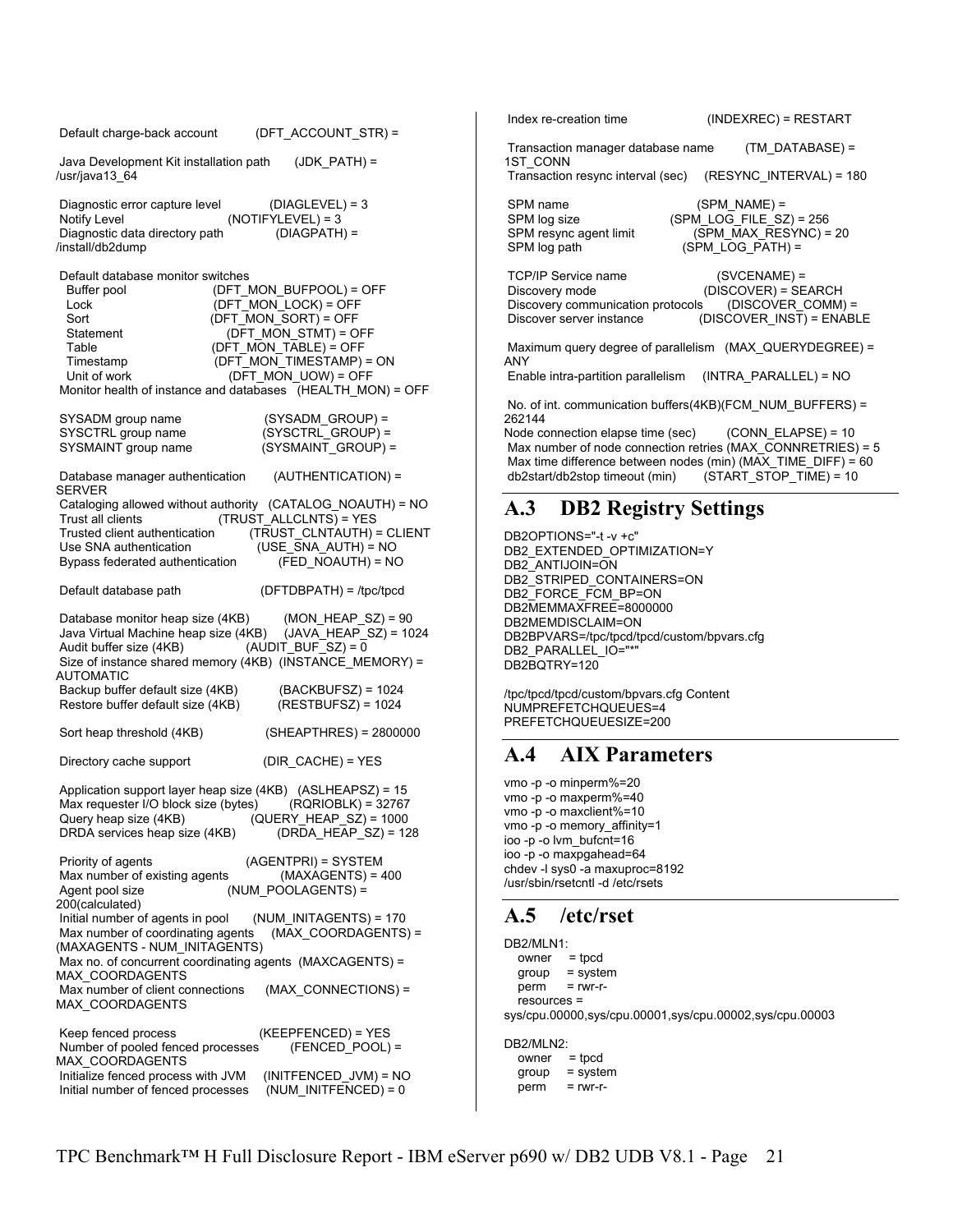resources = sys/cpu.00004,sys/cpu.00005,sys/cpu.00006,sys/cpu.00007 DB2/MLN3:  $owner = *tpcd*$  group = system perm = rwr-r resources = sys/cpu.00008,sys/cpu.00009,sys/cpu.00010,sys/cpu.00011 DB2/MLN4:  $owner = *tpcd*$  group = system perm = rwr-r resources = sys/cpu.00012,sys/cpu.00013,sys/cpu.00014,sys/cpu.00015 DB2/MLN5: owner = tpcd  $qroup = system$  $perm = rwr-r$  resources = sys/cpu.00016,sys/cpu.00017,sys/cpu.00018,sys/cpu.00019 DB2/MLN6: owner = tpcd group = system perm = rwr-r resources = sys/cpu.00020,sys/cpu.00021,sys/cpu.00022,sys/cpu.00023 DB2/MLN7: owner = tpcd group = system perm = rwr-r resources = sys/cpu.00024,sys/cpu.00025,sys/cpu.00026,sys/cpu.00027 DB2/MLN8: owner = tpcd group = system perm = rwr-r resources = sys/cpu.00028,sys/cpu.00029,sys/cpu.00030,sys/cpu.00031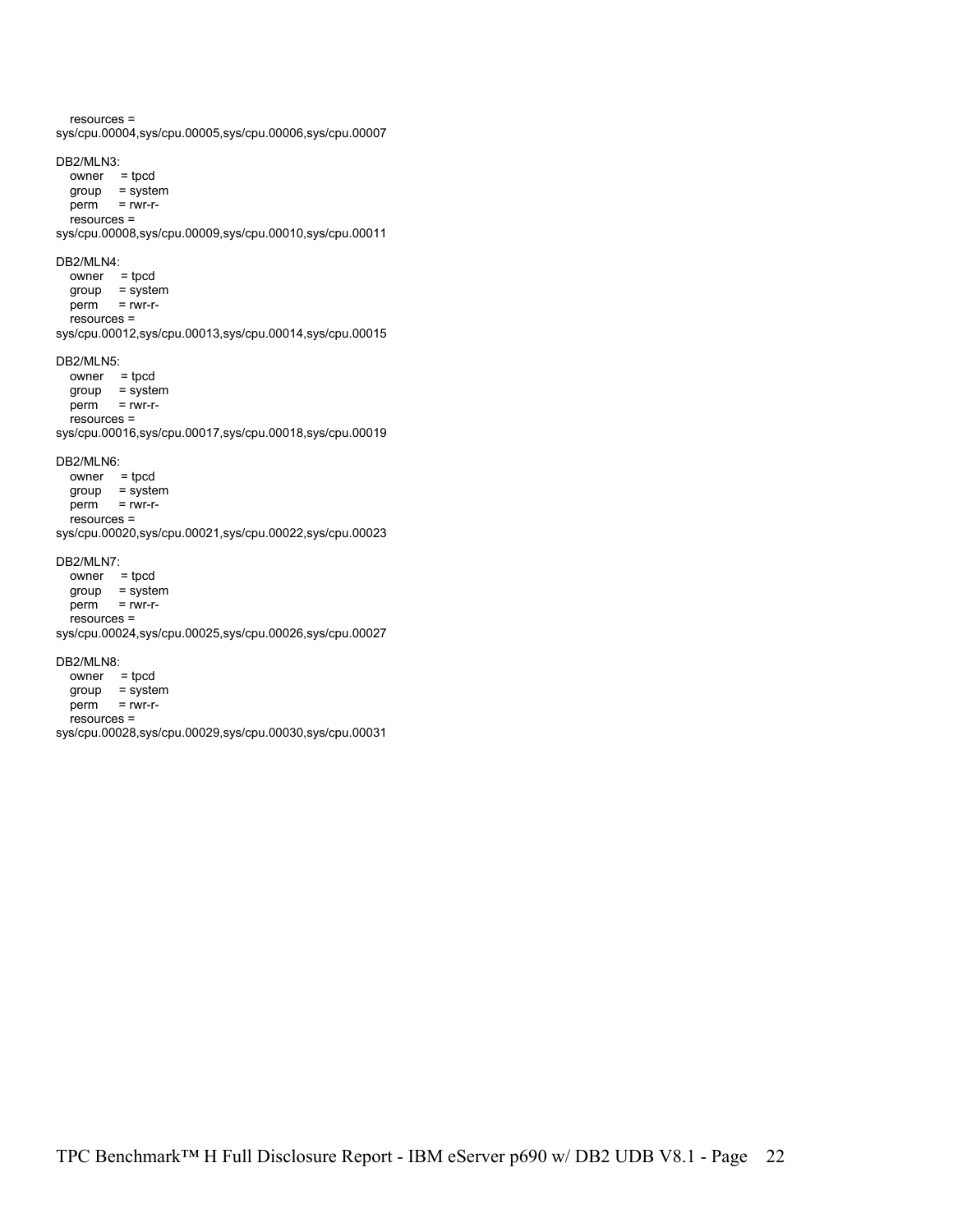# **Appendix - B Database Build Scripts**

## **B.1 buildtpcd**

 #!/usr/bin/perl # usage buildtpcd [QUAL]

# ASSUMPTIONS: all ddl files have commits in them! (\$myName = \$0) =~ s@.\*/@@; \$usage=" Usage: buildtpcd [QUAL] where QUAL is the optional parameter saying to build the qualification database (sf =  $.1$  = 100MB)\n"; \$qual=""; if  $(Q \triangle RGV == 1)$ {  $$quad = $ARGV[0];$ } # get TPC-D specific environment variables require 'getvars'; # Use the macros in here so that they can handle the platform differences. # macro.pl should be sourced from cmvc, other people wrote and maintain it. require "macro.pl"; require "tpcdmacro.pl"; # Make output unbuffered. select(STDOUT);  $|S| = 1$ ; # verify that necessary environment variables for building the database # are present. Default those that aren't necessary require "version"; \$instance=\$ENV{"DB2INSTANCE"}; if (length( $ENV$ <sup>T</sup>PCD\_PLATFORM"}) <= 0) { die "TPCD\_PLATFORM environment variable not set\n"; } \$platform=\$ENV{"TPCD\_PLATFORM"}; if ( \$platform eq "nt" ) { \$sep="&"; } else { \$sep=";"; }  $if$  ((length(\$ENV{"TPCD\_BUILD\_STAGE"}) <= 0) ||  $(SENVY'TPCD)$  BUILD  $STAGE''$ ) eq "NULL" ) { \$ENV{"TPCD\_BUILD\_STAGE"} = "ALL"; } if (length(\$ENV{"TPCD\_PRODUCT"}) <= 0) { die "Must set TPCD\_PRODUCT env't var.\n"; } if (  $length(SENV{TPCD}$  DBNAME"}) <= 0 ) { die "TPCD\_DBNAME environment variable not set\n"; } if (length(\$ENV{"TPCD\_MODE"}) <= 0)

{ die "TPCD\_MODE environment variable not set - uni/smp/mln \n"; } if (length(\$ENV{"TPCD\_SF"}) <= 0) { die "TPCD\_SF environment variable not set\n"; } if (length(\$ENV{"TPCD\_DBPATH"}) <= 1) { # if no db pathname specified, build the db in the home directory if ( \$platform eq "aix" || \$platform eq "sun" || \$platform eq "ptx" || \$platform eq "hp") { \$ENV{"TPCD\_DBPATH"} = \$ENV{"HOME"}; } elsif ( \$platform eq "nt" ) { \$ENV{"TPCD\_DBPATH"} = \$ENV{"HOMEDRIVE"}; } else { die "platform \$platform not supported yet\n"; } } if (length(\$ENV{"TPCD\_DDLPATH"}) <= 0) { # if no db pathname specified, use default \$ENV{"TPCD\_DBPATH"} = "/afs/tor/groups/dbp/perf/benchmark/tpcd/ddl/vanilla"; } if (length(\$ENV{"TPCD\_GENERATE\_SEED\_FILE"}) <= 0) { # if no db pathname specified, use default \$ENV{"TPCD\_GENERATE\_SEED\_FILE"} = "no"; } if (length( $ENV$ {"TPCD\_DDL"}) <= 0) { \$ENV{"TPCD\_DDL"} = "dss.ddl"; } if (length(\$ENV{"TPCD\_STAGING\_TABLE\_DDL"}) <= 0) { \$ENV{"TPCD\_STAGING\_TABLE\_DDL"} = "NULL"; } if (length(\$ENV{"TPCD\_PRELOAD\_STAGING\_TABLE\_SCRIPT"}) <= 0) { \$ENV{"TPCD\_PRELOAD\_STAGING\_TABLE\_DDL"} = "NULL"; } if (length(\$ENV{"TPCD\_DELETE\_STAGING\_TABLE\_SQL"}) <= 0) { \$ENV{"TPCD\_DELETE\_STAGING\_TABLE\_DDL"} = "NULL"; } if (length( $ENV$ {"TPCD\_TBSP\_DDL"}) <= 0) { \$ENV{"TPCD\_TBSP\_DDL"} = "dss.tbsp.ddl"; } if (length(\$ENV{"TPCD\_INDEXDDL"}) <= 0) { \$ENV{"TPCD\_INDEXDDL"} = "dss.index"; } if (length(\$ENV{"TPCD\_RUNSTATS"}) <= 0) { \$ENV{"TPCD\_RUNSTATS"} = "dss.runstats"; } if (length(\$ENV{"TPCD\_RUNSTATSHORT"}) <= 0) { \$ENV{"TPCD\_RUNSTATSHORT"} = "NULL"; } if (length( $ENV$ {"TPCD ADD RI"}) <= 0)

{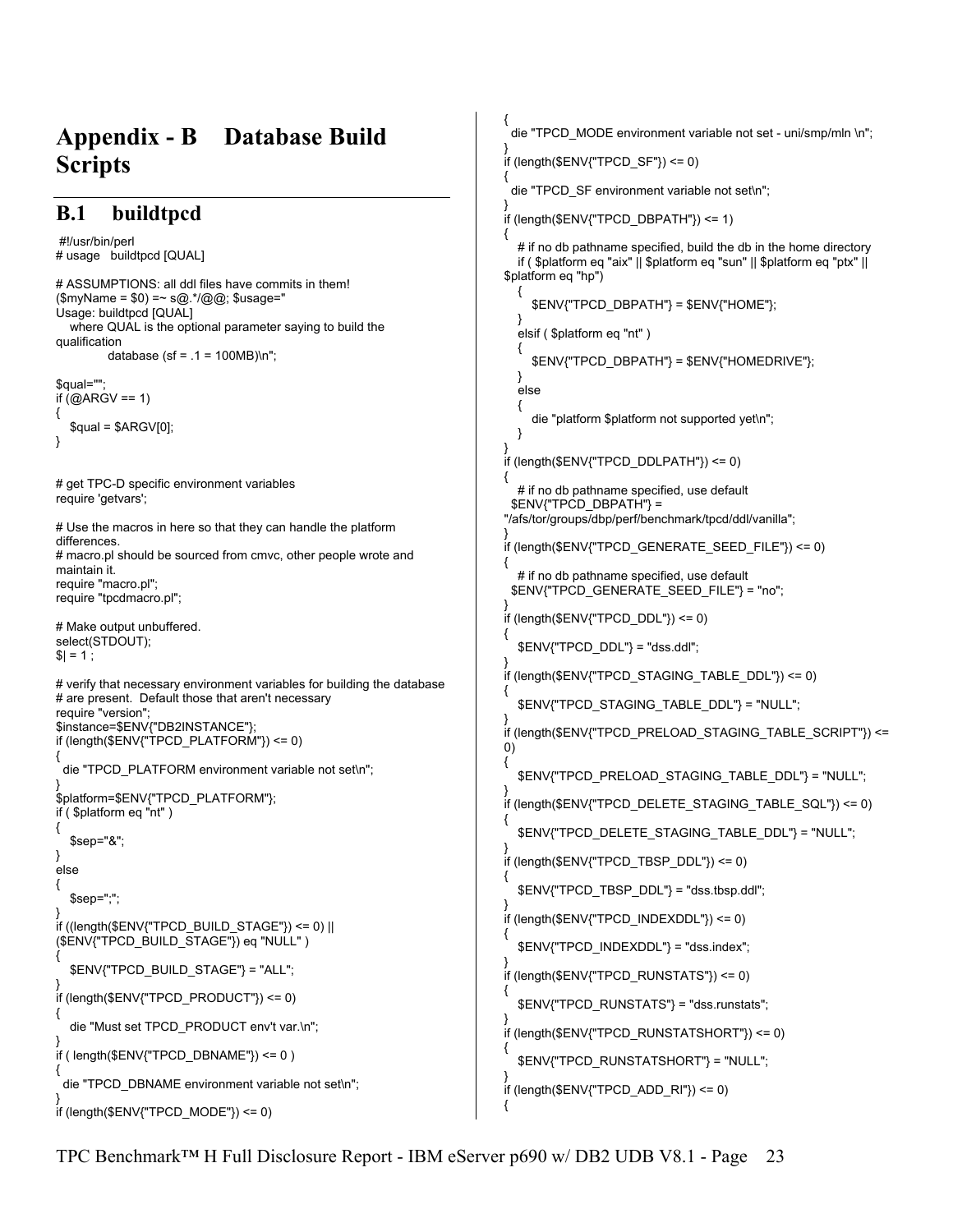```
 $ENV{"TPCD_ADD_RI"} = "NULL"; 
} 
if (length(<math>SENV</math> (TPCD_AST<sup>n</sup>)) <math>\leq 0</math>){ 
   $ENV{"TPCD_AST"} = "NULL"; 
} 
if ( ($ENV{"TPCD_INPUT"}) eq "NULL" ) 
{ 
  if (length(ENV{"TPCD_DBGEN"}) <= 0)
 { 
     die "Must set TPCD_DBGEN if pregenerated flatfiles are not 
provided (TPCD_INPUT=NULL)\n"; 
   } 
} 
if ( $qual eq "QUAL" ) 
{ 
   if ( ($ENV{"TPCD_QUAL_INPUT"}) eq "NULL" ) 
 { 
     if (length($ENV{"TPCD_DBGEN"}) <= 0) 
     { 
        die "Must set TPCD_DBGEN if pregenerated flatfiles are not 
provided (TPCD_QUAL_INPUT=NULL)\n";
     } 
} 
} 
if (length(ENV{"TPCD_TEMP"}) <= 1)
{ 
   $ENV{"TPCD_TEMP"} = "/u/$instance/sqllib/tmp"; 
} 
if (length($ENV{"TPCD_SORTBUF"}) <= 0) 
{ 
  $ENV{"TPCD_SORTBUF"} = 4096;
} 
if (length($ENV{"TPCD_LOAD_PARALLELISM"}) <= 0) 
{ 
   $ENV{"TPCD_LOAD_PARALLELISM"} = 0; 
} 
if (length($ENV{"TPCD_LOADSTATS"}) <= 0) 
{ 
   $ENV{"TPCD_LOADSTATS"} = "no"; 
} 
if (length($ENV{"TPCD_COPY_DIR"}) <= 0) 
{ 
   $ENV{"TPCD_COPY_DIR"} = "${delim}dev${delim}null"; 
} 
if (length($ENV{"TPCD_FASTPARSE"}) <= 0) 
{ 
   $ENV{"TPCD_FASTPARSE"} = "no"; 
} 
if (length($ENV{"TPCD_BACKUP_DIR"}) <= 0) 
{ 
   $ENV{"TPCD_BACKUP_DIR"} = "${delim}dev${delim}null"; 
} 
if (length($ENV{"TPCD_LOG"}) \le 0){ 
   $ENV{"TPCD_LOG"} = "no"; 
} 
if (length($ENV{"TPCD_LOGPRIMARY"}) <= 0) 
{ 
   $ENV{"TPCD_LOGPRIMARY"} = "NULL"; 
} 
if (length($ENV{"TPCD_LOGSECOND"}) <= 0) 
{ 
   $ENV{"TPCD_LOGSECOND"} = "NULL"; 
} 
if (length($ENV{"TPCD_LOGFILSIZ"}) <= 0) 
{ 
   $ENV{"TPCD_LOGFILSIZ"} = "NULL"; 
} 
if (length($ENV{"TPCD_LOG_DIR"}) <= 0) 
                                                                              { 
                                                                                 $ENV{"TPCD_LOG_DIR"} = "NULL"; 
                                                                              } 
                                                                              if (length($ENV{"TPCD_LOG_DIR_SETUP_SCRIPT"}) <= 0) 
                                                                              { 
                                                                                 $ENV{"TPCD_LOG_DIR_SETUP_SCRIPT"} = "NULL"; 
                                                                              } 
                                                                              if (length($ENV{"TPCD_CONFIGFILE"}) <= 0) 
                                                                              { 
                                                                                 $ENV{"TPCD_CONFIGFILE"} = "dss.dbconfig"; 
                                                                              } 
                                                                              if (length($ENV{"TPCD_DBM_CONFIG"}) <= 0) 
                                                                              { 
                                                                                 $ENV{"TPCD_DBM_CONFIG"} = "NULL"; 
                                                                              } 
                                                                              if (length($ENV{"TPCD_MACHINE"}) <= 0) 
                                                                              { 
                                                                                 $ENV{"TPCD_MACHINE"} = "medium"; 
                                                                              } 
                                                                              if (length($ENV{"TPCD_SMPDEGREE"}) <= 0) 
                                                                              { 
                                                                                $ENV{"TPCD_SMPDEGREE"} = 1;
                                                                              } 
                                                                              if (length($ENV{"TPCD_AGENTPRI"}) <= 0) 
                                                                              { 
                                                                                 $ENV{"TPCD_AGENTPRI"} = NULL; 
                                                                              } 
                                                                              if (length($ENV{"TPCD_ACTIVATE"}) <= 0) 
                                                                              { 
                                                                                 $ENV{"TPCD_ACTIVATE"} = "no"; 
                                                                              } 
                                                                              if (length(<math>SENV</math>{"TPCD_AUDIT") <math>\leq 0</math>){ 
                                                                                 die "Must set TPCD_AUDIT env't var. Real audit timing sequence 
                                                                              run if yes\n"; 
                                                                              } 
                                                                              if (length($ENV{"TPCD_AUDIT_DIR"}) <= 0) 
                                                                              { 
                                                                                die "TPCD_AUDIT_DIR environment variable not set\n";
                                                                              } 
                                                                              if (length($ENV{"TPCD_LOAD_DB2SET_SCRIPT"}) <= 0) 
                                                                              { 
                                                                                 $ENV{"TPCD_LOAD_DB2SET_SCRIPT"}="NULL" 
                                                                              } 
                                                                              if (length($ENV{"TPCD_DB2SET_SCRIPT"}) <= 0) 
                                                                              { 
                                                                                 $ENV{"TPCD_DB2SET_SCRIPT"}="NULL" 
                                                                              } 
                                                                              if (length($ENV{"TPCD_BUFFERPOOL_DEF"}) <= 0) 
                                                                              { 
                                                                                 $ENV{"TPCD_BUFFERPOOL_DEF"}="NULL" 
                                                                              } 
                                                                              if (length($ENV{"TPCD_EXPLAIN_DDL"}) <= 0) 
                                                                              { 
                                                                                 $ENV{"TPCD_EXPLAIN_DDL"}="NULL" 
                                                                              } 
                                                                              if (length($ENV{"TPCD_NODEGROUP_DEF"}) <= 0) 
                                                                              { 
                                                                                 $ENV{"TPCD_NODEGROUP_DEF"}="NULL" 
                                                                              } 
                                                                              if (length($ENV{"TPCD_PHYS_NODE"}) <= 0) 
                                                                              { 
                                                                                 $ENV{"TPCD_NODEGROUP_DEF"}="NULL" 
                                                                              } 
                                                                              if (length($ENV{"TPCD_APPEND_ON"}) <= 0) 
                                                                              { 
                                                                                 $ENV{"TPCD_APPEND_ON"}="yes" 
                                                                              } 
                                                                              #set up local variables
```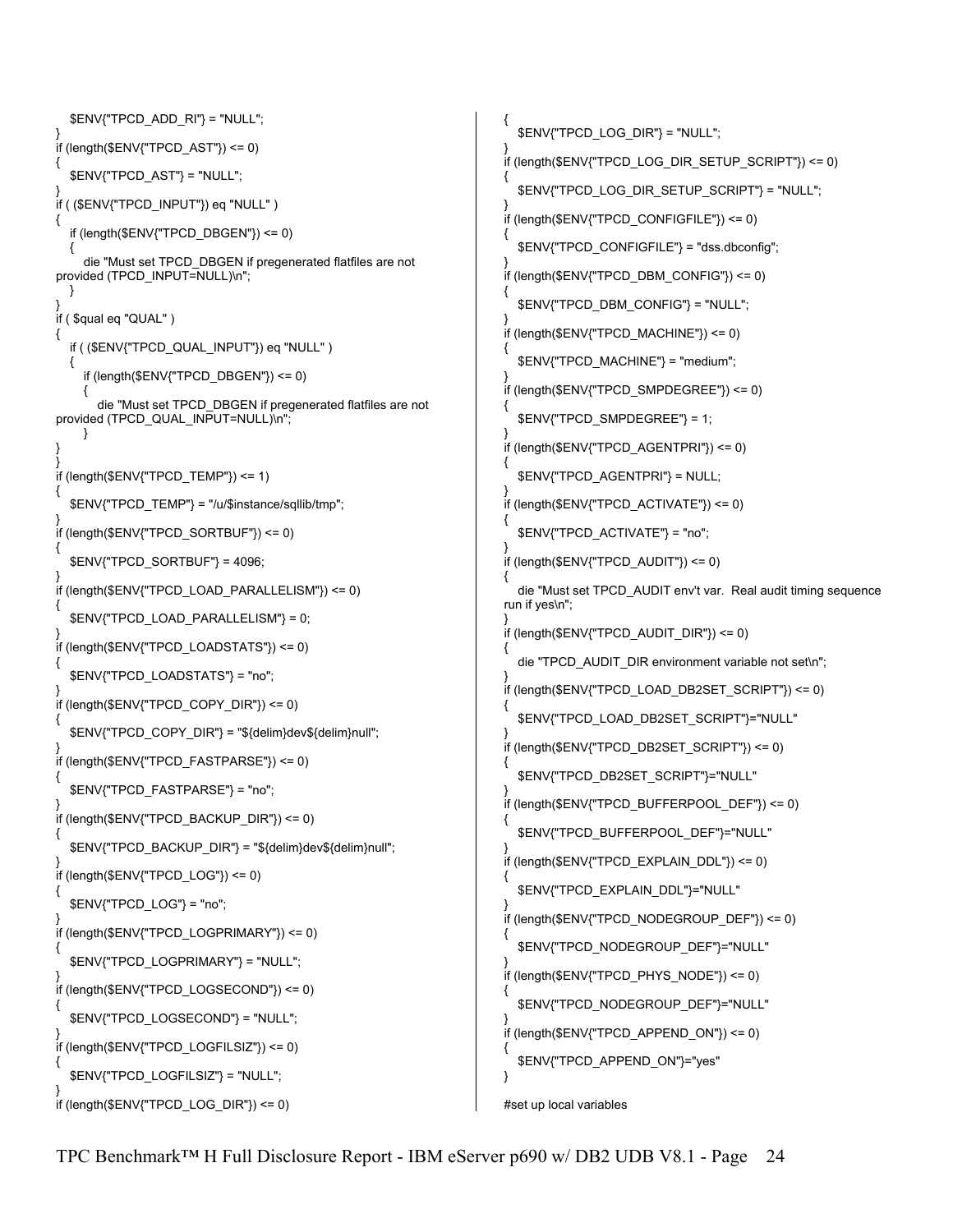\$tpcdVersion=\$ENV{"TPCD\_VERSION"}; \$buildStage=\$ENV{"TPCD\_BUILD\_STAGE"}; \$product=\$ENV{"TPCD\_PRODUCT"}; \$dbname=\$ENV{"TPCD\_DBNAME"}; \$mode=\$ENV{"TPCD\_MODE"}; \$sf=\$ENV{"TPCD\_SF"}; \$sfReal=\$sf; # need a "saved" one for qualification stuff \$dbpath=\$ENV{"TPCD\_DBPATH"}; \$ddlpath=\$ENV{"TPCD\_DDLPATH"}; \$ddl=\$ENV{"TPCD\_DDL"} \$stagingTbl=\$ENV{"TPCD\_STAGING\_TABLE\_DDL"}; \$preloadSampleUF=\$ENV{"TPCD\_PRELOAD\_STAGING\_TABLE\_SC RIPT"}; \$deleteSampleUF=\$ENV{"TPCD\_DELETE\_STAGING\_TABLE\_SQL"}; \$buffpooldef=\$ENV{"TPCD\_BUFFERPOOL\_DEF"}; \$nodegroupdef=\$ENV{"TPCD\_NODEGROUP\_DEF"}; \$tbspddl=\$ENV{"TPCD\_TBSP\_DDL"}; \$indexddl=\$ENV{"TPCD\_INDEXDDL"}; \$extraindex=\$ENV{"TPCD\_EXTRAINDEX"}; \$runstats=\$ENV{"TPCD\_RUNSTATS"}; \$runstatShort=\$ENV{"TPCD\_RUNSTATSHORT"}; \$dbgen=\$ENV{"TPCD\_DBGEN"}; \$input=\$ENV{"TPCD\_INPUT"}; \$earlyindex=\$ENV{"TPCD\_EARLYINDEX"}; \$ldtemp=\$ENV{"TPCD\_TEMP"}; \$sortbuf=\$ENV{"TPCD\_SORTBUF"}; \$load\_parallelism=\$ENV{"TPCD\_LOAD\_PARALLELISM"}; \$loadstats=\$ENV{"TPCD\_LOADSTATS"}; \$copydir=\$ENV{"TPCD\_COPY\_DIR"}; \$fparse=\$ENV{"TPCD\_FASTPARSE"}; \$addRI=\$ENV{"TPCD\_ADD\_RI"}; \$astFile=\$ENV{"TPCD\_AST"}; \$genSeed=\$ENV{"TPCD\_GENERATE\_SEED\_FILE"}; \$appendOn=\$ENV{"TPCD\_APPEND\_ON"}; if ( \$fparse eq "yes" ) { \$fastparse="FASTPARSE"; } else { \$fastparse=" "; } \$backupdir=\$ENV{"TPCD\_BACKUP\_DIR"}; \$logprimary=\$ENV{"TPCD\_LOGPRIMARY"}; \$logsecond=\$ENV{"TPCD\_LOGSECOND"}; \$logfilsiz=\$ENV{"TPCD\_LOGFILSIZ"}; \$log=\$ENV{"TPCD\_LOG"}; \$logDir=\$ENV{"TPCD\_LOG\_DIR"}; \$logDirScript=\$ENV{"TPCD\_LOG\_DIR\_SETUP\_SCRIPT"}; \$machine=\$ENV{"TPCD\_MACHINE"}; \$configfile=\$ENV{"TPCD\_CONFIGFILE"}; \$dbmconfig=\$ENV{"TPCD\_DBM\_CONFIG"}; \$loadconfigfile=\$ENV{"TPCD\_LOAD\_CONFIGFILE"}; \$loadDBMconfig=\$ENV{"TPCD\_LOAD\_DBM\_CONFIGFILE"}; \$smpdegree=\$ENV{"TPCD\_SMPDEGREE"}; \$agentpri=\$ENV{"TPCD\_AGENTPRI"}; \$activate=\$ENV{"TPCD\_ACTIVATE"}; \$RealAudit=\$ENV{"TPCD\_AUDIT"}; \$loadscript=\$ENV{"TPCD\_LOAD\_SCRIPT"}; \$auditDir=\$ENV{"TPCD\_AUDIT\_DIR"} \$loadsetScript=\$ENV{"TPCD\_LOAD\_DB2SET\_SCRIPT"}; \$setScript=\$ENV{"TPCD\_DB2SET\_SCRIPT"}; \$explainDDL=\$ENV{"TPCD\_EXPLAIN\_DDL"}; \$user=\$ENV{"USER"}; # set up override of some parameters to override for qualification database if ( \$qual eq "QUAL" )

{

```
 $loadscript=$ENV{"TPCD_LOAD_SCRIPT_QUAL"}; 
   if ( length($ENV{"TPCD_QUAL_DBNAME"}) <= 0 ) 
   { 
     die "TPCD_QUAL_DBNAME environment variable not set\n"; 
 } 
  $dbname=$ENV{"TPCD_QUAL_DBNAME"};
   print "DBNAME= $dbname\n\n"; 
  $sf=$ENV{"TPCD_QUAL_SF"};
  if ( length($ENV{TPCD_QUAL_DDL"}}) <= 0 )
   { 
     die "TPCD_QUAL_DDL environment variable not set\n"; 
 } 
   $ddl=$ENV{"TPCD_QUAL_DDL"}; 
  if ( length($ENV{"TPCD_QUAL_TBSP_DDL"}) <= 0 )
   { 
     die "TPCD_QUAL_TBSP_DDL environment variable not set\n"; 
 } 
  $tbspddl=$ENV{"TPCD_QUAL_TBSP_DDL"};
   $input=$ENV{"TPCD_QUAL_INPUT"}; 
   if ( length($ENV{"TPCD_QUALCONFIGFILE"}) <= 0 ) 
 { 
     die "TPCD_QUALCONFIGFILE environment variable not set\n"; 
 } 
   $configfile=$ENV{"TPCD_QUALCONFIGFILE"}; 
   if ( length($ENV{"TPCD_DBM_QUALCONFIG"}) <= 0 ) 
   { 
     die "TPCD_DBM_QUALCONFIG environment variable not set\n"; 
 } 
   $dbmconfig=$ENV{"TPCD_DBM_QUALCONFIG"}; 
  if ( length(\SENV(TFCD LOAD QUALCONFIGFILE"}) <= 0 )
 { 
     die "TPCD_LOAD_QUALCONFIGFILE environment variable not 
set\n"; 
 } 
   $loadconfigfile=$ENV{"TPCD_LOAD_QUALCONFIGFILE"}; 
   if ( length($ENV{"TPCD_LOAD_DBM_QUALCONFIGFILE"}) <= 0 ) 
 { 
     die "TPCD_LOAD_DBM_QUALCONFIGFILE environment 
variable not set\n"; 
 } 
   $loadDBMconfig=$ENV{"TPCD_LOAD_DBM_QUALCONFIGFILE"}; 
  if (length($ENV{"TPCD_LOG_DIR"}) <= 0)
 { 
     $ENV{"TPCD_LOG_DIR"} = "NULL"; 
 } 
   $logDir=$ENV{"TPCD_LOG_QUAL_DIR"}; 
if (( $mode eq "uni" ) || ( $mode eq "smp" ))
 $all_In="once";
  $all_pn="once"; 
  $once="once"; 
else 
 $all_ln="all_ln";
 $all_pn="all_pn";
  $once="once"; 
# set up the config parms for the load, indexes and stats 
if ($loadconfigfile eq "NULL") 
  if ( ($machine eq "NULL") ) 
 {
```
 die "Neither a LOAD config file name not a machine size has been specified!\n";

}

{

}

{

}

{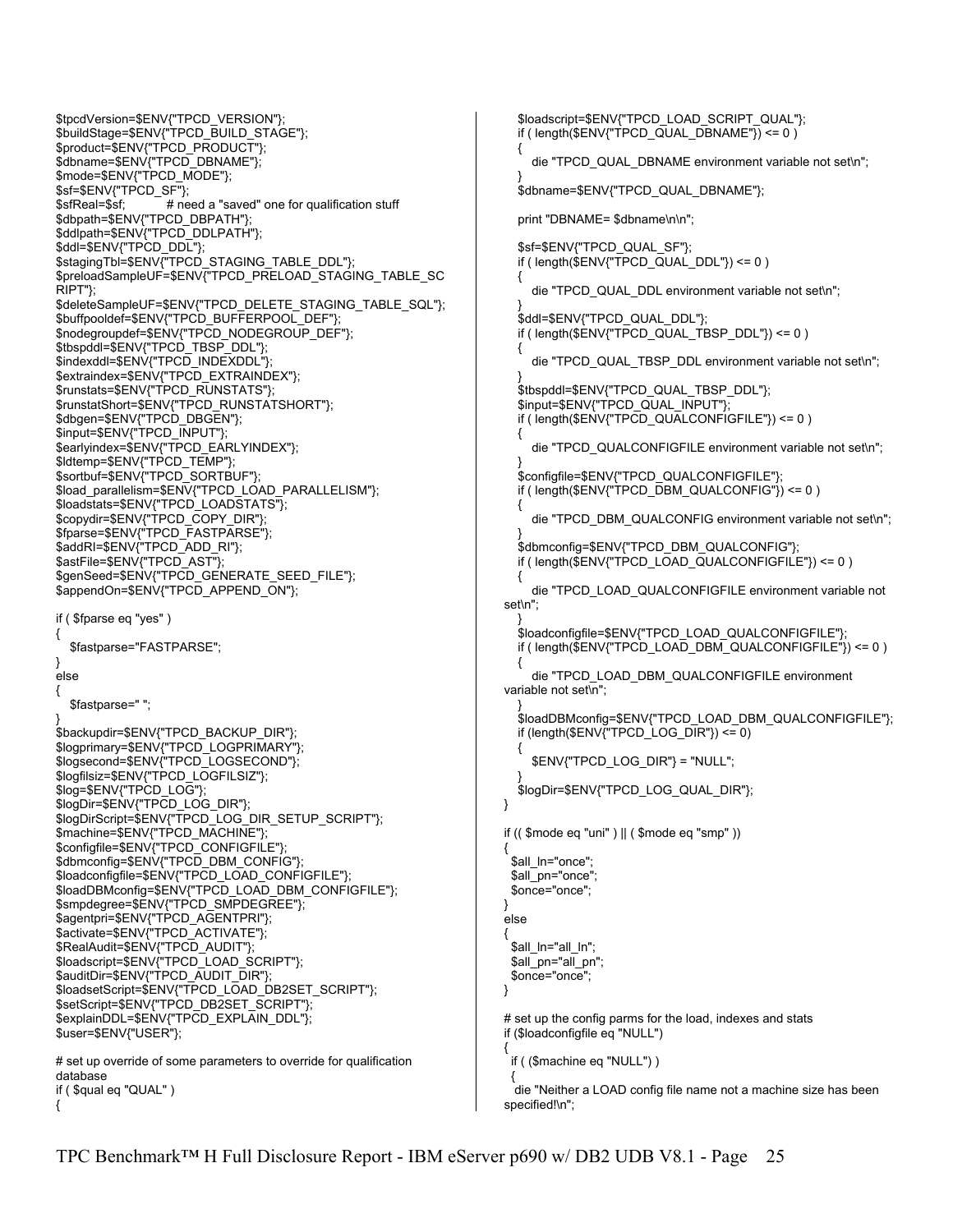```
 } 
 $ioclnrs=1;
  $chngpgs=60; 
  if ( $machine eq "small" ) 
  { 
    $bufferage = 5000;$sortheap = 3000; $sheapthres = 8000; 
     $util_heap_sz = 5000; 
    $ioservers = 6;
  } 
  elsif ( $machine eq "medium" ) 
  { 
     $buffpage = 10000; 
    $sortheap = 8000; $sheapthres = 20000; 
    $util heap sz = 10000;
     $ioservers = 10; 
  } 
  elsif ( $machine eq "big" ) 
  { 
     $buffpage = 30000; 
     $sortheap = 20000; 
     $sheapthres = 50000; 
    $util heap sz = 30000; $ioservers = 20; 
  } 
  elsif ( $machine eq "sunsmp" ) 
  { 
     $buffpage = 60000; 
     $sortheap = 20000; 
     $sheapthres = 80000; 
     $util_heap_sz = 30000; 
    $ioservers = 80;
  } 
  elsif ( $machine eq "eastwood" ) 
  { 
     $buffpage = 80000; 
     $sortheap = 50000; 
     $sheapthres = 81000; 
    $ioclnrs = 4;
     $chngpgs = 30; 
     $ioservers = 21; 
    $util heap sz = 50000;
  } 
} 
# echo parameter settings to acknowledge what is being built 
if ( $buildStage ne "ALL" ) 
{ 
   print " ***** STARTING the build process at the $buildStage Stage 
*****\n"; 
} 
print "Building a TPC-D Version $tpcdVersion $sf GB database on 
$dbpath with: \n";
print " Mode = $mode \n"; 
print " Tablespace ddl in $ddlpath${delim}$tbspddl \n"; 
if ( $nodegroupdef ne "NULL" ) 
  print " Nodegroup ddl in $ddlpath${delim}$nodegroupdef \n";
} 
if ( $buffpooldef ne "NULL" ) 
 print " Bufferpool ddl in $ddlpath${delim}$buffpooldef \n";
} 
print " Table ddl in $ddlpath${delim}$ddl \n";<br>print " Index ddl in $ddlpath${delim
                               $ddlpath${delim}$indexddl\n";
if ( $extraindex ne "no" ) 
{ 
 print " Indices to create after the load $ddlpath${delim}$extraindex\n";
                                                                                         } 
                                                                                         if ( $loadscript eq "NULL") 
                                                                                         { 
                                                                                            if ( $input eq "NULL" ) 
                                                                                            { 
                                                                                              print " Data generated by DBGEN in $dbgen\n";
                                                                                          } 
                                                                                            else 
                                                                                          { 
                                                                                              print " Data loaded from flat files in $input\n";
                                                                                            } 
                                                                                         } 
                                                                                         if ( $earlyindex eq "yes" ) 
                                                                                         { 
                                                                                          print " Indexes created before loading\n";
                                                                                        } 
                                                                                         else 
                                                                                         { 
                                                                                          print " Indexes created after loading\n";
                                                                                         } 
                                                                                         if ( $addRI ne "NULL" ) 
                                                                                         { 
                                                                                           print " RI being used from $ddlpath${delim}$addRI\n";
                                                                                         } 
                                                                                         if ( $astFile ne "NULL" ) 
                                                                                         { 
                                                                                           print " AST being used from $ddlpath${delim}$astFile\n";
                                                                                         } 
                                                                                         if ( $loadstats eq "yes" ) 
                                                                                         { 
                                                                                           if ( $earlyindex eq "yes" ) 
                                                                                          { 
                                                                                           print " Statistics for tables and indexes gathered during load\n";
                                                                                           } 
                                                                                           else 
                                                                                           { 
                                                                                            if ( $runstatShort eq "NULL" ) 
                                                                                          { 
                                                                                              print " Statistics for tables and indexes gathered after load using 
                                                                                         $ddlpath${delim}$runstats \n"; 
                                                                                            } 
                                                                                            else 
                                                                                            { 
                                                                                               print " Statistics for tables and indexes gathered after load using 
                                                                                         $ddlpath${delim}$runstats and $ddlpath${delim}$runstatShort\n"; 
                                                                                          } 
                                                                                           } 
                                                                                         } 
                                                                                         else 
                                                                                         { 
                                                                                           if ( $runstatShort eq "NULL" ) 
                                                                                           { 
                                                                                            print " Statistics for tables and indexes gathered after load using 
                                                                                         $ddlpath${delim}$runstats \n"; 
                                                                                           } 
                                                                                           else 
                                                                                           { 
                                                                                            print " Statistics for tables and indexes gathered after load using 
                                                                                         $ddlpath${delim}$runstats and $ddlpath${delim}$runstatShort\n"; 
                                                                                           } 
                                                                                         } 
                                                                                         if ( $loadconfigfile ne "NULL" ) 
                                                                                         { 
                                                                                           print " Database Configuration parameters for LOAD taken from 
                                                                                         $ddlpath${delim}$loadconfigfile\n"; 
                                                                                         } 
                                                                                         if ( $loadDBMconfig ne "NULL" ) 
                                                                                         { 
                                                                                           print " Database manager Configuration parameters for LOAD taken 
                                                                                         from $ddlpath${delim}$loadDBMconfig\n";
```
{

{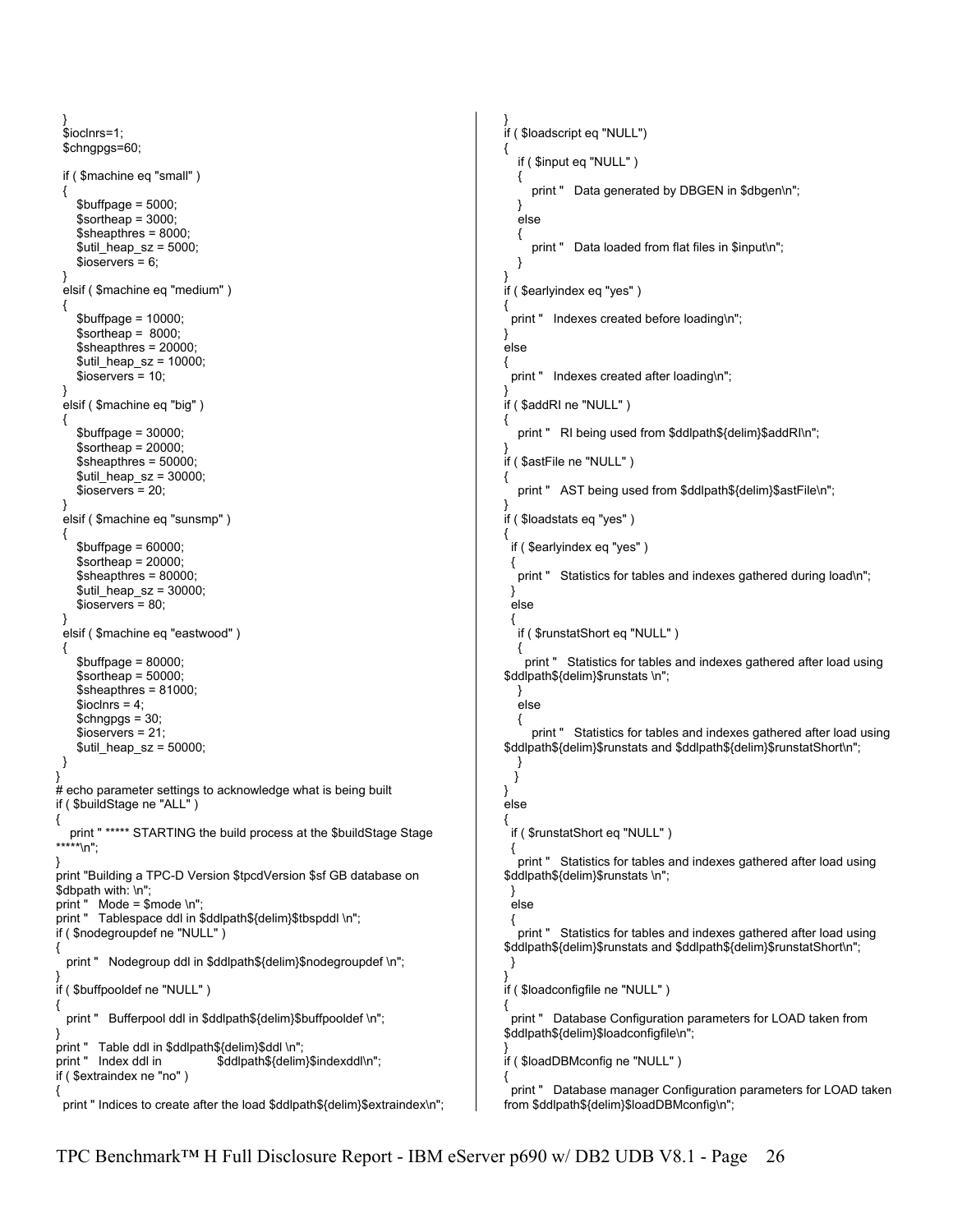```
} 
if ( $configfile ne "NULL" ) 
{ 
  print " Database Configuration parameters taken from 
$ddlpath${delim}$configfile\n"; 
} 
else 
{ 
  print " Database Configuration paramters taken from 
$ddlpath${delim}dss.dbconfig${sfReal}GB\n"; 
  $configfile="dss.dbconfig${sfReal}GB"; 
} 
if ( $dbmconfig ne "NULL" ) 
{ 
  print " Database Manager Configuration parameters taken from 
$ddlpath${delim}$dbmconfig\n"; 
} 
else 
{ 
  print " Database Manager Configuration paramters taken from 
$ddlpath${delim}dss.dbmconfig${sfReal}GB\n"; 
  $configfile="dss.dbmconfig${sfReal}GB"; 
} 
#print " Copy image for load command created in $copydir\n";
if ( $log eq "yes" ) 
{ 
 print " Backup files placed in $backupdir\n";
} 
else 
{ 
 print " No backup will be taken.\n";
} 
print " Log retain set to $log\n"; 
if ( $logDir eq "NULL" ) 
{ 
   print " Log files remain in database path\n"; 
} 
else 
{ 
  print " Log file path set to $logDir\n";
} 
if ( $logprimary eq "NULL" ) 
{ 
  print " Log Primary left at default\n";
} 
else 
{ 
   print " Log Primary set to $logprimary\n"; 
} 
if ( $logsecond eq "NULL" ) 
{ 
  print " Log Second left at default\n";
} 
else 
{ 
   print " Log second set to $logsecond\n"; 
} 
if ( $logfilsiz eq "NULL" ) 
{ 
  print " Logfilsiz left at default\n";
} 
else 
{ 
  print " Logfilsiz set to $logfilsiz\n";
} 
if (($loadconfigfile eq "") || ($loadconfigfile eq "NULL")) 
{ 
  print " Machine size set to $machine so the following 
configuration\n"; 
                                                                                         print " parameters are used for load, create index and runstats: \n";
                                                                                         print " BUFFPAGE = $buffpage \n";
                                                                                         print " SORTHEAP = $sortheap \n";<br>print " SHEAPTHRES = $sheapthre
                                                                                         print " SHEAPTHRES = $sheapthres\n";<br>print " NUM_IOSERVERS = $ioservers\r
                                                                                                   NUM_IOSERVERS = $ioservers\n";
                                                                                          print " NUM_IOCLEANERS = $ioclnrs\n"; 
                                                                                         print " CHNGPGS_THRESH = $chngpgs\n";
                                                                                         print " UTIL_HEAP_SZ = $util_heap_sz\n";
                                                                                          print " Degree of parallelism (dft_degree and max_querydegree) 
                                                                                        set to $smpdegree\n"; 
                                                                                         print " Parameters for load are: temp file = $ldtemp\n";<br>print " sort buf = $sortbuf\n":
                                                                                                                    sort buf = $sortbuf\n";
                                                                                         print " ld parallelism = $load_parallelism\n";
                                                                                          if ( $fparse eq "yes" ) 
                                                                                         {<br>" print 
                                                                                                                     FASTPARSE used on load\n";
                                                                                          } 
                                                                                        } 
                                                                                        if ( $loadscript ne "NULL") 
                                                                                       { 
                                                                                         print " Load commands in $ddlpath${delim}$loadscript\n";
                                                                                       } 
                                                                                        print " Degree of parallelism (dft_degree and max_querydegree) set 
                                                                                        to $smpdegree\n"; 
                                                                                        if ( $agentpri ne "NULL" ) 
                                                                                        { 
                                                                                          print " AGENTPRI set to $agentpri\n";
                                                                                        } 
                                                                                        if ( $activate eq "yes" ) 
                                                                                        { 
                                                                                          print " Database will be activated when build is complete\n";
                                                                                        } 
                                                                                        if ( $explainDDL ne "NULL" ) 
                                                                                        { 
                                                                                           print " EXPLAIN DDL being used from 
                                                                                        $ddlpath${delim}$explainDDL\n"; 
                                                                                        } 
                                                                                        else 
                                                                                        { 
                                                                                          print " EXPLAIN DDL being used from default sqllib directory\n";
                                                                                       } 
                                                                                        print "Sleeping for 15 seconds to give you a chance to reconsider...\n"; 
                                                                                        sleep 15; 
                                                                                        # don't need separate calls for mln/mpp vs uni since the $all_ln will be 
                                                                                       # defined appropriately 
                                                                                       if ( $platform eq "nt" ) 
                                                                                        { 
                                                                                           if (($mode eq "uni") || ($mode eq "smp")) 
                                                                                           { 
                                                                                             #spaces required for NT 
                                                                                             $rc=&dodb_noconn("db2set DB2OPTIONS=\" -t -v +c\"",$all_ln); 
                                                                                           } 
                                                                                           else 
                                                                                         { 
                                                                                             $rc=&dodb_noconn("db2set DB2OPTIONS=\\\" -t -v 
                                                                                        +c\\\"",$all_ln); 
                                                                                           } 
                                                                                       } 
                                                                                        else 
                                                                                        { 
                                                                                           if (($mode eq "uni") || ($mode eq "smp")) 
                                                                                           { 
                                                                                             $rc=&dodb_noconn("db2set DB2OPTIONS=\"-t -v +c\"",$once); 
                                                                                         } 
                                                                                           else
```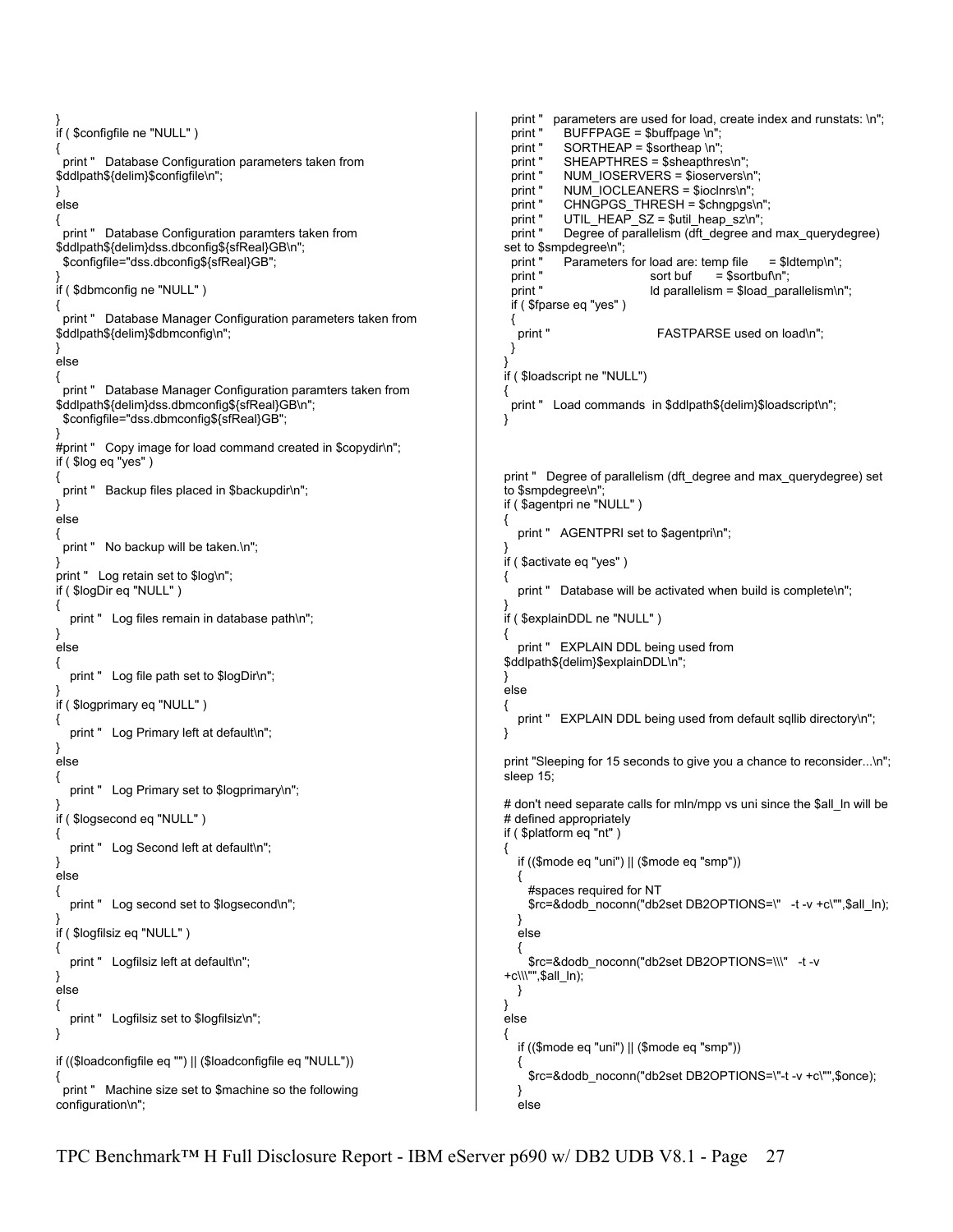```
 { 
      $rc=&dodb_noconn("db2set DB2OPTIONS=\\\"-t -v +c\\\"",$once); 
    } 
} 
if ( $rc != 0 ){ 
   die "failure setting db2 environment variable : DB2OPTIONS 
rc=$rc\n"; 
} 
if ( $platform eq "nt" ) 
{ 
    $rc=&dodb_noconn("db2set DB2NTNOCACHE=ON",$all_ln); 
} 
if ( $ret != 0 )
{ 
   die "failure setting db2 environment variable : DB2NTNOCACHE\n"; 
} 
# @de980723wlc 
# set the db2 env vars for loading, from the 
TPCD_LOAD_DB2SET_SCRIPT script 
if ( $loadsetScript ne "NULL" ) 
{ 
    if ( $platform eq "nt" ) 
    { 
       #### Mike , th, the- for some reason rah on NT doesn't like 
running 
      ##### a fully qualified file name. Switch to dir, then run
      ## check CHANGE THIS to have single node and multinode
execution 
       if (( $mode eq "uni" ) || ( $mode eq "smp" )) 
       { 
                system("db2set -r $instance"); 
          $ret=system("${ddlpath}${delim}$loadsetScript"); 
          #$ret=system("cd ${ddlpath} $sep $loadsetScript"); 
       } 
       else 
       { 
               system(" rah \" db2set -r $instance\"");
          $ret=system(" rah \" cd ${ddlpath} & $loadsetScript\" "); 
       } 
    } 
    else 
    { 
             system("db2set -r $instance"); 
       $ret=system("${ddlpath}${delim}$loadsetScript"); 
 } 
   if ( $ret != 0 ) { 
       die "failure setting load time db2set parms from $loadsetScript \n"; 
    } 
} 
# stopping and starting db2 before we continue 
print "Stopping DB2 ...\n";
$rc=system("db2stop"); 
if ($rc < 0)
{ 
    die "failure during db2stop rc = $rc \n"; 
} 
print "Starting DB2 ...\n";
$rc=system("db2start"); 
#if ( $rc != 0 ) 
#{ 
# die "failure during db2start rc = $rc \n"; 
#} 
# create the database 
                                                                                                 if ( $buildStage eq "ALL" ) 
                                                                                                 { 
                                                                                                     # build from the beginning 
                                                                                                     &outtime("*** Starting to create the database"); 
                                                                                                     &dodb_noconn("db2 \"create database $dbname on $dbpath collate 
                                                                                                 using identity with 'TPC-D $sf GB'\"",$once); 
                                                                                                     # remove the update.pair.num file so when setupDir runs, it doesn't 
                                                                                                     # hang waiting for an answer on nt 
                                                                                                     &rm("$auditDir${delim}$dbname.$user.update.pair.num"); 
                                                                                                     # reset the db and dbm configuration before we start 
                                                                                                     &dodb_conn($dbname,"db2 grant connect on database to public 
                                                                                                 $sep \ 
                                                                                                       db2 commit",$once); 
                                                                                                     &dodb_noconn("db2 reset database manager configuration",$once); 
                                                                                                     # update the log information first 
                                                                                                     # set up the log directory before we do any index creation 
                                                                                                     if ($logDirScript ne "NULL") 
                                                                                                     { 
                                                                                                        system ("perl $ddlpath${delim}$logDirScript"); 
                                                                                                  } 
                                                                                                     elsif ( $logDir ne "NULL" ) 
                                                                                                  { 
                                                                                                        &dodb_noconn("db2 update database configuration for $dbname 
                                                                                                 using newlogpath $logDir",$all_ln); 
                                                                                                  } 
                                                                                                     $setLogs=0; 
                                                                                                     $setLogString=""; 
                                                                                                     if ( $logprimary ne "NULL" ) 
                                                                                                  { 
                                                                                                       $setLogString.="db2 update db cfg for $dbname using logprimary 
                                                                                                 $logprimary"; 
                                                                                                        $setLogs=1; 
                                                                                                  } 
                                                                                                    if ( $logsecond ne "NULL" ) 
                                                                                                     { 
                                                                                                       if ($setLog = 0)
                                                                                                 \{ \cdot \cdot \cdot \cdot \cdot \cdot \cdot \cdot \cdot \cdot \cdot \cdot \cdot \cdot \cdot \cdot \cdot \cdot \cdot \cdot \cdot \cdot \cdot \cdot \cdot \cdot \cdot \cdot \cdot \cdot \cdot \cdot \cdot \cdot \cdot \cdot 
                                                                                                           $setLogString.=" $sep "; 
                                                                                                  } 
                                                                                                        $setLogString.="db2 update db cfg for $dbname using logsecond 
                                                                                                 $logsecond"; 
                                                                                                        $setLogs=1; 
                                                                                                  } 
                                                                                                     if ( $logfilsiz ne "NULL" ) 
                                                                                                  { 
                                                                                                       if ($setLogs != 0 )\{ \cdot \cdot \cdot \cdot \cdot \cdot \cdot \cdot \cdot \cdot \cdot \cdot \cdot \cdot \cdot \cdot \cdot \cdot \cdot \cdot \cdot \cdot \cdot \cdot \cdot \cdot \cdot \cdot \cdot \cdot \cdot \cdot \cdot \cdot \cdot \cdot 
                                                                                                           $setLogString.=" $sep "; 
                                                                                                  } 
                                                                                                        $setLogString.="db2 update db cfg for $dbname using logfilsiz 
                                                                                                 $logfilsiz"; 
                                                                                                        $setLogs=1; 
                                                                                                  } 
                                                                                                    if ($setLog != 0)
                                                                                                  { 
                                                                                                      &dodb_noconn("$setLogString",$all_ln); 
                                                                                                     } 
                                                                                                     # setup the load configuration 
                                                                                                     &outtime("*** Setting LOAD configuration."); 
                                                                                                     if (($loadconfigfile eq "") || ($loadconfigfile eq "NULL")) 
                                                                                                  { 
                                                                                                       &dodb_noconn("db2 update db cfg for $dbname using buffpage 
                                                                                                 $buffpage $sep \ 
                                                                                                            db2 update db cfg for $dbname using sortheap $sortheap $sep 
                                                                                                 \
```
TPC Benchmark™ H Full Disclosure Report - IBM eServer p690 w/ DB2 UDB V8.1 - Page 28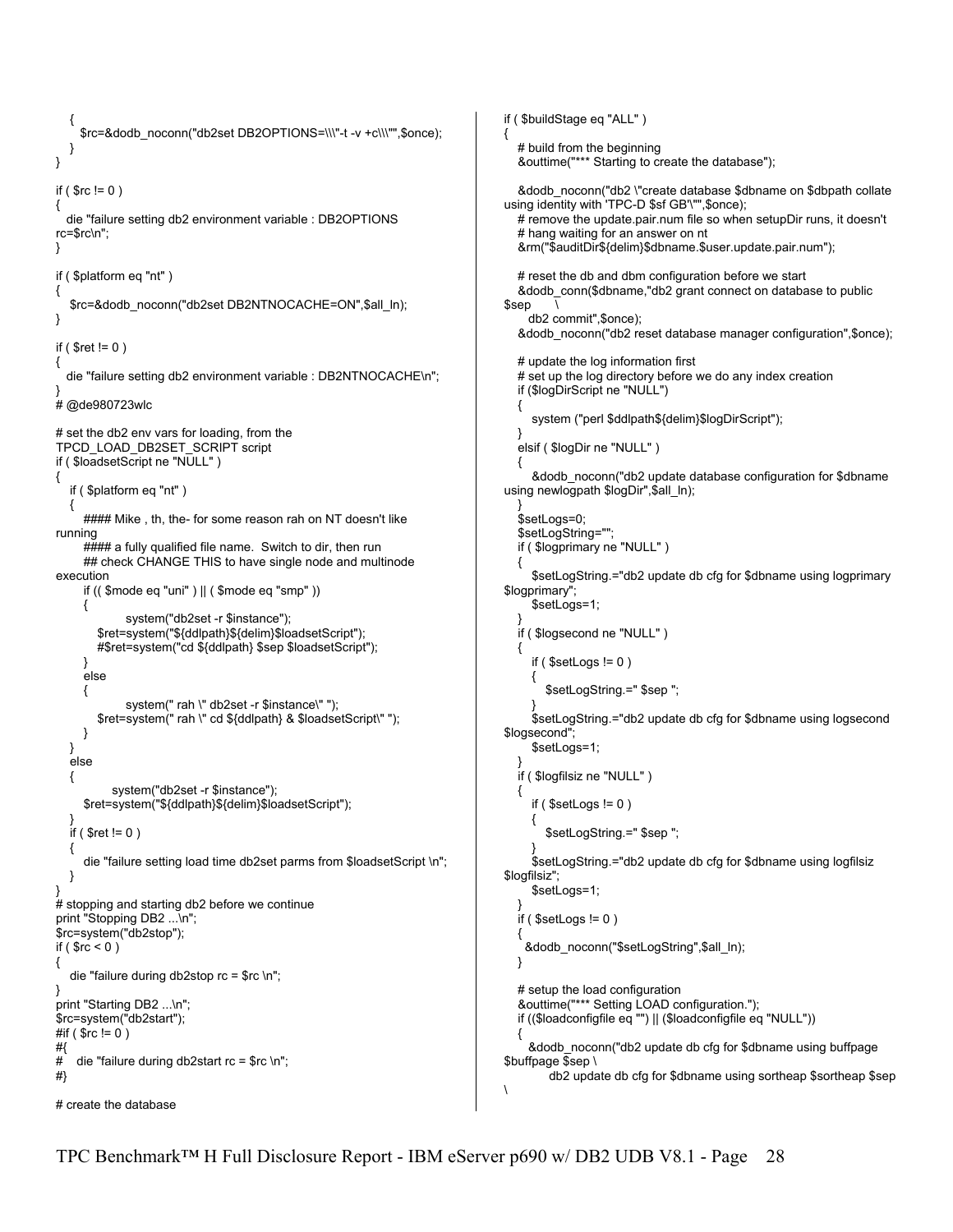db2 update db cfg for \$dbname using num\_iocleaners \$ioclnrs \$sep \ db2 update db cfg for \$dbname using num\_ioservers \$ioservers \$sep \ db2 update db cfg for \$dbname using util heap sz \$util\_heap\_sz \$sep \ db2 update db cfg for \$dbname using chngpgs\_thresh \$chngpgs", \$all\_ln); &dodb\_noconn("db2 update dbm cfg using sheapthres \$sheapthres",\$once); } else { &dodb2file\_noconn("\$ddlpath\${delim}\$loadconfigfile",\$all\_ln); &dodb2file\_noconn("\$ddlpath\${delim}\$loadDBMconfig",\$once); } system(" db2\_all \"||\\\" db2 get db cfg for tpcd > /install/db2dump/dbcfg\_load.## \" "); &dodb\_noconn("db2 terminate",\$once); \$rc=system("db2stop");  $if ( $rc != 0 )$  { die "failure during db2stop after resetting for load config rc = \$rc \n"; } \$rc=system("db2start"); if (  $\text{S}$ rc != 0 ) { die "failure during db2start rc = \$rc \n"; } } # end of "CREATE DATABASE" phase if (( \$buildStage eq "ALL" ) || ( \$buildStage eq "CRTTBSP" ) || ( \$buildStage eq "LOAD" ) || (( \$buildStage eq "INDEX" ) && ( \$earlyindex eq "yes" )) ) { # create the nodegroups is there is a file specified if ( \$nodegroupdef ne "NULL" ) { #run the create bufferpool ddl &outtime("\*\*\* Creating the nodegroups"); &dodb2file(\$dbname,"\$ddlpath\${delim}\$nodegroupdef",\$once); } # create the explain tables - these should go into userspace1 since no # other tablespaces exist if ( \$explainDDL ne "NULL" ) { \$explnPathFile="\$ddlpath\${delim}\$explainDDL"; } else { if ( \$platform eq "ptx" ) { \$home=\$ENV{"HOME"}; \$sqlpath="\$home\${delim}sqllib"; } if ( \$platform ne "nt" ) { \$sqlpath="~\${delim}sqllib"; } else { \$sqlpath=\$ENV{"DB2PATH"}; } \$explnPathFile="\$sqlpath\${delim}misc\${delim}EXPLAIN.DDL"; } if ( \$buffpooldef ne "NULL" ) { #run the create bufferpool ddl &outtime("\*\*\* Creating the bufferpools"); &dodb2file(\$dbname,"\$ddlpath\${delim}\$buffpooldef",\$once); } # create the tablespaces &outtime("\*\*\* Ready to start creating the tablespaces"); &dodb2file(\$dbname,"\$ddlpath\${delim}\$tbspddl",\$once); # if we are in audit mode, then we must create the the tablespaces and # tables for the update functions and we must generate the data for the # update functions before we start timing the load. (All activity # on the database after the table creation is started and before the performance # tests are run must be included in load time # NOTE: we do not have to do this if we are building the qualification database &outtime("\*\*\* Start of audited Load Time - starting to create tables"); # create/populate the staging tables if ( \$stagingTbl ne "NULL" ) { # staging tables must be created for both test and qualification database # but they do not need to be populated for the qualification database &dodb2file(\$dbname,"\$ddlpath\${delim}\$stagingTbl",\$once); if ( \$qual ne "QUAL" ) { if ( \$preloadSampleUF ne "NULL" )  $\{$  # preload the sample UF data for statistics gathering \$rc = system ("\$ddlpath\${delim}\$preloadSampleUF"); } if ( \$deleteSampleUF ne "NULL" )  $\{$ # delete the sample rows now that stats have been gathered &dodb2file(\$dbname,"\$ddlpath\${delim}\$deleteSampleUF",\$once); } } } &dodb2file(\$dbname,"\$ddlpath\${delim}\$ddl",\$once); # update the locksize on the non-updated tables to be table level locking # update the tables for appendmode if (\$appendOn eq "yes"){ &dodb\_conn(\$dbname, "db2 alter table tpcd.nation locksize table \$sep \ db2 alter table tpcd.region locksize table \$sep \ db2 alter table tpcd.customer locksize table \$sep \ db2 alter table tpcd.supplier locksize table \$sep \ db2 alter table tpcd.part locksize table \$sep \ db2 alter table tpcd.partsupp locksize table \$sep \ db2 alter table tpcd.lineitem append on \$sep \ db2 alter table tpcd.orders append on", \$once); } else{ &dodb\_conn(\$dbname, "db2 alter table tpcd.nation locksize table \$sep \ db2 alter table tpcd.region locksize table \$sep \ db2 alter table tpcd.customer locksize table \$sep \ db2 alter table tpcd.supplier locksize table \$sep \ db2 alter table tpcd.part locksize table \$sep \ db2 alter table tpcd.partsupp locksize table ",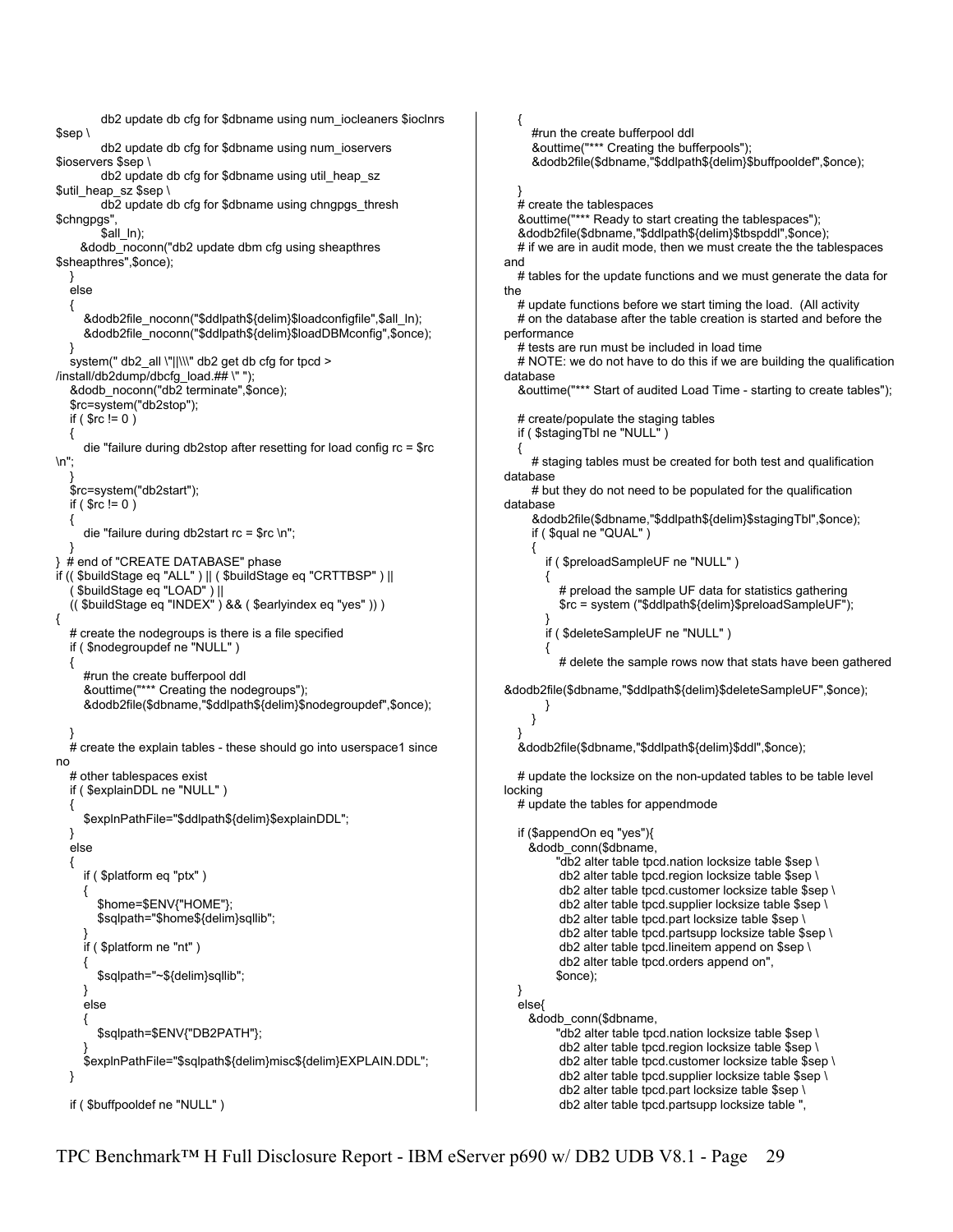```
 $once); 
   } 
    if ( $mode eq "mpp" ) 
 { 
       #need parallel specific 
      print "need to figure parallel specific creation of tmp\n";
 } 
    mkdir("${delim}tmp${delim}$instance",0777); 
  # end of "CREATE TABLESPACE and TABLES" phase
if (( $buildStage eq "ALL" ) || ( $buildStage eq "CRTTBSP" ) || 
    ( $buildStage eq "LOAD" ) || 
    (( $buildStage eq "INDEX" ) && ( $earlyindex eq "yes" )) ) 
{ 
   # do the load stage of the build, or if early index is on do
    # the index creation also 
    # setup the load configuration 
    if ( $buildStage ne "ALL") 
    { # we're restarting a build so reapply the load config 
     &outtime("*** Setting LOAD configuration."); 
     if (($loadconfigfile eq "") || ($loadconfigfile eq "NULL")) 
 { 
      &dodb_noconn("db2 update db cfg for $dbname using buffpage 
$buffpage $sep \ 
           db2 update db cfg for $dbname using sortheap $sortheap $sep 
\ 
           db2 update db cfg for $dbname using num_iocleaners $ioclnrs 
$sep \ 
           db2 update db cfg for $dbname using num_ioservers 
$ioservers $sep \ 
           db2 update db cfg for $dbname using util_heap_sz 
$util_heap_sz $sep \
           db2 update db cfg for $dbname using chngpgs_thresh 
$chngpgs", 
          Sall_In);
      &dodb_noconn("db2 update dbm cfg using sheapthres 
$sheapthres",$once); 
     } 
     else 
 { 
       &dodb2file_noconn("$ddlpath${delim}$loadconfigfile",$all_ln); 
       &dodb2file_noconn("$ddlpath${delim}$loadDBMconfig",$once); 
 } 
     &dodb_noconn("db2 terminate",$once); 
     $rc=system("db2stop"); 
    if ( $rc != 0 ) { 
       die "failure during db2stop after resetting for load config rc = $rc 
\n"; 
 } 
     $rc=system("db2start"); 
    if ($rc != 0))
     { 
       die "failure during db2start rc = $rc \n"; 
     } 
   } 
   # if earlyindex requested, create indexes
    if ( $earlyindex eq "yes" ) 
    { 
       &outtime("*** Starting to create indexes"); 
       &dodb2file($dbname,"$ddlpath${delim}$indexddl",$once); 
       &outtime("*** Create index completed"); 
   } 
   # start the dbgen and load.....call the specific mode for loading
(uni,smp,mln) 
    if (( $mode eq "uni" ) || ( $mode eq "smp" )) 
                                                                                                            { 
                                                                                                         { 
                                                                                                                  { 
                                                                                                                 } 
                                                                                                               } 
                                                                                                        \{ \cdot \cdot \cdot \cdot \cdot \cdot \cdot \cdot \cdot \cdot \cdot \cdot \cdot \cdot \cdot \cdot \cdot \cdot \cdot \cdot \cdot \cdot \cdot \cdot \cdot \cdot \cdot \cdot \cdot \cdot \cdot \cdot \cdot \cdot \cdot \cdot 
                                                                                                               } 
                                                                                                           } 
                                                                                                            { 
                                                                                                        \{ \cdot \cdot \cdot \cdot \cdot \cdot \cdot \cdot \cdot \cdot \cdot \cdot \cdot \cdot \cdot \cdot \cdot \cdot \cdot \cdot \cdot \cdot \cdot \cdot \cdot \cdot \cdot \cdot \cdot \cdot \cdot \cdot \cdot \cdot \cdot \cdot 
                                                                                                         { 
                                                                                                         } 
                                                                                                         } 
                                                                                                         { 
                                                                                                               } 
                                                                                                         { 
                                                                                                         } 
                                                                                                           } 
                                                                                                            else 
                                                                                                            { 
                                                                                                         } 
                                                                                                            { 
                                                                                                            } 
                                                                                                            else 
                                                                                                         { 
                                                                                                         } 
                                                                                                        specified
```

```
 &outtime("*** Starting the load"); 
      # call the appropriate dbgen/load for uni/smp 
      if (( $loadscript eq "NULL") || ( $loadscript eq "" )) 
         $rc = system("perl genloaduni $qual"); 
        if ( $rc != 0 ) die "genloaduni failed rc = $rc\n"; 
      else 
         &dodb2file_noconn("$ddlpath${delim}$loadscript",$once); 
   elsif (( $mode eq "mln" ) || ( $mode eq "mpp" )) 
      &outtime("*** Starting the load"); 
      # call the appropriate dbgen/split/(sort)/load for mln/mpp 
      if (( $loadscript eq "NULL") || ( $loadscript eq "" )) 
         $rc = system("perl genloadmpp $qual"); 
       if ( \text{S}rc != 0 )
          die "genloadmpp failed rc = $rc\n"; 
      else 
         # $rc = &dodb2file_noconn("$ddlpath${delim}$loadscript $sf"); 
         $rc = system("$ddlpath${delim}$loadscript $sf"); 
     if ( \text{S}rc != 0 )
         die "doload for $dbname failed rc = $rc. Script is 
$ddlpath${delim}$loadscript\n"; 
     die "TPCD MODE not set to one of uni, smp, mln or mpp\n";
   &outtime("*** Load complete"); 
   # verify that the audit directory exists 
   $filename="$auditDir"; 
   if (-e $filename) 
     # set up the $auditDir/$dbname.$user.update.pair.num file 
     # to start at update pair 1 
     $filename="$auditDir${delim}$dbname.$user.update.pair.num"; 
     mkdir ("$auditDir", 0775) || die "cannot mkdir $auditDir"; 
   print "setting update pair num to 1\n"; 
  system("echo 1 > $filename");
} # end all and load stage (and create index if early index was
```

```
if (( $buildStage eq "ALL" ) || ( $buildStage eq "CRTTBSP" ) || 
   ( $buildStage eq "LOAD" ) ||
```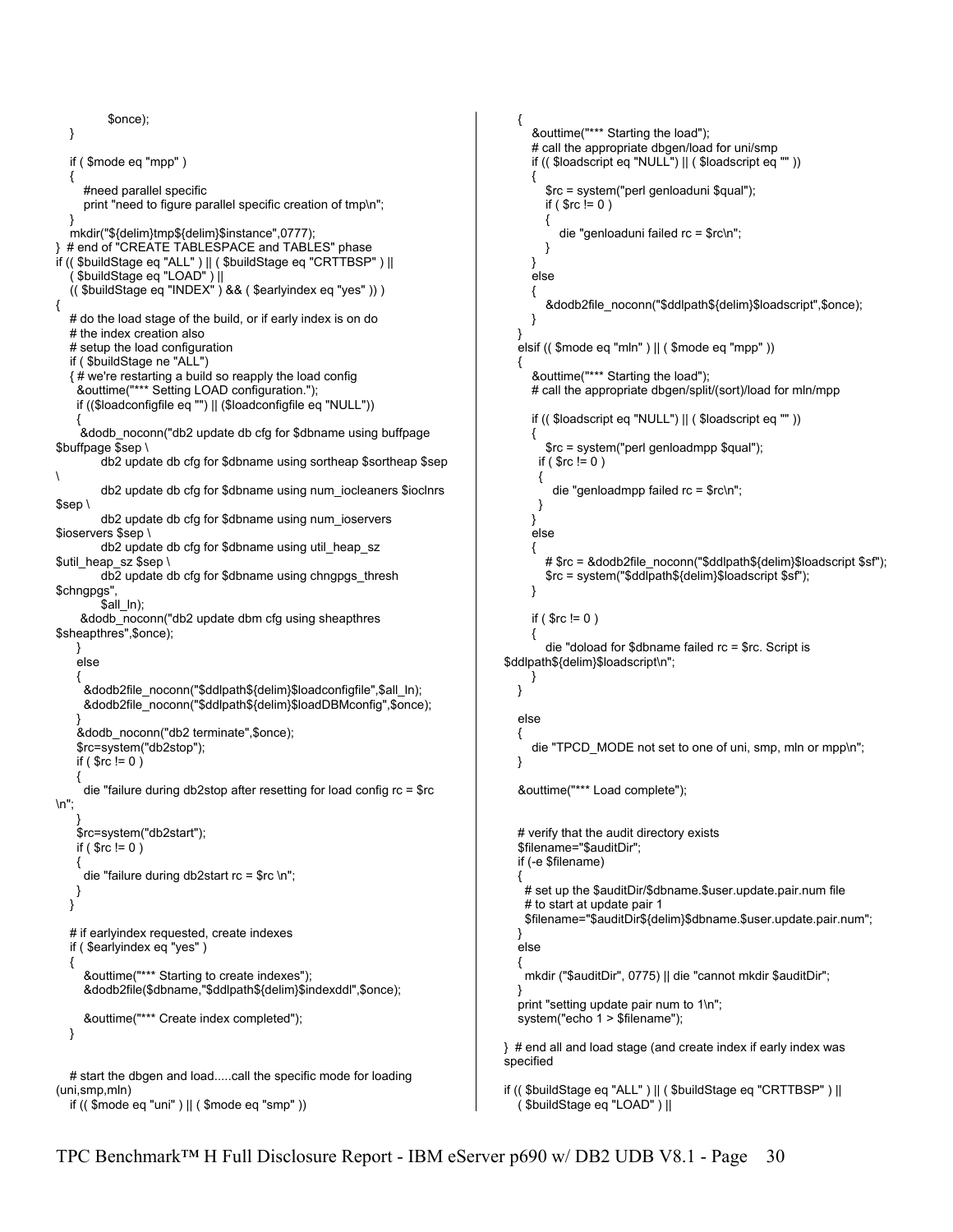```
{ 
    if ( $buildStage eq "INDEX") 
   { # we're restarting a build so reapply the load config 
     &outtime("*** Setting LOAD configuration."); 
     if (($loadconfigfile eq "") || ($loadconfigfile eq "NULL")) 
 { 
     &dodb_noconn("db2 update db cfg for $dbname using buffpage 
$buffpage $sep \ 
         db2 update db cfg for $dbname using sortheap $sortheap $sep 
\ 
         db2 update db cfg for $dbname using num_iocleaners $ioclnrs 
$sep \ 
         db2 update db cfg for $dbname using num_ioservers 
$ioservers $sep \ 
        db2 update db cfq for $dbname using util heap sz
$util_heap_sz $sep \ 
         db2 update db cfg for $dbname using chngpgs_thresh 
$chngpgs", 
        $all ln);
     &dodb_noconn("db2 update dbm cfg using sheapthres 
$sheapthres",$once); 
     } 
     else 
\{ &dodb2file_noconn("$ddlpath${delim}$loadconfigfile",$all_ln); 
      &dodb2file_noconn("$ddlpath${delim}$loadDBMconfig",$once); 
 } 
     &dodb_noconn("db2 terminate",$once); 
     $rc=system("db2stop"); 
    if ($rc != 0))
 { 
      die "failure during db2stop after resetting for load config rc = $rc 
\n"; 
 } 
     $rc=system("db2start"); 
    if (\text{Src} != 0)
     { 
      die "failure during db2start rc = $rc \n"; 
     } 
   } 
    # if indexes haven't been created, do so now 
    if ( $earlyindex ne "yes" ) 
    { 
      &outtime("*** Create index started"); 
      &dodb2file($dbname,"$ddlpath${delim}$indexddl",$once); 
      &outtime("*** Create index completed"); 
   } 
   if ( $extraindex ne "no" ) 
    { 
      # use this additional file for indexes 
      &outtime("*** Create index (part 2) started"); 
      &dodb2file($dbname,"$ddlpath${delim}$extraindex",$once); 
      &outtime("*** Create index (part 2) completed"); 
   } 
} # end create/load/index phase of the build 
if (( $buildStage eq "ALL" ) || ( $buildStage eq "CRTTBSP" ) || 
     ( $buildStage eq "LOAD" ) || 
    ( $buildStage eq "INDEX" ) || ( $buildStage eq "RUNSTATS" )) 
{ 
    if ( $buildStage eq "RUNSTATS") 
   { # we're restarting a build so reapply the load config 
     &outtime("*** Setting LOAD configuration."); 
     if (($loadconfigfile eq "") || ($loadconfigfile eq "NULL")) 
 { 
     &dodb_noconn("db2 update db cfg for $dbname using buffpage 
$buffpage $sep \
```
( \$buildStage eq "INDEX" ))

```
 db2 update db cfg for $dbname using sortheap $sortheap $sep 
\lambda db2 update db cfg for $dbname using num_iocleaners $ioclnrs 
$sep \ 
          db2 update db cfg for $dbname using num_ioservers 
$ioservers $sep \ 
          db2 update db cfg for $dbname using util_heap_sz 
$util_heap_sz $sep \ 
          db2 update db cfg for $dbname using chngpgs_thresh 
$chngpgs", 
         $all_In);
      &dodb_noconn("db2 update dbm cfg using sheapthres 
$sheapthres",$once); 
     } 
     else 
 { 
       &dodb2file_noconn("$ddlpath${delim}$loadconfigfile",$all_ln); 
       &dodb2file_noconn("$ddlpath${delim}$loadDBMconfig",$once); 
 } 
     &dodb_noconn("db2 terminate",$once); 
     $rc=system("db2stop"); 
    if (\text{Src} != 0)
\{ die "failure during db2stop after resetting for load config rc = $rc 
\n"; 
 } 
     $rc=system("db2start"); 
    if ( $rc != 0 ) { 
       die "failure during db2start rc = $rc \n"; 
     } 
 } 
  # if statistics not gathered on the load, run runstats (we have to run
the 
   # stats at the same time as the index creation whether it be both 
during load, 
    # or after load) 
    # We need to run the runstats as well if we have specifed an extra 
index file 
    # for "after load" indexes 
    if (( $loadstats eq "no" ) || ( $earlyindex eq "no" ) || ( $extraindex ne 
"no" )) 
 { 
      # if loadstats not gathered, then index stats not gathered either.
       &outtime("*** Runstats started"); 
       if ( $runstatShort ne "NULL" ) 
\{ \cdot \cdot \cdot \cdot \cdot \cdot \cdot \cdot \cdot \cdot \cdot \cdot \cdot \cdot \cdot \cdot \cdot \cdot \cdot \cdot \cdot \cdot \cdot \cdot \cdot \cdot \cdot \cdot \cdot \cdot \cdot \cdot \cdot \cdot \cdot \cdot 
          # we've specified a second runstats file...This runstats file 
should do 
         # runstats for all table except lineitem. The lineitem runstats 
command 
         # should be left in the main runstats file. 
          if ( $platform eq "aix" || $platform eq "sun" || $platform eq "ptx" ) 
\left\{\begin{array}{ccc} \end{array}\right\} print "runstats from $ddlpath${delim}$runstatShort running 
now\n"; 
             $rc = system("db2 -tvf \"$ddlpath${delim}$runstatShort\" > 
\"$auditDir${delim}tools${delim}runstatShort.out\" & "); 
             print "rc from runstatshort=$rc\n"; 
 } 
          elsif ( $platform eq "nt" ) 
          { 
             system("start db2 -tvf $ddlpath${delim}$runstatShort"); 
         } 
          else 
          { 
             print "Don't know how to start in background on $platform 
platform\n"; 
            print "therefore running runstats serially\n";
```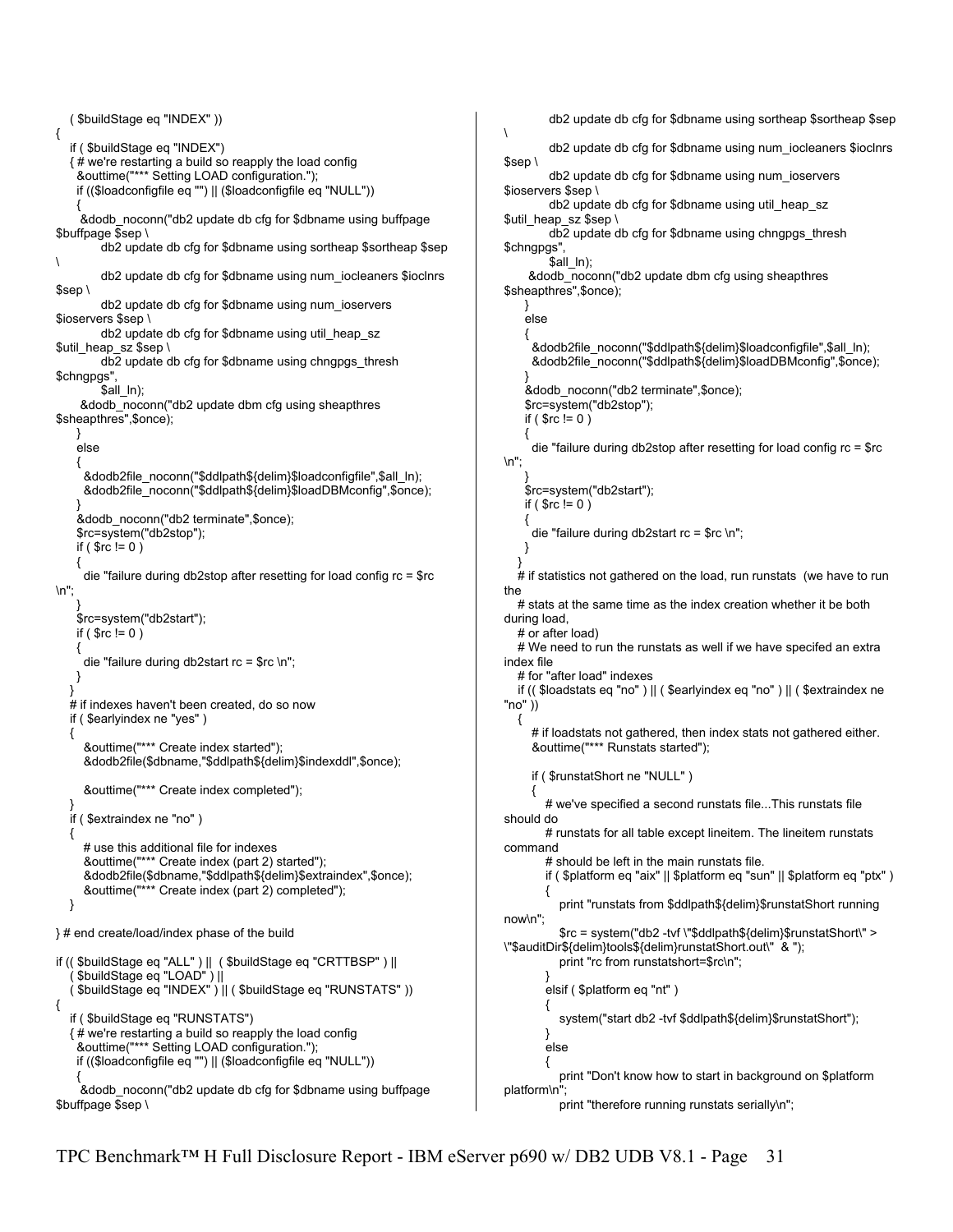```
&dodb2file($dbname,"$ddlpath${delim}$runstatShort",$once); 
         } 
 } 
      # run the full runstats, or the remainder of what wasn't put into the 
short 
      # runstats file. You should be sure that this runstats will take 
longer 
     # than the short runstats that is running in the background,
otherwise 
      # setting the config will happen before this is done. 
      &dodb2file($dbname,"$ddlpath${delim}$runstats",$once); 
      &outtime("*** Runstats completed"); 
 } 
} # end build phaose all/load/index/runstats 
# add the RI
if ( $addRI ne "NULL" ) 
{ 
    &outtime("*** Adding RI contraints started"); 
    &dodb2file($dbname,"$ddlpath${delim}$addRI",$once); 
    &outtime("*** Adding RI contraints completed"); 
} 
#add the AST if it has been requested 
if ( $astFile ne "NULL" ) 
{ 
    &outtime("*** Adding AST started"); 
    &dodb2file($dbname,"$ddlpath${delim}$astFile",$once); 
    &outtime("*** Adding AST completed"); 
} 
# check tbsp info 
&dodb_conn($dbname,"db2 list tablespaces show detail",$once); 
# set the configuration 
&outtime("*** Set Configuration started"); 
&dodb2file_noconn("${ddlpath}${delim}$configfile",$all_ln); 
&dodb2file_noconn("${ddlpath}${delim}$dbmconfig",$once); 
system(" db2_all \"||\\\" db2 get db cfg for tpcd >
/install/db2dump/dbcfq_run.## \" ");
if ( $agentpri ne "NULL" ) 
{ 
    &dodb_noconn("db2 update dbm cfg using AGENTPRI 
$agentpri",$once); 
} 
# set the db2 environment variables for running the benchmark
if ( $setScript ne "NULL" ) 
{ 
    if ( $platform eq "aix" || $platform eq "sun" || $platform eq "ptx") 
   { 
            system("db2set -r $instance"); 
      $ret=system("${ddlpath}${delim}$setScript"); 
   } 
    elsif ( $platform eq "nt" ) 
    { 
      if (($mode eq "uni" ) || ($mode eq "smp" )) 
      { 
         system("db2set -r $instance"); 
         $ret = system("perl ${ddlpath}${delim}$setScript"); 
      } 
      else 
      { 
         system(" rah \" db2set -r $instance\" "); 
         $ret = system(" rah \" cd ${ddlpath} & $setScript\" "); 
      } 
 } 
   if ( $ret != 0 ) } 
                                                                                        } 
                                                                                        if ( $log eq "yes" ) 
                                                                                        { 
                                                                                        LOGRETAIN is 
                                                                                          # set in effect.
                                                                                        name> 
                                                                                            # cannot be made. 
                                                                                        seen as an 
                                                                                        tpcd.region\"",$all_ln); 
                                                                                         { 
                                                                                              { 
                                                                                                if ( $rc != 0 ) { 
                                                                                         } 
                                                                                                if (\text{Src} != 0)
                                                                                                 { 
                                                                                                 } 
                                                                                              } 
                                                                                              else 
                                                                                         { 
                                                                                        $backupdir",$once); 
                                                                                         } 
                                                                                            } 
                                                                                            else 
                                                                                         { 
                                                                                        sponsor is 
                                                                                        database; however 
                                                                                        qualification 
                                                                                        database". 
                                                                                        database. 
                                                                                        OFF",$all_ln); 
                                                                                           } 
                                                                                        }
```
 { die "failure setting runtime db2set parms from \$setScript \n"; # if logging is enabled, we must take a backup of the database &dodb\_noconn("db2 update database configuration for \$dbname using LOGRETAIN yes", \$all\_In); print "\n NOTE: DO NOT RESET THE DATABASE CONFIGURATION or you will lose logretain\n"; # force a connection to the database on all nodes to ensure # An error message will print to screen if the logretain is set properly # i.e. SQL116N A connection to or activation of database <database # This is expected and the lack of this error message should be # error in the database build. &dodb\_conn(\$dbname,"db2 \"select count(\*) from if ( \$qual eq "QUAL" ) &outtime("\*\*\* Starting the backup"); if (( \$mode eq "mln" ) || ( \$mode eq "mpp")) # must back up catalog node first...assume node 00 \$rc=system("db2\_all \'}]<<+000< db2 \"backup database \$dbname to \$backupdir without prompting\" \' "); die "backup of catalog node failed rc = \$rc\n"; # back up remaining nodes \$rc=system("db2\_all \'||}]<<-000< db2 backup database \$dbname to \$backupdir without prompting\' "); die "backup of remaining nodes failed  $rc =$  \$rc $\ln$ "; &dodb\_noconn("db2 backup database \$dbname to &outtime("\*\*\* Finished the backup"); # This is the test database. Clause 3.1.4 states that "the test # not required to make or have backup copies of the test # all other mechanisms that guarantee durability of the # database must be enabled in the same way for the test # According to this clause we do need to keep the backup of the &dodb\_noconn("db2dart \$dbname /CHST /WHAT DBBP

# stop and restart the database to get config parms recognized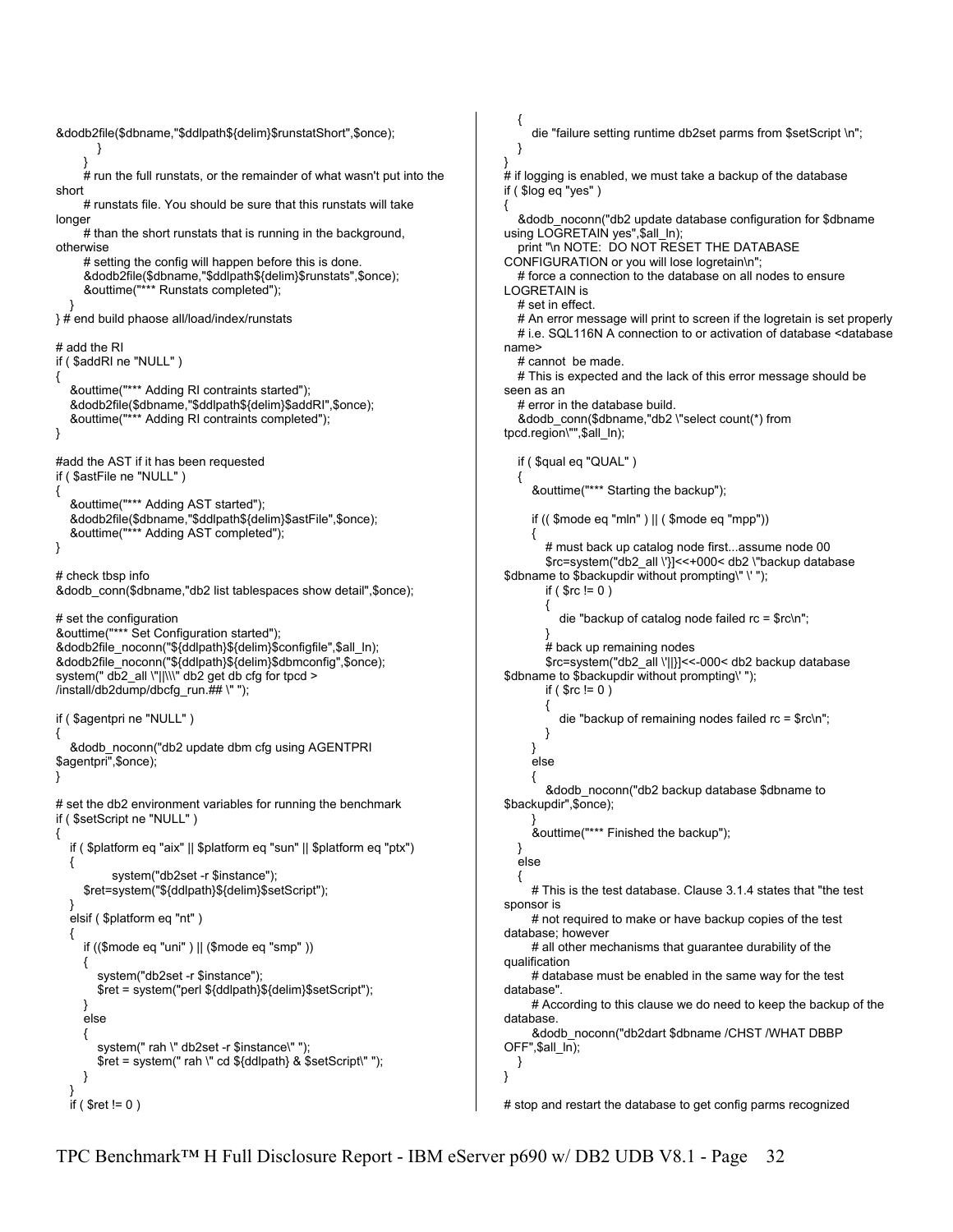```
$rc=system("db2stop"); 
if ( \text{S}rc != 0 )
{ 
   die "failure during db2stop rc = $rc \n"; 
} 
$rc=system("db2start"); 
if ($rc = 0))
{ 
   die "failure during db2start rc = $rc \n"; 
} 
&outtime("*** Set Configuration completed"); 
&outtime("*** End of audited Load Time"); 
#create generated seeds 
if ( $genSeed ne "no" ) 
{ 
  $rc = system("perl createmseedme.pl 1000"); 
 if ( \text{Src} != 0 )
  { 
   warn "createmseedme failed\n"; 
  } 
} 
$rc = system("perl buildtpcdbatch $qual"); 
if ( $rc != 0 ){ 
  die "buildtpcdbatch failed rc=$rc\n"; 
} 
if ( $RealAudit eq "yes" ) 
{ 
  # if we are in real audit mode then we have to do a number of things
  # set up the audit directory structure and the run directory structure
   # so that once we have completed the buildtpcd, we are ready to 
run. 
   # first remove any old "update pair number" file so we won't get 
prompted 
   # doing setupDir 
   &rm("$auditDir${delim}tools${delim}tpcd.runsetup"); 
   system("perl setupRun"); 
   # before we stop the database for the final time 
  # if we are in the real audit mode then run dbtables and dbcheck
before 
   # we print out the final notice that we are ready to run the 
performance tests 
  # if we are building the qualification database then we will bind to
both 
  # the dbname database and the qualification database
    if ( $qual eq "QUAL" ) 
    { 
      $verifyType="q"; 
 } 
   else 
 { 
      $verifyType="t"; 
 } 
   system("perl tablesdb $verifyType"); 
&dodb2file($dbname,"$auditDir${delim}tools${delim}first10rows.sql",$o
nce); 
} 
# stop, restart and activate the database, if necessary 
#Create Catalog info 
$rc = system("perl catinfo.pl b"); 
if ( $rc != 0 ){
```

```
warn "catinfo failed!!! rc = $rc\n";
```

```
$rc=system("db2stop"); 
if ( \text{S}rc != 0 )
```
die "failure during db2stop rc = \$rc \n";

&outtime("\*\*\* Ready to run the performance tests once the dbm has restarted");

```
if ( $RealAudit ne "yes" ) 
{
```
# if we are not in a real audit, then we can restart the database manager

```
# if we are in a real audit, then we don't want to do this until the
 # power test starts
```

```
 $rc=system("db2start"); 
if ( \text{S}rc != 0 )
```

```
 die "failure during db2start rc = $rc \n";
```
}

```
 if ( $activate eq "yes" ) 
 {
```

```
 &dodb_noconn("activate database $dbname",$once);
```
 } }

{

}

{

}

# finished creating the database &outtime("\*\*\* Finished creating the database");

```
1;
```
## **B.2 create\_nodegroups.ddl**

CREATE NODEGROUP ng\_all ON NODES (1 to 160); CREATE NODEGROUP ng\_node1 ON NODE (1); COMMIT WORK;

# **B.3 create\_bpools.ddl**

-------------------------------------------------------- -- Create Bufferpools

-------------------------------------------------------- ALTER BUFFERPOOL IBMDEFAULTBP SIZE 200; COMMIT WORK; CREATE BUFFERPOOL BPTEMP ALL NODES SIZE 64000 PAGESIZE 8K; COMMIT WORK; CREATE BUFFERPOOL BP32K ALL NODES SIZE 96000 NUMBLOCKPAGES 57600 BLOCKSIZE 16 PAGESIZE 32K; COMMIT WORK;

## **B.4 create\_tbspace.ddl**

```
-------------------------------------------------------------- 
-- Create Tablespaces
```

```
-------------------------------------------------------------- 
CREATE regular TABLESPACE TABDATA 
  in nodegroup ng_all 
  PAGESIZE 32K MANAGED BY DATABASE 
USING ( 
device '/dev/rdata1p $N' 458752, 
device '/dev/rdata2p $N' 458752, 
device '/dev/rdata3p $N' 458752, 
device '/dev/rdata4p $N' 458752, 
device '/dev/rdata5p $N' 458752, 
device '/dev/rdata6p $N' 458752, 
device '/dev/rdata7p $N' 458752,
```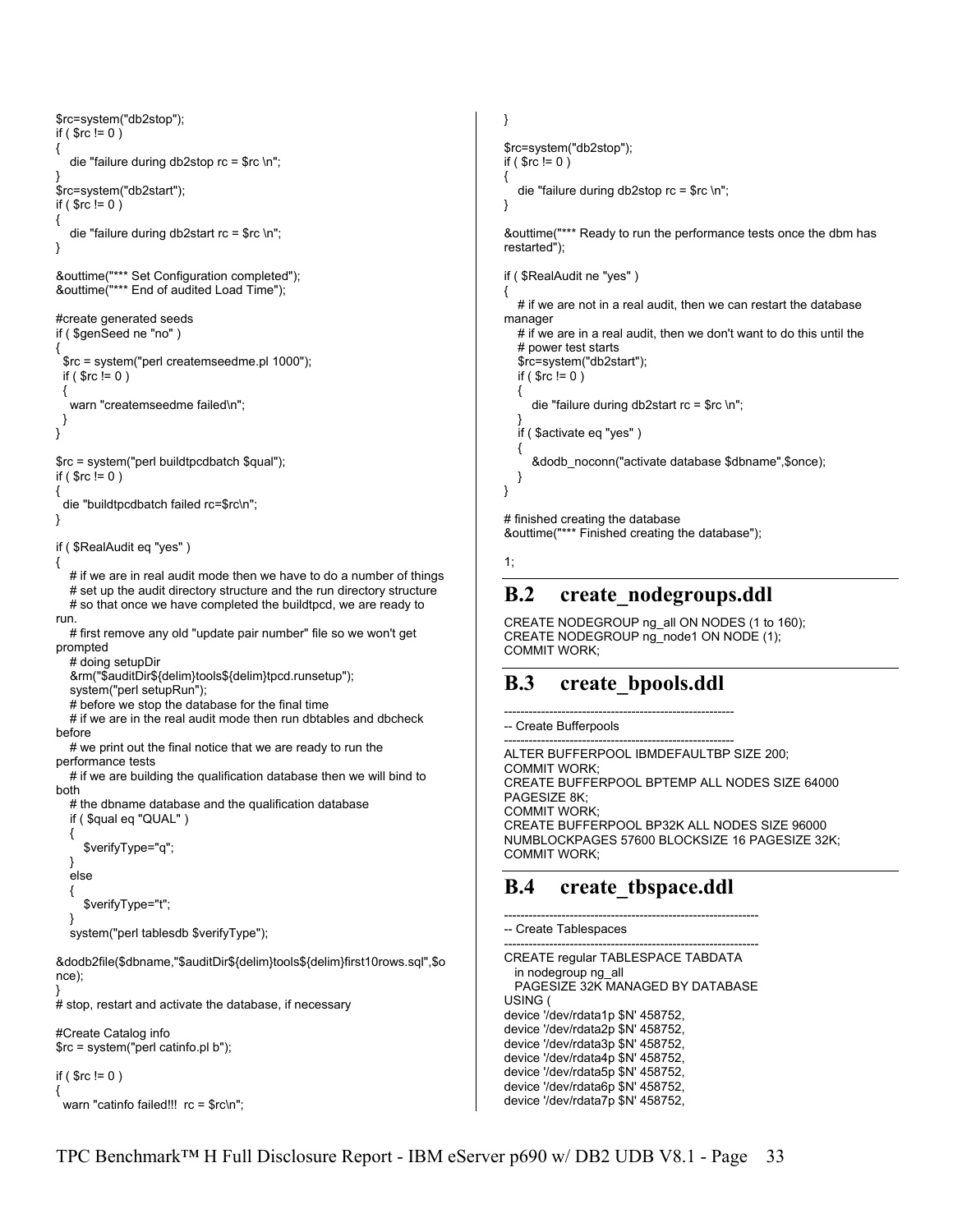device '/dev/rdata8p \$N' 458752 ) BUFFERPOOL BP32K extentsize 16 prefetchsize 384 overhead 9.62 transferrate 1.74; CREATE regular TABLESPACE TABINDEXES in nodegroup ng\_all PAGESIZE 32K MANAGED BY DATABASE USING ( device '/dev/ridx1p \$N' 98304, device '/dev/ridx2p \$N' 98304, device '/dev/ridx3p \$N' 98304, device '/dev/ridx4p \$N' 98304, device '/dev/ridx5p \$N' 98304, device '/dev/ridx6p \$N' 98304, device '/dev/ridx7p \$N' 98304, device '/dev/ridx8p \$N' 98304 ) BUFFERPOOL BP32K extentsize 16 prefetchsize 384 overhead 9.62 transferrate 1.74; CREATE TEMPORARY TABLESPACE TEMPSPACE PAGESIZE 8K MANAGED BY DATABASE USING ( device '/dev/rtm1p \$N' 2007040, device '/dev/rtm2p \$N' 2007040, device '/dev/rtm3p \$N' 2007040, device '/dev/rtm4p \$N' 2007040, device '/dev/rtm5p \$N' 2007040, device '/dev/rtm6p \$N' 2007040, device '/dev/rtm7p \$N' 2007040, device '/dev/rtm8p \$N' 2007040 ) BUFFERPOOL BPTEMP extentsize 16 prefetchsize 384 overhead 9.62 transferrate 0.87; CREATE REGULAR TABLESPACE SMALL in nodegroup ng\_node1 pagesize 4K managed by system using ('/db/small') bufferpool IBMDEFAULTBP; COMMIT WORK; **B.5 create\_tables.ddl**  --------------------------------------------------------- -- Create Tables --------------------------------------------------------- CREATE TABLE TPCD.NATION ( N\_NATIONKEY INTEGER NOT  $N$  $\parallel$  $\parallel$  N\_NAME CHAR(25) NOT NULL, N\_REGIONKEY INTEGER NOT NULL, N\_COMMENT VARCHAR(152)) IN SMALL; CREATE TABLE TPCD.REGION ( R\_REGIONKEY INTEGER NOT NULL, R\_NAME CHAR(25) NOT NULL, R\_COMMENT VARCHAR(152)) IN SMALL; CREATE TABLE TPCD.PART ( P\_PARTKEY INTEGER NOT NULL, P\_NAME VARCHAR(55) NOT NULL,<br>P\_MFGR CHAR(25) NOT NULL. P\_MFGR CHAR(25) NOT NULL,<br>P\_BRAND CHAR(10) NOT NULL, P\_BRAND CHAR(10) NOT NULL<br>P\_TYPE VARCHAR(25) NOT NU VARCHAR(25) NOT NULL, P\_SIZE INTEGER NOT NULL, P\_CONTAINER CHAR(10) NOT NULL, P\_RETAILPRICE FLOAT NOT NULL, P\_COMMENT VARCHAR(23) NOT NULL ) IN TABDATA INDEX IN TABINDEXES; CREATE TABLE TPCD.SUPPLIER ( S\_SUPPKEY INTEGER NOT NULL, S\_NAME CHAR(25) NOT NULL, S\_ADDRESS VARCHAR(40) NOT NULL, S\_NATIONKEY INTEGER NOT NULL, S\_PHONE CHAR(15) NOT NULL, S\_ACCTBAL FLOAT NOT NULL, S\_COMMENT VARCHAR(101) NOT NULL) IN TABDATA INDEX IN TABINDEXES; CREATE TABLE TPCD.PARTSUPP ( PS\_PARTKEY INTEGER NOT NULL, PS\_SUPPKEY INTEGER NOT NULL, PS\_AVAILQTY INTEGER NOT NULL, PS<sup>SUPPLYCOST FLOAT NOT NULL,</sup> PS\_COMMENT VARCHAR(199) NOT NULL ) IN TABDATA INDEX IN TABINDEXES; CREATE TABLE TPCD.CUSTOMER ( C\_CUSTKEY INTEGER NOT NULL, C\_NAME VARCHAR(25) NOT NULL, C\_ADDRESS VARCHAR(40) NOT NULL, C\_NATIONKEY INTEGER NOT NULL, C\_PHONE CHAR(15) NOT NULL, C\_ACCTBAL FLOAT NOT NULL, C\_MKTSEGMENT CHAR(10) NOT NULL, C\_COMMENT VARCHAR(117) NOT NULL) IN TABDATA INDEX IN TABINDEXES; CREATE TABLE TPCD.ORDERS ( O\_ORDERKEY BIGINT NOT NULL, O\_CUSTKEY INTEGER NOT NULL, O\_ORDERSTATUS CHAR(1) NOT NULL, O\_TOTALPRICE FLOAT NOT NULL, O\_ORDERDATE DATE NOT NULL, O\_ORDERPRIORITY CHAR(15) NOT NULL, O\_CLERK CHAR(15) NOT NULL, O\_SHIPPRIORITY INTEGER NOT NULL<br>O COMMENT VARCHAR(79) NOT N VARCHAR(79) NOT NULL) ORGANIZE BY (O\_ORDERDATE) IN TABDATA INDEX IN TABINDEXES; CREATE TABLE TPCD.LINEITEM ( L\_ORDERKEY BIGINT NOT NULL, L\_PARTKEY INTEGER NOT NULL, L\_COMMITTED INTEGERTIES INTERNATION L\_LINENUMBER INTEGER NOT NULL, L\_QUANTITY FLOAT NOT NULL, L\_EXTENDEDPRICE FLOAT NOT NULL, L\_DISCOUNT FLOAT NOT NULL, L\_TAX FLOAT NOT NULL,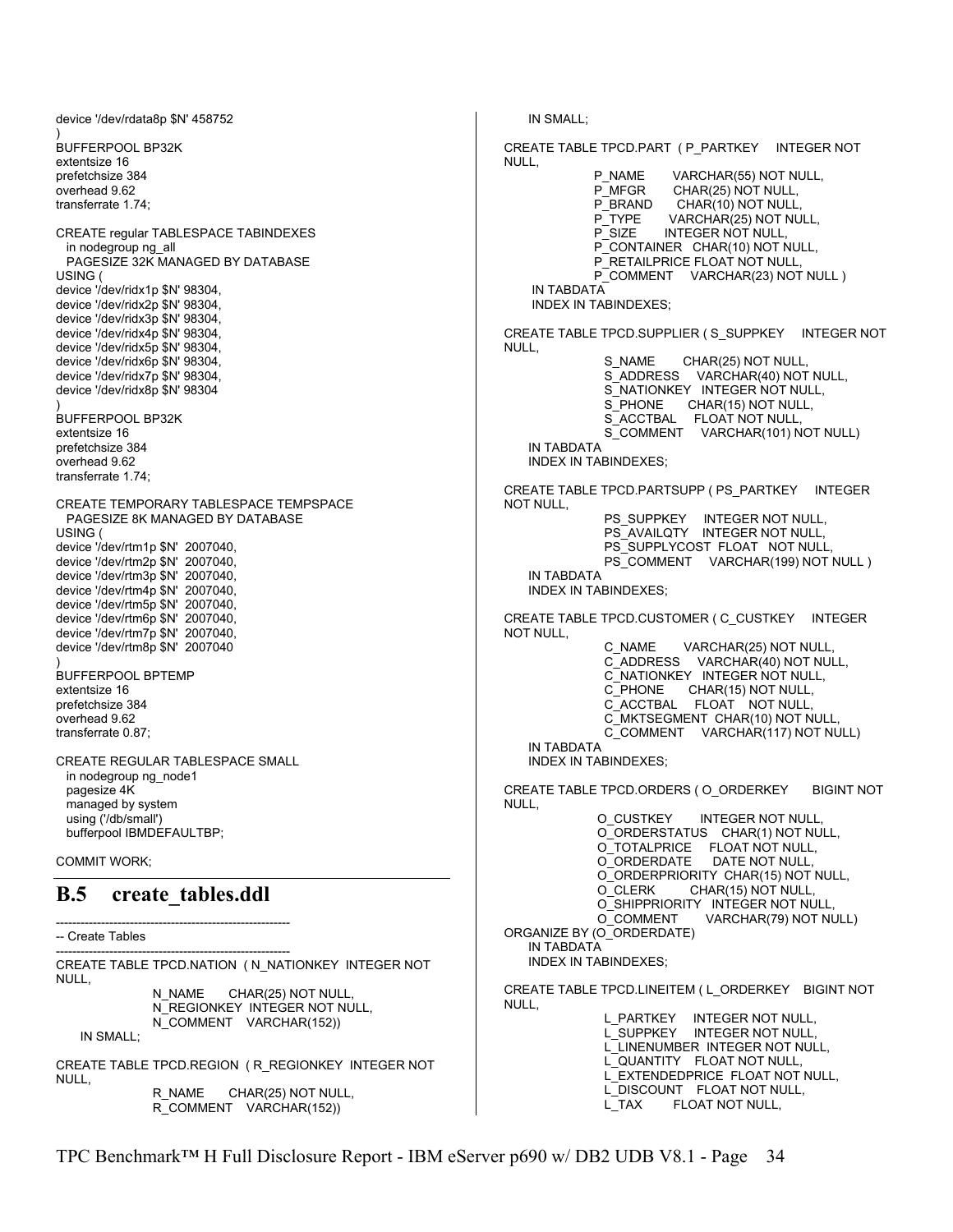L\_RETURNFLAG CHAR(1) NOT NULL, L\_LINESTATUS CHAR(1) NOT NULL, L\_SHIPDATE DATE NOT NULL, L\_COMMITDATE DATE NOT NULL, L\_RECEIPTDATE DATE NOT NULL, L\_SHIPINSTRUCT CHAR(25) NOT NULL,<br>L\_SHIPMODE CHAR(10) NOT NULL, CHAR(10) NOT NULL, L\_COMMENT VARCHAR(44) NOT NULL) ORGANIZE BY (L\_SHIPDATE) IN TABDATA INDEX IN TABINDEXES;

COMMIT WORK;

### **B.6 load.sh**

#!/bin/ksh messages=\${TPCD\_TMP\_DIR} rawdata=\${TPCD\_INPUT} custom=\${TPCD\_DDLPATH}

rah "rm -f \${messages}/lineitem.\*.msg" rah "rm -f \${messages}/orders.\*.msg" rah "rm -f \${messages}/customer.\*.msg" rah "rm -f \${messages}/supplier.\*.msg" rah "rm -f \${messages}/partsupp.\*.msg" rah "rm -f \${messages}/part.\*.msg" rah "rm -f \${messages}/nation\*msg" rah "rm -f \${messages}/region\*msg"

echo "Load Summary Time: " > \${messages}/loadstatus.out

# Nation and Region are loaded into the current node

db2 connect to tpcd;

db2 terminate;

echo "Loading Nation at "`date` >> \${messages}/loadstatus.out db2 "load from \${rawdata}00001/nation.tbl of del modified by coldel| fastparse noheader messages \${messages}/nation.msg replace into TPCD.NATION nonrecoverable"

echo "Loading Region at "`date` >> \${messages}/loadstatus.out db2 "load from \${rawdata}00001/region.tbl of del modified by coldel| fastparse noheader messages \${messages}/region.msg replace into TPCD.REGION nonrecoverable"

echo "Loading Lineitem at "`date` >> \${messages}/loadstatus.out db2 -tvf \${custom}/load\_lineitem.ddl # echo "Loading Orders at "`date` >> \${messages}/loadstatus.out db2 -tvf \${custom}/load\_orders.ddl # echo "Loading Partsupp at "`date` >> \${messages}/loadstatus.out db2 -tvf \${custom}/load\_partsupp.ddl # echo "Loading Customer at "`date` >> \${messages}/loadstatus.out db2 -tvf \${custom}/load\_customer.ddl # echo "Loading Part at "`date` >> \${messages}/loadstatus.out db2 -tvf \${custom}/load\_part.ddl # echo "Loading Supplier at "`date` >> \${messages}/loadstatus.out db2 -tvf \${custom}/load\_supplier.ddl # db2 commit;

echo "Finished Loading at "`date` >> \${messages}/loadstatus.out echo "-------------------------------------------" >> \${messages}/loadstatus.out #echo "Starting Sanity Chequing at "`date` >> \${messages}/loadstatus.out #db2 connect to tpcd; #db2 "select count\_big(\*) as lineitem from tpcd.lineitem" >> \${messages}/loadstatus.out #db2 "select count big(\*) as orders from tpcd.orders" >> \${messages}/loadstatus.out #db2 "select count\_big(\*) as partsupp from tpcd.partsupp" >> \${messages}/loadstatus.out #db2 "select count\_big(\*) as customer from tpcd.customer" >> \${messages}/loadstatus.out #db2 "select count\_big(\*) as part from tpcd.part" >> \${messages}/loadstatus.out #db2 "select count\_big(\*) as supplier from tpcd.supplier" >> \${messages}/loadstatus.out #db2 "select count(\*) as nation from tpcd.nation" >> \${messages}/loadstatus.out #db2 "select count(\*) as region from tpcd.region" >> \${messages}/loadstatus.out #db2 terminate; #echo "Finish Sanity Chequing at "`date` >> \${messages}/loadstatus.out

## **B.7 dbcfg\_load**

update database configuration for tpcd using dft\_queryopt 7 num\_freqvalues 0 num\_quantiles 600 stat\_heap\_sz 40000 dbheap 3000 newlogpath /db/tpcd logbufsz 128 util\_heap\_sz 131072 locklist 8192 app\_ctl\_heap\_sz 512 sortheap 60000 stmtheap 20000 applheapsz 156 maxlocks 13 chngpgs\_thresh 90 num\_iocleaners 1 num\_ioservers 16 maxappls 365 maxfilop 1024 logfilsiz 8192 logprimary 25 SHEAPTHRES\_SHR 250 logsecond 10;

## **B.8 dbmcfg\_load**

update database manager configuration using comm\_bandwidth 10 numdb 1 diagpath /install/db2dump cpuspeed 5.235149e-07 sheapthres 2800000 max\_querydegree -1 FCM\_NUM\_BUFFERS 16384 intra\_parallel no;

## **B.9 load\_lineitem.ddl**

|                                           | load trom                            |                                    |                         |                           |  |
|-------------------------------------------|--------------------------------------|------------------------------------|-------------------------|---------------------------|--|
|                                           | lineitem.1.                          | lineitem.2.                        | lineitem.3. lineitem.4. |                           |  |
|                                           | lineitem.5.                          | lineitem.6.                        | lineitem.7. lineitem.8. |                           |  |
|                                           | lineitem.9.                          | lineitem.10.                       |                         | lineitem.11. lineitem.12. |  |
|                                           | lineitem 13.                         | lineitem 14.                       |                         | lineitem.15. lineitem.16. |  |
|                                           | lineitem.17.                         | lineitem.18.                       |                         | lineitem.19. lineitem.20. |  |
|                                           | lineitem.21,                         | lineitem.22,                       | lineitem.23,            | lineitem.24.              |  |
|                                           | lineitem.25.                         | lineitem.26.                       | lineitem.27.            | lineitem.28,              |  |
|                                           | lineitem.29.                         | lineitem.30.                       | lineitem.31.            | lineitem.32               |  |
|                                           | of del modified by coldell           |                                    |                         |                           |  |
|                                           | fastparse                            |                                    |                         |                           |  |
|                                           | messages /dev/null                   |                                    |                         |                           |  |
| replace into TPCD.lineitem nonrecoverable |                                      |                                    |                         |                           |  |
|                                           | partitioned db config mode load only |                                    |                         |                           |  |
|                                           |                                      | part file location /rawdata/links; |                         |                           |  |
|                                           |                                      |                                    |                         |                           |  |

## **B.10 load\_orders.ddl**

load from

lo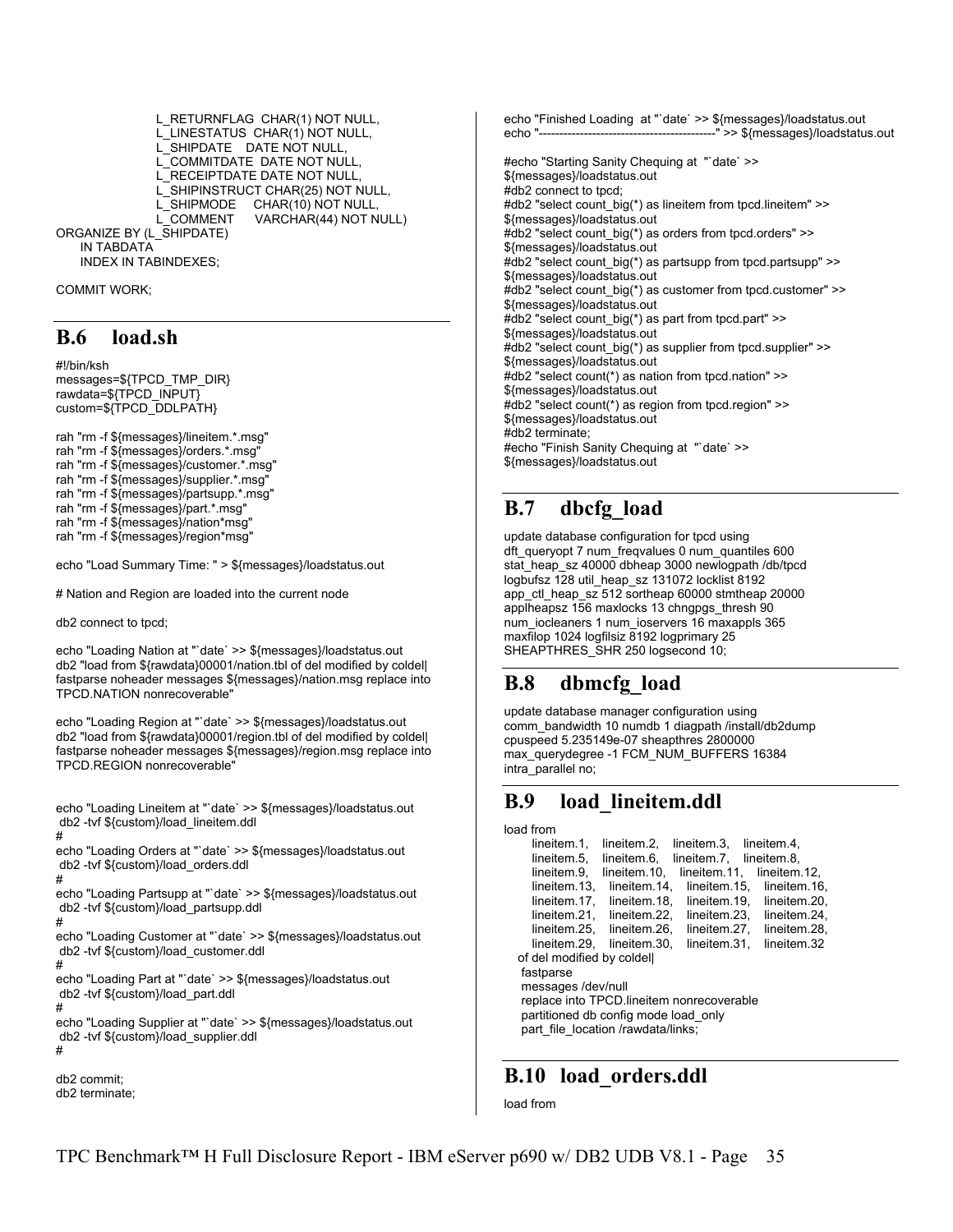```
 orders.1, orders.2, orders.3, orders.4, 
 orders.5, orders.6, orders.7, orders.8, 
 orders.9, orders.10, orders.11, orders.12, 
 orders.13, orders.14, orders.15, orders.16, 
 orders.17, orders.18, orders.19, orders.20, 
 orders.21, orders.22, orders.23, orders.24, 
 orders.25, orders.26, orders.27, orders.28, 
 orders.29, orders.30, orders.31, orders.32 
 of del modified by coldel| 
fastparse
 messages /dev/null 
 replace into TPCD.orders nonrecoverable 
 partitioned db config mode load_only 
part_file_location /rawdata/links;
```
### **B.11 load\_partsupp.ddl**

load from

| partsupp.1,                               | partsupp.2,  | partsupp.3,  | partsupp.4,  |  |
|-------------------------------------------|--------------|--------------|--------------|--|
| partsupp.5,                               | partsupp.6,  | partsupp.7,  | partsupp.8,  |  |
| partsupp.9,                               | partsupp.10, | partsupp.11, | partsupp.12, |  |
| partsupp.13,                              | partsupp.14, | partsupp 15. | partsupp.16, |  |
| partsupp.17,                              | partsupp.18, | partsupp.19, | partsupp.20, |  |
| partsupp.21,                              | partsupp.22, | partsupp.23, | partsupp.24, |  |
| partsupp.25,                              | partsupp.26, | partsupp.27, | partsupp.28, |  |
| partsupp.29,                              | partsupp.30, | partsupp.31, | partsupp.32  |  |
| of del modified by coldell                |              |              |              |  |
| fastparse                                 |              |              |              |  |
| messages /dev/null                        |              |              |              |  |
| replace into TPCD partsupp nonrecoverable |              |              |              |  |
| partitioned db config mode load only      |              |              |              |  |
| part file location /rawdata/links;        |              |              |              |  |

## **B.12 load\_part.ddl**

load from

| part.1,                               | part.2,           | part.3,           | part.4,  |  |
|---------------------------------------|-------------------|-------------------|----------|--|
| part.5,                               | part.6.           | part 7, part 8,   |          |  |
| part.9,                               | part.10,          | part 11,          | part.12. |  |
| part.13,                              | part.14,          | part 15,          | part.16, |  |
| part.17,                              |                   | part 18, part 19, | part.20, |  |
| part.21,                              |                   | part.22, part.23, | part.24, |  |
|                                       | part.25, part.26, | part.27,          | part.28, |  |
| part.29,                              | part.30,          | part.31,          | part.32  |  |
| of del modified by coldell            |                   |                   |          |  |
| fastparse                             |                   |                   |          |  |
| messages /dev/null                    |                   |                   |          |  |
| replace into TPCD part nonrecoverable |                   |                   |          |  |
| partitioned db config mode load only  |                   |                   |          |  |
| part file location /rawdata/links;    |                   |                   |          |  |

## **B.13 load\_customer.ddl**

load from customer.1, customer.2, customer.3, customer.4,

```
 customer.5, customer.6, customer.7, customer.8, 
  customer.9, customer.10, customer.11, customer.12, 
 customer.13, customer.14, customer.15, customer.16, 
 customer.17, customer.18, customer.19, customer.20, 
   customer.21, customer.22, customer.23, customer.24, 
  customer.25, customer.26, customer.27, customer.28, 
   customer.29, customer.30, customer.31, customer.32 
  of del modified by coldel| 
   fastparse 
   messages /dev/null 
   replace into TPCD.customer nonrecoverable 
   partitioned db config mode load_only 
   part_file_location /rawdata/links;
```
# **B.14 load\_supplier.ddl**

```
load from 
   supplier.1, supplier.2, supplier.3, supplier.4, 
  supplier.5, supplier.6, supplier.7, supplier.8, supplier.9, supplier.11, supplier
  supplier.9, supplier.10, supplier.11, supplier.12, supplier.13, supplier.14, supplier.16
                    supplier.13, supplier.14, supplier.15, supplier.16, 
   supplier.17, supplier.18, supplier.19, supplier.20, 
  supplier.21, supplier.22, supplier.23, supplier.24, supplier.25, supplier.26, supplier.28,
  supplier.25,
   supplier.29, supplier.30, supplier.31, supplier.32 
   of del modified by coldel| 
    fastparse 
    messages /dev/null 
    replace into TPCD.supplier nonrecoverable 
    partitioned db config mode load_only 
   part_file_location /rawdata/links;
```
# **B.15 create\_index.ddl**

```
--------------------------------------------------------- 
-- Create Indexes 
--------------------------------------------------------- 
values(current timestamp); 
CREATE UNIQUE INDEX TPCD.R_RK ON TPCD.REGION
          (R_REGIONKEY ASC) PCTFREE 0; 
commit work; 
alter table tpcd.region add primary key (r_regionkey); 
commit work; 
values(current timestamp); 
CREATE UNIQUE INDEX TPCD.N_NK ON TPCD.NATION 
         (N_NATIONKEY ASC) PCTFREE 0 ;
commit work; 
alter table tpcd.nation add primary key (n_nationkey);
commit work; 
values(current timestamp); 
CREATE INDEX TPCD.N_RK ON TPCD.NATION
          (N_REGIONKEY ASC) PCTFREE 0 ; 
commit work; 
values(current timestamp); 
CREATE UNIQUE INDEX TPCD.S_SK ON TPCD.SUPPLIER
          (S_SUPPKEY ASC) PCTFREE 0 ; 
commit work; 
alter table tpcd.supplier add primary key (s_suppkey); 
commit work; 
values(current timestamp); 
CREATE INDEX TPCD.S_NK ON TPCD.SUPPLIER
          (S_NATIONKEY ASC) PCTFREE 0 ; 
commit work; 
values(current timestamp); 
CREATE UNIQUE INDEX TPCD.PS_PKSK ON TPCD.PARTSUPP 
          (PS_PARTKEY ASC, PS_SUPPKEY ASC) PCTFREE 0 ; 
commit work; 
alter table tpcd.partsupp add primary key (ps_partkey, ps_suppkey); 
commit work; 
values(current timestamp); 
CREATE INDEX TPCD.PS PK ON TPCD.PARTSUPP
          (PS_PARTKEY ASC) PCTFREE 0 ; 
commit work; 
values(current timestamp); 
CREATE UNIQUE INDEX TPCD.PS_SKPK ON TPCD.PARTSUPP 
         (PS_SUPPKEY ASC, PS_PARTKEY ASC) PCTFREE 0;
```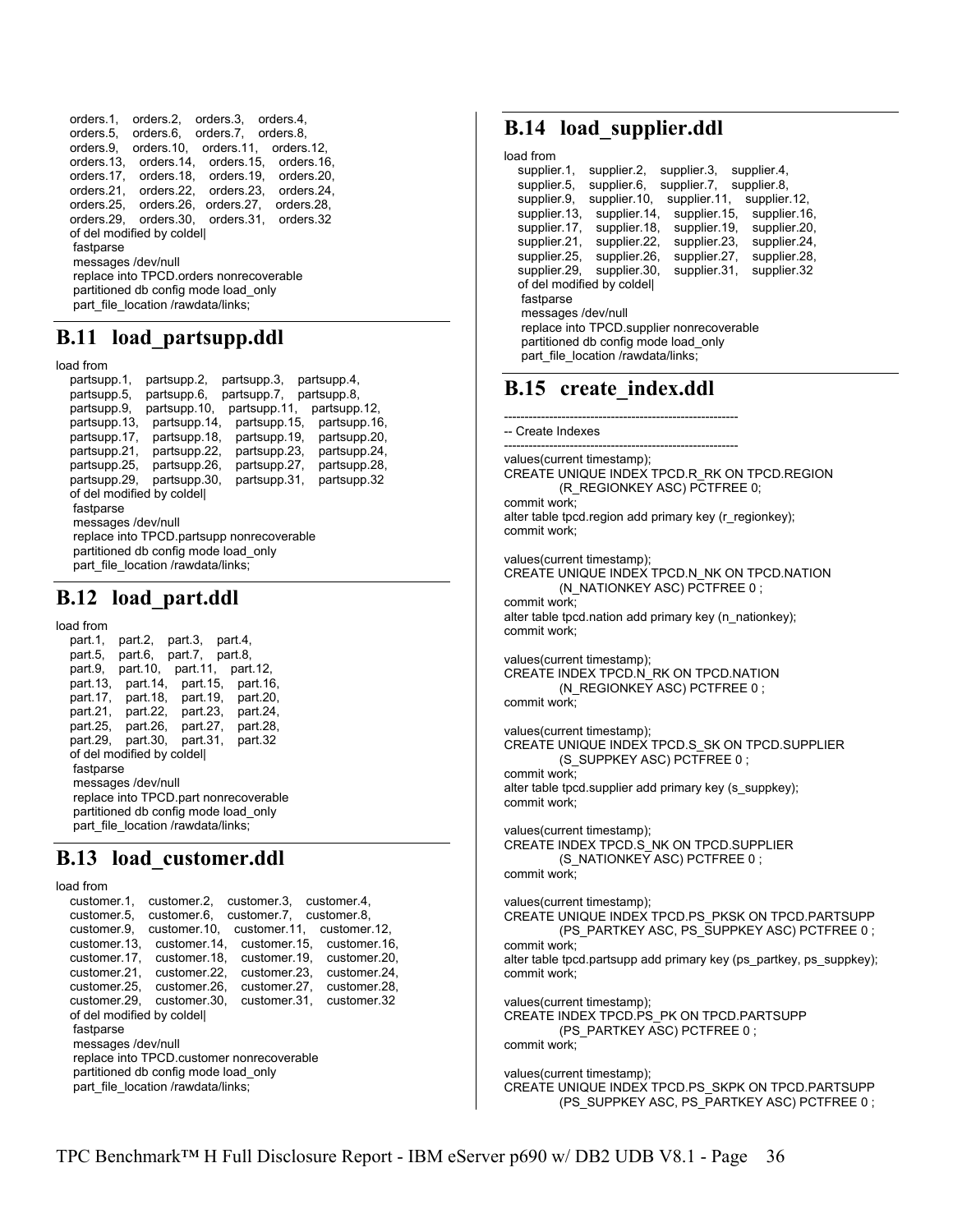commit work; values(current timestamp); CREATE INDEX TPCD.PS\_SK ON TPCD.PARTSUPP (PS\_SUPPKEY ASC) PCTFREE 0 ; commit work; values(current timestamp); CREATE UNIQUE INDEX TPCD.P\_PK ON TPCD.PART (P\_PARTKEY ASC) PCTFREE 0 ; commit work; alter table tpcd.part add primary key (p\_partkey); commit work; values(current timestamp); CREATE UNIQUE INDEX TPCD.C\_CK ON TPCD.CUSTOMER (C\_CUSTKEY ASC) PCTFREE 0 ; commit work; alter table tpcd.customer add primary key (c\_custkey); commit work; values(current timestamp); CREATE INDEX TPCD.C\_NK ON TPCD.CUSTOMER (C\_NATIONKEY ASC) PCTFREE 0 ; commit work; values(current timestamp); CREATE UNIQUE INDEX TPCD.O\_OK ON TPCD.ORDERS (O\_ORDERKEY ASC) PCTFREE 3 ; commit work; alter table tpcd.orders add primary key (o\_orderkey); commit work; values(current timestamp); CREATE INDEX TPCD.O\_CK ON TPCD.ORDERS (O\_CUSTKEY ASC) PCTFREE 3 ; commit work; values(current timestamp); CREATE UNIQUE INDEX TPCD.L\_OKLN ON TPCD.LINEITEM (L\_ORDERKEY ASC, L\_LINENUMBER ASC) PCTFREE 3 ; commit work; alter table tpcd.lineitem add primary key (I\_orderkey, I\_linenumber); commit work; values(current timestamp); select substr(tbname,1,10),substr(name,1,18),create\_time from sysibm.sysindexes where tbcreator='TPCD' order by 3; select substr(tbname, 1, 10), substr(name,1,18),indextype,substr(colnames,1,40) from sysibm.sysindexes where name like 'SQL%' and tbcreator ='TPCD' order by 1,2; **B.16 deleteuftables.ddl**  import from /dev/null of del replace into TPCDTEMP.ORDERS\_NEW; import from /dev/null of del replace into TPCDTEMP.LINEITEM\_NEW; import from /dev/null of del replace into TPCDTEMP.ORDERS\_DEL; **B.17 runstats.ddl**  values (current timestamp, 'TS\*\*\* runstats nation START like ');

RUNSTATS ON TABLE TPCD.NATION WITH DISTRIBUTION on all columns and columns ( n\_name like statistics, n\_comment like statistics ) AND INDEXES ALL;

commit; values (current timestamp, 'TS\*\*\* runstats done nation '); RUNSTATS ON TABLE TPCD.REGION WITH DISTRIBUTION on all columns and columns ( r\_name like statistics, r\_comment like statistics ) AND INDEXES ALL; commit; RUNSTATS ON TABLE TPCD.SUPPLIER WITH DISTRIBUTION on all columns and columns ( s\_name like statistics, s address like statistics, s phone like statistics, s comment like statistics) AND INDEXES ALL; commit; values (current timestamp, 'TS\*\*\* runstats done part '); RUNSTATS ON TABLE TPCD.PART WITH DISTRIBUTION on all columns and columns ( p\_name like statistics, p\_mfgr like statistics, p\_brand like statistics, p\_type like statistics, p\_container like statistics, p\_comment like statistics) AND INDEXES ALL; commit; values (current timestamp, 'TS\*\*\* runstats done partsupp '); RUNSTATS ON TABLE TPCD.PARTSUPP WITH DISTRIBUTION on all columns and columns ( ps\_comment like statistics) AND INDEXES ALL; commit; values (current timestamp, 'TS\*\*\* runstats done customer '); RUNSTATS ON TABLE TPCD.CUSTOMER WITH DISTRIBUTION on all columns and columns ( c\_name like statistics, c\_address like statistics, c\_phone like statistics, c\_mktsegment like statistics, c\_comment like statistics) AND INDEXES ALL; commit; values (current timestamp, 'TS\*\*\* runstats done orders '); RUNSTATS ON TABLE TPCD.ORDERS WITH DISTRIBUTION on all columns and columns ( o\_orderstatus like statistics, o\_orderpriority like statistics, o\_clerk like statistics, o\_comment like statistics) AND INDEXES ALL; commit; values (current timestamp, 'TS\*\*\* runstats done lineitem '); RUNSTATS ON TABLE TPCD.LINEITEM WITH DISTRIBUTION on all columns and columns ( l\_returnflag like statistics, l\_linestatus like statistics, l\_shipinstruct like statistics, l\_shipmode like statistics, l\_comment like statistics) AND INDEXES ALL; COMMIT WORK; values (current timestamp, 'TS\*\*\* runstats END like');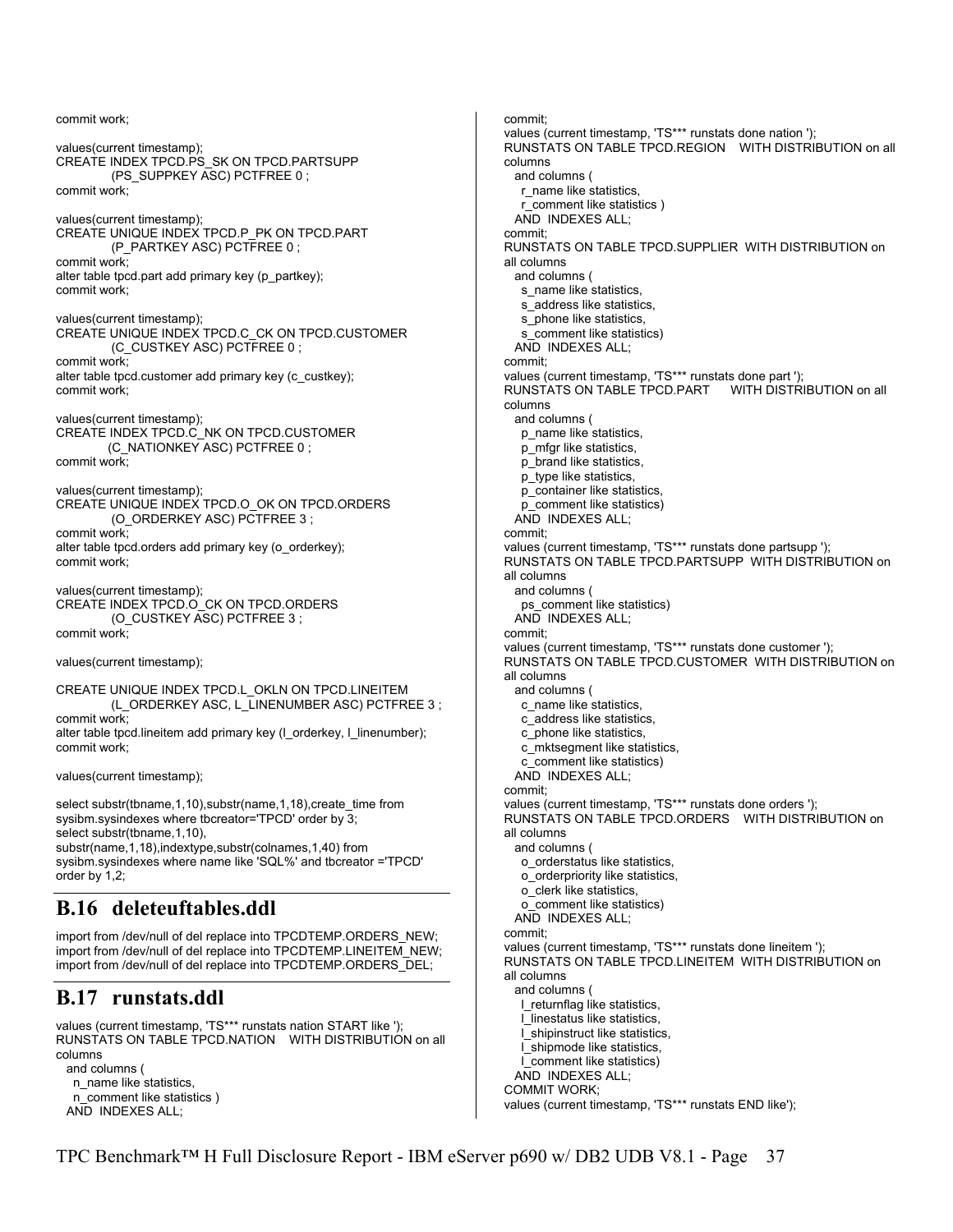| db2nodes.cfg<br><b>B.18</b>                            |
|--------------------------------------------------------|
|                                                        |
| 2 c325f1g01 1 c325f1g01                                |
| 3 c325f1g01 2 c325f1g01<br>4 c325f1g01 3 c325f1g01     |
| 5 c325f1g01 4 c325f1g02                                |
| 6 c325f1g01 5 c325f1g02                                |
| 7 c325f1g01 6 c325f1g02                                |
| 8 c325f1g01 7 c325f1g02<br>9 c325f1g01 8 c325f1g03     |
| 10 c325f1g01 9 c325f1g03                               |
| 11 c325f1g01 10 c325f1g03                              |
| 12 c325f1g01 11 c325f1g03<br>13 c325f1g01 12 c325f1g04 |
| 14 c325f1g01 13 c325f1g04                              |
| 15 c325f1g01 14 c325f1g04                              |
| 16 c325f1g01 15 c325f1g04                              |
| 17 c325f1g01 16 c325f1g05<br>18 c325f1g01 17 c325f1g05 |
| 19 c325f1g01 18 c325f1g05                              |
| 20 c325f1g01 19 c325f1g05                              |
| 21 c325f1q01 20 c325f1q06<br>22 c325f1g01 21 c325f1g06 |
|                                                        |
| 24 c325f1g01 23 c325f1g06                              |
| 25 c325f1g01 24 c325f1g07                              |
| 26 c325f1g01 25 c325f1g07<br>27 c325f1g01 26 c325f1g07 |
| 28 c325f1g01 27 c325f1g07                              |
| 29 c325f1g01 28 c325f1g08                              |
| 30 c325f1g01 29 c325f1g08<br>31 c325f1g01 30 c325f1g08 |
| 32 c325f1g01 31 c325f1g08                              |
| 33 c325f2g01 0 c325f2g01                               |
| 34 c325f2g01 1 c325f2g01<br>35 c325f2g01 2 c325f2g01   |
| 36 c325f2g01 3 c325f2g01                               |
|                                                        |
| 38 c325f2g01 5 c325f2g02<br>39 c325f2g01 6 c325f2g02   |
| 40 c325f2g01 7 c325f2g02                               |
| 41 c325f2g01 8 c325f2g03                               |
| 42 c325f2g01 9 c325f2g03                               |
| 43 c325f2g01 10 c325f2g03<br>44 c325f2g01 11 c325f2g03 |
| 45 c325f2g01 12 c325f2g04                              |
| 46 c325f2g01 13 c325f2g04                              |
| 47 c325f2g01 14 c325f2g04<br>48 c325f2g01 15 c325f2g04 |
| 49 c325f2g01 16 c325f2g05                              |
| 50 c325f2g01 17 c325f2g05                              |
| 51 c325f2g01 18 c325f2g05<br>52 c325f2g01 19 c325f2g05 |
| 53 c325f2g01 20 c325f2g06                              |
| 54 c325f2g01 21 c325f2g06                              |
| 55 c325f2g01 22 c325f2g06<br>56 c325f2g01 23 c325f2g06 |
| 57 c325f2g01 24 c325f2g07                              |
| 58 c325f2q01 25 c325f2q07                              |
| 59 c325f2g01 26 c325f2g07<br>60 c325f2g01 27 c325f2g07 |
| 61 c325f2g01 28 c325f2g08                              |
| 62 c325f2g01 29 c325f2g08                              |
| 63 c325f2g01 30 c325f2g08<br>64 c325f2g01 31 c325f2g08 |
| 65 c325f3g01 0 c325f3g01                               |
| 66 c325f3g01 1 c325f3g01                               |
| 67 c325f3g01 2 c325f3g01                               |

| 68 c325f3g01<br>3 c325f3g01<br>69 c325f3g01<br>4 c325f3g02                                                                                                            |
|-----------------------------------------------------------------------------------------------------------------------------------------------------------------------|
|                                                                                                                                                                       |
|                                                                                                                                                                       |
|                                                                                                                                                                       |
| 70 c325f3g01<br>5 c325f3g02                                                                                                                                           |
| 71 c325f3g01<br>6 c325f3g02                                                                                                                                           |
| 72 c325f3g01<br>7 c325f3g02                                                                                                                                           |
| 73 c325f3g01<br>8 c325f3g03                                                                                                                                           |
|                                                                                                                                                                       |
| 74 c325f3g01<br>9 c325f3g03                                                                                                                                           |
| 75 c325f3g01<br>10 c325f3g03                                                                                                                                          |
| 76 c325f3g01<br>11 c325f3g03                                                                                                                                          |
| 77 c325f3g01<br>12 c325f3g04                                                                                                                                          |
|                                                                                                                                                                       |
| 78 c325f3g01<br>13 c325f3g04                                                                                                                                          |
| 79 c325f3g01<br>14 c325f3g04                                                                                                                                          |
| 80 c325f3g01<br>15 c325f3g04                                                                                                                                          |
| 81 c325f3g01<br>16 c325f3q05                                                                                                                                          |
| 82 c325f3g01<br>17 c325f3g05                                                                                                                                          |
|                                                                                                                                                                       |
| 18 c325f3g05<br>83 c325f3q01                                                                                                                                          |
| 84 c325f3g01<br>19 c325f3g05                                                                                                                                          |
| 85 c325f3g01<br>20 c325f3g06                                                                                                                                          |
|                                                                                                                                                                       |
| 86 c325f3g01<br>21 c325f3g06                                                                                                                                          |
| 87 c325f3g01<br>22 c325f3g06                                                                                                                                          |
| 88 c325f3g01<br>23 c325f3g06                                                                                                                                          |
| 89 c325f3g01<br>24 c325f3g07                                                                                                                                          |
|                                                                                                                                                                       |
| 90 c325f3g01<br>25 c325f3g07                                                                                                                                          |
| 91 c325f3g01<br>26 c325f3g07                                                                                                                                          |
| 92 c325f3g01<br>27 c325f3g07                                                                                                                                          |
| 93 c325f3q01 28 c325f3q08                                                                                                                                             |
| 29 c325f3q08                                                                                                                                                          |
| 94 c325f3g01                                                                                                                                                          |
| 95 c325f3g01 30 c325f3g08                                                                                                                                             |
| 96 c325f3g01<br>31 c325f3g08                                                                                                                                          |
| 97 c325f4q01<br>0 c325f4q01                                                                                                                                           |
|                                                                                                                                                                       |
| 98 c325f4g01 1 c325f4g01                                                                                                                                              |
| 99 c325f4g01 2 c325f4g01                                                                                                                                              |
| 100 c325f4g01 3 c325f4g01                                                                                                                                             |
| 101 c325f4g01<br>4 c325f4g02                                                                                                                                          |
|                                                                                                                                                                       |
| 102 c325f4g01<br>5 c325f4g02                                                                                                                                          |
| 103 c325f4g01<br>6 c325f4g02                                                                                                                                          |
| 104 c325f4g01<br>7 c325f4g02                                                                                                                                          |
| 105 c325f4g01<br>8 c325f4g03                                                                                                                                          |
|                                                                                                                                                                       |
| 106 c325f4g01<br>9 c325f4g03                                                                                                                                          |
| 107 c325f4g01<br>10 c325f4g03                                                                                                                                         |
|                                                                                                                                                                       |
|                                                                                                                                                                       |
| 11 c325f4g03                                                                                                                                                          |
| 12 c325f4g04                                                                                                                                                          |
| 13 c325f4g04                                                                                                                                                          |
| 14 c325f4g04                                                                                                                                                          |
| 15 c325f4g04                                                                                                                                                          |
|                                                                                                                                                                       |
| 16 c325f4g05                                                                                                                                                          |
| 17 c325f4g05                                                                                                                                                          |
| 18 c325f4g05                                                                                                                                                          |
| 108 c325f4g01<br>109 c325f4g01<br>110 c325f4g01<br>111 c325f4g01<br>112 c325f4g01<br>113 c325f4g01<br>114 c325f4g01<br>115 c325f4g01<br>116 c325f4g01<br>19 c325f4g05 |
| 117 c325f4g01                                                                                                                                                         |
| 20 c325f4g06                                                                                                                                                          |
| 118 c325f4g01<br>21 c325f4g06                                                                                                                                         |
| 119 c325f4g01<br>22 c325f4g06                                                                                                                                         |
| 23 c325f4g06<br>120 c325f4g01                                                                                                                                         |
|                                                                                                                                                                       |
| 121 c325f4g01<br>24 c325f4g07                                                                                                                                         |
| 122 c325f4g01<br>25 c325f4g07                                                                                                                                         |
| 123 c325f4g01<br>26 c325f4g07                                                                                                                                         |
| 124 c325f4g01<br>27 c325f4g07                                                                                                                                         |
| 125 c325f4g01<br>28 c325f4g08                                                                                                                                         |
|                                                                                                                                                                       |
| 126 c325f4g01<br>29 c325f4g08                                                                                                                                         |
| 127 c325f4g01<br>30 c325f4g08                                                                                                                                         |
| 31 c325f4g08<br>128 c325f4g01                                                                                                                                         |
| 129 c325f5g01<br>0 c325f5g01                                                                                                                                          |
|                                                                                                                                                                       |
| 130 c325f5q01<br>c325f5q01<br>1                                                                                                                                       |
| 131 c325f5g01<br>c325f5g01<br>2                                                                                                                                       |
| 3 c325f5g01                                                                                                                                                           |
| 4 c325f5g02                                                                                                                                                           |
| 5 c325f5g02                                                                                                                                                           |
|                                                                                                                                                                       |
| 135 c325f5g01<br>6 c325f5g02                                                                                                                                          |
| 132 c325f5g01<br>133 c325f5g01<br>134 c325f5g01<br>136 c325f5g01<br>7 c325f5g02                                                                                       |
| 137 c325f5g01<br>8 c325f5g03                                                                                                                                          |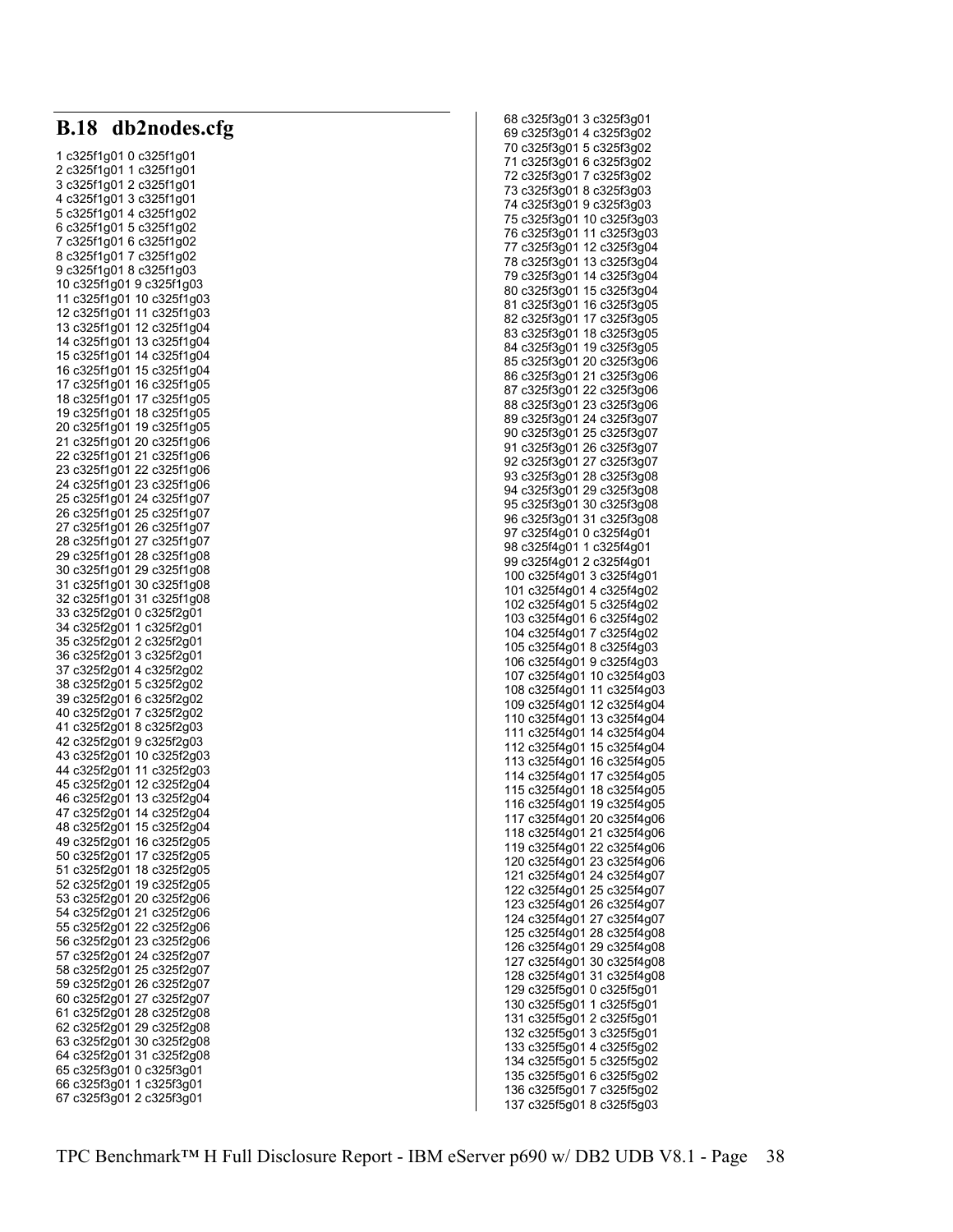| 138 c325f5g01<br>9 c325f5g03  |
|-------------------------------|
| 139 c325f5g01<br>10 c325f5g03 |
| 140 c325f5g01<br>11 c325f5g03 |
| 141 c325f5g01<br>12 c325f5g04 |
| 142 c325f5g01<br>13 c325f5g04 |
|                               |
| 143 c325f5g01<br>14 c325f5g04 |
| 144 c325f5g01<br>15 c325f5g04 |
| 145 c325f5g01<br>16 c325f5g05 |
| 146 c325f5q01<br>17 c325f5g05 |
| 147 c325f5g01<br>18 c325f5g05 |
| 148 c325f5g01<br>19 c325f5g05 |
| 149 c325f5g01<br>20 c325f5g06 |
| 150 c325f5g01<br>21 c325f5g06 |
| 151 c325f5g01<br>22 c325f5q06 |
| 152 c325f5g01<br>23 c325f5g06 |
| 153 c325f5g01<br>24 c325f5g07 |
| 154 c325f5g01<br>25 c325f5g07 |
| 155 c325f5q01<br>26 c325f5q07 |
| 156 c325f5g01<br>27 c325f5g07 |
| 157 c325f5g01<br>28 c325f5g08 |
|                               |
| 158 c325f5g01<br>29 c325f5g08 |
| 159 c325f5g01<br>30 c325f5g08 |
| 160 c325f5g01<br>31 c325f5g08 |

## **B.19 dbcfg\_run**

update database configuration for tpcd using dft\_queryopt 7 num\_freqvalues 0 num\_quantiles 600 stat\_heap\_sz 4384 dbheap 15000 logbufsz 128 util heap sz 10000 locklist 16392 softmax 300 app\_ctl\_heap\_sz 512 sortheap 41000 stmtheap 20000 applheapsz 156 maxlocks 13 chngpgs\_thresh 15 num iocleaners 1 num\_ioservers 16 maxappls 365 maxfilop 1024 logfilsiz 8192 logprimary 25 SHEAPTHRES\_SHR 250 logsecond 10;

## **B.20 dbmcfg\_run**

update database manager configuration using comm\_bandwidth 10 numdb 1 diagpath /install/db2dump diaglevel 3 cpuspeed 5.235149e-07 sheapthres 2800000 num\_initagents 170 num\_poolagents -1 max\_querydegree -1 FCM\_NUM\_BUFFERS 262144 intra\_parallel no;

## **B.21 db2set\_run.sh**

#!/bin/ksh db2set DB2OPTIONS="-t -v +c" db2set DB2\_EXTENDED\_OPTIMIZATION=Y db2set DB2\_ANTIJOIN=ON db2set DB2\_STRIPED\_CONTAINERS=ON db2set DB2\_FORCE\_FCM\_BP=ON db2set DB2MEMMAXFREE=8000000 db2set DB2MEMDISCLAIM=ON db2set DB2BPVARS=/tpc/tpcd/tpcd/custom/bpvars.cfg db2set DB2\_PARALLEL\_IO="\*" db2set DB2BQTRY=120

## **B.22 db2sets\_load.sh**

#!/bin/ksh db2set DB2OPTIONS="-t -v +c" db2set DB2\_EXTENDED\_OPTIMIZATION=Y db2set DB2\_ANTIJOIN=ON db2set DB2\_STRIPED\_CONTAINERS=ON db2set DB2\_FORCE\_FCM\_BP=ON db2set DB2MEMMAXFREE=8000000 db2set DB2MEMDISCLAIM=ON db2set DB2BPVARS=/tpc/tpcd/tpcd/custom/bpvars.cfg db2set DB2BQTRY=120

## **B.23 /tpc/tpcd/tpcd/custom/bpvar.cfg**

PREFETCHQUEUESIZE=200 NUMPREFETCHQUEUES=4

## **B.24 createUFtbls.ddl**

------------------------------------------------------------- -- Create Update Function Tables

------------------------------------------------------------- CREATE TABLE TPCDTEMP.ORDERS\_NEW ( APP\_ID INTEGER NOT NULL,

> O\_ORDERKEY BIGINT NOT NULL,<br>O\_CUSTKEY INTEGER NOT NULL INTEGER NOT NULL O\_ORDERSTATUS CHAR(1) NOT NULL, O\_TOTALPRICE FLOAT NOT NULL,<br>O\_ORDERDATE DATE NOT NULL. DATE NOT NULL. O\_ORDERPRIORITY CHAR(15) NOT NULL, O\_CLERK CHAR(15) NOT NULL, O\_SHIPPRIORITY INTEGER NOT NULL, O\_COMMENT VARCHAR(79) NOT NULL WITH

DEFAULT)

 PARTITIONING KEY (O\_ORDERKEY) IN TABDATA;

CREATE TABLE TPCDTEMP.ORDERS\_DEL ( APP\_ID INTEGER NOT NULL,

 O\_ORDERKEY BIGINT NOT NULL) PARTITIONING KEY (O\_ORDERKEY) IN TABDATA;

CREATE TABLE TPCDTEMP.LINEITEM\_NEW ( APP\_ID INTEGER NOT NULL,

 L\_ORDERKEY BIGINT NOT NULL, L\_PARTKEY INTEGER NOT NULL, L\_SUPPKEY INTEGER NOT NULL, L\_LINENUMBER INTEGER NOT NULL, L\_QUANTITY FLOAT NOT NULL, L\_EXTENDEDPRICE FLOAT NOT NULL, L\_DISCOUNT FLOAT NOT NULL,<br>L\_TAX FLOAT NOT NULL, FLOAT NOT NULL, L\_RETURNFLAG CHAR(1) NOT NULL, L\_LINESTATUS CHAR(1) NOT NULL, L\_SHIPDATE DATE NOT NULL, L\_COMMITDATE\_DATE NOT NULL, L\_RECEIPTDATE DATE NOT NULL, L\_SHIPINSTRUCT CHAR(25) NOT NULL, L\_SHIPMODE CHAR(10) NOT NULL, L\_COMMENT VARCHAR(44) NOT NULL WITH DEFAULT) PARTITIONING KEY (L\_ORDERKEY) IN TABDATA; CREATE INDEX TPCDTEMP.I\_ORDERS\_NEW ON TPCDTEMP.ORDERS\_NEW ( APP\_ID, O\_ORDERKEY, O\_CUSTKEY,

 O\_ORDERSTATUS, O\_TOTALPRICE, O\_ORDERDATE, O\_ORDERPRIORITY, O\_CLERK, O\_SHIPPRIORITY, O\_COMMENT);

CREATE INDEX TPCDTEMP.I\_LINEITEM\_NEW ON TPCDTEMP.LINEITEM\_NEW (APP\_ID);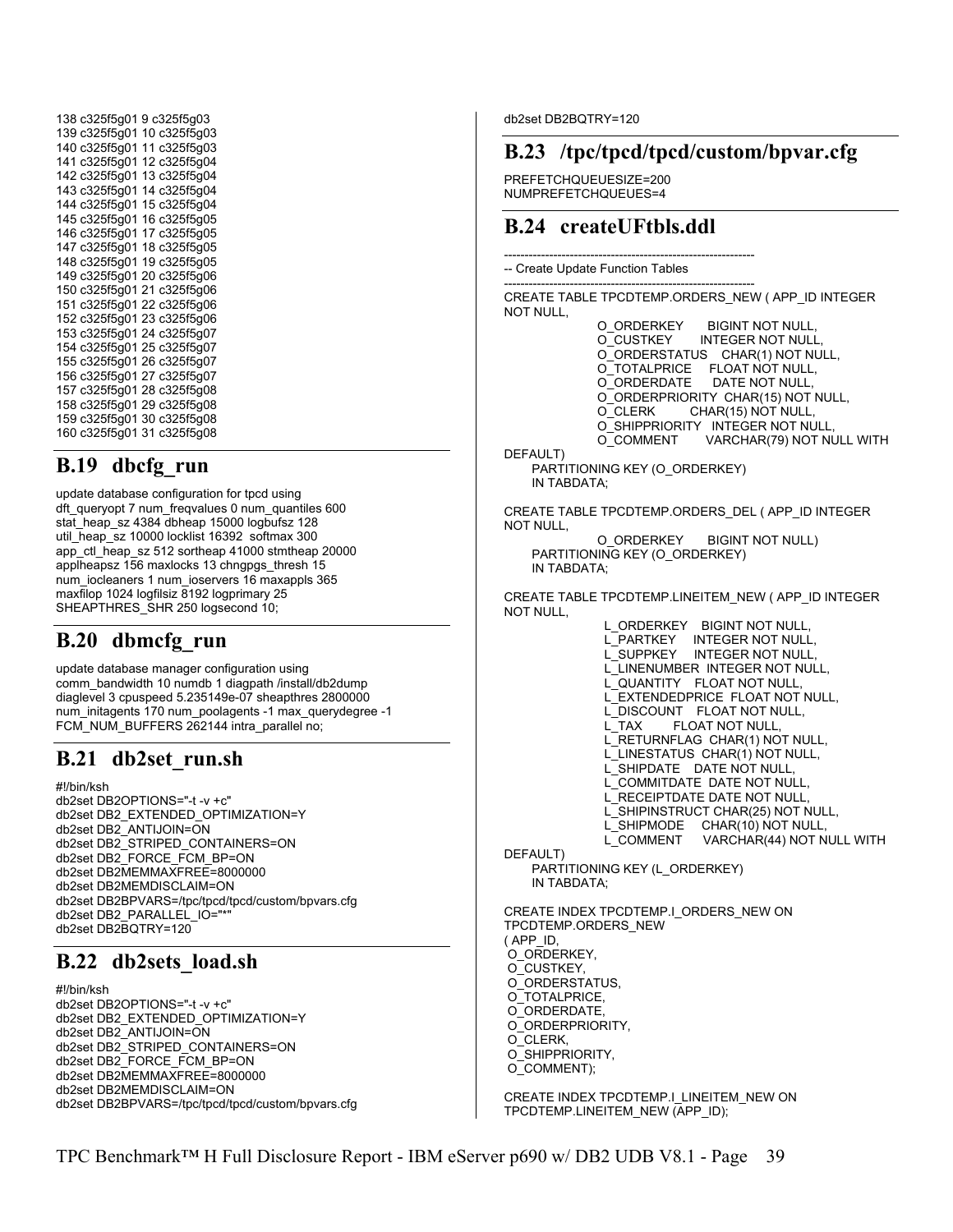CREATE UNIQUE INDEX TPCDTEMP.I\_ORDERS\_DEL ON TPCDTEMP.ORDERS\_DEL (APP\_ID, O\_ORDERKEY);

COMMIT WORK;

ALTER TABLE TPCDTEMP.ORDERS\_NEW LOCKSIZE TABLE; ALTER TABLE TPCDTEMP.ORDERS\_DEL LOCKSIZE TABLE; ALTER TABLE TPCDTEMP.LINEITEM\_NEW LOCKSIZE TABLE;

COMMIT WORK;

bufferpool definitions

## **B.25 tpcd.setup**

# NOTE: ALL variable defitions must have a comment at the end haven't got # the getvars script recognizing the uncommented line yet<br>TPCD\_VERSION=2 # 1 or 2 (Version of tpcd). # 1 or 2 (Version of tpcd). Default 1  $TPCD$ <sup>[</sup>PLATFORM=aix  $#$  aix, nt, sun .... TPCD\_DBNAME=TPCD # name to create database under<br>TPCD WORKLOAD=H # TPC version (R for TPCR, H for TPCH) TPCD\_AUDIT\_DIR=/tpc/tpcd/tpcd # top level directory of tar file for # all the tpcd scripts TPCD\_PRODUCT=v5 # v5 or pe # Use pe if you really are using pe v1.2! # but I won't guarantee that it will work! TPCD\_MODE=mln # uni/smp/mln/mpp<br>TPCD\_PHYS\_NODE=5 # number of phy # number of physical nodes TPCD LN PER PN=32 # number of logical nodes per physical node<br>TPCD\_SF=10000  $#$  size of the database (1=1GB,...) to # get test size databases use:  $\#$  0.012 = 12MB<br> $\#$  0.1 = 100MB  $0.1$  = 100MB<br># where to start the build -TPCD\_BUILD\_STAGE=ALL currently the # following is possible: # ALL - do everything (create,load, # index,stats,config) (Default) # CRTTBSP - start after create db and # config setting. Start righ at # create tbsp # LOAD - start from the load of the tables # INDEX - start from the index creation<br># (NOTE if earlyindex is specified, (NOTE if earlyindex is specified, # then this will do the create index # followed by the load...)<br># RUNSTATS - start from the # RUNSTATS - start from the runstats<br># (NOTE Do not use this option if (NOTE Do not use this option if # distribution stats are gathered  $#$  as part of the load, this will<br> $#$  start after the load and indistart after the load and indices # have been created. # CONFIG - start from the setting up of # the benchmark runs config setup # TPCD\_DBPATH=/db # path for database (defaults to home) TPCD\_DDLPATH=/tpc/tpcd/tpcd/custom # path for all ddl files and customized # scripts (load script), config files,etc TPCD\_BUFFERPOOL\_DEF=create\_bpools.ddl # name of file with

TPCD\_NODEGROUP\_DEF=create\_nodegroups.ddl # name of file in ddlpath with nodegroup # definitions TPCD\_EXPLAIN\_DDL=explain.ddl # file with DDL for explains statments # if this is NULL then uses the default # and puts it in USERSPACE1 across all # nodes...nt 1TB found it was faster if # just in a single node nodegroup<br>ate tbspaces.ddl # ddl file for tablespaces TPCD\_TBSP\_DDL=create\_tbspaces.ddl TPCD\_DDL=create\_tables.ddl # ddl file for tables TPCD\_QUAL\_TBSP\_DDL=NULL qual TPCD QUAL DDL=NULL # ddl file for qualification database # tablespaces and tables should be identical # to regular ddl except container names TPCD\_INDEXDDL=create\_indexes.ddl # ddl file for indexes TPCD\_EXTRAINDEX=no # no = no extra indexes # filename = If you want to create some # indices before # the load, and some indices after, then # use this additional file to specify the<br>TPCD ADD RI=NULL # file name that contains # file name that contains any RI # constraints to add after index creation # set to NULL (default) if unused # indices to create after the load.<br>TPCD\_AST=ast.ddl # file name that contain # file name that contains complete AST # definition including connection to # the database, summary table creation, # population, indexing and runstats.<br>stats.ddl # ddl file for runstats. If you TPCD\_RUNSTATS=runstats.ddl have # created indices before the load (ie # TPCD\_EARLYINDEX=yes), have specified to # gather stats on the load command (either # through your own load script or by using # TPCD\_LOADSTATS=yes, AND you have # specified a file for TPCD\_EXTRAINDEX # then this runstats file should include # the runstats commands specifically for # the extra indices.<br>TPCD RUNSTATSHORT=  $\# N$ # NOTE!! THIS IS BUGGY....I can't get it to # work on UNI successfully # ddl file for short runstats that are # run in the background while the # TPCD\_RUNSTATS are run in the foreground # of the build. If this is used, then # TPCD\_RUNSTATS should have the runstats # command for lineitem and # TPCD\_RUNSTATSHORT should have runstats # commands for all other tables. TPCD\_DBGEN=/tpc/tpcd/tpcd/appendix.v2/dbgen # path name to data generation code # Parameters used to specify source of data for load scripts<br>TPCD INPUT=/rawdata # NULL - u # NULL - use dbgen generated data OR # path name - to the pre-generated

# /gwl/dss/12MB - path for pregenerated

flat files

# and sizes

12MB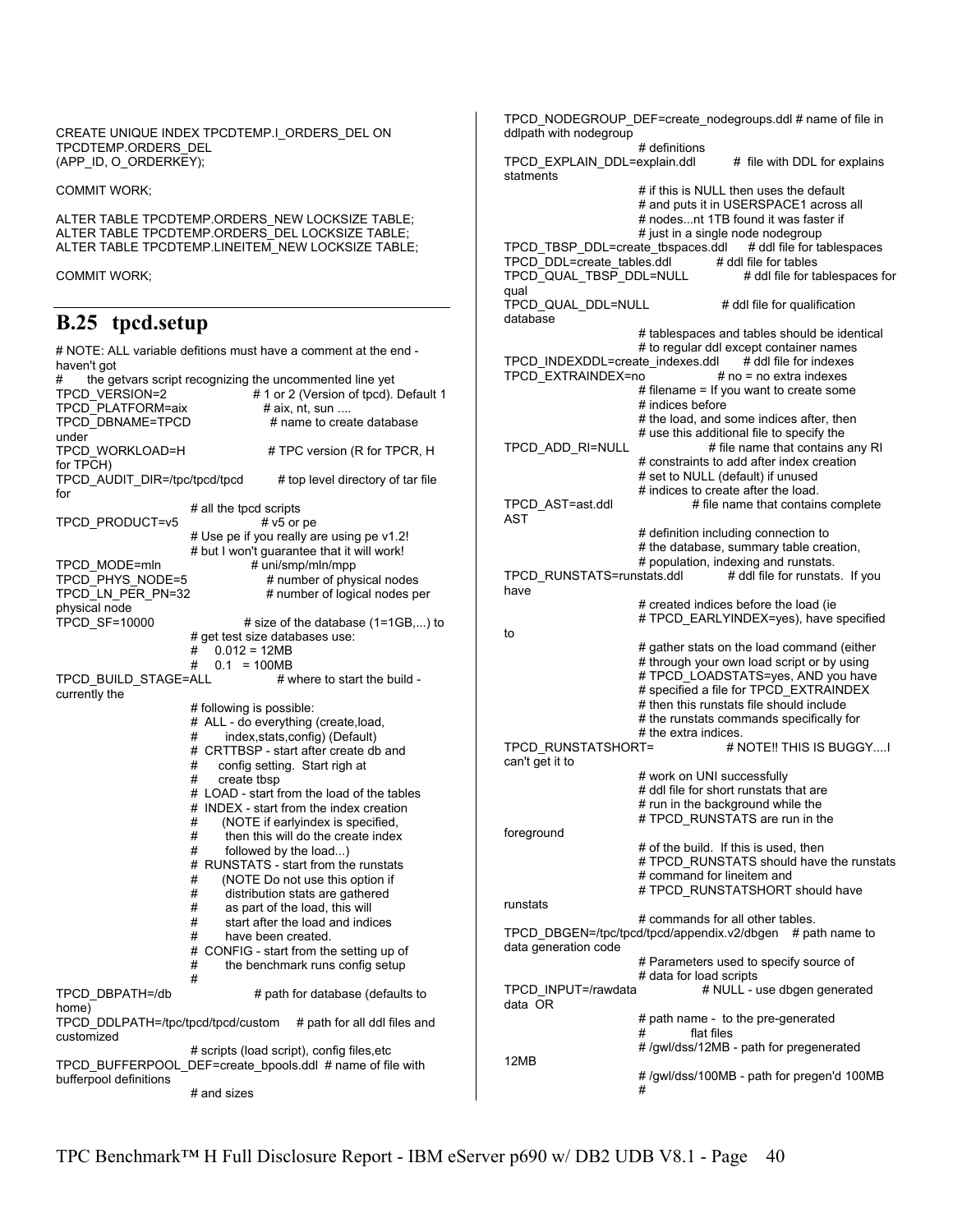TPCD\_QUAL\_INPUT=NULL # NULL - use dbgen generated data OR # path name - to the pre-generated # flat files TPCD TAILOR  $DIR = /tmp/tpcd$  # path name for the directory used to # generate split specific config files # only used for partitioned environment TPCD\_EARLYINDEX=no # create indexes before the load # LOAD specific parameters follow: TPCD\_LOAD\_DB2SET\_SCRIPT=db2set\_load.sh # Script that contains the db2set commands # for the load process Use NULL if not # specified TPCD LOAD CONFIGFILE=dbcfg\_load  $\#$  config file with specific database config # parms for the load/index/runstats part # of the build. # set to NULL if use defaults TPCD\_LOAD\_DBM\_CONFIGFILE=dbmcfg\_load # config file with specific # database manager config parts for the # load/index/runstats part of the build. # set to NULL if use defaults TPCD\_LOAD\_QUALCONFIGFILE=NULL # config file with specific database config # parms for the load/index/runstats part # of the build for qualification db. # set to NULL if use defaults TPCD\_LOAD\_DBM\_QUALCONFIGFILE=NULL # config file with specific # database manager config parts for the # load/index/runstats part of the build. # set to NULL if use defaults TPCD\_LOADSTATS=no # gather statistics during load # ignored if EARLYINDEX is not set # due to runstats limitation TPCD\_TEMP= # path for LOAD temp files # defaults to /u/<instance>/sqllib/tmp # used in load script only<br>TPCD SORTBUF= # sortbuf size # sortbuf size for LOAD # used in load script only<br>ELISM=0 # degree of parallelism to TPCD\_LOAD\_PARALLELISM=0 use on load # 0 = use the "intelligent default" that # the load will chose at run time # used in load script only<br>TPCD COPY DIR=NULL # directory # directory where copy image is created # on load command CURRENTLY UNUSED # used in load script only<br>es # use fastparse on load TPCD\_FASTPARSE=yes # used in load script only # Backup and logfile specific parameters follow: TPCD\_BACKUP\_DIR= # directory where backup files are placed TPCD\_LOGPRIMARY=NULL # NULL/value = how many primary log files # to configure. If NULL is specified then the default is not changed.<br>: TPCD LOGFILSIZ=NULL # NULL/value  $#$  NULL/value = how 4KB pages to use for # logfilsiz db cfg parameter. If NULL is # specified then the default is not changed TPCD\_LOGSECOND=NULL secondary log files # to configure. If NULL is specified then # the default is not changed. file to run files

TPCD LOG DIR=NULL # directory where log files stored.. # NULL leaves them in the dbpath TPCD\_LOG\_QUAL\_DIR=NULL # directory where qual log files stored # NULL leaves them in the dbpath<br>TPCD LOG=no # yes/no - whether to turn # yes/no - whether to turn LOG\_RETAIN on # i.e. are backups needed to be taken # CONFIG specific parameters<br>T=db2set run.sh # Script that contains the TPCD\_DB2SET\_SCRIPT=db2set\_run.sh db2set commands # for the benchmark run. Use NULL if not # specified TPCD CONFIGFILE=dbcfg\_run # name of configuration file in ddl path # that will be used for the benchmark run TPCD\_DBM\_CONFIG=dbmcfg\_run # name of config file for database manager # cfg parms TPCD QUALCONFIGFILE=NULL  $#$  name of database cfg file in ddl path # for qualification database TPCD\_DBM\_QUALCONFIG=NULL # name of database managers cfg file for qualification database<br>
TPCD MACHINE=big # set to NULL if # set to NULL if using load config # big/medium/small size of machine used to # determine buffpage, sortheap,sheapthres # and ioservers parms for load, create # index and runstats # NOTE that this parameter is ignored if a TPCD\_LOAD\_CONFIGFILE<br>TPCD SMPDEGREE=1 # 1...# of degrees  $# 1...#$  of degrees of parallelism with#<br>TPCD\_AGENTPRI=NULL # set agentpri to this value (default # is SYSTEM) TPCD\_ACTIVATE=no # activate the database upon build # completion # run specific parameters TPCD\_AUDIT=no # no/yes # no - don't set up qualification db stuff # yes - set up qualification db queries<br># - build the undate function tables  $\#$  - build the update function tables<br> $\#$  and data before we get into the and data before we get into the  $#$  timing of the creation of the  $#$  tables and the load tables and the load.<br>EMP  $\#$  place to put temp working TPCD\_TMP\_DIR=/tmp/tpcd/TEMP TPCD\_SHARED\_TEMP\_FULL\_PATHNAME=/tpc/tpcd/tpcd/tmp # just added TPCD\_QUERY\_TEMPLATE\_DIR=standard.V2 # subdirectory in AUDIT\_DIR/queries # to use as the source of the query # templates. Currently there are # v2 ones and pe ones. You can make # your own directory following the same # form as in the v2 directory using # any variant you wish<br>=NULL # name of qualification TPCD\_QUAL\_DBNAME=NULL database TPCD\_NUMSTREAM=9 # number of streams for the

throughput test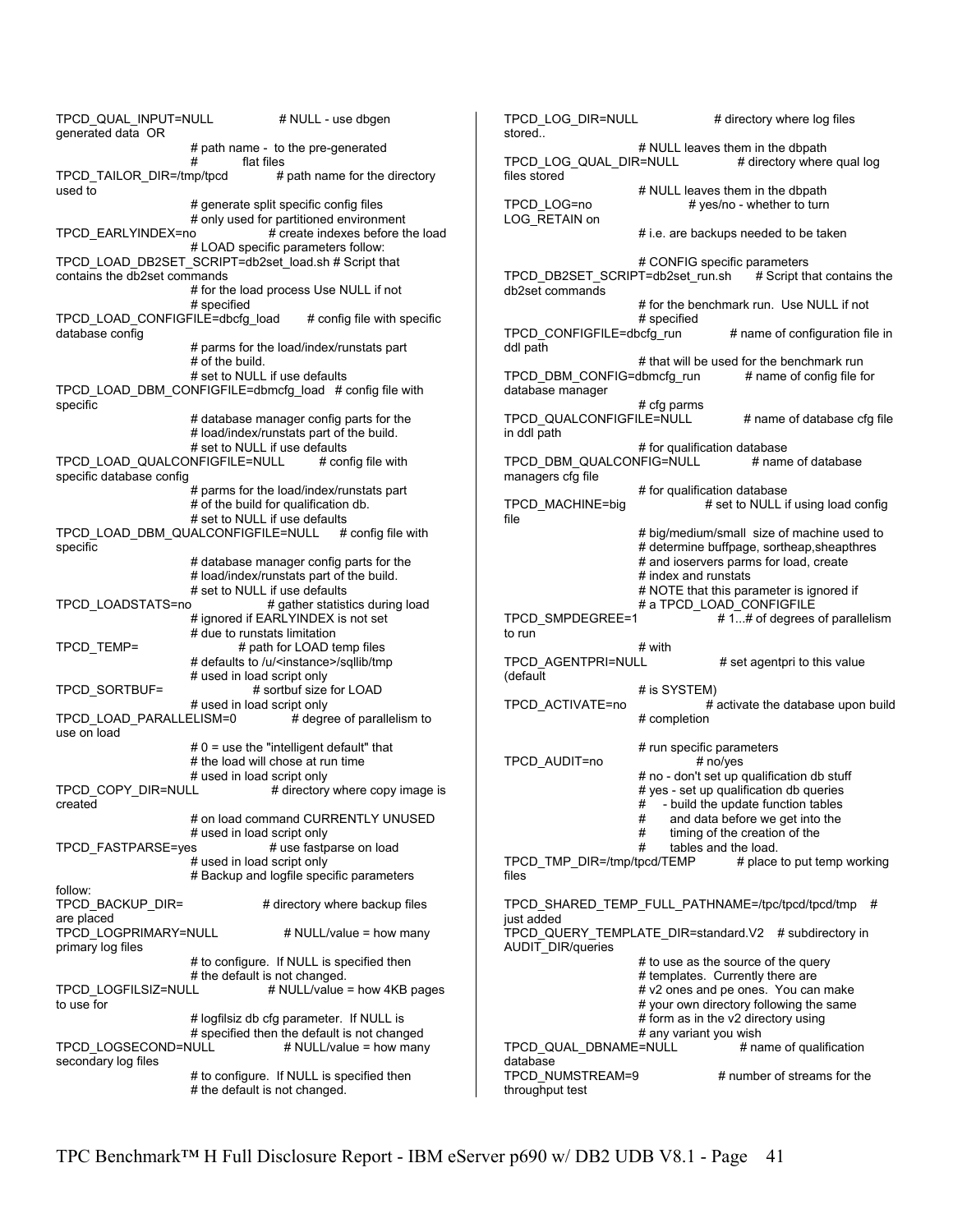TPCD\_FLATFILES=/db/ufdata # where to generate flat files # for update functions TPCD\_STAGING\_TABLE\_DDL=createUfTables.ddl # script that contains the ddl for creating # the staging tables if they are used for # the update functions TPCD\_PRELOAD\_STAGING\_TABLE\_SCRIPT=loadSampleUf.sh # file that contains the sql for preloading # and gathering stats on sample UF data # Note that the data used is sample data # and is not data from any of the applied # update pairs TPCD\_DELETE\_STAGING\_TABLE\_SQL=deleteUfTables.ddl # file that contains the sql for deleting # the preloaded data from the staging # tables TPCD UPDATE IMPORT=false  $#$  true = use import for the staging tables # for UNI/SMP mode only (code change in # tpcdbatch) (if not uni mode then must # change load update) # false = use load for staging tables # The default is false if not set. # NOTE that this parm is only for UNI/SMP # it is not for multi node invocation TPCD\_SPLIT\_UPDATES=32 # number of chunks to split the update # function into. TPCD\_CONCURRENT\_INSERTS=32 # number of insert chunks that are run # concurrently. TPCD\_SPLIT\_UPDATES # should be evenly divisible by this number TPCD\_CONCURRENT\_INSERTS\_LOAD=1 # number of insert chunks that are loaded # concurrently. TPCD SPLIT UPDATES should # be evenly divisible by this number. # this controls the load portion of the # insert routine for partitioned databases TPCD\_SPLIT\_DELETES=32 # number of portions to split the delete # function into. # this variable is only valid in UNI/SMP # mode. TPCD\_CONCURRENT\_DELETES=32 # number of delete chunks that are run # concurrently. This number should be # evently divisible by TPCD\_SPLIT\_DELETES TPCD GEN UPDATEPAIRS=24 # number of pairs of update function data # to generate # if 0 the update data generation and # setup will not be done. use this if # you don't want to run the update # functions (Update functions not # fully tested in new env't yet) TPCD GENERATE SEED FILE=yes # yes/no These are the seed files for # generating the query substitution values # yes - generate a seed file base on # year/month/day (for audited runs) # no - use qgen's default seeds TPCD\_RUN\_ON\_MULTIPLE\_NODES=NULL # pe V1.2 only - will we be running each # query stream of throughput starting at # different nodes or from same node TPCD STATS INTERVAL=5 # timing interval for vmstats/iostats TPCD STATS THRU INT=30 # timing interval for vmstats/iostats for # throughput run TPCD\_GATHER\_STATS=on # on/off - only implement for AIX yet # on = gather statistics around power # test run (vmstat,iostat,netstat) # off = no stats gathered during power run TPCD UFTEMP=data # base name of tablespace(s) where the ##TPCD UFTEMP=UFTEMP # base name of tablespace(s) where the # staging tables for the update functions # are created # this name will be used as the # basename for the tablespaces...eg # UFTEMP1 UFTEMP2 .... TPCD\_HAVECOMPILER=yes # rebuild tpcdbatch executable # yes/no TPCD SLEEP=5 # ? TPCD\_INLISTMAX=default # max num of keys to delete at a time # for UF2, use "default" for default. TPCD LOAD SCRIPT=load.sh # script to run for loading tables # in TPCD\_DDLPATH directory under mln/mpp # leave as NULL if using default genloaduni TPCD\_LOAD\_SCRIPT\_QUAL=NULL # script to run for loading tables in # TPCD\_DDLPATH directory under mln/mpp # for QUAL db TPCD ROOTPRIV=yes  $#$  do you have root privileges to be able # get values of things like schedtune # and vmtune (currently on AIX only) # acid test specific information TPCD\_DB2LOG=/install/db2dump # directory wehre the db2diag.log can # be found for the durability tests<br>TPCD APPEND ON=no # set to no if the cl # set to no if the cluster indexes are used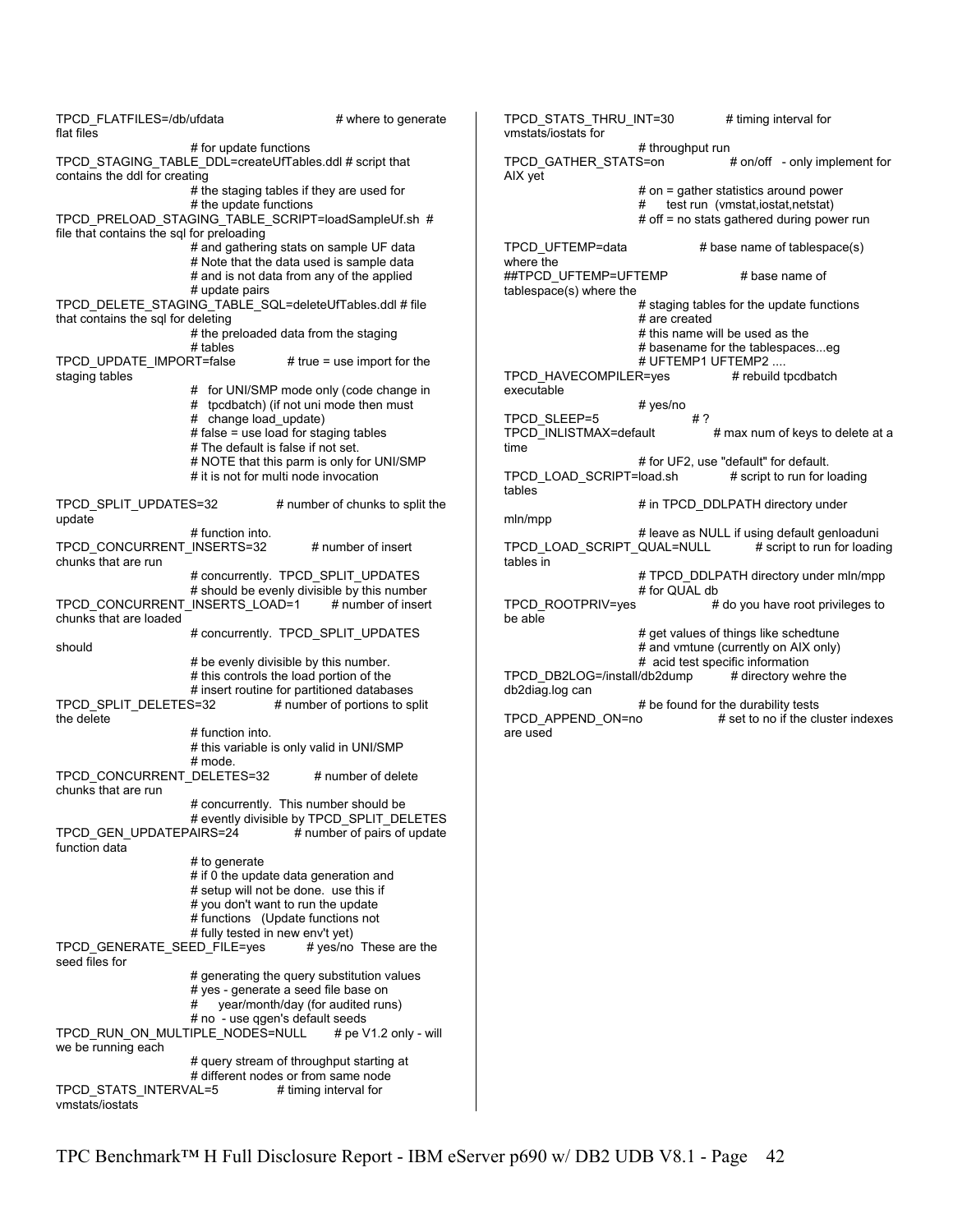# **Appendix - C Query Text and Output**

## **C.1 Qualification Query Output**

### **Query 1**

-- Query 01 - Var\_0 Rev\_01 - Pricing Summary Report Query

Tag: Q1 Stream: -1 Sequence number: 17

select l\_returnflag, l\_linestatus, sum(l\_quantity) as sum\_qty, sum(I extendedprice) as sum\_base\_price, sum(l\_extendedprice \* (1 - l\_discount)) as sum\_disc\_price, sum(l\_extendedprice \* (1 - l\_discount) \* (1 + l\_tax)) as sum\_charge, avg(l\_quantity) as avg\_qty, avg(l\_extendedprice) as avg\_price, avg(l\_discount) as avg\_disc, count\_big(\*) as count\_order from tpcd.lineitem where l\_shipdate <= date ('1998-12-01') - 90 day group by l\_returnflag, l\_linestatus order by l\_returnflag, l\_linestatus

L\_RETURNFLAG L\_LINESTATUS SUM\_QTY SUM\_BASE\_PRICE SUM\_DISC\_PRICE SUM\_CHARGE<br>AVG\_QTY AVG\_PRICE AVG\_DISC AVG\_PRICE COUNT\_ORDER

----------------------------------------------------------------------------------------------- -------------------------

-----------------------------------------------------------------------------------------------

| A                | 37734107.000     | 56586554400.729  |
|------------------|------------------|------------------|
| 53758257134.869  | 55909065222.828  | 25.522           |
| 38273.130        | 0.050            | 1478493.         |
| N<br>F           | 991417.000       | 1487504710.380   |
| 1413082168.054   | 1469649223.194   | 25.516           |
| 38284.468        | 0.050            | 38854.           |
| N<br>Ω           | 74476040.000     | 111701729697.743 |
| 106118230307.606 | 110367043872.499 | 25.502           |
| 38249.118        | 0.050            | 2920374.         |
| R<br>F           | 37719753.000     | 56568041380.899  |
| 53741292684.604  | 55889619119.832  | 25.506           |
| 38250.855        | 0.050            | 1478870.         |

Number of rows retrieved is: 4 ---------------------------------------------

### **Query 2**

-- Query 02 - Var\_0 Rev\_02 - Minimum Cost Supplier Query

Tag: Q2 Stream: -1 Sequence number: 2

select s\_acctbal, s\_name, n\_name, p\_partkey,

p\_mfgr, s\_address, s\_phone, s\_comment from tpcd.part, tpcd.supplier, tpcd.partsupp, tpcd.nation, tpcd.region where  $p$  partkey = ps partkey and s\_suppkey = ps\_suppkey and  $p$  size = 15 and p\_type like '%BRASS' and s\_ $n$ ationkey = n\_nationkey and n\_regionkey = r\_regionkey and r\_name = 'EUROPE' and ps\_supplycost = ( select min(ps\_supplycost) from tpcd.partsupp, tpcd.supplier, tpcd.nation, tpcd.region where p\_partkey = ps\_partkey and s\_suppkey = ps\_suppkey and s\_nationkey =  $n$  nationkey and  $n$ <sup>-r</sup>egionkey =  $n$ <sup>-</sup>regionkey and r\_name = 'EUROPE' ) order by s acctbal desc. n\_name, s\_name, p\_partkey fetch first 100 rows only S\_ACCTBAL S\_NAME N\_NAME<br>P\_PARTKEY P\_MFGR S\_ADDRESS P\_PARTKEY P\_MFGR<br>S\_PHONE S\_COMMENT S\_PHONE ----------------------------------------------------------------------------------------------- ----------------------------------------------------------------------------------------------- ---------------------------------------------------------------------------------------- 9938.530 Supplier#000005359 UNITED KINGDOM 185358 Manufacturer#4 QKuHYh,vZGiwu2FWEJoLDx04 33-429-790-6131 blithely silent pinto beans are furiously. slyly final deposits acros 9937.840 Supplier#000005969 ROMANIA 108438 Manufacturer#1 ANDENSOSmk,miq23Xfb5RWt6dvUcvt6Qa 29-520-692-3537 carefully slow deposits use furiously. slyly ironic platelets above the ironic 9936.220 Supplier#000005250 UNITED KINGDOM 249 Manufacturer#4 B3rqp0xbSEim4Mpy2RH J 33-320-228-2957 blithely special packages are. stealthily express deposits across the closely final instructi 9923.770 Supplier#000002324 GERMANY<br>Manufacturer#4 y3OD9UywSTOk 29821 Manufacturer#4 y3OD9UywSTOk 17- 779-299-1839 quickly express packages breach quiet pinto beans. requ 9871.220 Supplier#000006373 GERMANY 43868 Manufacturer#5 J8fcXWsTqM 17- 813-485-8637 never silent deposits integrate furiously blit 9870.780 Supplier#000001286 GERMANY 81285 Manufacturer#2 YKA,E2fjiVd7eUrzp2Ef8j1QxGo2DFnosaTEH 17-516-924-4574 final theodolites cajole slyly special,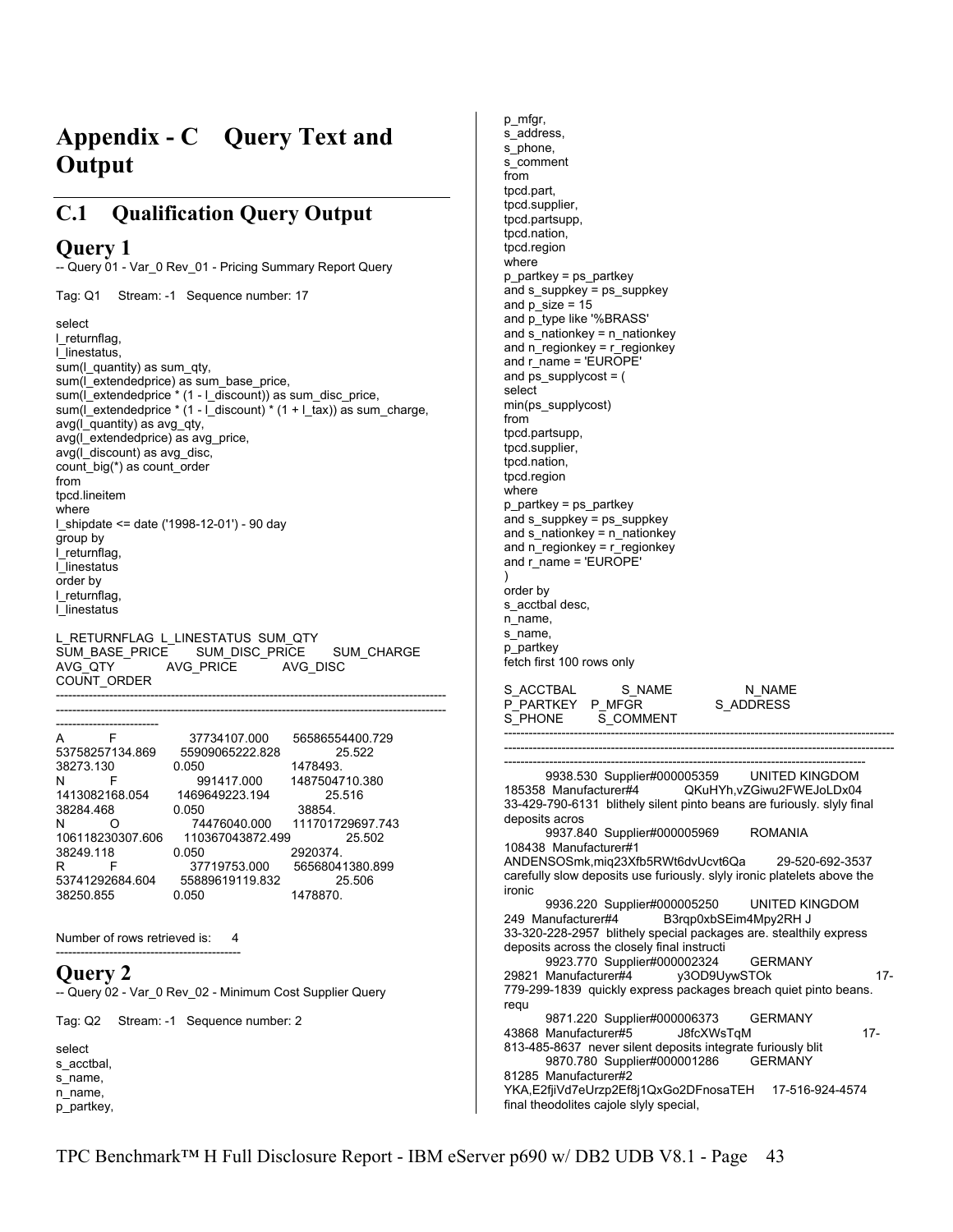9870.780 Supplier#000001286 GERMANY 181285 Manufacturer#4 YKA,E2fjiVd7eUrzp2Ef8j1QxGo2DFnosaTEH 17-516-924-4574 final theodolites cajole slyly special, 9852.520 Supplier#000008973 RUSSIA 18972 Manufacturer#2 t5L67YdBYYH6o,Vz24jpDyQ9 32-188-594-7038 quickly regular instructions wake-- carefully unusual braids into the expres 9847.830 Supplier#000008097 RUSSIA<br>7 Manufacturer#2 xMe97bpE69NzdwLoX 130557 Manufacturer#2 32-375-640-3593 slyly regular dependencies sleep slyly furiously express dep 9847.570 Supplier#000006345 FRANCE 86344 Manufacturer#1 VSt3rzk3qG698u6ld8HhOByvrTcSTSvQlDQDag 16-886-766-7945 silent pinto beans should have to snooze carefully along the final reques [[ ROWS DELETED FROM OUTPUT]] 7843.520 Supplier#000006683 FRANCE 11680 Manufacturer#4 2Z0JGkiv01Y00oCFwUGfviIbhzCdy 16-464-517-8943 carefully bold accounts doub

Number of rows retrieved is: 100

---------------------------------------------

### **Query 3**

| -- Query 03 - Var_0 Rev_01 - Shipping Priority Query |
|------------------------------------------------------|
|------------------------------------------------------|

Tag: Q3 Stream: -1 Sequence number: 11

select l\_orderkey, sum(I extendedprice \* (1 - I discount)) as revenue, o\_orderdate, o\_shippriority from tpcd.customer, tpcd.orders, tpcd.lineitem where c\_mktsegment = 'BUILDING' and c\_custkey = o\_custkey and l\_orderkey = o\_orderkey and o\_orderdate < date ('1995-03-15') and  $\overline{1}$  shipdate > date ('1995-03-15') group by l\_orderkey, o\_orderdate, o\_shippriority order by revenue desc, o\_orderdate fetch first 10 rows only

| L ORDERKEY<br>O SHIPPRIORITY | <b>REVENUE</b>        |                       | O ORDERDATE |
|------------------------------|-----------------------|-----------------------|-------------|
| 2456423                      |                       | 406181.011 1995-03-05 |             |
| 3459808                      |                       | 405838.699 1995-03-04 | ŋ           |
| 492164                       | 390324.061 1995-02-19 |                       | n           |
| 1188320                      |                       | 384537.936 1995-03-09 | n           |
| 2435712                      |                       | 378673.056 1995-02-26 | n           |
| 4878020                      |                       | 378376.795 1995-03-12 | ŋ           |
| 5521732                      |                       | 375153.922 1995-03-13 | ŋ           |
| 2628192                      |                       | 373133.309 1995-02-22 | n           |
| 993600                       | 371407.459 1995-03-05 |                       |             |
| 2300070                      |                       | 367371.145 1995-03-13 |             |

Number of rows retrieved is: 10 ---------------------------------------------

### **Query 4**

-- Query 04 - Var\_0 Rev\_01 - Order Priority Checking Query

Tag: Q4 Stream: -1 Sequence number: 14

select o\_orderpriority, count(\*) as order\_count from tpcd.orders where o\_orderdate >= date ('1993-07-01') and o\_orderdate < date ('1993-07-01') + 3 month and exists ( select \* from tpcd.lineitem where l\_orderkey = o\_orderkey and l\_commitdate < l\_receiptdate ) group by

o\_orderpriority order by o\_orderpriority

#### O\_ORDERPRIORITY ORDER\_COUNT

------------------------------ 1-URGENT 10594 2-HIGH 10476 3-MEDIUM 10410 4-NOT SPECIFIED 10556<br>5-LOW 10487 5-LOW

Number of rows retrieved is: 5 ---------------------------------------------

### **Query 5**

-- Query 05 - Var\_0 Rev\_02 Local Supplier Volume Query

Tag: Q5 Stream: -1 Sequence number: 20

select n\_name, sum(l\_extendedprice \* (1 - l\_discount)) as revenue from tpcd.customer, tpcd.orders, tpcd.lineitem, tpcd.supplier, tpcd.nation, tpcd.region where c\_custkey = o\_custkey and o  $orderkey = 1$  orderkey and l\_suppkey = s\_suppkey and  $\overline{c}$  nationkey = s\_nationkey and s\_nationkey = n\_nationkey and n\_regionkey =  $r$ \_regionkey and r\_name = 'ASIA' and o  $\alpha$  orderdate  $>=$  date ('1994-01-01') and o\_orderdate < date ('1994-01-01') + 1 year group by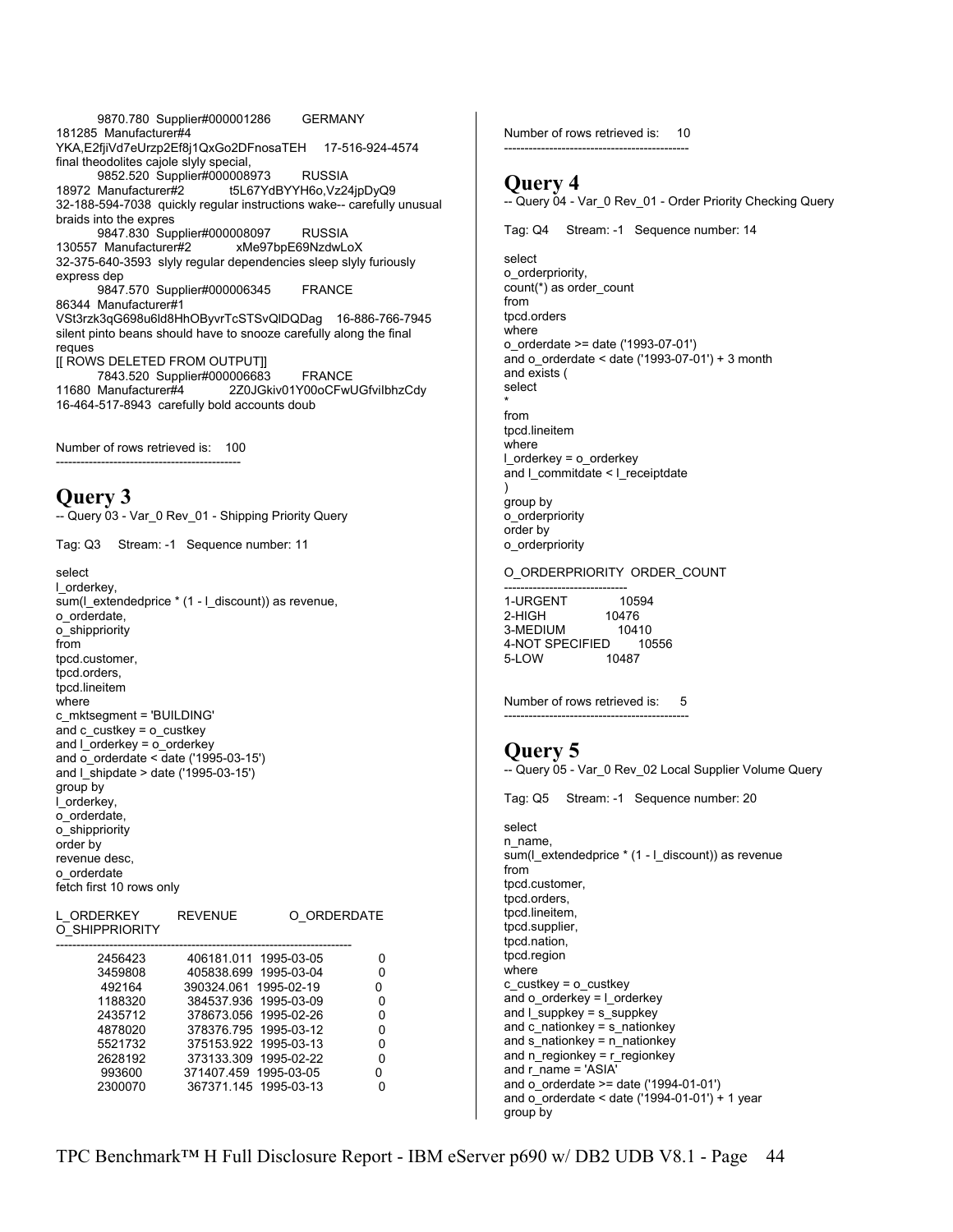n\_name order by revenue desc

| N NAME           | RFVFNUF      |
|------------------|--------------|
| <b>INDONESIA</b> | 55502041 170 |
| <b>VIFTNAM</b>   | 55295086997  |
| CHINA            | 53724494 257 |
| <b>INDIA</b>     | 52035512.000 |
| JAPAN.           | 45410175 695 |

Number of rows retrieved is: 5 ---------------------------------------------

### **Query 6**

-- Query 06 - Var\_0 Rev\_01 - Forecasting Revenue Change Query

Tag: Q6 Stream: -1 Sequence number: 5

select sum(l\_extendedprice \* l\_discount) as revenue from tpcd.lineitem where l\_shipdate >= date ('1994-01-01') and I shipdate  $<$  date ('1994-01-01') + 1 year and I discount between .06 - 0.01 and .06 + 0.01 and l\_quantity < 24

#### REVENUE

---------------------- 123141078.228

Number of rows retrieved is: 1 ---------------------------------------------

### **Query 7**

-- Query 07 - Var\_0 Rev\_01 - Volume Shipping Query

Tag: Q7 Stream: -1 Sequence number: 21

select supp\_nation, cust\_nation, l\_year, sum(volume) as revenue from ( select n1.n\_name as supp\_nation, n2.n\_name as cust\_nation, year (I\_shipdate) as I\_vear, l\_extendedprice \* (1 - l\_discount) as volume from tpcd.supplier, tpcd.lineitem, tpcd.orders, tpcd.customer, tpcd.nation n1, tpcd.nation n2 where s\_suppkey =  $l$  suppkey and o\_orderkey = l\_orderkey and  $c$  custkey =  $o$  custkey and s\_nationkey = n1.n\_nationkey and  $c$  nationkey =  $n2.n$  nationkey

and ( (n1.n\_name = 'FRANCE' and n2.n\_name = 'GERMANY') or (n1.n\_name = 'GERMANY' and n2.n\_name = 'FRANCE') ) and l\_shipdate between date('1995-01-01') and date('1996-12-31') ) as shipping group by supp\_nation, cust\_nation, l\_year order by supp\_nation, cust\_nation, l\_year SUPP\_NATION CUST\_NATION L\_YEAR REVENUE ----------------------------------------------------------------------------------------- FRANCE GERMANY 1995 54639732.734 FRANCE GERMANY 1996 54633083.308 GERMANY FRANCE 1995 52531746.670 GERMANY FRANCE 1996 52520549.022 Number of rows retrieved is: 4

### **Query 8**

-- Query 08 - Var\_0 Rev\_01 - National Market Share Query

Tag: Q8 Stream: -1 Sequence number: 8

---------------------------------------------

select o\_year, sum(case when nation = 'BRAZIL' then volume else 0 end) / sum(volume) as mkt share from ( select year(o\_orderdate) as o\_year,  $\frac{1}{2}$  extendedprice  $*(1 - \frac{1}{2})$  discount) as volume, n2.n\_name as nation from tpcd.part, tpcd.supplier, tpcd.lineitem, tpcd.orders, tpcd.customer, tpcd.nation n1, tpcd.nation n2, tpcd.region where p\_partkey = l\_partkey and s\_suppkey = l\_suppkey and l\_orderkey = o\_orderkey and o\_custkey = c\_custkey and c\_nationkey = n1.n\_nationkey and n1.n\_regionkey = r\_regionkey and r\_name = 'AMERICA' and s\_nationkey = n2.n\_nationkey and o\_orderdate between date('1995-01-01') and date ('1996-12-31') and p\_type = 'ECONOMY ANODIZED STEEL' ) as all\_nations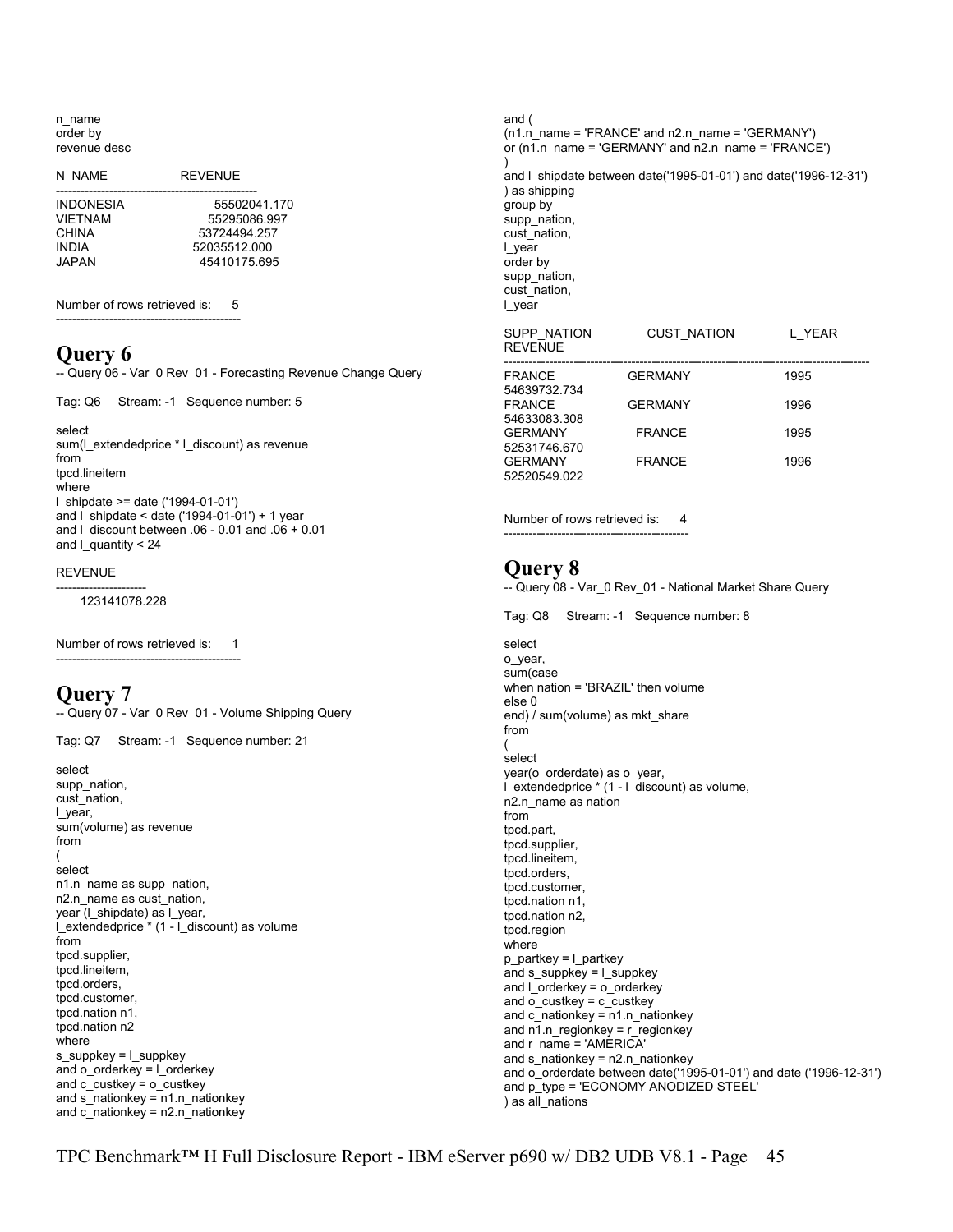| group by<br>o_year<br>order by                                               | Number of rows retrieved is: 175                                                                      |
|------------------------------------------------------------------------------|-------------------------------------------------------------------------------------------------------|
| o_year                                                                       | Query 10                                                                                              |
| O YEAR<br>MKT_SHARE                                                          | -- Query 10 - Var_0 Rev_01 - Returned Item Reporting Query                                            |
| 1995<br>0.034<br>1996<br>0.041                                               | Tag: Q10 Stream: -1 Sequence number: 18                                                               |
|                                                                              | select                                                                                                |
|                                                                              | c_custkey,                                                                                            |
| Number of rows retrieved is:<br>2                                            | c name,<br>sum(I_extendedprice * (1 - I_discount)) as revenue,                                        |
|                                                                              | c acctbal,                                                                                            |
| Query 9                                                                      | n_name,                                                                                               |
| -- Query 09 - Var_0 Rev_01 - Product Type Profit Measure Query               | c address,                                                                                            |
|                                                                              | c_phone,<br>c_comment                                                                                 |
| Tag: Q9<br>Stream: -1 Sequence number: 3                                     | from                                                                                                  |
|                                                                              | tpcd.customer,                                                                                        |
| select                                                                       | tpcd.orders,                                                                                          |
| nation,                                                                      | tpcd.lineitem,                                                                                        |
| o_year,<br>sum(amount) as sum profit                                         | tpcd.nation<br>where                                                                                  |
| from                                                                         | c_custkey = $o$ _custkey                                                                              |
|                                                                              | and $I$ orderkey = $o$ orderkey                                                                       |
| select                                                                       | and o_orderdate >= date $(1993-10-01)$                                                                |
| n_name as nation,                                                            | and o orderdate < date $('1993-10-01') + 3$ month                                                     |
| year(o orderdate) as o year,                                                 | and $L$ returnflag = 'R'                                                                              |
| Lextendedprice * (1 - Le discount) - ps_supplycost * Lequantity as<br>amount | and c_nationkey = $n$ _nationkey<br>group by                                                          |
| from                                                                         | c_custkey,                                                                                            |
| tpcd.part,                                                                   | c name,                                                                                               |
| tpcd.supplier,                                                               | c_acctbal,                                                                                            |
| tpcd.lineitem,                                                               | c_phone,                                                                                              |
| tpcd.partsupp,                                                               | n_name,                                                                                               |
| tpcd.orders,<br>tpcd.nation                                                  | c address,<br>c_comment                                                                               |
| where                                                                        | order by                                                                                              |
| s_suppkey = $\mathsf{L}$ suppkey                                             | revenue desc                                                                                          |
| and $ps$ suppkey = $l$ suppkey                                               | fetch first 20 rows only                                                                              |
| and ps_partkey = I_partkey                                                   |                                                                                                       |
| and $p$ partkey = $l$ partkey                                                | C_CUSTKEY C_NAME<br><b>REVENUE</b><br>MF<br>C ACCTBAL                                                 |
| and $o$ orderkey = $l$ orderkey<br>and s_nationkey = $n$ _nationkey          | N_NAME<br>C_ADDRESS<br>C_COMMENT<br>C PHONE                                                           |
| and p_name like '%green%'                                                    |                                                                                                       |
| ) as profit                                                                  |                                                                                                       |
| group by                                                                     |                                                                                                       |
| nation,                                                                      |                                                                                                       |
| o year<br>order by                                                           | 57040 Customer#000057040<br>734235.245<br>632.870 JAPAN<br>Eioyzjf4pp<br>22-895-                      |
| nation,                                                                      | 641-3466 requests sleep blithely about the furiously i                                                |
| o_year desc                                                                  | 143347 Customer#000143347<br>721002.695                                                               |
| <b>NATION</b><br>O_YEAR<br>SUM_PROFIT                                        | 2557.470 EGYPT<br>1aReFYv,Kw4<br>14-<br>742-935-3718 fluffily bold excuses haggle finally after the u |
| 1998                                                                         | 60838 Customer#000060838<br>679127.308<br>64EaJ5vMAHWJIBOxJklpNc2RJiWE                                |
| ALGERIA<br>31342867.235<br>1997<br><b>ALGERIA</b><br>57138193.023            | 2454.770 BRAZIL<br>12-913-494-9813 furiously even pinto beans integrate under the                     |
| <b>ALGERIA</b><br>1996<br>56140140.133                                       | ruthless foxes; ironic, even dolphins across the slyl                                                 |
| <b>ALGERIA</b><br>1995<br>53051469.653                                       | 101998 Customer#000101998<br>637029.567                                                               |
| ALGERIA<br>1994<br>53867582.129                                              | 3790.890 UNITED KINGDOM<br>01c9CILnNtfOQYmZi                                                          |
| <b>ALGERIA</b><br>1993<br>54942718.132                                       | 33-593-865-6378 accounts doze blithely! enticing, final deposits sleep                                |
| 1992<br><b>ALGERIA</b><br>54628034.713                                       | blithely special accounts. slyly express accounts pla                                                 |
| ARGENTINA<br>1998<br>30211185.708<br>ARGENTINA<br>1997<br>50805741.752       | 125341 Customer#000125341<br>633508.086<br>4983.510 GERMANY<br>S29ODD6bceU8QSuuEJznkNaK               |
| ARGENTINA<br>1996<br>51923746.575                                            | 17-582-695-5962 quickly express requests wake quickly blithely                                        |
| [[SOME ROWS DELETED]]                                                        | 25501 Customer#000025501<br>620269.785                                                                |
| <b>VIETNAM</b><br>1992<br>49613838.315                                       | 7725.040 ETHIOPIA                                                                                     |

W556MXuoiaYCCZamJI,Rn0B4ACUGdkQ8DZ 15-874-808-6793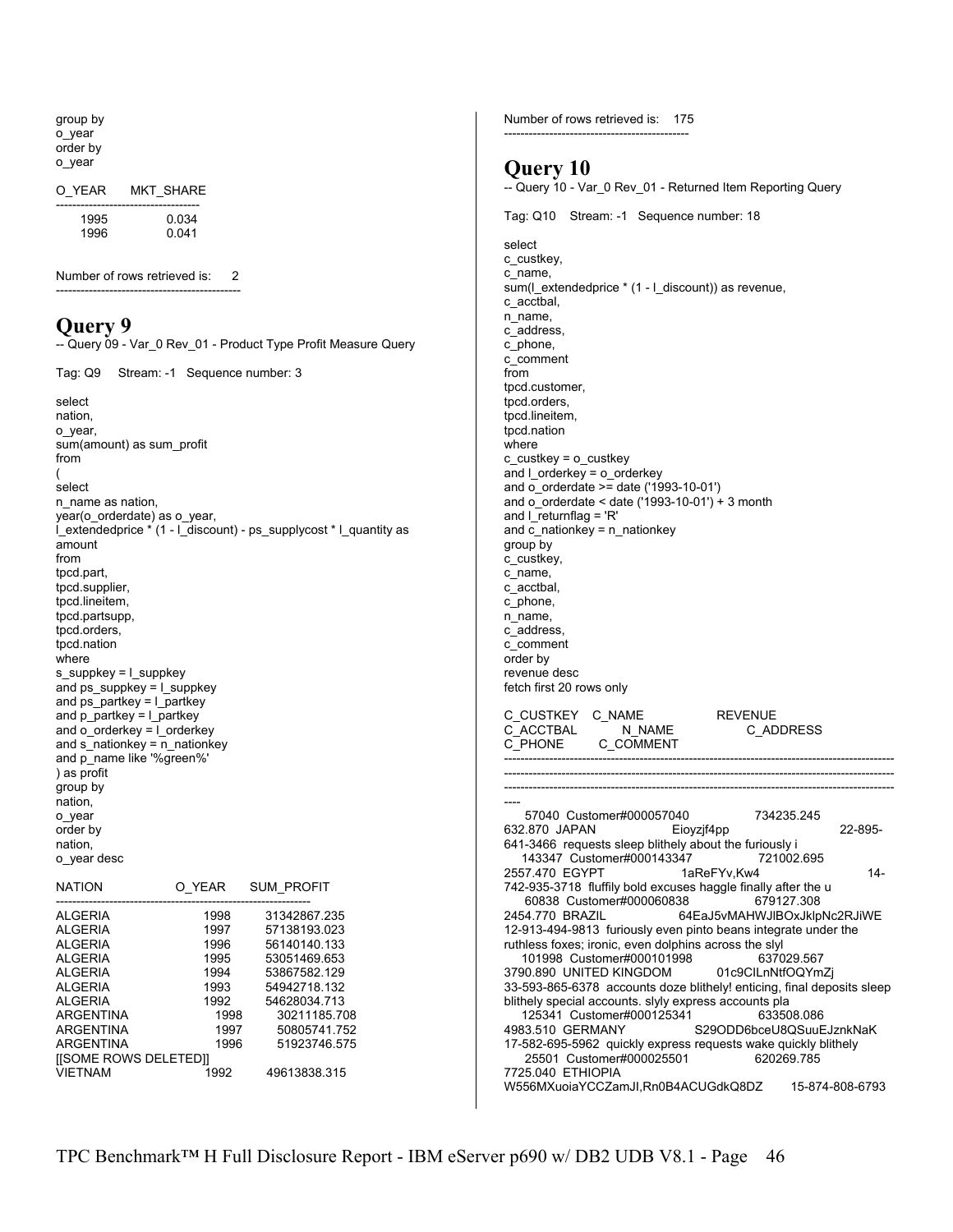quickly special requests sleep evenly among the special deposits. special deposi 115831 Customer#000115831 596423.867 5098.100 FRANCE rFeBbEEyk dl ne7zV5fDrmiq1oK09wV7pxqCgIc 16-715-386-3788 carefully bold excuses sleep alongside of the thinly idle 84223 Customer#000084223 594998.024 528.650 UNITED KINGDOM nAVZCs6BaWap rrM27N 2qBnzc5WBauxbA 33-442-824-8191 pending, final ideas haggle final requests. unusual, regular asymptotes affix according to the even foxes. 54289 Customer#000054289 585603.392 5583.020 IRAN vXCxoCsU0Bad5JQI ,oobkZ 20-834-292-4707 express requests sublate blithely regular requests. regular, even ideas solve. 39922 Customer#000039922 584878.113 7321.110 GERMANY Zgy4s50l2GKN4pLDPBU8m342glw6R 17-147-757-8036 even pinto beans haggle. slyly bold accounts inte [[SOME ROWS DELETED]] 23431 Customer#000023431 554269.536 HgiV0phqhaIa9aydNollb 29-915-458-2654 instructions nag quickly. furiously bold accounts cajol Number of rows retrieved is: 20 ---------------------------------------------

### **Query 11**

-- Query 11 - Var\_0 Rev\_01 - Important Stock Identification Query

Tag: Q11 Stream: -1 Sequence number: 15

select

ps\_partkey, sum(ps\_supplycost \* ps\_availqty) as value from tpcd.partsupp, tpcd.supplier, tpcd.nation where ps\_suppkey = s\_suppkey and s\_nationkey = n\_nationkey and n\_name = 'GERMANY' group by ps\_partkey having sum(ps\_supplycost \* ps\_availqty) > ( select sum(ps\_supplycost \* ps\_availqty) \* 0.0001000000 from tpcd.partsupp, tpcd.supplier, tpcd.nation where ps\_suppkey = s\_suppkey and s\_nationkey = n\_nationkey and n\_name = 'GERMANY' ) order by value desc

PS\_PARTKEY VALUE

| 17538456.860<br>16503353.920 |
|------------------------------|
| 16474801 970                 |
| 16101755.540<br>15983844 720 |
|                              |

| 139035                       | 15907078.340 |
|------------------------------|--------------|
| 9403                         | 15451755.620 |
| 154358                       | 15212937.880 |
| 38823                        | 15064802.860 |
| 85606                        | 15053957.150 |
| <b>IISOME ROWS DELETEDII</b> |              |
| 5182                         | 7874521.730  |
|                              |              |

Number of rows retrieved is: 1048 ---------------------------------------------

### **Query 12**

-- Query 12 - Var\_0 Rev\_02 - Shipping Modes and Order Priority Query

Tag: Q12 Stream: -1 Sequence number: 22

select l\_shipmode, sum(case when o orderpriority = '1-URGENT' or o\_orderpriority = '2-HIGH' then 1 else 0 end) as high\_line\_count, sum(case when o\_orderpriority <> '1-URGENT' and o\_orderpriority <> '2-HIGH' then  $1$ else 0 end) as low\_line\_count from tpcd.orders, tpcd.lineitem where o\_orderkey = l\_orderkey and I shipmode in ('MAIL', 'SHIP') and I commitdate < I receiptdate and l\_shipdate < l\_commitdate and  $I_{\text{receiptdate}} =$  date ('1994-01-01') and l\_receiptdate < date ('1994-01-01') + 1 year group by l\_shipmode order by l\_shipmode

L\_SHIPMODE HIGH\_LINE\_COUNT LOW\_LINE\_COUNT

| MAIL | 6202 | 9324 |
|------|------|------|
| SHIP | 6200 | 9262 |

Number of rows retrieved is: 2 ---------------------------------------------

### **Query 13**

-- Query 13 - Var\_0 Rev\_01 - Customer Distribution Query

Tag: Q13 Stream: -1 Sequence number: 10

select c\_count, count(\*) as custdist from ( select c\_custkey, count(o\_orderkey) from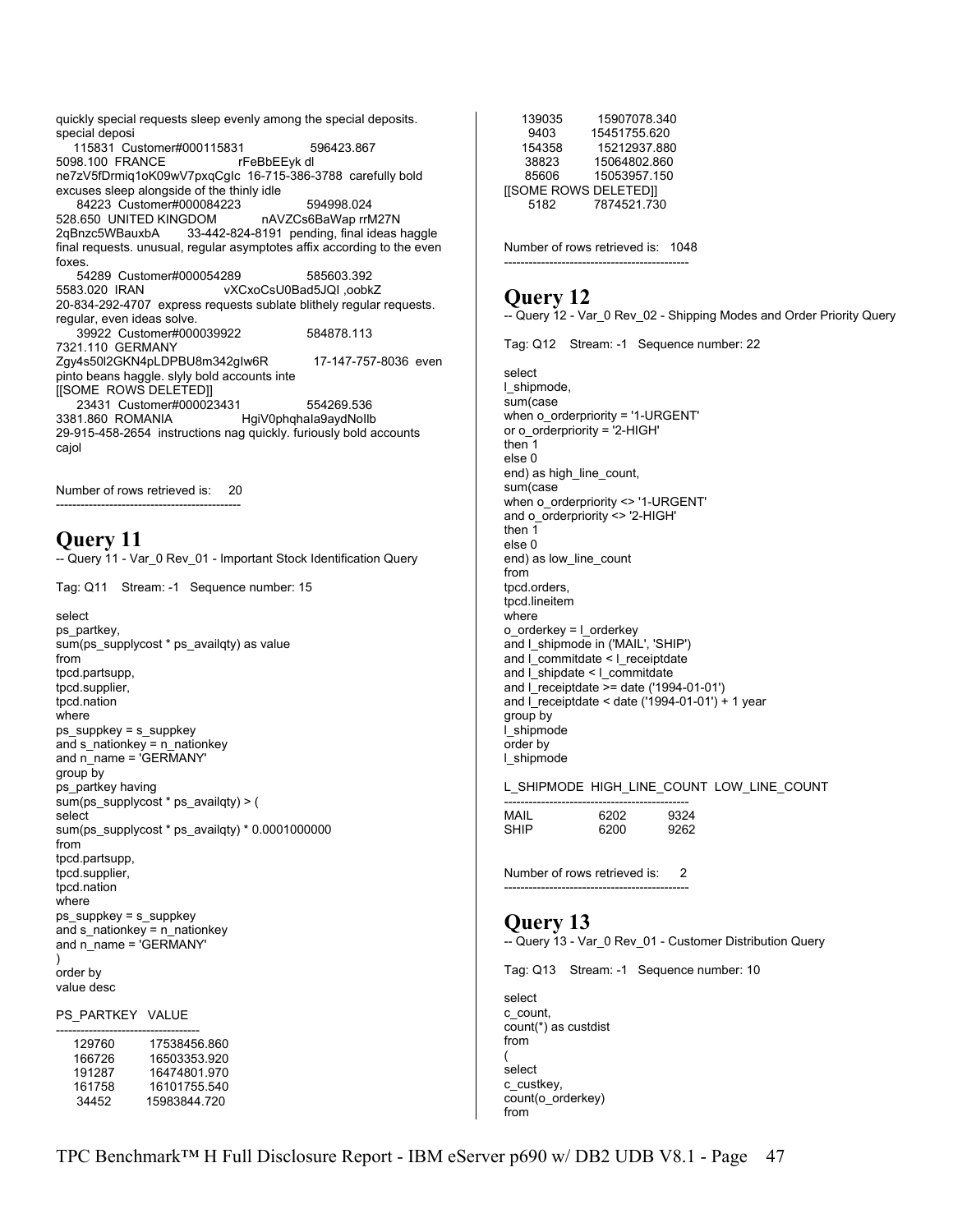tpcd.customer left outer join tpcd.orders on c\_custkey = o\_custkey and o\_comment not like '%special%requests%' group by c\_custkey ) as c\_orders (c\_custkey, c\_count) group by c\_count order by custdist desc, c\_count desc

#### C\_COUNT CUSTDIST

--------------------------

| 0              | 50004        |
|----------------|--------------|
| 9              | 6641         |
| 10             | 6566         |
| 11             | 6058         |
| 8              | 5949         |
| 12             | 5553         |
| 13             | 4989         |
| 19             | 4748         |
| 7              | 4707         |
| 18             | 4625         |
| 15             | 4552         |
| 17             | 4530         |
| 14             | 4484         |
| 20             | 4461         |
| 16             | 4323         |
| 21             | 4217         |
| 22             | 3730         |
| 6              | 3334         |
| 23             | 3129         |
| 24             | 2622         |
| 25<br>5        | 2079         |
| 26             | 1972         |
| 27             | 1593<br>1185 |
| $\overline{4}$ | 1033         |
| 28             | 869          |
| 29             | 559          |
| 3              | 398          |
| 30             | 373          |
| 31             | 235          |
| $\overline{c}$ | 144          |
| 32             | 128          |
| 33             | 71           |
| 34             | 48           |
| 35             | 33           |
| 1              | 23           |
| 36             | 17           |
| 37             | 7            |
| 40             | 4            |
| 38             | 4            |
| 39             | 2            |
| 41             | 1            |
|                |              |

Number of rows retrieved is: 42 ---------------------------------------------

### **Query 14**

--#SET ROWS\_OUT -1 ROWS\_FETCH -1

-- Query 14 - Var\_0 Rev\_01 - Promotion Effect Query

Tag: Q14 Stream: -1 Sequence number: 1

select 100.00 \* sum(case when p\_type like 'PROMO%' then l\_extendedprice \* (1 - l\_discount) else 0 end) / sum(l\_extendedprice \* (1 - l\_discount)) as promo\_revenue from tpcd.lineitem, tpcd.part where l\_partkey = p\_partkey and l\_shipdate >= date ('1995-09-01') and l\_shipdate < date ('1995-09-01') + 1 month

#### PROMO\_REVENUE

---------------------- 16.381

Number of rows retrieved is: 1

---------------------------------------------

### **Query 15**

-- Query 15 - Var\_a Rev\_01 - Top Supplier Query

Tag: Q15a Stream: -1 Sequence number: 16 with revenue (supplier\_no, total\_revenue) as ( select l\_suppkey, sum(l\_extendedprice \* (1-l\_discount)) from tpcd.lineitem where l\_shipdate >= date ('1996-01-01') and l\_shipdate < date ('1996-01-01') + 3 month group by l\_suppkey ) select s\_suppkey,

s\_name, s\_address, s\_phone, total\_revenue from tpcd.supplier, revenue where s\_suppkey = supplier\_no and total\_revenue = ( select max(total\_revenue) from revenue ) order by

s\_suppkey

S\_SUPPKEY S\_NAME S\_ADDRESS S\_PHONE TOTAL\_REVENUE

-----------------------------------------------------------------------------------------------

-------------------------- 8449 Supplier#000008449 Wp34zim9qYFbVctdW 20-469-856-8873 1772627.209

Number of rows retrieved is: 1 ---------------------------------------------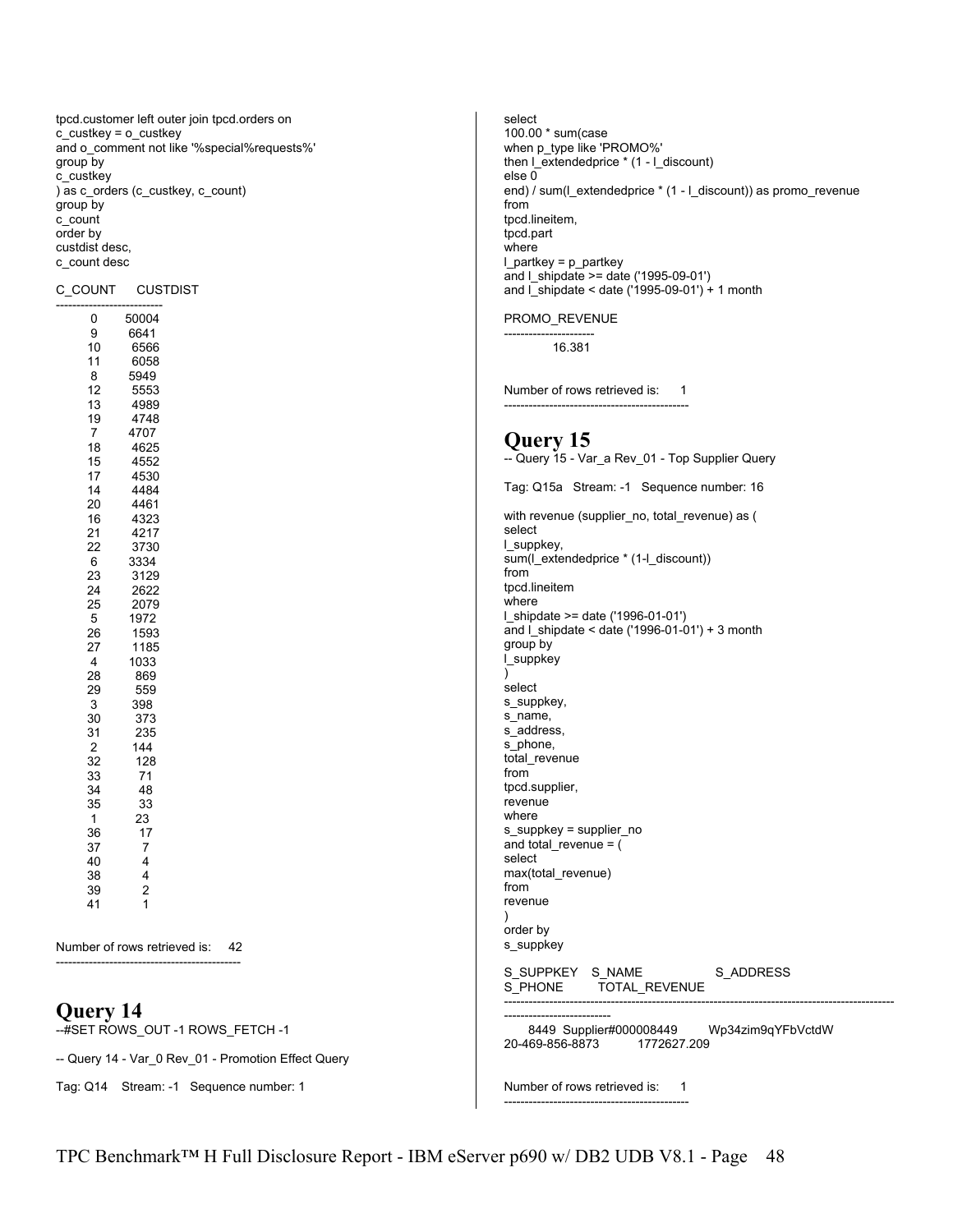## **Query 16**

-- Query 16 - Var\_0 Rev\_01 - Parts/Supplier Relationship Query

Tag: Q16 Stream: -1 Sequence number: 13

select p\_brand, p\_type, p\_size, count(distinct ps\_suppkey) as supplier\_cnt from tpcd.partsupp, tpcd.part where  $p$  partkey = ps partkey and p\_brand <> 'Brand#45' and p\_type not like 'MEDIUM POLISHED%' and p\_size in (49, 14, 23, 45, 19, 3, 36, 9) and ps\_suppkey not in ( select s\_suppkey from tpcd.supplier where s\_comment like '%Customer%Complaints%' ) group by p\_brand, p\_type, p\_size order by supplier\_cnt desc, p\_brand, p\_type, p\_size P\_BRAND P\_TYPE P\_SIZE SUPPLIER\_CNT

| Brand#41 | <b>MEDIUM BRUSHED TIN</b>    | 3  | 28       |
|----------|------------------------------|----|----------|
| Brand#54 | STANDARD BRUSHED COPPER      |    | 27<br>14 |
| Brand#11 | STANDARD BRUSHED TIN         | 23 | 24       |
| Brand#11 | STANDARD BURNISHED BRASS     |    | 36<br>24 |
| Brand#15 | MEDIUM ANODIZED NICKEL       | 3  | 24       |
| Brand#15 | <b>SMALL ANODIZED BRASS</b>  | 45 | 24       |
| Brand#15 | SMALL BURNISHED NICKEL       | 19 | 24       |
| Brand#21 | MEDIUM ANODIZED COPPER       | 3  | 24       |
| Brand#22 | SMALL BRUSHED NICKEL         | з  | 24       |
| Brand#22 | <b>SMALL BURNISHED BRASS</b> | 19 | 24       |
|          | <b>IISOME ROWS DELETEDII</b> |    |          |
|          | Brand#55 STANDARD PLATED TIN | 49 | 3        |

Number of rows retrieved is: 18314 ---------------------------------------------

## **Query 17**

-- Query 17 - Var\_0 Rev\_01 - Small-Quantity-Order Revenue Query

Tag: Q17 Stream: -1 Sequence number: 6

select sum(l\_extendedprice) / 7.0 as avg\_yearly from tpcd.lineitem, tpcd.part where p\_partkey = l\_partkey and p\_brand = 'Brand#23'

and p\_container = 'MED BOX' and l\_quantity < ( select 0.2 \* avg(l\_quantity) from tpcd.lineitem where l\_partkey = p\_partkey )

#### AVG\_YEARLY

---------------------- 348406.054

Number of rows retrieved is: 1 ---------------------------------------------

## **Query 18**

select

```
-- Query 18 - Var_0 Rev_01 - Large Volume Customer Query
```
Tag: Q18 Stream: -1 Sequence number: 7

c\_name, c\_custkey, o\_orderkey, o\_orderdate, o\_totalprice, sum(l\_quantity) from tpcd.customer, tpcd.orders, tpcd.lineitem where o\_orderkey in ( select l\_orderkey from tpcd.lineitem group by l\_orderkey having sum(I\_quantity) > 300 ) and c\_custkey = o\_custkey and  $o$ \_orderkey =  $\overline{L}$ orderkey group by c\_name, c\_custkey, o\_orderkey, o\_orderdate, o\_totalprice order by o\_totalprice desc, o\_orderdate fetch first 100 rows only C\_NAME C\_CUSTKEY O\_ORDERKEY O\_ORDERDATE O\_TOTALPRICE 6 ----------------------------------------------------------------------------------------------- ----------------------- Customer#000128120 128120 4722021 1994-04-07<br>544089.090 323.000 544089.090 Customer#000144617 144617 3043270 1997-02-12<br>530604.440 317.000 530604.440 Customer#000013940 13940 2232932 1997-04-13<br>522720.610 304.000 522720.610 Customer#000066790 66790 2199712 1996-09-30<br>515531.820 327.000 515531.820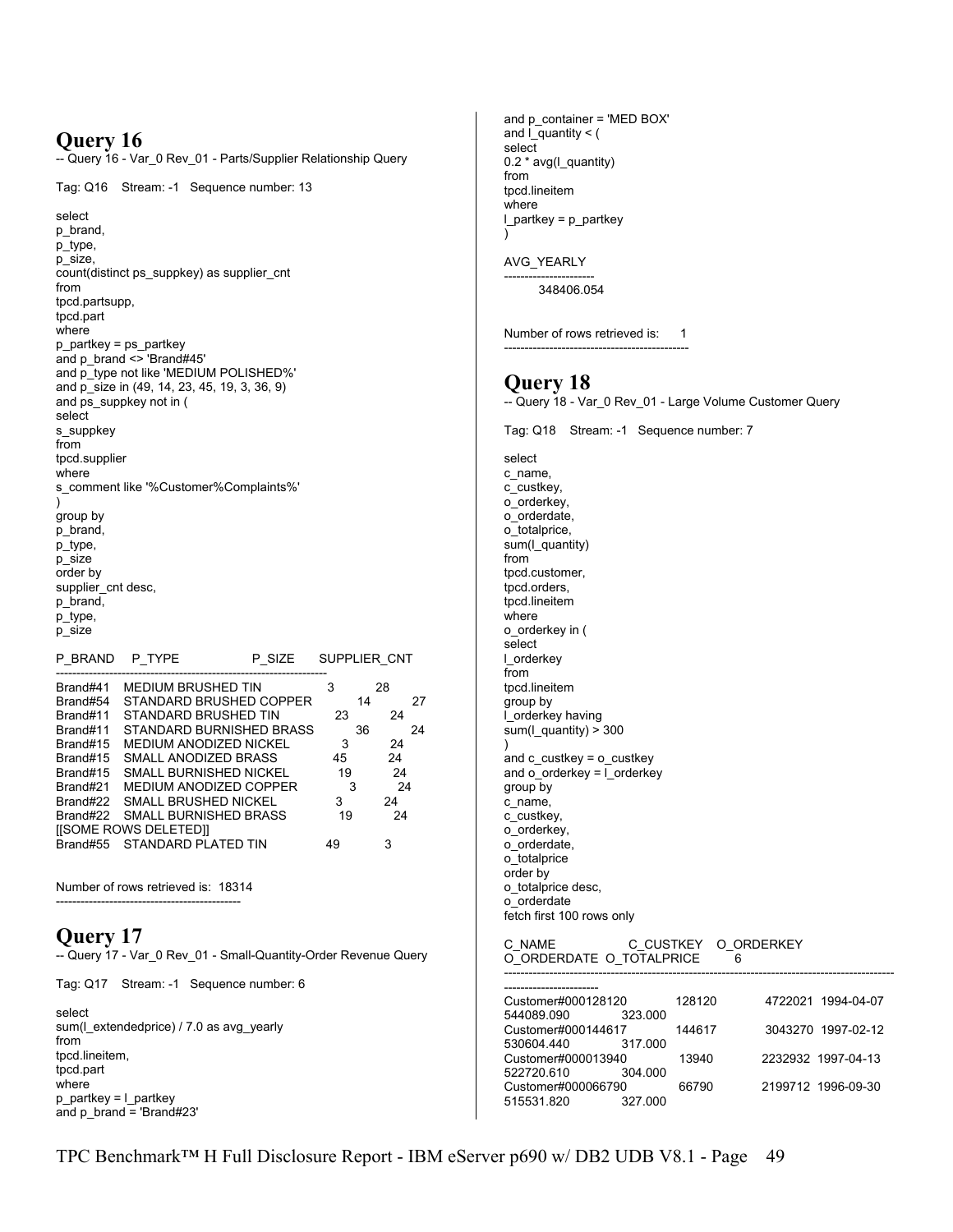| Customer#000046435                                                   | 46435  | 4745607 1997-07-03 | Customer#000045538                                                                                                     | 45538  | 4527553 1994-05-22 |
|----------------------------------------------------------------------|--------|--------------------|------------------------------------------------------------------------------------------------------------------------|--------|--------------------|
| 508047.990<br>309.000<br>Customer#000015272<br>500241.330<br>302.000 | 15272  | 3883783 1993-07-28 | 436275.310<br>305.000<br>Customer#000081581<br>435405.900<br>305.000                                                   | 81581  | 4739650 1995-11-04 |
| Customer#000146608<br>499794.580<br>303.000                          | 146608 | 3342468 1994-06-12 | Customer#000119989<br>320.000<br>434568.250                                                                            | 119989 | 1544643 1997-09-20 |
| Customer#000096103<br>494398.790<br>312.000                          | 96103  | 5984582 1992-03-16 | Customer#000003680<br>301.000<br>433525.970                                                                            | 3680   | 3861123 1998-07-03 |
| Customer#000024341<br>302.000<br>491348.260                          | 24341  | 1474818 1992-11-15 | Customer#000113131<br>301.000<br>432957.750                                                                            | 113131 | 967334 1995-12-15  |
| Customer#000137446<br>487763.250<br>311.000                          | 137446 | 5489475 1997-05-23 | Customer#000141098<br>301.000<br>430986.690                                                                            | 141098 | 565574 1995-09-24  |
| Customer#000107590<br>301.000<br>485141.380                          | 107590 | 4267751 1994-11-04 | Customer#000093392<br>425487.510<br>304.000                                                                            | 93392  | 5200102 1997-01-22 |
| Customer#000050008<br>483891.260<br>302.000                          | 50008  | 2366755 1996-12-09 | Customer#000015631<br>419879.590<br>302.000                                                                            | 15631  | 1845057 1994-05-12 |
| Customer#000015619<br>480083.960<br>318.000                          | 15619  | 3767271 1996-08-07 | Customer#000112987<br>305.000<br>418161.490                                                                            | 112987 | 4439686 1996-09-17 |
| Customer#000077260<br>479499.430<br>307.000                          | 77260  | 1436544 1992-09-12 | Customer#000012599<br>304.000<br>415200.610                                                                            | 12599  | 4259524 1998-02-12 |
| Customer#000109379<br>478064.110<br>302.000                          | 109379 | 5746311 1996-10-10 | Customer#000105410<br>302.000<br>412754.510                                                                            | 105410 | 4478371 1996-03-05 |
| Customer#000054602<br>471220.080<br>307.000                          | 54602  | 5832321 1997-02-09 | Customer#000149842<br>302.000<br>411329.350                                                                            | 149842 | 5156581 1994-05-30 |
| Customer#000105995<br>469692.580<br>307.000                          | 105995 | 2096705 1994-07-03 | Customer#000010129<br>409129.850<br>309.000                                                                            | 10129  | 5849444 1994-03-21 |
| Customer#000148885<br>469630.440<br>313.000                          | 148885 | 2942469 1992-05-31 | Customer#000069904<br>408513.000<br>305.000                                                                            | 69904  | 1742403 1996-10-19 |
| Customer#000114586<br>469605.590<br>308.000                          | 114586 | 551136 1993-05-19  | Customer#000017746<br>408446.930<br>303.000                                                                            | 17746  | 6882 1997-04-09    |
| Customer#000105260<br>469360.570<br>303.000                          | 105260 | 5296167 1996-09-06 | Customer#000013072<br>399195.470<br>301.000                                                                            | 13072  | 1481925 1998-03-15 |
| Customer#000147197<br>467149.670<br>320.000                          | 147197 | 1263015 1997-02-02 | Customer#000082441<br>382579.740<br>305.000                                                                            | 82441  | 857959 1994-02-07  |
| Customer#000064483<br>466991.350<br>304.000                          | 64483  | 2745894 1996-07-04 | Customer#000088703<br>302.000<br>363812.120                                                                            | 88703  | 2995076 1994-01-30 |
| Customer#000136573<br>461282.730<br>301.000                          | 136573 | 2761378 1996-05-31 |                                                                                                                        |        |                    |
| Customer#000016384<br>458378.920<br>312.000                          | 16384  | 502886 1994-04-12  | Number of rows retrieved is:                                                                                           | 57     |                    |
| Customer#000117919<br>317.000<br>456815.920                          | 117919 | 2869152 1996-06-20 |                                                                                                                        |        |                    |
| Customer#000012251<br>309.000<br>455107.260                          | 12251  | 735366 1993-11-24  | Query 19<br>-- Query 19 - Var_0 Rev_01 - Discounted Revenue Query                                                      |        |                    |
| Customer#000120098<br>308.000<br>453451.230                          | 120098 | 1971680 1995-06-14 | Tag: Q19 Stream: -1 Sequence number: 19                                                                                |        |                    |
| Customer#000066098<br>304.000<br>453436.160                          | 66098  | 5007490 1992-08-07 | select                                                                                                                 |        |                    |
| Customer#000117076<br>449545.850<br>301.000                          | 117076 | 4290656 1997-02-05 | sum(I extendedprice* (1 - I discount)) as revenue<br>from                                                              |        |                    |
| Customer#000129379<br>448665.790<br>303.000                          | 129379 | 4720454 1997-06-07 | tpcd.lineitem,<br>tpcd.part                                                                                            |        |                    |
| Customer#000126865<br>447606.650<br>320.000                          | 126865 | 4702759 1994-11-07 | where                                                                                                                  |        |                    |
| Customer#000088876<br>446717.460<br>304.000                          | 88876  | 983201 1993-12-30  | p_partkey = I_partkey<br>and $p$ brand = 'Brand#12'                                                                    |        |                    |
| Customer#000036619<br>446704.090<br>328.000                          | 36619  | 4806726 1995-01-17 | and p_container in ('SM CASE', 'SM BOX', 'SM PACK', 'SM PKG')<br>and I quantity $>= 1$ and I quantity $<= 1 + 10$      |        |                    |
| Customer#000141823<br>446269.120<br>310.000                          | 141823 | 2806245 1996-12-29 | and p size between 1 and 5<br>and I shipmode in ('AIR', 'AIR REG')                                                     |        |                    |
| Customer#000053029<br>446144.490<br>302.000                          | 53029  | 2662214 1993-08-13 | and I shipinstruct = 'DELIVER IN PERSON'                                                                               |        |                    |
| Customer#000018188<br>443807.220<br>308.000                          | 18188  | 3037414 1995-01-25 | or                                                                                                                     |        |                    |
| Customer#000066533<br>443576.500<br>305.000                          | 66533  | 29158 1995-10-21   | $p$ partkey = $l$ partkey<br>and $p$ brand = 'Brand#23'                                                                |        |                    |
| Customer#000037729<br>441082.970<br>309.000                          | 37729  | 4134341 1995-06-29 | and p container in ('MED BAG', 'MED BOX', 'MED PKG', 'MED PACK')<br>and I quantity $>= 10$ and I quantity $<= 10 + 10$ |        |                    |
| Customer#000003566<br>439803.360<br>304.000                          | 3566   | 2329187 1998-01-04 | and p size between 1 and 10<br>and I_shipmode in ('AIR', 'AIR REG')                                                    |        |                    |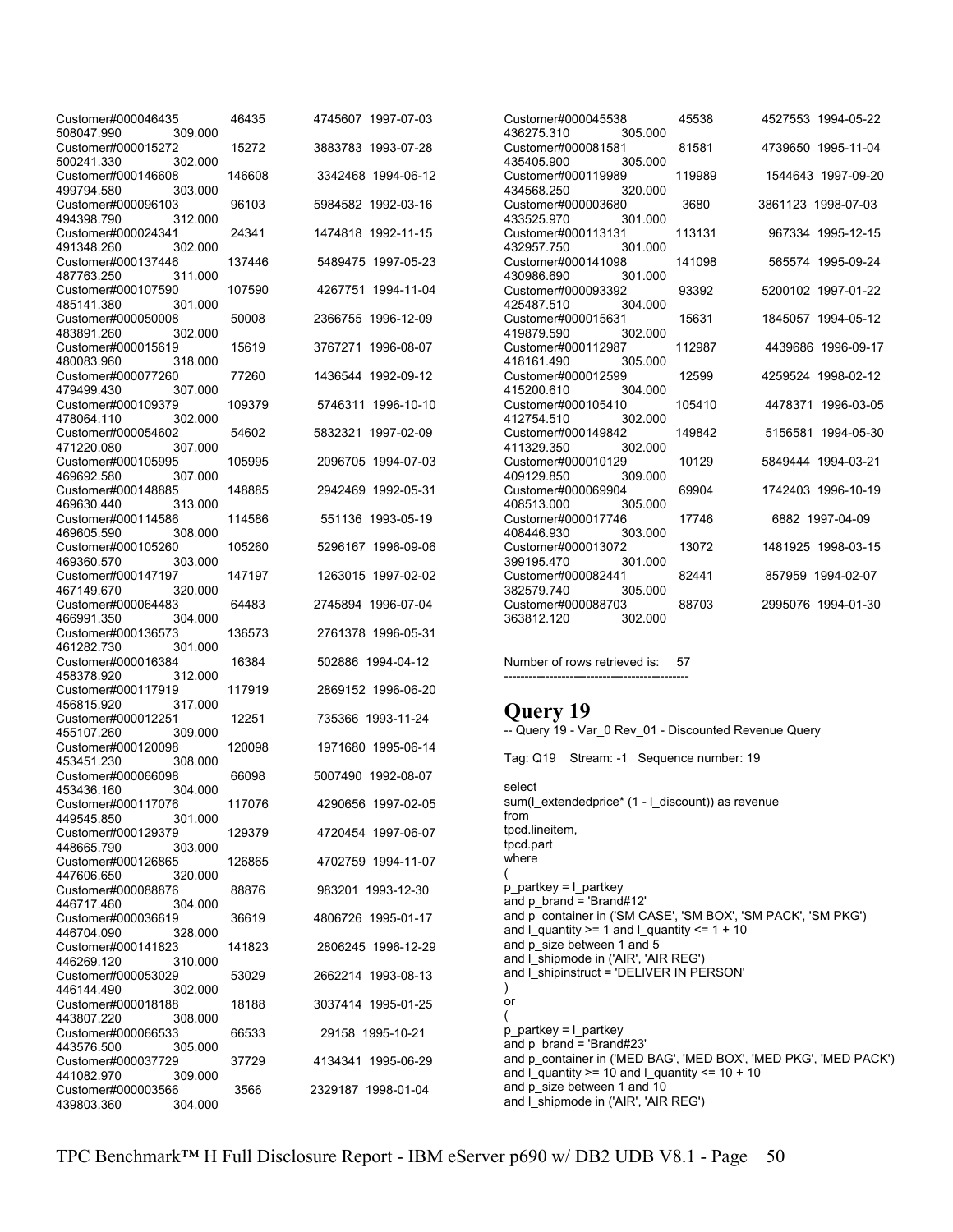```
and I shipinstruct = 'DELIVER IN PERSON'
) 
or 
( 
p partkey = l partkey
and p_brand = 'Brand#34' 
and p_container in ('LG CASE', 'LG BOX', 'LG PACK', 'LG PKG') 
and L quantity >= 20 and L quantity <= 20 + 10
and p_size between 1 and 15
and l_shipmode in ('AIR', 'AIR REG') 
and l_shipinstruct = 'DELIVER IN PERSON' 
)
```
#### REVENUE

---------------------- 3083843.058

Number of rows retrieved is: 1 ---------------------------------------------

### **Query 20**

-- Query 20 - Var\_0 Rev\_01 - Potential Part Promotion Query

Tag: Q20 Stream: -1 Sequence number: 4

select s name, s\_address from tpcd.supplier, tpcd.nation where s\_suppkey in ( select ps\_suppkey from tpcd.partsupp where ps\_partkey in ( select p\_partkey from tpcd.part where p\_name like 'forest%' ) and ps\_availqty > ( select 0.5 \* sum(l\_quantity) from tpcd.lineitem where  $l$  partkey = ps\_partkey and  $l$  suppkey = ps suppkey and  $\sqrt{\frac{1}{1}}$ shipdate >= date ('1994-01-01') and l\_shipdate < date ('1994-01-01') + 1 year ) ) and  $s$ \_nationkey =  $n$ \_nationkey and n\_name = 'CANADA' order by s\_name

S\_NAME S\_ADDRESS ---------------------------------------------------------------------

Supplier#000000020 iybAE,RmTymrZVYaFZva2SH,j Supplier#000000091 YV45D7TkfdQanOOZ7q9QxkyGUapU1oOWU6q3

Supplier#000000197 YC2Acon6kjY3zj3Fbxs2k4Vdf7X0cd2F Supplier#000000226 83qOdU2EYRdPQAQhEtn GRZEd Br7e1nnt1yxrw6ImgpJ7YdhFDjuBf Supplier#000000378 FfbhyCxWvcPrO8ltp9 Supplier#000000402 i9Sw4DoyMhzhKXCH9By,AYSgmD Supplier#000000530 0qwCMwobKY OcmLyfRXlagA8ukENJv, D fw5ocppmZpYBBIPI718hCihLDZ5KhKX Supplier#000000710 f19YPvOyb QoYwjKC,oPycpGfieBAcwKJo [[SOME ROWS DELETED]] Supplier#000009974 7wJ,J5DKcxSU4Kp1cQLpbcAvB5AsvKT

Number of rows retrieved is: 204 ---------------------------------------------

### **Query 21**

-- Query 21 - Var 0 Rev 01 - Suppliers Who Kept Orders Waiting **Query** 

Tag: Q21 Stream: -1 Sequence number: 9

select s\_name, count(\*) as numwait from tpcd.supplier, tpcd.lineitem l1, tpcd.orders, tpcd.nation where s\_suppkey = l1.l\_suppkey and o\_orderkey = l1.l\_orderkey and o\_orderstatus = 'F' and  $11.1$  receiptdate  $> 11.1$  commitdate and exists ( select \* from tpcd.lineitem I2 where l2.l\_orderkey = l1.l\_orderkey and l2.l\_suppkey <> l1.l\_suppkey ) and not exists ( select \* from tpcd.lineitem l3 where l3.l\_orderkey = l1.l\_orderkey and l3.l\_suppkey <> l1.l\_suppkey and I3.I\_receiptdate > I3.I\_commitdate ) and s\_nationkey = n\_nationkey and n\_name = 'SAUDI ARABIA' group by s\_name order by numwait desc, s\_name fetch first 100 rows only S\_NAME NUMWAIT ---------------------------------------- Supplier#000002829 20 Supplier#000005808 18 Supplier#000000262 17<br>Supplier#000000496 17 Supplier#000000496 Supplier#000002160 17 Supplier#000002301 17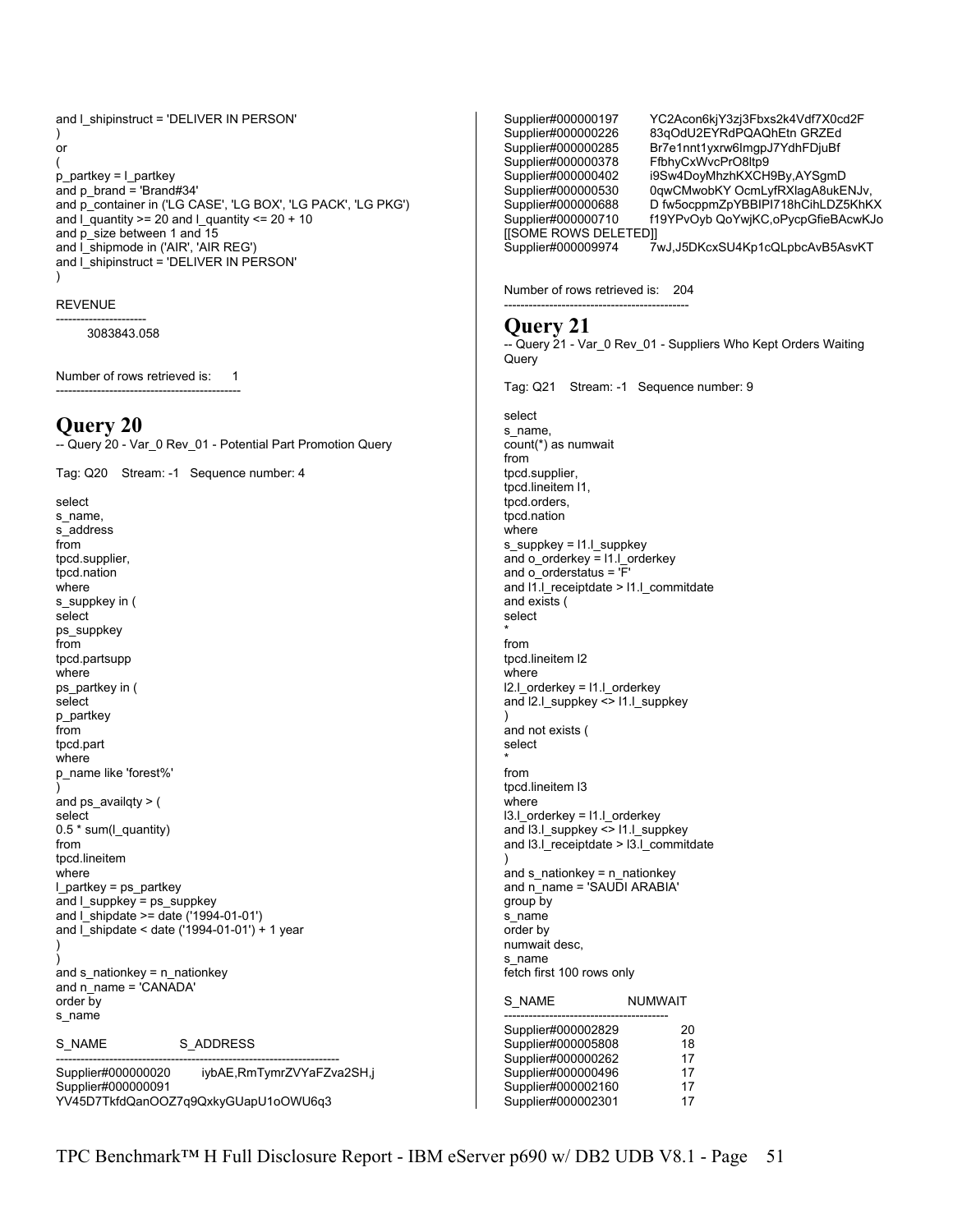| Supplier#000002540    | 17 |
|-----------------------|----|
| Supplier#000003063    | 17 |
| Supplier#000005178    | 17 |
| Supplier#000008331    | 17 |
| [[SOME ROWS DELETED]] |    |
| Supplier#000002483    | 12 |

Number of rows retrieved is: 100 ---------------------------------------------

## **Query 22**

-- Query 22 - Var\_0 Rev\_01 - Global Sales Opportunity Query Tag: Q22 Stream: -1 Sequence number: 12

select cntrycode, count(\*) as numcust, sum(c\_acctbal) as totacctbal from ( select substr(c\_phone, 1, 2) as cntrycode, c\_acctbal from tpcd.customer where substr(c\_phone, 1, 2) in ('13', '31', '23', '29', '30', '18', '17') and c\_acctbal > ( select avg(c\_acctbal) from tpcd.customer where  $c$ \_acctbal  $> 0.00$ and substr(c\_phone, 1, 2) in ('13', '31', '23', '29', '30', '18', '17') ) and not exists ( select \* from tpcd.orders where o\_custkey = c\_custkey ) ) as custsale group by cntrycode order by cntrycode CNTRYCODE NUMCUST TOTACCTBAL ---------------------------------------------- 13 888 6737713.990 17 861 6460573.720 18 964 7236687.400 6701457.950

6806670.180 Number of rows retrieved is: 7

29 948 7158866.630<br>30 909 6808436.130 30 909 6808436.130<br>31 922 6806670.180

---------------------------------------------

# **C.2 First 10 rows of Test Database Tables**

#### SELECT \* FROM TPCD.REGION FETCH FIRST 10 ROWS ONLY

| R REGIONKEY R NAME                                                                                     | R_COMMENT                                                                                                                                                 |
|--------------------------------------------------------------------------------------------------------|-----------------------------------------------------------------------------------------------------------------------------------------------------------|
| 0 AFRICA                                                                                               | special Tiresias about the furiously even                                                                                                                 |
| dolphins are furi<br>ns are turi<br>1 AMERICA<br>bold platelets wa                                     | even, ironic theodolites according to the                                                                                                                 |
| 2 ASIA<br>3 EUROPE                                                                                     | silent, bold requests sleep slyly across the<br>quickly sly dependencies. furiously silent instructions alongside<br>special, bold deposits haggle foxes. |
| platelet<br>carefully above the unusual, exp                                                           | 4 MIDDLE EAST furiously unusual packages use                                                                                                              |
| 5 record(s) selected.                                                                                  |                                                                                                                                                           |
|                                                                                                        | SELECT * FROM TPCD NATION FETCH FIRST 10 ROWS ONLY                                                                                                        |
|                                                                                                        | N_NATIONKEY N_NAME    N_REGIONKEY N_COMMENT                                                                                                               |
|                                                                                                        |                                                                                                                                                           |
| 0 ALGERIA                                                                                              | 0 final accounts wake quickly.                                                                                                                            |
| special reques<br><b>5 ETHIOPIA</b>                                                                    | 0 fluffily ruthless requests integrate                                                                                                                    |
| fluffily. pending ideas wake blithely acco<br><b>14 KENYA</b><br>15 MOROCCO                            | 0 ironic requests boost. quickly<br>pending pinto beans cajole slyly slyly even deposits. ironic packages<br>0 ideas according to the fluffily            |
| final pinto beans sleep furiously<br>16 MOZAMBIQUE                                                     | 0 ironic courts wake fluffily                                                                                                                             |
| even, bold deposi<br>1 ARGENTINA                                                                       | 1 idly final instructions cajole<br>stealthily. regular instructions wake carefully blithely express accounts.                                            |
| fluffi                                                                                                 |                                                                                                                                                           |
| 2 BRAZIL<br>sil                                                                                        | 1 always pending pinto beans sleep                                                                                                                        |
| 3 CANADA<br>17 PERU                                                                                    | 1 foxes among the bold requests<br>1 final, final accounts sleep slyly                                                                                    |
| across the requests.<br><b>24 UNITED STATES</b><br>serve furiously blithely regular warthogs! slyly fi | 1 blithely regular deposits                                                                                                                               |
| 10 record(s) selected.                                                                                 |                                                                                                                                                           |
|                                                                                                        | SELECT * FROM TPCD PART FETCH FIRST 10 ROWS ONLY                                                                                                          |
| P PARTKEY P NAME<br>P BRAND P TYPE<br>P RETAILPRICE P COMMENT                                          | P MFGR<br>P SIZE P CONTAINER                                                                                                                              |
|                                                                                                        |                                                                                                                                                           |
|                                                                                                        |                                                                                                                                                           |
| 43 medium khaki chocolate rosy blush<br>Manufacturer#4<br>242 magenta deep lawn linen navy             | Brand#44 PROMO POLISHED STEEL<br>5 WRAP CASE +9.43040000000000E+002 carefully iro                                                                         |

Manufacturer#3 Brand#35 SMALL POLISHED STEEL 42 LG BAG +1.14224000000000E+003 final pearls wake b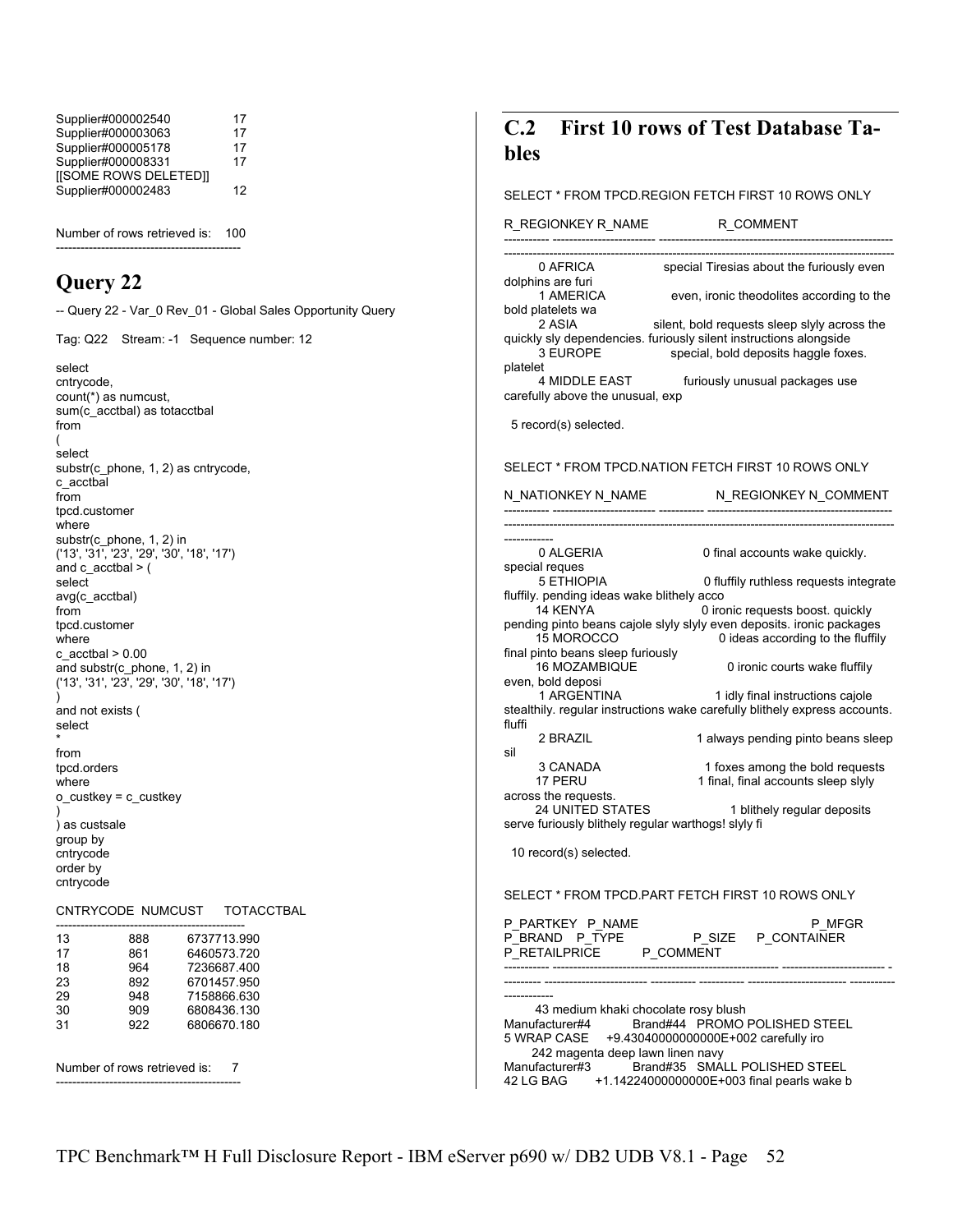244 midnight brown magenta maroon tan Manufacturer#5 Brand#51 ECONOMY BURNISHED BRASS 48 LG BOX +1.14424000000000E+003 careful 578 black dim lace almond bisque Manufacturer#4 Brand#41 MEDIUM ANODIZED NICKEL 9 WRAP DRUM +1.47857000000000E+003 carefully regula 621 almond coral dim frosted midnight Manufacturer#5 Brand#53 PROMO PLATED TIN 47 JUMBO DRUM +1.52162000000000E+003 blithely 691 burnished deep black cream blanched Manufacturer#3 Brand#35 PROMO BURNISHED BRASS 3 SM JAR +1.59169000000000E+003 unusual 949 thistle burlywood frosted yellow midnight Manufacturer#5 Brand#51 LARGE BURNISHED TIN 47 LG PKG +1.84994000000000E+003 carefully ironic foxes 997 powder lavender purple dim saddle Manufacturer#5 Brand#51 STANDARD ANODIZED BRASS 22 JUMBO BAG +1.89799000000000E+003 platel 1201 aquamarine lace pink medium khaki Manufacturer#5 Brand#54 LARGE POLISHED COPPER 21 JUMBO DRUM +1.10220000000000E+003 quickly s 1737 violet beige misty midnight green Manufacturer#3 Brand#32 ECONOMY POLISHED BRASS 29 WRAP PKG +1.63873000000000E+003 ironic 10 record(s) selected. SELECT \* FROM TPCD.SUPPLIER FETCH FIRST 10 ROWS ONLY

S\_SUPPKEY S\_NAME S\_ADDRESS S\_NATIONKEY S\_PHONE S\_ACCTBAL S\_COMMENT ----------- ------------------------- ---------------------------------------- ----------- ----- ---------- ------------------------ ----------------------------------------------------------- ------------------------------------------ 2072 Supplier#000002072 XBBFJ0OV0RxLBgG ,dNl 0 10-983-966-7774 +7.18016000000000E+003 even dinos among the furiously<br>6040 Supplier#000006040 y,nMWLIFjz6qhR1Rqnlji,8Uf 0 10-953-490-2366 +3.48205000000000E+003 regular, final frets are blithely along the blithely ironic deposits. carefully special 9418 Supplier#000009418 chJOHEWwW2Iec5roXAeLiyhe8fKYus 0 10-160-293-8608 +5.10525000000000E+003 slyly final deposits doubt bli 17198 Supplier#000017198 0 10-905-342-1346 +3.71240000000000E+003 quickly final packages against the 21791 Supplier#000021791 AY1IGVlhuZeKfs,61SDijJX7Djbvr,7Bdobkchq 0 10-674-966- 6118 +8.93485000000000E+003 ironic, bold theodolites are blithely above the special pinto beans. ironic foxes acros 24109 Supplier#000024109 B9nJgbUm1,pN 0 10-222-659-1814 +1.80549000000000E+003 furiously brave packages might integrate above the furiously regular accounts. requests 37529 Supplier#000037529 kN0fkq8rnNA4VlA m55sXV 0WloMvkz 0 10-182-345-9824 +9.28516000000000E+003 special, even deposits boost quickl 40816 Supplier#000040816 HxhcDZT eKo.GUsDKefMOfVDmW17ohk 0 10-433-830-5982 +2.81572000000000E+003 slyly regular platelets above the unus 41390 Supplier#000041390 8fhciVvp2kSq6R1IuOfBj31o0LH4XylN0RdV1v 0 10-388-363- 6591 +8.33932000000000E+003 even, special theodolites above the blithely silent accounts<br>49869 Supplier#000049869 w9oqqTqAWZEsLRqZJIHr0e6uW 0 10-684-457-6177 +8.28031000000000E+003 special ideas unwind. stealthy instructions sublate against the fluffily r ---------- ------------------------ ------------ ----------------------------------------------

10 record(s) selected.

SELECT \* FROM TPCD.PARTSUPP FETCH FIRST 10 ROWS ONLY

PS\_PARTKEY PS\_SUPPKEY PS\_AVAILQTY PS\_SUPPLYCOST PS\_COMMENT

----------- ----------- ----------- ------------------------ ----------------------------------- -----------------------------------------------------------------------------------------------

--------------------------------------------------------------------- 43 44 3211 +8.05780000000000E+002 final, express dependencies sleep according to the express requests. bold, regular accounts detect outside the slyly

 43 25000044 6770 +4.93190000000000E+002 furiously special pinto beans cajole. ironic decoys across the

 43 50000044 9506 +4.93650000000000E+002 carefully fluffy accounts across the blithely final accounts hang slyly according to the furiously special platelets. sil

 43 75000044 3232 +3.07120000000000E+002 bold packages wake blithely above the furiously bold

 242 243 6454 +5.36500000000000E+002 slyly ironic accounts haggle furiously along the blithely ironic d

 242 25000243 394 +9.72400000000000E+001 silent accounts snooze according to the regular depths. final, specia

 242 50000243 2514 +2.08390000000000E+002 furiously even dependencies of the blithely final asymptotes need to s

 242 75000243 6902 +1.47390000000000E+002 furiously ironic deposits according to the final requests will

 244 245 5942 +1.48840000000000E+002 excuses sublate slyly sly accounts. furiously special packages about the carefully regular packages boost furiously stealthy packages.

 244 25000245 4940 +2.93620000000000E+002 final, ironic somas are blithely express foxes. furiously regular excuses according to the pending, unusual pinto beans doze across the furiously special

10 record(s) selected.

SELECT \* FROM TPCD.CUSTOMER FETCH FIRST 10 ROWS ONLY

----------- ------------------------- ---------------------------------------- ----------- -----

C\_CUSTKEY C\_NAME C\_ADDRESS C\_NATIONKEY C\_PHONE C\_ACCTBAL C\_MKTSEGMENT C\_COMMENT

----------------------------------------------------------------------- 118 Customer#0000000118 OVnFuHygK9wx3xpg8 18 28-639-943-7051 +3.58237000000000E+003 AUTOMOBILE foxes are slyly. ironic deposits haggle. theodolites haggle furiously quickly silent pinto beans. pending,

 690 Customer#0000000690 xH61m,Si5X4REvi 3 13-489-760-5455 +1.03450000000000E+002 HOUSEHOLD requests nag quickly according to the requests. c

 718 Customer#0000000718 w,GXCSSI4NEHAFPKG 20 30-605-635-8197 +8.43840000000000E+003 HOUSEHOLD slyly regular foxes hang. slyly even theodolites haggle carefully after the furiously final requests. ironic f

 760 Customer#0000000760 jp8DYJ7GPQSDQC 2 12-176-116-3113 +2.88324000000000E+003 BUILDING blithely regular accounts haggle around the unusual requests. sly brai

 904 Customer#0000000904 YdJEbNygDU6DrgWXQY6orasq 5 15-940-929-4572 +9.56282000000000E+003 BUILDING instructions would are quickly according to the furiously even accounts. even Tiresia

921 Customer#0000000921 XYBVDdDifSYrW

gUeDPhITqMjpjtbnc 8 18-765-936-2316 +3.65109000000000E+003 HOUSEHOLD slyly express foxes across the slyly express accounts cajo

1020 Customer#0000001020

DHom,LSHKfYSwLSZv39AooYQHlvbaeztefjwR 3 13-692-286-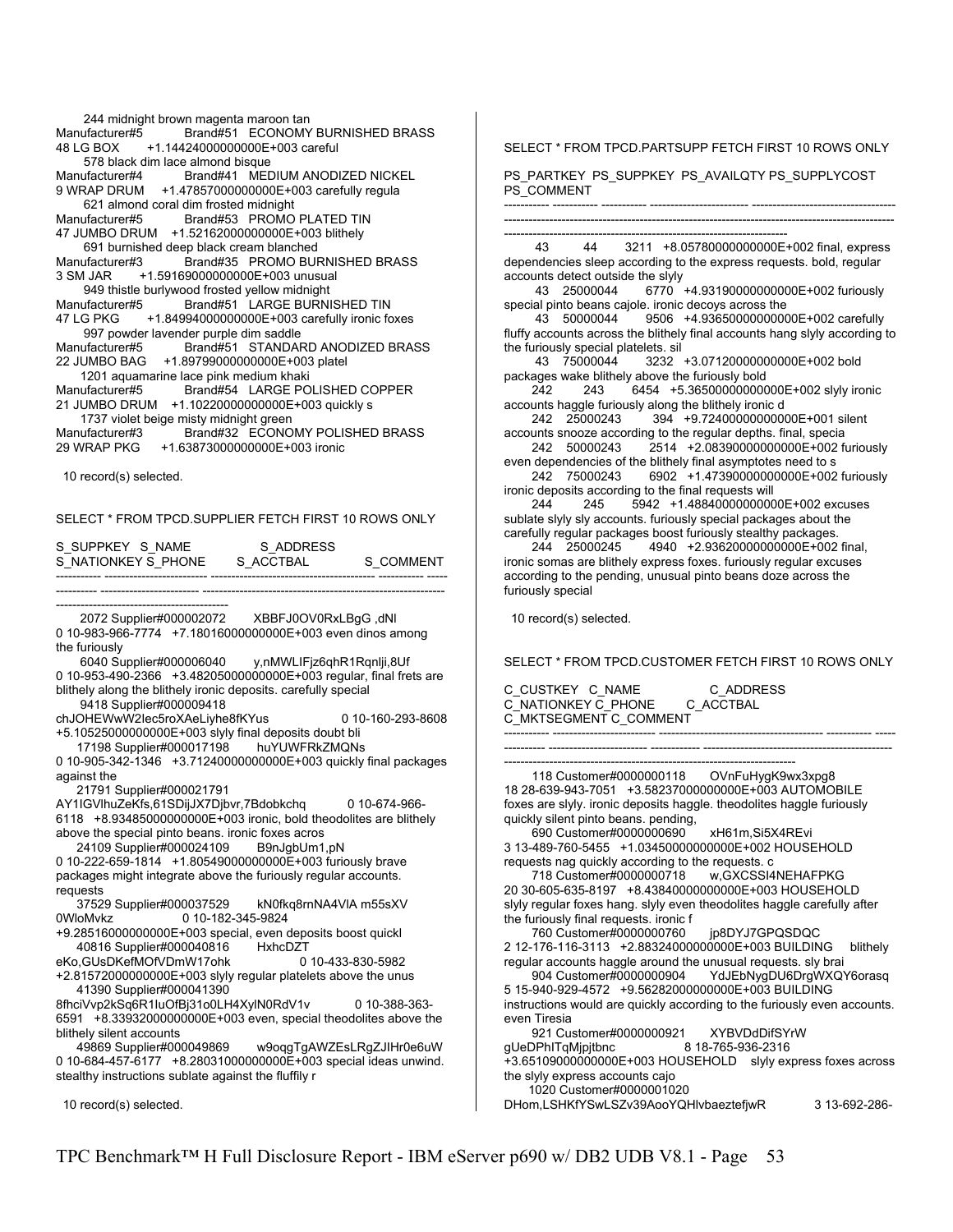8158 +6.91487000000000E+003 MACHINERY accounts about the carefully ironic instructions haggle q 1636 Customer#0000001636 t1VhiA5gssjGA4,o5b2e8WJHsaBAmCfm4G 20 30-559-573- 5410 +3.22888000000000E+003 FURNITURE carefully ironic asymptotes above the daring, regular tithes haggle even ins<br>1715 Customer#0000001715 TNwfsu3dllti 1715 Customer#0000001715 12 22-283-174-5611 +2.58736000000000E+003 BUILDING furiously bold pinto beans cajole slyly accounts. blith 2021 Customer#0000002021 1ZLujitHdPv 23 33-814-768-2072 +2.19346000000000E+003 AUTOMOBILE requests are slyly. furiously regular packages cajole slyly final ac 10 record(s) selected. SELECT \* FROM TPCD.ORDERS FETCH FIRST 10 ROWS ONLY O\_ORDERKEY O\_CUSTKEY O\_ORDERSTATUS<br>O\_TOTALPRICE O\_ORDERDATE O\_ORDERPRIC O\_ORDERDATE O\_ORDERPRIORITY O\_CLERK O\_SHIPPRIORITY O\_COMMENT -------------------- ----------- ------------- ------------------------ ----------- ------------ --- --------------- -------------- ------------------------------------------------------------ ------------------- 6778912 478245220 F +3.22040910000000E+005 01/01/1992 5-LOW Clerk#008371476 0 slyly slow accounts cajole carefully at 7031047 143106347 F +2.40468360000000E+005 01/01/1992 2-HIGH Clerk#002654843 0 regular requests sleep. slyly ironic theodolites across the 7211205 1376933353 F +2.96240010000000E+005 01/01/1992 4-NOT SPECIFIED Clerk#000093879 along the furiously bold requests. slyly ironic id 8638209 682954945 F +2.24417000000000E+005 01/01/1992 5-LOW Clerk#003600234 0 dependencies are quickly regular, special dolphins<br>9737542 108430388 F 9737542 108430388 F +1.89791440000000E+005 01/01/1992 5-LOW Clerk#000223874 0 pinto beans sleep slyl 10293349 788094167 F +2.06394700000000E+005 01/01/1992 3-MEDIUM Clerk#000381776 0 even, silent requests are ruthless frays. ironic re 11174723 953829496 F +2.29809620000000E+005 01/01/1992 4-NOT SPECIFIED Clerk#005394312 0 blithely final platelets aft 13459781 805866632 F +1.17318440000000E+005 Clerk#005320354 0 dependencies thrash pending deposits. quickly fina 13609669 455668936 F +3.05727520000000E+005 01/01/1992 4-NOT SPECIFIED Clerk#007399046 0 final, unusual dependencies among the pending, regu<br>15114274 546705230 F +2.327 +2.32719670000000E+005 01/01/1992 4-NOT SPECIFIED Clerk#002558383 0 theodolites integrate. blithely ironic somas dazzle silently. ironic account 10 record(s) selected. SELECT \* FROM TPCD.LINEITEM FETCH FIRST 10 ROWS ONLY L\_ORDERKEY L\_PARTKEY L\_SUPPKEY L\_LINENUMBER L\_QUANTITY LEXTENDEDPRICE L\_DISCOUNT L\_TAX L\_RETURNFLAG L\_LINESTATUS L\_SHIPDATE L\_COMMITDATE L\_RECEIPTDATE L\_SHIPINSTRUCT L\_SHIPMODE L\_COMMENT -------------------- ----------- ----------- ------------ ------------------------ ------------- ----------- ------------------------ ------------------------ ------------ ------------ -------- -- ------------ ------------- ------------------------- ---------- ----------------------------- ---------------

 6928030402 887199327 37199344 7 +3.30000000000000E+001 +4.56050100000000E+004 +1.00000000000000E-001 +2.00000000000000E-002 A F 01/02/1992 02/26/1992 01/18/1992 NONE AIR blithely final dep

 6968286083 173690692 23690695 4 +3.50000000000000E+001 +5.85903500000000E+004 +3.00000000000000E-002 +0.00000000000000E+000 R F 01/02/1992 03/05/1992 01/07/1992 TAKE BACK RETURN FOB express depo

 7021258818 580339524 5339530 6 +2.20000000000000E+001 +3.37592200000000E+004 +8.00000000000000E-002 +7.00000000000000E-002 R F 01/02/1992 02/07/1992 01/24/1992 TAKE BACK RETURN FOB special, unusual req

 7033394309 690977794 15977801 1 +3.60000000000000E+001 +6.61410000000000E+004 +8.00000000000000E-002 +7.00000000000000E-002 A F 01/02/1992 03/20/1992 01/19/1992 NONE RAIL blithely even instruc

 7088244964 323743110 23743111 4 +1.00000000000000E+001 +1.13693000000000E+004 +0.00000000000000E+000 +5.00000000000000E-002 A F 01/02/1992 03/02/1992 01/05/1992 DELIVER IN PERSON REG AIR dogged, even dep

 7126528356 1991591603 16591623 2 +4.00000000000000E+000 +6.38012000000000E+003 +1.00000000000000E-001 +8.00000000000000E-002 A F 01/02/1992 03/08/1992 01/13/1992 DELIVER IN PERSON MAIL bold, bold instructions engage

 7145826055 380763717 55763727 3 +4.80000000000000E+001 +8.45606400000000E+004 +0.00000000000000E+000 +0.00000000000000E+000 R F 01/02/1992 02/26/1992 01/16/1992 COLLECT COD RAIL final, regular

 7182519524 113780156 63780159 4 +6.00000000000000E+000 +7.38282000000000E+003 +5.00000000000000E-002 +0.00000000000000E+000 R F 01/02/1992 03/26/1992 01/26/1992 TAKE BACK RETURN FOB carefully even

 7344925350 1097439200 22439211 5 +4.30000000000000E+001 +5.52266200000000E+004 +8.00000000000000E-002 +7.00000000000000E-002 R F 01/02/1992 03/04/1992 01/16/1992 TAKE BACK RETURN RAIL furiously silent accounts en

 7352500358 440979043 15979056 2 +1.20000000000000E+001 +1.32000000000000E+004 +0.00000000000000E+000 +6.00000000000000E-002 R F 01/02/1992 02/19/1992 01/22/1992 DELIVER IN PERSON FOB furiously ironic

10 record(s) selected.

## **C.3 Query Substitution Parameters**

Power stream Seed = 1120050504

-- TPC TPC-H Parameter Substitution (Version 1.3.0) -- using 1120050504 as a seed to the RNG Q1 DELTA 115 Q<sub>2</sub> SIZE 48 TYPE STEEL<br>REGION EURO **EUROPE** Q3 SEGMENT FURNITURE DATE 1995-03-25 Q4 DATE 1996-11-01 Q5 REGION AFRICA DATE 1993-01-01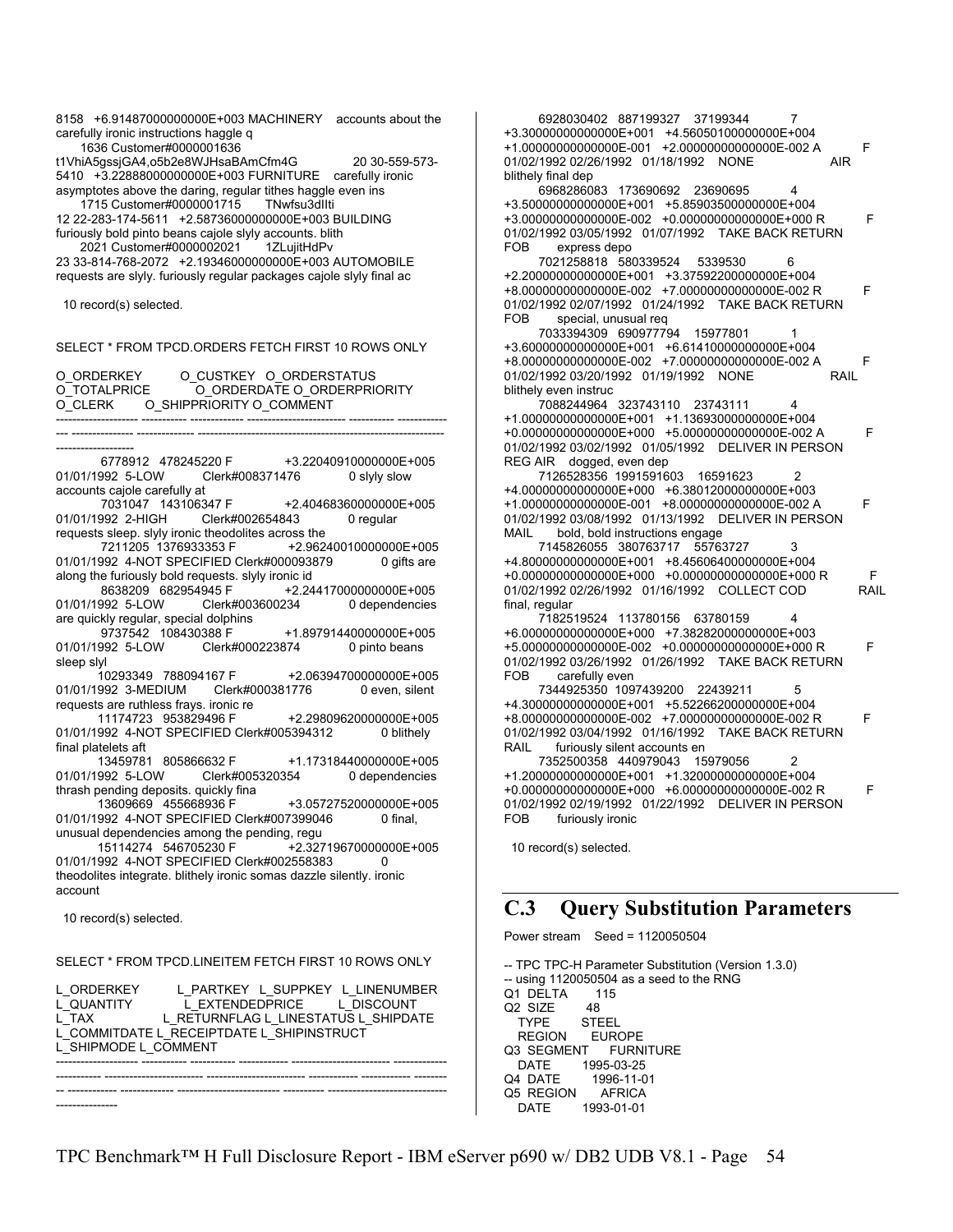Q6 DATE 1993-01-01 DISCOUNT 0.04<br>QUANTITY 25 **QUANTITY** Q7 NATION1 FRANCE NATION2 CHINA Q8 NATION CHINA<br>REGION ASIA **REGION**  TYPE SMALL ANODIZED BRASS Q9 COLOR coral Q10 DATE 1993-06-01 Q11 NATION INDIA<br>FRACTION 0.0000 0.0000000100 Q12 SHIPMODE1 FOB SHIPMODE2 AIR DATE 1995-01-01 Q13 WORD1 express WORD2 requests Q14 DATE 1994-06-01 Q15 DATE 1995-07-01<br>Q16 BRAND Brand#52 Q16 BRAND TYPE PROMO BURNISHED SIZE1 27 SIZE2 35<br>SIZE3 30 SIZE3 SIZE4 34 SIZE5 44 SIZE6 24<br>SIZE7 46 SIZE7 SIZE8 11 Q17 BRAND Brand#25 CONTAINER WRAP CASE<br>18 QUANTITY 315 Q18 QUANTITY Q19 BRAND1 Brand#51 BRAND2 Brand#44 BRAND3 Brand#51 QUANTITY1 10<br>QUANTITY2 12 QUANTITY2 QUANTITY3 23 Q20 COLOUR blush DATE 1996-01-01<br>NATION MOZAMBI MOZAMBIQUE Q21 NATION MOROCCO<br>Q22 I1 13 Q22 11 I2 31 24 I4 10 I5 16 I6 17 29 Throughput Stream = 1 Seed = 1120050505 -- TPC TPC-H Parameter Substitution (Version 1.3.0) -- using 1120050505 as a seed to the RNG Q1 DELTA 62 Q2 SIZE 36 TYPE NICKEL REGION AMERICA Q3 SEGMENT MACHINERY DATE 1995-03-10 Q4 DATE 1994-08-01 Q5 REGION AMERICA<br>DATE 1993-01-01 DATE 1993-01-01 Q6 DATE 1993-01-01 DISCOUNT 0.09 QUANTITY 24<br>Q7 NATION1 UI UNITED KINGDOM NATION2 IRAN Q8 NATION IRAN REGION MIDDLE EAST<br>TYPE STANDARD POL STANDARD POLISHED BRASS

Q9 COLOR brown Q10 DATE 1994-03-01<br>Q11 NATION SAUDI AR SAUDI ARABIA FRACTION 0.0000000100 Q12 SHIPMODE1 TRUCK SHIPMODE2 FOB DATE 1994-01-01 Q13 WORD1 express<br>WORD2 requests requests Q14 DATE 1994-09-01 Q15 DATE 1993-04-01 Q16 BRAND Brand#32 TYPE SMALL PLATED SIZE1 45<br>SIZE2 6 SIZE<sub>2</sub> SIZE3 43 SIZE4 19 SIZE5 4<br>SIZE6 27 SIZE<sub>6</sub> SIZE7 7 SIZE8 20 Q17 BRAND Brand#22 CONTAINER WRAP JAR Q18 QUANTITY 313 Q19 BRAND1 Brand#53 BRAND2 Brand#22<br>BRAND3 Brand#41 BRAND3 QUANTITY1 5 QUANTITY2 13 QUANTITY3 30 Q20 COLOUR maroon DATE 1994-01-01 NATION FRANCE Q21 NATION GERMANY<br>Q22 I1 12 Q22 11 I2 29 I3 17 I4 26 I5 18 I6 33 I7 25 Throughput Stream = 2 Seed = 1120050506 -- TPC TPC-H Parameter Substitution (Version 1.3.0) -- using 1120050506 as a seed to the RNG Q1 DELTA 70<br>Q2 SIZE 24 Q2 SIZE 24<br>TYPE TIN **TYPE**  REGION MIDDLE EAST Q3 SEGMENT BUILDING DATE 1995-03-27<br>1997-02-04 Q4 DATE 1997-02-0 Q4 DATE 1997-02-01 Q5 REGION ASIA DATE 1993-01-01 Q6 DATE 1993-01-01 DISCOUNT 0.07 QUANTITY 24<br>7 NATION1 MOROCCO Q7 NATION1 NATION2 BRAZIL<br>3 NATION BRAZIL Q8 NATION REGION AMERICA TYPE STANDARD BURNISHED BRASS Q9 COLOR beige<br>Q10 DATE 1994-1 Q10 DATE 1994-12-01 Q11 NATION INDIA FRACTION 0.0000000100 Q12 SHIPMODE1 RAIL SHIPMODE2 SHIP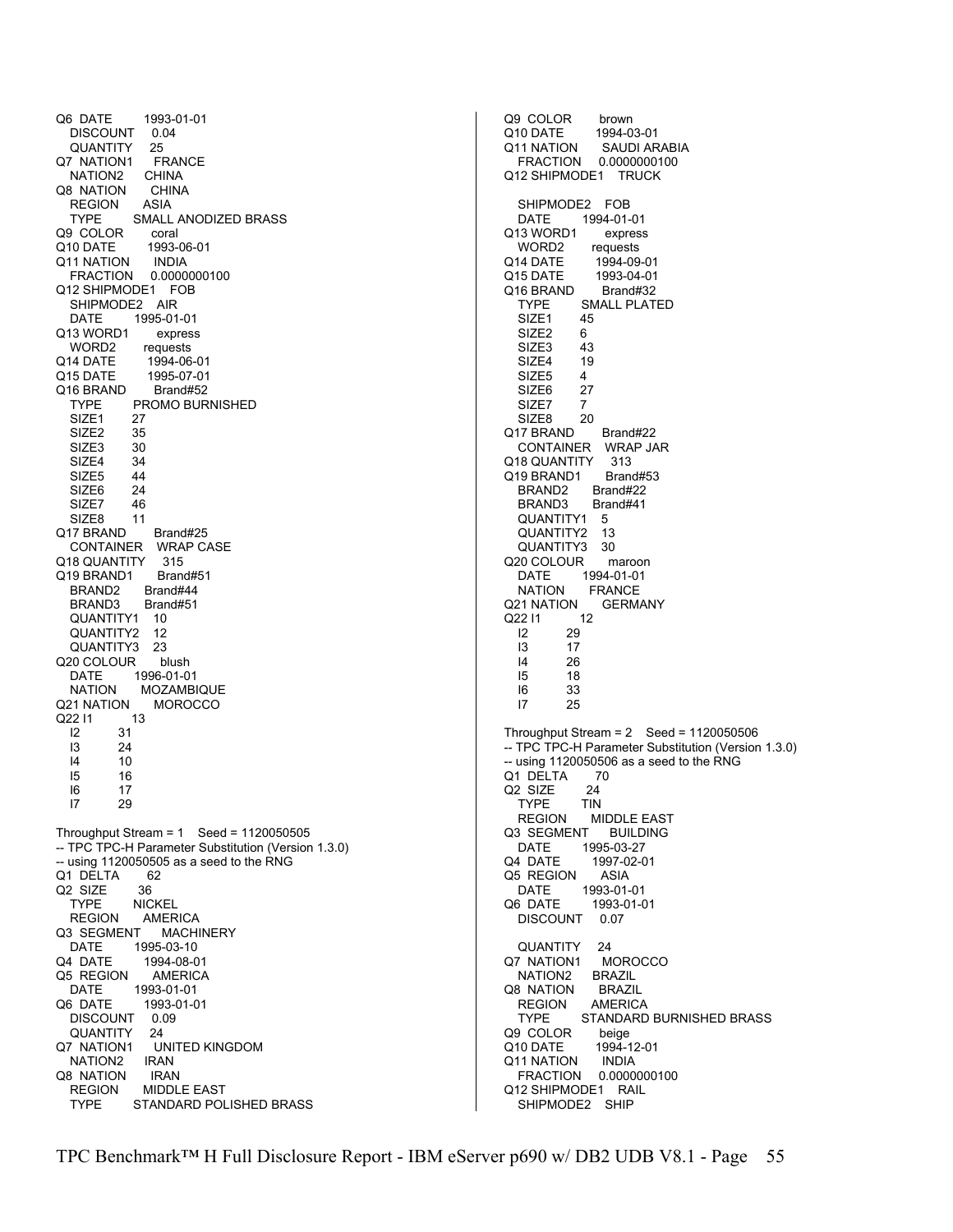DATE 1994-01-01 Q13 WORD1 express<br>WORD2 requests requests Q14 DATE 1994-12-01 Q15 DATE 1995-11-01 Q16 BRAND Brand#22<br>TYPE LARGE BRUS LARGE BRUSHED SIZE1 21 SIZE2 34<br>SIZE3 50 SIZE3 SIZE4 24<br>SIZE5 37 SIZE5 SIZE6 11 SIZE7 36 SIZE8 22 Q17 BRAND Brand#24 CONTAINER WRAP CAN Q18 QUANTITY 314 Q19 BRAND1 Brand#55 BRAND2 Brand#55 BRAND3 Brand#45 QUANTITY1 10 QUANTITY2 14 QUANTITY3 26 Q20 COLOUR tomato DATE 1997-01-01<br>NATION VIETNAM NATION VIETNAM<br>Q21 NATION UNITED UNITED STATES Q22 I1 27  $\begin{array}{ccc} 12 & 21 \\ 13 & 17 \end{array}$  I3 17 I4 26  $12$  I6 25 I7 29 Throughput Stream = 3 Seed = 1120050507 -- TPC TPC-H Parameter Substitution (Version 1.3.0) -- using 1120050507 as a seed to the RNG Q1 DELTA 78<br>Q2 SIZE 11 Q2 SIZE TYPE COPPER REGION AMERICA<br>3 SEGMENT HOUSEHOLD Q3 SEGMENT DATE 1995-03-12 Q4 DATE 1994-11-01 Q5 REGION EUROPE DATE 1994-01-01<br>Q6 DATE 1994-01-0 1994-01-01 DISCOUNT 0.04 QUANTITY 25<br>7 NATION1 GERMANY Q7 NATION1<br>NATION2 **ROMANIA** Q8 NATION ROMANIA REGION EUROPE TYPE PROMO BRUSHED STEEL Q9 COLOR white Q10 DATE 1993-09-01 Q11 NATION VIETNAM FRACTION 0.0000000100 Q12 SHIPMODE1 AIR SHIPMODE2 SHIP DATE 1995-01-01 Q13 WORD1 express WORD2 requests<br>Q14 DATE 1995-04 1995-04-01 Q15 DATE 1993-07-01 Q16 BRAND Brand#52 TYPE STANDARD ANODIZED<br>SIZE1 2 SIZE<sub>1</sub>

 SIZE2 16 SIZE3 35<br>SIZE4 22 SIZE4 SIZE5 33 SIZE6 37 SIZE7 17<br>SIZE8 26 SIZE8 Q17 BRAND Brand#21 CONTAINER SM CASE Q18 QUANTITY 312 Q19 BRAND1 Brand#12 BRAND2 Brand#43 BRAND3 Brand#44 QUANTITY1 5 QUANTITY2 15<br>QUANTITY3 22 QUANTITY3 Q20 COLOUR goldenrod DATE 1996-01-01 NATION IRAQ<br>Q21 NATION MC **MOZAMBIQUE** Q22 I1 14 I2 31 I3 28 I4 10 I5 13 I6 19 I7 32 Throughput Stream =  $4$  Seed = 1120050508 -- TPC TPC-H Parameter Substitution (Version 1.3.0)  $-$  using 1120050508 as a seed to the RNG<br>Q1 DELTA  $86$ Q1 DELTA Q<sub>2</sub> SIZE 49 TYPE STEEL REGION MIDDLE EAST Q3 SEGMENT BUILDING DATE 1995-03-29 Q4 DATE 1997-06-01 Q5 REGION MIDDLE EAST DATE 1994-01-01<br>Q6 DATE 1994-01-0 1994-01-01 DISCOUNT 0.09 QUANTITY 24 Q7 NATION1 UNITED STATES<br>NATION2 IRAN NATION<sub>2</sub> Q8 NATION IRAN REGION MIDDLE EAST TYPE PROMO PLATED STEEL Q9 COLOR tan Q10 DATE 1994-07-01 Q11 NATION INDONESIA FRACTION 0.0000000100 Q12 SHIPMODE1 REG AIR SHIPMODE2 SHIP DATE 1995-01-01 Q13 WORD1 express WORD2 requests Q14 DATE 1995-07-01 Q15 DATE 1996-02-01 Q16 BRAND Brand#32 TYPE MEDIUM PLATED<br>SIZE1 10 SIZE<sub>1</sub> SIZE<sub>2</sub> 4 SIZE3 19 SIZE4 39<br>SIZE5 33 SIZE5 33<br>SIZE6 20 SIZE6 20<br>SIZE7 6 SIZE7 SIZE8 13

Q17 BRAND Brand#23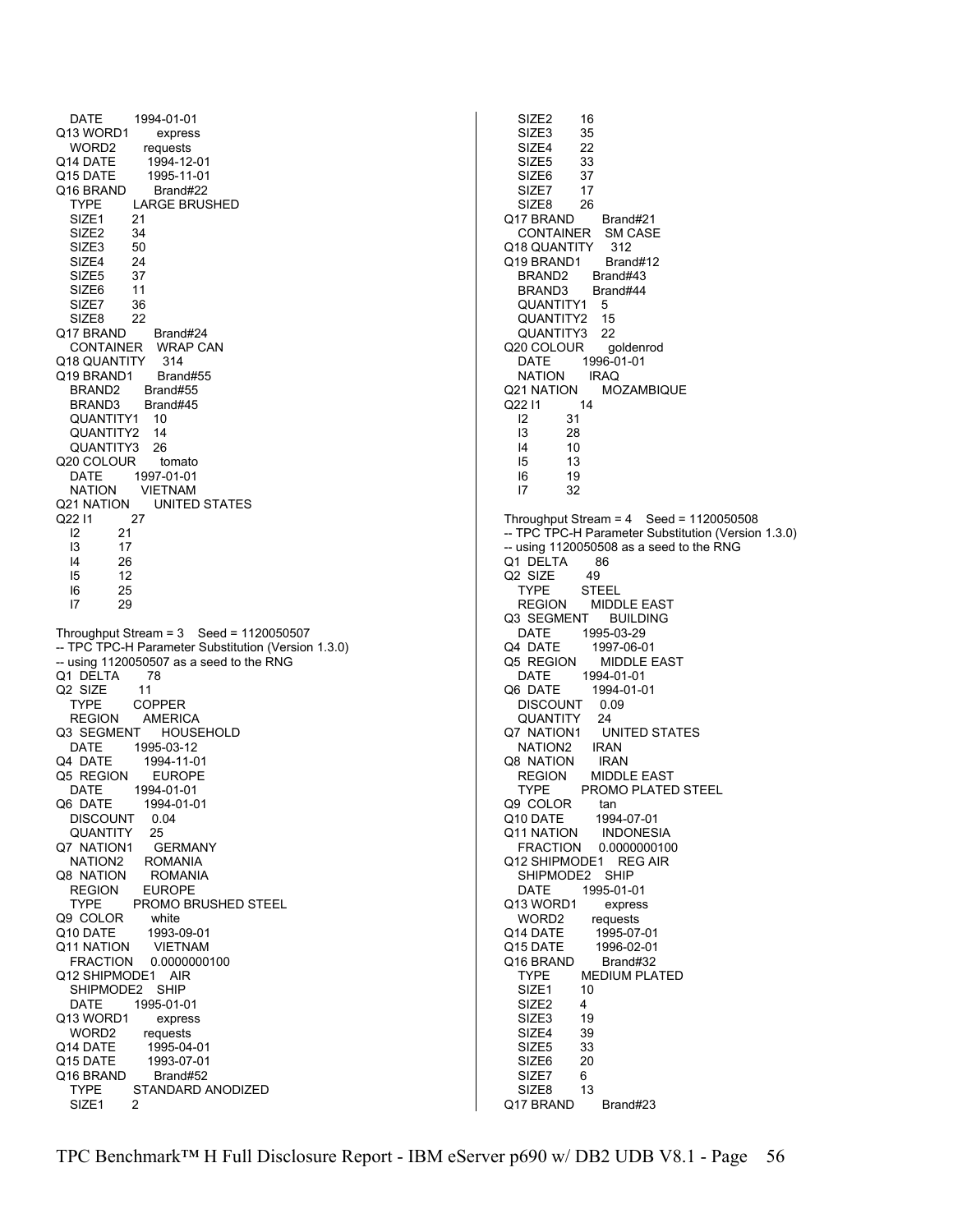CONTAINER SM JAR Q18 QUANTITY 313<br>Q19 BRAND1 Brand#14 Q19 BRAND1 BRAND2 Brand#21 BRAND3 Brand#33 QUANTITY1 1<br>QUANTITY2 16 QUANTITY2 QUANTITY3 30 Q20 COLOUR rosy DATE 1994-01-01 NATION ALGERIA<br>21 NATION INDIA Q21 NATION Q22 I1 30 I2 18 I3 26 I4 33 I5 25 I6 29 I7 34 Throughput Stream =  $5$  Seed = 1120050509 -- TPC TPC-H Parameter Substitution (Version 1.3.0) -- using 1120050509 as a seed to the RNG<br>Q1 DELTA 94 Q1 DELTA Q2 SIZE 37 TYPE BRASS REGION ASIA<br>3 SEGMENT HOUSEHOLD Q3 SEGMENT DATE 1995-03-14 Q4 DATE 1995-03-01 Q5 REGION AFRICA<br>DATE 1994-01-01 DATE 1994-01-01 Q6 DATE 1994-01-01 DISCOUNT 0.07 QUANTITY 24 Q7 NATION1 MOZAMBIQUE<br>NATION2 BRAZIL NATION<sub>2</sub> Q8 NATION BRAZIL REGION AMERICA<br>TYPE PROMO AN PROMO ANODIZED STEEL Q9 COLOR sky Q10 DATE 1993-04-01 Q11 NATION RUSSIA<br>FRACTION 0.000000 0.0000000100 Q12 SHIPMODE1 SHIP SHIPMODE2 TRUCK DATE 1993-01-01 Q13 WORD1 express WORD2 accounts Q14 DATE 1995-10-01<br>Q15 DATE 1993-11-01 1993-11-01<br>Brand#22 Q16 BRAND TYPE ECONOMY POLISHED SIZE1 8 SIZE2 40 SIZE3 17 SIZE<sub>4</sub> 43 SIZE5 18 SIZE6 4<br>SIZE7 19 SIZE7 19<br>SIZE8 14 SIZE8 Q17 BRAND Brand#24 CONTAINER SM CAN Q18 QUANTITY 315<br>Q19 BRAND1 Brand#11 Q19 BRAND1 BRAND2 Brand#14 BRAND3 Brand#33 QUANTITY1 6 QUANTITY2 17

 QUANTITY3 26 Q20 COLOUR cornflower<br>DATE 1993-01-01 DATE 1993-01-01 NATION MOROCCO Q21 NATION ARGENTINA<br>Q22 I1 25 Q22 I1<br>21 I2 18 I3 14 14 12<br>15 33 I5 33 I6 17 I7 32 Throughput Stream =  $6$  Seed = 1120050510 -- TPC TPC-H Parameter Substitution (Version 1.3.0) -- using 1120050510 as a seed to the RNG Q1 DELTA 102 Q2 SIZE 25 TYPE TIN<br>REGION M **MIDDLE EAST** Q3 SEGMENT AUTOMOBILE DATE 1995-03-31 Q4 DATE 1997-10-01 Q5 REGION AMERICA DATE 1994-01-01 Q6 DATE 1994-01-01 DISCOUNT 0.04 QUANTITY 25 Q7 NATION1 INDIA NATION2 ROMANIA Q8 NATION ROMANIA<br>REGION EUROPE **REGION**  TYPE ECONOMY POLISHED STEEL Q9 COLOR royal Q10 DATE 1994-01-01 Q11 NATION IRAN FRACTION 0.0000000100 Q12 SHIPMODE1 MAIL SHIPMODE2 REG AIR DATE 1995-01-01<br>13 WORD1 special Q13 WORD1 WORD2 accounts Q14 DATE 1996-01-01 Q15 DATE 1996-06-01 Q16 BRAND Brand#52 TYPE SMALL ANODIZED SIZE1 12 SIZE2 33<br>SIZE3 26 SIZE3 SIZE4 6 SIZE5 20 SIZE6 13<br>SIZE7 11 SIZE7 SIZE8 17 Q17 BRAND Brand#21 CONTAINER LG CASE Q18 QUANTITY 312 Q19 BRAND1 Brand#24 BRAND2 Brand#42 BRAND3 Brand#32 QUANTITY1 1 QUANTITY2 18 QUANTITY3 22 Q20 COLOUR navy DATE 1996-01-01<br>NATION ETHIOPIA **ETHIOPIA** Q21 NATION CHINA Q22 I1 15 I2 19 I3 26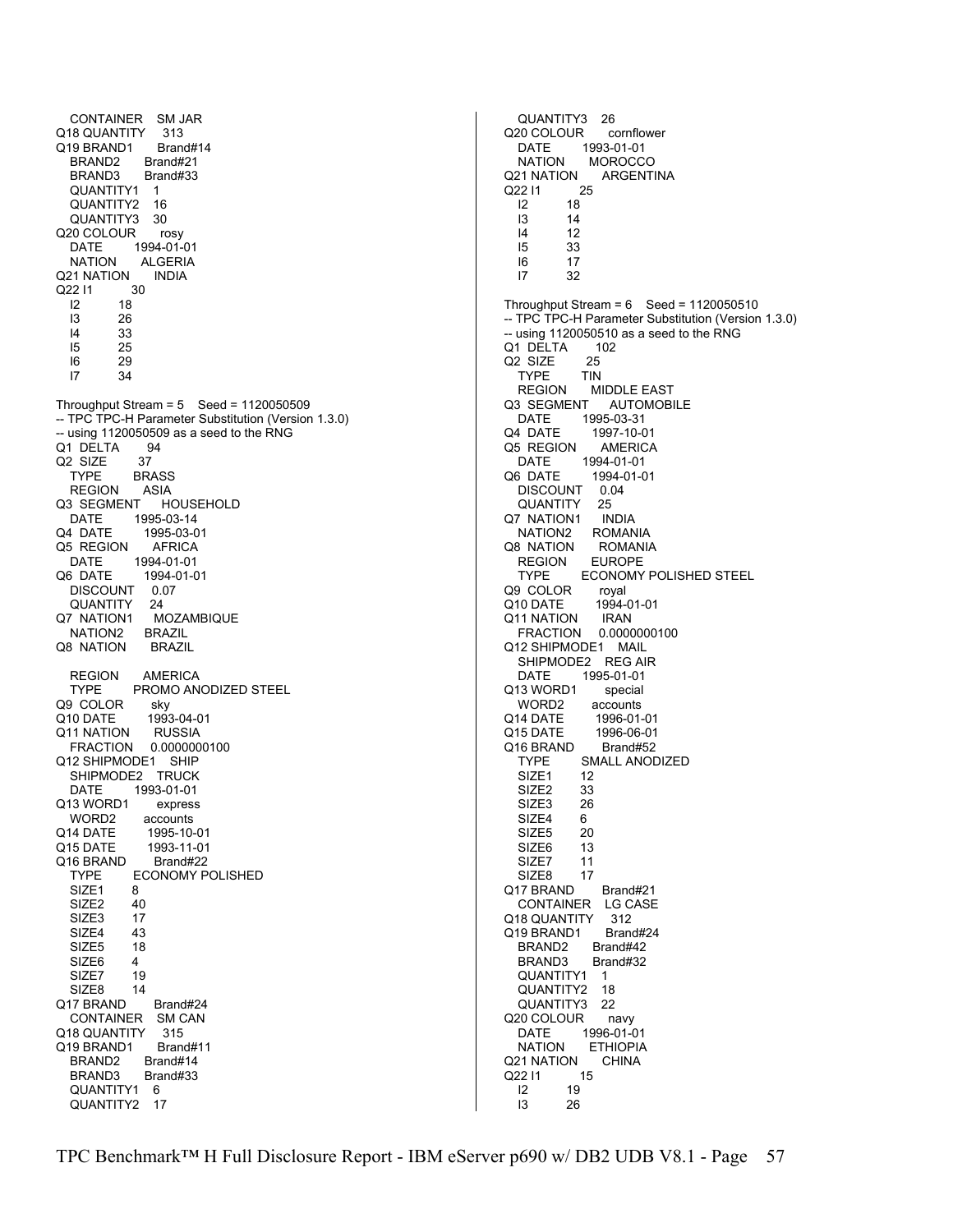I4 34 I5 31 22 I7 17 Throughput Stream = 7 Seed = 1120050511 -- TPC TPC-H Parameter Substitution (Version 1.3.0) -- using 1120050511 as a seed to the RNG Q1 DELTA 110 Q<sub>2</sub> SIZE 12 TYPE COPPER<br>REGION ASIA **REGION** Q3 SEGMENT HOUSEHOLD DATE 1995-03-16 Q4 DATE 1995-07-01<br>Q5 REGION ASIA Q5 REGION DATE 1995-01-01 Q6 DATE 1995-01-01 DISCOUNT 0.02 QUANTITY 24 Q7 NATION1 ALGERIA NATION2 IRAQ Q8 NATION IRAQ<br>REGION MIDDL **MIDDLE EAST**  TYPE ECONOMY BURNISHED STEEL Q9 COLOR powder Q10 DATE 1994-10-01<br>Q11 NATION UNITED K UNITED KINGDOM FRACTION 0.0000000100 Q12 SHIPMODE1 TRUCK SHIPMODE2 REG AIR<br>DATE 1996-01-01 DATE 1996-01-01 Q13 WORD1 special WORD2 accounts Q14 DATE 1996-05-01 Q15 DATE 1994-02-01<br>Q16 BRAND Brand#32 Q16 BRAND TYPE LARGE BURNISHED SIZE1 41<br>SIZE2 2 SIZE2 2<br>SIZE3 3 SIZE3 SIZE4 4 SIZE5 20 SIZE6 6<br>SIZE7 30 SIZE7 SIZE8 23 Q17 BRAND Brand#23 CONTAINER LG JAR<br>18 QUANTITY 314 Q18 QUANTITY Q19 BRAND1 Brand#21 BRAND2 Brand#34 BRAND3 Brand#21<br>QUANTITY1 6 QUANTITY1 QUANTITY2 19 QUANTITY3 29 Q20 COLOUR aquamarine DATE 1995-01-01<br>NATION ROMANIA **ROMANIA** Q21 NATION IRAN Q22 I1 29 I2 28 I3 20 I4 10 23 I6 16 I7 13 Throughput Stream =  $8$  Seed = 1120050512 -- TPC TPC-H Parameter Substitution (Version 1.3.0)

-- using 1120050512 as a seed to the RNG

Q1 DELTA 118 Q2 SIZE 50<br>TYPE STE **STEEL**  REGION AFRICA Q3 SEGMENT AUTOMOBILE DATE 1995-03-02<br>Q4 DATE 1993-04-0 1993-04-01 Q5 REGION EUROPE DATE 1995-01-01 Q6 DATE 1995-01-01 DISCOUNT 0.07 QUANTITY 24 Q7 NATION1 PERU NATION2 CANADA Q8 NATION CANADA<br>REGION AMERICA **AMERICA**  TYPE LARGE BRUSHED COPPER Q9 COLOR pale Q10 DATE 1993-07-01 Q11 NATION IRAQ FRACTION 0.0000000100 Q12 SHIPMODE1 RAIL SHIPMODE2 REG AIR DATE 1996-01-01 Q13 WORD1 special WORD2 accounts Q14 DATE 1996-08-01 1996-09-01 Q16 BRAND Brand#23 TYPE PROMO POLISHED SIZE1 11<br>SIZE2 17 SIZE<sub>2</sub> SIZE3 6 SIZE4 41 SIZE5 24 SIZE6 48<br>SIZE7 2 SIZE7 SIZE8 49 Q17 BRAND Brand#35 CONTAINER LG CAN<br>18 QUANTITY 315 Q18 QUANTITY Q19 BRAND1 Brand#23 BRAND2 Brand#12 BRAND3 Brand#25 QUANTITY1 2 QUANTITY2 20 QUANTITY3 25 Q20 COLOUR lace<br>-DATE 1993-01 DATE 1993-01-01 NATION INDONESIA<br>21 NATION BRAZIL Q21 NATION Q22 I1 15<br>I2 26 I2 26 I3 33 I4 29 I5 22 I6 30 I7 18 Throughput Stream =  $9$  Seed = 1120050513 -- TPC TPC-H Parameter Substitution (Version 1.3.0) -- using 1120050513 as a seed to the RNG Q1 DELTA 65<br>Q2 SIZE 38 Q2 SIZE<br>TYPF BRASS<br>ASIA **REGION** Q3 SEGMENT FURNITURE DATE 1995-03-18 Q4 DATE 1995-11-01<br>Q5 REGION MIDDLE I MIDDLE EAST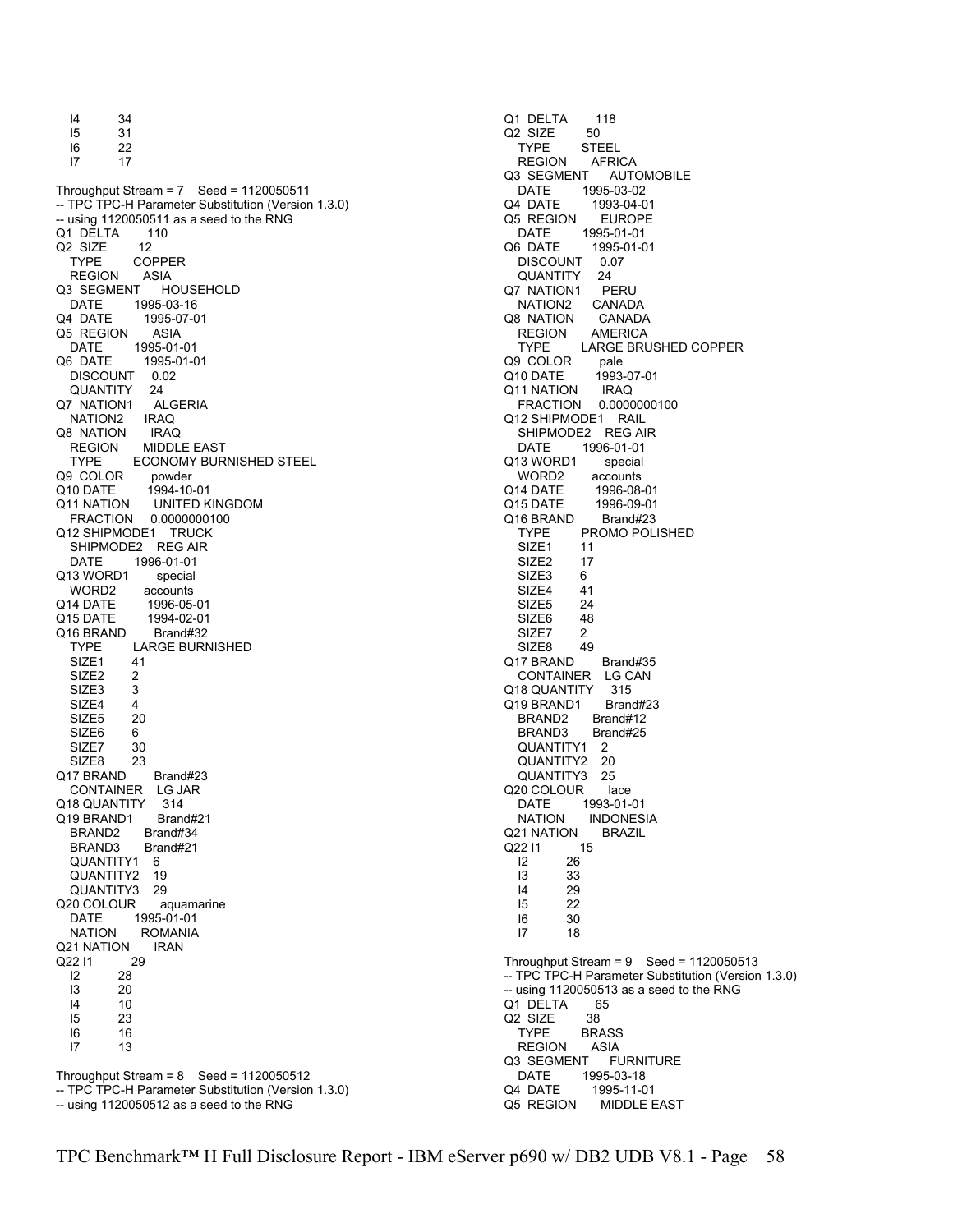| 1995-01-01<br>DATE                  |
|-------------------------------------|
| Q6 DATE<br>1995-01-01               |
| <b>DISCOUNT</b><br>0.05             |
| QUANTITY<br>25                      |
| Q7 NATION1<br><b>INDONESIA</b>      |
| <b>SAUDI ARABIA</b><br>NATION2      |
|                                     |
| Q8 NATION<br>SAUDI ARABIA           |
| <b>MIDDLE EAST</b><br><b>REGION</b> |
| <b>LARGE PLATED COPPER</b><br>TYPE  |
| Q9 COLOR<br>moccasin                |
| Q10 DATE<br>1994-05-01              |
| Q11 NATION<br><b>UNITED STATES</b>  |
| FRACTION  0.0000000100              |
| Q12 SHIPMODE1 AIR                   |
|                                     |
| SHIPMODE2 REG AIR                   |
| <b>DATE</b><br>1996-01-01           |
| Q13 WORD1<br>special                |
| WORD2<br>deposits                   |
| 1996-11-01<br>Q14 DATE              |
| Q15 DATE<br>1994-06-01              |
| Q16 BRAND<br>Brand#53               |
| <b>SMALL BRUSHED</b><br><b>TYPE</b> |
| SIZE1<br>11                         |
|                                     |
| 16<br>SIZE2                         |
| SIZE3<br>9                          |
| SIZE4<br>43                         |
| 12<br>SIZE5                         |
| SIZE6<br>3                          |
| 41<br>SIZE7                         |
| SIZE8<br>17                         |
| Q17 BRAND<br>Brand#32               |
|                                     |
| CONTAINER MED CASE                  |
| Q18 QUANTITY 313                    |
| Q19 BRAND1<br>Brand#35              |
| BRAND2<br>Brand#45                  |
| BRAND3<br>Brand#24                  |
| QUANTITY1<br>$\overline{7}$         |
| 10<br>QUANTITY2                     |
| QUANTITY3<br>22                     |
| Q20 COLOUR<br>slate                 |
|                                     |
| 1996-01-01<br>DATE                  |
| <b>UNITED STATES</b><br>NATION      |
| Q21 NATION<br><b>ROMANIA</b>        |
| Q22 I1<br>10                        |
| $\overline{2}$<br>13                |
| 13<br>29                            |
| 14<br>12                            |
| 15<br>20                            |
|                                     |
| 15<br>16                            |
| 17<br>14                            |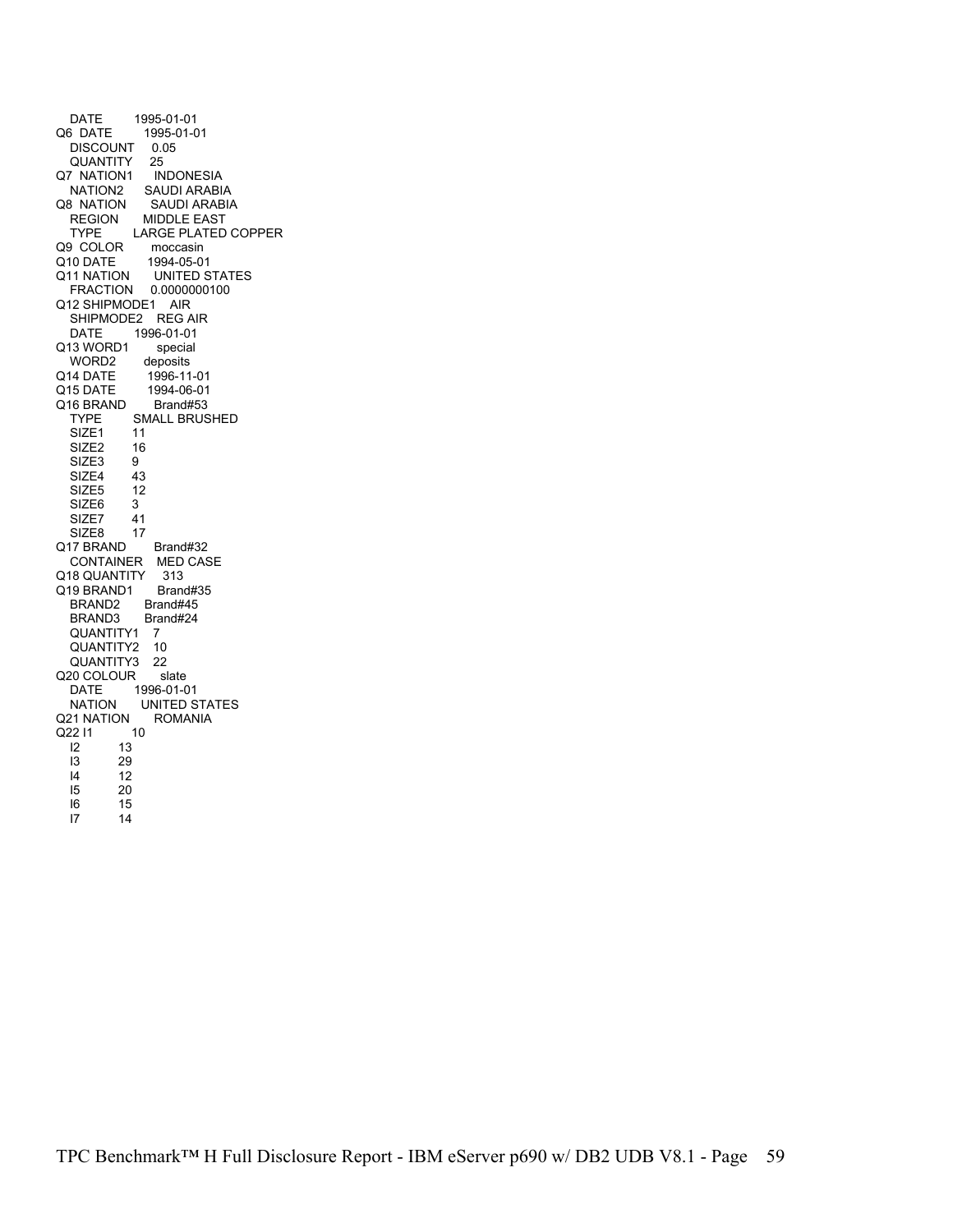## **Appendix - D Driver Source Code**

## $D.1$ tpcdbatch.h

TPCDBATCH.H \* Revision History: \* 27 may 99 bbe from (24 nov 98 jen) fixNTtimestamp - fixed NT timestamp to print millisecond correctly \* 27 may 99 bbe from (10 dec 98 jen) SUN - added Haider's changes necessary for SUN \* 17 jun 99 jen Increased version to 5.1 \* 10 aug 99 bbe Increased version to 5.2 \* 13 aug 99 bbe Increased version to 5.3  $****$ /\*\* Necessary header files \*\*/ /\*\* System header files \*\*/  $\#$ include <stdio.h> #include <stdlib.h> #include <string.h> #include <math.h> #include <fcntl.h> /\* SUN bbe \*/ #include <time.h> #include <ctype.h> #if (defined(SQLAIX) || defined(SQLPTX) || defined(LINUX) || defined(SQLHP)) #include <unistd.h>  $/*$  SUN  $*/$ #include <sys/stat.h> /\* SUN \*/ #endif #if ((defined(SQLAIX) || defined(SQLPTX)) && !defined(LINUX)) #include <sys/vnode.h>  $/*$  SUN  $*/$ #endif #ifndef SQLWINT #include <sys/time.h> /\*@d33143aha\*/ #include <sys/ipc.h> #include <sys/sem.h> #if (!defined(SQLPTX) && !defined(LINUX)&& !defined(SQLHP)) #include <sys/mode.h> #endif #include <sys/timeb.h> #include <sys/types.h> #else #include <windows.h> #include <sys\timeb.h> #endif #include <errno.h> /\*\* External header files \*\*/ #include "sqlda.h" #include "sqlenv.h" #include "sql.h" #include "sqlmon.h" #include "sqlca.h" #include "sqlutil.h" #include "sqlcodes.h"

/\*\* Internal header files \*\*/  $\frac{1}{2}$  #ifdef \_\_cplusplus \*\*/ /\*\* #include "sqlz.h" \*\*/ /\*\* #include "sqlzcopy.h" \*\*/  $/**$  #endif \*\*/

| #define TPCDBATCH_VERSION "5.6"                                                                                                                                                                                                                                                                                                                                                                                 |          |            |  |
|-----------------------------------------------------------------------------------------------------------------------------------------------------------------------------------------------------------------------------------------------------------------------------------------------------------------------------------------------------------------------------------------------------------------|----------|------------|--|
| #define TPCDBATCH_NONSQL<br>tig */                                                                                                                                                                                                                                                                                                                                                                              | 10       | /* @d23684 |  |
| #define TPCDBATCH SELECT<br>#define TPCDBATCH NONSELECT 30<br>#define TPCDBATCH EOBLOCK                                                                                                                                                                                                                                                                                                                         | 20<br>40 | /* @d30369 |  |
| tig */<br>#define TPCDBATCH_INSERT<br>#define TPCDBATCH DELETE                                                                                                                                                                                                                                                                                                                                                  | 50<br>60 |            |  |
| #define TPCDBATCH_MAX_COLS<br>@d30369 tjg */                                                                                                                                                                                                                                                                                                                                                                    | 100      | $\prime^*$ |  |
| #define TPCDBATCH_CHAR char                                                                                                                                                                                                                                                                                                                                                                                     |          |            |  |
| #define TPCDBATCH_PRINT_FLOAT_WIDTH_20<br>/* kmw - allow 15 whole digit for %#.3f format */<br>$\prime^*$<br>- note: use > 18, size of long indentifier so that it will */<br>/*<br>be larger than any column heading<br>*/<br>#define TPCDBATCH_PRINT_FLOAT_MAX 1e15 /* kmw */<br>/* #define TPCD_PREPARETIME 1 */ /* for separate prep/exec on<br>uf jen 1106 */                                              |          |            |  |
| #ifdef SQLWINT<br>#define PATH DELIM '\\'<br>#define sleep(a) Sleep((a)*1000)<br>#else<br>#define PATH DELIM '/'<br>#endif                                                                                                                                                                                                                                                                                      |          |            |  |
| #define PARALLEL_UPDATES 1                                                                                                                                                                                                                                                                                                                                                                                      |          |            |  |
| #ifdef PARALLEL UPDATES<br>#define UF1OUTSTREAMPATTERN "%s%cuf1.%02d.%d.out"<br>#ifdef TPCD NONPARTITIONED<br>#define UF2OUTSTREAMPATTERN "%s%cuf2.%02d.%d.out"<br>#else                                                                                                                                                                                                                                        |          |            |  |
| /* kelly add same as NONPART. */<br>#define UF2OUTSTREAMPATTERN "%s%cuf2.%02d.%d.out"<br>$\prime^*$ kelly  take this out  should be same name as for non-paritioned<br>#define UF2OUTSTREAMPATTERN "%s%cuf2.%02d.%d.%d.out" */<br>/*DELjen add delchunk*/<br>#endif<br>#define BUFSIZE 1024<br>#endif                                                                                                           |          |            |  |
| #define T_STAMP_FORM_1 1<br>#define T_STAMP_FORM_2 2<br>/* jen TIME_ACC start */<br>#define T_STAMP_FORM_3 3<br>#define T_STAMP_1LEN 17<br>#if defined (SQLUNIX)    defined (SQLAIX)<br>#define T_STAMP_3LEN 24<br>#elif (defined (SQLOS2)    defined(SQLWINT)    defined (SQLWIN)   <br>defined(SQLDOS))<br>#define T_STAMP_3LEN 21 /* WIN NT timestamp fix bbe */<br>#else<br>#error Unknown operating system |          |            |  |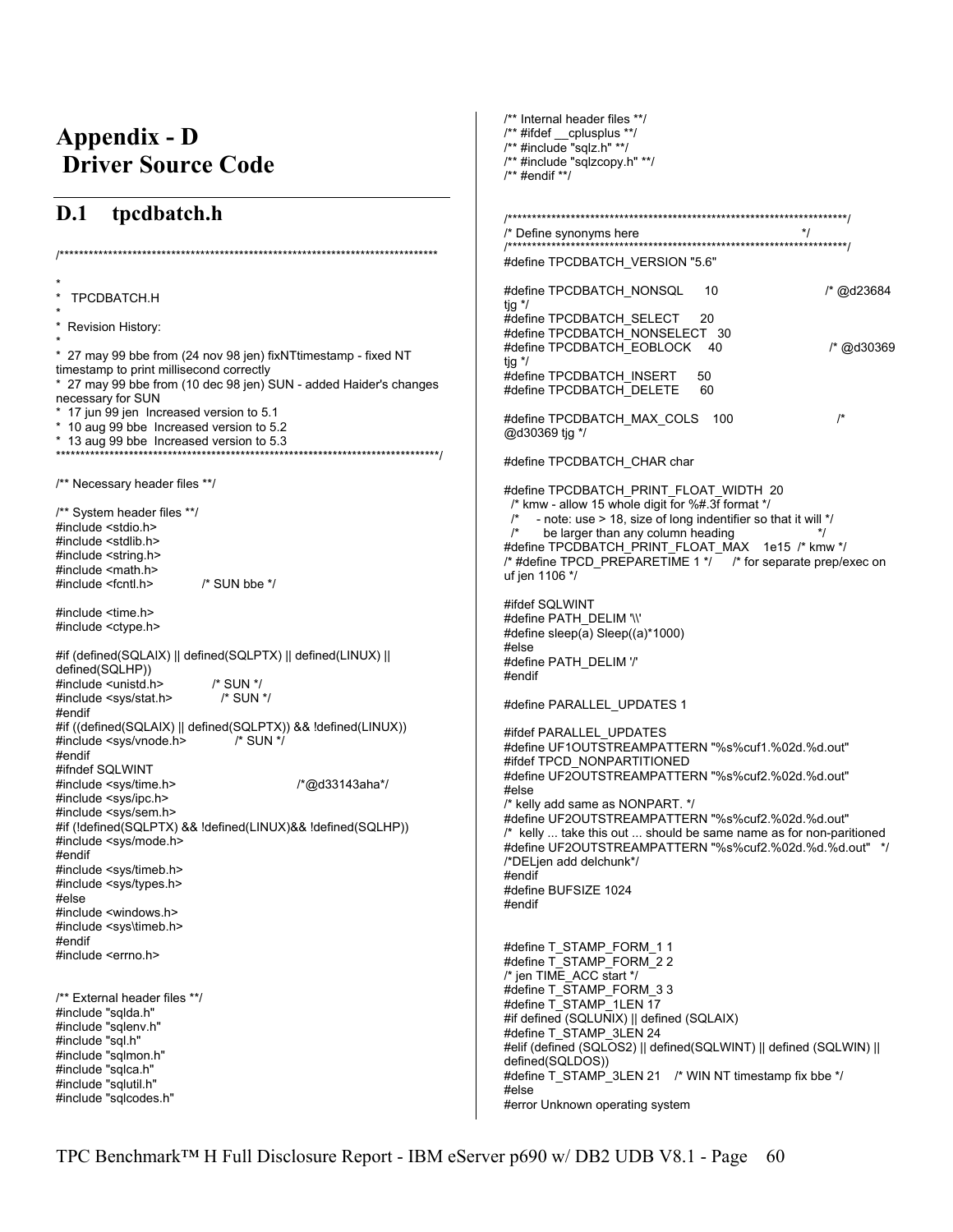#endif /\* jen TIME\_ACC start \*/ #define BLANKS "\0"<br>#define READMODE "r\0" #define READMODE #define WRITEMODE "w\0" #define APPENDMODE "a\0" #define mem\_error(xx) { fprintf(stderr,"\n--Out of memory when %s.\n",xx); } /\* Display out-of-memory and end \*/ #define  $TPCDBATCH_MIN(x,y)$   $((x) < (y) ? (x) : (y))$ /\*\* Returns the smaller of both x and y \*\*/ #define TPCDBATCH\_MAX(x,y)  $((x) > (y) ? (x) : (y))$  /\* @d22817 tjg \*/ /\*\* Returns the larger of both x and y \*\*/ /\*\* Defines needed for decimal conversion \*\*/ #define SQLZ\_DYNLINK #define TRUE 1 #define LEFT 1 #define RIGHT 0 #define FALSE 0 #define sqlrx\_get\_left\_nibble(byte) (((unsigned char)(byte)) >> 4) #define sqlrx\_get\_right\_nibble(byte) ((unsigned char) (byte & '\x0f')) #define SQL\_MAXDECIMAL 31 #define SQLRX\_PREFERRED\_PLUS 0x0c /\*\* Timer-necessary defines for portability \*\*/ #if (defined (SQLOS2) || defined(SQLWINT)) || defined(SQLWIN) || defined(SQLDOS) typedef struct timeb Timer\_struct; #elif (defined (SQLUNIX) | defined(SQLAIX)) /\*TIMER jen\*/ typedef struct timeval Timer\_struct; #else #error Unknown operating system #endif /\* sleep time between starting subsequent tpcdbatches running UF1 and  $UF2$  \*/ #define UF1\_SLEEP 1 #define UF2\_SLEEP 1 #define UF\_DEADLOCK\_SLEEP 1 /\* sleep between deadlock retries in UF1,UF2 \*/ #define MAXWAIT 50 /\* maximum retries for deadlock encounters \*/ #define DEBUG 0 /\* to be set to 1 for diagnostic purposes if needed \*/ /\* #define UF1DEBUG 1 \*/ /\* #define UF2DEBUG 1 \*/ **D.2 tpcdbatch.sqc**  /\*\*\*\*\*\*\*\*\*\*\*\*\*\*\*\*\*\*\*\*\*\*\*\*\*\*\*\*\*\*\*\*\*\*\*\*\*\*\*\*\*\*\*\*\*\*\*\*\*\*\*\*\*\*\*\*\*\*\*\*\*\*\*\*\*\*\*\*\*\*\*\*\*\*\*\*\* /\* included in tpcdbatch.sqc and tpcdUF.sqc \*/ #include "tpcdbatch.h" /\*\*\*\*\*\*\*\*\*\*\*\*\*\*\*\*\*\*\*\*\*\*\*\*\*\*\*\*\*\*\*\*\*\*\*\*\*\*\*\*\*\*\*\*\*\*\*\*\*\*\*\*\*\*\*\*\*\*\*\*\*\*\*\*\*\*\*\*\*\*\*\*\*\*\*/ /\* global structure containing elements passed between different functions \*/<br>/\*\*\*\*\*\*\*\*\*\*\*\*\*\*\* /\*\*\*\*\*\*\*\*\*\*\*\*\*\*\*\*\*\*\*\*\*\*\*\*\*\*\*\*\*\*\*\*\*\*\*\*\*\*\*\*\*\*\*\*\*\*\*\*\*\*\*\*\*\*\*\*\*\*\*\*\*\*\*\*\*\*\*\*\*\*\*\*\*\*\*/ struct global\_struct { struct stmt\_info \*s\_info\_ptr; /\* ptr to stmt\_info list \*/ struct stmt\_info  $*$ s\_info\_stop\_ptr;  $'$ \* ptr to last struct in list \*/<br>struct comm\_line\_opt \*c\_I\_opt; /\* ptr to comm\_line\_opt struct struct comm\_line\_opt \*c\_l\_opt; \*/ struct ctrl\_flags \*c\_flags; /\* ptr to ctrl\_flags struct \*/ Timer\_struct stream\_start\_time; /\* start time for stream TIME\_ACC \*/ Timer\_struct stream\_end\_time; /\* end time for stream TIME\_ACC \*/ char file\_time\_stamp[50]; /\* time stamp for output files \*/ double scale\_factor; /\* scale factor of database \*/<br>char run\_dir[150]; /\* directory for output files \*/ /\* directory for output files  $*$ / int copy\_on\_load; /\* indication of whether or not \*/ /\* to do use a copy directory \*/ /\* (equiv to COPY YES) on load \*/ /\* default is FALSE \*/ long lSeed;  $\frac{1}{2}$  is seed used to generate the  $\frac{1}{2}$  /\* queries for this particular \*/  $\frac{7}{10}$  run.  $\frac{1}{10}$ <br>FILE  $\frac{1}{10}$  \*stream list:  $\frac{7}{10}$  otr to query list \*stream\_list;  $/$ \* ptr to query list file \*/ char update\_num\_file[150]; /\* name of file that keeps track \*/ % of which update pairs have run\*/<br>sem file[150]; /\* semaphore name \*/ char sem file[150]; /\* semaphore name \*/ char sem\_file2[150]; /\* semaphore name bbe \*/ FILE \*stream\_report\_file; /\* file to report start stop \*/ /\* progress of the stream \*/ }; /\*\*\*\*\*\*\*\*\*\*\*\*\*\*\*\*\*\*\*\*\*\*\*\*\*\*\*\*\*\*\*\*\*\*\*\*\*\*\*\*\*\*\*\*\*\*\*\*\*\*\*\*\*\*\*\*\*\*\*\*\*\*\*\*\*\*\*\*\*\*/  $\frac{1}{2}$  New type declaration to store details about SQL statement  $\frac{1}{2}$ /\*\*\*\*\*\*\*\*\*\*\*\*\*\*\*\*\*\*\*\*\*\*\*\*\*\*\*\*\*\*\*\*\*\*\*\*\*\*\*\*\*\*\*\*\*\*\*\*\*\*\*\*\*\*\*\*\*\*\*\*\*\*\*\*\*\*\*\*\*\*/ struct stmt\_info { long max rows fetch; long max\_rows\_out;<br>int query\_block; int query block;  $/$ \* @d30369 tjg \*/ unsigned int stmt\_num;  $\frac{1}{2}$  /\* @d24993 tjg \*/<br>double elapse time;  $\frac{1}{2}$  /\* @d24993 tjg \*/ /\* @d24993 tjg \*/ double adjusted\_time; char start\_stamp[50]; /\* start time stamp for block \*/ char end\_stamp[50]; /\* end time stamp for block \*/ char  $tag [50]$ ;  $\frac{1}{2}$  block tag  $\frac{1}{2}$  char qry\_description[100]; struct stmt\_info  $*$ next; /\* @d24993 tjg \*/ }; /\*\*\*\*\*\*\*\*\*\*\*\*\*\*\*\*\*\*\*\*\*\*\*\*\*\*\*\*\*\*\*\*\*\*\*\*\*\*\*\*\*\*\*\*\*\*\*\*\*\*\*\*\*\*\*\*\*\*\*\*\*\*\*\*\*\*\*\*\*\*/ /\* Structure containing command line options \*/ /\*\*\*\*\*\*\*\*\*\*\*\*\*\*\*\*\*\*\*\*\*\*\*\*\*\*\*\*\*\*\*\*\*\*\*\*\*\*\*\*\*\*\*\*\*\*\*\*\*\*\*\*\*\*\*\*\*\*\*\*\*\*\*\*\*\*\*\*\*\*/ struct comm\_line\_opt  $\frac{1}{2}$  /\* @d22275 tjg \*/ char str\_file\_name[256]; /\* output filename \*/ char infile[256]; /\* input filename \*/<br>int intStreamNum; /\* integer version o intStreamNum; /\* integer version of stream number \*/ int a\_commit;  $\frac{1}{x}$  auto-commit flag \*/<br>int short time:  $\frac{1}{x}$  time interval flag \*/ short time; /\* time interval flag \*/ int update; int outfile; }; /\*\*\*\*\*\*\*\*\*\*\*\*\*\*\*\*\*\*\*\*\*\*\*\*\*\*\*\*\*\*\*\*\*\*\*\*\*\*\*\*\*\*\*\*\*\*\*\*\*\*\*\*\*\*\*\*\*\*\*\*\*\*\*\*\*\*\*\*\*\*/ /\* Structure used to hold precision for decimal numbers \*/ /\*\*\*\*\*\*\*\*\*\*\*\*\*\*\*\*\*\*\*\*\*\*\*\*\*\*\*\*\*\*\*\*\*\*\*\*\*\*\*\*\*\*\*\*\*\*\*\*\*\*\*\*\*\*\*\*\*\*\*\*\*\*\*\*\*\*\*\*\*\*/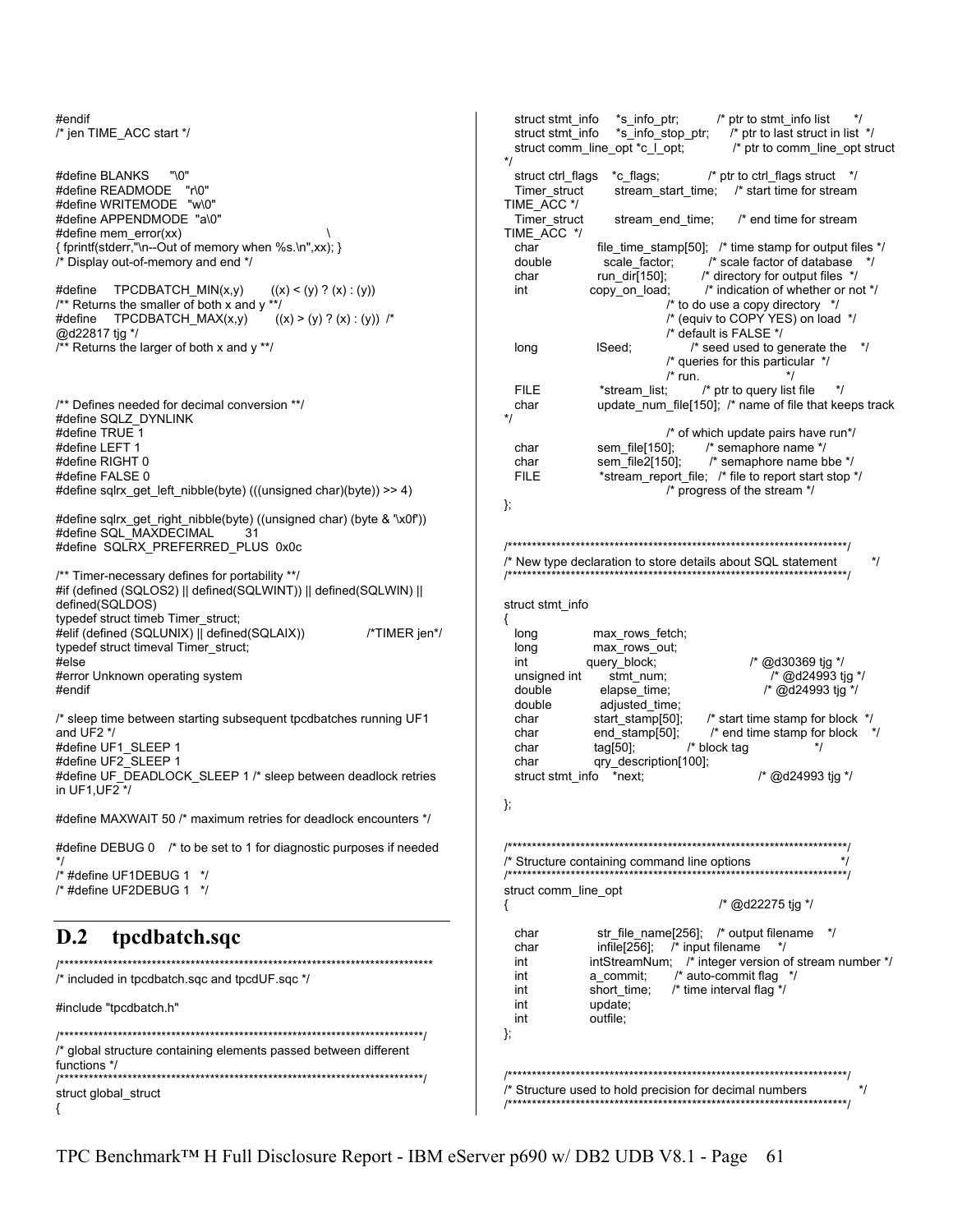struct declen int PreSQLprocess(struct global\_struct \*g\_struct, Timer\_struct  $\frac{1}{2}$  kmw \*/ \*start time): unsigned char m; /\* # of digits left of decimal \*/ void SQLprocess(struct global\_struct \*g\_struct); int PostSQLprocess(struct global\_struct \*g\_struct, Timer\_struct unsigned char n; /\* # of digits right of decimal \*/  $\mathcal{E}$ \*start\_time)<sup>.</sup> int cleanup(struct global\_struct \*g\_struct); /\* Semaphore control functions \*/ void create semaphores(struct global struct \*g struct); /\* Structure containing control flags passed between functions  $\overline{z}$ void throughput\_wait(struct global\_struct \*g\_struct); \*\*\*\*\*\*\*\*\*\*\*\*\*\*\*\*\*\*\*\*\*\*\*\*\*\*\*\*\*\*\*/ /\*\*\*\*\*\*\*\*\*\*\*\*\*\*\*\*\*\*\*\*\*\*\*\* void runpower\_wait(struct global\_struct \*g\_struct, int sem\_num); struct ctrl\_flags void release\_semaphore(struct global\_struct \*g\_struct, int sem\_num); /\* @d25594 tjg \*/ #ifdef SQLWINT ₹ int eo infile: HANDLE open\_semaphore(struct global\_struct \*g\_struct, int num); int time stamp; #else int eo block; /\* @d30369 tig \*/ int open\_semaphore(struct global\_struct \*g\_struct); int select\_status; #endif }; **EXEC SQL INCLUDE SQLCA:** /\* Function Prototypes /\* Declare the SQL host variables.  $\star$ int SleepSome( int amount ); EXEC SQL BEGIN DECLARE SECTION; int get\_env\_vars(void); int Get\_SQL\_stmt(struct global\_struct \*g\_struct); char  $\text{stmt\_str1}[4000] = "\0";$ /\* Assume max SQL statment void print\_headings (struct sqlda \*sqlda, int \*col\_lengths); /\* @d22817 of 4000 char \*/ tjg  $\frac{*}{ }$ struct { /\* jen LONG \*/ short len; void echo sqlda(struct sqlda \*sqlda, int \*col lengths); char data[32700]; void allocate\_sqlda(struct sqlda \*sqlda); /\* jen LONG \*/  $\}$  stmt\_str; char dbname[9] = "\0"; void get\_start\_time(Timer\_struct \*start\_time); double get\_elapsed\_time (Timer\_struct \*start\_time); char  $userid[9] = "\0";$ char  $passwd[9] = "0";$ long error check(void); /\* @d28763 tjg \*/ char sourcefile[256]; /\* used for semaphores and table void dumpCa(struct sqlca\*); /\*kmw\*/ functions?\*/ sqlint $32$  chunk = 0; /\* jenCl counter for within the set of void display usage(void); chunks\*/ char \*uppercase(char \*string); char \*lowercase(char \*string); **EXEC SQL END DECLARE SECTION:** void comm\_line\_parse(int agrc, char \*argv[], struct global\_struct \*a struct); int sqlrxd2a(char \*decptr,char \*asciiptr,short prec,short scal); /\* Declare the global variables. void init\_setup(int argc, char \*argv[], struct global\_struct \*g\_struct); void runUF1( struct global\_struct \*g\_struct, int updatePair ); void runUF2( struct global\_struct \*g\_struct, int updatePair ); struct sqlda \*sqlda; /\* SQL Descriptor area \*/ /\* These need to be extern because they're in another SQC file. aph /\* Global environment variables (sks May 25 98)\*/ 981205 \*/ char env\_tpcd\_dbname[100]; /\*extern void runUF1 fn( int updatePair, int i );\*/  $/*$  aph char env user[100]; char env\_tpcd\_audit\_dir[150]; 981205 \*/ /\*extern void runUF2\_fn( int updatePair, int i, int numChunks );\*/ /\* aph char env\_tpcd\_path\_delim[2]; char env\_tpcd\_tmp\_dir[150];  $981205$  \*/ /\* Added four new arguments because SQL host vars can't be global. char env\_tpcd\_run\_on\_multiple\_nodes[10]; aph 981205 \*/ char env\_tpcd\_copy\_dir[150]; extern void runUF1\_fn (int updatePair, int i, char \*dbname, char char env\_tpcd\_update\_import[10]; \*userid, char \*passwd); extern void runUF2\_fn ( int updatePair, int thisConcurrentDelete, int /\* Other globals \*/ **FILE** \*instream. \*outstream: /\* File pointers numChunks, char \*dbname, char \*userid, char \*passwd);  $\star$  / int  $verbose = 0;$ /\* Verbose option flag int sem op (int semid, int semnum, int value); semcontrol =  $1$ ; /\* allows/disallows smaphores usage int  $^{\star}$ /  $\prime^*$  update pair to start at  $\prime$ char \*get\_time\_stamp(int form, Timer\_struct \*timer\_pointer); int updatePairStart; TIME\_ACC jen \*/ int currentUpdatePair; /\* update pair running updatePairStop; /\* update pair to stop before \*/ void summary table (struct global struct \*q struct); int newtime[50]="\0"; /\* Des - moved from void free\_sqlda (struct sqlda \*sqlda, int select\_status); /\* @d30369 char tjg \*/ get time stamp \*/ outstreamfilename[256]; /\* store filename of outstream void output\_file(struct global\_struct \*g\_struct); char wlc 081397 \*/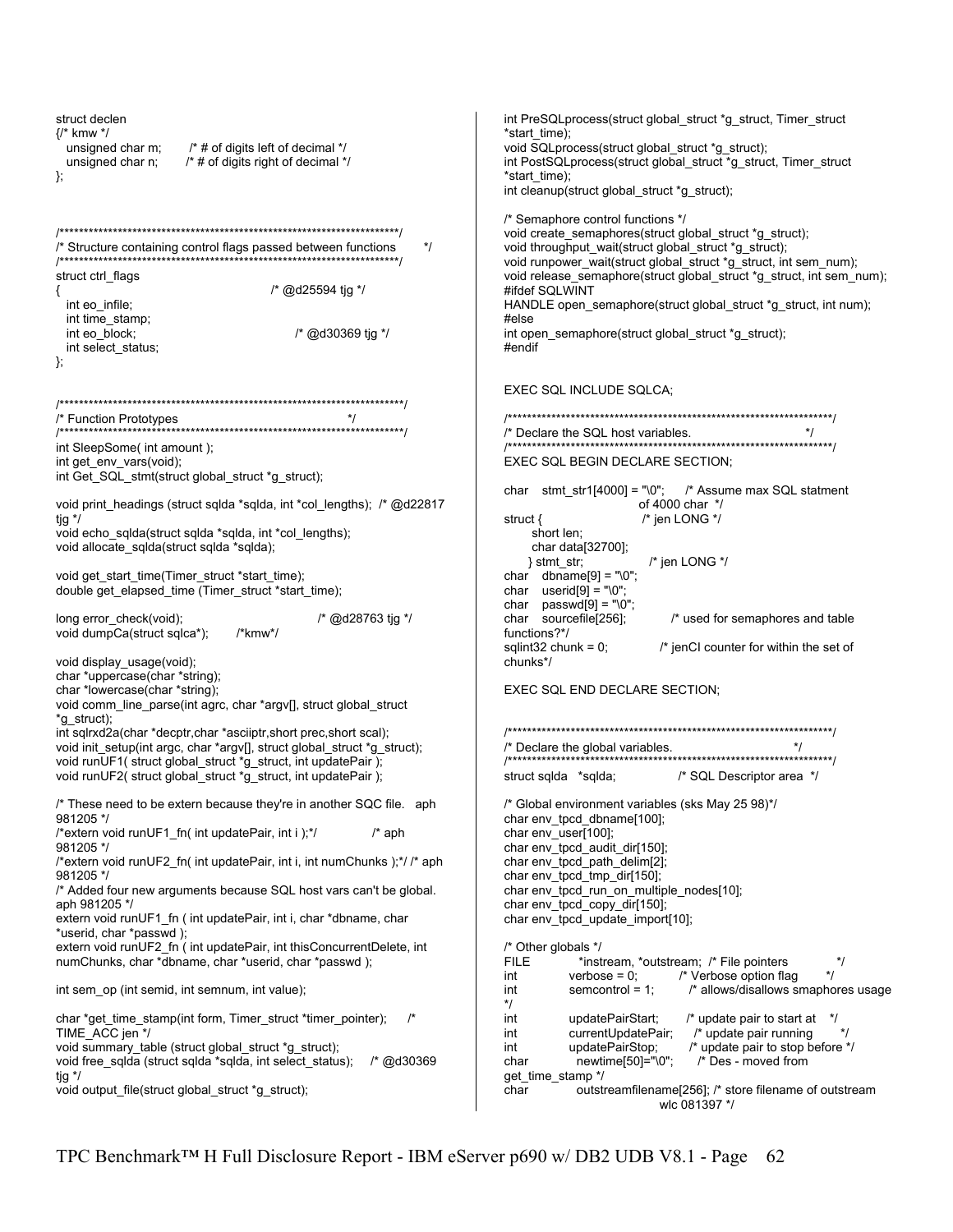```
/* waiting on the INSERT POWER SEM semaphore */
int
           inlistmax = 400;
                               /* define # of keys to delete at a time
                          wlc 081897 */
                                                                                runpower_wait(&g_struct, INSERT_POWER_SEM);
           sqlda_allocated = 0; /* fixing free() problem in NT
int
                           wlc 090597 */
                                                                               strcpy(temp_time_stamp, "0");
int
           ilmportStagingTbl=0; /* IMPORT use import or load
                                                                                                            (default) */
            temp_time_stamp[50]; /* holds end timestamp to be
                                                                                  This is the transition from the "driver" to the "SUT"
char
copied into start_time_stamp of next query bbeaton */
                                    /* holds end time value to be
Timer struct temp time struct;
                                                                              copied into start_time of next query bbeaton */
/* constants for the semaphores used; 1 for throughput and 2 for power
                                                                               ^{\star}/
                                                                               /* Read in each statement, prepare, execute, and send output to file.
#define INSERT_POWER_SEM 1
                                                                              \star#define QUERY POWER SEM 2
#define THROUGHPUT SEM 1
                                                                               while (!c_flags.eo_infile) { /* Check to see if there's no more input */
\star/* Start main program processing.
                                                                                c_flags.eo_block = 0;
                                    **************************
int main(int argc, char *argv[])
                                                                                if (c_I_opt.outfile)
                                                                                 output_file(&g_struct); /* determine appropriate name for output
₹
                                                                              files */
 struct comm line opt c l opt = \{ "\0", "\0", 0, 1, 0, 0, 0 \};
                                                                                if ((q struct.c | opt->update != 3) && (q struct.c | opt->update !=/* command line options
                             *4))
 Timer struct
                  start time;
                                  /* start point for elapsed time */
                                                                                ₹
                                                                                 if (!strcmp(temp_time_stamp, "0")) /* if first query, get timestamp */
 struct stmt_info s_info = {-1, -1, 0, 1, -1, -1, "\0", "\0", "\0", "\0",
                                                                                  get_start_time(&start_time);
NULL };
                                                                                  strcpy(g struct.s info ptr->start stamp,
                                                                                      get_time_stamp(T_STAMP_FORM_3,&start_time )); /*
 /* first stmt_info structure */
                                                                              TIME ACC jen*/
 struct ctrl_flags c_flags = { 0, 1, 0, TPCDBATCH_SELECT };
 /* structure holding ctrl flags
                                                                                 else /* else get the end timestamp of previous query */
   passed between functions */
                                                                                  strcpy(g_struct.s_info_ptr->start_stamp, temp_time_stamp);
 /* TIME ACC jen start */
                                                                                  start_time = temp_time_struct;
#if defined (SQLUNIX) || defined (SQLAIX)
 struct global_struct g_struct =
                                                                                 /* write the start timestamp to the file...if this is not a qualification */
 { NULL, NULL, NULL, NULL, {0,0}, {0,0}, "\0", 0.1, "\0", FALSE, 0,
                                                                                 /* run, then write the seed used as well */
  NULL, "\0", "\0", "\0", NULL };
                                                                                 fprintf( outstream,"Start timestamp %*.*s \n",
#elif (defined (SQLOS2) || defined(SQLWINT) || defined (SQLWIN) ||
                                                                                       T_STAMP_3LEN,T_STAMP_3LEN,
                                                                                                                                   /* TIME ACC
                                                                             jen*/
defined(SQLDOS))
 struct global struct g struct =
                                                                                       q struct.s info ptr->start stamp);
 { NULL, NULL, NULL, NULL, {0,0,0,0}, {0,0,0,0}, "\0", 0.1, "\0",
                                                                                 if (c_I_opt.intStreamNum >= 0)
FALSE, 0,
  NULL, "\0", "\0", "\0", NULL };
                                                                                  if (g_struct.ISeed == -1)#else
                                                                                   ₹
                                                                                     fprintf( outstream,"Using default qgen seed file");
#error Unknown operating system
#endif
 /* TIME_ACC jen end */
                                                                                  else
                                                                                   fprintf( outstream,"Seed used = %ld", g_struct.ISeed);
 /* Get environment variables */
                                                                                  fprintf( outstream,"\n");
 if (get\_env\_vars() != 0)₹
  return -1:
                                                                                ₹
                                                                                do \frac{1}{2} /* Loop through these statements as long as we haven't
                                                                              reached
 /* perform setup and initialization and get process id of agent */
                                                                                     the end of the input file or the end of a block of statements
                                                                                    \staroutstream = stdout;
 q struct.c flags = &c flags;
                                                                                 /** Read in the next statment **/
 g_struct.s_info_ptr = &s_info;
                                                                                 c_flags.select_status=Get_SQL_stmt(&g_struct);
 g_{\text{struct.c\_l\_opt}} = &c_l_opt;
                                                                                 if (PresQLprocess(&q struct, & start time) == FALSE))
 init_setup(argc,argv,&g_struct);
                                        /* @d22275 tjg */
                                                                                  /* if after reading the next statement we see that we should
                                                                                    exit this loop (i.e. eof, update functions, etc...), get out
                                                                                   \starif ((g_{\text{1}}\text{struct.c}_{\text{2}}\text{opt}\text{-}\text{update} == 1) && (semcontrol == 1))
 /* runpower: wait for insert function to complete */
                                                                                  break:
```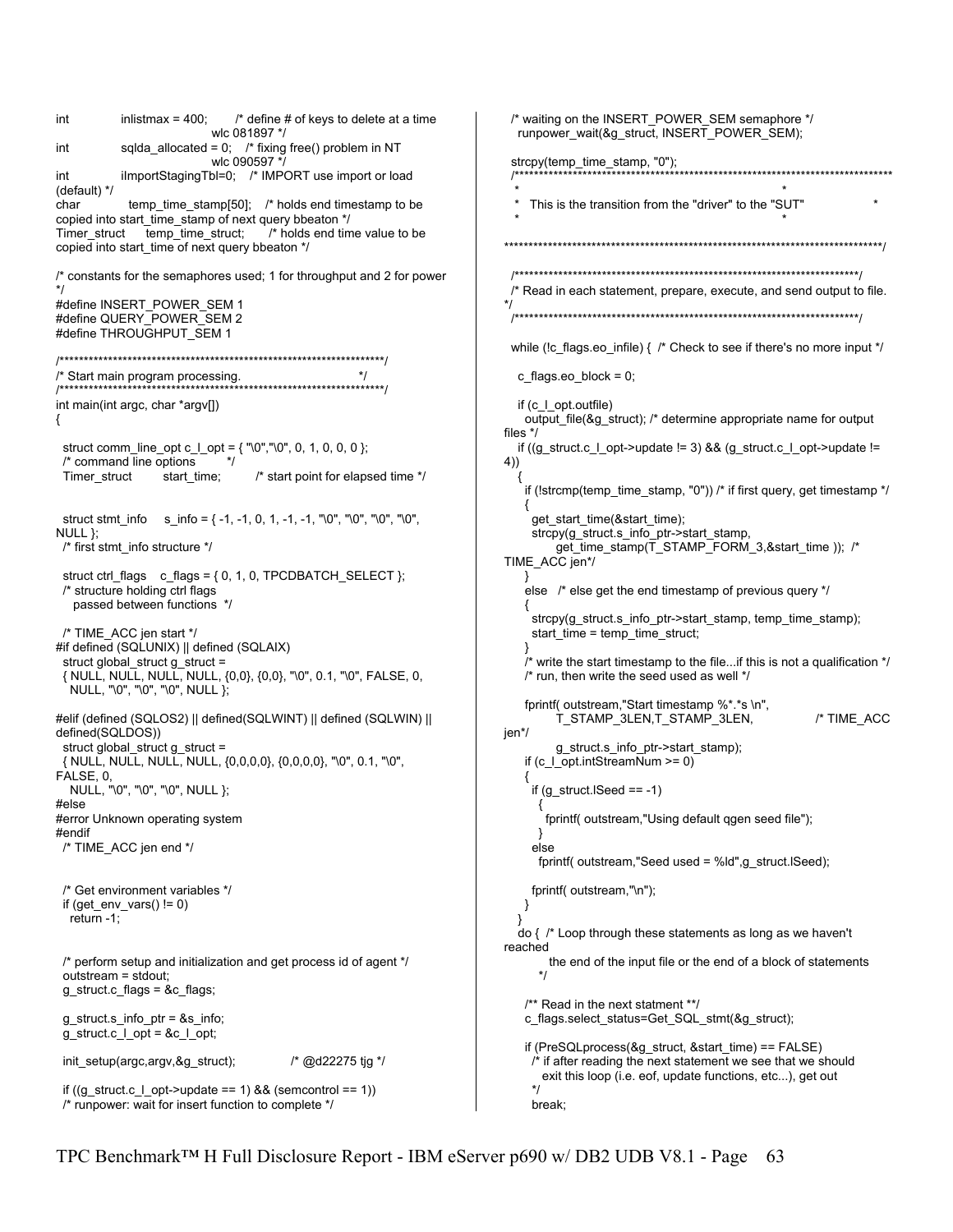return  $-1$ ; \* The SQLprocess function implements the implementation correctly.\n"); specific layer. return  $-1$ : \* It can handle arbitrary SQL statements.  $NULL$ ) { not setup correctly.\n"); return -1; /\* If we've got up to here then processing a regular SQL statement \*/ SQLprocess(&g\_struct); } while ((!c\_flags.eo\_block) && (!c\_flags.eo\_infile)); /\* @d30369 setup correctly.\n"); tjg  $\frac{*}{ }$ return -1; #if 0 if (PostSQLprocess(&q struct,&start time) == FALSE) /\* if we've reached the end of the input file, then get out NULL || of this loop (i.e. no more statements). Otherwise get elapsed times and display info about rows \*/ break: env tpcd path delim); } /\* end of for loop for multiple SQL statements \*/ return -1; - } g struct s info ptr =  $8s$  info; /\* set the global pointer to start of #endif linked list \*/ cleanup(&g\_struct); /\* finish some semaphore stuff, cleanup files, and print out summary table \*/ return -1; \* In cleanup we make the transition back from the "SUT" to the "driver" NULL) { not setup correctly.\n"); return -1;  $return(0)$ : false, \*/  $\}$  /\* end of main \*/ /\* Generic form of Sleep \*/ int SleepSome( int amount) return 0; } #ifndef SQLWINT sleep (amount); #else Sleep (amount\*1000); /\* 10x for NT DJD Changed "sleep" to "Sleep" \*/ #endif return 0: ₹ λ char \*test semi; /\* Get environment variables. (sks May 25 98)  $*$ char \*control\_opt; char \*select\_status; int get\_env\_vars(void) { char \*temp\_ptr; if (strcpy(env tpcd dbname, getenv("TPCD DBNAME")) == NULL) { fprintf(stderr, "\n The environment variable \$TPCD\_DBNAME is not int good  $\text{sgl} = 0$ ; setup correctly.\n"); int stmt\_num\_flag =  $1$ ;

if (strcpy(env\_user, getenv("USER")) == NULL) { fprintf(stderr, "\n The environment variable \$USER is not setup if (strcpy(env\_tpcd\_audit\_dir, getenv("TPCD\_AUDIT\_DIR")) == fprintf(stderr, "\n The environment variable \$TPCD\_AUDIT\_DIR is if (strcpy(env\_tpcd\_tmp\_dir, getenv("TPCD\_TMP\_DIR")) == NULL) { fprintf(stderr, "\n The environment variable \$TPCD TMP DIR is not if (strcpy(env tpcd path delim, getenv("TPCD PATH DELIM")) == (strcmp(env\_tpcd\_path\_delim, "/") && strcmp(env\_tpcd\_path\_delim, "\\"))){ fprintf(stderr, "\n The environment variable \$TPCD PATH DELIM is not setup correctly, env\_tpcd\_path\_delim'%s'.\n", strcpy(env\_tpcd\_path\_delim,"/"); /\*kmw\*/ if (strcpy(env\_tpcd\_run\_on\_multiple\_nodes, getenv("TPCD\_RUN\_ON\_MULTIPLE\_NODES")) == NULL) { fprintf(stderr, "\n The environment variable \$TPCD RUN ON MULTIPLE NODES"); fprintf(stderr, "\n is not setup correctly.\n"); if (strcpy(env\_tpcd\_copy\_dir, getenv("TPCD\_COPY\_DIR")) == fprintf(stderr, "\n The environment variable \$TPCD COPY DIR is /\* If TPCD UPDATE IMPORT is not set then, the default is set to /\* which is done in init setup subroutine  $\star$ strcpy(env\_tpcd\_update\_import, getenv("TPCD\_UPDATE\_IMPORT")); /\* Get the SQL statement and any control statements from input. \*/ int Get SQL stmt(struct global struct \*g struct) char input\_ln[256] = "\0"; /\* buffer for 1 line of text<br>char temp\_str[4000] = "\0"; /\* temp string for SQL stmt  $^*/$  $\star$ char control\_str[256] = "\0"; /\* control string  $*$ /\* ptr to test for semicolon  $*$ /\* ptr used in control\_str parsing \*/

/\* ptr to first word in query

/\* general purpose temp ptr

/\* good-sql stmt flag @d23684 tjg \*/

/\* first line of SQL stmt flag

 $\star$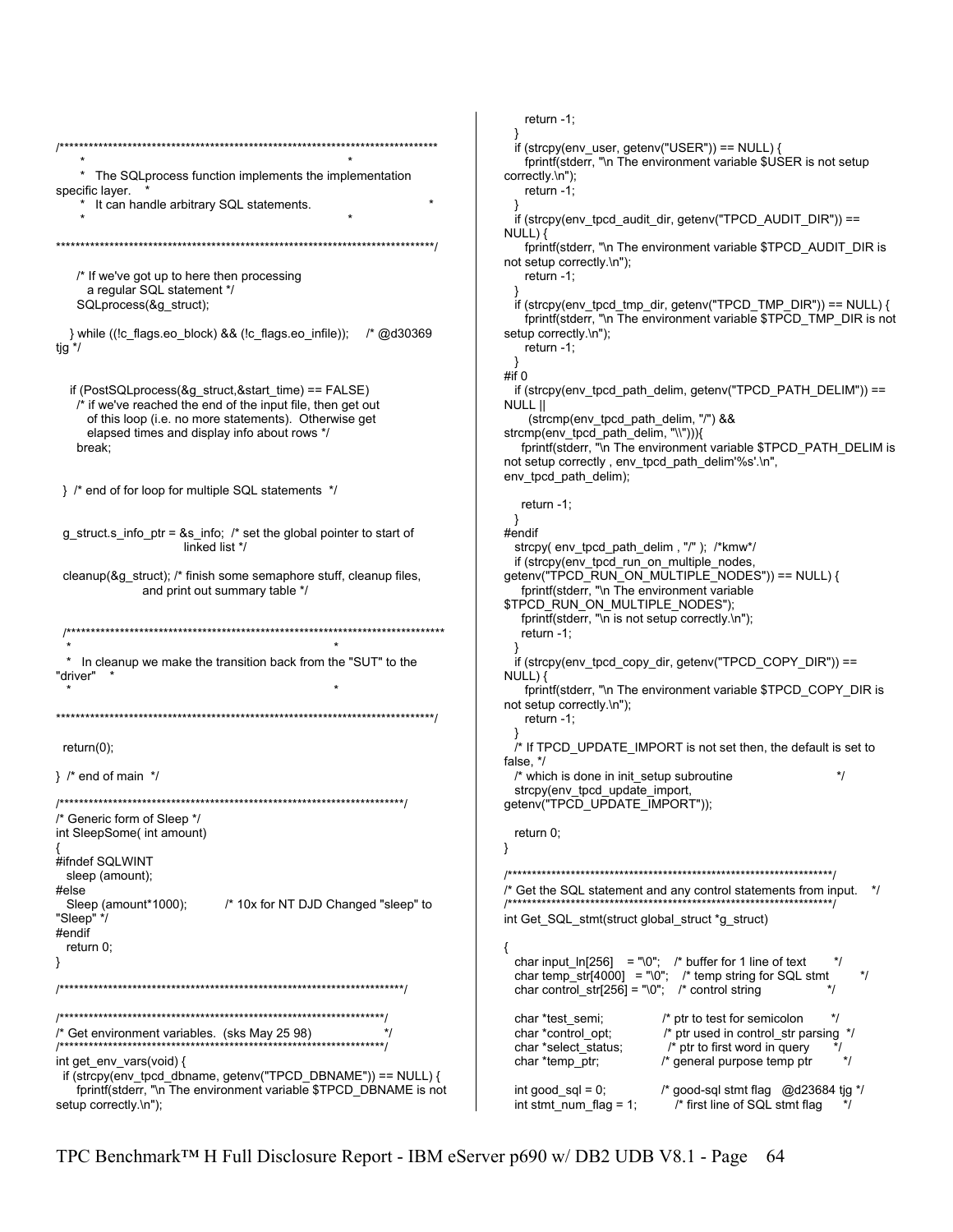```
int eostmt = 0; \frac{1}{2} \frac{1}{2} \frac{1}{2} flag to signal end of statement \frac{1}{2} stmt_str.data[0]='\0'; /* Initialize statement buffer */ 
   if (verbose) 
     fprintf (stderr,"\n---------------------------------------------\n"); 
   fprintf (outstream,"\n---------------------------------------------\n"); 
   do { 
     /** Read in lines from input one at a time **/ 
     fscanf(instream, "\n%[^\n]\n", input_ln); 
    if (strstr(input_ln,"--") == input_ln) { /* Skip all -- comments */
      if (strstr(input_ln,"--#SET") == input_ln) {
                             /* Store control string but 
                               keep going to find SQL stmt */ 
         strcpy(control_str,input_ln); 
         if (verbose) 
           fprintf(stderr,"%s\n", uppercase(control_str)); 
         fprintf(outstream,"%s\n", uppercase(control_str)); 
         /** Start parsing control str. and update appropriate vars. **/ 
         control_opt = strtok(control_str," "); 
         while (control_opt != NULL) { 
           if (strcmp(control_opt,"--#SET")) { /* Skip the #SET token */ 
             if (!strcmp(control_opt,"ROWS_FETCH")) 
               g_struct->s_info_ptr->max_rows_fetch = 
atoi(strtok(NULL," ")); 
             if (!strcmp(control_opt,"ROWS_OUT")) 
               g_struct->s_info_ptr->max_rows_out = atoi(strtok(NULL," 
")); 
          } 
          control_opt = strtok(NULL," ");
        } 
       } 
       /* if the block option has been set, then check if we've 
         reached the end of a block of statements */ 
       if (g_struct->s_info_ptr->query_block) /* @d30369 tjg 
*/ 
        if (strstr(input_ln,"--#EOBLK") == input_ln) {
           g_struct->c_flags->eo_block = 1; 
          return TPCDBATCH_EOBLOCK;
 } 
       if (strstr(input_ln, "-- Query") == input_ln) 
         strcpy(g_struct->s_info_ptr->qry_description,input_ln); 
       if (strstr(input_ln, "--#TAG") == input_ln) 
        strcpy(g_struct->s_info_ptr->tag,(input_ln+sizeof("--#TAG")));
       /* if we're using update functions, return that info 
        appropriately */ 
      if (g_ struct->c | opt->update != 0) {
         if (strstr(input_ln, "--#INSERT") == input_ln) 
           return TPCDBATCH_INSERT; 
         if (strstr(input_ln, "--#DELETE") == input_ln) 
          return TPCDBATCH_DELETE;
       } 
       if (strstr(input_ln, "--#COMMENT") == input_ln) { /* @d25594 
tjg */ 
        temp\_ptr = (input\_ln + 11); /* User-specified comments go to
                               the outfile */ 
         if (verbose) 
           fprintf (stderr,"%s\n",temp_ptr);
```

```
 fprintf (outstream,"%s\n",temp_ptr); 
       } 
       eostmt=0; 
    } 
     /* Need this hack here to check if there's any more empty lines left 
       in the input file. Continue only if there are aren't any */ 
    else if (strcmp(input_ln, "\0")) /* HACK */ { /* A regular SQL
statement */ 
      if (stmt_num_flag) \{ /* print this out only if it's the first line
                       of the SQL statement. We only want this 
                       line to appear once per statement */ 
         if (verbose) 
           fprintf(stderr,"\n%s\n", g_struct->s_info_ptr->qry_description); 
         fprintf(outstream,"\n%s\n", g_struct->s_info_ptr-
>qry_description); 
         if (verbose) 
           fprintf(stderr,"\nTag: %-5.5s Stream: %d Sequence number: 
%d\n", 
                g_struct->s_info_ptr->tag,g_struct->c_l_opt-
>intStreamNum, 
                g_struct->s_info_ptr->stmt_num); /*jen0925*/ 
         fprintf(outstream,"\nTag: %-5.5s Stream: %d Sequence 
number: %d\n", 
              g_struct->s_info_ptr->tag,g_struct->c_l_opt-
>intStreamNum, 
              g_struct->s_info_ptr->stmt_num); /*jen0925*/ 
         /* Turn off this flag once the number has been printed */ 
        stm\_num\_flag = 0; } /** Print out this heading the first time you encounter a 
          non-comment statement **/ 
       /* Test to see if we've reached the end of a statement */ 
      good sql = TRUE; \frac{1}{2} \frac{d}{23684} tig \frac{1}{2} test_semi = strstr (input_ln,";"); 
      if (test semi == NULL) \int_{0}^{x} if there's no semi-colon keep on
going */ 
        strcat (stmt_str.data,input_ln); /* jen LONG */
        strcat (stmt_str.data," "); <br>stmt_str.len = strlen(stmt_str.data); /* jen LONG */
        stmt_str.len = strlen( stmt_str.data );
        eostmt = 0;
       } 
      else { \prime /* else replace the ; with a \0 and continue */
         *test_semi = '\0'; 
        strcat (stmt_str.data,input_ln); /* jen LONG */
         stmt_str.len = strlen( stmt_str.data ); /* jen LONG */ 
        eostmt = 1;
       } 
       fprintf(outstream, "\n%s", input_ln); 
       if (verbose) 
         fprintf(stderr,"\n%s", input_ln); 
     } 
     /** Test to see if we've reached the EOF. Get out if that's the case 
**/ 
     if (feof(instream)) { 
       eostmt = TRUE; 
       g_struct->c_flags->eo_infile = TRUE; /* @d22275 tjg 
*/ 
     } 
  } while (!eostmt);
```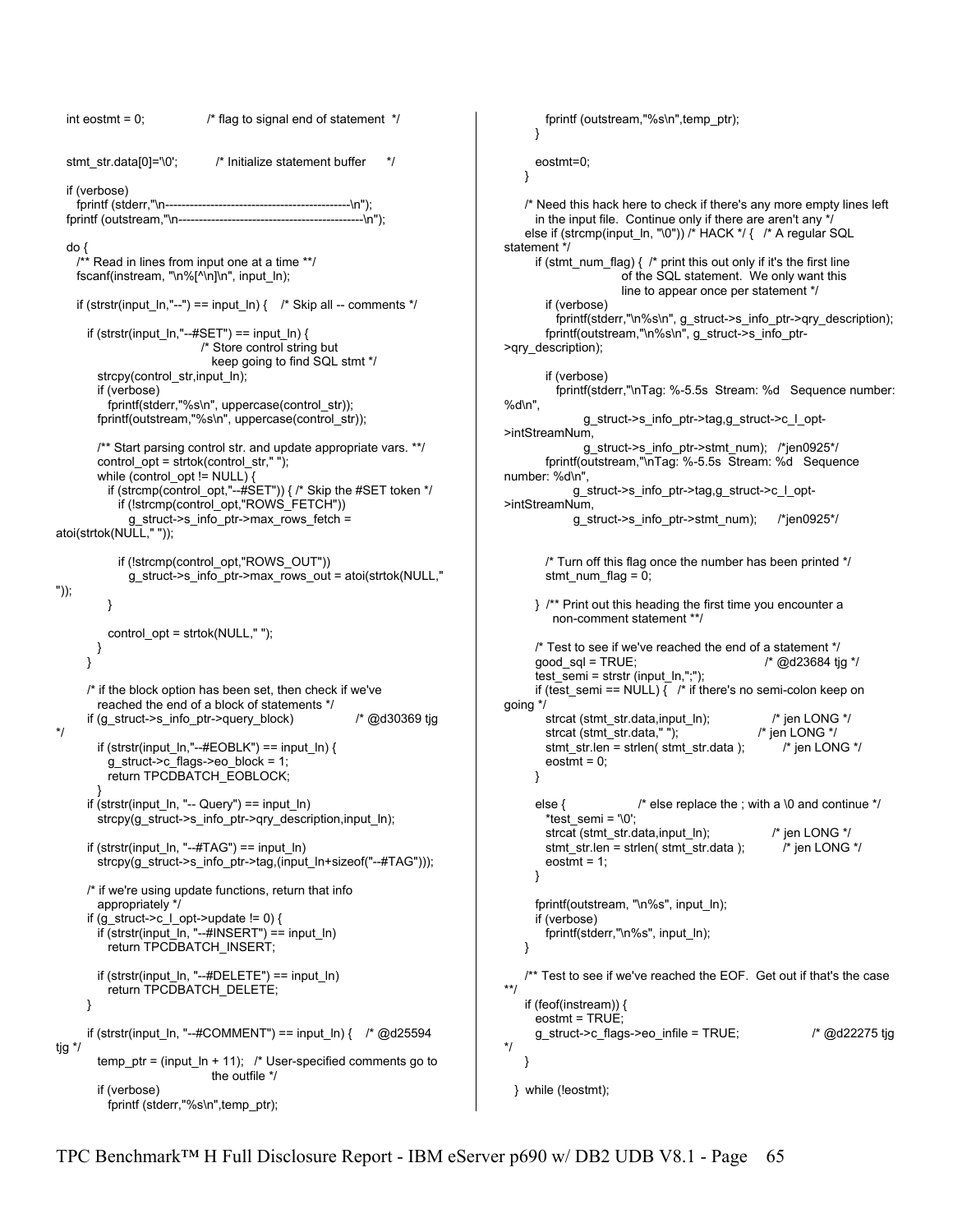```
fprintf(outstream, "\n");
 if (verbose)
   fprintf(stderr,"\n");
 /** erase the old control string **/
 strcpy(control_str,"\0");
 /** Determine whether statement is a SELECT or other SQL **/
 if (good \text{ sql}) {
   strcpy(temp_str,stmt_str.data);
                                              /* ien I ONG */
   uppercase(temp_str); /* Make sure that select is made to SELECT
   select_status=strtok(temp_str,"");
   if ((stmt_str.data[0] == '(') || (!strcmp(select_status,"SELECT")) ||<br>(!strcmp(select_status,"VALUES")) ||
      (!strcmp(select_status,"WITH")))
     return TPCDBATCH_SELECT;
   else
     return TPCDBATCH_NONSELECT;
 - 3
 /** If you go through a file with just comments or control statments
   with no SQL, there's nothing to process... Exit TPCDBATCH **/
                                      /* @d23684 tjg */
 else
   return TPCDBATCH NONSQL;
} /* Get_SQL_stmt */
/* allocate_sqlda -- This routine allocates space for the SQLDA. */
             void allocate sqlda(struct sqlda *sqlda)
₹
 int loopvar;
                                /* Loop counter */
 for (loopvar=0; loopvar<sqlda->sqld; loopvar++)
 ₹
   switch (sqlda->sqlvar[loopvar].sqltype)
    case SQL_TYP_INTEGER:
                                              /* INTEGR */case SQL TYP NINTEGER:
     if ((sqlda->sqlvar[loopvar].sqldata=
           (TPCDBATCH CHAR *)malloc(sizeof(sqlint32))) ==
NULL)
       mem_error("allocating INTEGER");
     break:
    case SQL TYP BIGINT:
                                           /* BIGINT */
/*kmwBIGINT*/
    case SQL_TYP_NBIGINT:
/*#ifdef SQLWINT */
\prime^*if ((sqlda->sqlvar[loopvar].sqldata= */
\prime^*(TPCDBATCH_CHAR *)malloc(sizeof(__int64))) ==
NULL)*/
/* #else */
     if ((sqlda->sqlvar[loopvar].sqldata=
           (TPCDBATCH CHAR *)malloc(sizeof(sqlint64))) ==
NULL)
/* #endif*/
       mem_error("allocating BIGINT");
     break;
    case SQL_TYP_CHAR:
                                          /* CHAR */
    case SQL TYP NCHAR:
     if ((sqlda->sqlvar[loopvar].sqldata=
           (TPCDBATCH CHAR *)calloc(256,sizeof(char))) ==
NULL)
       mem_error("allocating CHAR/VARCHAR");
```

```
break<sup>-</sup>
    case SQL_TYP_VARCHAR:
                                               /* VARCHAR */
    case SQL_TYP_NVARCHAR:
     if ((sqlda->sqlvar[loopvar].sqldata=
            (TPCDBATCH CHAR *)calloc(4002,sizeof(char))) ==
NULL)
       mem_error("allocating CHAR/VARCHAR");
     break
    case SQL_TYP_LONG:
                                          /* LONG VARCHAR */
    case SQL_TYP_NLONG:
     if ((sqlda->sqlvar[loopvar].sqldata=
            (TPCDBATCH_CHAR *)calloc(32702,sizeof(char))) ==
NULL)
       mem error("allocating VARCHAR/LONG VARCHAR");
     break;
    case SQL_TYP_FLOAT:
                                           /* FLOAT */
    case SQL_TYP_NFLOAT:
     if ((sqlda->sqlvar[loopvar].sqldata=
            (TPCDBATCH_CHAR *)malloc(sizeof(double))) == NULL)
       mem error("allocating FLOAT");
     break:
    case SQL_TYP_SMALL:<br>case SQL_TYP_NSMALL:
                                           /* SMALLINT */
     if ((sqlda->sqlvar[loopvar].sqldata=
            (TPCDBATCH_CHAR *)malloc(sizeof(short))) == NULL)
       mem error("allocating SMALLINT");
     break:
    case SQL_TYP_DECIMAL:
                                              /* DECIMAL */
    case SQL_TYP_NDECIMAL:
     if ((sqlda->sqlvar[loopvar].sqldata=
            (TPCDBATCH_CHAR *)malloc(20)) == NULL)
       mem_error("allocating DECIMAL");
     break:
    case SQL_TYP_CSTR:
                                        /* VARCHAR (null
terminated) */
    case SQL_TYP_NCSTR:
     if ((sqlda->sqlvar[loopvar].sqldata=
            (TPCDBATCH_CHAR *)calloc(4001,sizeof(char))) ==
NULL)
       mem_error("allocating CHAR/VARCHAR");
     hreak<sup>-</sup>
    case SQL_TYP_DATE:
                                          /* DATE */
    case SQL_TYP_NDATE:
     if ((sqlda->sqlvar[loopvar].sqldata=
           (TPCDBATCH CHAR *)calloc(13, size of (char))) == NULL)
       mem_error("allocating DATE");
     break<sup>-</sup>
    case SQL_TYP_TIME:<br>case SQL_TYP_NTIME:
                                         /* TIMF */
     if ((sqlda->sqlvar[loopvar].sqldata=
           (TPCDBATCH CHAR *)calloc(11,sizeof(char))) == NULL)
       mem_error("allocating TIME");
     break;
                                            /* TIMESTAMP */
    case SQL_TYP_STAMP:
    case SQL_TYP_NSTAMP:
     if ((sqlda->sqlvar[loopvar].sqldata=
            (TPCDBATCH_CHAR *)calloc(29,sizeof(char))) == NULL)
       mem_error("allocating TIMESTAMP");
     break:
   if ((sqlda->sqlvar[loopvar].sqlind=
          (short * )calloc(1, sizeof(short))) == NULLmem error("allocating indicator");
  sqlda allocated = 1; /* fix free() problem on NT
                wlc 090597 */
  return; /* allocate sqlda */
}
```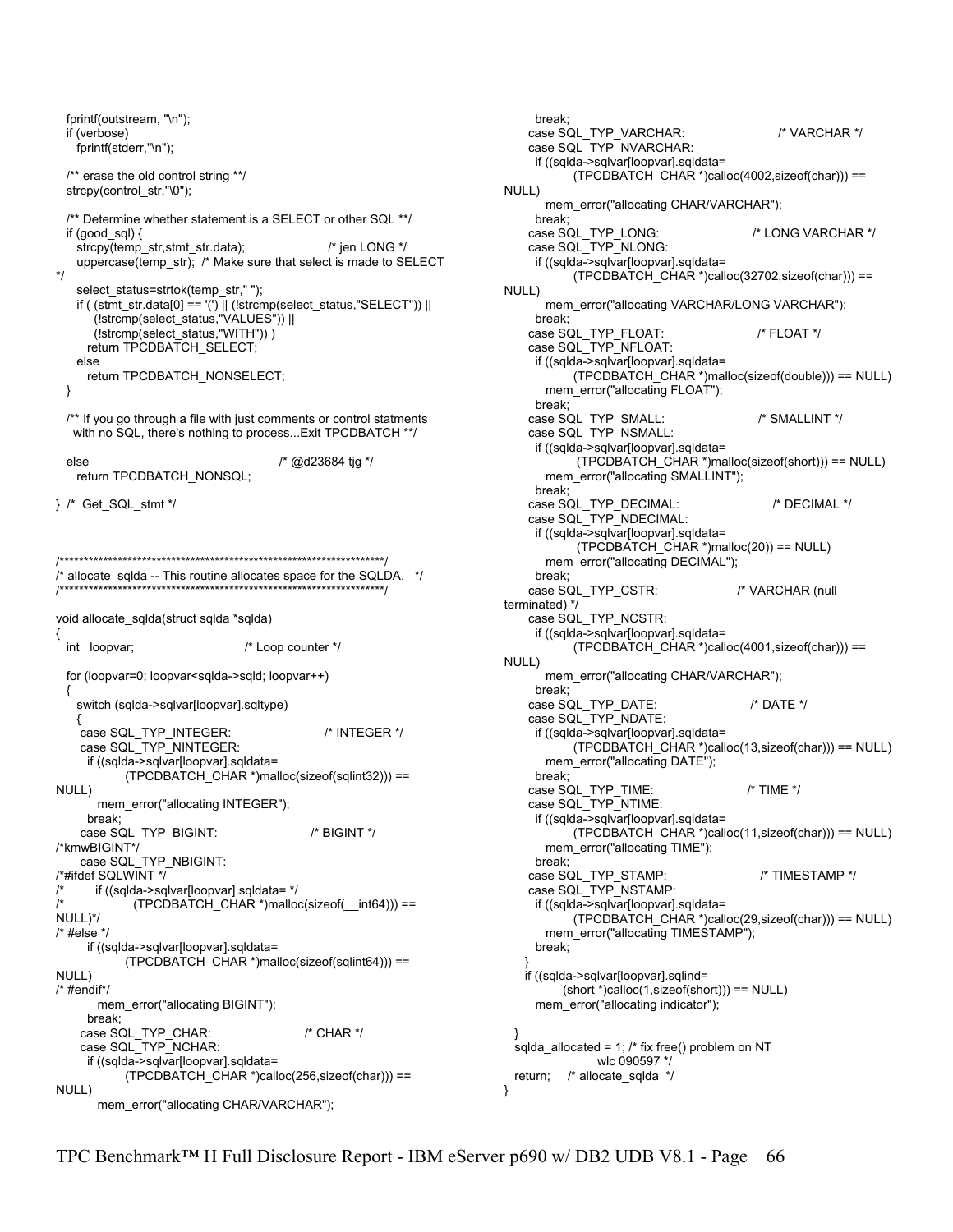```
\prime^*echo_sqlda -- This routine displays the contents of an SQLDA.
*/
void echo_sqlda(struct sqlda *sqlda, int *col_lengths)
 int
      col·
                          /* Column counter
                                                   \star/* Type of column
 int col_type;
                                                    \starchar temp\_string[100] = "\0":/* Temporary string
 char decimal_string[100] = "\0"; \prime* String holding decimals */
 char *temp ptr;
 TPCDBATCH CHAR m,n;
                                       /* precision and accuracy
                           for decimal conversion
                                                  \starfor (col=0; col<sqlda->sqld; col++) /* Loop through column count */
 {
   col type=sqlda->sqlvar[col].sqltype;
                                                 /* @d22817 tig */
   if (*(sqlda->sqlvar[col].sqlind))
                                             /* @d30369 tjg */
     fprintf(outstream, "%* n/a ",(col_lengths[col]-3));
   else
     switch (col_type)
     \{case SQL_TYP_INTEGER:
     case SQL_TYP_NINTEGER:
       fprintf(outstream, "%*ld ",col_lengths[col],
            *(sqlint32 *)(sqlda->sqlvar[col].sqldata));
       break:
      case SQL_TYP_BIGINT: /*kmwBIGINT*/
     case SQL_TYP_NBIGINT:
/*#ifdef SQLWINT*/
\prime^*fprintf(outstream, "%*I64d ",col lengths[col],*/
\prime^**(__int64 *)(sqlda->sqlvar[col].sqldata));*/
/*#else*/
       fprintf(outstream, "%*lld ",col_lengths[col],
            *(sqlint64 *)(sqlda->sqlvar[col].sqldata));
/*#endif*/
       break;
     case SQL_TYP_CHAR:
     case SQL_TYP_NCHAR:
       fprintf(outstream, "%-*s ",col_lengths[col],sqlda-
>sqlvar[col].sqldata);
      break:
      case SQL_TYP_VARCHAR:
     case SQL_TYP_NVARCHAR:<br>case SQL_TYP_LONG:
     case SQL_TYP_NLONG:
                                                 /* @d30369 tjg */
       ((struct sqlchar *)sqlda->sqlvar[col].sqldata)->
         data[((struct sqlchar *)sqlda->sqlvar[col].sqldata)->length] =
'\በ'
       fprintf(outstream, "%-*s".
           col_lengths[col],
           ((struct sqlchar *)sqlda->sqlvar[col].sqldata)->data);
       break<sup>-</sup>
     case SQL TYP FLOAT:
     case SQL_TYP_NFLOAT:
     \frac{1}{2} /* kmw */
       if ( fabs(*(double *)(sqlda->sqlvar[col].sqldata))
                    <TPCDBATCH_PRINT_FLOAT_MAX )
```

```
fprintf(outstream, "%#*.3f", col lengths[col],
               *(double *)(sqlda->sqlvar[col].sqldata));
        else
         fprintf(outstream, "%*e ",col_lengths[col],
               *(double *)(sqlda->sqlvar[col].sqldata));
       break:
      ļ
      case SQL TYP SMALL:
      case SQL_TYP_NSMALL:
        fprintf(outstream, "%*hd ",col_lengths[col],
             *(short *)(sqlda->sqlvar[col].sqldata));
        break<sup>-</sup>
      case SQL TYP DECIMAL:
      case SQL_TYP_NDECIMAL:
        m=(*(struct declen *)&sqlda->sqlvar[col].sqllen).m;
        n=(*(struct declen *)&sqlda->sqlvar[col].sqllen).n;
        if (sqlrxd2a((char *)sqlda->sqlvar[col] sqldata,temp_string,m,n)
!= 0)₹
          fprintf(stderr, "\nThe decimal value could not be
converted.\n");
          exit (-1);
        J
        else \{temp_ptr = temp_string;
          if (*temp\_ptr == '-)strcpy(decimal_string, "-");
          else
            strcpy(decimal_string, "");
          for (temp_ptr = temp_string + 1; *temp_ptr == '0'; temp_ptr++)
          strcat(decimal string, temp ptr);
          fprintf(outstream, "%*s ",col_lengths[col],decimal_string);
       }
        break;
      case SQL_TYP_CSTR:
      case SQL_TYP_NCSTR:
      case SQL_TYP_DATE:
      case SQL_TYP_NDATE:
      case SQL TYP TIME:
      case SQL_TYP_NTIME:
      case SQL TYP_STAMP:
      case SQL_TYP_NSTAMP:
        sqlda->sqlvar[col].sqldata[sqlda->sqlvar[col].sqllen+1]='\0';
        strcpy(temp_string,(char *)sqlda->sqlvar[col].sqldata);<br>fprintf(outstream, "%-*s ",(col_lengths[col]),temp_string);
        break;
      default:
        fprintf(stderr,"--Unknown column type (%d).
Aborting.\n",col_type);
        break:
      <sup>}</sup>
 \mathcal{E}fprintf(outstream, "\n");
  return:
```
 $\mathcal{E}$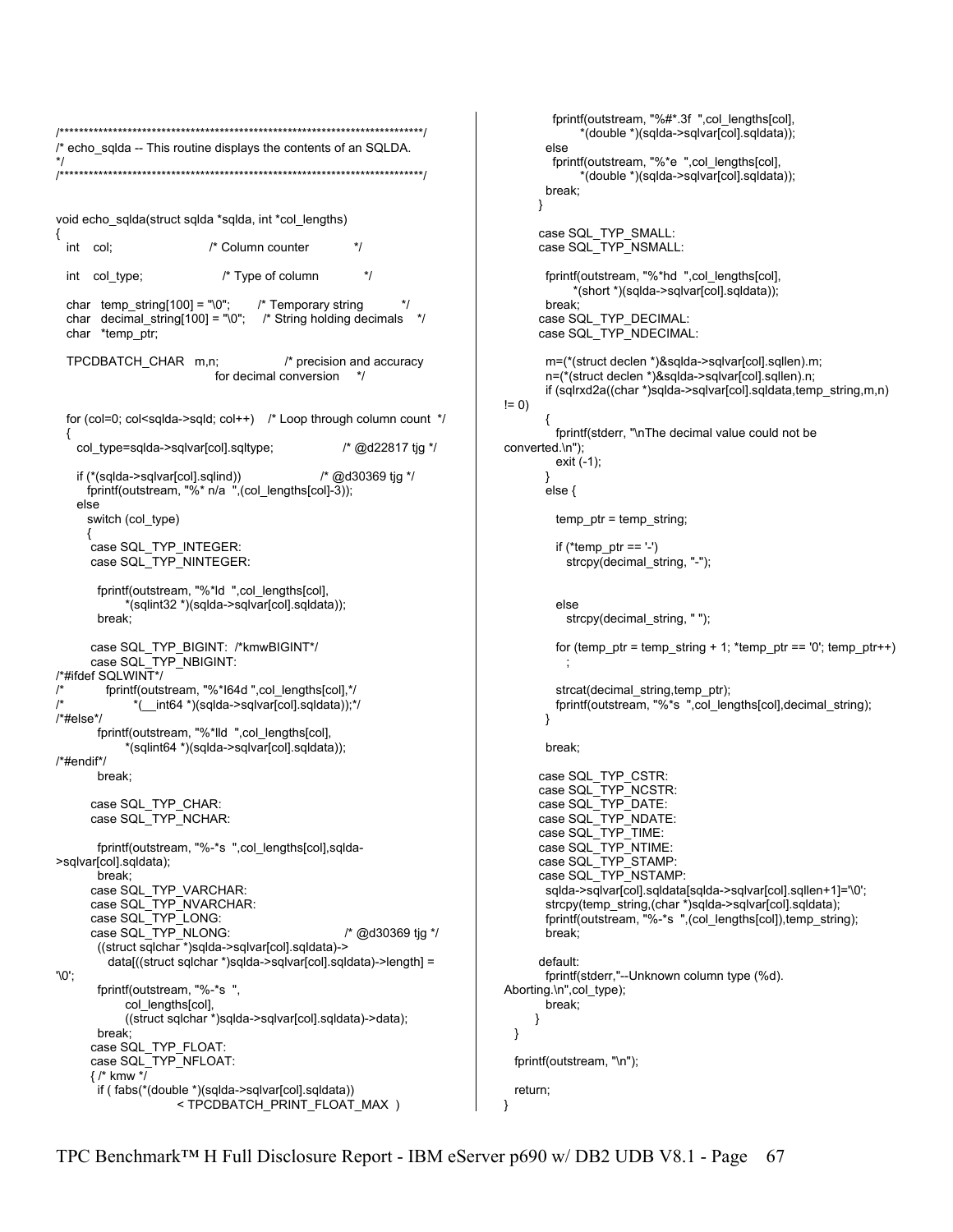```
result_sec = end_time.tv_sec - start_time->tv_sec;
                                                                            result = (double) result_sec;
/* TIMER used micro seconds with timeval (not nanoseconds) */
/* Calculate the elapsed time.
                                                                            if ((start_time->tv_usec > 0) && \
        (start time->tv usec < 1000000) && \
                                                                              (end_time.tv_usec > 0) & & \
void get_start_time(Timer_struct *start_time)
                                                                              (end_time.tv_usec < 1000000))
₹
 int rc = 0;
                                                                             result usec = end time.tv usec - start time->tv usec;
                                                                             result = (double) result_sec + ((double) result_usec/1000000);
#if defined (SQLOS2) || defined (SQLWINT) || defined (SQLWIN) ||
defined (SQLDOS)
                                                                        #elif (defined (SQLOS2) || defined(SQLWINT) || defined (SQLWIN) ||
 /*@d33143aha*/
                                                                         defined(SQLDOS))
ftime (start time):
                                                                            result = (double) (end_time.time - start_time->time);
                                                                            result = result * 1000 + (end_time.millitim - start_time - millitm);#elif defined(SQLSNI)
                                                                            result = result/1000;
 rc = qettimeofday(start time);
#elif defined(SQLPTX)
                                                                         #else
 gettimeofday mapped(start time);
                                                                         #error Unknown operating system
 rc = 0:
         /* gettimeofday_mapped returns void */
                                                                        #endif
#elif defined (SQLUNIX) | defined (SQLAIX)
                                                    /*TIMER
jen*/
                                                                          }
rc = gettimeofday(start_time,NULL);
#else
#error Unknown operating system
                                                                           * translate the time to that rounded to the CLOSEST 0.1 seconds as
                                                                           * required by the TPC-D spec. ROUNDING
#endif
                                                                          /* result = (double)(((long)((result + 0.099999) * 10))/10.0);*/
 if (rc != 0) {
   fprintf(stderr,"Timer call failed, aborting test\nExiting
                                                                          result = (double)(((long)((result + 0.05) * 10))/10.0);
tpcdbatch..\n");
                                                                          return (result);
   exit(-1);₹
 }
\mathcal{E}void dumpCa(struct sqlca *ca)
                                                                         ₹
                                                                          int i<sup>-</sup>
                                                                          fprintf(outstream,"********************** DUMP OF SQLCA
********************\n");
/* Calculate and return the elapsed time given a starting time.
                                                          \starfprintf(outstream,"SQLCAID : %.8s\n", ca->sqlcaid);
                                                                          fprintf(outstream,"SQLCABC : %d\n", ca->sqlcabc);
double get_elapsed_time (Timer_struct *start_time)
                                                                          fprintf(outstream,"SQLCODE : %d\n", ca->sqlcode);
₹
 int
              status = 0;
                                                                          fprintf(outstream,"SQLERRML: %d\n", ca->sqlerrml);
 Timer_struct
                 end_time;
                                                                          fprintf(outstream,"SQLERRMC: %.*s\n", ca->sqlerrml, ca-
 double
               result = -1.0;
                                                                         >salerrmc):
#ifndef SQLWINT
                                                                          fprintf(outstream,"SQLERRP : %.8s\n", ca->sqlerrp);
 long int
               result sec:
 long int
               result_usec;
                                                                          for (i = 0; i < 6; i++)#endif
                                                                          fprintf(outstream,"SQLERRD[%d]: %d\n", i, ca->sqlerrd[i]);
                                                                          fprintf(outstream,"SQLWARN : %.11s\n", ca->sqlwarn);
#if defined(SQLSNI)
 status = gettimeofday(&end_time);
                                                                          fprintf(outstream,"SQLSTATE: %.5s\n", ca->sqlstate);
                                                                         #elif defined(SQLPTX)
 gettimeofday_mapped(&end_time);
 status = 0; /* gettimeofday_mapped returns void */
                                                                          return;
#elif defined (SQLUNIX) || defined (SQLAIX)
                                                                        }
 status = gettimeofday(&end_time,NULL);
                                                  /*TIMER ien*/
#elif defined (SQLOS2) || defined (SQLWINT) || defined (SQLWIN) ||
                                                                         defined(SQLDOS)
                                                                         /* error check
                                                                                                                        \starftime(&end_time);
                    /** If another operating system **/
                                                                        /* This function prints the contents of the sqlca error information
                                                                                                                                       \overline{z}#else
#error Unknown operating system
                                                                        /* structure.
                                                                                                                      *#endif
                                                                         long error_check(void)
 if (status != 0){
   fprintf(stderr,"Bad return from gettimeofday, don't trust timer
                                                                          char
                                                                                    buffer[512]="\0";
results...\n");
                                                                          unsigned short i;
                                                                          struct sqlca temp_sqlca;
                                                                                                     /* temporary sqlca */ /* @d30369 tjg
 else
#if defined (SQLUNIX) || defined (SQLAIX)
                                                                          temp_sqlca.sqlcode = 0;/* initialize the temporary sqlca to
```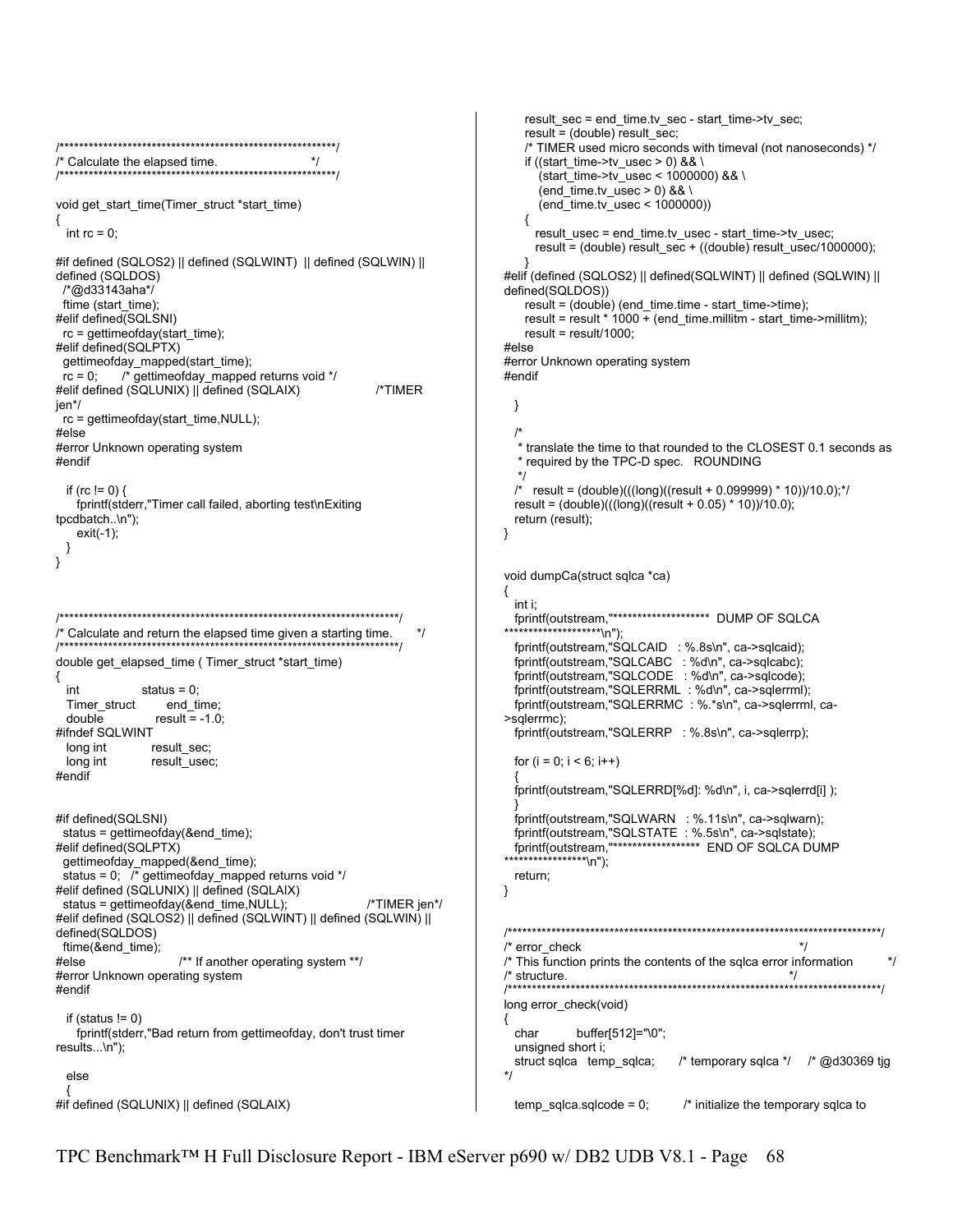```
 avoid any memory problems */ 
  if (sqlca.sqlcode != 0) {
     sqlaintp(buffer, sizeof(buffer), 80, &sqlca); 
     fprintf(stderr, "\n%0.200s\n", buffer); 
     fprintf(outstream, "\n%0.200s\n", buffer); 
     /* Decode the SQLCA in more detail KBS 98/09/28 */ 
     if ((sqlca.sqlerrml) /* there's one or more tokens */ 
       \&&8 (sqlca.sqlerrml < sizeof(sqlca.sqlerrmc)) /* and field not full */
\left( \begin{array}{cc} \end{array} \right) { 
       char *tokptr; 
       int tokl; 
      *(sqlca.sqlerrmc + sqlca.sqlerrml) = '\0'; \prime* prevent strtok from
scanning beyond end */ 
       fprintf(stderr,"\n SQLCA: tokens:\n"); 
       fprintf(outstream,"\n SQLCA: tokens:\n"); 
       tokptr=strtok(sqlca.sqlerrmc, "\xff"); 
      while ( tokptr 68
             ( (tokl = (sizeof(sqlca.sqlerrmc) - (tokptr-sqlca.sqlerrmc))) > 
0) 
\overline{\phantom{a}} { 
         fprintf(stderr, "%.*s\n", tokl, tokptr); 
         fprintf(outstream, "%.*s\n", tokl, tokptr); 
         tokptr=strtok(NULL, "\xff"); 
       } 
 } 
     fprintf(stderr, "\n SQLCA: errp= %.8s, errd 1-6= %d %d %d %d 
%d %d\n", 
          sqlca.sqlerrp, sqlca.sqlerrd[0], sqlca.sqlerrd[1], 
sqlca.sqlerrd[2], 
          sqlca.sqlerrd[3], sqlca.sqlerrd[4], sqlca.sqlerrd[5]); 
     fprintf(outstream, "\n SQLCA: errp= %.8s, errd 1-6= %d %d %d 
%d %d %d\n", 
          sqlca.sqlerrp, sqlca.sqlerrd[0], sqlca.sqlerrd[1], 
sqlca.sqlerrd[2], 
          sqlca.sqlerrd[3], sqlca.sqlerrd[4], sqlca.sqlerrd[5]); 
    temp_sqlca = sqlca; /* Make a copy of sqlca in case it gets
changed 
                     in the next statement below */ /* @d30369 tjg */ 
     /** Determine if the error is critical or a connection can be made **/ 
    EXEC SQL CONNECT ; \frac{1}{2} and \frac{1}{2} and \frac{1}{2} and \frac{1}{2} and \frac{1}{2} and \frac{1}{2} and \frac{1}{2} and \frac{1}{2} and \frac{1}{2} and \frac{1}{2} and \frac{1}{2} and \frac{1}{2} and \frac{1}{2} and \frac{1}{2} and \frac{1}{2 if (sqlca.sqlcode == SQLE_RC_NOSUDB ) { /* no connection 
exists */ 
       /*Print out header for DUMP*/ 
       fprintf(outstream, "*************************************\n"); 
      fprintf(outstream, "* CONTENTS OF SQLCA
       fprintf(outstream, "*************************************\n\n"); 
       /*Print out contents of SQLCA variables*/ 
       fprintf(outstream, "SQLCABC = %ld\n", temp_sqlca.sqlcabc); 
       fprintf(outstream, "SQLCODE = %ld\n", temp_sqlca.sqlcode); 
       fprintf(outstream, "SQLERRMC = %0.70s\n", 
temp_sqlca.sqlerrmc); 
      fprintf(outstream, "SQLERRP = %0.8s\n", temp_sqlca.sqlerrp);
      for (i = 0; i < 6; i++) { 
        fprintf(outstream, "sqlerrd[%d] = %lu \n", i,
temp_sqlca.sqlerrd[i]); 
       } 
                                                                                                  fprintf(outstream, "SQLWARN = %0.11s\n", 
                                                                                           temp_sqlca.sqlwarn); 
                                                                                                  fprintf(outstream, "SQLSTATE = %0.5s\n", temp_sqlca.sqlstate); 
                                                                                                  fprintf(stderr, "\nCritical SQLCODE. Exiting TPCDBATCH\n"); 
                                                                                                  exit(-1); 
                                                                                                } 
                                                                                            } 
                                                                                              return (temp_sqlca.sqlcode); 
                                                                                           } /* error_check */ 
                                                                                           /**************************************************/ 
                                                                                           /* Displays a help screen
                                                                                                      /**************************************************/ 
                                                                                           void display_usage() 
                                                                                           { 
                                                                                              printf("\ntpcdbatch -- version %s",TPCDBATCH_VERSION); 
                                                                                              printf("\n\nSyntax is:\n"); 
                                                                                              printf("tpcdbatch [-d dbname] [-f file_name] [-l file_name] [-r on/off]"); 
                                                                                             printf("\n [-v \text{ on} / \text{off}] [-b on/off] [-u p/t/t1/t2]");
                                                                                             printf("\n [-s scale_factor] [-n stream_num] [-m inlistmax] [-h]\n");
                                                                                              printf("\n where: -d Database name"); 
                                                                                              printf("\n Default - dbname set in $DB2DBDFT"); 
                                                                                                             -f Input file containing SQL statements");
                                                                                             printf("\n Default - stdin ");
                                                                                             printf("\n -l Input file containing list of statement numbers");<br>printf("\n - -r Create set of output files containing query result
                                                                                              printf("\n -r Create set of output files containing query results"); 
                                                                                                                   Default - off");
                                                                                             printf("\n -v Verbose. Sends information to stderr during");
                                                                                             printf("\n query processing");
                                                                                             printf("\n Default - off");
                                                                                             printf("\n -b Process groups of statements as blocks");
                                                                                              printf("\n instead of individually."); 
                                                                                             printf("\n Default - off");<br>printf("\n -u Update streams:
                                                                                                             -u Update streams: p - for power test");
                                                                                             printf("\n t - for throughput test without");<br>printf("\n UFs (run this instead of t2)");
                                                                                                                                UFs (run this instead of t2)");
                                                                                             printf("\n t1 - for throughput test step 1");<br>printf("\n cnly running queries");
                                                                                                                               only running queries");
                                                                                             printf("\n t2 - for throughput test step 2");<br>printf("\n funning update functions");
                                                                                                                                running update functions");
                                                                                             printf("\n -s Scale factor");
                                                                                             printf("\n Default - 0.1");
                                                                                             printf("\n -n Stream number");<br>printf("\n Default - 0")
                                                                                             printf("\n Default - 0");<br>printf("\n Qualification - -1
                                                                                                                   Qualification - -1");
                                                                                             printf("\n Power - 0");
                                                                                              printf("\n Throughput - >= 1 (actual number depends on 
                                                                                           the current query stream"); 
                                                                                              printf("\n -m Maximum number of keys to delete at a time"); 
                                                                                                                   Default - 400");
                                                                                             printf("\n -h Display this help screen");
                                                                                             printf("\n -p turns smeaphores on or off");
                                                                                             printf("\n Default - off");
                                                                                              printf("\n\nControl statements specifying output and performance 
                                                                                           details"); 
                                                                                              printf("\ncan be included before SQL statements; they will apply for"); 
                                                                                              printf("\nthat and subsequent statements until updated."); 
                                                                                             printf("\n\nSyntax: --#SET <control option> <value>");
                                                                                             printf("\n\n option value default");
                                                                                              printf("\nROWS_FETCH -1 to n -1 (all rows fetched from answer 
                                                                                           set)"); 
                                                                                              printf("\nROWS_OUT -1 to n -1 (all fetched rows sent to 
                                                                                           output)");
```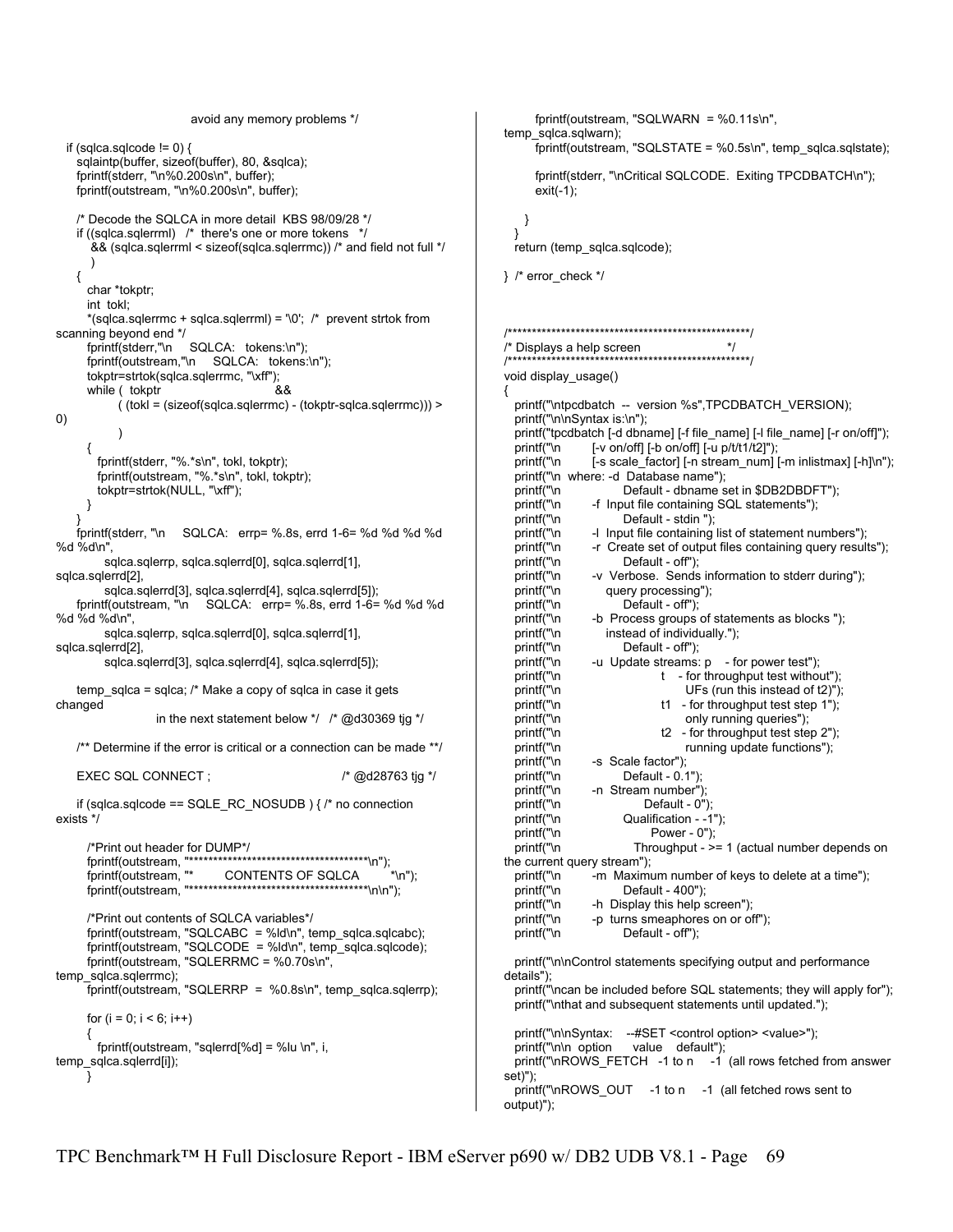```
printf("\n\n--#TAG
                               (user specified tag name for
                     tag
sequence#)");
 printf("\n--#COMMENT comment
                                     (user specified comments for
output)");
 printf("\nNote: All statements executed with ISOLATION LEVEL
RR");
             and must be terminated with semi-colons.\n");
 printf("\n
 exit (1);
\mathcal{E}/* Converts a string to upper case characters */
char *uppercase(char *string)
 char \text{*c}/* temp char used to convert word to upper case */
 for (c = string; \star c != '\0'; c++)
   *c = (char) toupper((int) *c);
 return (string);
₹
/* Converts a string to lower case characters
                                         \cdotchar *lowercase(char *string)
{
 char \starc; /* temp char used to convert word to lower case \star/
 for (c = string; *c != '0'; c++)\text{*c} = (char) tolower( (int) \text{*c} );
 return (string);
<sup>)</sup>
\star/* Parses and processes command line options.
void comm_line_parse(int argc, char *argv[], struct global_struct
*g_struct)
₹
 char authent_info[40] = "\0";
 char *testptr;
 int loopvar = 0;
 int comm_opt = 0;
#ifdef PARALLEL UPDATES
 int running_updates=0;
 int updatePair=-1;
 int updateStream=-1;
 int function:
 int copyOnOrOff:
 int deleteChunk=0;
                       /*DELjen */
#endif
 while ((loopvar < argc) & (argc != 1)) {
   if (*argv[loopvar] == '-') {
     switch(*(argv[loopvar]+1)) {
                                    /* @d26350 tjq */
     case 'f':
     case 'F':
             strcpy(g_struct->c_l_opt->infile,argv[++loopvar]);
             break:
```

```
case "I :
                                         /* @d26350 tjg */
      case 'L': strcpy(g_struct->c_l_opt-
>str_file_name,argv[++loopvar]);
               break;
      case 'r'
                                         /* @d26350 tjg */
      case 'R':
       if (!strcmp(uppercase(argv[++loopvar]),"ON"))
         g struct->c l opt->outfile=1;
       else
         g_struct->c_l_opt->outfile=0;
       break;
      case 'd':
                                          /* @d26350 tjg */
      case 'D'
               strcpy(dbname,argv[++loopvar]);
               break;
                                          /* @d26350 tjg */
      case 'v' :
      case 'V' :
       if (!strcmp(uppercase(argv[++loopvar]),"ON"))
         verbose=1;
       else
         verbose=0:
       break;
      case 'u' :
                                          /* @d26350 tjg */
      case 'U' :
        g_struct->c_l_opt->update=-1; /* init to invalid number */
        if (!strcmp(uppercase(argy[++loopvar]),"P1"))
         g_struct->c_l_opt->update=1; /* power query stream*/
        if (!strcmp(uppercase(argv[loopvar]),"P2"))
           g_struct->c_I_opt->update=3; /* power update with
updates*/
       if (!strcmp(uppercase(argv[loopvar]),"P"))
         g_struct->c_l_opt->update=4; /* power update without
updates*/
       if (!strcmp(uppercase(argv[loopvar]),"T1"))
           g_struct->c_l_opt->update=0; /*throughput query stream */
       if (!strcmp(uppercase(argv[loopvar]),"T2"))
           g_struct->c_l_opt->update=2; /* throughput update with
updates */
       if (!strcmp(uppercase(argv[loopvar]),"T"))
           g_struct->c_I_opt->update=5; /* throughput update without
updates */
       break;
      case 'b' :
                                          /* @d26350 tjg */
      case 'B':
       if (!strcmp(uppercase(argv[++loopvar]),"ON"))
         g_struct->s_info_ptr->query_block=1;
        else
         g_struct->s_info_ptr->query_block=0;
       break;
      case 'n' :
                                          /* @d26350 tjg */
      case 'N':
       g_struct->c_l_opt->intStreamNum = atoi(argv[++loopvar]);
       break:
      case 's':
                                          /* @d26350 tjg */
      case 'S':
                 g_struct->scale_factor=atof(argv[++loopvar]);                                break;
      case 'h':
                                          /* @d26350 tjq */
      case 'H':
       display_usage();
       break;
      case 'm' :
```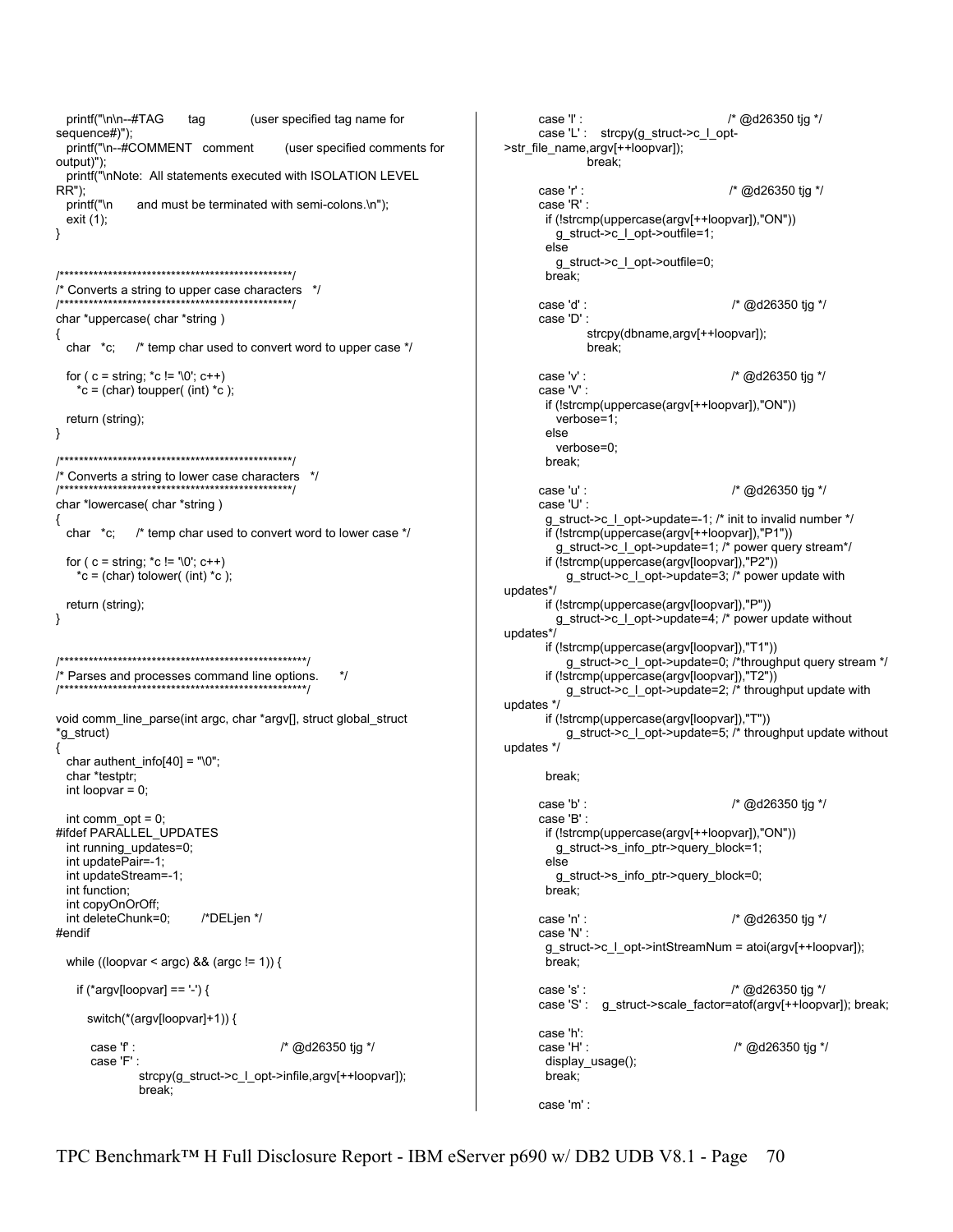```
 case 'M' : 
        inlistmax = atoi(argv[++loopvar]); /* wlc 081897 */ break; 
       case 'p' : 
       case 'P' : 
          if (!strcmp(uppercase(argv[++loopvar]),"ON")) /* bbe 072599 */ 
           semcontrol = 1:
          else 
           semcontrol = 0;
          break; 
#ifdef PARALLEL_UPDATES 
       case 'i': 
         updatePair = atoi (argv[++loopvar]); 
#ifdef UF2DEBUG 
         fprintf (stderr, "updatePair = %d\n",updatePair); 
         fflush(stderr); 
#endif 
         break; 
       case 'j': 
         function = atoi (argv[++loopvar]); 
#ifdef UF2DEBUG 
         fprintf (stderr, "function = %d\n",function); 
         fflush(stderr); 
#endif 
         break; 
       case 'k': 
         updateStream = atoi (argv [++loopvar]); 
#ifdef UF2DEBUG 
         fprintf (stderr, "updateStream = %d\n",updateStream); 
         fflush(stderr); 
#endif 
         break; 
       case 'x': /*DEL jen -x is chunk*/ 
        deleteChunk = atoi (argv[++loopvar]); \frac{1}{2} to delete for this \frac{1}{2}#ifdef UF2DEBUG 
         fprintf (stderr, "DelChunk = %d\n",deleteChunk); 
         fflush(stderr); 
#endif 
        break; /* invocation */
       case 'z': 
         running_updates = 1; 
         break; 
#endif 
        default : 
         fprintf(stderr,"An invalid option has been set\n"); 
         display_usage(); 
         break; 
       } /** end switch **/ 
     } /** end if **/ 
     loopvar ++; 
 \frac{1}{2} /** end while **/
  /* checking if -u option is set */ 
  if (g_{\text{1}}\text{struct} > c_{\text{2}}\text{opt} > \text{update} == -1) {
     fprintf(stderr, "-u option is not set, exiting ...\n"); 
     exit(-1); 
  } 
#ifdef PARALLEL_UPDATES 
   if (running_updates) {
```

```
if (updatePair == -1) {
       fprintf (stderr, "The parameters to tpcdbatch have not been 
passed correctly\n"); 
       exit (-1); 
     } 
     else { 
       /* check to see if we are to use copy on for the load */ 
       if (( getenv("TPCD_LOG") != NULL ) && 
           (!strcmp(uppercase(getenv("TPCD_LOG")),"YES"))) 
\{ \cdot \cdot \cdot \cdot \cdot \cdot \cdot \cdot \cdot \cdot \cdot \cdot \cdot \cdot \cdot \cdot \cdot \cdot \cdot \cdot \cdot \cdot \cdot \cdot \cdot \cdot \cdot \cdot \cdot \cdot \cdot \cdot \cdot \cdot \cdot \cdot 
         /* okay, we have set LOG_RETAIN on so we need to use copy 
directory */ 
          copyOnOrOff = TRUE; 
       } 
       else 
       { 
          /* log retain off don't use copy directory */ 
          copyOnOrOff = FALSE; 
       } 
      if (function == 1)
          /* runUF1_fn (updatePair, updateStream); aph 981205 */ 
          runUF1_fn (updatePair, updateStream, dbname, userid, 
passwd); 
       else 
         if (function == 2) {
          fprintf(stderr, "A-Calling runUF2_fn %d %d %d ...\n",
                            updatePair, updateStream, deleteChunk); 
           /* runUF2_fn (updatePair, updateStream, deleteChunk); aph 
981205 */ 
           runUF2_fn (updatePair, updateStream, deleteChunk, dbname, 
userid, passwd); 
 } 
       else { 
          fprintf (stderr, "Wrong function to tpcdbatch\n"); 
          exit (-1); 
       } 
       exit (0); 
     } 
   } 
#endif /* PARALLEL_UPDATES */
   /* If no database name is given, then use the one specified in the 
    environment variable DB2DBDFT, otherwise error */
   if (!strcmp(dbname,"\0")) { 
     testptr = getenv("DB2DBDFT"); 
    if (testptr == NULL) {
       fprintf(stderr, "\nNo database name has been specified on 
command "); 
       fprintf(stderr, "line\nnor in environment variable DB2DBDFT."); 
      display_usage();
     } 
     else 
      strcpy(dbname,testptr);
   } 
   if (g_struct->c_l_opt->outfile && 
     !strcmp(g_struct->c_l_opt->str_file_name,"\0")) {
     fprintf(stderr, "\nMust specify input file for statement list.\n"); 
     display_usage(); 
   } 
} 
    /***************************************************/ 
/* Converts DECIMAL values to ASCII text */ 
/***************************************************/
```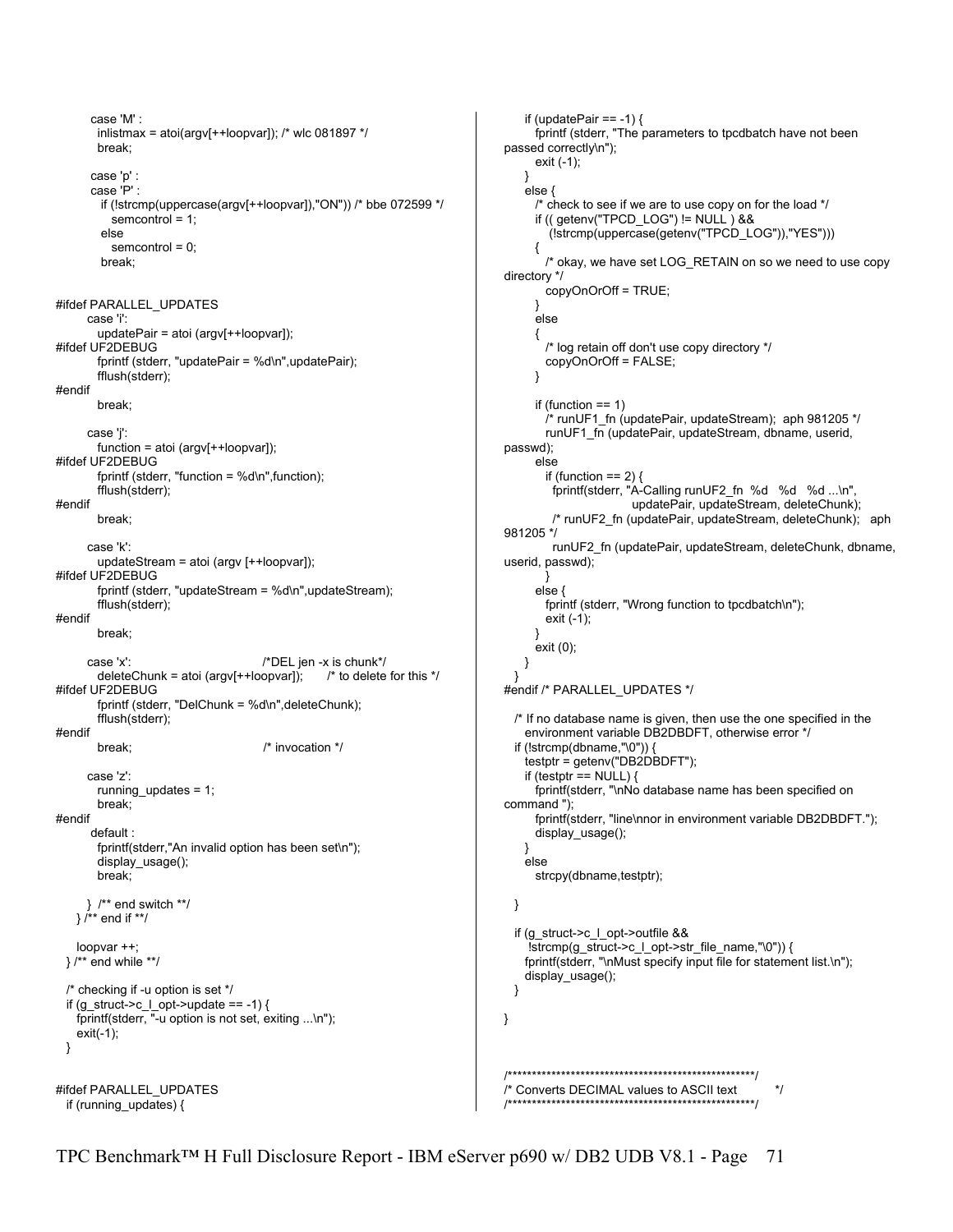```
int sqlrxd2a( /*kmw*/
                                        /* C++ */char *decptr, 
                                        /* C++ */char *asciiptr, 
                                        short prec, 
                                        short scal) 
\frac{1}{2} /* */
   int allzero = TRUE; 
   /* C++ */char *srcptr; 
   unsigned char sign; 
   /* C++ */char *targptr, decimal_point = '.'; 
  int \, \text{rc} = 0; /*kmw*/
   int tmpint, src_nibble; 
   int count, j, limit[3]; 
  targptr = 8asciiptr[ prec + 1];
  *(1 + \text{target}) = \sqrt{0};
  srcptr = decptr + prec/2; /* Validity check sign nibble */ 
   if (((sign = sqlrx_get_right_nibble( *srcptr )) < 0x0a) 
      || (prec > SQL_MAXDECIMAL) || (prec < scal )) 
   { 
     goto exit; 
   }/** end end if invalid sign value **/ 
  limit[ 0 ] = scal; limit[ 1 ] = prec - scal; limit[ 2 ] = 0;
   src_nibble = LEFT; 
  for( j = 0 ; j < 2 ; j++)
   { 
    for(count = limit[j]; count > 0; count - ) { 
       tmpint = ( (src_nibble == LEFT)? 
               sqlrx_get_left_nibble( *srcptr-- ) : 
               sqlrx_get_right_nibble( *srcptr ) ); 
      if( tmpint > 9 )
       { 
         goto exit; 
       } 
       else 
         *targptr-- = (/* C++ */char)tmpint + '0'; 
      src_nibble = ((src\nmible = LEFT) ? RIGHT : LEFT);
      if (tmpint != 0) allzero = FALSE;
    }^* /** end for scal > 0 **/
    if(j == 0)
        *targptr-- = decimal_point; 
     else 
      *targptr = \frac{7}{5} C++ */char)((allzero
                           || (sign == SQLRX_PREFERRED_PLUS) 
                           || (sign == 0x0a) 
                          || (sign == 0x0e)
                          || (sign == 0x0f)?
                           '+' : '-' ); 
 } /** end for limit[ j++ ] > 0 **/
   exit : 
  if(rc < 0)
   { 
    printf ("The decimal conversion has failed\n");
    ext (-1);
  } 
   return(rc); 
} /** sqlrxd2a **/ 
  /*****************************************************************/ 
                                                                                             { 
                                                                                             #endif 
                                                                                               int i; 
                                                                                               } 
                                                                                               else { 
                                                                                            NULL) {
                                                                                               } 
                                                                                             api or */ 
                                                                                               { 
                                                                                              { 
                                                                                              } 
                                                                                             \{ } 
                                                                                               } 
                                                                                             */ 
                                                                                             */ 
                                                                                               { 
                                                                                             variable is set. We */
```
/\* Does some setup and initialization like parsing command line \*/ /\* and connecting to database. Returns process id of agent. \*/ /\*\*\*\*\*\*\*\*\*\*\*\*\*\*\*\*\*\*\*\*\*\*\*\*\*\*\*\*\*\*\*\*\*\*\*\*\*\*\*\*\*\*\*\*\*\*\*\*\*\*\*\*\*\*\*\*\*\*\*\*\*\*\*\*\*/ void init\_setup(int argc, char \*argv[], struct global\_struct \*g\_struct) int connect=0; #ifndef SQLWINT char \*pid; char temparray[256]="\0"; int loopvar=0; FILE \*updateFP; FILE \*fpSeed; char file\_name[256] = " $\sqrt{0}$ "; short seedEntry; long lSeed; /\*\* Parse and process command line options \*\*/ comm\_line\_parse (argc,argv,g\_struct); /\*\*\*\*\*\*\*\*\*\*\*\*\*\*\*\*\*\*\*\*\*\*\*\*\*\*\*\*\*\*\*\*\*\*\*\*\*\*\*\*\*\*\*\*\*\*\*\*\*\*\*\*\*\*\*\*\*\*\*\*\*\*\*\*\*\*\*\*\*\*\*/ /\* Start the mainline report processing. \*/ /\*\*\*\*\*\*\*\*\*\*\*\*\*\*\*\*\*\*\*\*\*\*\*\*\*\*\*\*\*\*\*\*\*\*\*\*\*\*\*\*\*\*\*\*\*\*\*\*\*\*\*\*\*\*\*\*\*\*\*\*\*\*\*\*\*\*\*\*\*\*\*/ if (!strcmp(g\_struct->c\_l\_opt->infile,"\0")) { instream=stdin; instream=NULL; if ( (instream = fopen(g\_struct->c\_l\_opt->infile, READMODE)) == fprintf(outstream, "The input file could not be opened.\n\n"); fprintf(stdout,"Make sure that the filename is correct.\n"); fprintf(stdout,"filename = %s\n",g\_struct->c\_l\_opt->infile); exit(-1); } /\* open the input file if specified \*/ /\* IMPORT (begin) - determine whether we should use the IMPORT  $\frac{1}{4}$  LOAD api for loading into the staging tables, default is load  $\frac{1}{4}$  if (env\_tpcd\_update\_import != NULL) if (!strcmp(uppercase(env\_tpcd\_update\_import),"TRUE")) ilmportStagingTbl = 1; /\* use import  $^*/$  $/*$  D.ID  $*/$  else if (!strcmp(uppercase(env\_tpcd\_update\_import),"TF")) ilmportStagingTbl = 2;  $\prime^*$  Table Functions  $^*$ / /\* IMPORT (end) \*/ /\* we want to print the seed in the output files to show what seed was /\* used to generate the queries. \*/ /\* if intStreamNum is -1 then we are running a qualification database /\* and the default seed has been used so skip this section \*/ if (g\_struct->c\_l\_opt->intStreamNum >= 0) /\* check to make sure the TPCD\_RUNNUMBER environment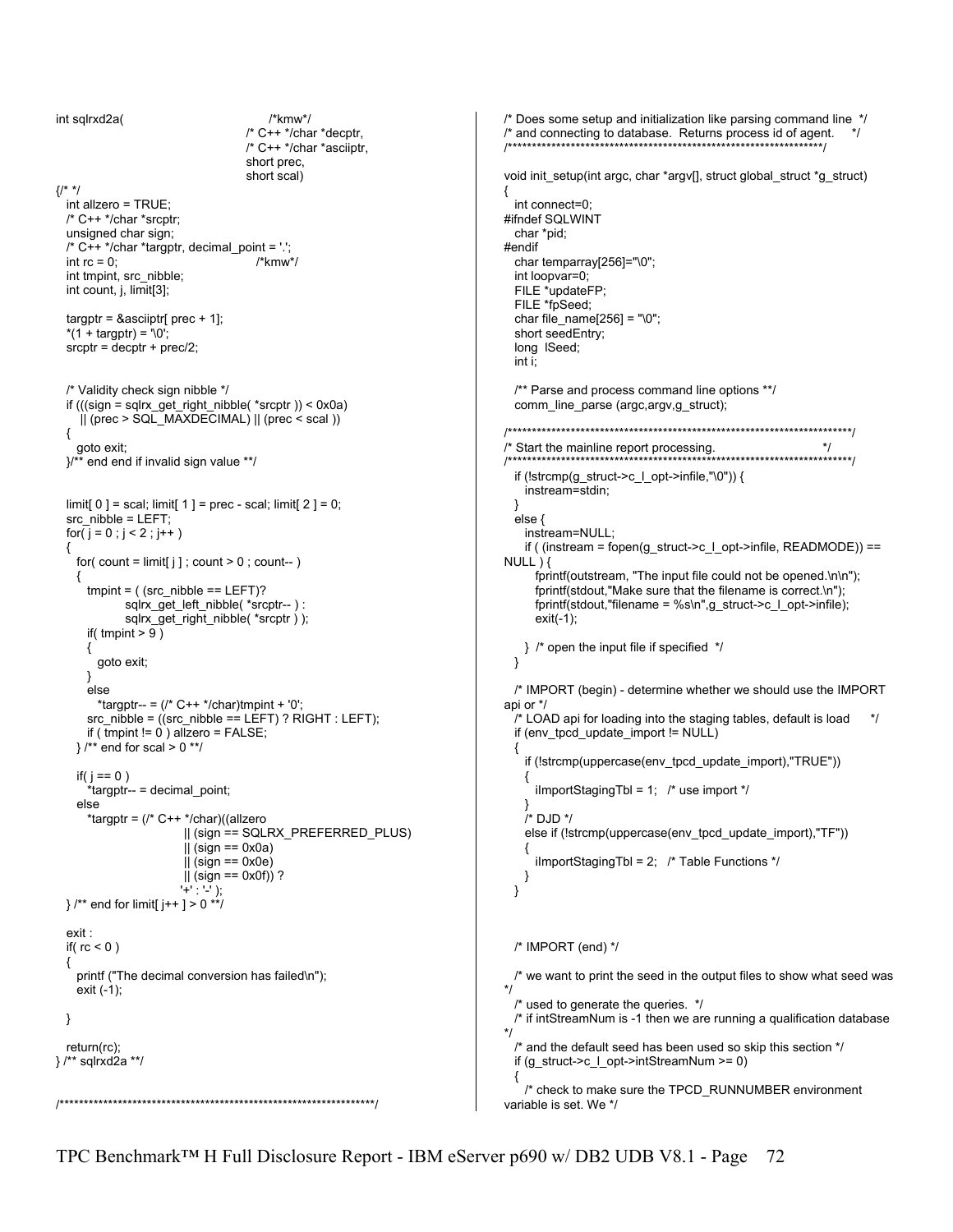```
/* use this and the stream number to determine which seed was
                                                                                        else
used to *₹
    /* generate the current set of queries */
    if (getenv("TPCD_RUNNUMBER") == NULL)
                                                                                        Ŋ
      fprintf(stderr,"\nThe TPCD_RUNNUMBER environment variable
is not set");
     fprintf(stderr,"....exiting\n");
     exit(-1);/* (aph 98/12/22)
    if (getenv("TPCD_NUMSTREAM") == NULL)
    ₹
     fprintf(stderr,"\nThe TPCD_NUMSTREAM environment variable
is not set"):
                                                                                        {
     fprintf(stderr,"....exiting\n");
     exit(-1);<sup>1</sup>
                                                                                      CONNECT itself. */
                                                                                      Now\n");
    * SFFD ien
    * we want to print the seed used in the output files. For the seed
                                                                                        }
usage
                                                                                        else
     * we can now reuse the seeds from run to run, therefore all the
power runs
                                                                                          do
    * will use the 1st seed in the file, and the throughput streams will
use
    * the 2nd to #streams+1 seeds.
    * determine the seed to use...e.g. given 3 streams will have the
following:
                                                                                      :passwd:
                              Entry in seed file
         TFST
                    Stream Number Run 1 Run 2
                                                                                              if (verbose)
         power
                    \Omega\mathbf{1}\overline{1}throughput 1
                                  \overline{2}sqlestar ();
                                         \overline{2}\overline{2}\mathbf{3}\mathbf{3}connect=0;
                  \mathbf{R}\Delta\Deltaelse connect=1;
    seedEntry = g_struct->c_l_opt->intStreamNum + 1;
                                                                                          } while (!connect);
    /* end SEED jen */
                                                                                          error_check();
    /* open the generated seed file...if not there, try the default */
                                                                                        <sup>)</sup>
    sprintf(file name, "%s%sauditruns%smseedme",
env_tpcd_audit_dir,
         env_tpcd_path_delim, env_tpcd_path_delim);
    if ((fp\text{Seed} = fopen(file name, READING)) == NULL){
     fprintf(stderr,"\nCannot open the seed file, please ensure that\n");
     fprintf(stderr,"the file exists. filename = %s\n",file name);
      exit(-1);jen*/
    for (i = 1; i \leq s seed Entry; i++{
     if (feof(fpSeed))
     \{ISeed = -1; /* seed not available for some reason */
     fscanf(fpSeed,"%ld\n",&lSeed);
                                                                                        else
   }
    g_struct->ISeed = ISeed;
    fclose(fpSeed);
 ₹
  /* check to see if we are to use copy on for the load */
  if ((getenv("TPCD LOG")!= NULL) & &
                                                                                      test^*(!strcmp(uppercase(getenv("TPCD_LOG")),"YES")))
  ł
                                                                                        ł
    /* okay, we have set LOG_RETAIN on so we need to use copy
                                                                                           case (2):
directory */
                                                                                           case (5):
   g_struct->copy_on_load = TRUE;
 \mathcal{E}
```

```
TPC Benchmark<sup>™</sup> H Full Disclosure Report - IBM eServer p690 w/ DB2 UDB V8.1 - Page
                                                                                            73
```

```
/* log retain off don't use copy directory */
   g_struct->copy_on_load = FALSE;
/* Make sure that DB2 is started.
                                                   */* CONNECT now unless this is a UF stream for a Throughput test. */
                                             \star**************/
 if (g_{\text{1}}struct \text{-}c_{\text{2}}cor)->update > 1)
   /* This is an update function stream in a throughput run. */
   /* Just make sure that DB2 is started. Each UF child will
   if (verbose) fprintf(stderr,"\nStarting the DB2 Database Manager
    sqlestar (); TMPkmw */
 { /* In all other cases, CONNECT to the target database. */
     if (!strcmp(userid,"\0")) /** No authentication provided **/
       EXEC SQL CONNECT TO :dbname;
     else EXEC SQL CONNECT TO :dbname USER :userid USING
     if (sqlca.sqlcode == SQLE RC NOSTARTG) {
         fprintf(stderr,"\nStarting the DB2 Database Manager Now\n");
  All session initialization is performed at connect time or immediately
  following and is complete before starting the stream.
                                        /** Get start timestamp for stream **/
 get_start_time(&(g_struct->stream_start_time)); /* TIME_ACC
 strcpy(g struct->file time stamp,
      get_time_stamp(T_STAMP_FORM_2,&(g_struct-
>stream_start_time))); /* TIME_ACC jen*/
 if (getenv("TPCD_RUN_DIR") != NULL)
   strcpy(g_struct->run_dir,getenv("TPCD_RUN_DIR"));
   strcpy(g_struct->run_dir,".");
 \prime^* if we are running a throughput test, then we must report the \prime\prime/* stream count information...we will report one file per stream */
 /* and amalgamate them after all streams have completed */
 \prime^* if the number of streams is greater than 0 then this is a throughput
 switch (g_struct->c_l_opt->update)
         /* update throughput function stream */
         sprintf(file_name,"%s%sstrcntuf.%s",g_struct->run_dir,
```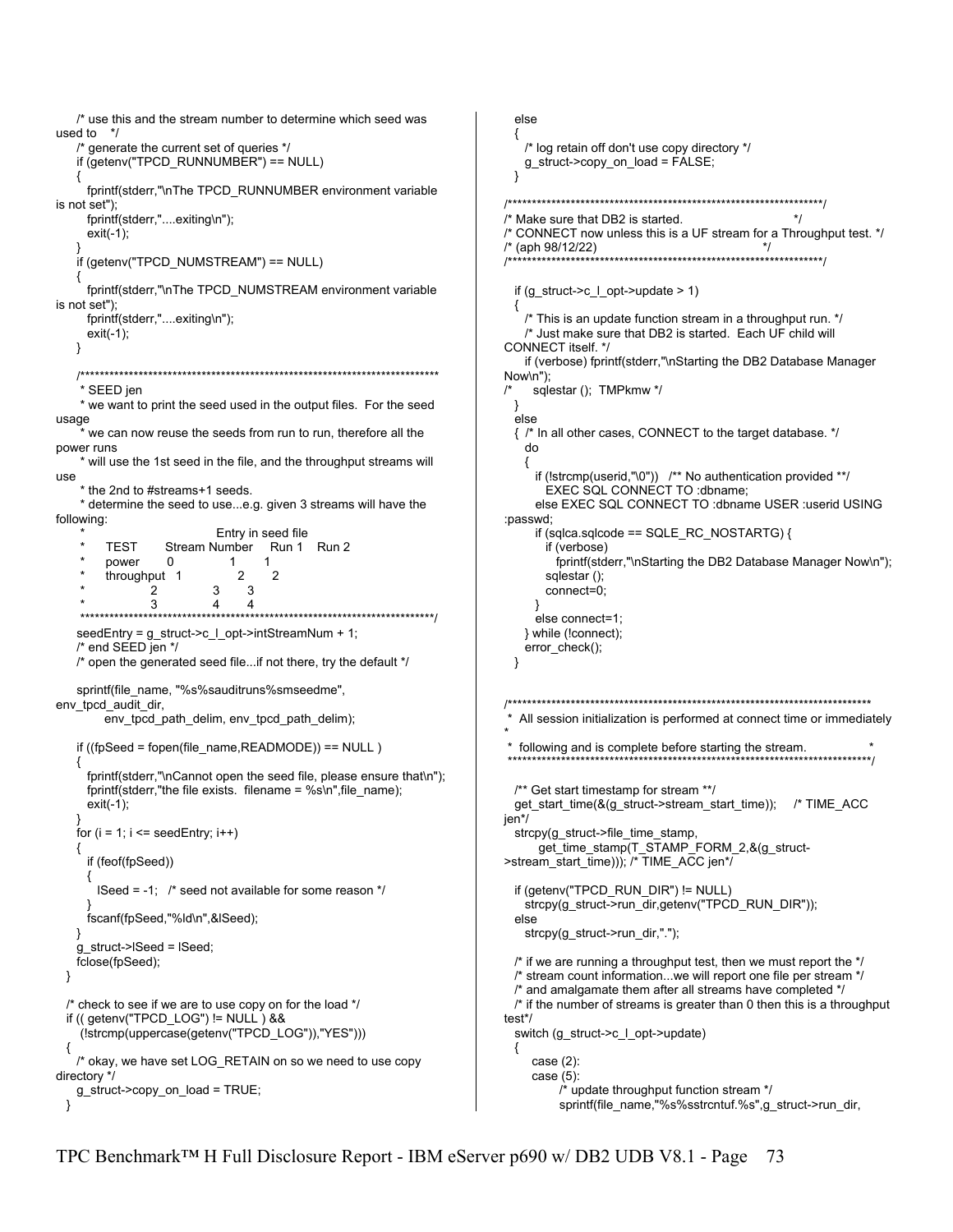```
env_tpcd_path_delim, g_struct->file_time_stamp);
           break; 
      case (3): 
      case (4): 
           /* update power function stream */ 
          sprintf(file_name,"%s%spstrcntuf.%s",g_struct->run_dir,
                env_tpcd_path_delim, g_struct->file_time_stamp);
           break; 
      case (1): 
           /* power query stream */ 
            sprintf(file_name, "%s%spstrcnt%d.%s",g_struct->run_dir, 
env_tpcd_path_delim, 
                 g_struct->c_l_opt->intStreamNum,g_struct-
>file_time_stamp); 
           break; 
      case (0): 
           /* throughput query stream */ 
           sprintf(file_name, "%s%sstrcnt%d.%s",g_struct->run_dir,
env_tpcd_path_delim, 
                 g_struct->c_l_opt->intStreamNum,g_struct-
>file_time_stamp); 
           break; 
  } 
   if( (g_struct->stream_report_file = fopen(file_name, WRITEMODE)) 
== NULL)
 { 
    fprintf(stderr,"\nThe output file for the stream count information\n"); 
    fprintf(stderr,"could not be opened, make sure the filename is 
correct\n"); 
    fprintf(stderr,"filename = %s\n",file_name); 
    exit(-1); 
  } 
   if (g_struct->c_l_opt->update > 1) 
 \mathbf{f} /* update function stream */ 
    fprintf(g_struct->stream_report_file, 
          "Update function stream starting at %*.*s\n", 
          T_STAMP_3LEN,T_STAMP_3LEN, /* TIME_ACC jen*/ 
        get_time_stamp(T_STAMP_FORM_3,&(g_struct-
>stream_start_time))); /* TIME_ACC jen*/ 
  } 
   else 
   { 
    /* query stream */ 
   fprintf(g_struct->stream_report_file,
          "Stream number %d starting at %*.*s\n", 
          g_struct->c_l_opt->intStreamNum, 
          T_STAMP_3LEN,T_STAMP_3LEN, /* TIME_ACC jen*/ 
         get_time_stamp(T_STAMP_FORM_3,&(g_struct-
>stream_start_time))); /* TIME_ACC jen*/ 
  } 
#ifndef LINUX 
  fclose(q_struct->stream_report_file);
#endif 
   /* set up the update_num_file name so that if we do use 
semaphores, */ 
  /* we will have a filename to generate the semkey */ 
   sprintf(g_struct->update_num_file, "%s%s%s.%s.update.pair.num", 
env_tpcd_audit_dir, 
        env_tpcd_path_delim, uppercase(env_tpcd_dbname), 
lowercase(env_user));
   sprintf(g_struct->sem_file, "%s.%s.semfile", env_tpcd_dbname, 
env_user); 
                                                                                           if (g_struct->c_l_opt->intStreamNum == 0)
                                                                                           { 
                                                                                              sprintf(g_struct->sem_file2, "%s.%s.semfile2", env_tpcd_dbname, 
                                                                                         env_user); 
                                                                                           } 
                                                                                           if (verbose) \{ /* print out the update pair number file for debugging */
                                                                                              fprintf(stderr,"\n init_setup: strem %d update pair numb file = %s\n", 
                                                                                                   g_struct->c_l_opt->intStreamNum,g_struct->update_num_file); 
                                                                                            } 
                                                                                            /* update the 
                                                                                         $TPCD_AUDIT_DIR/$TPCD_DBNAME.$USER.update.pair.num file */ 
                                                                                            /* update pairs have been run */ 
                                                                                           if ((g_{\text{1}}struct->c_l_opt->update >= 1 ) && (g_{\text{1}}struct->c_l_opt->update
                                                                                         (4)\prime^* on or onl, but not \prime /\prime bbe or > 1 \prime/
                                                                                            { 
                                                                                             updateFP = fopen(g_struct->update_num_file,"r");
                                                                                             if (updateFP != NULL) { 
                                                                                                fscanf(updateFP,"%d",&updatePairStart); 
                                                                                                fclose(updateFP); 
                                                                                               if (g_{\text{1}}\text{-}src\_l_{\text{2}}\text{-}virt\text{-}simt\text{-}streamNum == 0) /* on, 1 update pair */
                                                                                                  updatePairStop = updatePairStart + 1; 
                                                                                                else /* only, multiple update pairs, stream number will be 
                                                                                         total */ 
                                                                                                  updatePairStop = updatePairStart + g_struct->c_l_opt-
                                                                                         >intStreamNum; 
                                                                                                currentUpdatePair = updatePairStart; 
                                                                                                if (updatePairStart <= 0) 
                                                                                           { 
                                                                                                   fprintf(stderr,"updatePairStart is bogus!"); 
                                                                                                   exit(-1); 
                                                                                                } 
                                                                                              } 
                                                                                              else 
                                                                                          \{ fprintf(stderr,"\n %s not set up, set this \n",g_struct-
                                                                                         >update_num_file); 
                                                                                               fprintf(stderr,"file to contain the number of the update pair to \n");
                                                                                                fprintf(stderr,"run and resubmit\n"); 
                                                                                                exit(-1); 
                                                                                              } 
                                                                                            } 
                                                                                            return ; 
                                                                                         } 
                                                                                         /*********************************************************************/ 
                                                                                         /* A function to print out the column titles for a returned set
                                                                                                            /*********************************************************************/ 
                                                                                         void print_headings (struct sqlda *sqlda, int *col_lengths) 
                                                                                          { 
                                                                                           int col = 0; \frac{1}{2} /* Column number \frac{1}{2}<br>int col width = 0; \frac{1}{2} /* width of column \frac{1}{2}int col width = 0; /* width of column
                                                                                           int max_col_width = 0; \frac{1}{2} /* maximum column width \frac{1}{2}int col_name_length = 0; <br>
\frac{1}{2} /* sizeof column name string */<br>
int col_type = 0; <br>
\frac{1}{2} /* column type \frac{1}{2}int col_type = 0; \frac{1}{2} /* column type \frac{1}{2}int total_length = 0; \frac{1}{2} accumulator var. for
                                                                                            int loopvar = 0; 
                                                                                           char col name[256] = "0";
                                                                                            unsigned char m,n; /* precision and accuracy 
                                                                                            fprintf (outstream,"\n");
```
length of column headings \*/

for decimal conversion \*/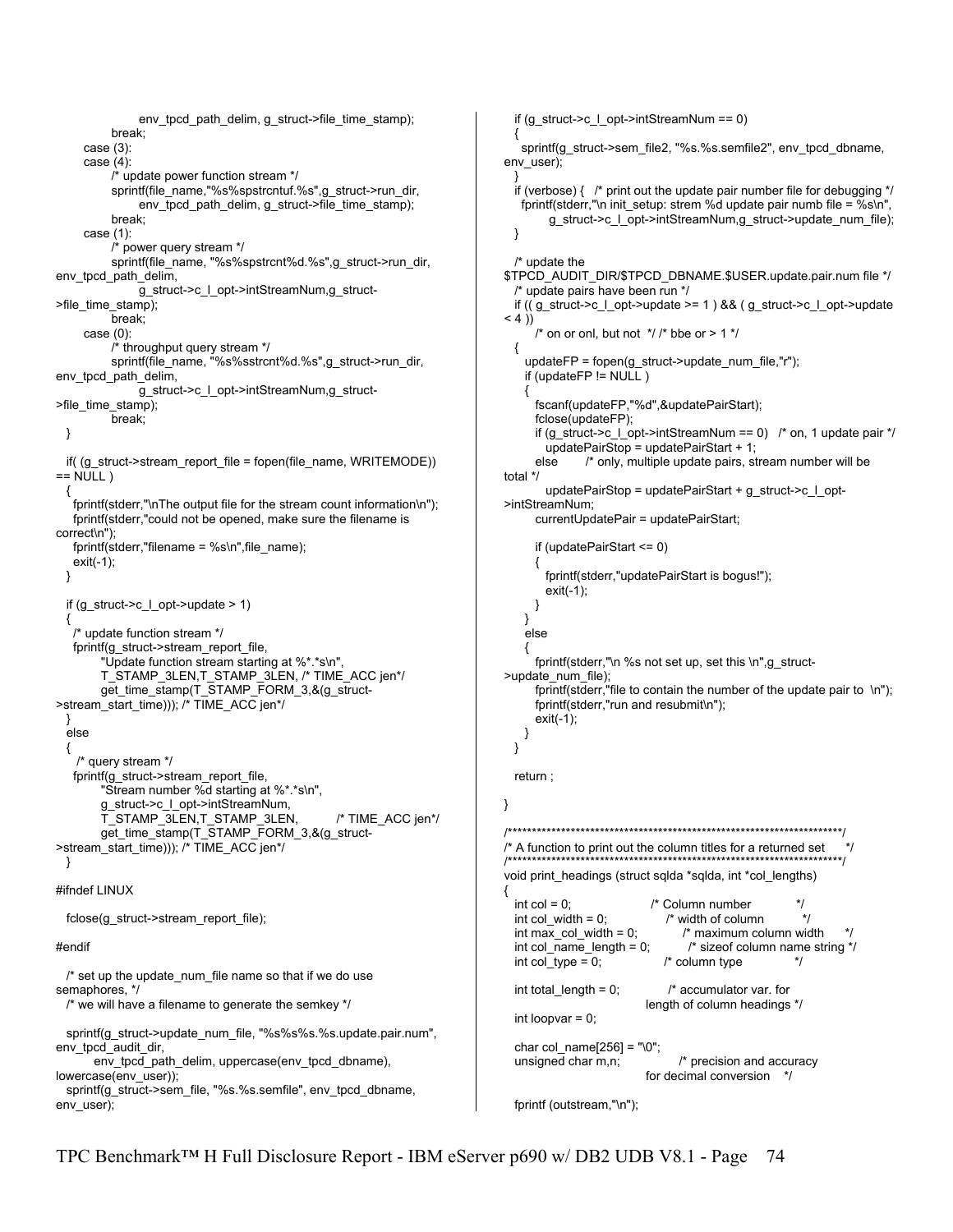```
 /** loop through for each column in solution set 
   and determine the maximum column width **/ 
 for (col = 0; col < sqlda->sqld; col++) {
    col_name_length=sqlda->sqlvar[col].sqlname.length; 
    col_type = sqlda->sqlvar[col].sqltype; 
    col_width = sqlda->sqlvar[col].sqllen; 
   strncpy(col_name,(char *)sqlda-
>sqlvar[col].sqlname.data,col_name_length) ; 
    switch (col_type) 
    { 
 case SQL_TYP_SMALL: 
 case SQL_TYP_NSMALL: /* @d30369 tjg */ 
      col_lengths[col] = TPCDBATCH_MAX (col_name_length,6); 
      break; 
 case SQL_TYP_INTEGER: 
 case SQL_TYP_NINTEGER: 
     col lengths[col] = TPCDBATCH_MAX (col_name_length,11);
      break; 
 case SQL_TYP_BIGINT: /*kmwBIGINT*/ 
 case SQL_TYP_NBIGINT: 
     col lengths[col] = TPCDBATCH_MAX (col_name_length,19);
      break; 
     case SQL_TYP_CSTR: 
     case SQL_TYP_NCSTR: 
     case SQL_TYP_DATE: 
     case SQL_TYP_NDATE: 
 case SQL_TYP_TIME: 
 case SQL_TYP_NTIME: 
     case SQL_TYP_STAMP: 
     case SQL_TYP_NSTAMP: 
     case SQL_TYP_CHAR: 
    case SQL_TYP_NCHAR:
     case SQL_TYP_VARCHAR: 
     case SQL_TYP_NVARCHAR: 
     case SQL_TYP_LONG: 
     case SQL_TYP_NLONG: 
      col_lengths[col] = TPCDBATCH_MAX 
(col_name_length,col_width); 
      break; 
     case SQL_TYP_FLOAT: 
     case SQL_TYP_NFLOAT: 
      /* kmw - note: TPCDBATCH_PRINT_FLOAT_WIDTH > max long 
identifier */ 
      col_lengths[col] = TPCDBATCH_PRINT_FLOAT_WIDTH; 
      break; 
     case SQL_TYP_DECIMAL: 
     case SQL_TYP_NDECIMAL: 
      m=(*(struct declen *)&sqlda->sqlvar[col].sqllen).m; 
      n=(*(struct declen *)&sqlda->sqlvar[col].sqllen).n; 
      col_lengths[col] = TPCDBATCH_MAX ((int)(m+n), 
col_name_length); 
      /* Special handling for DECIMAL */ /* @d26350 tjg */ 
      break; 
     default: 
      fprintf(stderr,"--Unknown column type (%d). 
Aborting.\n",col_type); 
      break; 
    } 
    fprintf(outstream,"%-*.*s 
",col_lengths[col],col_name_length,col_name);
```

```
total_length += \text{(col_length} = 2); /* 2 is from padding spaces
*/ 
  } 
   fprintf(outstream,"\n"); 
   for (loopvar=0; loopvar < total_length; loopvar++) 
     fprintf(outstream,"-"); 
   fprintf(outstream,"\n"); 
} 
/*******************************************************************/ 
\frac{1}{2} Gets the current system time and prints it out \frac{1}{2}/*******************************************************************/ 
char *get_time_stamp(int form, Timer_struct *time_pointer)
{ 
  Timer_struct temp_stamp; /* TIME_ACC jen */
   struct tm *tp; 
   size_t timeLength = 0; 
   /* TIME_ACC jen start */ 
  if (time_pointer == (Timer\ struct^*)NULL) get_start_time(&temp_stamp); 
   else 
    temp_stamp = *time_pointer; 
#if defined (SQLUNIX) || defined (SQLAIX) 
  tp = localtime((time t<sup>*</sup>)&(temp-stamp.tv sec));#elif (defined (SQLOS2) || defined(SQLWINT) || defined (SQLWIN) || 
defined(SQLDOS)) 
   tp = localtime(&(temp_stamp.time)); 
#else 
#error Unknown operating system 
#endif 
   /* TIME_ACC jen stop*/ 
  if ((form == T_STAMP_FORM_1) || (form == T_STAMP_FORM_3))
 { 
   /* SUN fix bbe start */ 
#if (defined (SQLWINT) || defined (SQLWIN) || defined (SQLOS2) || 
defined(SQLDOS)) 
     timeLength = strftime(newtime,50,"%x %X",tp); 
#elif (defined (SQLUNIX) || defined (SQLAIX)) 
     timeLength = strftime(newtime,50,"%D %T",tp); /* SUN ...test this 
*/ 
#else 
#error Unknown operating system 
#endif 
   /* SUN fix bbe stop */ 
     /* TIME_ACC jen start*/ 
     if (form == T_STAMP_FORM_3) 
\{ /* concatenate the microsecond/milliseconds on the end of the */ 
       /*timestamp jen1006 */ 
#if defined (SQLUNIX) || defined (SQLAIX) 
       sprintf(newtime+timeLength,".%0.6d",temp_stamp.tv_usec); 
#elif (defined (SQLOS2) || defined(SQLWINT) || defined (SQLWIN) || 
defined(SQLDOS)) 
       sprintf(newtime+timeLength,".%0.3d",temp_stamp.millitm); 
#else 
#error Unknown operating system 
#endif 
       /* TIME_ACC jen stop*/ 
     } 
  } 
   else 
    if (form == T_STAMP_FORM_2)
       strftime(newtime,50,"%y%m%d-%H%M%S",tp);
```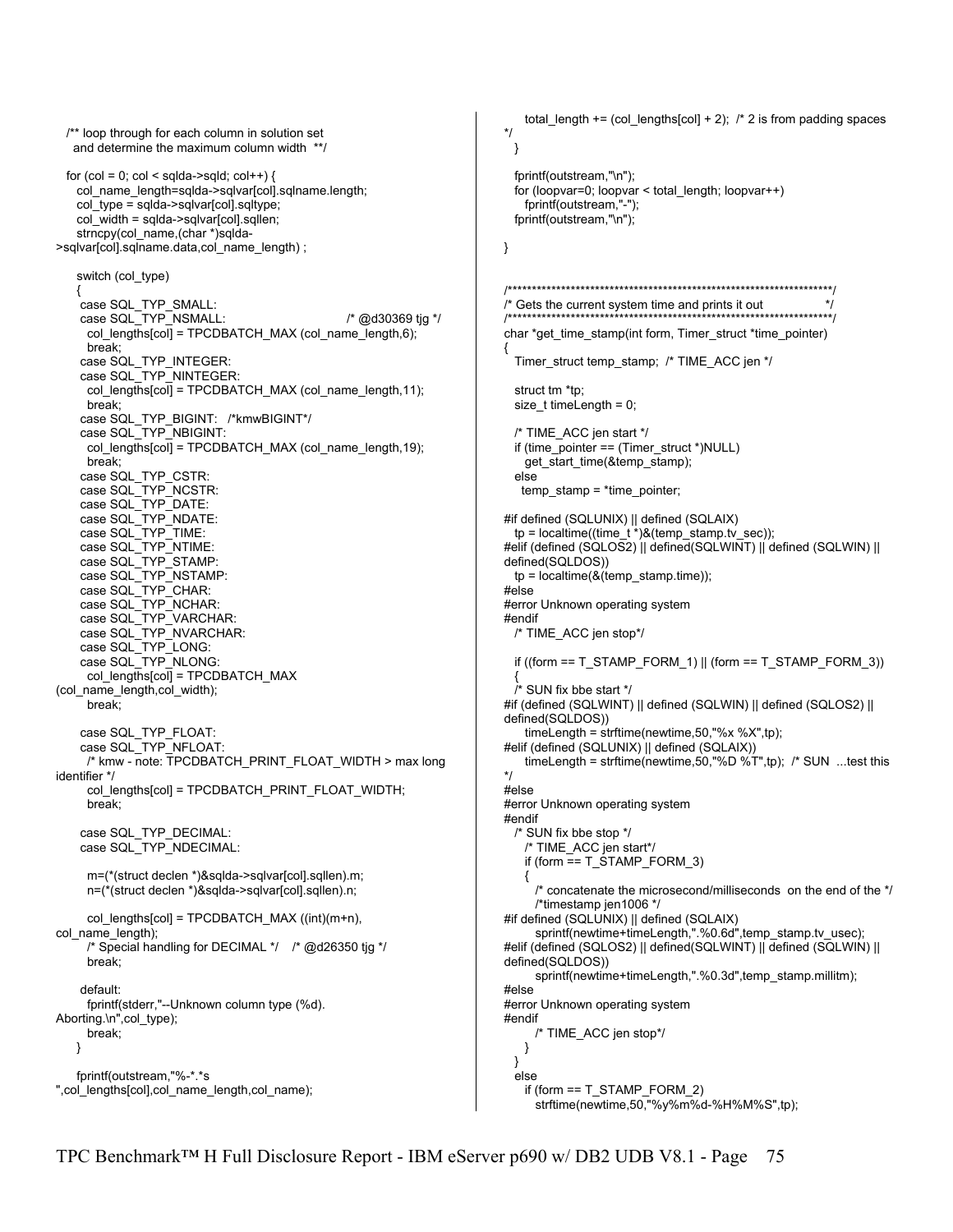return (newtime);

}

```
/*******************************************************************/ 
\frac{1}{2} Handle all the processing for the summary table \frac{1}{2}/*******************************************************************/ 
void summary_table (struct global_struct *g_struct) 
{ 
   double arith_mean = 0; 
  double geo mean = 0;
  int num \sin t = 0;
   int num_stmt_for_geo_mean = 0; 
   double adjusted_a_mean = 0; 
  double adjusted q mean = 0;
   double adjusted_g_mean_intern; 
   double adjusted_max_time = 0; 
  double Ts = 0; \frac{1}{2} /* different TPC-D metrics */
   double Ts1; 
   double Ts2; 
/* double QppD = 0; MARK
  double QthD = 0;
  double QphD = 0; */
  double db_size_frac_part = 0; \quad /* stores the fractional part of db
size */ 
  double db size = 0; /* size in numbers */
  char db_size_qualifier[3] = "\0"; /* MB, GB or TB */
   struct stmt_info 
     *s_info_ptr, 
    *s_info_head_ptr,
     *max, 
     *min; 
 \prime* Determine the size of the database from the scale factor (1 SF =
1GB) */ 
   if (g_struct->scale_factor < 1.0) { 
     db size = g struct->scale factor * 1000;
      strcpy(db_size_qualifier, "MB"); 
  } else if (g_struct->scale_factor >= 1000.0) { 
      db_size = g_struct->scale_factor / 1000; 
     strcpy(db_size_qualifier, "TB");
  } else { 
      db_size = g_struct->scale_factor; 
      strcpy(db_size_qualifier, "GB"); 
  } 
  /* computes the fractional part of db_size */ 
   db_size_frac_part = db_size - (int) db_size; 
   s_info_ptr = g_struct->s_info_ptr; /* Just use a local copy */ 
  \overline{s} info_head_ptr = s_info_ptr;
  max = s info head ptr;
 \prime^* ensure that we are not already setting max to the UF timings */
   while ( strstr(max->tag, "UF") != NULL ) 
   max = max \rightarrow next;min = max
```

```
if (g_struct->c_l_opt->outfile) /* create the appropriate output file */
    output_file(g_struct); 
  /* write the seed used for this run unless it is a qualification run */ 
  /* (qualification runs use the default seed for their queries) or */ 
  /* unless it is the update function stream (no seeds used for this) */ 
 \prime^* (this is an update stream iff update is 2) \prime if ((g_struct->c_l_opt->intStreamNum >=0) && 
    (g_struct->c_l_opt->update != 2))
  { 
   if (g_<sub>1</sub>struct-&gt;|Seed == -1)\{ fprintf( outstream,"\nUsing default qgen seed file"); 
    } 
    else 
     fprintf (outstream, "\nSeed used for current run = %ld", q_struct-
>lSeed); 
    fprintf( outstream,"\n"); 
  } 
  /* print out the stream number if we are in a throughput stream and if 
*/ 
  /* this is not the update stream portion of the throughput test */ 
  if ( (g_struct->c_l_opt->intStreamNum > 0) && 
      (g_struct->c_l_opt->update != 2) ) 
  { 
    fprintf( outstream, "Stream number = %d\n",g_struct->c_l_opt-
>intStreamNum); 
 } 
  /* print the stream start timestamp to the inter file */ 
  fprintf (outstream, "Stream start time stamp %*.*s\n", 
        T_STAMP_3LEN,T_STAMP_3LEN, /* TIME_ACC jen*/ 
        get_time_stamp(T_STAMP_FORM_3,&(g_struct-
>stream_start_time))); /* TIME_ACC jen*/ 
  /* print the stream stop timestamp to the inter file */ 
  fprintf (outstream, "Stream stop time stamp %*.*s\n", 
 T_STAMP_3LEN,T_STAMP_3LEN, /* TIME_ACC jen*/ 
 get_time_stamp(T_STAMP_FORM_3,&(g_struct-
>stream_end_time))); /* TIME_ACC jen*/
  fprintf (outstream, "\n\n\nSummary of 
Results\n==================\n"); 
  fprintf (outstream, 
         "\nSequence # Elapsed Time Adjusted Time Start 
Timestamp End Timestamp\n\n"); 
  /* Go through the linked list and determine which statement had the 
    highest and lowest elapsed times */ 
 while ( (s_info_ptr != NULL) && (s_info_ptr != g_struct-
>s_info_stop_ptr) ) { 
    /* check if we are in an update function...if so, we do not want to */ 
    /* consider the update function times as the min or max time */ 
    if ( strstr(s_info_ptr->tag,"UF") == NULL ) 
    { 
      /* we are not in an update function */ 
      if (s_info_ptr->elapse_time > max->elapse_time) 
       max = s_info__ptr; else 
       if ((s info ptr->elapse time \le min->elapse time)
           && (s_info_ptr->elapse_time > -1)) 
         min = s_info_ptr;
 } 
    s_info_ptr = s_info_ptr->next; 
  } 
  s_info_ptr = s_info_head_ptr;
```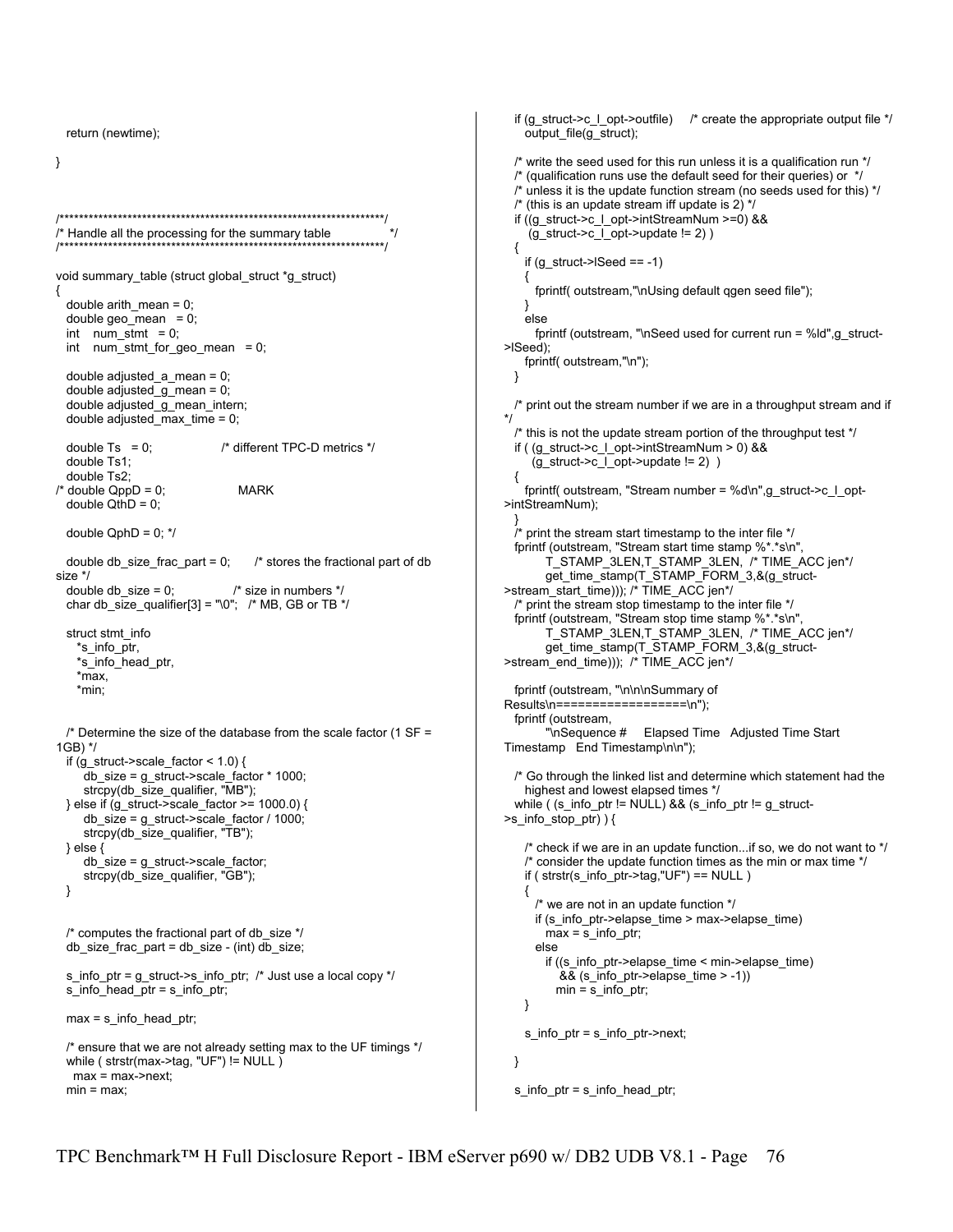```
 /** Start from the first structure and go through until the stop 
    pointer is reached **/ 
  while ( (s_info_ptr != NULL) && (s_info_ptr != g_struct-
>s_info_stop_ptr) ) { 
   if (s_info_ptr->elapse_time != -1) \{s_info_ptr->adjusted_time = s_info_ptr->elapse_time;
      /* determine whether the elapsed times have to be adjusted or 
not */ 
      /* if this is an update function, we do not adjust the elapsed time*/ 
      if ( strstr(s_info_ptr->tag,"UF") == NULL ) 
      { 
        /* this is not an update function, adjust time if necessary */ 
        if (max->elapse_time/min->elapse_time > 1000) 
\{/* jmc fix geo mean calculation...round adjusted time properly
ROUNDING*/ 
         adjusted_max_time = max->elapse_time/1000;
          if (s_info_ptr->elapse_time < adjusted_max_time) 
\{ \} s_info_ptr->adjusted_time = 
              (double)(((long)((adjusted_max_time + 0.05) * 10))/10.0); 
            if (s_info_ptr->adjusted_time < 0.1) 
             s info ptr->adjusted time = 0.1;
 } 
          /*jmc fix geo_mean calculation...round adjusted time properly 
ROUNDING end*/ 
        } 
      } 
                             /* a value was calculated */ 
      fprintf (outstream, 
           "%-5d %-5.5s %15.1f %15.1f %*.*s %*.*s\n", 
            s_info_ptr->stmt_num,s_info_ptr->tag, 
            s_info_ptr->elapse_time,s_info_ptr->adjusted_time, 
            T_STAMP_1LEN,T_STAMP_1LEN,s_info_ptr-
>start_stamp, /* TIME_ACC jen*/ 
 T_STAMP_1LEN,T_STAMP_1LEN,s_info_ptr-
>end_stamp); /* TIME_ACC jen*/
      /* Only update arithmetic mean for queries not update functions */ 
     if ( strstr(s_info_ptr->tag,"UF") == NULL )
      { 
       arith_mean += s_info_ptr->elapse_time; 
      adjusted a mean += s info ptr->adjusted time;
      } 
      if (s_info_ptr->elapse_time > 0) { /* don't bother finding log of 
                              numbers < 0 */
        geo_mean += log(s_info_ptr->elapse_time); 
        adjusted_g_mean += log(s_info_ptr->adjusted_time); 
      } 
      /* Only update num_stmt for queries not update functions */ 
     if ( strstr(s info ptr->tag, "UF") == NULL )
       num_stmt ++;
      num_stmt_for_geo_mean++; 
    } 
    else 
      fprintf (outstream,"%-5d %-5.5s %-15s %-15s\n", 
            s_info_ptr->stmt_num, 
            s_info_ptr->tag,"Not Collected", "Not Collected"); 
    if (s_info_ptr != g_struct->s_info_stop_ptr) 
      s_info_ptr=s_info_ptr->next;
  }
```
 fprintf(outstream, "\n\nNumber of statements: %d\n\n", s\_info\_ptr-  $\text{2}$ stmt\_num - 1); /\* Calculate the arithmetic and geometric means \*/ if (geo mean != 0) { /\*Used to test if arith mean != 0 Don't bother doing any of this if the elapsed time mean is 0 \*/ arith\_mean = arith\_mean / num\_stmt; adjusted a mean = adjusted a mean / num\_stmt; geo\_mean = exp(geo\_mean / num\_stmt\_for\_geo\_mean); adjusted\_g\_mean\_intern = adjusted\_g\_mean; /\*MARK\*/ adjusted\_g\_mean = exp(adjusted\_g\_mean / num\_stmt\_for\_geo\_mean); } /\* print out all the appropriate information including the different TPC-D metrics \*/ /\* do not bother with this if we are in an update only stream \*/ fprintf (outstream, "\nGeom. mean queries %7.3f %15.3f\n",\ geo\_mean,adjusted\_g\_mean); if (g\_struct->c\_l\_opt->update < 2) { fprintf (outstream, "Arith. mean queries %7.3f %15.3f\n",\ arith\_mean,adjusted\_a\_mean); fprintf (outstream, "\n\nMax Qry %-3.3s %15.1f %15.1f %\*.\*s %\*.\*s\n", max->tag,max->elapse\_time,max->adjusted\_time, T\_STAMP\_1LEN,T\_STAMP\_1LEN,max->start\_stamp, /\* TIME\_ACC jen\*/ T\_STAMP\_1LEN,T\_STAMP\_1LEN,max->end\_stamp); /\* TIME\_ACC jen\*/ fprintf (outstream, "Min Qry %-3.3s %15.1f %15.1f %\*.\*s %\*.\*s\n", min->tag,min->elapse\_time,min->adjusted\_time, T\_STAMP\_1LEN,T\_STAMP\_1LEN,min->start\_stamp, /\* TIME\_ACC jen\*/ T\_STAMP\_1LEN,T\_STAMP\_1LEN,min->end\_stamp); /\* TIME\_ACC jen\*/ } if (g\_struct->c\_l\_opt->intStreamNum ==  $0$ ) { /\* fprintf (outstream, "\n\nMetrics\n=======\n\n"); \*/ /\* Increase the Ts measurement by one second since the accuracy of our \*/ /\* timestamps is only to 1 second and if the start was at 1.01 seconds, \*/ /\* and the end was at 5.99 seconds, we get a free second ... this will \*/ /\* be made explicit in the upcoming revision of the spec (after 1.0.1) \*/ /\* TIME\_ACC jen start\*/ /\* NOTE this can probably be better coded by changing get\_elapsed\_time \*/ /\* to just calculate the elapsed time give a start and an end time, and \*/ /\* to also give a precision for the calculation (sec, 10ths....). The \*/ /\* call then will grab a timestamp before calling. THen we can get rid \*/ /\* of the if def...and just call get\_elapsed\_time (whcih can handle the \*/ /\* os differences on its own \*/ #if defined (SQLUNIX) || defined (SQLAIX) Ts = g\_struct->stream\_end\_time.tv\_sec - g\_struct- >stream\_start\_time.tv\_sec + 1;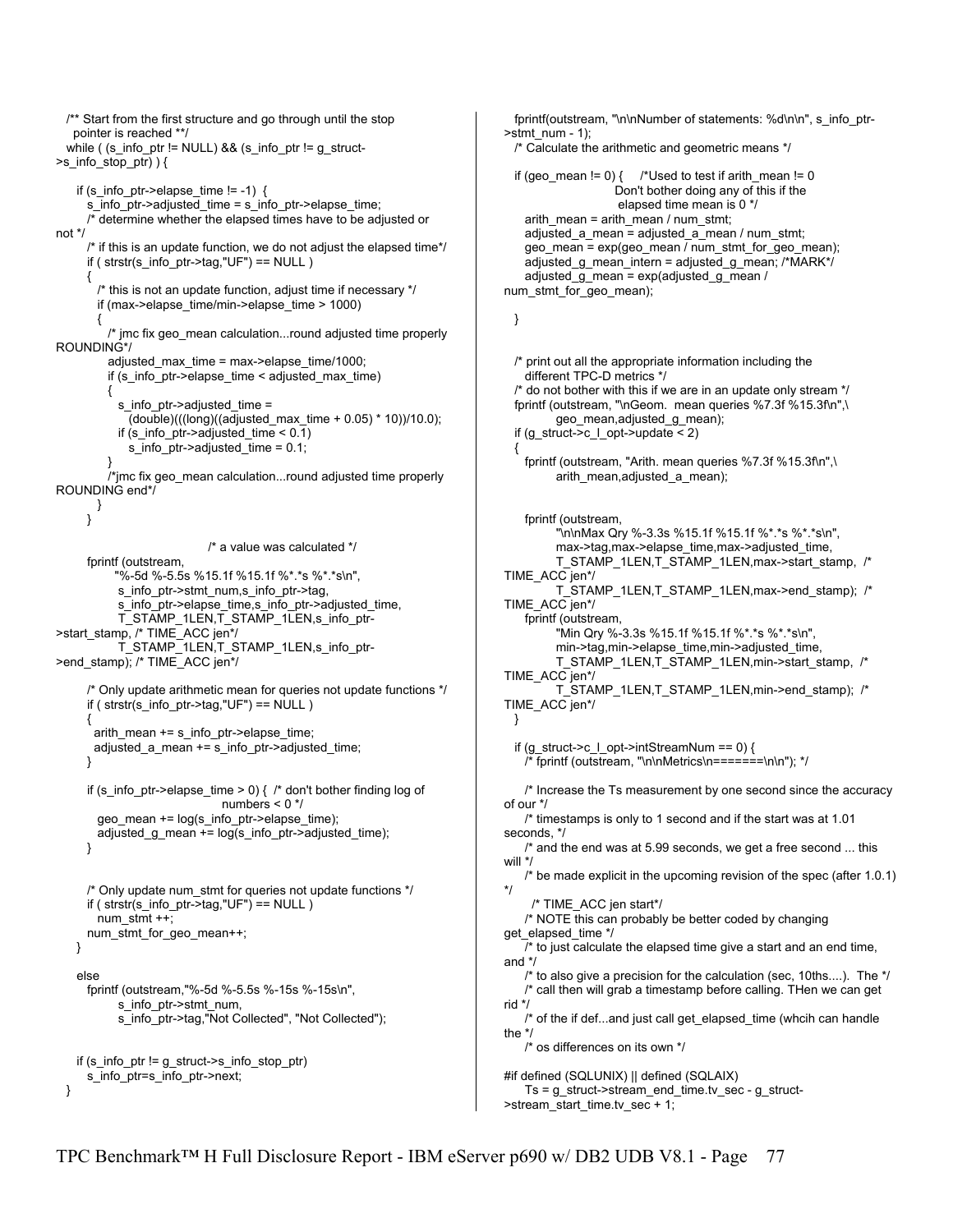```
Ts1 = (double)g_struct->stream_start_time.tv_sec +
((double)g_struct->stream_start_time.tv_usec/1000000); 
    Ts2 = (double)g<sub>5</sub> struct-&gt;stream<sub>6</sub>end time.tv<sub>5</sub>sec +((double)g_struct->stream_end_time.tv_usec/1000000); 
#elif (defined (SQLOS2) || defined(SQLWINT) || defined (SQLWIN) || 
defined(SQLDOS)) 
     Ts = g_struct->stream_end_time.time - g_struct-
>stream_start_time.time + 1;
     Ts1 = (double)g_struct->stream_start_time.time + 
((double)g_struct->stream_start_time.millitm/1000); 
     Ts2 = (double)g_struct->stream_end_time.time + ((double)g_struct-
>stream_end_time.millitm/1000); 
#else 
#error Unknown operating system 
#endif 
    /* TIME_ACC jen stop*/ 
    /* MARK 
   ##Now do in calcmetricsp.pl##
     QppD = (3600 * g_struct->scale_factor) / adjusted_g_mean; 
    QthD = (num\_stmt * 3600 * g\_struct->scale_factor) / Ts;QphD = sqrt(QppD^*QthD); */ 
    /* if the decimal part has some meaningful value then print the 
database size 
     with decimal part; otherwise just print the integer part */ 
       fprintf (outstream, 
            "\nGeometric mean interim value = %10.3f\n\nStream Ts 
%11 = %10.0f\n\nStream start int representation %11 = %f\n\nStream 
stop int representation %11 = %f", 
           adjusted_g_mean_intern,Ts,Ts1,Ts2); 
  } 
} 
/***************************************************************/ 
/* free up all the elements of the sqlda after done processing */ 
/***************************************************************/ 
void free_sqlda (struct sqlda *sqlda, int select_status) /* @d30369 tjg 
*/ 
{ 
   int loopvar; 
   if (select_status == TPCDBATCH_SELECT) 
     for (loopvar=0; loopvar<sqlda->sqld; loopvar++) { 
      free(sqlda->sqlvar[loopvar].sqldata); 
      free(sqlda->sqlvar[loopvar].sqlind); 
    } 
   free(sqlda); 
  sqlda_allocated = 0; \prime* fix free() problem on NT
                  wlc 090597 */ 
} 
/************************************************/ 
/* processing to run the insert update function */ 
/************************************************/ 
void runUF1 ( struct global_struct *g_struct, int updatePair ) 
{ 
   char statement[3000]; 
   char sourcedir[256]; 
                                                                                       int split updates = 2; /* no. of ways update records are split */int concurrent_inserts = 2; \prime^* jenCl no of concurrent updates to be \prime\prime /* jenCI run at once*/ 
                                                                                       int loop_updates = 1; \frac{1}{2} /* jenCl no of updates to be run in one */
                                                                                                           /* jenCI "concurrent" invocation. should*/ 
                                                                                                           /* jenCI be split_updates / concurrent_inserts*/ 
                                                                                        int i; 
                                                                                        int streamNum; 
                                                                                     #ifdef SQLWINT 
                                                                                        /* PROCESS_INFORMATION childprocess[100]; */ 
                                                                                        char commandline[256]; 
                                                                                       HANDLE su_hSem;
                                                                                        char UF1_semfile[256]; 
                                                                                     #else 
                                                                                        int childpid[100]; 
                                                                                                     su_semid; /* semaphore for controlling split updates*/
                                                                                       key_t su_semkey; /* key to generate semid */
                                                                                     #endif 
                                                                                        if (g_struct->c_l_opt->intStreamNum == 0) 
                                                                                          streamNum = 0; 
                                                                                        else 
                                                                                          streamNum = currentUpdatePair - updatePairStart + 1; 
                                                                                        fprintf( outstream,"UF1 for update pair %d, stream %d, 
                                                                                     starting\n",updatePair, streamNum); 
                                                                                        /* Start by loading the data into the staging table at each node */ 
                                                                                        /* The orderkeys were split earlier by the split_updates program */ 
                                                                                        if (env_tpcd_audit_dir != NULL) 
                                                                                         strcpy(sourcedir,env_tpcd_audit_dir);
                                                                                        else 
                                                                                          strcpy(sourcedir,"."); 
                                                                                        /* Load the orderkeys into the staging table */ 
                                                                                        /* In SMP environments one could use a load command but by using 
                                                                                     a */ 
                                                                                        /* script we can keep the code common */ 
                                                                                     #ifdef SQLWINT 
                                                                                       sprintf (statement, "perl %s\\tools\\ploaduf1 %d\n", sourcedir,
                                                                                     updatePair); 
                                                                                     #else 
                                                                                        sprintf (statement, "perl %s/tools/ploaduf1 %d 1", sourcedir, 
                                                                                     updatePair); 
                                                                                     #endif 
                                                                                        if (system(statement)) 
                                                                                        { 
                                                                                          fprintf (stderr, "ploaduf1 failed for UF1, examine UF1.log for cause. 
                                                                                     Exiting.\n"); 
                                                                                          if (verbose) 
                                                                                            fprintf (stderr, 
                                                                                                "ploaduf1 failed for UF1, examine UF1.log for cause. 
                                                                                     Exiting.\n"); 
                                                                                          exit (-1); 
                                                                                        } 
                                                                                        fprintf (outstream, "load_update finished for UF1.\n"); 
                                                                                        if (getenv ("TPCD_SPLIT_UPDATES") != NULL) 
                                                                                          split_updates = atoi (getenv ("TPCD_SPLIT_UPDATES")); 
                                                                                        if (getenv ("TPCD_CONCURRENT_INSERTS") != NULL) 
                                                                                     /*jenCI*/ 
                                                                                          concurrent_inserts = atoi (getenv 
                                                                                     ("TPCD_CONCURRENT_INSERTS")); /*jenCI*/ 
                                                                                        loop_updates = split_updates / concurrent_inserts; 
                                                                                     /*jenCI*/ 
                                                                                     #ifndef SQLWINT 
                                                                                       \prime^* we will use the tpcd setup file to generate the semaphore key \prime\primeif (getenv("TPCD_AUDIT_DIR") != NULL) /*begin SEMA */
                                                                                      {
```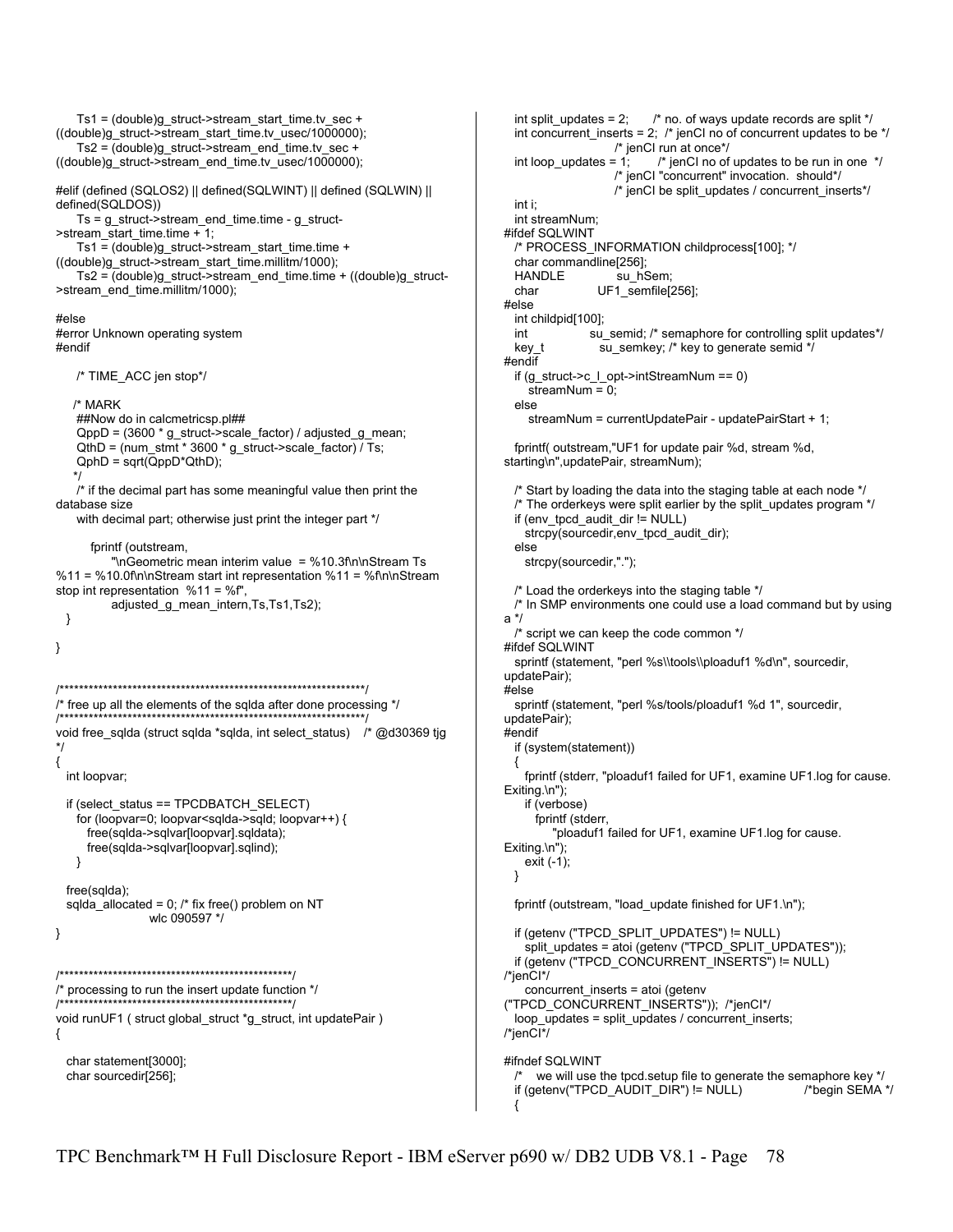```
 /* this is assuming that you will be running this from 0th node */ 
    sprintf(sourcefile, "%s%ctools%ctpcd.setup", 
         getenv("TPCD_AUDIT_DIR"), PATH_DELIM,PATH_DELIM); 
  } 
  else 
 { 
    fprintf (stderr, "runUF1 Can't open UF1 semaphore 
file,TPCD_AUDIT_DIR is not defined.\n"); 
    exit (-1); 
 } 
  /*end SEMA */ 
  su_semkey = ftok (sourcefile, 'J'); 
  if ( (su_semid = semget (su_semkey, 1, 
IPC_CREAT|S_IRUSR|S_IWUSR)) < 0) 
 { 
    fprintf (stderr, "Cannot get semaphore! semget failed: errno = 
%d\n",errno); 
    exit (-1); 
 } 
#else /* SQLWINT */ 
  sprintf (UF1_semfile, "%s.%s.UF1.semfile", env_tpcd_dbname, 
env_user); 
  su_hSem = CreateSemaphore(NULL, 0, 
                  concurrent_inserts, /*jenCI*/
                   (LPCTSTR)(UF1_semfile)); 
  if (su_hSem == NULL) 
 { 
    fprintf(stderr, 
          "CreateSemaphore (ready semaphore) failed, GetLastError: 
%d, quitting\n", 
         GetLastError()); 
    exit(-1); 
 } 
#endif /* SQLWINT */ 
  if (verbose) fprintf(stderr,"Semaphore created successfully!\n"); 
  fclose(outstream); /* to prevent multiple header caused by forking 
                wlc 081397 */ 
  for (i=0; i < concurrent_inserts; i++) /*jenCI*/ 
 { 
#ifndef SQLWINT 
   if ((childpid[i] = fork()) == 0) { 
     /* runUF1 fn (updatePair, i); aph 981205 */ runUF1_fn (updatePair, i, dbname, userid, passwd); 
    } 
    else 
    { 
      /* This is the parent */ 
      if (verbose) 
        fprintf (stderr, "stream #%d started with pid %d\n", i, childpid[i]); 
 } 
#else /* SQLWINT */ 
    sprintf (commandline, 
          "start /b %s\\auditruns\\tpcdbatch.exe -z -d %s -i %d -j 1 -k 
%d", 
          env_tpcd_audit_dir, dbname, updatePair, i ); /* aph 082797 */ 
    system (commandline); 
#endif /* SQLWINT */ 
   sleep (UF1_SLEEP);
  } 
  /* All children have been created, now wait for them to finish */ 
#ifndef SQLWINT 
  if (sem_op (su_semid, 0, concurrent_inserts * -1) != 0) 
/*jenCI*/ 
 \{ /*jenSEM*/
    fprintf(stderr,
```

```
 "Failure to wait on insert semaphone with %d of children\n", 
          concurrent_inserts); 
     exit(1); 
  } /*jenSEM*/ 
  semctl (su_semid, 0, IPC_RMID, 0);
#else 
  for (i = 0; i < concurrent_inserts; i++) /*jenCl*/
   { 
     if (verbose) 
\{ fprintf(stderr,"About to wait again ...Sets to wait for %d\n", 
            concurrent_inserts - i); /*jenCI*/ 
 } 
     if (WaitForSingleObject(su_hSem, INFINITE) == WAIT_FAILED) 
     { 
      fprintf(stderr, 
            "WaitForSingleObject (su _hSem) failed in runUF1 on set 
%d, error: %d, quitting\n", 
            i, GetLastError()); 
      exit(-1); 
    } 
 } 
   if (! CloseHandle(su_hSem)) 
   { 
     fprintf(stderr, 
          "RunUF1 Close Sem failed - Last Error: %d\n", 
GetLastError()); 
     /* no exit here */ 
 } 
#endif 
   if( (outstream = fopen(outstreamfilename, APPENDMODE)) == NULL 
) 
   { 
     fprintf(stderr,"\nThe output file could not be opened. "); 
     fprintf(stderr,"Make sure that the filename is correct.\n"); 
     fprintf(stderr,"filename = %s\n",outstreamfilename); 
     exit(-1); 
  } 
   fprintf( outstream,"UF1 for update pair %d complete\n",updatePair); 
} 
/* runUF1 fn() moved to another SQC file aph 981205 *//************************************************/ 
/* processing to run the delete update function */ 
/************************************************/ 
void runUF2 ( struct global struct *g_struct, int updatePair )
{ 
   char statement[3000]; 
   char sourcedir[256]; 
  int split_deletes = 1; \prime^* no. of ways update records are split
@dxxxxxhar */ 
  int concurrent_deletes = 1; \prime^* number of database partitions
DELjen */ 
  int chunks_per_concurrent_delete = 1; 
   int i; 
   int streamNum; 
#ifdef SQLWINT 
  char commandline[256];<br>HANDLE su h
                     su hSem;
   char UF2_semfile[256]; 
#else 
   int childpid[100]; 
   char sourcefile[256];
```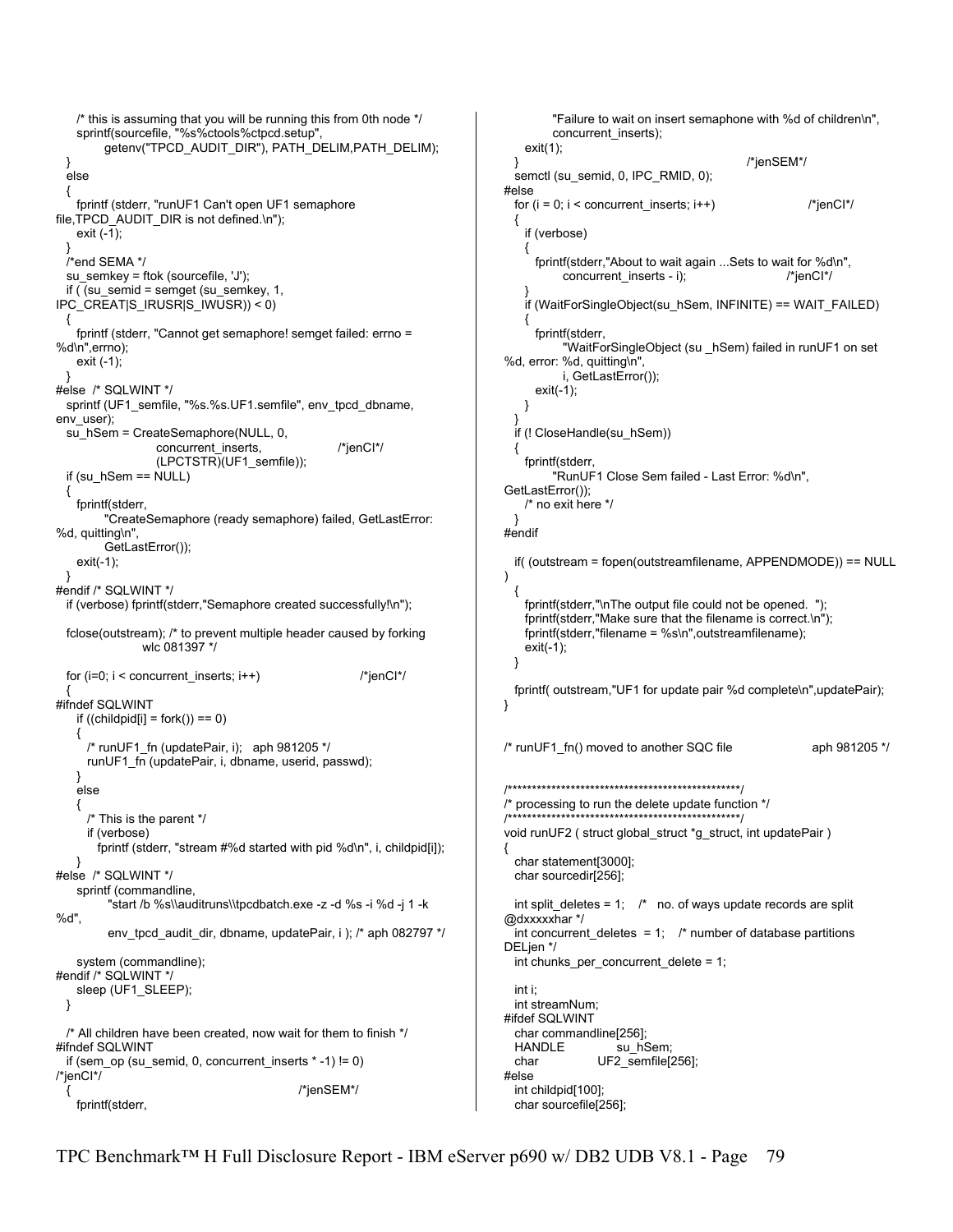```
int su_semid; /* semaphore for controlling split updates*/
 key_t su_semkey; /* key to generate semid */
#endif 
   if (g_struct->c_l_opt->intStreamNum == 0) 
     streamNum = 0; 
  else 
     streamNum = currentUpdatePair - updatePairStart + 1; 
  fprintf( outstream,"UF2 for update pair %d, stream %d, 
starting\n",updatePair, streamNum); 
 \prime* We need to know both how many chunks there are and how many
chunks*/ 
  /* are to be executed by each concurrent UF2 process. More 
chunks means */ 
  /* both smaller transactions (less deadlock) and more potential 
concurrency */ 
  /* How many "chunks" have the orderkeys been divided into? */ 
  if (getenv ("TPCD_SPLIT_DELETES") != NULL) 
    split_deletes = atoi (getenv ("TPCD_SPLIT_DELETES")); 
  /* How many deletes should run concurrently */ 
  if (getenv ("TPCD_CONCURRENT_DELETES") != NULL) 
   concurrent_deletes = atoi (getenv
("TPCD_CONCURRENT_DELETES")); 
  /* How many chunks in each concurrently running delete process */ 
  chunks_per_concurrent_delete = split_deletes / concurrent_deletes; 
  /* Start by loading the data into the staging table at each node */ 
  /* The orderkeys were split earlier by the split_updates program */ 
  if (env_tpcd_audit_dir != NULL) 
    strcpy(sourcedir,env_tpcd_audit_dir); 
  else 
    strcpy(sourcedir,"."); 
  /* Load the orderkeys into the staging table */ 
  /* In SMP environments one could use a load command but by using 
a */ 
  /* script we can keep the code common */ 
#ifdef SQLWINT 
  sprintf (statement, "perl %s\\tools\\ploaduf2 %d\n", sourcedir, 
updatePair); 
#else 
  sprintf (statement, "perl %s/tools/ploaduf2 %d 2", sourcedir, 
updatePair); 
#endif 
  if (system(statement)) 
 { 
    fprintf (stderr, "ploaduf2 failed for UF2, examine UF2.log for cause. 
Exiting.\n"); 
    exit (-1); 
 } 
  fprintf (outstream, "ploaduf2 finished for UF2.\n"); 
  fclose(outstream); /* to prevent multiple header caused by forking 
                wlc 081397 */ 
  /* Next we need to get ready to launch a bunch of concurrent 
processes */ 
#ifndef SQLWINT 
 \prime^* we will use the tpcd setup file to generate the semaphore key
begin SEMA */ 
  if (getenv("TPCD_AUDIT_DIR") != NULL) 
  { 
    sprintf(sourcefile, "%s%ctools%ctpcd.setup", 
          getenv("TPCD_AUDIT_DIR"), PATH_DELIM, PATH_DELIM); 
  }
```

```
 else 
 { 
    fprintf (stderr, "runUF2 Can't open UF2 semaphore file, 
TPCD_AUDIT_DIR is not defined.\n"); 
    exit (-1); 
  } 
  su_semkey = ftok (sourcefile, 'D'); /* use D for deletes */ 
  /* end SEMA */ 
  if ( (su_semid = semget (su_semkey, 1, 
IPC_CREAT|S_IRUSR|S_IWUSR)) < 0) 
  { 
    fprintf (stderr, "UF2 Can't get semaphore! semget failed: errno = 
%d\n", 
          errno); 
    exit (-1); 
 } 
#else 
  sprintf (UF2_semfile, "%s.%s.UF2.semfile", env_tpcd_dbname, 
env_user);
  fprintf(stderr,"UF2 semfile = %s\n",UF2_semfile); 
 su_hSem = CreateSemaphore(NULL, 0,
                   concurrent_deletes, 
                   (LPCTSTR)(UF2_semfile)); 
  if (su_hSem == NULL) 
  { 
    fprintf(stderr, 
          "CreateSemaphore (ready semaphore) failed, GetLastError: 
%d, quitting\n", 
          GetLastError()); 
    exit(-1); 
 } 
  fprintf(stderr,"Semaphore created successfully!\n"); 
#endif 
 for (i=0; i < concurrent deletes; i++)
 { 
#ifndef SQLWINT 
   if ((childpid[i] = fork()) == 0)\{fprintf(stderr, "B-Calling runUF2_fn %d %d %d ...\n",
                     updatePair, i,chunks_per_concurrent_delete); 
      /* runUF2_fn (updatePair, i, chunks_per_concurrent_delete); 
aph 981205 */ 
     runUF2_fn (updatePair, i, chunks_per_concurrent_delete,
dbname, userid, passwd); 
    } 
    else 
    { 
      /* This is the parent */ 
      if (verbose) 
        fprintf (stderr, "stream #%d started with pid %d\n", i, childpid[i]); 
 } 
#else 
    { 
     /* SECURITY_ATTRIBUTES sec_process;
        SECURITY_ATTRIBUTES sec_thread; */
      /* NEED TO FIX THIS UP - KBS 98/10/20 */ 
      sprintf (commandline, 
          "start /b %s\\auditruns\\tpcdbatch.exe -z -d %s -i %d -j 2 -k %d 
-x %d", 
         env_tpcd_audit_dir, dbname, updatePair, i,
chunks per concurrent delete ); /* aph */
      /* the -x parm should be passed at 0...not 100% sure of this jen */ 
      fprintf(stderr, "commandline= %s\n", commandline); 
      system (commandline); 
     sleep (UF2_SLEEP);
 } 
#endif
```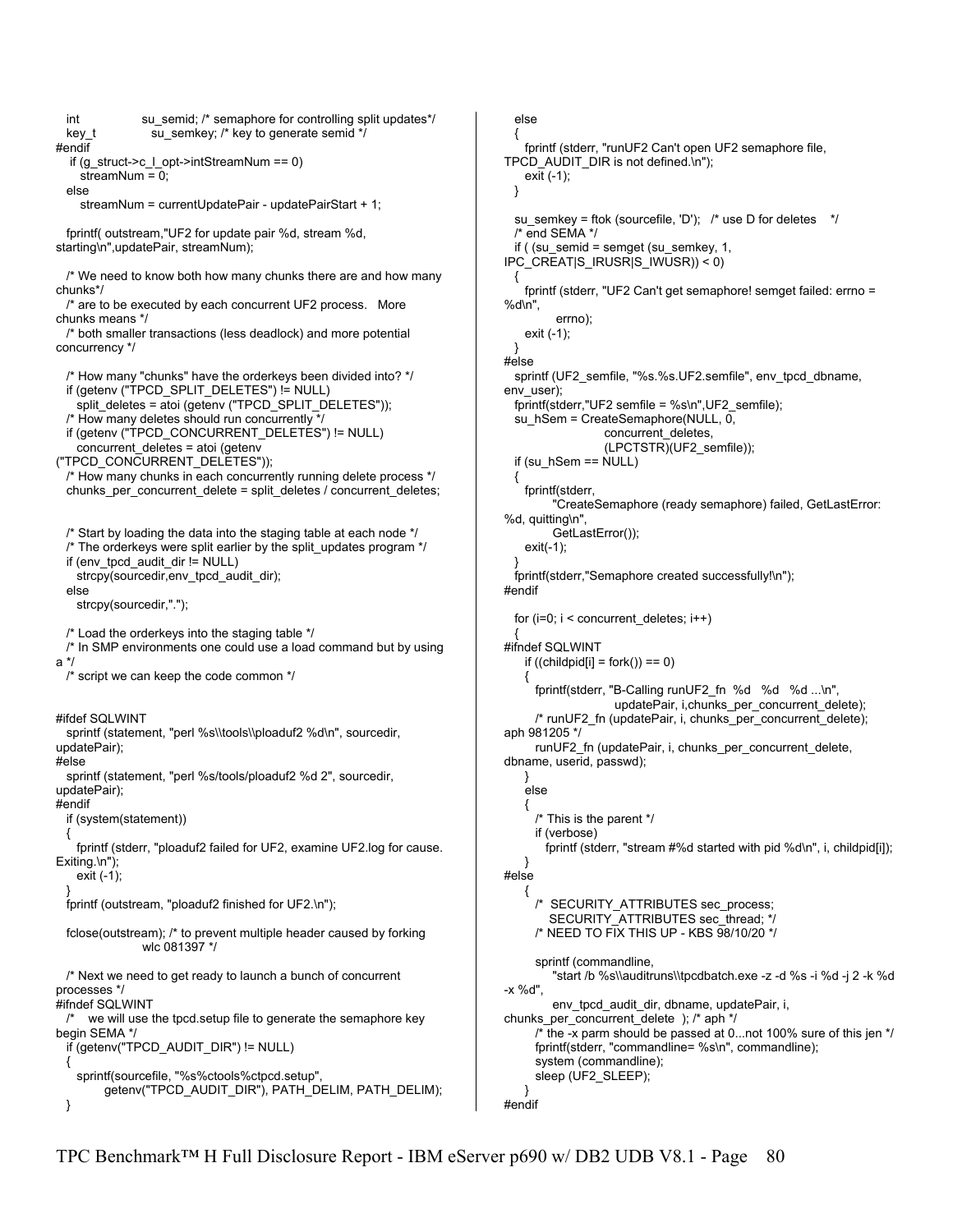```
 } 
   /* All children have been created, now wait for them to finish */ 
#ifndef SQLWINT 
   fprintf(stderr, "About to wait on the semaphore...\n"); 
   if (sem_op (su_semid, 0, concurrent_deletes * -1) != 0) 
/*jenSEM*/ 
                                               { /*jenSEM*/ 
     fprintf(stderr, 
          "Failure to update wait on delete semaphone with %d 
children\n", 
          concurrent_deletes); 
     exit(1); 
   } /*jenSEM*/ 
  semctl (su_semid, 0, IPC_RMID, 0);
#else 
// for (i = 0; i < split deletes; i++) //DJD Waits forever............
  for (i = 0; i < concurrent deletes; i++)
   { 
     if (verbose) 
\frac{1}{\sqrt{2}}fprintf(stderr,"About to wait again ...Sets to wait for %d\n",
// split_deletes - i); 
       fprintf(stderr,"About to wait again ...Sets to wait for %d\n", 
            concurrent_deletes - i); 
 } 
     if (WaitForSingleObject(su_hSem, INFINITE) == WAIT_FAILED) 
     { 
       fprintf(stderr, 
             "WaitForSingleObject (su_hSem) failed on set %d, error: 
%d, quitting\n", 
            i, GetLastError()); 
       exit(-1); 
     } 
 } 
  if (! CloseHandle(su_hSem))
   { 
     fprintf(stderr, "Close Sem failed - Last Error: %d\n", GetLastError()); 
     /* no exit here */ 
 } 
#endif 
   if( (outstream = fopen(outstreamfilename, APPENDMODE)) == NULL 
) 
   { 
     fprintf(stderr,"\nThe output file could not be opened. "); 
     fprintf(stderr,"Make sure that the filename is correct.\n"); 
     fprintf(stderr,"filename = %s\n",outstreamfilename); 
     exit(-1); 
  } 
   fprintf( outstream,"UF2 for update pair %d complete\n",updatePair); 
} 
\frac{1}{2} runUF2 fn() moved to another SQC file aph 981205 \frac{*}{2}/*--------------------------------------------------------------*/ 
       General semaphore function. */
/*--------------------------------------------------------------*/ 
#ifndef SQLWINT 
int sem_op (int semid, int semnum, int value) 
{ 
  struct sembuf sembuf; \prime^* = {semnum , value, 0}; \prime/
   sembuf.sem_num = semnum; 
  sembuf.sem_op = value;
   sembuf.sem_flg = 0;
```

```
 if (semop(semid,&sembuf,1) < 0) 
   { 
     fprintf(stderr,"ERROR*** sem_op errorno = %d\n", errno); 
     return(-1); 
     /* exit(1); */ 
 } 
   return (0); /* successful return jenSEM */ 
} 
#endif 
/******************************************************************/ 
/* Determines the proper name for the output file to 
   be generated for a particular TPC-D query, update function, or 
   interval summary */ 
/******************************************************************/ 
void output_file(struct global_struct *g_struct)
{ 
   char file_name[256] = "\0"; 
  char run_dir[150] = "\0";
  char time_stamp[50] = "0";
  char delim[2] = "\0";
   int qnum; 
   strcpy(run_dir,g_struct->run_dir); 
  sprintf(delim,"%s",env_tpcd_path_delim);
   strcpy(time_stamp,g_struct->file_time_stamp); 
   if (g_struct->stream_list == NULL) 
    if ((g_struct->stream_list =
               fopen(g_struct->c_l_opt->str_file_name, READMODE)) 
== NULL) { 
       fprintf(stderr,"\nThe stream list file could not be opened."); 
       fprintf(stderr,"Make sure that the filename is correct.\n"); 
       exit(-1); 
     } 
   fscanf(g_struct->stream_list,"%d",&qnum); 
  switch (g_struct->c_l_opt->intStreamNum)
 { 
   case -1: /* qualifiying */ 
     sprintf(file_name, 
"%s%sqryqual%02d.%s",run_dir,delim,qnum,time_stamp); 
     break; 
   case 0: /* power tests */ 
    if (qnum < 0) /* update functions <sup>*</sup>/</sup>
       sprintf(file_name, 
"%s%smps00uf%d.%02d.%s",run_dir,delim,abs(qnum), \ 
           currentUpdatePair,time_stamp);
    else 
       sprintf(file_name, 
"%s%smpqry%02d.%s",run_dir,delim,qnum,time_stamp); 
     break; 
   default: 
         if (qnum < 0) - replaced by berni 96/03/26 */
    if (g_{\text{1}}\text{struct} > c_{\text{2}}\text{const} > \text{update} = 2|
      g_{\text{start}} ->c_l_opt->update == 5)
       sprintf(file_name, "%s%smts%02duf%d.%02d.%s",run_dir,delim, 
\lambda currentUpdatePair - updatePairStart + 1,abs(qnum), 
currentUpdatePair,time_stamp); 
     else 
      sprintf(file_name, "%s%smts%dqry%02d.%s",run_dir,delim, \
            g_struct->c_l_opt->intStreamNum,qnum,time_stamp); 
     break; 
  }
```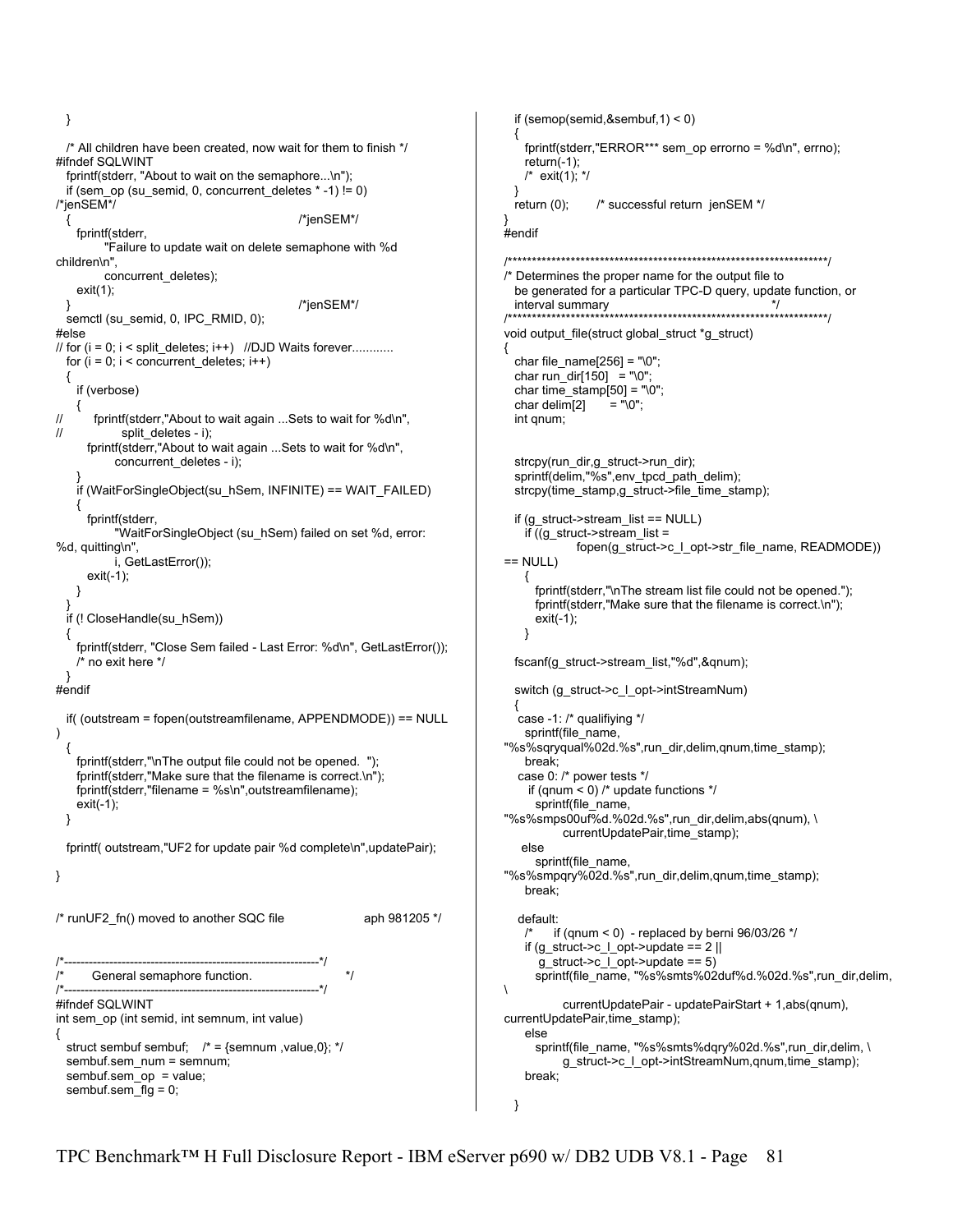```
 if (g_struct->c_flags->eo_infile) 
    if (g_ struct->c | opt->update == 2 ||
       g_struct->c_l_opt->update == 5) 
      sprintf(file_name,
"%s%smtufinter.%s",run_dir,delim,time_stamp); 
     else 
       switch (g_struct->c_l_opt->intStreamNum) { 
       case -1: 
        sprintf(file_name,
"%s%sqryqualinter.%s",run_dir,delim,time_stamp); 
         break; 
       case 0: 
         /*sprintf(file_name, 
"%s%smpinter.%s",run_dir,delim,time_stamp);*/ 
        if (g_ struct->c | opt->update == 1)
          sprintf(file_name, 
"%s%smpqinter.%s",run_dir,delim,time_stamp); 
         else 
         sprintf(file_name,
"%s%smpufinter.%s",run_dir,delim,time_stamp); 
         break; 
       default: 
        if (g_struct->c_l_opt->intStreamNum > 0)
           sprintf(file_name, 
                "%s%smts%dinter.%s", 
                run_dir,delim,g_struct->c_l_opt-
>intStreamNum,time_stamp); 
         else 
           fprintf(stderr,"Invalid stream number specified\n"); 
         break; 
       } 
   strcpy(outstreamfilename, file_name); /* wlc 081397 */ 
   if (!feof(instream) || g_struct->c_flags->eo_infile) 
     /* Only create an output file if there are input 
       statements left to process, or if we're all done 
       and want to print out the summary table file */ 
     if( (outstream = fopen(file_name, WRITEMODE)) == NULL ) { 
       fprintf(stderr,"\nThe output file could not be opened. "); 
       fprintf(stderr,"Make sure that the filename is correct.\n"); 
      fprintf(stderr,"filename = %s\n", file_name);
       exit(-1); 
     } 
   return; 
} 
/******************************************************************/ 
/* Determine whether or not we should break out of the block loop 
   because of an end of file, end of block, or update function. 
   Also handle some semaphore stuff for update functions */ 
              /******************************************************************/ 
int PreSQLprocess(struct global_struct *g_struct, Timer_struct 
*start_time)
{ 
  int rc = 1;
  FILE *updateFP:
#ifndef SQLWINT 
                                 i^* semaphore for controlling UFs*/
  key_t semkey; \frac{1}{x} key to generate semid */
#else 
   int SemTimeout = 600000; /* Des time out period of 1 
minute */ 
#endif 
   switch (g_struct->c_flags->select_status)
```

```
 { 
   case TPCDBATCH_NONSQL:
     g_struct->s_info_stop_ptr = g_struct->s_info_ptr; 
     /* if we're at the end of the input file, set the stop 
        pointer to this structure */ 
     rc = FALSE; 
     break; 
    case TPCDBATCH_EOBLOCK: 
     rc = FALSE; 
     break; 
    case TPCDBATCH_INSERT: 
     /* we have to check whether or not this is a throughput */ 
     /* test, and if it is, we have to set up a semaphore to */ 
     /* control when the update functions are run. We want */ 
     /* them to be run after all the query streams have finished. */ 
     /* What we do is set up the semaphore here, decrement it */ 
     /* in the query streams, and wait for it to get cleared */ 
    \prime^* before we allow the UFs to run. \prime\prime^* Note: we only set up the semaphore if: \prime\prime/* 1. we are running the throughput test (num of \frac{*}{4})
    \frac{7}{10} streams > 0)<br>\frac{1}{2} 2. we are at the
             2. we are at the first UF1 (i.e. this is the */
                case where currentUpdatePair = updatePairStart */
    \prime* we also want to check the sem on element in the global \prime\prime /* structure to see if we want to use semaphores or let */ 
     /* the calling script do the synchronization of the update */ 
    \frac{1}{x} stream \frac{1}{x} if ( semcontrol == 1 ) 
     { 
         yes we are to be using semaphores */
       \prime^* is this the 1st time into update function 1 (uf1)? */
        if (currentUpdatePair == updatePairStart ) 
\{ \cdot \cdot \cdot \cdot \cdot \cdot \cdot \cdot \cdot \cdot \cdot \cdot \cdot \cdot \cdot \cdot \cdot \cdot \cdot \cdot \cdot \cdot \cdot \cdot \cdot \cdot \cdot \cdot \cdot \cdot \cdot \cdot \cdot \cdot \cdot \cdot 
              /* create the semaphores */ 
              create_semaphores(g_struct); 
              if (g_struct->c_l_opt->intStreamNum != 0) 
              /* wait period for runthroughput updates */ 
                    throughput_wait(g_struct); 
 } 
        /* otherwise continue to run*/ 
     } 
    if ((g_{\text{1}}<sub>0</sub>, s<sub>0</sub><sub>0</sub>, s<sub>0</sub><sub>0</sub>, s<sub>0</sub><sub>0</sub><sub>0</sub>) = (g_{\text{1}}<sub>0</sub>s<sub>0</sub><sub>0</sub><sub>0</sub><sub>0</sub><sub>0</sub><sub>0</sub><sub>0</sub><sub>0</sub><sub>0</sub><sub>0</sub><sub>0</sub><sub>0</sub><sub>0</sub><sub>0</sub><sub>0</sub><sub>0</sub><sub>0</sub><sub>0</sub><sub>0</sub><sub>0</sub><sub>0</sub><sub>0</sub><sub>== 4) { 
      get_start_time(start_time);
       strcpy(g_struct->s_info_ptr->start_stamp, 
             get_time_stamp(T_STAMP_FORM_3,start_time )); /* 
TIME_ACC jen*/ 
      \overline{I}^* write the start timestamp to the file...if this is not a qualification
*/ 
       /* run, then write the seed used as well */ 
       fprintf( outstream,"Start timestamp %*.*s \n", 
               T_STAMP_3LEN,T_STAMP_3LEN, /* 
TIME_ACC jen*/ 
              g_struct->s_info_ptr->start_stamp); 
       if (g_struct->c_l_opt->intStreamNum >= 0) 
\{ if (g_struct->lSeed == -1) 
         { 
          fprintf( outstream,"Using default qgen seed file"); 
 } 
        else 
          fprintf( outstream,"Seed used = %ld",g_struct->lSeed); 
         fprintf( outstream,"\n"); 
       } 
 } 
    if (g_{\text{1}}\text{struct} > c_{\text{2}}\text{opt} > \text{update} < 4\prime^* run only if updates are enabled * runUF1(g_struct, currentUpdatePair); 
     }
```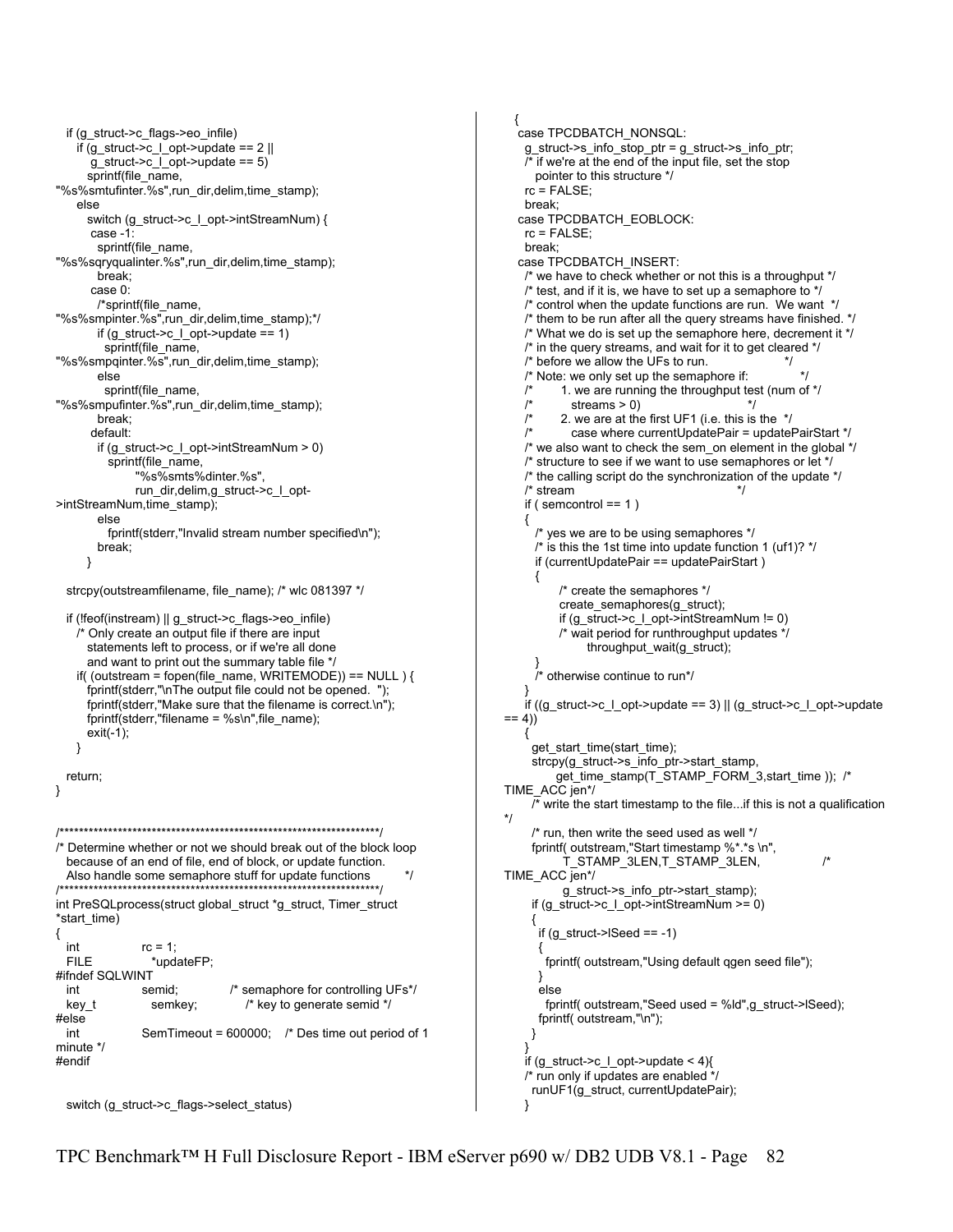```
rc = FAI SF;
    if ((g\_struct \text{-}c\_l\_opt \text{-}intStreamNum == 0) && (semcontrol == 1))
     /* RUNPOWER: release first semaphore so the queries can run */ 
      release_semaphore(g_struct, INSERT_POWER_SEM); 
     break; 
    case TPCDBATCH_DELETE: 
     if ((g_struct->c_l_opt->intStreamNum == 0) && (semcontrol == 1)) 
 { 
     /* RUNPOWER: wait for queries to finish */ 
     /* waiting on QUERY_POWER_SEM semaphore */ 
      runpower_wait(g_struct, QUERY_POWER_SEM); 
 } 
    if ((g_{\text{1}}\text{struct} > c_{\text{1}}\text{opt} > \text{update}) || (g_{\text{2}}\text{struct} > c_{\text{2}}\text{opt} > \text{update})== 4) { 
      get_start_time(start_time); 
     strcpy(g_struct->s_info_ptr->start_stamp,
           get_time_stamp(T_STAMP_FORM_3,start_time )); /* 
TIME_ACC jen*/ 
      /* write the start timestamp to the file...if this is not a qualification 
*/ 
      /* run, then write the seed used as well */ 
      fprintf( outstream,"Start timestamp %*.*s \n", 
            T_STAMP_3LEN,T_STAMP_3LEN, /* 
TIME_ACC jen*/ 
            g_struct->s_info_ptr->start_stamp); 
     if (g_struct->c_l_opt->intStreamNum >= 0)
      { 
       if (g_struct->ISeed == -1)
\{ fprintf( outstream,"Using default qgen seed file"); 
       } 
        else 
         fprintf( outstream,"Seed used = %ld",g_struct->lSeed); 
        fprintf( outstream,"\n"); 
      } 
 } 
     if (g_struct->c_l_opt->update < 4){ 
     /* run only if updates are enabled */ 
      runUF2(g_struct, currentUpdatePair); 
     if (g_ struct-\geq c_ opt-\geq intStreamNum == 0) {/* RUNPOWER */ 
       fprintf(stderr, "UF2 completed\n"); 
      } 
 } 
     currentUpdatePair += 1; 
     /* update the update.pair.num file to reflect the successfully 
completed */ 
     /* update pair */ 
    if (g_structure--c_l_opt\text{-}update < 4) { /*jen*/ 
#ifndef NO_INCREMENT 
       /* don't update the pair, only for my testing - Haider */ 
       updateFP = fopen(g_struct->update_num_file,"w"); 
       fprintf(updateFP,"%d\n",currentUpdatePair); 
       fclose(updateFP); 
#endif 
     } /*jen*/ 
     rc = FALSE; 
     break; 
 } 
   return(rc); 
} 
/*********************************************************************/ 
/* Handles actual processing of SQL statement. Initializes the SQLDA 
                                                                                            for returned rows, does PREPARE, DECLARE, and OPEN 
                                                                                         statements and 
                                                                                            executed multiple FETCHes as needed. If not a SELECT statement, 
                                                                                           goes into EXECUTE IMMEDIATE section */
                                                                                         /*********************************************************************/ 
                                                                                         void SQLprocess(struct global_struct *g_struct) 
                                                                                         { 
                                                                                            int rc = 0; /* 912RETRY */ 
                                                                                           int rows fectch = 0;
                                                                                            long sqlcode = SQL_RC_E911; /* Temporary sqlcode to test 
                                                                                                                           for deadlocks */ 
                                                                                           int max wait = 1; /* Maximum number of retries
                                                                                                                           for deadlock scenario */ 
                                                                                           int col_lengths[TPCDBATCH_MAX_COLS]; /* array containing
                                                                                         widths of 
                                                                                                                           columns in returned set */ 
                                                                                           struct stmt_info *s_info_ptr;
                                                                                            s_info_ptr = g_struct->s_info_ptr; 
                                                                                           /***********************************************************************/ 
                                                                                         /* grab storage for the SQLDA */ 
                                                                                                                         /***********************************************************************/ 
                                                                                            if ((sqlda=(struct sqlda *)malloc(SQLDASIZE(100))) == NULL) 
                                                                                              mem_error("allocating sqlda"); 
                                                                                           sqlda->sqln = TPCDBATCH_MAX_COLS; /* @d30369
                                                                                         tjg */ 
                                                                                            /* Error-recovery code for errors resulting from multi-stream errors */ 
                                                                                           while (((\text{sqlcode} == \text{SQL\_RC\_E911}) || (sqlcode == SQL_RC_E912) || 
                                                                                                 (sqlcode == SQL_RC_E901)) && 
                                                                                                 (max_wait < MAXWAIT) && 
                                                                                                (rc == 0))
                                                                                            { 
                                                                                             sqlcode = 0; \frac{1}{2} /* Re-initialize sqlcode to avoid infinite-loop */
                                                                                              if (g_struct->c_flags->select_status == TPCDBATCH_SELECT) 
                                                                                              { 
                                                                                                /* Enter this loop if SQL stmt is a SELECT */ 
                                                                                                EXEC SQL PREPARE STMT1 INTO :*sqlda FROM :stmt_str; 
                                                                                                sqlcode = error_check(); 
                                                                                               if (sqlcode < 0)
                                                                                         \{ \cdot \cdot \cdot \cdot \cdot \cdot \cdot \cdot \cdot \cdot \cdot \cdot \cdot \cdot \cdot \cdot \cdot \cdot \cdot \cdot \cdot \cdot \cdot \cdot \cdot \cdot \cdot \cdot \cdot \cdot \cdot \cdot \cdot \cdot \cdot \cdot 
                                                                                                  fprintf (stderr,"\nPrepare failed. Stopping this query.\n"); 
                                                                                                 rc = -1;
                                                                                                } 
                                                                                                else /* print out the column headings for the answer set */ 
                                                                                          { 
                                                                                                  print_headings(sqlda,col_lengths); /* @d22817 tjg */ 
                                                                                                  allocate_sqlda(sqlda); /* This is where we set storage for the 
                                                                                         */ 
                                                                                                                     /* SQLDA based on the column types in */ 
                                                                                                                    /* the answer set table.
                                                                                                  EXEC SQL DECLARE DYNCUR CURSOR FOR STMT1; 
                                                                                                  EXEC SQL OPEN DYNCUR; 
                                                                                                  sqlcode = error_check(); 
                                                                                                 if (sqlcode \leq 0) /* we ran into an error of some kind KBS
                                                                                         98/09/28 */ 
                                                                                                  { 
                                                                                                    max_wait ++;
```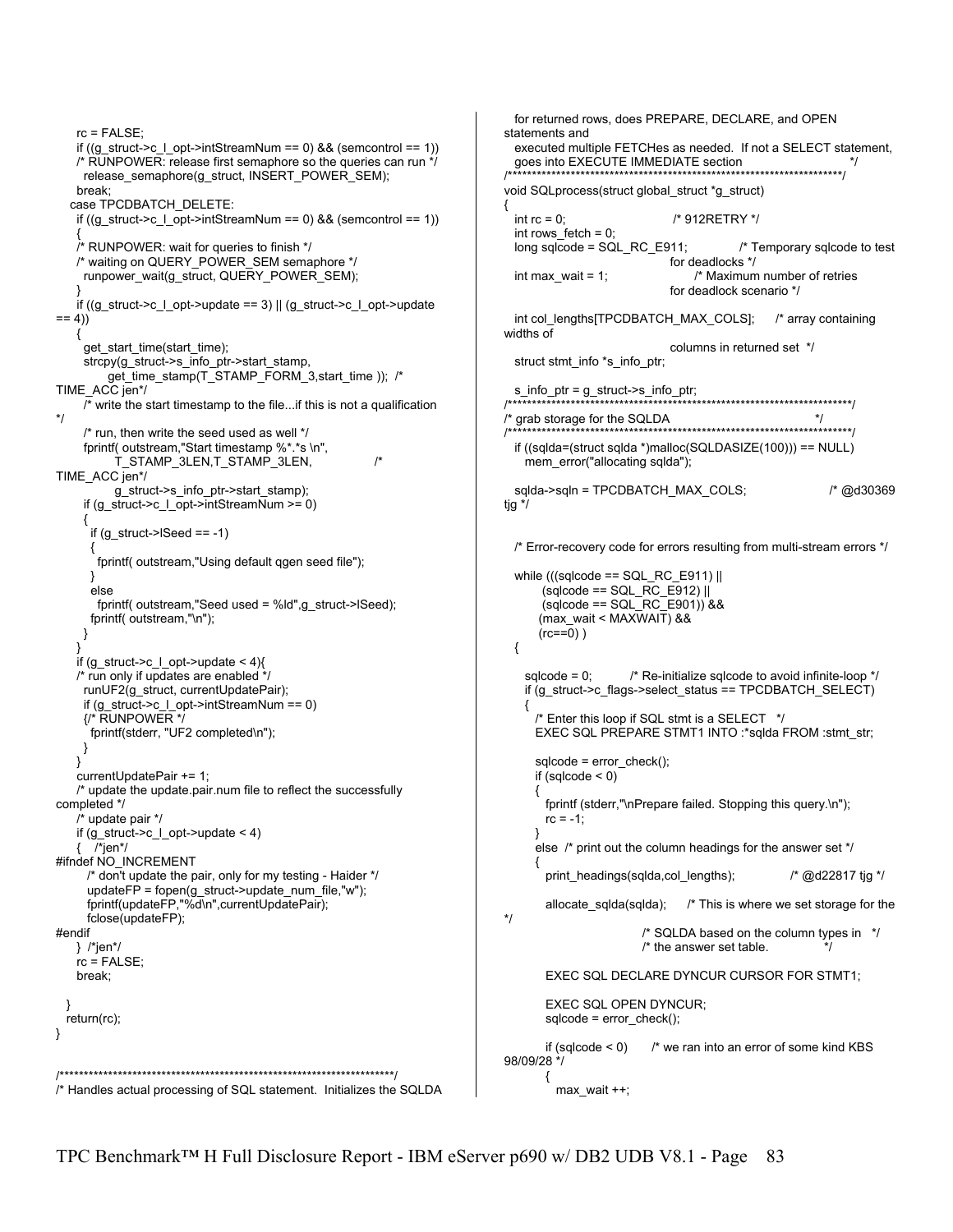```
fprintf (stderr, "\nAn error has been detected on
                                                                                ₹
open...Retrying...\n");
                                                                                 /* we opened a cursor before */
        SleepSome(10);
                                                                                 EXEC SQL CLOSE DYNCUR:
                                                                                 sqlcode = error_check();
      else
                                                                                 if ((s info ptr->max rows fetch == -1) ||\{(rows fetch < s info ptr->max rows fetch))
#ifndef SOI PTX
        /* Fetch appropriate number of rows and determine whether
                                                                                 fprintf (outstream, "\n\nNumber of rows retrieved is: %6d",
or not to */
                                                                                      rows_fetch);
        /* send them to file.
                                                        *else
                                                                                   fprintf (outstream, "\n\nNumber of rows retrieved is: %6d",
s_info_ptr->max_rows_fetch);
                                                                            #else
        rows fetch = 0;
                                                                                 fprintf (outstream, "\n\nNumber of rows retrieved is: %6d",
                                                                                      rows fetch);
        do
                                                                                 else
                                                                                   fprintf (outstream, "\n\nNumber of rows retrieved is: %6d",
        ₹
          /* Keep fetching as long as we haven't finished reading
                                                                                        s_info_ptr->max_rows_fetch);
                                                                            #endif
          all the rows and we haven't gone past the limits set
                                                                                                                 /* @d28763 tjg */
          in the control string */
                                                                               }
                                                                                if (s_info_ptr->query_block == FALSE) /* if block is off don't loop */
          EXEC SQL FETCH DYNCUR USING DESCRIPTOR
                                                                                 q struct->c flags->eo block = TRUE;
:*sqlda:
          if (sqlca.sqlcode == 100)
                                                                              }/* end of while loop to retry if needed */
          ₹
            sqlcode = sqlca.sqlcode;
                                                                            }/* end of SQLprocess */
          ł
                                                                              else
                                                                            /* performs some operations after a statement has been processed,
            sqlcode = error_check();
                                                                              including doing a COMMIT if necessary, and calculating the
                                                                              elapsed time. Also initializes a new stmt_info structure
          if (sqlcode == 0)for the next block of statements
                                                                                                       ₹
                                                                            int PostSQLprocess(struct qlobal struct *q struct, Timer struct
            rows fetch++;
            if ((rows_f, f) fetch \leq s_f info ptr->max rows out) ||
                                                                            *start_time)
               (s_info_ptr>max_rows_out == -1))
                                                                            i
              echo sqlda(sqlda,col lengths);
                                                                              struct stmt info *s info ptr;
                                                                                                           /* end point for elapsed time */
                                                                              Timer_struct
                                                                                              end t:
          else if (sqlcode < 0)
                                                                            #if DEBUG
                                                                              fprintf (outstream, "In PostSQLprocess\n");
            max wait++:
                                                                            #endif
            fprintf (stderr, "\nAn error has been detected on
fetch...Retrying...\n");
            SleepSome(10);
                                                                              s_info_ptr = g_struct->s_info_ptr;
        } while ( (sqlcode == 0) && \
               ((s info ptr->max rows fetch == -1) || \
                                                                              if (g_struct->c_flags->select_status == TPCDBATCH_NONSQL)
                (rows_fetch < s_info_ptr->max_rows_fetch) ) );
                                                                                return FALSE; /* get out if we've reached the end of input file */
      }/* end of successful open */
     } /* end of successful prepare */
                                                                              if (g_struct \n> c_l_opt \n> update \n> 1)} /** End of block for handling SELECT statements **/
                                                                              ł
                                                                                /* This is an update function stream. There is no need to COMMIT.
                                                                            \starelse
          /** SQL statement is not a SELECT **/
                                                                                /* Each UF child will COMMIT its own transactions. */
   ₹
     EXEC SQL EXECUTE IMMEDIATE :stmt str;
     sqlcode = error_check();
                                                                              }
                                                                              else
     if (sqlcode < 0 && sqlcode != -1415) /* TMPkmw */
                                                                              { /* For non-UF cases, COMMIT now. */
                                                                               if (g_ struct->c | opt->a_commit) {
     ₹
       max wait ++EXEC SQL COMMIT WORK;
      fprintf (stderr, "\nAn error has been detected on execute
                                                                                 error_check();
                                                                                                                     /* @d22275 tjg */
immediate...Retrying...\n");
                                                                               ł
                                                                              \}SleepSome(10);
   } /* end of block for handling NON-select statements */
                                                                              fflush(outstream);
   if (\left(\text{sqlcode} > = 0\right) & &
                                                                              s_info_ptr->elapse_time = get_elapsed_time(start_time);
      (g_struct->c_flags->select_status == TPCDBATCH_SELECT))
```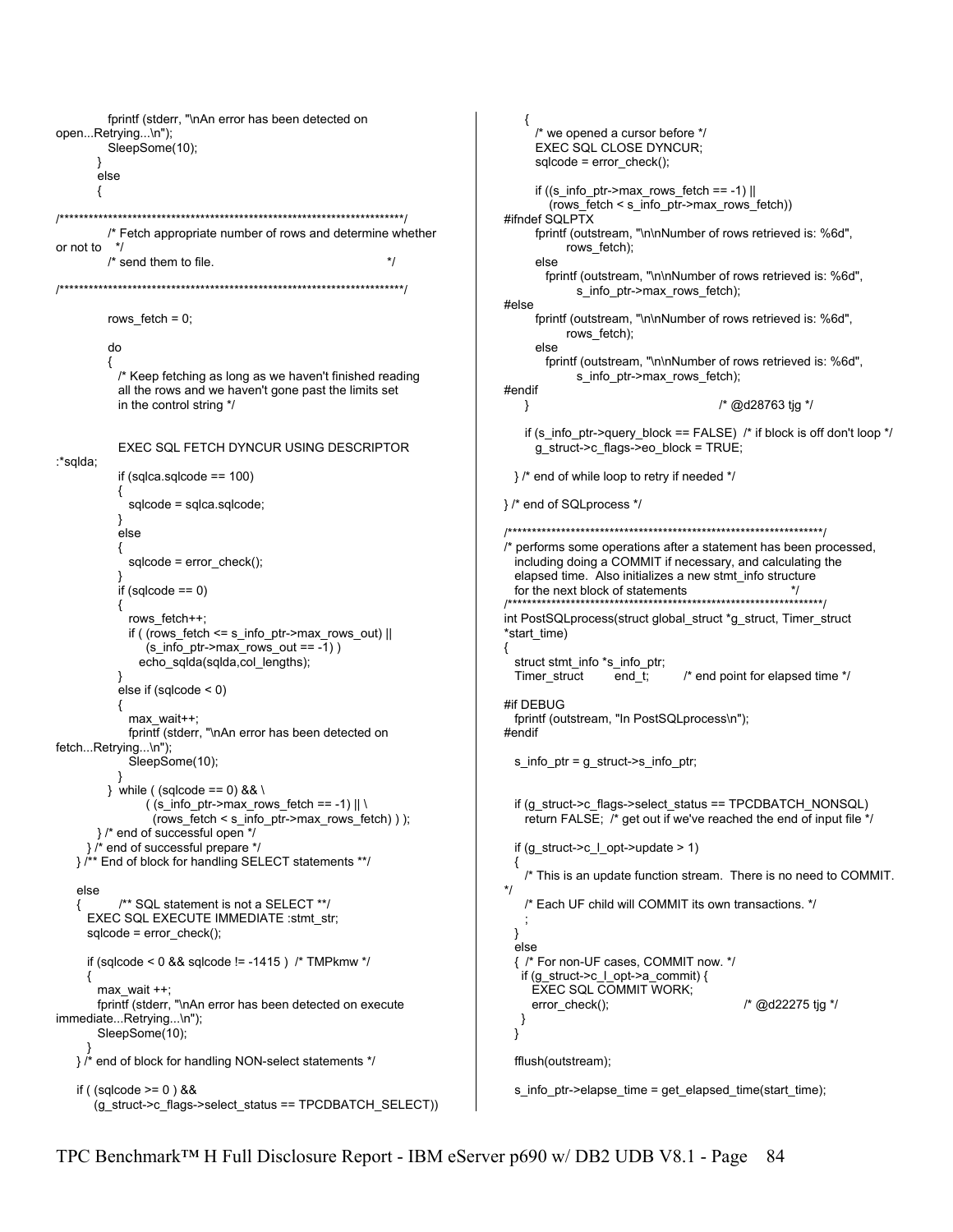if (g\_struct->c\_flags->time\_stamp == TRUE) /\* @d25594 tjg \*/ get\_start\_time(&end\_t); /\* Get the end time \*/ strcpy(s\_info\_ptr->end\_stamp, get\_time\_stamp(T\_STAMP\_FORM\_3,&end\_t) ); /\*get\_time\_stamp(T\_STAMP\_FORM\_3,(time\_t)NULL) );\*/ /\* BBE: Pass on time stamp values for the next query \*/ temp\_time\_struct = end\_t; strcpy(temp\_time\_stamp, s\_info\_ptr->end\_stamp); /\* write the start timestamp to the file \*/ fprintf( outstream,"\n\nStop timestamp %\*.\*s \n", T\_STAMP\_3LEN,T\_STAMP\_3LEN, /\* TIME\_ACC jen\*/ s\_info\_ptr->end\_stamp); /\* DJD print elapsed time in seconds \*/ fprintf( outstream,"Query Time = %15.1f secs\n", s\_info\_ptr- >elapse\_time); /\*\* Allocate space for a new stmt\_info structure \*\*/ /\* @d24993 tjg \*/ s info ptr->next = (struct stmt\_info \*) malloc(sizeof(struct stmt\_info)); if (s\_info\_ptr->next != NULL)  $\{$ memset(s\_info\_ptr->next, '\0', sizeof(struct stmt\_info)); /\*\* Transfer details from one structure to another for to apply for the next statement \*\*/ s info ptr->next->stmt num = s info ptr->stmt num + 1; s\_info\_ptr->next->max\_rows\_fetch = s\_info\_ptr->max\_rows\_fetch; s\_info\_ptr->next->max\_rows\_out = s\_info\_ptr->max\_rows\_out; s\_info\_ptr->next->query\_block = s\_info\_ptr->query\_block; s\_info\_ptr->next->elapse\_time = -1; s\_info\_ptr = s\_info\_ptr->next; } else { mem\_error("allocating next stmt structure. Exiting\n"); exit(-1); } /\*\* Set the stop and travelling pointer to the current info structure \*\*/ g\_struct->s\_info\_stop\_ptr = g\_struct->s\_info\_ptr = s\_info\_ptr; if (sqlda\_allocated) free\_sqlda(sqlda,g\_struct->c\_flags->select\_status); /\* fix free() problem on NT wlc 090597 \*/ if  $(g_$  struct->c\_l\_opt->outfile != 0) fclose(outstream); return (TRUE); } /\*\*\*\*\*\*\*\*\*\*\*\*\*\*\*\*\*\*\*\*\*\*\*\*\*\*\*\*\*\*\*\*\*\*\*\*\*\*\*\*\*\*\*\*\*\*\*\*\*\*\*\*\*\*\*\*\*\*\*\*\*\*\*\*\*\*\*\*\*\*\*\*\*\*\*\*\*\*/ /\* Does some cleaning up once all the statements are processed. **Disconnects**  from the database, cleans up some semaphore stuff from the update functions, prints out the summary table, and closes all file handles. /\*\*\*\*\*\*\*\*\*\*\*\*\*\*\*\*\*\*\*\*\*\*\*\*\*\*\*\*\*\*\*\*\*\*\*\*\*\*\*\*\*\*\*\*\*\*\*\*\*\*\*\*\*\*\*\*\*\*\*\*\*\*\*\*\*\*\*\*\*\*\*\*\*\*\*\*\*\*/ int cleanup(struct global\_struct \*g\_struct) { #ifndef SQLWINT int semid; /\* semaphore for controlling UFs\*/ key\_t semkey; /\* key to generate semid \*/

#endif char file\_name[256] = "\0"; /\*\* End timestamp for stream \*\*/ /\*g\_struct->stream\_end\_time = time(NULL);\*/ get\_start\_time(&(g\_struct->stream\_end\_time)); /\* TIME\_ACC jen \*/ switch (g\_struct->c\_l\_opt->update) { case (2): case (5): /\* update throughput function stream \*/ sprintf(file\_name,"%s%sstrcntuf.%s",g\_struct->run\_dir, env\_tpcd\_path\_delim, g\_struct->file\_time\_stamp); break; case (3): case (4): /\* update power function stream \*/ sprintf(file\_name,"%s%spstrcntuf.%s",g\_struct->run\_dir, env\_tpcd\_path\_delim, g\_struct->file\_time\_stamp); break; case (1): /\* power query stream \*/ sprintf(file\_name, "%s%spstrcnt%d.%s",g\_struct->run\_dir, env\_tpcd\_path\_delim, g\_struct->c\_l\_opt->intStreamNum,g\_struct- >file\_time\_stamp); break; case (0): /\* throughput query stream \*/ sprintf(file\_name, "%s%sstrcnt%d.%s",g\_struct->run\_dir, env\_tpcd\_path\_delim, g\_struct->c\_l\_opt->intStreamNum,g\_struct- >file\_time\_stamp); break; } #ifndef LINUX if( (g\_struct->stream\_report\_file = fopen(file\_name, APPENDMODE))  $== NULL$  { fprintf(stderr,"\nThe output file for the stream count information\n"); fprintf(stderr,"could not be opened, make sure the filename is correct\n"); fprintf(stderr,"filename = %s\n",file\_name); exit(-1); } #endif /\* print out the stream stop time in the stream count information file\*/ if  $(g_$  struct- $\geq c_$  | opt- $\geq$ update  $\geq 1$ ) { /\* update function stream \*/ fprintf(g\_struct->stream\_report\_file, "Update function stream stopping at %\*.\*s\n", T\_STAMP\_3LEN,T\_STAMP\_3LEN, /\* TIME\_ACC jen\*/ get\_time\_stamp(T\_STAMP\_FORM\_3,&(g\_struct- >stream\_end\_time))); /\* TIME\_ACC jen\*/ } else { /\* query stream(s) \*/ fprintf(g\_struct->stream\_report\_file, "Stream number %d stopping at %\*.\*s\n", g\_struct->c\_l\_opt->intStreamNum, T\_STAMP\_3LEN,T\_STAMP\_3LEN, /\* TIME\_ACC jen\*/ get\_time\_stamp(T\_STAMP\_FORM\_3,&(g\_struct- >stream\_end\_time))); /\* TIME\_ACC jen\*/

```
TPC Benchmark™ H Full Disclosure Report - IBM eServer p690 w/ DB2 UDB V8.1 - Page 85
```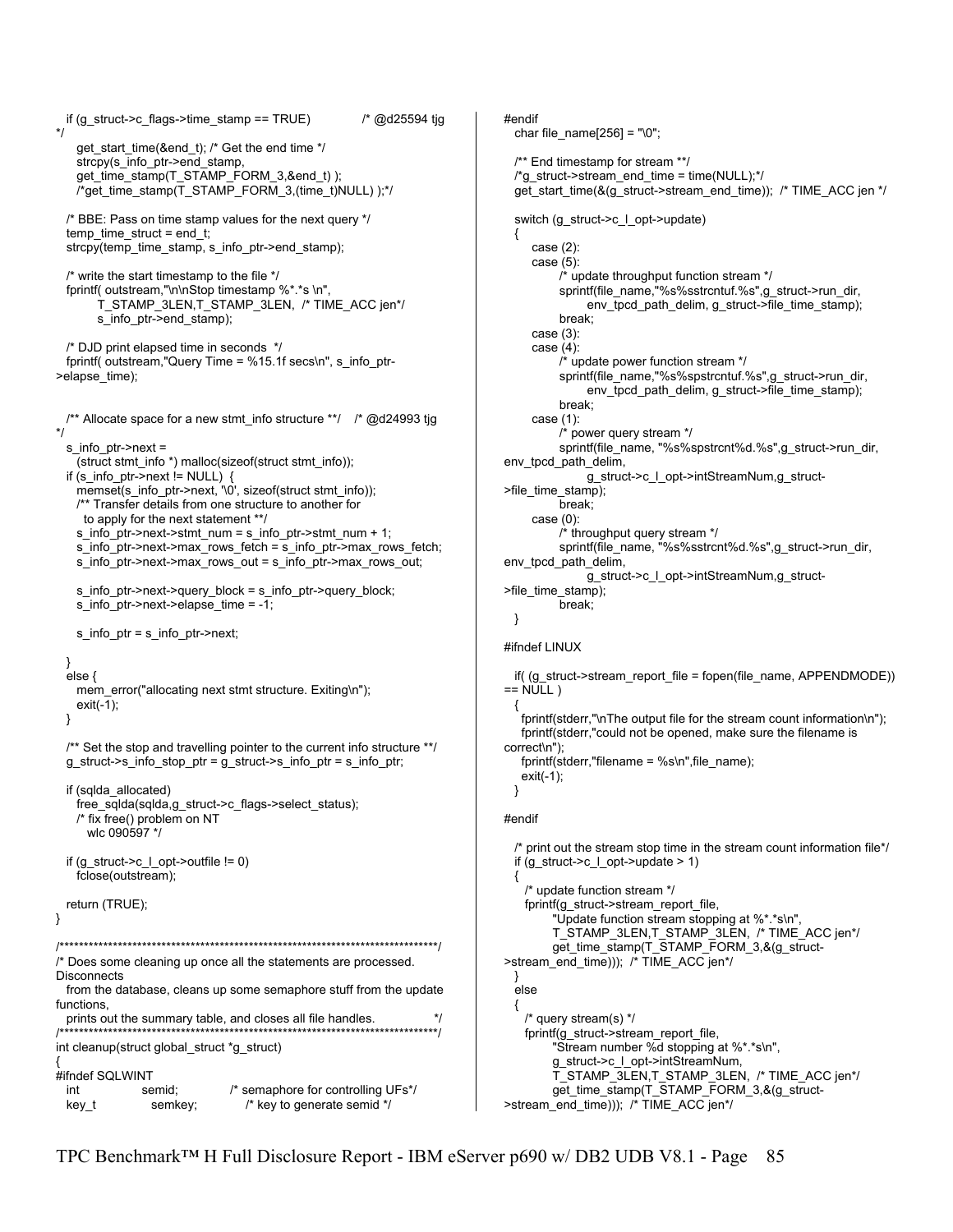```
 } 
  fclose(g_struct->stream_report_file);
   /* No need to check for errors here. 
     Also, the UF stream in a Throughput run 
    has no connection in tpcdbatch.sqc. aph 98/12/26
  error_check();
   */ 
   /* if we are in a query stream AND this is a throughput test, then 
need */ 
  \prime* do to some semaphore stuff (0 implies update functions are off) \prime/
   /* AND we are supposed to be using semaphores */ 
  if ( ( semcontrol == 1 ) & &
     (g_1 \text{ struct} > c_1 \text{ opt}-\text{update} < 2))
     /* only queries need to release the semaphore at this point */ 
   { 
    if (g_ struct-\geq c_ opt-\geq intStreamNum == 0)release_semaphore(g_struct, QUERY_POWER_SEM); /* power
stream */ 
     else 
      release_semaphore(g_struct, THROUGHPUT_SEM); /* 
throughput stream */ 
   EXEC SQL CONNECT RESET; 
#ifndef SQLWINT 
     if (verbose) 
 { 
      fprintf(stderr, 
            "cleanup: semkey = %ld, semid = %d, file = %s, stream = 
%d\n", 
           semkey,semid,g_struct->update_num_file, 
           g_struct->c_l_opt->intStreamNum); 
 } 
#endif 
   } 
  \frac{1}{4} Summary table processing **/ \frac{1}{4} (@d24993 tig */
   summary_table(g_struct); 
   fprintf (outstream, "\n\n"); 
  fclose(outstream);  Close the output data stream. <i>'</i> fclose(instream); <i>'</i> Close the SQL input stream. <i>'</i>/* Close the SQL input stream.
   return (TRUE); 
} 
void create_semaphores(struct global_struct *g_struct) 
{ 
#ifndef SQLWINT 
   int semid; /* semaphore for controlling UFs*/ 
  key_t semkey; \frac{1}{2} /* key to generate semid */
#else 
  HANDLE hSem;<br>HANDLE hSem2:
  HANDLE
   int SemTimeout = 600000; /* Des time out period of 1 
minute */ 
#endif 
     fprintf(stderr,"numstreams = %d\n",q_struct->c_l_opt-
>intStreamNum); 
      fprintf(stderr,"Update stream creating semaphore(s) for update 
and query sequencing\n"); 
#ifdef SQLWINT
```

```
 fprintf(stderr,"semfile = %s\n",g_struct->sem_file); 
      if (g_struct->c_l_opt->intStreamNum == 0) 
     /*RUNPOWER*/ 
\{ fprintf(stderr,"semfile2 = %s\n",g_struct->sem_file2); 
           hSem = CreateSemaphore(NULL, 0,1,(LPCTSTR)(g_struct-
>sem_file)); 
           hSem2 = CreateSemaphore(NULL, 0,1,(LPCTSTR)(g_struct-
>sem_file2));
          if ((hSem == NULL) || (hSem2 == NULL))\{ fprintf(stderr, 
                  "CreateSemaphores (ready semaphore) failed, 
GetLastError: %d, quitting\n", 
                  GetLastError()); 
             exit(-1); 
 } 
           fprintf(stderr,"Semaphores created successfully!\n"); 
     } 
      else 
\{ /* RUNTHROUGHPUT creates semaphores based on the number 
of query streams while the number of streams for runpower is constant 
*/ 
           hSem = CreateSemaphore(NULL, 0, 
                         g_struct->c_l_opt->intStreamNum, 
                         (LPCTSTR)(g_struct->sem_file)); 
           if (hSem == NULL) 
\{ fprintf(stderr, 
                   "CreateSemaphore (ready semaphore) failed, 
GetLastError: %d, quitting\n", 
                   GetLastError()); 
              exit(-1); 
 } 
           fprintf(stderr,"Semaphore created successfully!\n"); 
 } 
#else /* AIX, SUN, etc. */ 
     /* create a semaphore key...use the name of a file that */ 
      /* you know exists */ 
      fprintf(stderr,"semfile = %s\n", g_struct->update_num_file); 
     semkey = ftok(q<sub>struct</sub> > update<sub>num</sub>file, 'J'); if (g_struct->c_l_opt->intStreamNum == 0) 
      /* RUNPOWER */ 
     { 
           if ( (semid = 
semget(semkey, 2, IPC_CREAT|S_IRUSR|S_IWUSR)) < 0)
           { 
                fprintf(stderr, 
                     "Throughput can't get initial semaphore! semget 
failed errno = %d\nu",
                     errno); 
                exit(1); 
           } 
     } 
      else 
     /* THROUGHPUT */ 
 { 
           if ( (semid = 
semget(semkey,1,IPC_CREAT|S_IRUSR|S_IWUSR)) < 0) 
 { 
                fprintf(stderr, 
                     "Throughput can't get initial semaphore! semget 
failed errno = %d\nu".
                     errno);
```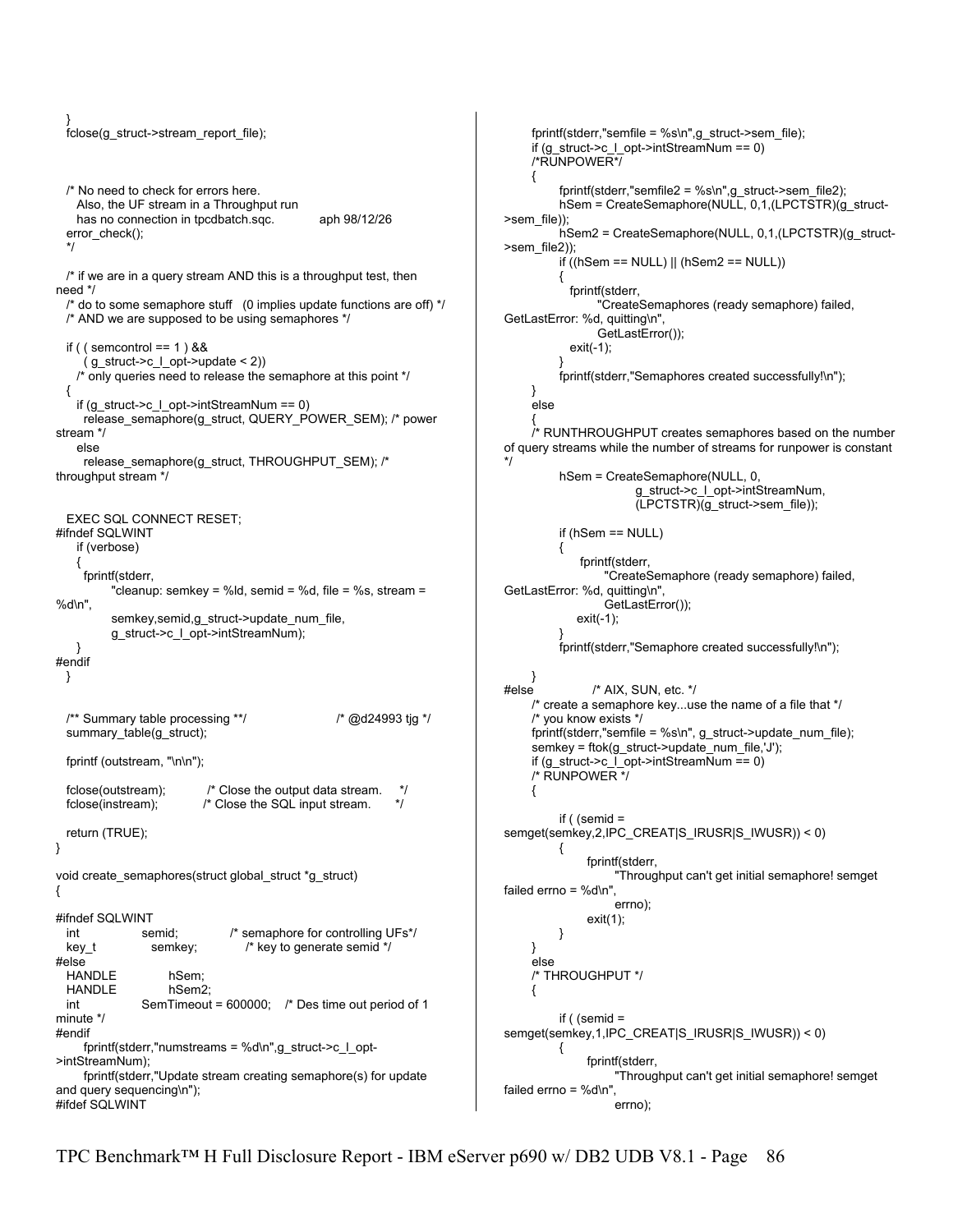```
 exit(1); 
 } 
          if (verbose) 
\{ fprintf(stderr, 
                    "insert: semkey = %ld, semid = %d, file = %s,
value = %d\n"
                    semkey,semid,g_struct->update_num_file, 
                   (g_struct->c_l_opt->intStreamNum * -1));
          } 
      } 
#endif 
} 
/*throughput update */ 
void throughput_wait(struct global_struct *g_struct)
{ 
#ifndef SQLWINT 
  int semid; /* semaphore for controlling UFs*/ 
 key t semkey; /* key to generate semid */
#else 
  HANDLE hSem; 
 int
  int SemTimeout = 600000; /* Des time out period of 1 
minute */ 
#endif 
#ifdef SQLWINT 
      hSem = open_semaphore(g_struct, THROUGHPUT_SEM); 
     for (j = 0; j < g struct->c_l_opt->intStreamNum; j++)
      { 
           if (verbose) 
            fprintf(stderr,"About to wait again ...\n"); 
           if (WaitForSingleObject(hSem, INFINITE) == WAIT_FAILED) 
\{ fprintf(stderr, 
                  "WaitForSingleObject (hSem) failed on stream %d, 
error: %d, quitting\n", 
                j, GetLastError()); 
              exit(-1); 
 } 
           if (verbose) 
              fprintf(stderr,"Streams to wait for %d\n", j); 
 } 
      fprintf(stderr,"finished waiting on stream semaphore! Ready to run 
updates!\n"); 
      /* close the semaphore handle */ 
      if (! CloseHandle(hSem)) { 
       fprintf(stderr, "Close Sem failed - Last Error: %d\n", 
GetLastError()); 
       /* no exit here */ 
      } 
#else 
      semid = open_semaphore(g_struct); 
      /* call the sem_op routine to decrement the semaphore by */ 
     \prime^* however many streams .... by calling this function with*\prime /* a negative number, this stream is forced to wait until */ 
     \prime^* the semaphore gets back to 0 \prime\prime if (sem_op(semid, 0, (g_struct->c_l_opt->intStreamNum * -1)) != 
\Omega { /*jenSEM*/ 
           fprintf(stderr, 
                "Failure to wait on throughput semaphone for %d 
streams\n", 
                g_struct->c_l_opt->intStreamNum); 
           exit(1); 
     } /*jenSEM*/
```

```
 fprintf(stderr,"finished waiting on stream semaphore! Ready to run 
updates!\n"); 
      semctl(semid,0,IPC_RMID,0); /* we've finished waiting, now */
                               /* remove the semaphore */ 
#endif 
} 
void runpower_wait(struct global_struct *g_struct, int sem_num) 
{ 
    char semfile[150]; 
#ifdef SQLWINT 
    HANDLE hSem; 
   if (sem_num == 1)
      strcpy (semfile, g_struct->sem_file);
    else 
      strcpy (semfile, g_struct->sem_file2);
#else /* AIX */ 
    int semid; /* semaphore for controlling UFs*/ 
    key_t semkey; /* key to generate semid */ 
    strcpy (semfile, g_struct->update_num_file); 
#endif 
 if (g_{\text{1}}\text{struct} > c_{\text{2}}\text{opt} > \text{update} == 1) fprintf(stderr,"querystream waiting for update stream (UF1) to signal 
semaphore based on %s\n", semfile); 
   else 
     fprintf(stderr,"updatestream (UF2) waiting on querystream 
semaphore to signal semaphore based on %s\n", semfile); 
#ifdef SQLWINT 
    hSem = open_semaphore(g_struct, sem_num); 
    if (verbose) 
      fprintf(stderr,"Runpower queries about to wait ...\n"); 
    if (WaitForSingleObject(hSem, INFINITE) == WAIT_FAILED) 
 { 
       fprintf(stderr, 
         "WaitForSingleObject (hSem) failed on stream 0, error: %d, 
quitting\n", 
         GetLastError()); 
         exit(-1); 
 } 
    if (! CloseHandle(hSem)) 
    { 
            fprintf(stderr, "Close Sem failed - Last Error: %d\n", 
GetLastError()); 
            /* no exit here */ 
    } 
#else 
    semid = open_semaphore(g_struct); 
   \prime* call the sem op routine to decrement the semaphore by \prime\prime /* however many streams .... by calling this function with*/ 
    /* a negative number, this stream is forced to wait until */ 
   /* the semaphore gets back to 0 \gamma /* aix semaphores start at 0, not 1, so sem_num -1 is used */ 
    if (sem_op(semid, sem_num - 1, -1) != 0) 
   \left\{\n \begin{array}{ccc}\n \overline{1} & \overline{1} & \overline{1} \\
 \overline{1} & \overline{1} & \overline{1} \\
 \overline{1} & \overline{1} & \overline{1} \\
 \overline{1} & \overline{1} & \overline{1} \\
 \overline{1} & \overline{1} & \overline{1} \\
 \overline{1} & \overline{1} & \overline{1} \\
 \overline{1} & \overline{1} & \overline{1} \\
 \overline{1} & \overline{1} & \overline{1} \\
 \overline{1} & \overline{1} & \overline{1} \\
 \overline{1} & \overline{1} & \overline{ fprintf(stderr, 
              "Failure to wait on runpower semaphone for %d streams\n", 
              g_struct->c_l_opt->intStreamNum);
```

```
exit(1);
```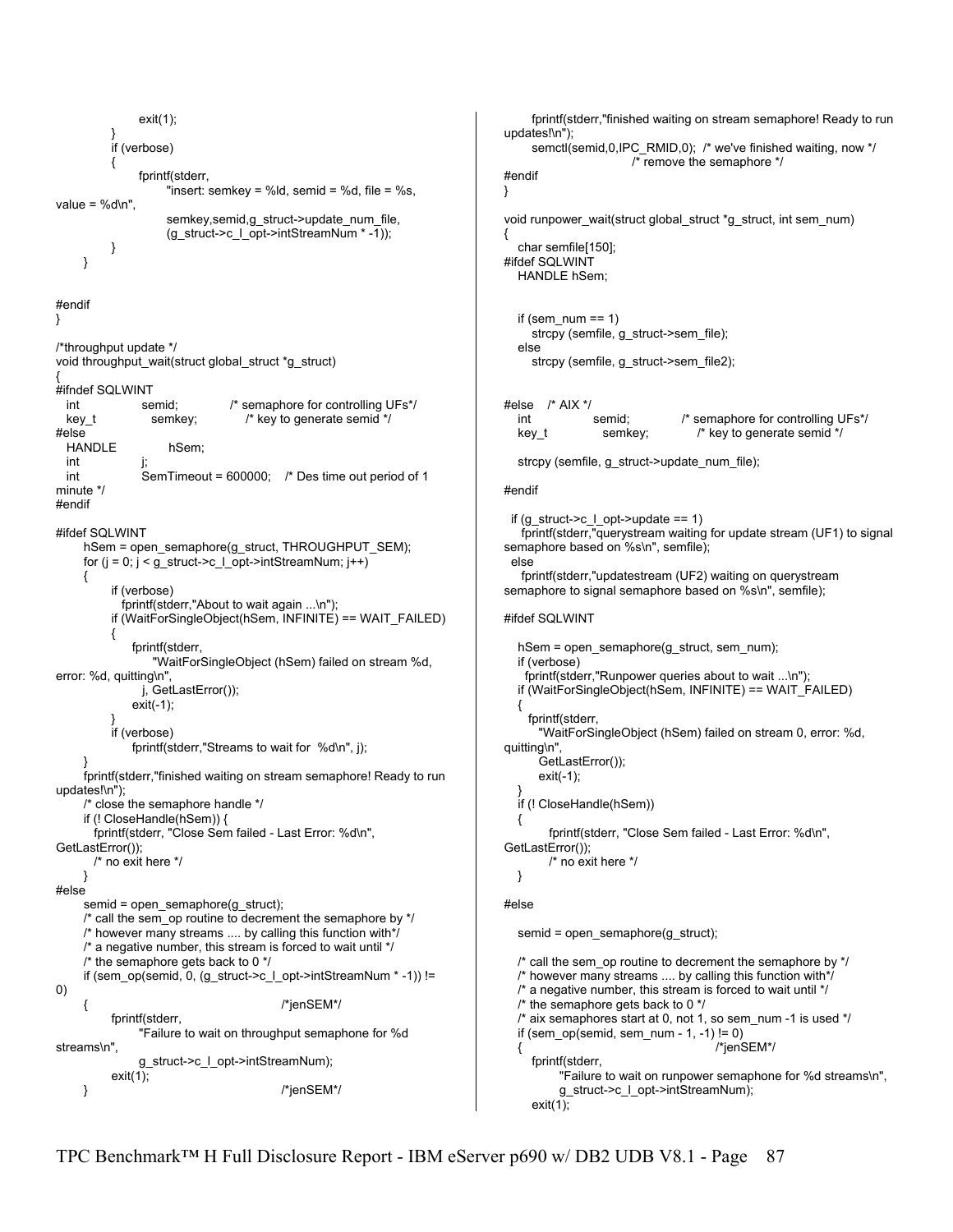```
 } /*jenSEM*/ 
#endif 
  if (g_ struct-\geq c_ opt-\gequpdate == 1)
    fprintf(stderr,"querystream finished waiting on updatestream 
semaphore\n"); 
   else 
    fprintf(stderr,"updatestream finished waiting on querystream 
semaphore\n"); 
} 
void release_semaphore(struct global_struct *g_struct, int sem_num) 
{ 
#ifndef SQLWINT 
  int semid; /* semaphore for controlling UFs*/ 
  key t semkey; /* key to generate semid */
#else 
  HANDLE hSem; 
   int SemTimeout = 600000; /* Des time out period of 1 
minute */ 
#endif 
#ifdef SQLWINT 
      hSem = open_semaphore(g_struct, sem_num); /* query */ 
      if (! ReleaseSemaphore(hSem, 
1, (LPLONG)(NULL))) 
      { 
         fprintf(stderr, "ReleaseSemaphore failed, Sem#: %d LastError: 
%d, quit\n", 
            sem_num, GetLastError());
        exit(-1); 
     } 
#else 
      semid = open_semaphore(g_struct); /* query */ 
      /* aix semaphores start at 0, not 1, so sem_num -1 is used */ 
     if (sem_op(semid, sem_num - 1, 1) != 0)
/*jenSEM*/ 
      { /*jenSEM*/ 
          fprintf(stderr, 
               "Failed to increment semaphore %d for throughput 
stream %d\n", 
               sem_num, g_struct->c_l_opt->intStreamNum); 
          fprintf(stderr, 
               "file for generation of semaphore is: %s\n", 
               g_struct->update_num_file); 
          exit(1); 
      } 
#endif 
      if (g_struct->c_l_opt->intStreamNum == 0) 
     { /* RUNPOWER */ 
       if (sem_num == 1) 
 { 
         fprintf(stderr, "UF1 completed.\n"); 
 } 
       else 
 { 
         fprintf(stderr, "query stream completed.\n"); 
       } 
      } 
} 
#ifdef SQLWINT /* Compile only in NT */ 
HANDLE open_semaphore(struct global_struct *g_struct, int num) 
{ 
      HANDLE hSem; 
      LPCTSTR semfile; 
     if (num == 1)
          semfile = (LPCTSTR)g_struct->sem_file;
```

```
 else 
           semfile = (LPCTSTR)g_struct->sem_file2; 
      while ((hSem = OpenSemaphore(SEMAPHORE_ALL_ACCESS | 
                          SEMAPHORE_MODIFY_STATE |
                           SYNCHRONIZE, 
                          TRUE, 
                         semfile)) 
                 == (HANDLE)(NULL)) 
      { 
        /* 
       ** if cannot open the semaphore, wait for 0.1 second
        */ 
        fprintf(stderr,"Retry Open semaphore %s\n",semfile); 
        Sleep(1000); 
 } 
      return hSem; 
} 
#else /* Compile only in non-NT (i.e. AIX) */ 
int open_semaphore(struct global_struct *g_struct) 
{ 
      int semid; /* semaphore for controlling UFs*/ 
      key_t semkey; /* key to generate semid */ 
      int num; 
      if (g_struct->c_l_opt->intStreamNum == 0) 
          num = 2;
      else 
          num = 1:
      semkey = ftok(g_struct->update_num_file,'J'); 
      while ((semid = semget(semkey,num,0)) < 0) 
 { 
           if (errno == ENOENT) 
           { 
                sleep(2); 
                fprintf(stderr,"cleanUp: looping for access to semaphore 
stream %d ", 
                     g_struct->c_l_opt->intStreamNum); 
                fprintf(stderr,"semkey=%ld semid = %d 
file=%s\n",semkey,semid, 
                    g_struct->update_num_file); 
 } 
           else 
 { 
                fprintf(stderr,"query stream %d semget failed errno = 
%d\n", 
                     g_struct->c_l_opt->intStreamNum,errno); 
                exit(1); 
           } 
 } 
      return semid; 
} 
#endif
```
## **D.3 tpcdUF.sqc**

```
/***************************************************************************** 
 TPCDUF SQC
```

```
******************************************************************************/
```

```
#define UF1DEBUG 
#define UF2DEBUG
```
\*

```
#if (defined(SQLPTX) && defined(SQLSUN)) 
#define exit(rc) _exit(rc)
```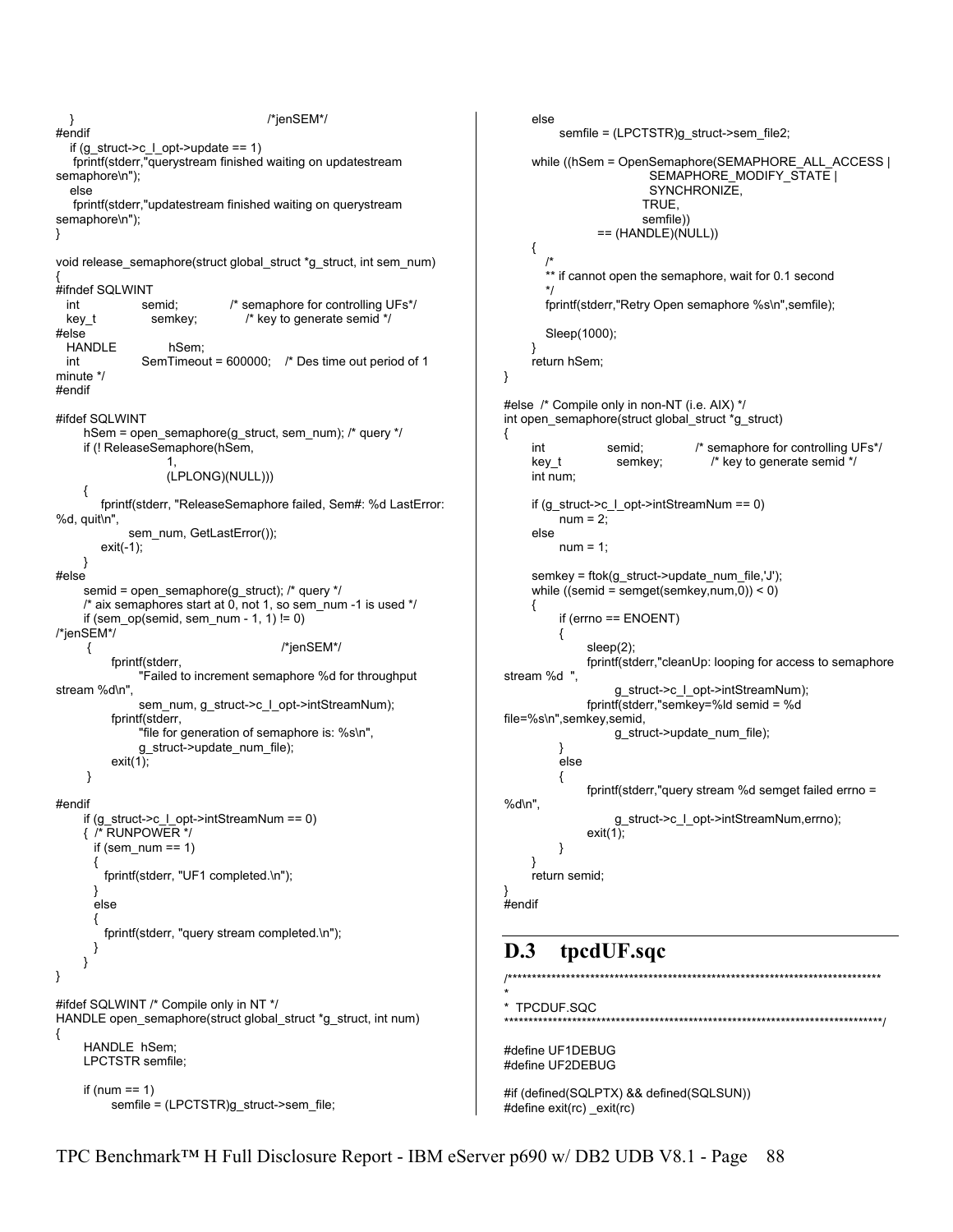#else #ifndef SQLWINT #define exit(rc) exit(rc) #endif /\* SQLPTX & SQLSUN\*/ int su\_semid; key\_t su\_semkey; #else **HANDLE** #include "tpcdbatch.h" su hSem: /\*\* EXEC SQL INCLUDE SQLCA; \*\*/ UF1\_semfile[256]; char #endif #include "sqlca.h" char myoutstreamfile[256]; extern struct sqlca sqlca; FILE \*myoutstream; /\* Function Prototypes strcpy(UF\_dbname, dbname); strcpy(UF\_userid, userid); extern int SleepSome( int amount ); strcpy(UF\_passwd, passwd); extern long error\_check(void); /\* @d28763 tig  $*$ /\* Get ready to start logging diagnostic output \*/ extern void dumpCa(struct sqlca\*); /\*kmw\*/ sprintf (myoutstreamfile, UF1OUTSTREAMPATTERN, extern int sem\_op (int semid, int semnum, int value); env\_tpcd\_tmp\_dir, PATH\_DELIM, extern char \*qet\_time\_stamp(int form, Timer\_struct \*timer\_pointer); updatePair, i); if ( (myoutstream = fopen (myoutstreamfile, WRITEMODE)) == /\* TIME\_ACC jen \*/ NULL) ₹ /\* Declare the SQL host variables.  $*$ fprintf (stderr, "\nThe output file '%s' for update pair %d set %d could not be opened. runUF1\_fn\n", EXEC SQL BEGIN DECLARE SECTION; myoutstreamfile,updatePair,i); char  $UF_dbname[9] = "\0";$  $rc = -1$ char  $UF$  userid[9] = "\0"; goto UF1\_exit; char UF\_passwd $[9]$  = "\0"; sqlint $32$  UF chunk = 0; outstream=myoutstream; /\* initialize outstream for error check short month =  $0$ dxxxxhar\*/ **EXEC SQL END DECLARE SECTION:** fprintf( myoutstream,"\nUF1 for update pair %d set %d starting at %\*.\*s\n", /\* Declare the global variables.  $*$ / undatePair i T\_STAMP\_1LEN,T\_STAMP\_1LEN, /\* TIME\_ACC jen\*/ extern char env\_tpcd\_tmp\_dir[150]; get\_time\_stamp(T\_STAMP\_FORM\_1,(Timer\_struct \*)NULL)); extern FILE \*instream, \*outstream; /\* File pointers \*/ /\* TIME\_ACC jen\*/ extern char sourcefile[256]; /\* Used for semaphores and table functions?\*/ extern struct { /\* jen LONG \*/ if (getenv ("TPCD SPLIT UPDATES") != NULL) split\_updates = atoi (getenv ("TPCD\_SPLIT\_UPDATES")); short len; char data[32700]; if (getenv ("TPCD\_CONCURRENT\_INSERTS") != NULL) } stmt\_str; /\* jen LONG \*/ /\*jenCl\*/ concurrent inserts = atoi (getenv ("TPCD\_CONCURRENT\_INSERTS")); /\*jenCl\*/ loop\_updates = split\_updates / concurrent\_inserts;  $/*$  UF1 child  $\star$ /\*jenCl\*/  $\prime^*$  (i is the application number.)  $\star$ /\* determine the starting and stopping point of the chunks that this void runUF1 fn (int updatePair, int i, char \*dbname, char \*userid, char jenCl\*/ \*passwd) /\* invocation will apply. i is starting chunk number with range 0 jenCl\*/ ł int  $rc = 0$ ; /\* through (concurrent\_inserts -1) int split\_updates = 2;  $\frac{1}{2}$  no. of ways update records are split \*/ startChunk =  $i * loop\_updates$ ; int concurrent\_inserts = 2; /\* jenCl no of concurrent updates to be \*/ stopChunk = startChunk + (loop\_updates - 1); /\* jenCl run at once\*/ /\*jenCl\*/ int loop\_updates = 1;  $\frac{1}{2}$  /\* jenCl no of updates to be run in one \*/ /\* jenCl "concurrent" invocation. should\*/ /\* jenCl be split\_updates / concurrent inserts\*/ /\* Establish a connection to the database \*/ /\* jenCl number of first chunk to insert for \*/ if (!strcmp(userid,"\0")) /\*\* No authentication provided \*\*/ int startChunk =  $0$ ;  $/*$  jenCl this child  $*$ / EXEC SQL CONNECT TO : UF\_dbname; int stopChunk =  $0$ ; /\* jenCI number of last chunk to insert for \*/ else  $/*$  jenCl this child  $*$ / EXEC SQL CONNECT TO : UF\_dbname USER : UF\_userid USING long insertedLineitem = 0; /\*kmw\*/ :UF\_passwd; long inserted Orders =  $0$ ; /\*kmw\*/ error check(); long saveInsertedOrders = 0; /\*kbs\*/ if  $(sqlca.sqlcode < 0)$ ſ long sqlcode;  $rc=-1$ goto UF1\_exit; int maxwait:

jenCl\*/

/\*jenCl\*/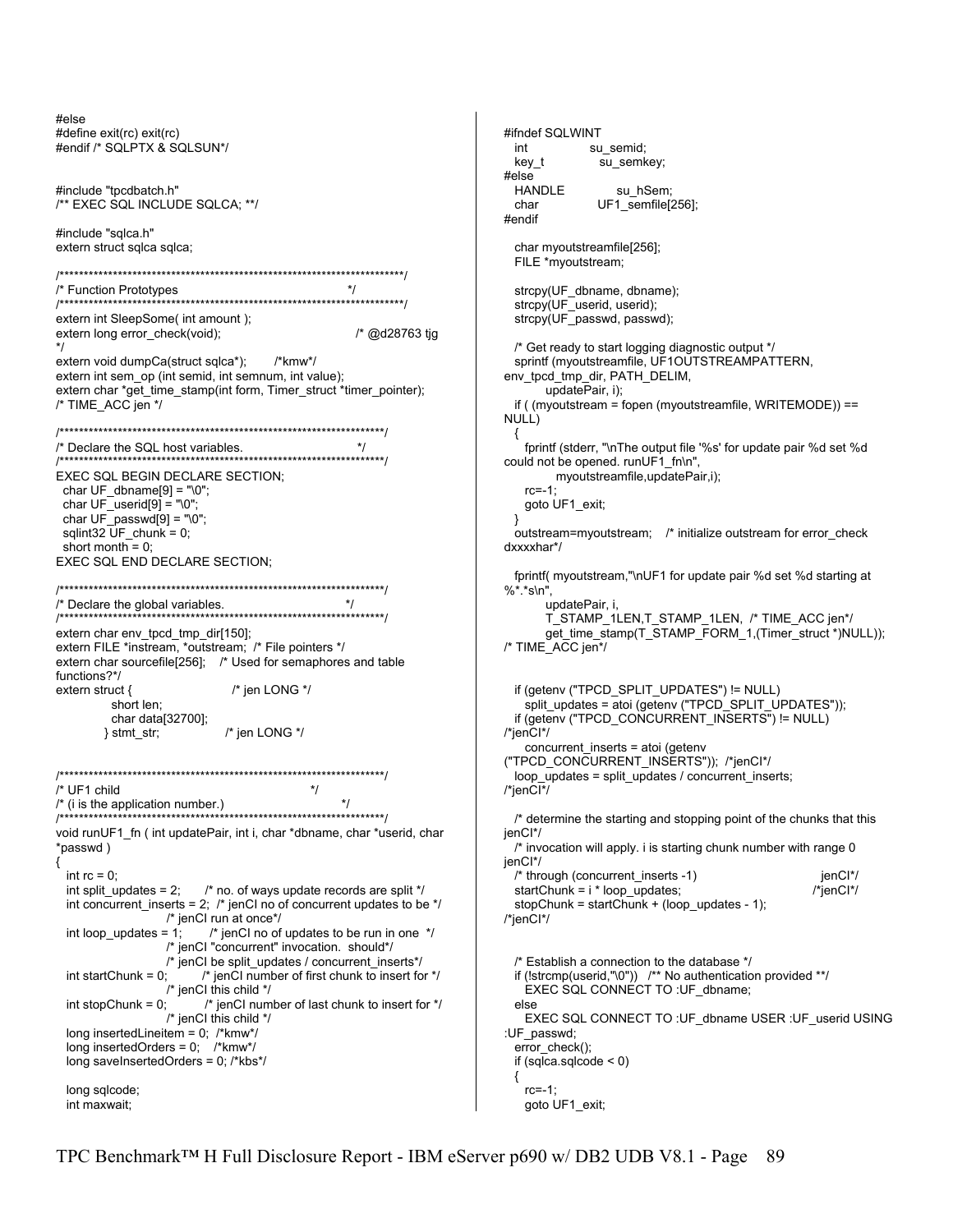} /\* Start processing each chunk in my range \*/ #ifdef UF1DEBUG fprintf (myoutstream,"Before loop\_a startChunk = %d, stopChunk = %d\n", startChunk, stopChunk); fflush(myoutstream); #endif for ( UF\_chunk = startChunk; UF\_chunk <= stopChunk; UF\_chunk++ )  $/$ \*jenCl\*/ { /\*jenCI\*/ /\* wlc 062797 \*/ sqlcode = SQL\_RC\_E911; month = (short)UF\_chunk; /\* Cast 'short' added bbe \*/ maxwait  $= 1$ :  $rc = 0$ ; #ifdef UF1DEBUG fprintf (myoutstream, "Before While\_a Chunk= %d \n",UF\_chunk); fflush(myoutstream); #endif /\* Loop to handle any deadlocks \*/ while (sqlcode == SQL\_RC\_E911 && maxwait <= MAXWAIT &&  $rc==0)$  { sqlcode  $= 0$ : #ifdef UF1DEBUG fprintf (myoutstream, "in loop before orders exec sql\n"); fflush(myoutstream); #endif EXEC SQL INSERT INTO TPCD.ORDERS SELECT O\_ORDERKEY,O\_CUSTKEY,O\_ORDERSTATUS,O\_TOTALPRICE, O\_ORDERDATE,O\_ORDERPRIORITY,O\_CLERK,O\_SHIPPRIORITY, O\_COMMENT FROM TPCDTEMP.ORDERS\_NEW WHERE APP  $ID = :UF$  chunk; /\*AND 12\*(YEAR(O\_ORDERDATE)- 1992)+MONTH(O\_ORDERDATE)-01 = :month;\*/ if (sqlca.sqlcode < 0) sqlcode = error\_check(); if (sqlcode == SQL\_RC\_E911) /\* we've hit a deadlock \*/ fprintf (myoutstream, "\nDeadlock detected inserting from tpcdtemp.orders\_new for chunk %d for pair %d..Retrying...\n",UF\_chunk,updatePair); SleepSome(UF\_DEADLOCK\_SLEEP); maxwait++;  $\overline{\phantom{a}}$  /\* jen DEADLOCK \*/ } else if (sqlcode < 0) { fprintf(myoutstream, "Insert into orders pair %d chunk %d failed sqlcode=%d\n", updatePair,UF\_chunk,sqlcode); dumpCa(&sqlca);  $rc = -1;$  } else { /\* Everything worked with ORDERS, proceed with LINEITEM \*/ saveInsertedOrders = sqlca.sqlerrd[2];  $sqlcode = 0;$ #ifdef UF1DEBUG

 fprintf (myoutstream, "in lineitem for update pair number %d set %d chunk %d\n", updatePair, i,UF\_chunk); fflush(myoutstream); #endif EXEC SQL INSERT INTO TPCD.LINEITEM SELECT L\_ORDERKEY,L\_PARTKEY,L\_SUPPKEY,L\_LINENUMBER,L\_QUAN TITY, L\_EXTENDEDPRICE,L\_DISCOUNT,L\_TAX, L\_RETURNFLAG,L\_LINESTATUS,L\_SHIPDATE,L\_COMMITDATE,L\_ **RECEIPTDATE**  L\_SHIPINSTRUCT,L\_SHIPMODE,L\_COMMENT FROM TPCDTEMP.LINEITEM\_NEW WHERE APP\_ID = :UF\_chunk; /\*(AND L\_ORDERKEY IN (SELECT O\_ORDERKEY FROM TPCD.ORDERS WHERE 12\*(YEAR(O\_ORDERDATE)-1992)+MONTH(O\_ORDERDATE)-01 = :month);\*/ if (sqlca.sqlcode < 0)  $sqcode = error$  check(); if (sqlcode  $==$  SQL RC E911)  $\prime^*$  we've hit a deadlock  $\prime\prime$  fprintf (myoutstream, "\nA deadlock has been detected inserting from tpcdtemp.lineitem%d\_%d...Retrying...\n", updatePair, UF\_chunk); SleepSome(UF\_DEADLOCK\_SLEEP); maxwait++;  $/$ \* jen DEADLOCK \*/ } else if (sqlcode < 0) { fprintf(myoutstream, "Insert into lineitem pair %d chunk %d failed sqlcode=%d\n", updatePair,UF\_chunk,sqlcode); dumpCa(&sqlca);  $rc = -1$ ; } else  $\left\{\begin{array}{ccc} \end{array}\right\}$ #ifdef UF1DEBUG fprintf (myoutstream, "lineitem insert succeeded\n"); fflush(myoutstream); #endif /\* accumulate the number of row inserted \*/ /\* Order count ONLY updated if both orders and lineitem \*/ /\* go through \*/ insertedOrders += saveInsertedOrders; /\* kbs \*/ insertedLineitem += sqlca.sqlerrd[2]; rc=0; EXEC SQL COMMIT WORK; error\_check(); #ifdef UF1DEBUG /\* report the number of row inserted \*/<br>fprintf(myoutstream, " interim %ld ro interim %ld rows for chunk %d into TPCD.ORDERS at %\*.\*s\n", insertedOrders, UF\_chunk, T\_STAMP\_1LEN, T\_STAMP\_1LEN, /\* TIME\_ACC jen\*/ get\_time\_stamp(T\_STAMP\_FORM\_1,(Timer\_struct \*)NULL)); /\* TIME\_ACC jen\*/ /\* report the number of row deleted \*s inserted \*/ fprintf(myoutstream,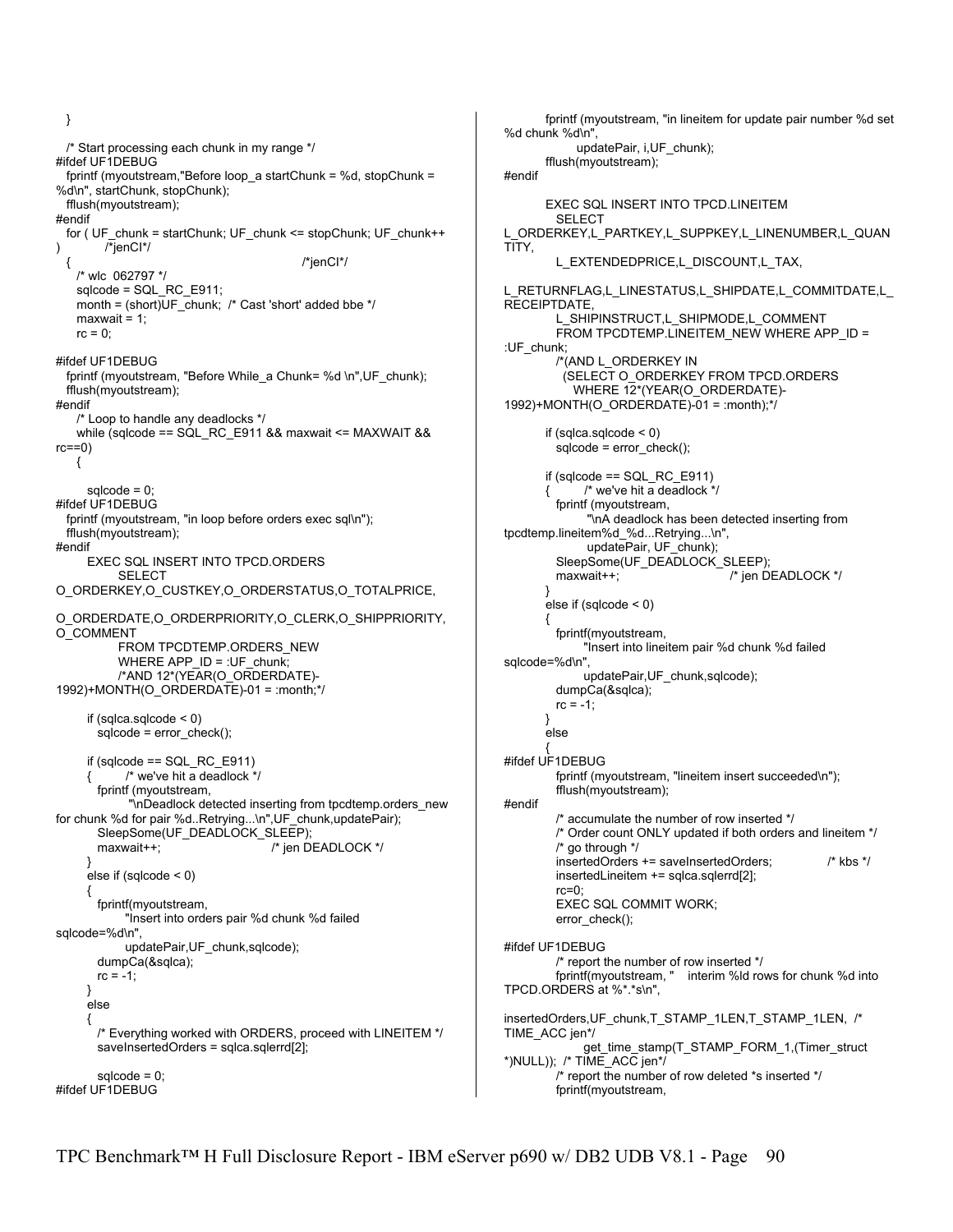interim %ld rows for chunk %d into TPCD.LINEITEM at %\*.\*s\n", insertedLineitem,UF\_chunk, T\_STAMP\_1LEN,T\_STAMP\_1LEN, /\* TIME\_ACC jen\*/ get\_time\_stamp(T\_STAMP\_FORM\_1, (Timer\_struct \*)NULL)); /\* TIME\_ACC jen\*/ fprintf( myoutstream, inserts for update pair %d chunk %d complete at %\*.\*s\n\n", updatePair, UF\_chunk, T\_STAMP\_1LEN,T\_STAMP\_1LEN, /\* TIME\_ACC jen\*/ get\_time\_stamp(T\_STAMP\_FORM\_1, (Timer\_struct \*)NULL)); /\* TIME\_ACC jen\*/ #endif } } /\* process lineitem INSERTs \*/ } /\* while loop for deadlocks \*/ } /\* while processing chunks \*/ /\* report the number of row deleted \*/ fprintf(myoutstream, "%ld rows inserted into TPCD.ORDERS at  $% * *s\infty"$ , insertedOrders,T\_STAMP\_1LEN,T\_STAMP\_1LEN, /\* TIME\_ACC jen\*/ get\_time\_stamp(T\_STAMP\_FORM\_1,(Timer\_struct \*)NULL)); /\* TIME\_ACC jen\*/ fprintf(myoutstream, "%ld rows inserted into TPCD.LINEITEM at %\*.\*s\n", insertedLineitem,T\_STAMP\_1LEN,T\_STAMP\_1LEN, /\* TIME\_ACC jen\*/ get\_time\_stamp(T\_STAMP\_FORM\_1,(Timer\_struct \*)NULL)); /\* TIME\_ACC jen\*/ if (sqlcode < 0) { if (sqlcode == SQL\_RC\_E911) { fprintf (myoutstream,"# of deadlocks exceeds %i\n", MAXWAIT); } rc=-1; EXEC SQL ROLLBACK WORK; error\_check(); /\* @d22275 tjg \*/ goto UF1\_exit; } /\* UF1\_conn\_reset: \*/ EXEC SQL CONNECT RESET; error check();  $/$  /\* @d22275 tjg \*/ UF1\_exit: fclose (myoutstream); /\* exiting, increment the semaphore \*/ /\* we used the first flat file to generate the semaphore key \*/ #ifndef SQLWINT  $/*$  we will use the tpcd. setup file to generate the semaphore key begin SEMA \*/ if (getenv("TPCD\_AUDIT\_DIR") != NULL) { /\* this is assuming that you will be running this from 0th node \*/ sprintf(sourcefile, "%s%ctools%ctpcd.setup", getenv("TPCD\_AUDIT\_DIR"), PATH\_DELIM,PATH\_DELIM); } else { } { } } } { {  $/$ \* \*/ } { } } { start? \*/

 fprintf (stderr, "Can't open UF1 semaphore file TPCD\_AUDIT\_DIR is not defined.\n"); exit (-1); /\* end SEMA \*/ su\_semkey = ftok (sourcefile, 'J'); while ( $(su$ \_semid = semget  $(su$ \_semkey,  $1, 0$ ) < 0) if (errno ==  $ENOENT$ ) { sleep(2); else { fprintf(stderr,"update set %d: semget failed errno = %d\n", i, errno); exit(1); if (sem\_op (su\_semid,  $0, 1$ ) != 0)  $\sqrt{\pi}$  /\*jen SEM\*/ fprintf(stderr,"Failure to increment semaphore UF1 set %d\n",i); fprintf(stderr," semaphore sourcefile = %s su\_semid = su\_semid\n",sourcefile); exit(1); } /\*jenSEM\*/ #else /\* SQLWINT \*/ sprintf (UF1\_semfile, "%s.%s.UF1.semfile", getenv("TPCD\_DBNAME"), getenv("USER")); fprintf(stderr,"UF1 semfile = %s\n",UF1\_semfile); while ((su\_hSem = OpenSemaphore(SEMAPHORE\_ALL\_ACCESS | SEMAPHORE\_MODIFY\_STATE | SYNCHRONIZE, TRUE, UF1\_semfile))  $==$  (HANDLE)(NULL)) \*\* if cannot open the semaphore, wait for 0.1 second fprintf(stderr,"Retry Open semaphore %s\n", UF1\_semfile); sleep(1); if (! ReleaseSemaphore(su\_hSem, 1, (LPLONG)(NULL))) fprintf(stderr, "ReleaseSemaphore failed, LastError: %d, quit\n", GetLastError()); exit(-1); #endif /\* SQLWINT \*/ exit(rc);  $\frac{1}{2}$  /\* child exiting after finishing up \*/ /\*\*\*\*\*\*\*\*\*\*\*\*\*\*\*\*\*\*\*\*\*\*\*\*\*\*\*\*\*\*\*\*\*\*\*\*\*\*\*\*\*\*\*\*\*\*\*\*\*\*\*\*\*\*\*\*\*\*\*\*\*\*\*\*\*\*\*/ /\* UF2 child \*/ /\*\*\*\*\*\*\*\*\*\*\*\*\*\*\*\*\*\*\*\*\*\*\*\*\*\*\*\*\*\*\*\*\*\*\*\*\*\*\*\*\*\*\*\*\*\*\*\*\*\*\*\*\*\*\*\*\*\*\*\*\*\*\*\*\*\*\*/ void runUF2 fn ( int updatePair, int thisConcurrentDelete, int numChunks, char \*dbname, char \*userid, char \*passwd ) int  $rc = 0$ ; long sqlcode; int maxwait; int startChunk = thisConcurrentDelete\*numChunks; /\* where do we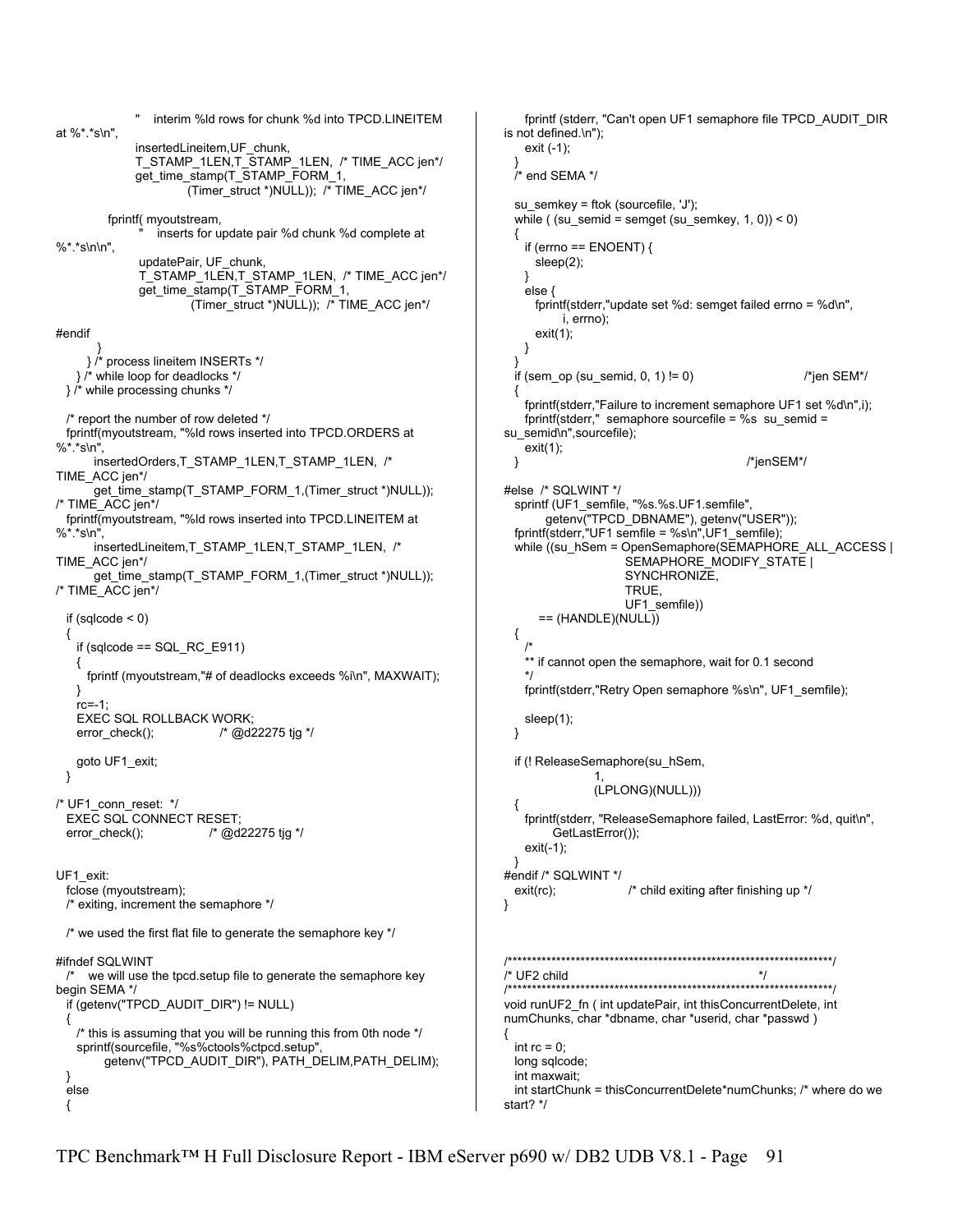```
 long deletedLineitems = 0; /*kmw*/ 
  long deletedOrders = 0; /*kmw*/ 
  long savedDeletedLineitems = 0; /*kbs*/ 
#ifndef SQLWINT 
 int su_semid; /* semaphore for controlling split updates*/
  key_t su_semkey; /* key to generate semid */
#else 
 HANDLE su_hSem;
  char UF2_semfile[256]; 
#endif 
  char myoutstreamfile[256]; 
  FILE *myoutstream, *src_fh=NULL; 
 strcpy(UF_dbname, dbname);
   strcpy(UF_userid, userid); 
  strcpy(UF_passwd, passwd); 
  /* Generate the unique filename for this concurrent delete process */ 
  sprintf (myoutstreamfile, UF2OUTSTREAMPATTERN, 
env_tpcd_tmp_dir, PATH_DELIM, 
        updatePair, thisConcurrentDelete); 
  if ( (myoutstream = fopen (myoutstreamfile, WRITEMODE)) == 
NULL) 
 { 
    fprintf (stderr, 
          "\nThe output file '%s' for update pair %d set %d could not be 
opened runUF2_fn.\n", 
          myoutstreamfile,updatePair,thisConcurrentDelete); 
    rc=-1; 
    goto UF2_exit; 
  } 
 outstream=myoutstream; /* initialize outstream for error_check
dxxxxhar*/ 
#ifdef UF2DEBUG 
  fprintf (myoutstream, "RunUF2 Called %d %d %d\n", 
                 updatePair, thisConcurrentDelete, numChunks ); 
  fflush(myoutstream); 
#endif 
  fprintf( myoutstream, 
        "\nUF2 for update pair %d set %d starting at %*.*s\n", 
        updatePair, thisConcurrentDelete, 
T_STAMP_1LEN,T_STAMP_1LEN, /* TIME_ACC jen*/
        get_time_stamp(T_STAMP_FORM_1,(Timer_struct *)NULL)); 
/* TIME_ACC jen*/ 
#ifdef UF2DEBUG 
  fprintf (myoutstream, "before connect\n"); 
  fflush(myoutstream); 
#endif 
  if (!strcmp(userid,"\0")) /** No authentication provided **/ 
    EXEC SQL CONNECT TO :UF_dbname; 
   else 
    EXEC SQL CONNECT TO :UF_dbname USER :UF_userid USING 
:UF_passwd; 
  error_check(); 
#ifdef UF2DEBUG 
  fprintf (myoutstream, "after connect startchunk= %d, EndChunk = 
%d\n", 
                       startChunk, startChunk+numChunks); 
  fflush(myoutstream); 
#endif
```

```
 /* Start processing each chunk in my range */ 
  for ( UF_chunk = startChunk; UF_chunk < startChunk+numChunks; 
UF_chunk++ ) 
  { 
    /* Set things up for the loop which will retry if there is a deadlock */ 
    sqlcode = SQL_RC_E911; 
    month = (short)UF_chunk; 
   maxwait = 1:
   rc = 0:
#ifdef UF2DEBUG 
  fprintf (myoutstream, "Chunk = %d\n", UF_chunk); 
  fflush(myoutstream); 
#endif 
   while (sqlcode == SQL_RC_E911 && maxwait <= MAXWAIT && rc
== 0) { 
#ifdef UF2DEBUG 
  fprintf (myoutstream, "in loop before orders exec sql\n"); 
  fflush(myoutstream); 
#endif 
     sabcode = 0;
      EXEC SQL DELETE FROM TPCD.LINEITEM 
          WHERE L_ORDERKEY IN
            (SELECT O_ORDERKEY FROM 
TPCDTEMP.ORDERS_DEL 
            WHERE APP ID = :UF chunk);
             /*AND O_ORDERKEY IN 
               (SELECT O_ORDERKEY FROM TPCD.ORDERS 
               WHERE 12*(YEAR(O_ORDERDATE)-
1992)+MONTH(O_ORDERDATE)-01 = :month));*/ 
     if (sq)ca.sqlcode < 0)
       sqlcode = error check();
      if (sqlcode == SQL_RC_E911) 
            /* we've hit a deadlock */
        fprintf (myoutstream, 
          "\nA deadlock detected while deleting from LINEITEM: update 
pair %d set %d chunk %d. Retrying.\n", 
         updatePair, thisConcurrentDelete, UF_chunk);
        dumpCa(&sqlca); 
       SleepSome(UF_DEADLOCK_SLEEP);
        maxwait++; /* jen DEADLOCK */ 
      } 
      else if (sqlcode < 0) 
      { 
        fprintf (myoutstream,"\n%s\n", stmt_str.data); 
        fprintf (myoutstream,"\nsqlcode %d occurred deleting from 
TPCD.LINEITEM\n", sqlca.sqlcode); 
        dumpCa(&sqlca); 
        fprintf (myoutstream, 
              "for update pair number %d set %d chunk %d..Exiting\n", 
            updatePair, thisConcurrentDelete,UF_chunk);
        rc=-1; 
      } 
      else 
      { 
        /* accumulate the number of row deleted */ 
        savedDeletedLineitems = sqlca.sqlerrd[2]; /*kbs*/ 
#ifdef UF2DEBUG 
        fprintf (myoutstream, "in loop for update pair number %d set %d 
chunk %d\n", 
              updatePair, thisConcurrentDelete,UF_chunk); 
        fflush(myoutstream); 
#endif
```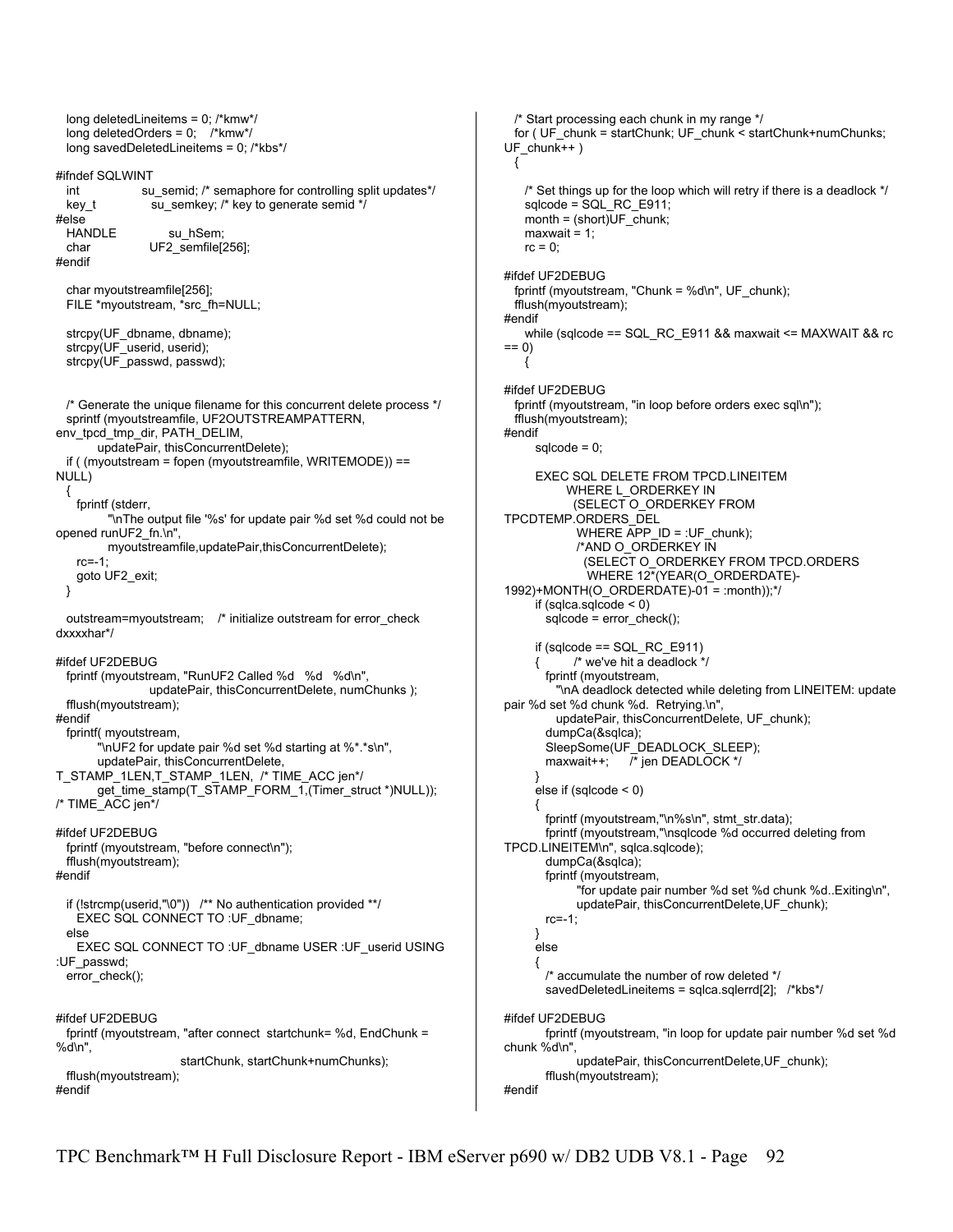```
 /* delete the orders now */ 
        EXEC SQL DELETE FROM TPCD.ORDERS 
        WHERE O_ORDERKEY IN 
         (SELECT O_ORDERKEY FROM TPCDTEMP.ORDERS_DEL 
WHERE APP_ID = :UF_chunk);
         /*AND 12*(YEAR(O_ORDERDATE)-
1992)+MONTH(O_ORDERDATE)-01 = :month;*/ 
       if (sqlca.sqlcode \leq 0)
          sqlcode = error_check(); 
        if (sqlcode == SQL_RC_E911) 
              /* we've hit a deadlock */
#ifdef UF2DEBUG 
  fprintf (myoutstream, "orders deadlocked\n"); 
  fflush(myoutstream); 
#endif 
          fprintf (myoutstream, 
          "\nA deadlock detected while deleting from ORDERS: update 
pair %d set %d chunk %d. Retrying.\n", 
         updatePair, thisConcurrentDelete, UF_chunk);
          dumpCa(&sqlca); 
         SleepSome(UF_DEADLOCK_SLEEP);
          maxwait++; /* jen DEADLOCK */ 
 } 
        else if (sqlcode < 0) 
\left\{\begin{array}{ccc} \end{array}\right\}#ifdef UF2DEBUG 
  fprintf (myoutstream, "orders failed\n"); 
  fflush(myoutstream); 
#endif 
          fprintf (myoutstream,"\nAn error %d occurred deleting from 
TPCD.ORDERS\n",sqlca.sqlcode); 
          dumpCa(&sqlca); 
          fprintf (myoutstream,"for update pair number %d set %d 
chunk %d..Exiting\n", 
                updatePair, thisConcurrentDelete,UF_chunk); 
          rc=-1; 
 } 
       else 
 { 
#ifdef UF2DEBUG 
  fprintf (myoutstream, "orders succeeded\n"); 
  fflush(myoutstream); 
#endif 
          /* accumulate the number of row deleted */ 
          /* Order count ONLY updated if both orders and lineitem */ 
          /* go through */ 
          deletedLineitems += savedDeletedLineitems; /* kbs */ 
          deletedOrders += sqlca.sqlerrd[2]; 
         rc=0 EXEC SQL COMMIT WORK; 
          error_check(); 
#ifdef UF2DEBUG 
         /* report the number of rows deleted */<br>fprintf(myoutstream, " interim %ld row
                                interim %ld rows for chunk %d from
TPCD.ORDERS at %*.*s\n", 
deletedOrders, UF_chunk, T_STAMP_1LEN, T_STAMP_1LEN, /*
TIME_ACC jen*/ 
               get_time_stamp(T_STAMP_FORM_1,(Timer_struct 
*)NULL)); /* TIME_ACC jen*/ 
          fprintf(myoutstream, " interim %ld rows for chunk %d from 
TPCD.LINEITEM at %*.*s\n", 
deletedLineitems, UF_chunk, T_STAMP_1LEN, T_STAMP_1LEN, /*
TIME_ACC jen*/ 
               get_time_stamp(T_STAMP_FORM_1,(Timer_struct 
*)NULL)); /* TIME_ACC jen*/
```

```
 fprintf( myoutstream, 
                  deletes for update pair %d chunk %d complete at
%*.*s\n\n", 
                updatePair, UF_chunk, 
               T_STAMP_1LEN,T_STAMP_1LEN, /* TIME_ACC jen*/
               get_time_stamp(T_STAMP_FORM_1, 
                         (Timer_struct *)NULL)); /* TIME_ACC jen*/ 
#endif 
 } 
      } /* process orders deletes */ 
    } /* while trying to delete one chunk loop */ 
  } /* while there are more chunks */ 
#ifdef UF2DEBUG 
   fprintf (myoutstream, "after loop\n"); 
   fflush(myoutstream); 
#endif 
   /* report the number of row deleted */ 
   fprintf(myoutstream, "%ld rows deleted from TPCD.ORDERS at 
%*.*s\n", 
       deletedOrders,T_STAMP_1LEN,T_STAMP_1LEN, /*
TIME_ACC jen*/ 
        get_time_stamp(T_STAMP_FORM_1,(Timer_struct *)NULL)); 
/* TIME_ACC jen*/ 
   fprintf(myoutstream, "%ld rows deleted from TPCD.LINEITEM at 
%*.*s\n", 
       deletedLineitems,T_STAMP_1LEN,T_STAMP_1LEN, /*
TIME_ACC jen*/ 
        get_time_stamp(T_STAMP_FORM_1,(Timer_struct *)NULL)); 
/* TIME_ACC jen*/ 
  if (sq)ca.sqlcode < 0)
   { 
    fprintf (myoutstream,"# of deadlocks %d exceeds %i\n", 
maxwait,MAXWAIT); 
    rc=-1; 
    EXEC SQL ROLLBACK WORK; 
    error_check(); /* @d22275 tjg */ 
  } 
/* UF2_conn_reset: */ /*971101jen*/ 
   EXEC SQL CONNECT RESET; 
   error_check(); /* @d22275 tjg */ 
UF2_exit: 
   fclose (myoutstream); 
   /* exiting, increment the semaphore */ 
#ifndef SQLWINT 
   /* we used the tpcd.setup file to generate the semaphore key 
begin SEMA */ 
   if (getenv("TPCD_AUDIT_DIR") != NULL) 
   { 
    sprintf(sourcefile, "%s%ctools%ctpcd.setup", 
         getenv("TPCD_AUDIT_DIR"), PATH_DELIM, PATH_DELIM); 
   } 
   else 
 { 
    fprintf (stderr, "Can't open UF2 semaphore file TPCD_AUDIT_DIR 
is not defined.\n"); 
    exit (-1); 
  } 
   su_semkey = ftok (sourcefile, 'D'); /* use D for deletes */ 
   /* end SEMA */ 
   while ((su_semid = semget(su_semkey,1,0)) < 0) 
   { 
    if (errno == ENOENT) 
      sleep(2);
```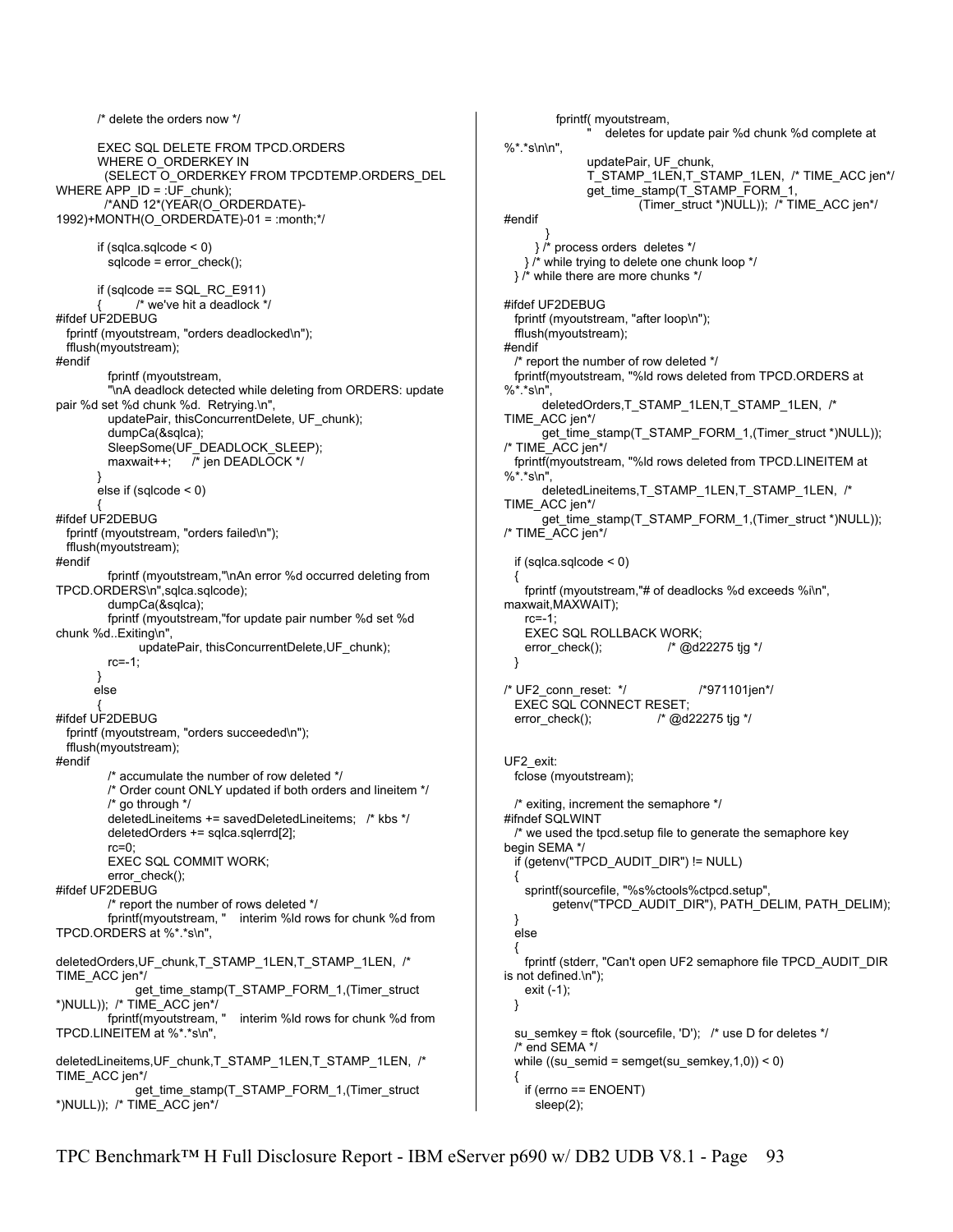```
 else { 
      fprintf(stderr,"UF2 update stream %d: semget failed errno = 
%d\n updatePair, errno); 
      exit(1); 
    } 
 } 
  if (sem_op (su_semid, 0, 1) != 0 ) /*jenSEM*/
                           { /*jenSEM*/ 
    fprintf(stderr,"Failure to increment semaphone UF2 set %d\n", 
thisConcurrentDelete); 
    exit(1); 
  } /*jenSEM*/ 
#else 
  sprintf (UF2_semfile, "%s.%s.UF2.semfile",
        getenv("TPCD_DBNAME"), getenv("USER")); 
   fprintf(stderr,"UF2 semfile = %s\n",UF2_semfile); 
   while ((su_hSem = OpenSemaphore(SEMAPHORE_ALL_ACCESS | 
                     SEMAPHORE_MODIFY_STATE |
                      SYNCHRONIZE, 
                      TRUE, 
                      UF2_semfile)) 
       == (HANDLE)(NULL)) { 
    /* 
   ** if cannot open the semaphore, wait for 0.1 second
    */ 
    fprintf(stderr,"Retry Open semaphore %s\n", UF2_semfile); 
    SleepSome(1); 
  } 
   if (! ReleaseSemaphore(su_hSem, 
 1, 
                (LPLONG)(NULL))) 
   { 
     fprintf(stderr, "ReleaseSemaphore failed, LastError: %d, quit\n", 
         GetLastError()); 
    exit(-1); 
 } 
#endif 
  exit(rc); \frac{1}{2} /* child exiting after finishing up */
} 
D.4 Makefile 
########################################################
############# 
# MAKEFILE for tpcdbatch program 
# Enter the Following: 
# 
# make tpcdbatch -- makes tpcdbatch 
# 
# make cleanup -- removes builds from tpcdbatch program
# 
########################################################
############# 
DB=tpcd 
BASE=$(HOME)/sqllib 
##COMPILE_FLAGS= -c -DSQLAIX -I$(BASE)/include -g -
qmaxmem=-1 -q64 
COMPILE_FLAGS= -c -DSQLAIX -I$(BASE)/include -O2 -qmaxmem=-
1 -q64 
#COMPILE_FLAGS= -c -DSQLAIX -I$(BASE)/include -g 
                                                                             # if using an installed db2 image use the 2nd link flags value
                                                                             LINK_FLAGS= -o $@ -L$(BASE)/lib -ldb2 -q64 -lm 
                                                                             #LINK_FLAGS= -o $@ -L/usr/lpp/db2_05_00/lib -ldb2 
                                                                             COMPILER=xlc 
                                                                             LIB_LINKER=ld
                                                                             LIB_LINK_FLAGS= -o $@ -H512 -T512 -bE:$@.exp -L$(BASE)/lib -
                                                                             \overline{lab2} -lc
                                                                             cleanup : 
                                                                                        rm -f tpcdbatch tpcdbatch.bnd tpcdbatch.o tpcdbatch.c 
                                                                             tpcdbatch.u tpcdUF.bnd tpcdUF.o tpcdUF.c tpcdUF.u 2>/dev/null 
                                                                              all : tpcdbatch 
                                                                              tpcdbatch.c : tpcdbatch.sqc 
                                                                                        @echo 'connect to $(DB) \n prep tpcdbatch.sqc BINDFILE 
                                                                              PACKAGE ISOLATION RR BLOCKING ALL OPTLEVEL 1 DATETIME 
                                                                             ISO \n connect reset \n terminate \n' | db2 -c +p -v +t 
                                                                              tpcdUF.c : tpcdUF.sqc 
                                                                                         @echo 'connect to $(DB) \n prep tpcdUF.sqc BINDFILE 
                                                                             PACKAGE ISOLATION RR BLOCKING ALL OPTLEVEL 1 DEGREE 1 
                                                                              DATETIME ISO \n connect reset \n terminate \n' | db2 -c +p -v +t 
                                                                              tpcdbatch : tpcdUF.c tpcdbatch.c 
                                                                                        $(COMPILER) $(COMPILE_FLAGS) tpcdUF.c
                                                                                         $(COMPILER) $(COMPILE_FLAGS) tpcdbatch.c 
                                                                                         $(COMPILER) $(LINK_FLAGS) tpcdUF.o tpcdbatch.o 
                                                                             D.5 Runpower 
                                                                              : # -*-Perl-*- 
                                                                              eval 'exec perl5 -S $0 ${1+"$@"}' # Horrible kludge to convert this 
                                                                                if 0; \# into a "portable" perl script
                                                                             # usage runpower [UF] 
                                                                             # where UF is the optional parameter that says to run the power test
                                                                              # with the update functions. By default, the update functions are not
                                                                             # run 
                                                                              push(@INC, split(':', $ENV{'PATH'})); 
                                                                              # Get TPC-D specific environment variables 
                                                                             require 'getvars'; 
                                                                              # Use the macros in here so that they can handle the platform
                                                                              differences. 
                                                                              # macro.pl should be sourced from cmvc, other people wrote and
                                                                             maintain it. 
                                                                              require "macro.pl"; 
                                                                              require "tpcdmacro.pl"; 
                                                                              # Make output unbuffered. 
                                                                              select(STDOUT); 
                                                                              |S| = 1 ;
                                                                              if (Q \triangle RGV > 0){ 
                                                                                 $runUF=$ARGV[0]; 
                                                                              } 
                                                                              else 
                                                                              { 
                                                                                 $runUF="no"; 
                                                                             } 
                                                                              if (length(ENV{"TPCD_AUDIT_DIR"}) <= 0)
```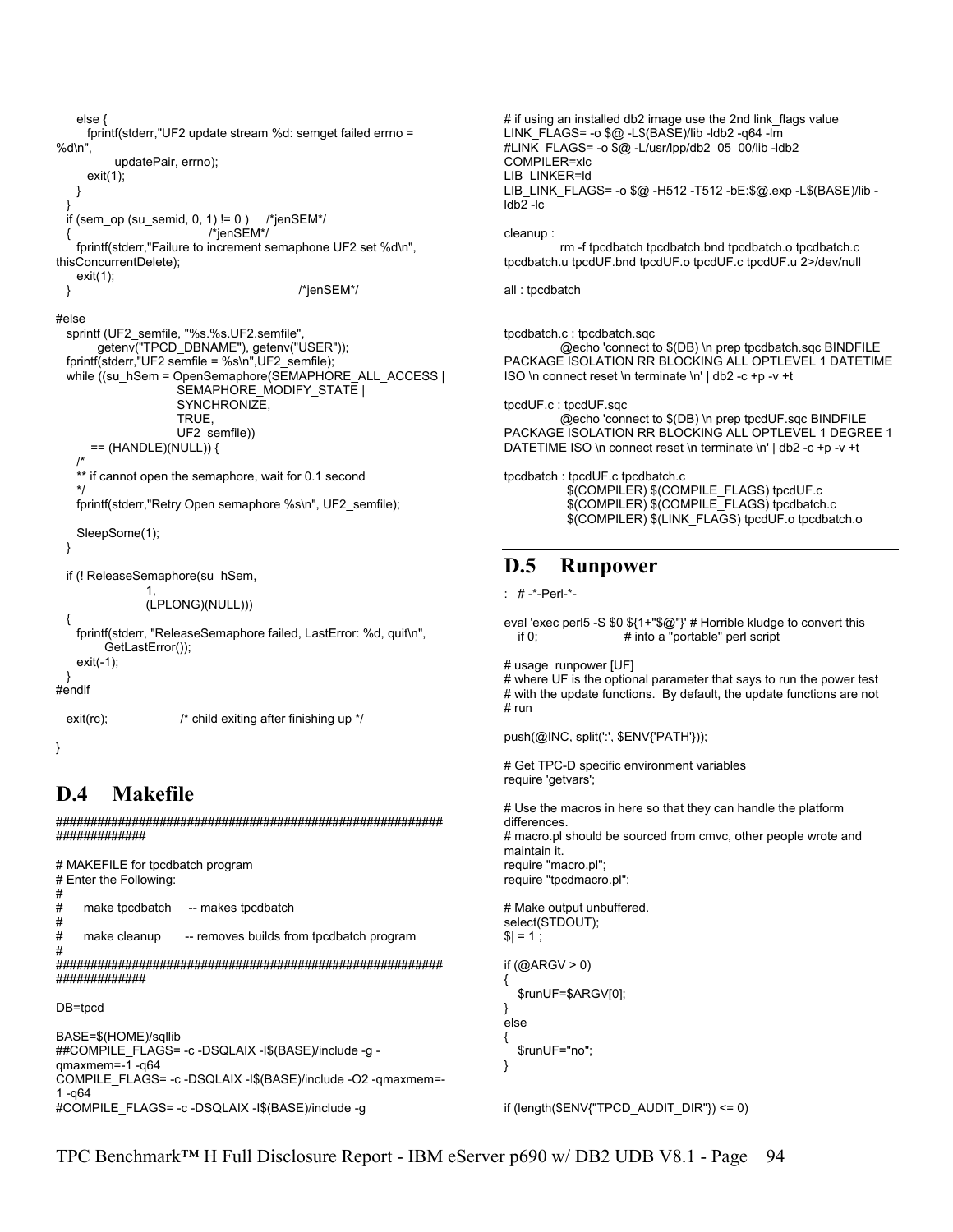```
{ 
 die "TPCD_AUDIT_DIR environment variable not set\n";
} 
if (length($ENV{"TPCD_RUN_DIR"}) <= 0) 
{ 
  die "TPCD_RUN_DIR environment variable not set\n"; 
} 
if (length($ENV{"TPCD_DBNAME"}) <= 0) 
{ 
  die "TPCD_DBNAME environment variable not set\n"; 
} 
if (length($ENV{"TPCD_RUNNUMBER"}) <= 0) 
{ 
  die "TPCD_RUNNUMBER environment variable not set\n"; 
} 
if (length($ENV{"TPCD_SF"}) <= 0) 
{ 
 die "TPCD_SF environment variable not set\n";
} 
if (length($ENV{"TPCD_PLATFORM"}) <= 0) 
{ 
  die "TPCD_PLATFORM environment variable not set\n"; 
} 
if (length(ENV{"TPCD_PATH_DELIM"}) <= 0)
{ 
 die "TPCD_PATH_DELIM environment variable not set\n";
} 
if (length($ENV{"TPCD_PRODUCT"}) <= 0) 
{ 
  die "TPCD_PRODUCT environment variable not set\n"; 
} 
if (length(ENV{"TPCD_AUDIT"}) <= 0)
{ 
   die "Must set TPCD_AUDIT env't var. Real audit timing sequence 
run if yes\n"; 
} 
if (length($ENV{"TPCD_PHYS_NODE"}) <= 0) 
{ 
   die "TPCD_PHYS_NODE env't var not set\n"; 
} 
if (length(ENV{"TPCD_LOG_DIR"}) <= 0)
{ 
   $ENV{"TPCD_LOG_DIR"} = "NULL"; 
} 
if (length(ENV{"TPCD_MODE"}) <= 0)
{ 
 die "TPCD_MODE environment variable not set - uni/smp/mln \n";
} 
if (length($ENV{"TPCD_ROOTPRIV"}) <= 0) 
{ 
 die "TPCD_ROOTPRIV environment variable not set - yes/no \n";
} 
#set up local variables 
$runNum=$ENV{"TPCD_RUNNUMBER"}; 
$runDir=$ENV{"TPCD_RUN_DIR"}; 
$auditDir=$ENV{"TPCD_AUDIT_DIR"};
$dbname=$ENV{"TPCD_DBNAME"}; 
$sf=$ENV{"TPCD_SF"}; 
$platform=$ENV{"TPCD_PLATFORM"}; 
$delim=$ENV{"TPCD_PATH_DELIM"}; 
$gatherstats=$ENV{"TPCD_GATHER_STATS"};
$product=$ENV{"TPCD_PRODUCT"}; 
$RealAudit=$ENV{"TPCD_AUDIT"}; 
$inlistmax=$ENV{"TPCD_INLISTMAX"}; 
$pn=$ENV{"TPCD_PHYS_NODE"};
$logDir=$ENV{"TPCD_LOG_DIR"}; 
$rootPriv=$ENV{"TPCD_ROOTPRIV"}; 
$mode=$ENV{"TPCD_MODE"}; 
if (( $mode eq "uni" ) || ( $mode eq "smp" )) 
                                                                                  { 
                                                                                   $all_In="once":
                                                                                   $all_pn="once";
                                                                                   $once="once"; 
                                                                                 } 
                                                                                 else 
                                                                                  { 
                                                                                    $all_ln="all_ln"; 
                                                                                   $all_pn="all_pn";
                                                                                   $once="once"; 
                                                                                 } 
                                                                                 if ($inlistmax eq "default") 
                                                                                  { 
                                                                                   \text{Sinlistmax} = 400;
                                                                                 } 
                                                                                 # the auditruns directory is where we have already generate the sql
                                                                                 files for the 
                                                                                 # updates and the power tests 
                                                                                 # append isolation level information about tpcdbatch to the miso file 
                                                                                 # the miso file is created here but appended to for power and
                                                                                 throughput 
                                                                                 #information 
                                                                                 $misofile="$runDir${delim}miso$runNum"; 
                                                                                 if ( -e $misofile ) 
                                                                                  { 
                                                                                     &rm("$misofile"); 
                                                                                  } 
                                                                                 # if we are in real audit mode then we must start the db manager now
                                                                                 since 
                                                                                 # there must be no activity on the database between the time the build
                                                                                 script 
                                                                                 # has finished and the time the power test is started 
                                                                                 if ( $RealAudit eq "yes" ) 
                                                                                  { 
                                                                                     $rc=system("db2start"); 
                                                                                    if (\text{Src} != 0)
                                                                                     { 
                                                                                       die "failure during db2start rc = $rc \n"; 
                                                                                   } 
                                                                                     $rc=system("db2 activate database $dbname"); 
                                                                                    if ( $rc != 0 ) { 
                                                                                       die "failure during db2 activate rc = $rc \n"; 
                                                                                     } 
                                                                                 } 
                                                                                 # do not activate the database 
                                                                                 #if ( $RealAudit ne "yes" ) 
                                                                                 #{ 
                                                                                 # system("db2 activate database $dbname"); 
                                                                                 #} 
                                                                                 #Report current log info to the run# directory in a file called 
                                                                                 startLog.Info 
                                                                                 print "getLogInfo.pl\n"; 
                                                                                 #system("perl getLogInfo.pl startLog"); 
                                                                                 open(MISO, ">$misofile") || die "Can't open $misofile: $!\n"; 
                                                                                 $curTs = `perl gettimestamp "long"`; 
                                                                                 print MISO "Timestamp and isolation level of tpcdbatch before power 
                                                                                 run at : $curTs\n"; 
                                                                                 close(MISO); 
                                                                                 if ( $product eq "pe" )
```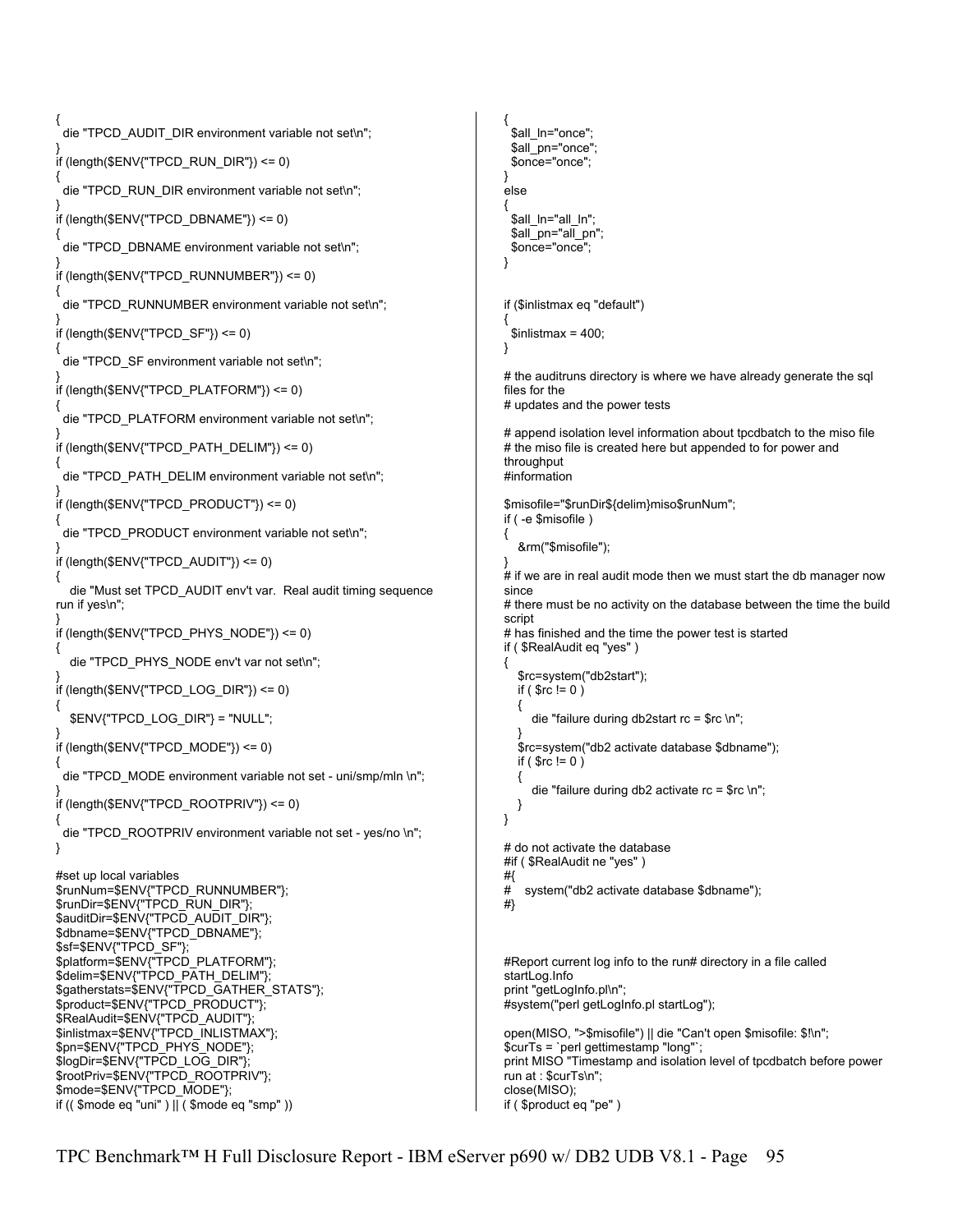```
{ 
   system("db2 \"connect to $dbname\"; db2 \"select 
name,creator,valid,unique_id,isolation from sysibm.sysplan where 
name like 'TPCD%'\"; db2 connect reset; db2 terminate >> 
$runDir${delim}miso$runNum "); 
} 
else 
{ 
    &verifyTPCDbatch("$misofile","$dbname"); 
} 
print "finished sub\n"; 
if ($platform eq "aix") 
{ 
 # Create the sysunused file. This reports what disks are attached,
and which 
  # ones are being used. Its use spans both the runpower and 
runthroughtput tests 
  system("echo \"The following disks are assigned to the indicated 
volume groups\" > $runDir/sysunused$runNum") && die "cannot create 
$runDir/sysunused$runNum"; 
  system("lspv >> $runDir/sysunused$runNum"); 
  system("echo \"The following volume groups are currently online\" >> 
$runDir/sysunused$runNum"); 
  $curTs = `perl gettimestamp "long"`; 
  system("echo \"$curTs\" >> $runDir/sysunused$runNum"); 
  system("lsvg -o >> $runDir/sysunused$runNum"); 
  # show the disks that are used/unused 
  system("getdisks \"Before the start of the Power Test\""); 
} 
else 
{ 
  # for all other platforms 
  system("echo Assume that all portions of the system are used >> 
$runDir${delim}sysunused$runNum"); 
} 
&getConfig("p"); 
if ( $rootPriv eq "yes" ) 
{ 
  # get the o/s tuning parameters...currently AIX only and only if your
   # user has root privileges to run this 
    &getOSTune("p"); 
} 
if ($gatherstats eq "on") 
{ 
    # gather vm io and net stats 
   if ($platform eq "aix" || $platform eq "sun" || $platform eq "ptx" || 
      $platform eq "hp") 
 { 
     # gather vmstats and iostats (and net stats if in mpp mode) 
     system("perl getstats p &"); 
   } 
   else 
    { 
     print "Stats gather not set up for current platform $platform\n";
   } 
} 
# print to screen what type of run is running and set variables to run
# the query and update streams in parallel
if ($runUF ne "UF") 
{ 
    $semcontrol = "off"; 
   print "Beginning power stream....no update functions\n"; 
    $streamEx = ""; 
                                                                                          $streamExNT = ""; 
                                                                                      } 
                                                                                       else 
                                                                                       { 
                                                                                          $semcontrol = "on"; 
                                                                                          print "Beginning power stream....with update functions\n"; 
                                                                                          if ( $platform eq "nt" ) 
                                                                                          { 
                                                                                            $streamExNT = "start /b"; 
                                                                                            $streamEx = ""; 
                                                                                          } 
                                                                                          else 
                                                                                          { 
                                                                                            $streamExNT = ""; 
                                                                                           $streamEx = "&"; } 
                                                                                      } 
                                                                                      # bbe This new line (below) runs queries for power test 
                                                                                      # AZ COMMENTED OUT THIS SO IT DOES NOT RUN THE 22 
                                                                                       QUERIES 
                                                                                       $ret=system("$streamExNT 
                                                                                       $auditDir${delim}auditruns${delim}tpcdbatch -d $dbname -f 
                                                                                       $runDir${delim}qtextpow.sql -r on -b on -s $sf -u p1 -m $inlistmax -n 0 -
                                                                                      l $auditDir${delim}auditruns${delim}querytext${delim}streampow.list -p 
                                                                                       $semcontrol $streamEx"); 
                                                                                       if ( $runUF eq "UF" ) 
                                                                                       { 
                                                                                         $ret2 = system("$auditDir${delim}auditruns${delim}tpcdbatch -d 
                                                                                       $dbname -f $runDir${delim}qtextquf.sql -r on -b on -s $sf -u p2 -m 
                                                                                       $inlistmax -n 0 -l 
                                                                                       $auditDir${delim}auditruns${delim}querytext${delim}streampuf.list"); 
                                                                                       } 
                                                                                       else 
                                                                                       { 
                                                                                          $ret2 = 0; # If UFs were not running, then the stream cannot fail 
                                                                                      } 
                                                                                       if (($ret2 == 0) && ($ret == 0)) 
                                                                                      { 
                                                                                         print "Power stream completed succesfully.\n";
                                                                                      } 
                                                                                       else 
                                                                                       { 
                                                                                          print "Power stream failed. ret=$ret\n"; 
                                                                                      } 
                                                                                       if ($platform eq "aix") 
                                                                                       { 
                                                                                          # show that the same disks are still used or unused 
                                                                                          system("getdisks \"After completion of the Power Test\""); 
                                                                                          #clean up 
                                                                                       } 
                                                                                      if ($gatherstats eq "on") 
                                                                                      { 
                                                                                          # gather vm io and net stats 
                                                                                          if ($platform eq "aix" || $platform eq "sun" || $platform eq "ptx") 
                                                                                        { 
                                                                                            # kill the stats that were being gathered 
                                                                                            if ($platform eq "ptx") 
                                                                                             { 
                                                                                               $rc= `perl5 zap "-f" "sar"`; 
                                                                                               $rc= `perl5 zap "-f" "sadc"`; 
                                                                                        } 
                                                                                             else 
                                                                                            {
```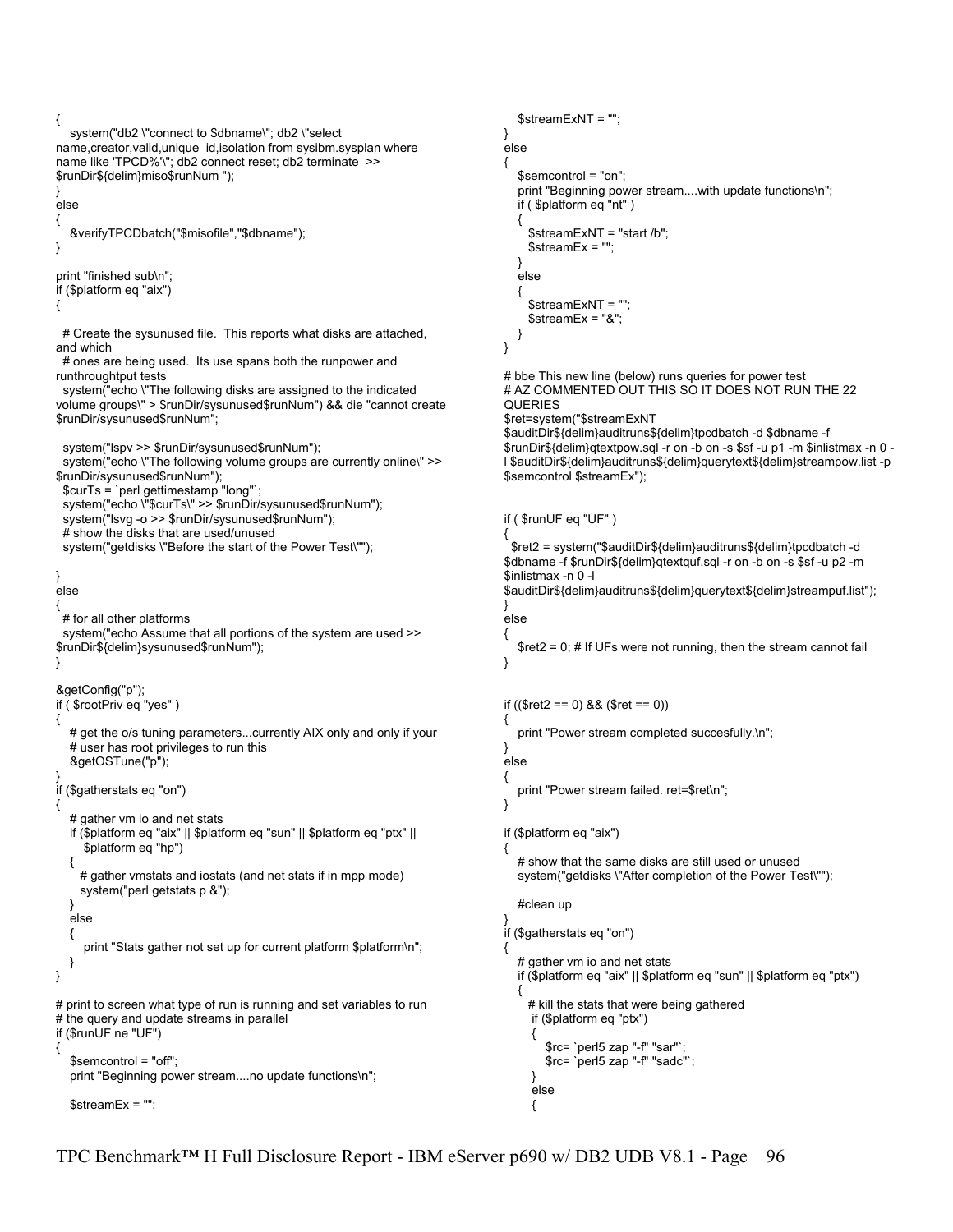```
 $rc= `perl5 zap "-f" "vmstat"`; 
## system("rsh 9.114.26.3 -n '~/tpcd/tools/zap -f vmstat'"); 
         system("rsh 9.114.26.5 -n '~/tpcd/tools/zap -f vmstat");
         $rc= `perl5 zap "-f" "iostat"`; 
 } 
     if ($pn > 1)
      { 
         $rc= `perl5 zap "-f" "netstat"`; 
 } 
      $rc= `perl5 zap "-f" "getstats"`; 
           $rc= `perl5 zap "-f" "dfstat"`; 
           $rc= `perl5 zap "-f" "entstatt"`; 
           $rc= `perl5 zap "-f" "alstat"`; 
   } 
} 
open(MISO, ">>$misofile") || die "Can't open $misofile: $!\n"; 
$curTs = `perl gettimestamp "long"`; 
print MISO "Timestamp and isolation level of tpcdbatch after power run 
at : $curTs\n"; 
close(MISO); 
if ( $product eq "pe" ) 
{ 
   system("db2 \"connect to $dbname\"; db2 \"select 
name, creator, valid, unique id, isolation from sysibm.sysplan where
name like 'TPCD%'\";db2 connect reset;db2 terminate >> 
$runDir${delim}miso$runNum"); 
} 
else 
{ 
   &verifyTPCDbatch("$misofile","$dbname"); 
} 
if ( $RealAudit ne "yes" ) 
{ 
    $curTs = `perl gettimestamp "short"`; 
  # grab the db and dbm snapshot before we deactivate
    system("db2 get snapshot for all on $dbname > 
$runDir${delim}dbrun$runNum.snap.$curTs"); 
    system("db2 get snapshot for database manager >> 
$runDir${delim}dbrun$runNum.snap.$curTs"); 
} 
###################### 
# now copy the reports from the count of streams files into one final file 
&cat("$runDir${delim}pstrcnt*","$runDir${delim}mpstrcnt$runNum"); 
#(NOTE: there is a dependancy that this mpstrcnt file exist before the 
# calcmetrics.pl script is called, both because it is used as input for 
# calcmetrics.pl, and because the output from calcmetrics is used as 
# the trigger for watchstreams to complete, and watchstreams cats its
# output at the end of the mstrcnt file. 
# generate the mpinter?.metrics file in the run directory 
#require 'calcmetricsp.pl'; 
if ( $runUF eq "UF") 
{ 
  system("perl calcmetricsp.pl UF"); 
} 
else 
{ 
   system("perl calcmetricsp.pl"); 
} 
# concatenate all the throughput inter files that were used to 
# generate these results into the calcmetrics output file 
(mpinterX.metrics) 
#cd $TPCD_RUN_DIR 
&cat("$runDir${delim}mpqinter*","$runDir${delim}mpinter$runNum.metr
ics"); 
                                                                                     if ($runUF eq "UF") { 
                                                                                     &cat("$runDir${delim}mpufinter*","$runDir${delim}mpinter$runNum.met
                                                                                     rics"); 
                                                                                     } 
                                                                                     #if ($runUF eq "no") { 
                                                                                     # &rm("$runDir${delim}mpuf*"); 
                                                                                     #} 
                                                                                     ####################### 
                                                                                     # no longer activate/deactivate the database 
                                                                                     #if ( $RealAudit ne "yes" ) 
                                                                                     #{ 
                                                                                     # # deactivate the database 
                                                                                     # system("db2 deactivate database $dbname"); 
                                                                                     #} 
                                                                                     # do not stop the database after the power test 
                                                                                     #if ( $RealAudit ne "yes" ) 
                                                                                     #{<br>#
                                                                                         system("db2stop");
                                                                                     #} 
                                                                                     1; 
                                                                                     sub getConfig 
                                                                                      { 
                                                                                        $testtype=$_[0]; 
                                                                                       print "Getting database configuration.\n";
                                                                                        $dbtunefile="$runDir${delim}m${testtype}dbtune${runNum}"; 
                                                                                        open(DBTUNE, ">$dbtunefile") || die "Can't open $dbtunefile: $!\n"; 
                                                                                        $timestamp=`perl gettimestamp "long"`; 
                                                                                        print DBTUNE "Database and Database manager configuration taken 
                                                                                     at : $timestamp"; 
                                                                                        # get library info for tsumami 
                                                                                       print DBTUNE "\nLIBRARYS\n--------\n";
                                                                                        close(DBTUNE); 
                                                                                        system("ls -l /install/libs/*.current >> $dbtunefile"); 
                                                                                        system("ls -lL /install/libs/*.current >> $dbtunefile"); 
                                                                                        system("ls -l ~/tpcd/custom/bpvars.cfg >> $dbtunefile"); 
                                                                                        system("cat ~/tpcd/custom/bpvars.cfg >> $dbtunefile"); 
                                                                                        system("db2level >> $dbtunefile"); 
                                                                                        system("db2 get database configuration for $dbname >> 
                                                                                     $dbtunefile"); 
                                                                                        system("db2 get database manager configuration >> $dbtunefile"); 
                                                                                        system("db2set >> $dbtunefile"); 
                                                                                        if (( $mode eq "mln" ) || ( $mode eq "mpp")) 
                                                                                       { 
                                                                                          $cfgfile="$runDir${delim}dbtune${runNum}."; 
                                                                                          #removed by Alex due to hang 
                                                                                         #system("db2_all '||\" typeset -i ln=##; db2 get db cfq for $dbname >
                                                                                     $cfgfile\${ln} ; db2 get dbm cfg >> $cfgfile\${ln}; db2set >> 
                                                                                     $cfgfile\${ln}; db2 terminate '"); 
                                                                                       } 
                                                                                     } 
                                                                                     sub getOSTune 
                                                                                      { 
                                                                                        $testtype=$_[0]; 
                                                                                        if ( $platform eq "aix" ) 
                                                                                        { 
                                                                                         print "Getting OS and VMdatabase configuration.\n";
                                                                                          $ostunefile="$runDir${delim}m${testtype}ostune${runNum}";
```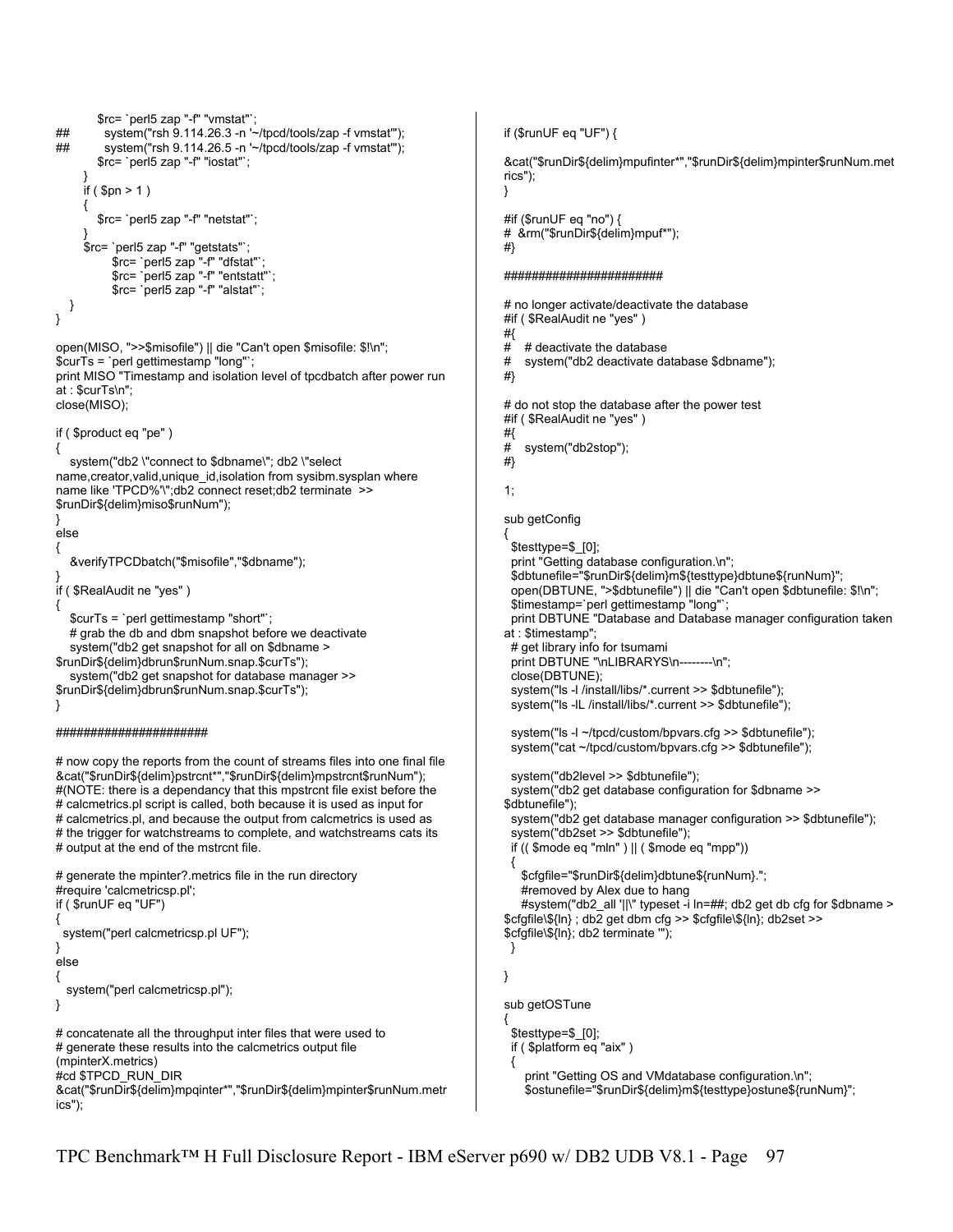```
 #open(OSTUNE, ">$ostunefile") || die "Can't open $ostunefile: 
$!\n"; 
     #$timestamp=`perl gettimestamp "long"`; 
     #print OSTUNE "Operating System and Virtual Memory 
configuration taken at : $timestamp"; 
    #close(OSTUNE); 
#system("${delim}usr${delim}samples${delim}kernel${delim}schedtune 
>> $ostunefile"); 
    #system("rah 
'${delim}usr${delim}samples${delim}kernel${delim}vmtune >> 
$ostunefile'"); 
     system("rah 
'${delim}usr${delim}samples${delim}kernel${delim}vmtune >> 
$ostunefile"); 
  } 
  else 
  { 
    print "OS parameters retrieval not supported for $platform \n";
  } 
} 
sub verifyTPCDbatch 
{ 
  $logfile=$_[0]; 
  $dbname=$_[1]; 
  $file="verifytpcdbatch.clp"; 
  open(VERTBL, ">$file") || die "Can't open $file: $!\n"; 
 print VERTBL "connect to $dbname;\n";
  print VERTBL "select name,creator,valid,last_bind_time,isolation from 
sysibm.sysplan where name like 'TPCD%';\n";
  print VERTBL "connect reset;\n"; 
 print VERTBL "terminate;\n";
  close(VERTBL); 
  system("db2 -vtf $file >> $logfile"); 
} 
D.6 Runthroughput 
  : # -*-Perl-*- 
eval 'exec perl5 -S $0 ${1+"$@"}' # Horrible kludge to convert this<br>if 0; # into a "portable" perl script
                     # into a "portable" perl script
# usage runthroughput [UF] 
# where UF is the optional parameter that says to run the throughput
test 
# with the update functions. By default, the update functions are not 
# run 
# If UF is not supplied and a number is supplied, then that number is
taken 
# as the number of concurrent throughput streams to run. This is also
optional 
push(@INC, split(':', $ENV{'PATH'}));
# Get TPC-D specific environment variables 
require 'getvars'; 
# Use the macros in here so that they can handle the platform
differences. 
# macro.pl should be sourced from cmvc, other people wrote and 
maintain it. 
require "macro.pl"; 
require "tpcdmacro.pl"; 
$runUF="no"; 
if (QARGV > 0){ 
                                                                                    if ($ARGV[0] eq "UF") 
                                                                                   { 
                                                                                     $runUF=$ARGV[0]; 
                                                                                   } 
                                                                                 } 
                                                                                  if (length($ENV{"TPCD_AUDIT_DIR"}) <= 0) 
                                                                                  { 
                                                                                   die "TPCD_AUDIT_DIR environment variable not set\n";
                                                                                  } 
                                                                                  if (length(ENV{"TPCD_RUN_DIR"}) <= 0)
                                                                                  { 
                                                                                   die "TPCD_RUN_DIR environment variable not set\n";
                                                                                  } 
                                                                                  if (length($ENV{"TPCD_DBNAME"}) <= 0) 
                                                                                  { 
                                                                                    die "TPCD_DBNAME environment variable not set\n"; 
                                                                                  } 
                                                                                  if (length($ENV{"TPCD_RUNNUMBER"}) <= 0) 
                                                                                  { 
                                                                                    die "TPCD_RUNNUMBER environment variable not set\n"; 
                                                                                  } 
                                                                                  if (length($ENV{"TPCD_NUMSTREAM"}) <= 0) 
                                                                                  { 
                                                                                    die "TPCD_NUMSTREAM environment variable not set\n"; 
                                                                                  } 
                                                                                  if (length($ENV{"TPCD_RUN_ON_MULTIPLE_NODES"}) <= 0) 
                                                                                 { 
                                                                                    die "TPCD_RUN_ON_MULTIPLE_NODES environment variable not 
                                                                                 set\n"; 
                                                                                  } 
                                                                                  if (length($ENV{"TPCD_SF"}) <= 0) 
                                                                                  { 
                                                                                    die "TPCD_SF environment variable not set\n"; 
                                                                                  } 
                                                                                  if (length($ENV{"TPCD_PRODUCT"}) <= 0) 
                                                                                  { 
                                                                                   die "TPCD_PRODUCT environment variable not set\n";
                                                                                  } 
                                                                                  if (length($ENV{"TPCD_PLATFORM"}) <= 0) 
                                                                                  { 
                                                                                    die "TPCD_PLATFORM environment variable not set\n"; 
                                                                                  } 
                                                                                  if (length($ENV{"TPCD_AUDIT"}) <= 0) 
                                                                                  { 
                                                                                     die "Must set TPCD_AUDIT env't var. Real audit timing sequence 
                                                                                  run if yes\n"; 
                                                                                  } 
                                                                                  if (length($ENV{"TPCD_LOG_DIR"}) <= 0)
                                                                                 { 
                                                                                     $ENV{"TPCD_LOG_DIR"} = "NULL"; 
                                                                                  } 
                                                                                  if (length(ENV{"TPCD MODE"}) <= 0)
                                                                                  { 
                                                                                   die "TPCD_MODE environment variable not set - uni/smp/mln \n";
                                                                                  } 
                                                                                  if (length($ENV{"TPCD_ROOTPRIV"}) <= 0) 
                                                                                 { 
                                                                                    die "TPCD_ROOTPRIV environment variable not set - yes/no \n"; 
                                                                                 } 
                                                                                 #set up local variables 
                                                                                  $runNum=$ENV{"TPCD_RUNNUMBER"}; 
                                                                                  $numStream=$ENV{"TPCD_NUMSTREAM"}; 
                                                                                  $runDir=$ENV{"TPCD_RUN_DIR"}; 
                                                                                  $auditDir=$ENV{"TPCD_AUDIT_DIR"};
                                                                                  $dbname=$ENV{"TPCD_DBNAME"};
                                                                                  $sf=$ENV{"TPCD_SF"};
```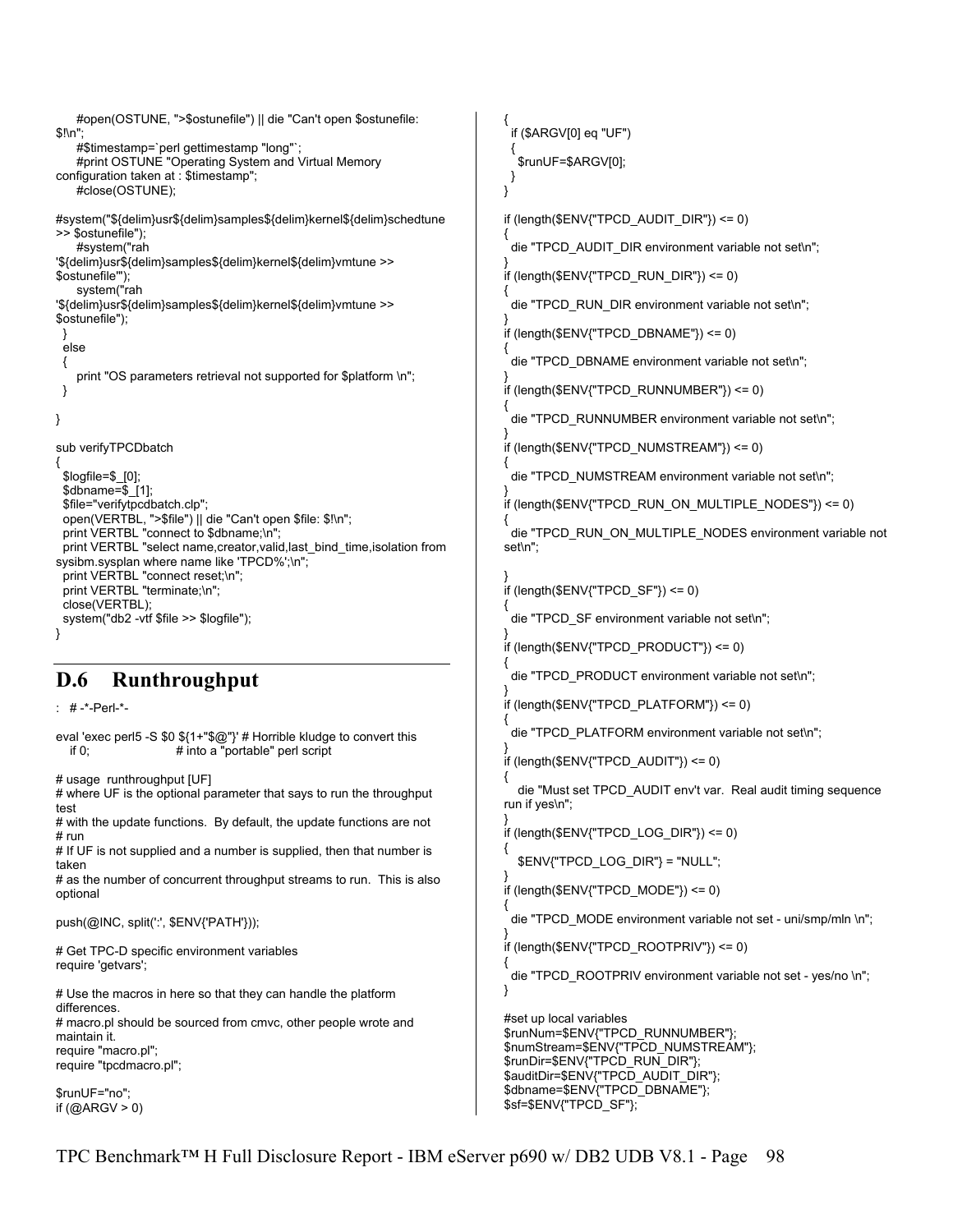```
$product=$ENV{"TPCD_PRODUCT"}; 
$multinode=$ENV{"TPCD_RUN_ON_MULTIPLE_NODES"}; 
$platform=$ENV{"TPCD_PLATFORM"}; 
$delim=$ENV{"TPCD_PATH_DELIM"}; 
$RealAudit=$ENV{"TPCD_AUDIT"}; 
$inlistmax=$ENV{"TPCD_INLISTMAX"}; 
$gatherstats=$ENV{"TPCD_GATHER_STATS"}; 
$logDir=$ENV{"TPCD_LOG_DIR"}; 
$rootPriv=$ENV{"TPCD_ROOTPRIV"}; 
$mode=$ENV{"TPCD_MODE"}; 
$path="$auditDir${delim}auditruns"; 
if (( $mode eq "uni" ) || ( $mode eq "smp" )) 
{ 
 $all_In="once";
  $all_pn="once"; 
  $once="once"; 
} 
else 
{ 
 $all_ln="all_ln";
  $all_pn="all_pn"; 
  $once="once"; 
} 
# return 1 if the given pattern(parameter $_[0]) matches any file 
sub existfile { 
  if ($platform eq "aix" || $platform eq "sun" || $platform eq "ptx") 
  { 
   `Is \S[0] 2> /dev/null | wc -l` + 0 != 0;
  } 
  else 
  { 
    `dir /b $_[0] 2> NUL | wc -l` + 0 != 0; 
  } 
} 
if ($inlistmax eq "default") 
{ 
  \text{Sinlistmax} = 400;
} 
# no longer stop and start the dbm between runs when not in realaudit
mode 
#if ( $RealAudit ne "yes" ) 
#{ 
   # if we are not in real audit mode then we must start the db
manager now 
# system("db2start"); 
# # activate the database<br># system("db2 activate da
   system("db2 activate database $dbname");
#} 
$misofile="$runDir${delim}miso$runNum"; 
# append isolation level information about tpcdbatch to the miso file
open(MISO, ">>$misofile") || die "Can't open $misofile: $!\n"; 
$curTs = `perl gettimestamp "long"`; 
print MISO "Timestamp and isolation level of tpcdbatch before 
throughput run at : $curTs\n"; 
close(MISO); 
if ( $product eq "pe" ) 
{ 
   system("db2 \"connect to $dbname\"; db2 \"select 
name, creator, valid, unique id, isolation from sysibm. sysplan where
name like 'TPCD%'\" >> $runDir${delim}miso$runNum "); 
} 
else 
{ 
                                                                                          &verifyTPCDbatch("$misofile","$dbname"); 
                                                                                      } 
                                                                                      # kick off the script that will monitor for the database applications 
                                                                                      during 
                                                                                      # the running of the throughput tests. This will quit when the 
                                                                                      mtinterX.metrics 
                                                                                      # (where X=runnumber) file has been created. 
                                                                                      # set variables to run streams in parallel 
                                                                                      if ( $platform eq "nt" ) 
                                                                                      { 
                                                                                         $streamExNT = "start /b"; 
                                                                                        $streamEx = ""; 
                                                                                      } 
                                                                                      else 
                                                                                      { 
                                                                                        $streamExNT = ""; 
                                                                                       $streamEx = "&":} 
                                                                                      if ( $platform eq "aix" || $platform eq "sun" || $platform eq "nt" || 
                                                                                      $platform eq "hp") 
                                                                                      { 
                                                                                          system("$streamExNT perl watchstreams $streamEx"); 
                                                                                      } 
                                                                                      else 
                                                                                      { 
                                                                                          die "platform not supported, can't start watchstreams in 
                                                                                      background"; 
                                                                                      } 
                                                                                      # show the disks that are used/unused 
                                                                                      if ($platform eq "aix") 
                                                                                      { 
                                                                                          system("getdisks \"Before the start of the Throughput Test\""); 
                                                                                      } 
                                                                                        &getConfig("t"); 
                                                                                        if ( $rootPriv eq "yes" ) 
                                                                                       { 
                                                                                           # get the o/s tuning parameters...currently AIX only and only if your 
                                                                                           # user has root privileges to run this 
                                                                                           &getOSTune("t"); 
                                                                                        } 
                                                                                      if ($gatherstats eq "on") 
                                                                                      { 
                                                                                          # gather vm io and net stats 
                                                                                          if ($platform eq "aix" || $platform eq "sun" || $platform eq "ptx" || 
                                                                                      $platform eq "hp") 
                                                                                       { 
                                                                                            # gather vmstats and iostats (and net stats if in mpp mode) 
                                                                                            system("perl getstats t &"); 
                                                                                       } 
                                                                                          else 
                                                                                          { 
                                                                                           print "Stats gather not set up for current platform $platform\n";
                                                                                          } 
                                                                                      } 
                                                                                      if ( $multinode ne "yes" ) 
                                                                                      { 
                                                                                       # we are running the query streams and update stream from the same
                                                                                      node or 
                                                                                        # from a serial db....use semaphores for control of the update stream 
                                                                                       # the auditruns directory is where we have already generated the sql
                                                                                      files 
                                                                                        # for the updates and the power tests
```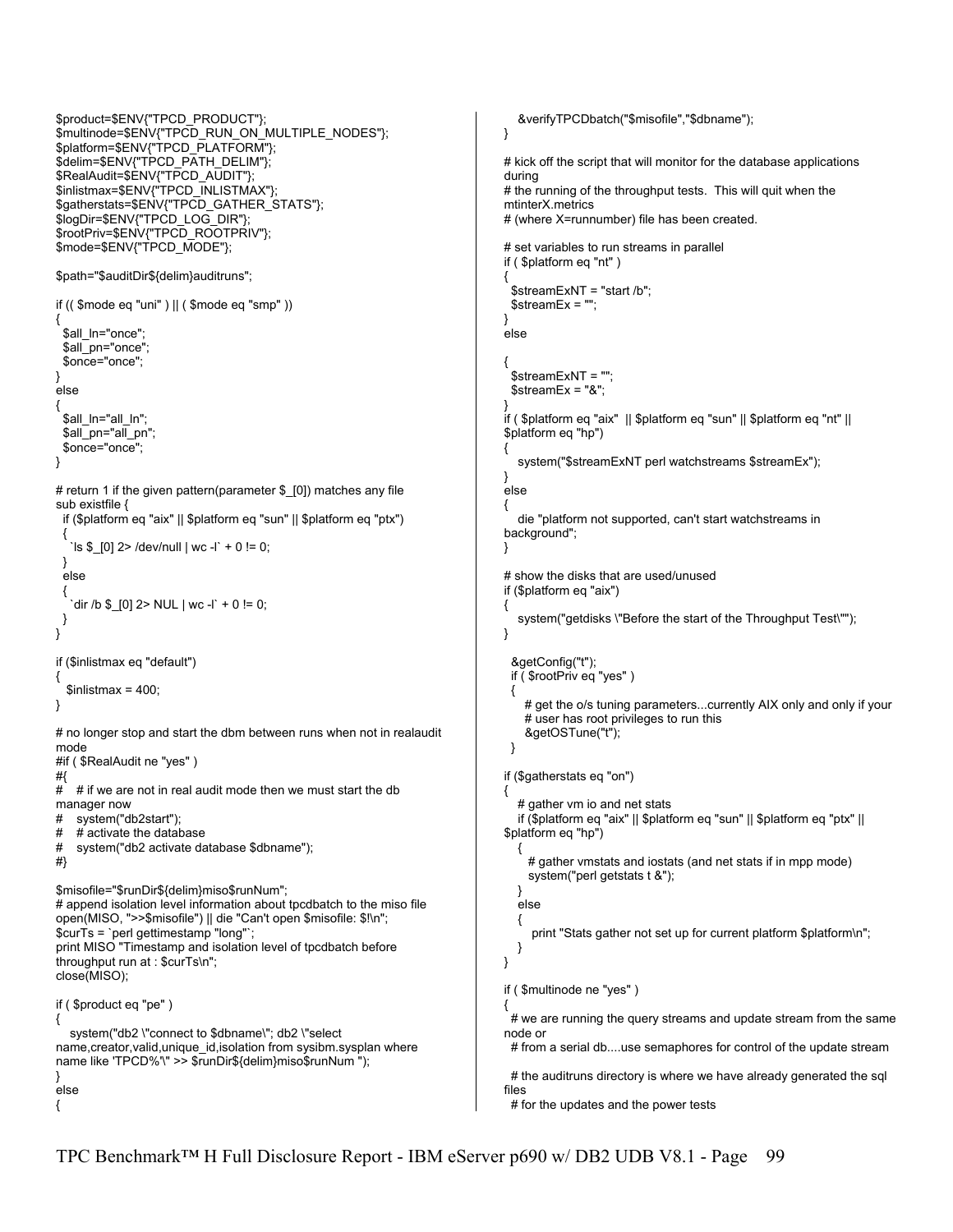```
 $loopStream=1; 
  for ( $loopStream = 1; $loopStream <= $numStream; $loopStream++) 
  { 
  print "starting stream $loopStream\n";
   system("echo Executing stream $loopStream out of $numStream."); 
   # run the queries 
    if ( $platform eq "aix" || $platform eq "sun" || $platform eq "nt" || 
$platform eq "ptx" || 
       $platform eq "hp" ) 
   { 
      system("$streamExNT $path${delim}tpcdbatch -d $dbname -f 
$runDir${delim}qtextt$loopStream.sql -r on -b on -s $sf -u t1 -m 
$inlistmax -n $loopStream -l 
$path${delim}querytext${delim}stream$loopStream.list $streamEx"); 
   } 
   else 
   { 
      die "platform $platform not supported yet"; 
   } 
  } 
 # run the update function stream....this will wait until the queries have
  # completed to kick off the updates 
   print "starting update stream\n"; 
  if ($runUF eq "no") { 
    $ret=system("$auditDir${delim}auditruns${delim}tpcdbatch -d 
$dbname -f $runDir${delim}quft.sql -r on -b on -s $sf -u t -m $inlistmax 
-n $numStream -l $runDir${delim}streamuf.list"); 
  } 
  else { 
   $ret=system("$auditDir${delim}auditruns${delim}tpcdbatch -d 
$dbname -f $runDir${delim}quft.sql -r on -b on -s $sf -u t2 -m $inlistmax 
-n $numStream -l $runDir${delim}streamuf.list"); 
  } 
  print "update stream done\n"; 
} 
else 
{ 
 # we are running the query streams and update stream from different
nodes, use 
  # files and rksh to control the update stream 
  system("runthru.pe"); 
} 
if ($platform eq "aix") 
{ 
   # show the disks that are used/unused 
   system("getdisks \"After the completion of the Throughput Test\""); 
} 
if ($gatherstats eq "on") 
{ 
   # gather vm io and net stats 
   if ($platform eq "aix" || $platform eq "sun" || $platform eq "ptx") 
 { 
     # kill the stats that were being gathered 
      if ($platform eq "ptx") 
      { 
         $rc= `perl5 zap "-f" "sar"`; 
         $rc= `perl5 zap "-f" "sadc"`; 
      } 
      else 
 { 
         $rc= `perl5 zap "-f" "vmstat"`; 
# system("rsh 9.114.26.3 -n '~/tpcd/tools/zap -f vmstat'"); 
# system("rsh 9.114.26.5 -n '~/tpcd/tools/zap -f vmstat'"); 
         $rc= `perl5 zap "-f" "iostat"`; 
                                                                                       } 
                                                                                           if ($pn > 1)
                                                                                       { 
                                                                                               $rc= `perl5 zap "-f" "netstat"`; 
                                                                                       } 
                                                                                            $rc= `perl5 zap "-f" "getstats"`; 
                                                                                            $rc= `perl5 zap "-f" "dfstat"`; 
                                                                                                  $rc= `perl5 zap "-f" "entstatt"`; 
                                                                                                  $rc= `perl5 zap "-f" "alstat"`; 
                                                                                         } 
                                                                                      } 
                                                                                      open(MISO, ">>$misofile") || die "Can't open $misofile: $!\n"; 
                                                                                      $curTs = `perl gettimestamp "long"`; 
                                                                                      print MISO "Timestamp and isolation level of tpcdbatch after 
                                                                                      throughput run at : $curTs\n"; 
                                                                                      close(MISO); 
                                                                                      if ( $product eq "pe" ) 
                                                                                      { 
                                                                                          system("db2 \"connect to $dbname\"; db2 \"select 
                                                                                      name, creator, valid, unique id, isolation from sysibm.sysplan where
                                                                                      name like 'TPCD%'\" >> $runDir${delim}miso$runNum"); 
                                                                                      } 
                                                                                      else 
                                                                                      { 
                                                                                         &verifyTPCDbatch("$misofile","$dbname"); 
                                                                                      } 
                                                                                      if ( $RealAudit ne "yes" ) 
                                                                                      { 
                                                                                          $curTs = `perl gettimestamp "short"`; 
                                                                                         # grab the db and dbm snapshot before we deactivate
                                                                                          system("db2 get snapshot for all on $dbname > 
                                                                                      $runDir${delim}dbTrun$runNum.snap.$curTs"); 
                                                                                          system("db2 get snapshot for database manager >> 
                                                                                      $runDir${delim}dbTrun$runNum.snap.$curTs"); 
                                                                                      } 
                                                                                      # now copy the reports from the count of streams files into one final file 
                                                                                      &cat("$runDir${delim}strcnt*","$runDir${delim}mstrcnt$runNum"); 
                                                                                      #(NOTE: there is a dependancy that this mstrcnt file exist before the 
                                                                                      # calcmetrics.pl script is called, both because it is used as input for 
                                                                                      # calcmetrics.pl, and because the output from calcmetrics is used as 
                                                                                      # the trigger for watchstreams to complete, and watchstreams cats its
                                                                                      # output at the end of the mstrcnt file. 
                                                                                      # generate the mtinter?.metrics file in the run directory 
                                                                                      #require 'calcmetrics.pl'; 
                                                                                      if ( $runUF ne "no") 
                                                                                      { 
                                                                                         system("perl calcmetrics.pl $numStream UF"); 
                                                                                      } 
                                                                                      else 
                                                                                      { 
                                                                                         system("perl calcmetrics.pl $numStream"); 
                                                                                      } 
                                                                                      # concatenate all the throughput inter files that were used to 
                                                                                      # generate these results into the calcmetrics output file 
                                                                                      (mtinterX.metrics) 
                                                                                      #cd $TPCD_RUN_DIR 
                                                                                      &cat("$runDir${delim}mts*inter*","$runDir${delim}mtinter$runNum.metri
                                                                                      cs"); 
                                                                                      if ($runUF ne "no") { 
                                                                                      &cat("$runDir${delim}mtufinter*","$runDir${delim}mtinter$runNum.metri
                                                                                      cs");
```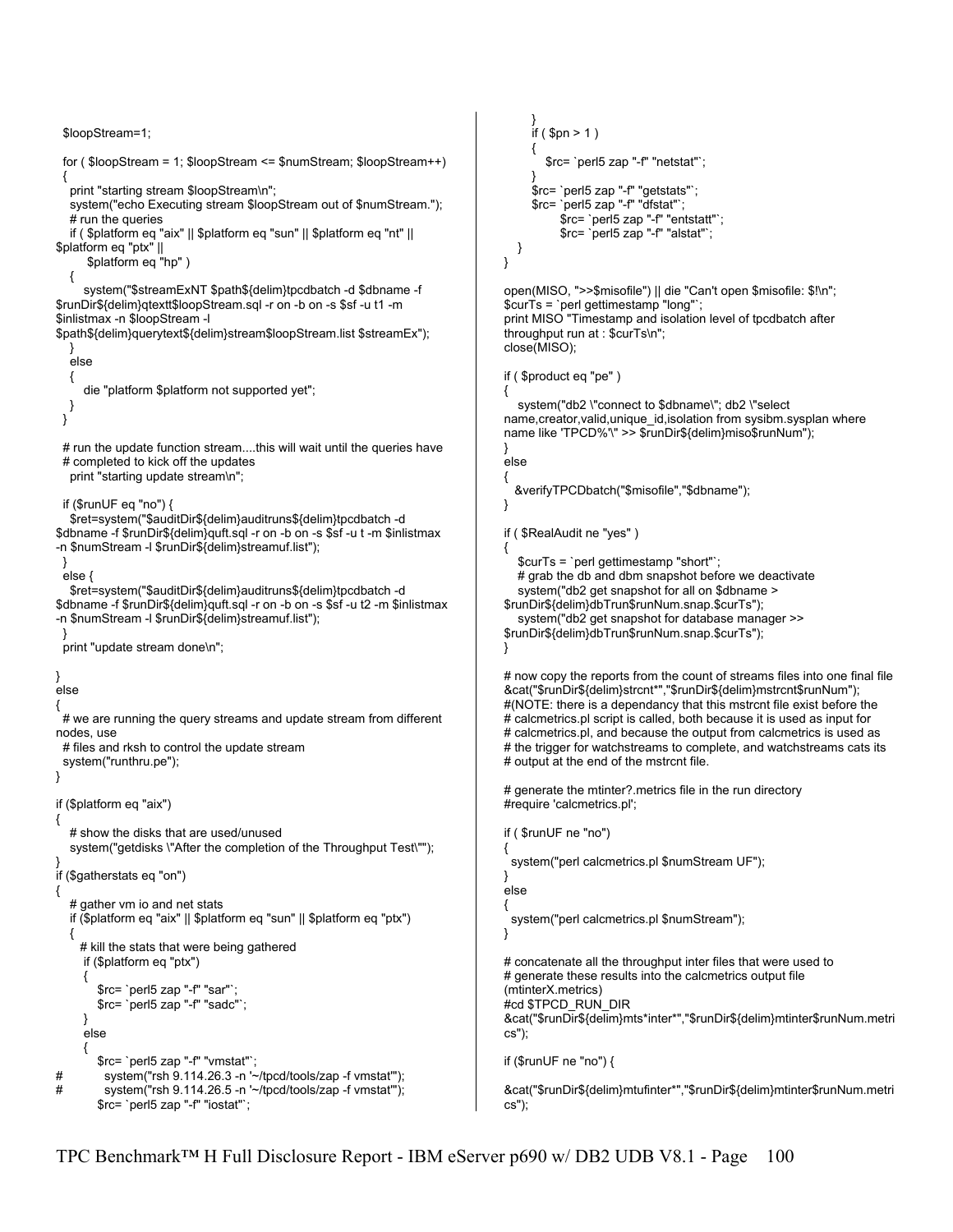```
} 
if (&existfile("$runDir${delim}mp*")) { 
  # generate the mplot stuff 
  system("gen_mplot"); 
  # generate the mlog information file 
# require 'buildmlog'; 
} 
#if ($runUF eq "no") { 
# &rm("$runDir${delim}mtuf*"); 
#} 
# deactivate the database this needs to remain at the end of run 
throughput so 
# asynchronous writing of the log files completes.
system("db2 deactivate database $dbname"); 
$rc=&dodb_noconn("db2 get db cfg for $dbname | grep -i log >> 
$runDir${delim}endLog.Info",$all_ln); 
if ( $logDir ne "NULL" ) 
{ 
   $rc=&dodb_noconn("$dircmd $logDir >> 
$runDir${delim}endLog.Info",$all_ln); 
} 
#system("db2_all \']}db2 get db cfg for tpcd | grep -i log >> 
$runDir${delim}endLog.Info ; db2 terminate\' "); 
#system("ls -ltra /node??vg.log/NODE00* >> 
$runDir${delim}endLog.Info"); 
#Create Catalog info 
$rc = system("perl catinfo.pl p"); 
if ( \text{S}rc != 0 )
{ 
 warn "catinfo failed!!!\n";
} 
#Report current log info to the run# directory in a file called endLog.Info 
system("perl getLogInfo.pl endLog"); 
# if we are in audit mode we must do a db2stop at the end of the 
power/throughput run 
if ( $RealAudit eq "yes" ) 
{ 
   system("db2stop"); 
} 
1; 
sub getConfig 
{ 
  $testtype=$_[0]; 
 print "Getting database configuration.\n";
  $dbtunefile="$runDir${delim}m${testtype}dbtune${runNum}"; 
  open(DBTUNE, ">$dbtunefile") || die "Can't open $dbtunefile: $!\n"; 
  $timestamp=`perl gettimestamp "long"`; 
  print DBTUNE "Database and Database manager configuration taken 
at : $timestamp"; 
  # get library info for tsumami 
 print DBTUNE "\nLIBRARYS\n--------\n";
  close(DBTUNE); 
  system("ls -l /install/libs/*.current >> $dbtunefile"); 
  system("ls -lL /install/libs/*.current >> $dbtunefile");
```
 system("ls -l ~/tpcd/custom/bpvars.cfg >> \$dbtunefile"); system("cat ~/tpcd/custom/bpvars.cfg >> \$dbtunefile");

```
 system("db2level >> $dbtunefile"); 
  system("db2 get database configuration for $dbname >> 
$dbtunefile"); 
  system("db2 get database manager configuration >> $dbtunefile"); 
  system("db2set >> $dbtunefile"); 
} 
sub getOSTune 
{ 
  $testtype=$_[0]; 
  if ( $platform eq "aix" ) 
 { 
    print "Getting OS and VMdatabase configuration.\n";
     $ostunefile="$runDir${delim}m${testtype}ostune${runNum}"; 
     #open(OSTUNE, ">$ostunefile") || die "Can't open $ostunefile: 
$"\n"
     #$timestamp=`perl gettimestamp "long"`; 
     #print OSTUNE "Operating System and Virtual Memory 
configuration taken at : $timestamp"; 
     #close(OSTUNE); 
#system("${delim}usr${delim}samples${delim}kernel${delim}schedtune 
>> $ostunefile"); 
     #system("rah 
'${delim}usr${delim}samples${delim}kernel${delim}vmtune >> 
$ostunefile'"); 
     system("rah 
'${delim}usr${delim}samples${delim}kernel${delim}vmtune >> 
$ostunefile"); 
  } 
  else 
 { 
    print "OS parameters retrieval not supported for $platform \n";
  } 
} 
sub verifyTPCDbatch 
{ 
  $logfile=$_[0]; 
  $dbname=$_[1]; 
  $file="verifytpcdbatch.clp"; 
  open(VERTBL, ">$file") || die "Can't open $file: $!\n"; 
 print VERTBL "connect to $dbname;\n"
 print VERTBL "select name, creator, valid, last_bind_time, isolation from
sysibm.sysplan where name like 'TPCD%';\n"; 
  print VERTBL "connect reset;\n"; 
 print VERTBL "terminate;\n";
  close(VERTBL); 
  system("db2 -vtf $file >> $logfile");
```
}

### **D.7 ploaduf1**

#!/bin/ksh

RFpair=\$1; db2 connect to tpcd db2 "load from orders.tbl.u\$RFpair.new of del modified by coldel| fastparse messages /dev/null replace into TPCDTEMP.ORDERS\_new nonrecoverable partitioned db config mode load\_only part\_file\_location /db/ufdata/links; " db2 commit; db2 "load from lineitem.tbl.u\$RFpair.new of del modified by coldel| fastparse messages /dev/null replace into TPCDTEMP.LINEITEM\_new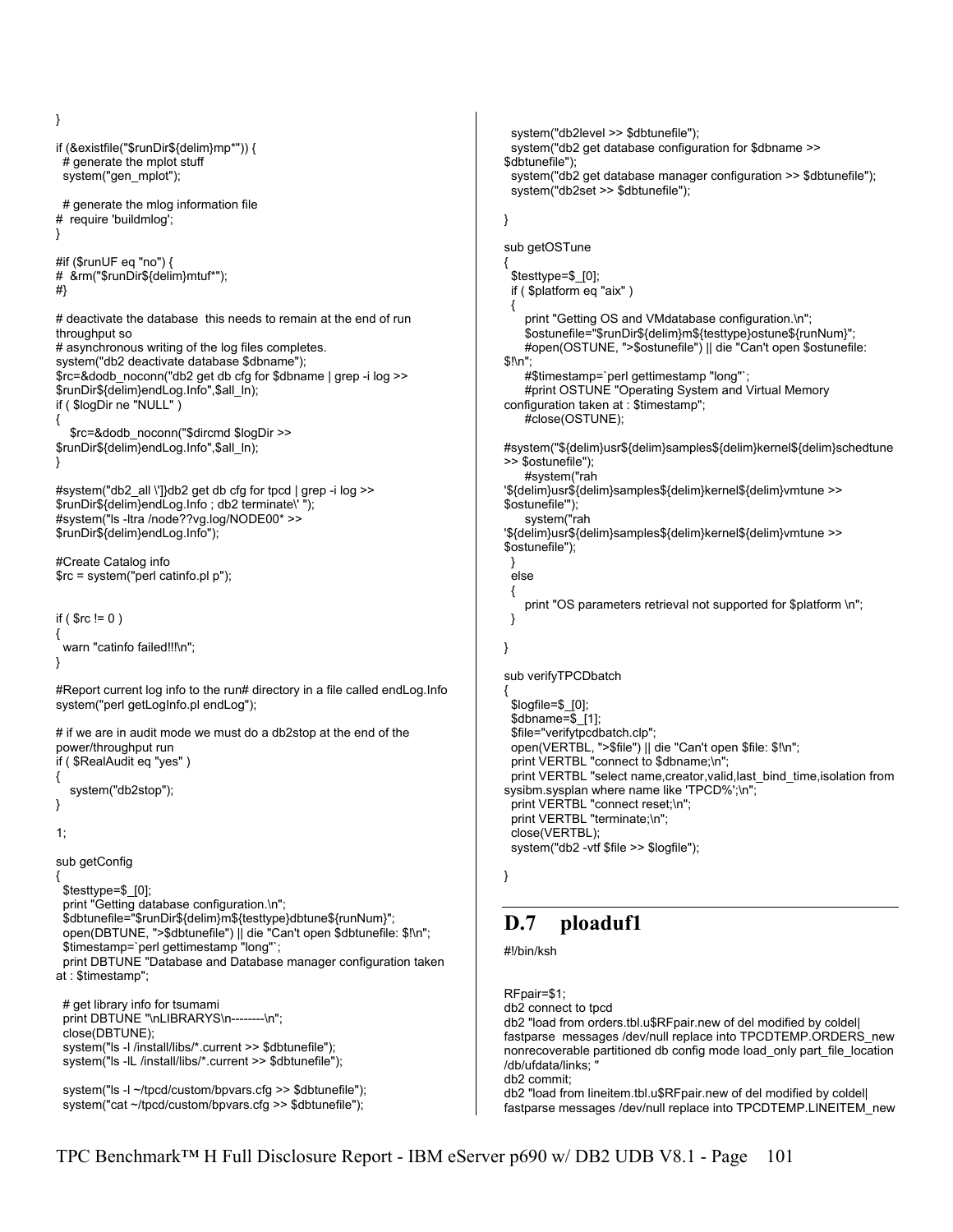nonrecoverable partitioned db config mode load\_only part\_file\_location /db/ufdata/links; " db2 commit; db2 connect reset db2 terminate

#### **D.8 ploaduf2**

#!/bin/ksh

RFpair=\$1;

db2 connect to tpcd

db2 "load from delete.\$RFpair.new of del modified by coldel| fastparse messages /dev/null replace into TPCDTEMP.ORDERS\_del nonrecoverable partitioned db config mode load\_only part\_file\_location /db/ufdata/links; "

db2 connect reset db2 terminate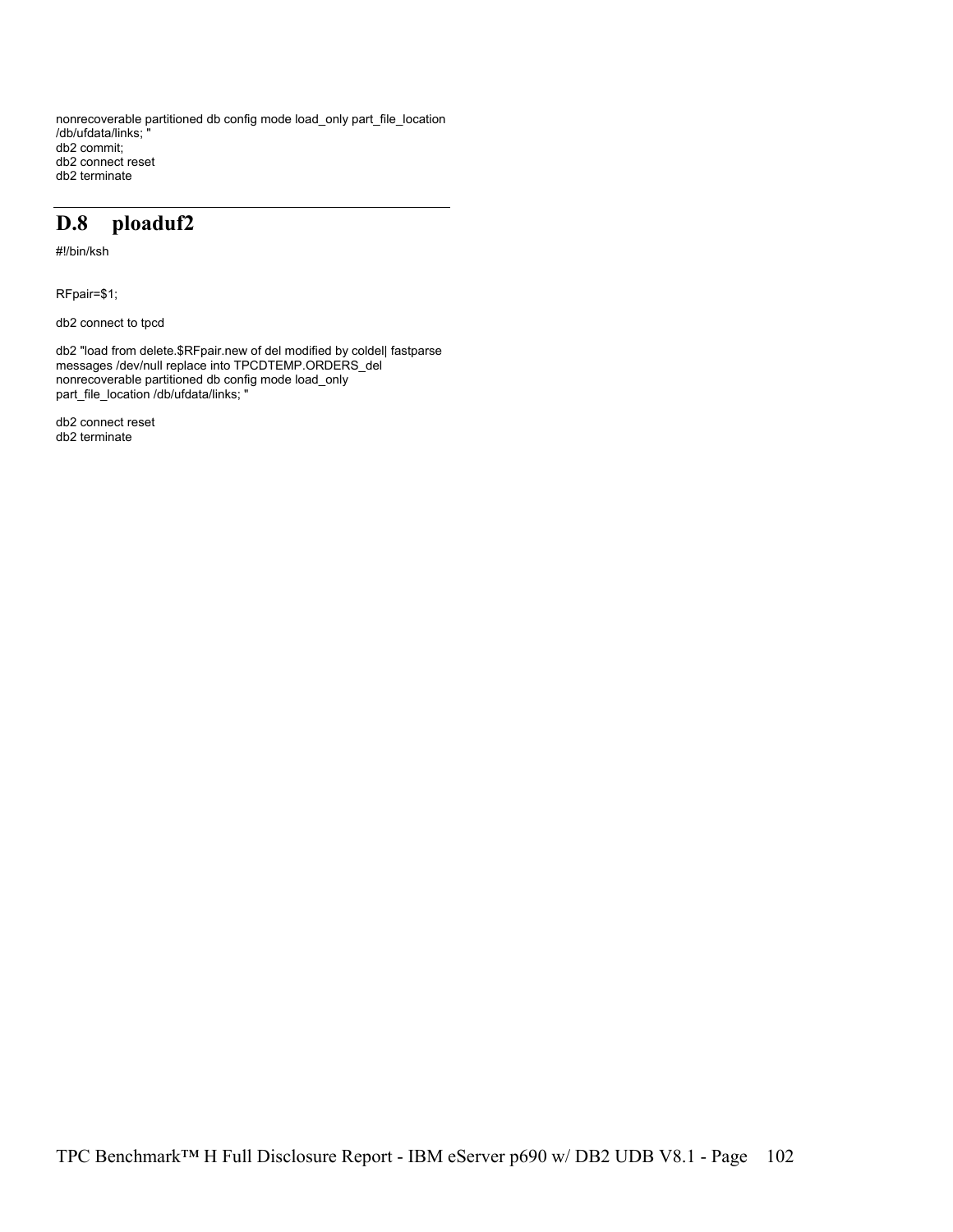## **Appendix - E ACID Transaction Source Code**

#### **E.1 acid.sqc**

/\*\*\*\*\*\*\*\*\*\*\*\*\*\*\*\*\*\*\*\*\*\*\*\*\*\*\*\*\*\*\*\*\*\*\*\*\*\*\*\*\*\*\*\*\*\*\*\*\*\*\*\*\*\*\*\*\*\*\*\*\*\*\*\*\*\*\*\*\*\*\*\*/ File: acid.sqc  $*$ / /\*\*\*\*\*\*\*\*\*\*\*\*\*\*\*\*\*\*\*\*\*\*\*\*\*\*\*\*\*\*\*\*\*\*\*\*\*\*\*\*\*\*\*\*\*\*\*\*\*\*\*\*\*\*\*\*\*\*\*\*\*\*\*\*\*\*\*\*\*\*\*\*/ /\* changes: \* 961109 jel add EXEC SQL CLOSE for each cursor in acidT to avoid bug in db2pe v1r2  $*$  980225 gav port to NT<br> $*$  081103 kel edded ast 981103 kal added ast\_acidQ for isolation test 7 981103 kal changed ast query to be the same as that used in consistency tests. Fixed so the long lEprice is cast to a double. Changed so uses 3 decimal points of precision. \* \*/ #include "acid.h" #if (defined(SQLPTX) || defined(SQLWINT) || defined(SQLSUN) || defined(Linux)) double nearest(double); #endif /\* SQLPTX \*/ #define DEADLOCK -911 /\* #define TRUNC2(d) ((floor((d)\*100.0))/100.0) \*/ /\* #define TRUNC2(d) ((floor(nearest((d)\*100.0)))\*0.01) \*/ /\* #define TRUNC2(d) ((floor(nearest((d)\*1000.0)/10.0)/100.0)) \*/ #define TRUNC2(d) ((floor(nearest((d)\*100000.0)/1000.0)/100.0)) void sqlerror(char \* , struct sqlca \*); EXEC SQL INCLUDE SQLCA; EXEC SQL BEGIN DECLARE SECTION; char dbname[8];  $\prime^*$  = "tpcd";  $\prime\prime$ EXEC SQL END DECLARE SECTION; #ifdef SQLWINT /\* \*\* redefine gettimeofday so I don't have to \*\* change too much aix-specific code \*/ /\*#typedef struct timeval { unsigned tv\_sec; unsigned tv\_usec; }; \*/ typedef struct timezone { int dummy; }; struct timeb timer; void gettimeofday( struct timeval \*tv, struct timezone \*tz) { ftime(&timer); tv->tv\_sec = timer.time;  $tv$ ->tv\_usec = timer.millitm  $*$  1000;  $tz$ ->dummy = 0; if (sqlca.sqlcode  $!= 0$ ) {

 } #endif /\*--------------------------------------------------------------\*/  $\alpha$  acidQ  $\alpha$   $\gamma$ /\*--------------------------------------------------------------\*/ int acidQ (struct acidQ\_struct \*acid) { time\_t timeT; FILE<sup>\*</sup>out; char out\_fn[50]; struct timeval tv; struct timezone tz; int mypid; int  $rc = 0$ : EXEC SQL BEGIN DECLARE SECTION; sqlint32 okey; sqlint32 IEprice; double eprice; EXEC SQL END DECLARE SECTION;  $okev = acid \rightarrow o$  key;  $/*$  mypid = getpid();  $*$ / mypid = acid->tag; sprintf(out fn, "%s%cacidQ.out.%d",getenv("TPCD\_TMP\_DIR"),del(),mypid); out=fopen(out\_fn,"a"); if (out  $==$  NULL) { fprintf(stderr, "ERROR input file %s could not be appended to!!\n",out\_fn); } gettimeofday(&tv, &tz); time(&timeT); fprintf(out,"\n---------- START of acidQ tag: %d ----------\n\n",mypid); fprintf(out, "acidQ tag: %d, begin transaction time: (%us %06uu) %s", mypid, tv.tv\_sec, tv.tv\_usec, ctime(&timeT)); fprintf(out, "okey: %d\n", okey); gettimeofday(&tv, &tz); time(&timeT); fprintf(out,"acidQ tag: %d, before read of LINEITEM: (%us %06uu) %s", mypid, tv.tv\_sec, tv.tv\_usec, ctime(&timeT)); /\* \*\* use the same sql code as used in the consistsql.pl to \*\* run the consistency acid queries. Note we assign an long int \*\* to IEprice (we make it 10s of pennies by \* 1000). Then divide \*\* by 1000.0 and cast it to a double (eprice) for printing \*/ EXEC SQL SELECT INTEGER(DECIMAL(SUM(DECIMAL(INTEGER(INTEGER(DECIMAL (INTEGER(100\*DECIMAL(L\_EXTENDEDPRICE,20,3)), 20,3) \* (1-L\_DISCOUNT)) \* (1+L\_TAX)),20,3)/100.0),20,3) \* 1000) into :lEprice FROM TPCD.LINEITEM WHERE L\_ORDERKEY = :okey;

TPC Benchmark™ H Full Disclosure Report - IBM eServer p690 w/ DB2 UDB V8.1 - Page 103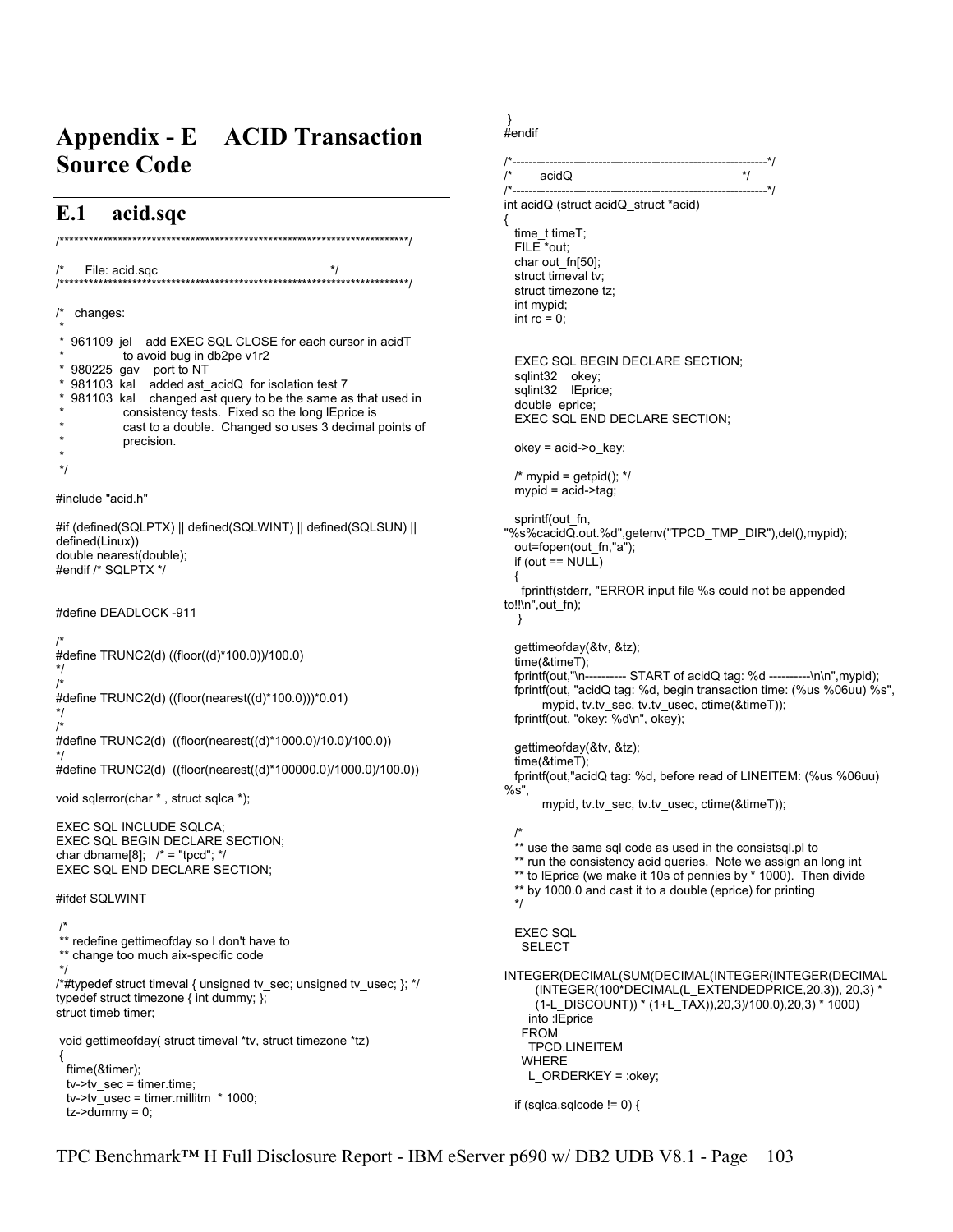```
 rc = sqlca.sqlcode; 
     fprintf(out,"acidQ **ERROR** sqlcode = %d\n",sqlca.sqlcode); 
    sqlerror("acidQ: select sum(l_extendedprice)", &sqlca);
     goto Qerror; 
 } 
  eprice = (double) Eprice / 1000.0; /* translate to double for printout*/ gettimeofday(&tv, &tz); 
   time(&timeT); 
   fprintf(out,"ACID tag: %d, after read of LINEITEM: (%us %06uu) %s", 
         mypid, tv.tv_sec, tv.tv_usec, ctime(&timeT)); 
   fprintf(out, "okey: %d \t sum(l_extendedprice): %0.3f\n", 
         okey, eprice); 
   EXEC SQL COMMIT; 
  if (sqlca.sqlcode != 0) {
     rc = sqlca.sqlcode; 
     fprintf(out,"acidQ **ERROR** sqlcode = %d\n",sqlca.sqlcode); 
     sqlerror("acidQ: COMMIT", &sqlca); 
     goto Qerror; 
 } 
   acid->l_extendedprice = eprice; 
  rc = 0:
   goto Qexit; 
  Qerror: 
   EXEC SQL rollback work; 
   if (sqlca.sqlcode != 0) sqlerror("acidQ: ROLLBACK FAILED", &sqlca); 
  Qexit: 
   fprintf(out,"\n---------- END of acidQ tag: %d ----------\n\n",mypid); 
   fflush(out);fclose(out); 
   return(rc); 
} 
/*--------------------------------------------------------------*/ 
\frac{1}{2} ast_acidQ \frac{1}{2} \frac{1}{2} \frac{1}{2} \frac{1}{2} \frac{1}{2} \frac{1}{2} \frac{1}{2} \frac{1}{2} \frac{1}{2} \frac{1}{2} \frac{1}{2} \frac{1}{2} \frac{1}{2} \frac{1}{2} \frac{1}{2} \frac{1}{2} \frac{1}{2} \frac{1}{2} \frac{1}{2} \frac{1}{2} /*--------------------------------------------------------------*/ 
int ast_acidQ (struct acidQ_struct *acid) 
{ 
   time_t timeT; 
   FILE *out; 
   char out_fn[50]; 
  struct timeval tv;
   struct timezone tz; 
   int mypid; 
  int rc = 0:
   EXEC SQL BEGIN DECLARE SECTION; 
   double ast_lEprice; 
   double ast_eprice; 
   EXEC SQL END DECLARE SECTION; 
  /* mypid = qetpid(); */ mypid = acid->tag; 
  sprintf(out_fn,
"%s%cast_acidQ.out.%d",getenv("TPCD_TMP_DIR"),del(),mypid); 
  out=fopen(out_fn,"a");
   gettimeofday(&tv, &tz); 
   time(&timeT); 
   fprintf(out,"\n---------- START of ast_acidQ tag: %d ----------
\n\n",mypid); 
   fprintf(out, "ast_acidQ tag: %d, begin transaction time: (%us %06uu) 
%s", 
         mypid, tv.tv_sec, tv.tv_usec, ctime(&timeT)); 
                                                                                                     gettimeofday(&tv, &tz); 
                                                                                                     time(&timeT); 
                                                                                                     fprintf(out,"ast_acidQ tag: %d, before read of LINEITEM: (%us 
                                                                                                  %06uu) %s", 
                                                                                                          mypid, tv.tv_sec, tv.tv_usec, ctime(&timeT));
                                                                                                     /* 
                                                                                                     ** use the same query acidQ except don't select for specfic okey. 
                                                                                                    ** this ensures that the ast will be used instead of the base table
                                                                                                    ** Have to use ast_IEprice as double since this sum is so big
                                                                                                   */ 
                                                                                                     EXEC SQL 
                                                                                                       SELECT 
                                                                                                        SUM ( L_EXTENDEDPRICE*(1-L_DISCOUNT)*(1 + L_TAX)) 
                                                                                                        into :ast_lEprice 
                                                                                                      FROM
                                                                                                        TPCD.LINEITEM; 
                                                                                                    if (sqlca.sqlcode != 0) {
                                                                                                       rc = sqlca.sqlcode; 
                                                                                                       fprintf(out,"ast_acidQ **ERROR** sqlcode = %d\n",sqlca.sqlcode); 
                                                                                                       sqlerror("ast_acidQ: select sum(l_extendedprice)", &sqlca); 
                                                                                                       goto Qerror; 
                                                                                                     } 
                                                                                                     ast_eprice = ast_lEprice; /* use ast_eprice for printout to be 
                                                                                                  consistent*/ 
                                                                                                     gettimeofday(&tv, &tz); 
                                                                                                     time(&timeT); 
                                                                                                     fprintf(out,"AST_ACID tag: %d, after read of LINEITEM: (%us 
                                                                                                  %06uu) %s", 
                                                                                                           mypid, tv.tv_sec, tv.tv_usec, ctime(&timeT)); 
                                                                                                     fprintf(out, "sum(l_extendedprice): %0.3f\n", 
                                                                                                           ast_eprice); 
                                                                                                     EXEC SQL COMMIT; 
                                                                                                    if (sqlca.sqlcode != 0) {
                                                                                                       rc = sqlca.sqlcode; 
                                                                                                       fprintf(out,"ast_acidQ **ERROR** sqlcode = %d\n",sqlca.sqlcode); 
                                                                                                       sqlerror("ast_acidQ: COMMIT", &sqlca); 
                                                                                                       goto Qerror; 
                                                                                                   } 
                                                                                                     acid->l_extendedprice = ast_eprice; 
                                                                                                    rc = 0;
                                                                                                     goto Qexit; 
                                                                                                    Qerror: 
                                                                                                     EXEC SQL rollback work; 
                                                                                                     if (sqlca.sqlcode != 0) sqlerror("ast_acidQ: ROLLBACK FAILED", 
                                                                                                  &sqlca); 
                                                                                                    Qexit: 
                                                                                                     fprintf(out,"\n---------- END of ast_acidQ tag: %d ----------\n\n",mypid); 
                                                                                                     fflush(out);fclose(out); 
                                                                                                     return(rc); 
                                                                                                  } 
                                                                                                  /*--------------------------------------------------------------*/ 
                                                                                                  \frac{1}{2} acidT \frac{1}{2} acidT \frac{1}{2} \frac{1}{2} \frac{1}{2} \frac{1}{2} \frac{1}{2} \frac{1}{2} \frac{1}{2} \frac{1}{2} \frac{1}{2} \frac{1}{2} \frac{1}{2} \frac{1}{2} \frac{1}{2} \frac{1}{2} \frac{1}{2} \frac{1}{2} \frac{1}{2} \frac{1}{2} \frac{1}{2}/*--------------------------------------------------------------*/ 
                                                                                                  int acidT (struct acidT_struct *acid) 
                                                                                                  { 
                                                                                                     time_t timeT; 
                                                                                                     FILE *out; 
                                                                                                    char out_fn[50];
                                                                                                     struct timeval tv; 
                                                                                                     struct timezone tz; 
                                                                                                     int mypid; 
                                                                                                    int rc = 0:
```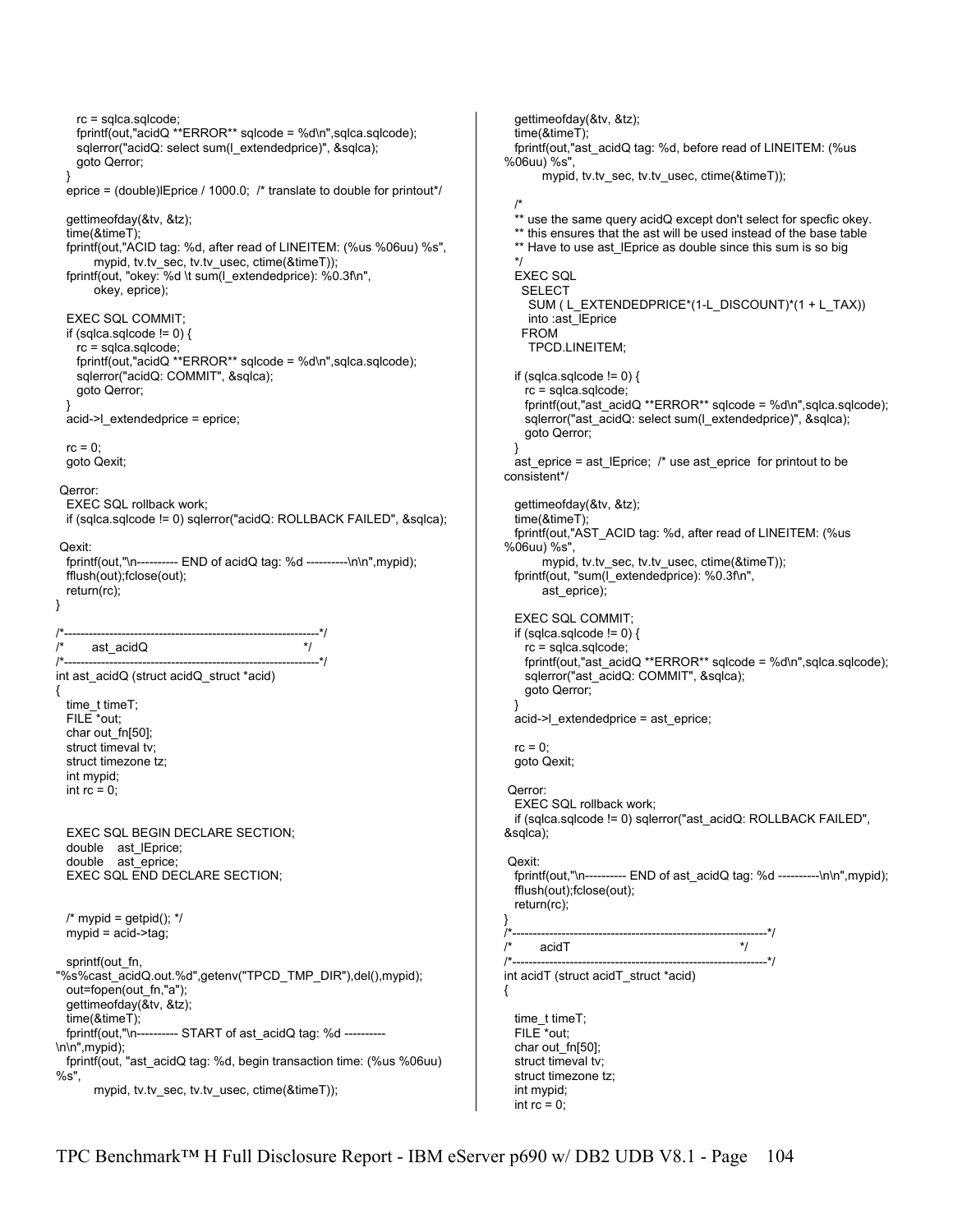EXEC SQL BEGIN DECLARE SECTION; sqlint32 o key, l key, delta; sqlint32 l\_partkey, l\_suppkey; double l\_quantity, l\_tax, l\_discount, l\_extendedprice; double o\_totalprice; double new\_quantity, rprice, cost, new\_extprice, new\_ototal, ototal; EXEC SQL END DECLARE SECTION; EXEC SQL DECLARE I cursor CURSOR FOR SELECT l\_partkey, l\_suppkey, l\_quantity, l\_tax, l\_discount, l\_extendedprice FROM tpcd.lineitem WHERE  $\vdash$  orderkey = :o\_key AND  $\mid$  linenumber = :  $\mid$  key FOR UPDATE OF I\_extendedprice, I\_quantity; EXEC SQL DECLARE o\_cursor CURSOR FOR SELECT o\_totalprice FROM tpcd.orders WHERE o orderkey = : o key FOR UPDATE OF o\_totalprice; if (acid->termination < 0 || acid->termination > 3) acid->termination =  $0^{\circ}$  o\_key = acid->o\_key;  $\log$  = acid->l key; delta = acid->delta; if (acid->logging) {  $/*$  mypid = getpid();  $*$ / mypid = acid->tag; sprintf(out\_fn, "%s%cacidT.out.%d",getenv("TPCD\_TMP\_DIR"),del(),mypid); out=fopen(out\_fn,"a"); gettimeofday(&tv, &tz); time(&timeT); fprintf(out,"\n---------- START of acidT tag: %d ----------\n\n",mypid); fprintf(out, "acidT tag: %d, begin transaction time: (%us %06uu) %s", mypid, tv.tv\_sec, tv.tv\_usec, ctime(&timeT)); fprintf(out, "o\_key: %d\tl\_key: %d\tdelta: %d\n", o\_key, l\_key, delta); } #ifdef DEBUG printf("o\_key: %d\tl\_key: %d\tdelta: %d\n", o\_key, l\_key, delta); #endif retry\_tran: if (acid->logging) { gettimeofday(&tv, &tz); time(&timeT); fprintf(out,"acidT tag: %d, before read of LINEITEM: (%us %06uu) %s", mypid, tv.tv\_sec, tv.tv\_usec, ctime(&timeT)); } EXEC SQL OPEN I cursor: if (sqlca.sqlcode  $!= 0$ ) {  $if(sq)$ ca.sqlcode == DEADLOCK) goto retry tran; rc = sqlca.sqlcode; if (acid->logging) { fprintf(out,"acidT \*\*ERROR\*\* sqlcode = %d\n",sqlca.sqlcode); } else { fprintf(stderr,"acidT \*\*ERROR\*\* sqlcode = %d\n",sqlca.sqlcode); } /\* endif \*/ sqlerror("acidT: OPEN l\_cursor", &sqlca); goto Terror;

```
 }
```
 EXEC SQL FETCH l\_cursor INTO :l\_partkey, :l\_suppkey, :l\_quantity, :l\_tax, :l\_discount, :l\_extendedprice; if (sqlca.sqlcode  $!= 0$ ) if(sqlca.sqlcode == DEADLOCK) goto retry\_tran; rc = sqlca.sqlcode; if (acid->logging) { fprintf(out,"acidT \*\*ERROR\*\* sqlcode = %d\n",sqlca.sqlcode); } else { fprintf(stderr,"acidT \*\*ERROR\*\* sqlcode = %d\n",sqlca.sqlcode); } /\* endif \*/ sqlerror("acidT: FETCH I\_cursor", &sqlca); goto Terror; } #ifdef DEBUG printf("l\_quantity = %0.3f\n",l\_quantity); printf("I\_tax = %0.3f \n", I\_tax); printf("l\_discount = %0.3f \n",l\_discount); printf("l\_extendedprice = %0.3f \n", l\_extendedprice); #endif if (acid->logging) { gettimeofday(&tv, &tz); time(&timeT); fprintf(out,"acidT tag: %d, after read of LINEITEM: (%us %06uu)  $%s"$ mypid, tv.tv\_sec, tv.tv\_usec, ctime(&timeT)); fprintf(out, "l\_partkey: %d l\_suppkey: %d l\_quantity: %0.3f\nl\_tax: %0.3f l\_discount: %0.3f l\_extendedprice: %0.3f\n", l\_partkey, l\_suppkey, l\_quantity, l\_tax, l\_discount, l\_extendedprice); } rprice = TRUNC2( l\_extendedprice/l\_quantity ); cost = TRUNC2( rprice \* delta ); new  $ext{price} = 1$  extendedprice + cost;  $new_quantity = l_quantity + delta;$ #ifdef DEBUG printf("rprice = %0.3f\n", rprice );  $print("cost = %0.3f\cdot n", cost);$ printf("new\_extprice =  $%0.3$ f\n", new\_extprice ); printf("new\_quantity = %0.3f\n", new\_quantity ); #endif EXEC SQL UPDATE tpcd.lineitem SET l\_extendedprice = :new\_extprice,  $l$  quantity = :new quantity WHERE CURRENT OF l\_cursor; if (sqlca.sqlcode  $!= 0$ ) { if(sqlca.sqlcode == DEADLOCK) goto retry\_tran; rc = sqlca.sqlcode; if (acid->logging) { fprintf(out,"acidT \*\*ERROR\*\* sqlcode = %d\n",sqlca.sqlcode); } else { fprintf(stderr,"acidT \*\*ERROR\*\* sqlcode = %d\n",sqlca.sqlcode); } /\* endif \*/ sqlerror("acidT: UPDATE l\_cursor", &sqlca); goto Terror; } if (acid->logging) { gettimeofday(&tv, &tz);

time(&timeT);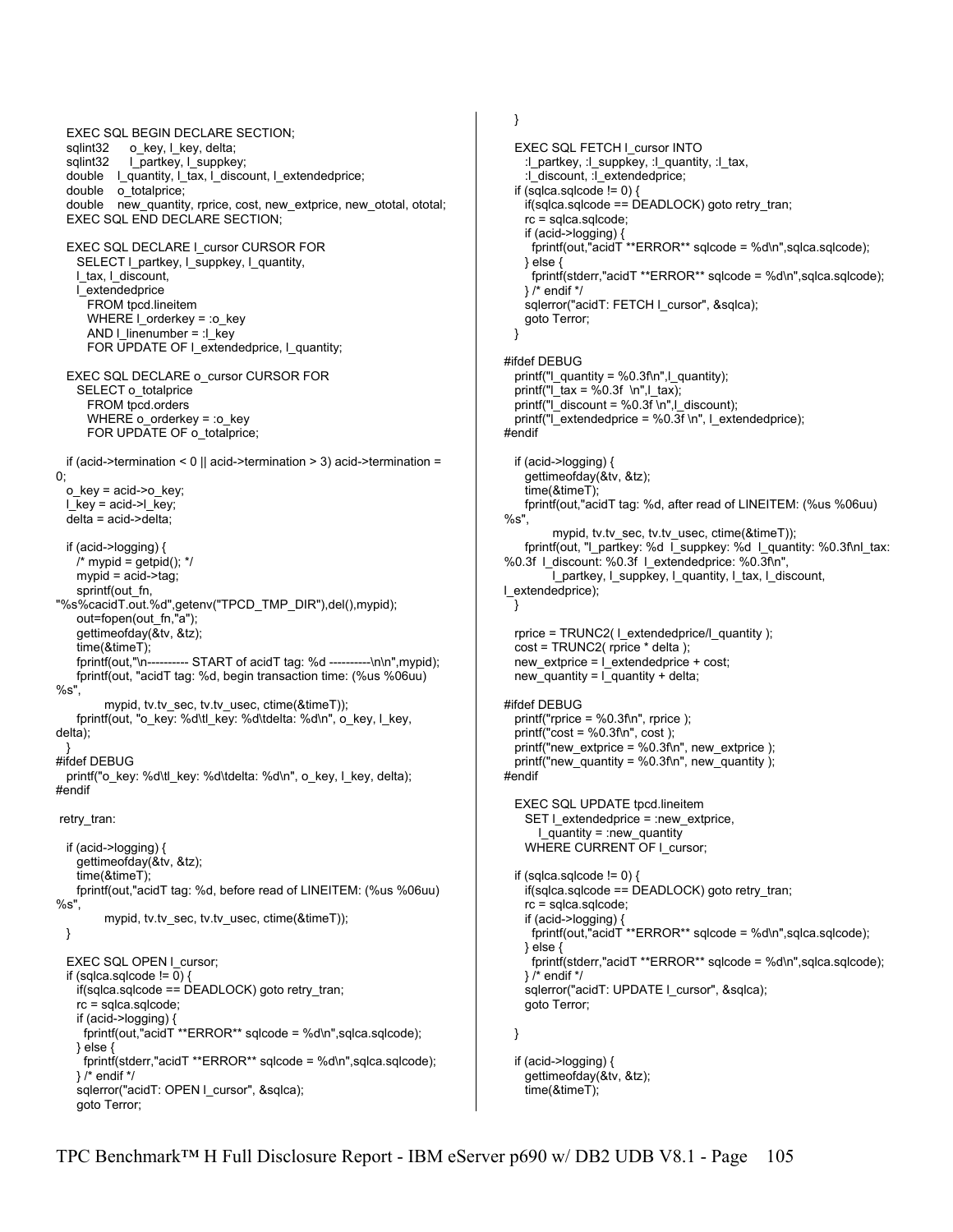fprintf(out,"acidT tag: %d, after update of LINEITEM: (%us %06uu) %s", mypid, tv.tv\_sec, tv.tv\_usec, ctime(&timeT)); fprintf(out, "updated l\_extendedprice: %0.3f\n", new\_extprice ); fprintf(out, "updated I quantity: %0.3f\n", new\_quantity ); } /\* if (acid->termination ==  $0$ ) { EXEC SQL CLOSE L\_CURSOR; EXEC SQL CLOSE O\_CURSOR; EXEC SQL COMMIT; if (sqlca.sqlcode  $!= 0$ ) { if(sqlca.sqlcode == DEADLOCK) goto retry\_tran; rc = sqlca.sqlcode; if (acid->logging) {  $fprint(out, "acidT **ERROR**q, q, l, q, d)$ ",sqlca.sqlcode); } else { fprintf(stderr,"acidT \*\*ERROR\*\* sqlcode = %d\n",sqlca.sqlcode); } sqlerror("acidT: COMMIT", &sqlca); goto Terror; } } \*/ if (acid->logging) { gettimeofday(&tv, &tz); time(&timeT); fprintf(out,"acidT tag: %d, before read of ORDER: (%us %06uu) %s", mypid, tv.tv\_sec, tv.tv\_usec, ctime(&timeT)); } EXEC SQL OPEN o\_cursor; if (sqlca.sqlcode  $!= 0$ ) { if(sqlca.sqlcode == DEADLOCK) goto retry\_tran; rc = sqlca.sqlcode; if (acid->logging) { fprintf(out,"acidT \*\*ERROR\*\* sqlcode = %d\n",sqlca.sqlcode); } else { fprintf(stderr,"acidT \*\*ERROR\*\* sqlcode = %d\n",sqlca.sqlcode); } /\* endif \*/ sqlerror("acidT: OPEN o\_cursor", &sqlca); goto Terror; } EXEC SQL FETCH o\_cursor INTO :o\_totalprice; if (sqlca.sqlcode  $!= 0$ ) { if(sqlca.sqlcode == DEADLOCK) goto retry\_tran; rc = sqlca.sqlcode; if (acid->logging) { fprintf(out,"acidT \*\*ERROR\*\* sqlcode = %d\n",sqlca.sqlcode); } else { fprintf(stderr,"acidT \*\*ERROR\*\* sqlcode = %d\n",sqlca.sqlcode); } sqlerror("acidT: FETCH o\_cursor", &sqlca); goto Terror; } #ifdef DEBUG printf("o\_totalprice = %0.3f\n",o\_totalprice); #endif if (acid->logging) { gettimeofday(&tv, &tz); time(&timeT); fprintf(out,"acidT tag: %d, after read of ORDER: (%us %06uu) %s", mypid, tv.tv\_sec, tv.tv\_usec, ctime(&timeT));

 fprintf(out, "o\_totalprice: %0.3f\n", o\_totalprice); } #ifdef DEBUG { double zeroone= l\_extendedprice \* (1.0- l\_discount); double zeroonetimes= (l\_extendedprice \* (1.0- l\_discount))\*100.0; double firstone = TRUNC2(l\_extendedprice \* (1.0-l\_discount)); double notone= TRUNC2 (1 extendedprice \* (1.0-l\_discount)) \* (1.0+l\_tax); double secondone= TRUNC2( TRUNC2( l\_extendedprice \* (1.0 l\_discount) ) \* (1.0+l\_tax) ); printf("firstone= %f\n", firstone); printf("zeroone= %f\n", zeroone); printf("zeroonetimes= %f\n", zeroonetimes); printf("notone= %f\n", notone); printf("secondone= %f\n", secondone); } #endif ototal = o\_totalprice - TRUNC2( TRUNC2( l\_extendedprice \* (1-l\_discount) ) \*  $(1+|$  tax) ): new\_ototal = TRUNC2( new\_extprice \* (1.0-l\_discount) ); new\_ototal = TRUNC2( new\_ototal  $*$  (1.0+l\_tax) ); new\_ototal = ototal + new\_ototal; #ifdef DEBUG printf("o\_totalprince= %f\n",o\_totalprice); printf("ototal= %0.3f\n",ototal); printf("ototal= %f\n",ototal); printf("new\_ototal= %0.3f\n",new\_ototal); #endif EXEC SQL UPDATE tpcd.orders SET o\_totalprice = :new\_ototal WHERE CURRENT OF o\_cursor; if (sqlca.sqlcode  $!= 0$ ) { if(sqlca.sqlcode == DEADLOCK) goto retry\_tran; rc = sqlca.sqlcode; if (acid->logging) { fprintf(out,"acidT \*\*ERROR\*\* sqlcode = %d\n",sqlca.sqlcode); } else { fprintf(stderr,"acidT \*\*ERROR\*\* sqlcode = %d\n",sqlca.sqlcode); } /\* endif \*/ sqlerror("acidT: UPDATE o\_cursor", &sqlca); goto Terror; } if (acid->logging) { gettimeofday(&tv, &tz); time(&timeT); fprintf(out,"acidT tag: %d, after update of ORDER: (%us %06uu) %s", mypid, tv.tv\_sec, tv.tv\_usec, ctime(&timeT)); fprintf(out, "updated o\_totalprice: %0.3f\n", new\_ototal) ; } /\* \*\* why is this code in here? we don't want to \*\* commit until the history table has been updated as well if (acid->termination ==  $0$ ) { EXEC SQL CLOSE L\_CURSOR; EXEC SQL CLOSE O\_CURSOR; EXEC SQL COMMIT; if (sqlca.sqlcode  $!= 0$ ) if(sqlca.sqlcode == DEADLOCK) goto retry\_tran; rc = sqlca.sqlcode; if (acid->logging) { fprintf(out,"acidT \*\*ERROR\*\* sqlcode = %d\n",sqlca.sqlcode); } else {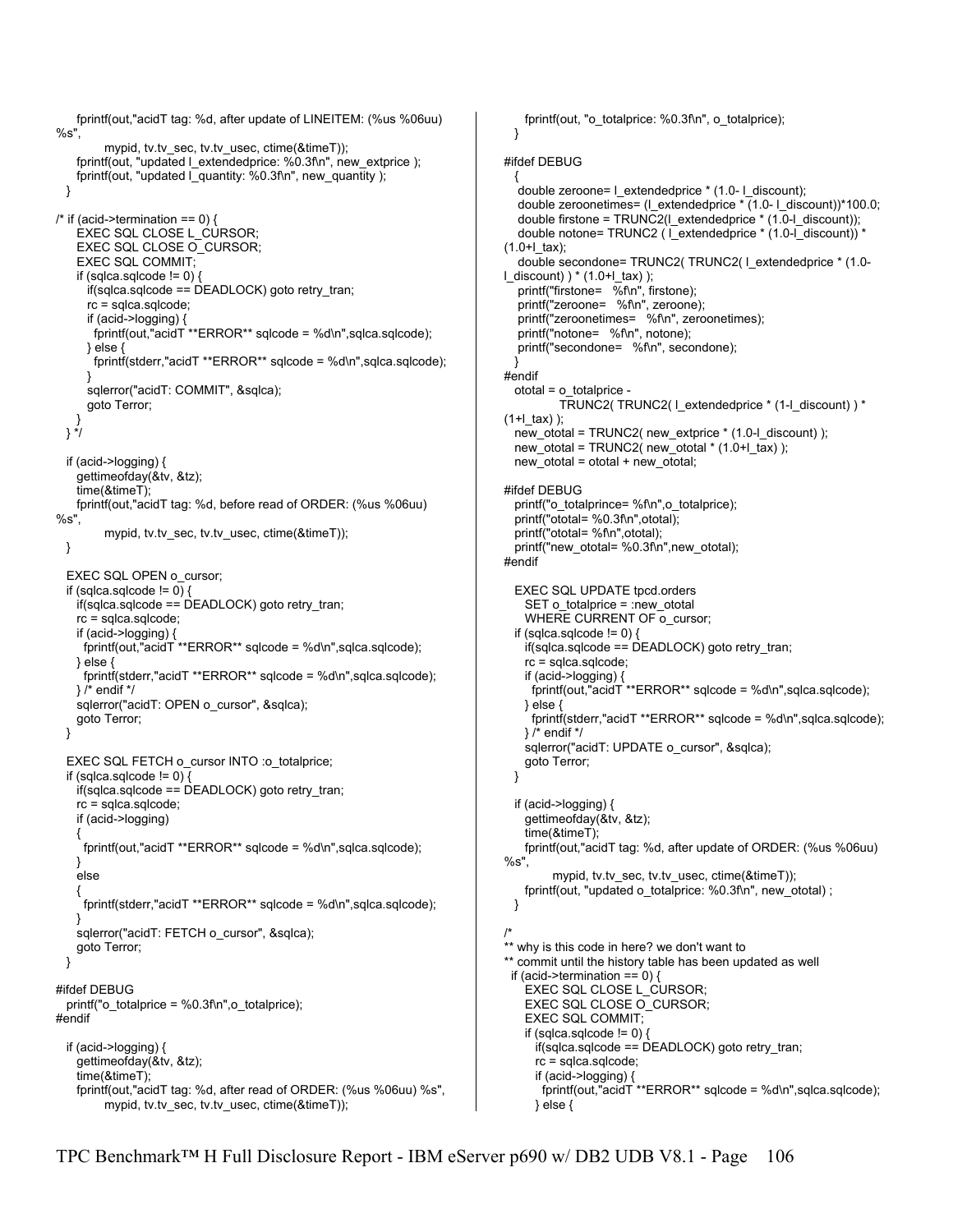```
 fprintf(stderr,"acidT **ERROR** sqlcode = %d\n",sqlca.sqlcode); 
 } 
      sqlerror("acidT: COMMIT", &sqlca); 
      goto Terror; 
    } 
 } 
*/ 
   if (acid->logging) { 
     gettimeofday(&tv, &tz); 
     time(&timeT); 
     fprintf(out,"acidT tag: %d, before insert into HISTORY: (%us 
%06uu) %s", 
          mypid, tv.tv_sec, tv.tv_usec, ctime(&timeT)); 
  } 
   EXEC SQL INSERT INTO tpcd.history values 
     (:l_partkey, :l_suppkey, :o_key, :l_key, :delta, CURRENT 
TIMESTAMP); 
  if (sqlca.sqlcode != 0) {
     if(sqlca.sqlcode == DEADLOCK) goto retry_tran; 
     rc = sqlca.sqlcode; 
     if (acid->logging) { 
      fprintf(out,"acidT **ERROR** sqlcode = %d\n",sqlca.sqlcode); 
     } else { 
      fprintf(stderr,"acidT **ERROR** sqlcode = %d\n",sqlca.sqlcode); 
    } /* endif */ 
    sqlerror("acidT: INSERT INTO history", &sqlca); 
    goto Terror; 
  } 
   if (acid->logging) { 
     gettimeofday(&tv, &tz); 
     time(&timeT); 
     fprintf(out,"acidT tag: %d, after insert into HISTORY: (%us %06uu) 
%s", 
          mypid, tv.tv_sec, tv.tv_usec, ctime(&timeT)); 
  } 
  /* sleep for 1 second for 80% of the transactions */ 
#ifdef SQLWINT 
  if ( ((rand() % (100)) + 1) < 80 ) sleep(1);
#else 
 if ( ((random() % (100)) + 1) < 80 ) sleep(1);
#endif 
   switch (acid->termination) { 
   case 1: 
     { 
      if (acid->logging) 
      { 
       gettimeofday(&tv, &tz); 
       time(&timeT); 
       fprintf(out,"acidT tag: %d, wait before COMMIT: (%us %06uu) 
%s" mypid, tv.tv_sec, tv.tv_usec, ctime(&timeT)); 
      } 
    } 
    sleep(60); 
   case 0: 
     /* gjc@011214 */ 
     if (acid->logging) { 
      gettimeofday(&tv, &tz); 
      time(&timeT); 
      fprintf(out,"acidT tag: %d, immediately before closing cursors: 
(%us %06uu) %s", 
            mypid, tv.tv_sec, tv.tv_usec, ctime(&timeT)); 
 } 
     EXEC SQL CLOSE L_CURSOR;
```

```
 /* gjc@011214. */ 
   if (sqlca.sqlcode != 0) {
      if(sqlca.sqlcode == DEADLOCK) goto retry_tran; 
      rc = sqlca.sqlcode; 
      if (acid->logging) { 
        fprintf(out,"acidT **ERROR** sqlcode = %d\n",sqlca.sqlcode); 
      } else { 
        fprintf(stderr,"acidT **ERROR** sqlcode = %d\n",sqlca.sqlcode); 
      } /* endif */ 
      sqlerror("acidT: Close L_CURSOR", &sqlca); 
      goto Terror; 
    } 
    EXEC SQL CLOSE O_CURSOR; 
    /* gjc@011214. */ 
   if (sqlca.sqlcode != 0) {
      if(sqlca.sqlcode == DEADLOCK) goto retry_tran; 
      rc = sqlca.sqlcode; 
      if (acid->logging) { 
        fprintf(out,"acidT **ERROR** sqlcode = %d\n",sqlca.sqlcode); 
      } else { 
        fprintf(stderr,"acidT **ERROR** sqlcode = %d\n",sqlca.sqlcode); 
      } /* endif */ 
     sqlerror("acidT: Close O_CURSOR", &sqlca);
      goto Terror; 
    } 
    if (acid->logging) { 
      gettimeofday(&tv, &tz); 
      time(&timeT); 
      fprintf(out,"acidT tag: %d, immediately before COMMIT: (%us 
%06uu) %s", 
           mypid, tv.tv_sec, tv.tv_usec, ctime(&timeT)); 
 } 
    EXEC SQL COMMIT; 
   if (sqlca.sqlcode != 0) {
      if(sqlca.sqlcode == DEADLOCK) goto retry_tran; 
      rc = sqlca.sqlcode; 
      if (acid->logging) { 
        fprintf(out,"acidT **ERROR** sqlcode = %d\n",sqlca.sqlcode); 
      } else { 
        fprintf(stderr,"acidT **ERROR** sqlcode = %d\n",sqlca.sqlcode); 
      } /* endif */ 
      sqlerror("acidT: COMMIT", &sqlca); 
      goto Terror; 
 } 
    if (acid->logging) { 
      gettimeofday(&tv, &tz); 
      time(&timeT); 
      fprintf(out,"acidT tag: %d, after COMMIT: (%us %06uu) %s", 
            mypid, tv.tv_sec, tv.tv_usec, ctime(&timeT)); 
 } 
    break; 
   case 3: 
    if (acid->logging) { 
      gettimeofday(&tv, &tz); 
      time(&timeT); 
      fprintf(out,"acidT tag: %d, wait before ROLLBACK: (%us %06uu) 
%s", 
            mypid, tv.tv_sec, tv.tv_usec, ctime(&timeT)); 
 } 
    sleep(60); 
   case 2: 
    if (acid->logging) { 
      gettimeofday(&tv, &tz); 
      time(&timeT); 
      fprintf(out,"acidT tag: %d, immediately before closing cursors: 
(%us %06uu) %s", 
            mypid, tv.tv_sec, tv.tv_usec, ctime(&timeT)); 
    }
```
TPC Benchmark™ H Full Disclosure Report - IBM eServer p690 w/ DB2 UDB V8.1 - Page 107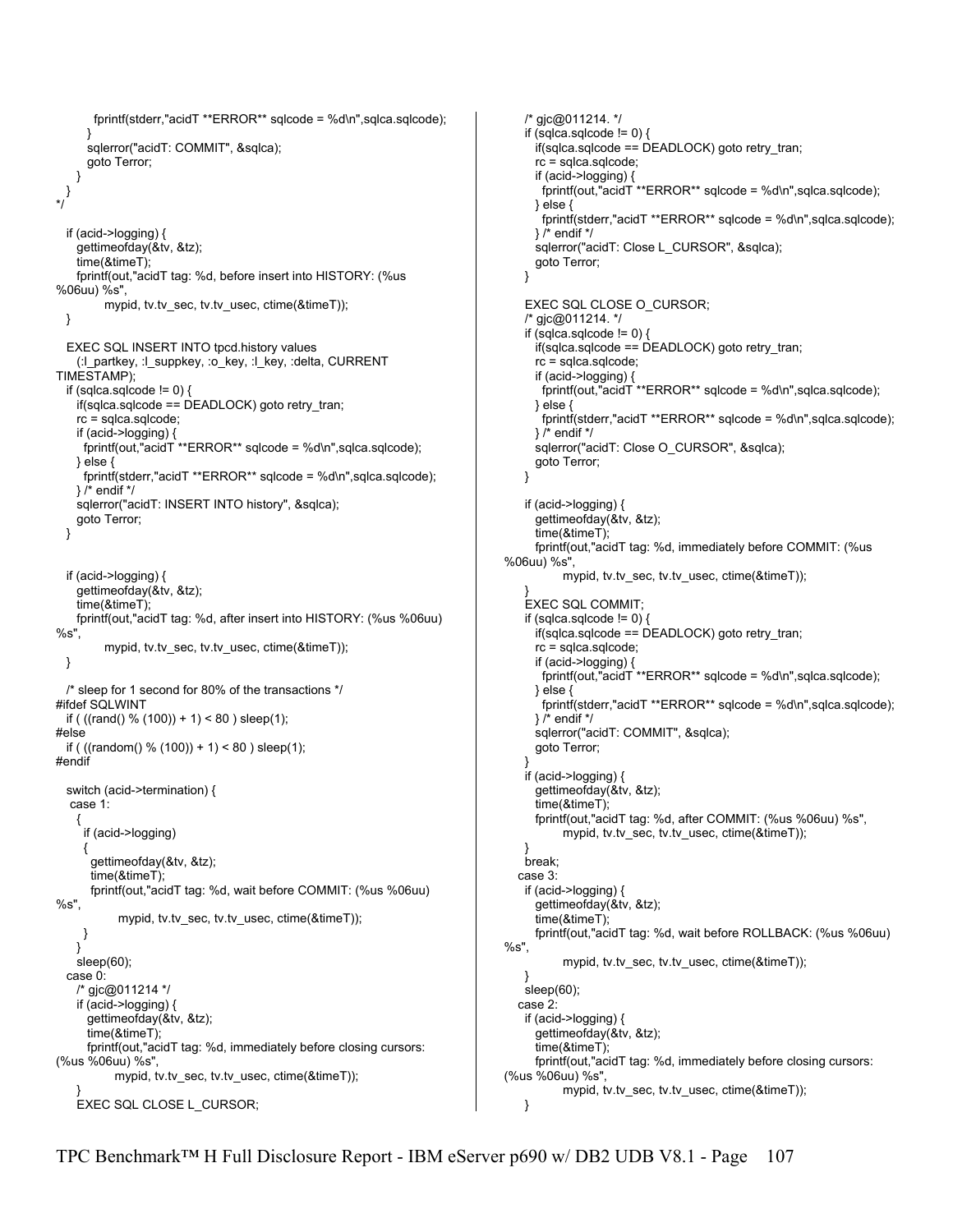```
 EXEC SQL CLOSE L_CURSOR; 
     /* gjc@011214. */ 
    if (sqlca.sqlcode != 0) {
      if(sqlca.sqlcode == DEADLOCK) goto retry_tran; 
      rc = sqlca.sqlcode; 
      if (acid->logging) { 
        fprintf(out,"acidT **ERROR** sqlcode = %d\n",sqlca.sqlcode); 
      } else { 
        fprintf(stderr,"acidT **ERROR** sqlcode = %d\n",sqlca.sqlcode); 
      } /* endif */ 
      sqlerror("acidT: Close L_CURSOR", &sqlca); 
      goto Terror; 
 } 
     EXEC SQL CLOSE O_CURSOR; 
     /* gjc@011214. */ 
    if (sqlca.sqlcode != 0) {
       if(sqlca.sqlcode == DEADLOCK) goto retry_tran; 
      rc = sqlca.sqlcode; 
      if (acid->logging) { 
        fprintf(out,"acidT **ERROR** sqlcode = %d\n",sqlca.sqlcode); 
      } else { 
        fprintf(stderr,"acidT **ERROR** sqlcode = %d\n",sqlca.sqlcode); 
      } /* endif */ 
     sqlerror("acidT: Close O_CURSOR", &sqlca);
      goto Terror; 
    } 
     if (acid->logging) { 
      gettimeofday(&tv, &tz); 
       time(&timeT); 
      fprintf(out,"acidT tag: %d, immediately before ROLLBACK: (%us 
%06uu) %s", 
            mypid, tv.tv_sec, tv.tv_usec, ctime(&timeT)); 
 } 
     EXEC SQL rollback work; 
    if (sqlca.sqlcode != 0) {
       if(sqlca.sqlcode == DEADLOCK) goto retry_tran; 
       rc = sqlca.sqlcode; 
      if (acid->logging) { 
        fprintf(out,"acidT **ERROR** sqlcode = %d\n",sqlca.sqlcode); 
      } else { 
        fprintf(stderr,"acidT **ERROR** sqlcode = %d\n",sqlca.sqlcode); 
      } /* endif */ 
      sqlerror("acidT: ROLLBACK", &sqlca); 
      goto Terror; 
 } 
     if (acid->logging) { 
      gettimeofday(&tv, &tz); 
      time(&timeT); 
      fprintf(out,"acidT tag: %d, after ROLLBACK: (%us %06uu) %s", 
           mypid, tv.tv_sec, tv.tv_usec, ctime(&timeT));
    } 
       break; 
  } 
   acid->l_partkey = l_partkey; 
   acid->l_suppkey = l_suppkey; 
   acid->l_quantity = l_quantity; 
  acid->1 tax = l_tax;
  acid->\overline{\phantom{a}} discount = \overline{\phantom{a}} discount:
  acid->l_extendedprice = l_extendedprice; 
 acid-\overline{>o} totalprice = o_totalprice;
 rc = 0; goto Texit; 
 Terror: 
    EXEC SQL CLOSE L_CURSOR; 
   if (sqlca.sqlcode != 0) sqlerror("acidT: Terror close L_CURSOR 
failed", &sqlca);
```

```
 EXEC SQL CLOSE O_CURSOR; 
   if (sqlca.sqlcode != 0) sqlerror("acidT: Terror close O_CURSOR 
failed", &sqlca); 
   EXEC SQL rollback work; 
   if (sqlca.sqlcode != 0) sqlerror("acidT: ROLLBACK FAILED", &sqlca); 
 Texit: 
   if (acid->logging) { 
     fprintf(out,"\n---------- END of acidT tag: %d ----------\n\n",mypid); 
     fflush(out);fclose(out); 
 } 
   return(rc); 
} 
/*--------------------------------------------------------------*/ 
      updateQ */
/*--------------------------------------------------------------*/ 
int updateQ (struct update_struct *us) 
{ 
   FILE *out; 
   time_t timeT; 
  struct timeval tv;
   struct timezone tz; 
   int qnum; 
  int rc = 0;
   int i; 
   int secs2sleep; 
   char buff[256]; 
   struct acidtype {int logging;} a, *acid; 
   EXEC SQL BEGIN DECLARE SECTION; 
   double acctbal; 
   double discount; 
   double price; 
   sqlint32 availqty; 
   sqlint32 size; 
   EXEC SQL END DECLARE SECTION; 
   qnum = us->qnum; 
  acid = <math>8a</math> acid->logging= 1; 
   sprintf(buff, "%s%cupdate.out",getenv("TPCD_TMP_DIR"),del()); 
   out=fopen(buff,"a"); 
   gettimeofday(&tv, &tz); 
  time(&timeT);<br>fprintf(out,"\n--
                      --- START of update ----------\n\n");
   fprintf(out, "update query number: %d, begin transaction time: (%us 
%06uu) %s", 
        qnum, tv.tv_sec, tv.tv_usec, ctime(&timeT)); 
   sqlca.sqlcode = 0; 
  discount = 0.25;
   price = 5000.50; 
   acctbal = 1000.00; 
   availqty = 10; 
  size = 5;
  for (i=1; i \le 2; i++) {
     gettimeofday(&tv, &tz); 
     time(&timeT); 
     fprintf(out,"update query number: %d, pass %d, immediately before 
UPDATE: (%us %06uu) %s", 
          qnum, i, tv.tv_sec, tv.tv_usec, ctime(&timeT)); 
     switch (qnum) 
 {
```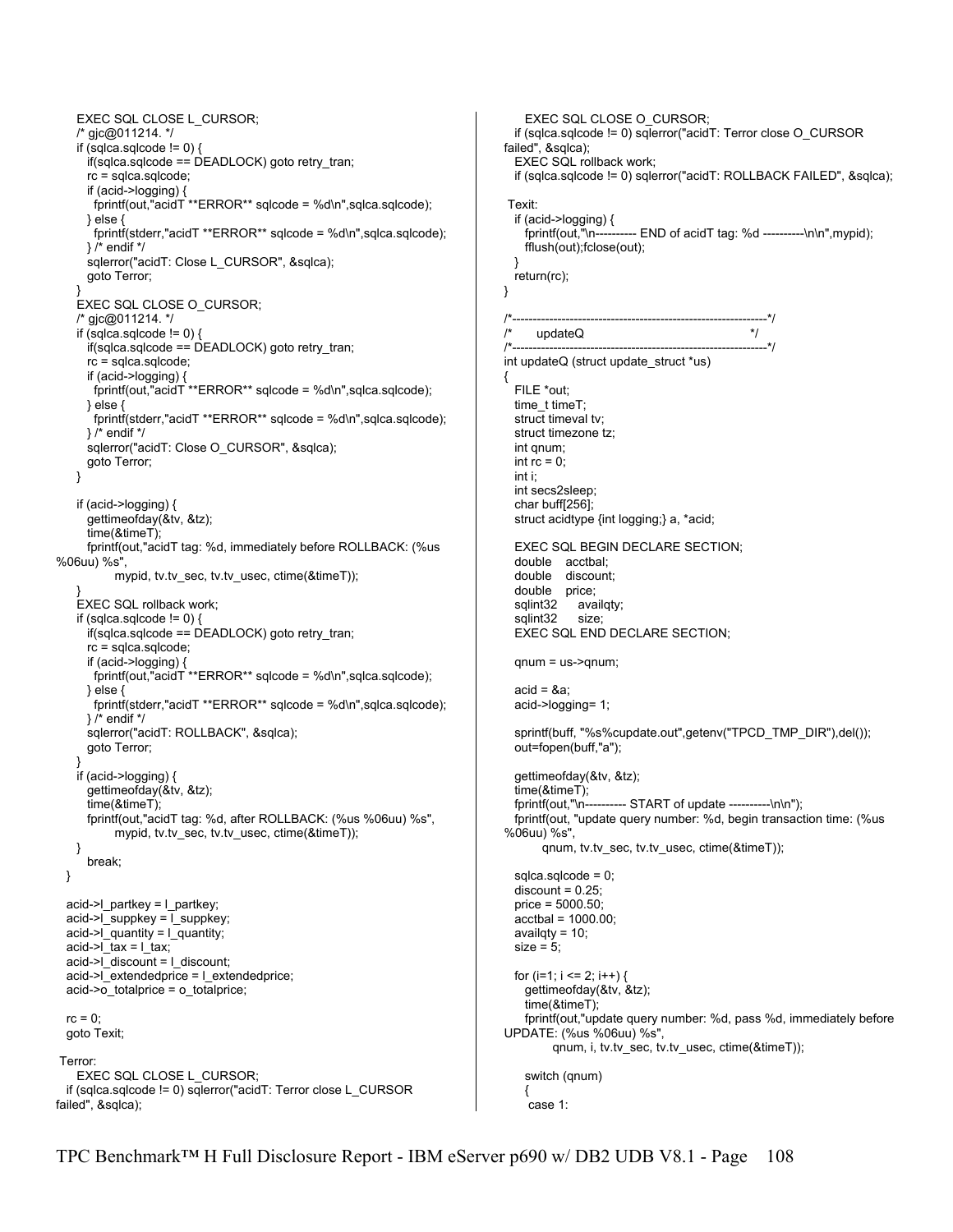```
 { 
       EXEC SQL 
         UPDATE TPCD.LINEITEM set L_DISCOUNT = L_DISCOUNT 
+ :discount 
        WHERE L_ORDERKEY IN (326,512,928,995);
      if (sqlca.sqlcode != 0) {
         rc = sqlca.sqlcode; 
         if (acid->logging) 
\{ fprintf(out,"update query number: %d, pass %d, **ERROR** 
sqlcode = %d\ln",
               qnum, i, sqlca.sqlcode); 
         } 
         else 
 { 
          fprintf(stderr,"update query number: %d, pass %d, 
**ERROR** sqlcode = %d\n", 
               qnum, i, sqlca.sqlcode); 
        } 
         sqlerror("update query number 1", &sqlca); 
         goto Uerror; 
 } 
      discount = discount * (-1); secs2sleep = 300; 
       break; 
     } 
     case 2: 
 { 
       EXEC SQL 
         UPDATE TPCD.SUPPLIER set S_ACCTBAL = S_ACCTBAL + 
:acctbal 
         WHERE S_NAME in 
('Supplier#000000647','Supplier#000000070','Supplier#000000802'); 
      if (sqlca.sqlcode != 0) {
         rc = sqlca.sqlcode; 
         if (acid->logging) 
         { 
          fprintf(out,"update query number: %d, pass %d, **ERROR** 
sqlcode = %d\ln",
               qnum, i, sqlca.sqlcode); 
         } 
         else 
 { 
          fprintf(stderr,"update query number: %d, pass %d, 
**ERROR** sqlcode = %d\n",
               qnum, i, sqlca.sqlcode); 
 } 
         sqlerror("update query number 2", &sqlca); 
         goto Uerror; 
       } 
      accthal = accthal * (-1); secs2sleep = 90; 
       break; 
     } 
     case 3: 
 { 
       EXEC SQL 
         UPDATE TPCD.LINEITEM set L_DISCOUNT = L_DISCOUNT 
+ :discount 
         WHERE L_ORDERKEY IN (260930, 402497, 457859, 509889, 
58117, 
                      538311, 588421, 416167, 97830, 90276); 
      if (sqlca.sqlcode != 0) {
         rc = sqlca.sqlcode; 
         if (acid->logging) 
         { 
          fprintf(out,"update query number: %d, pass %d, **ERROR** 
sqlcode = %d\ln".
               qnum, i, sqlca.sqlcode);
```

```
 } 
        else 
 { 
         fprintf(stderr,"update query number: %d, pass %d, 
**ERROR** sqlcode = %d\n", 
              qnum, i, sqlca.sqlcode); 
 } 
        sqlerror("update query number 3", &sqlca); 
        goto Uerror; 
 } 
     discount = discount * (-1); secs2sleep = 300; 
      break; 
    } 
    case 4: 
    { 
     if ( i == 1 ) {
        EXEC SQL 
          UPDATE TPCD.ORDERS set O_ORDERDATE = 
O_ORDERDATE - 6 MONTHS 
          WHERE O_ORDERKEY = 67461; 
        /* WHERE O_ORDERKEY IN 
(22400,28515,34338,46596,67461,92644,98307);*/ 
      } else { 
        EXEC SQL 
          UPDATE TPCD.ORDERS set O_ORDERDATE = 
O_ORDERDATE + 6 MONTHS 
          WHERE O_ORDERKEY = 67461; 
 } 
     if (sqlca.sqlcode != 0) {
        rc = sqlca.sqlcode; 
        if (acid->logging) 
\{ fprintf(out,"update query number: %d, pass %d, **ERROR** 
sqlcode = %d\ln".
              qnum, i, sqlca.sqlcode); 
 } 
        else 
 { 
         fprintf(stderr,"update query number: %d, pass %d, 
**ERROR** sqlcode = %d\n", 
              qnum, i, sqlca.sqlcode); 
 } 
        sqlerror("update query number 4", &sqlca); 
        goto Uerror; 
 } 
      secs2sleep = 300; 
      break; 
    } 
    case 5: 
 { 
      EXEC SQL 
        UPDATE TPCD.LINEITEM set L_DISCOUNT = L_DISCOUNT 
+ :discount 
        WHERE L_ORDERKEY IN 
(70976,566279,152897,84226,232483); 
     if (sqlca.sqlcode != 0) {
        rc = sqlca.sqlcode; 
        if (acid->logging) 
\{ fprintf(out,"update query number: %d, pass %d, **ERROR** 
sqlcode = %d\ln",
              qnum, i, sqlca.sqlcode); 
 } 
        else 
 { 
         fprintf(stderr,"update query number: %d, pass %d, 
**ERROR** sqlcode = %d\n",
              qnum, i, sqlca.sqlcode); 
        }
```
TPC Benchmark™ H Full Disclosure Report - IBM eServer p690 w/ DB2 UDB V8.1 - Page 109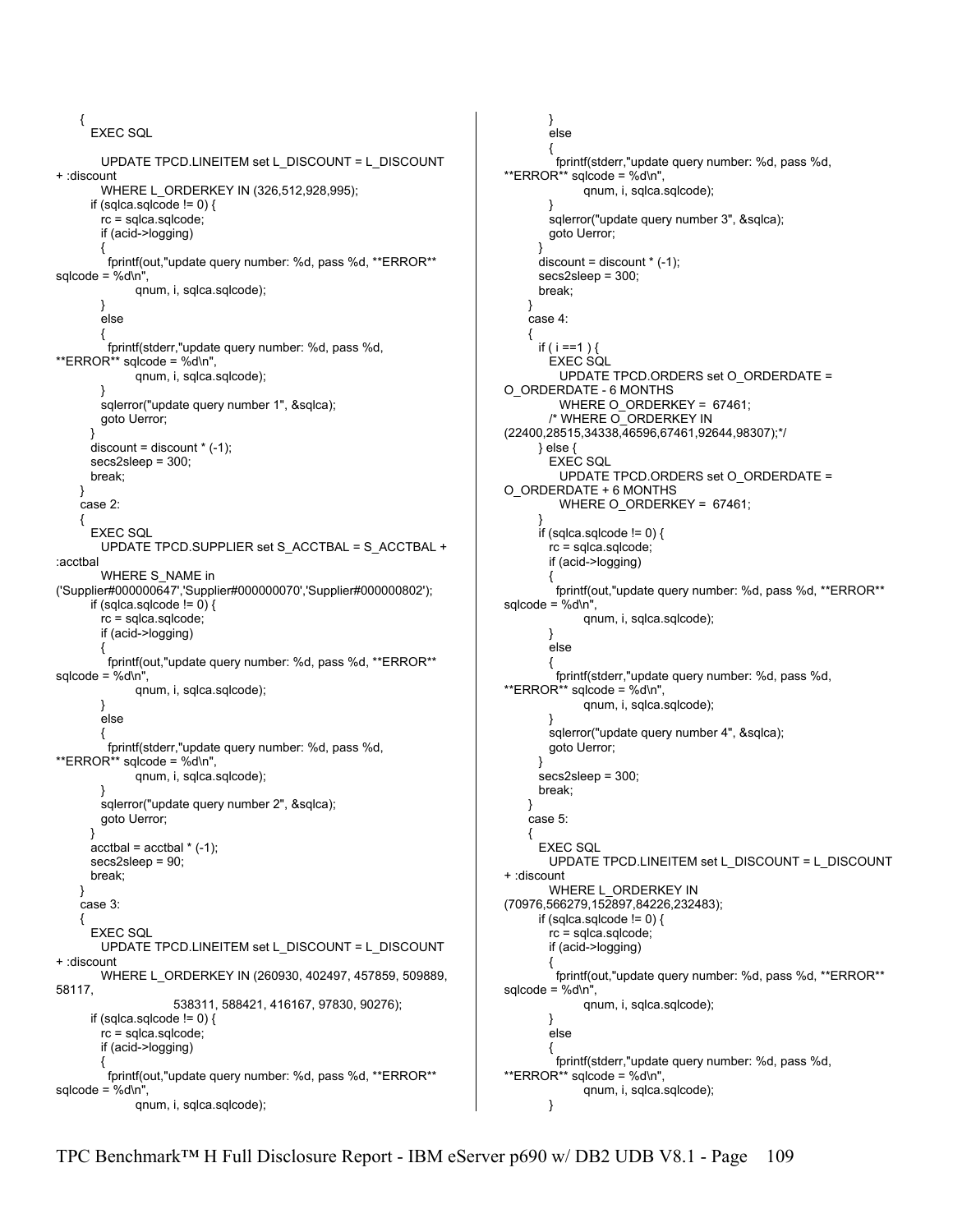```
 sqlerror("update query number 5", &sqlca); 
        goto Uerror; 
       } 
      discount = discount * (-1); secs2sleep = 300; 
       break; 
     } 
     case 6: 
 { 
       EXEC SQL 
        UPDATE TPCD.LINEITEM set L_DISCOUNT = L_DISCOUNT 
+ :discount 
         WHERE L_ORDERKEY in 
(33,131,161,195,229,230,231,323,353,356); 
      if (sqlca.sqlcode != 0) {
         rc = sqlca.sqlcode; 
         if (acid->logging) 
         { 
          fprintf(out,"update query number: %d, pass %d, **ERROR** 
sqlcode = %d\ln",
               qnum, i, sqlca.sqlcode); 
 } 
         else 
 { 
          fprintf(stderr,"update query number: %d, pass %d, 
**ERROR** sqlcode = %d\n", 
               qnum, i, sqlca.sqlcode); 
        } 
         sqlerror("update query number 6", &sqlca); 
        goto Uerror; 
 } 
      discount = discount * (-1); secs2sleep = 300; 
       break; 
     } 
     case 7: 
 { 
       EXEC SQL 
        UPDATE TPCD.LINEITEM set L_DISCOUNT = L_DISCOUNT 
+ :discount 
       WHERE L_ORDERKEY IN
(562917,410659,16550,398401,157634,429920,45411); 
      if (sqlca.sqlcode != 0) {
         rc = sqlca.sqlcode; 
         if (acid->logging) 
         { 
          fprintf(out,"update query number: %d, pass %d, **ERROR** 
sqlcode = %d\ln".
               qnum, i, sqlca.sqlcode); 
        } 
         else 
\{ fprintf(stderr,"update query number: %d, pass %d, 
**ERROR** sqlcode = %d\n", 
               qnum, i, sqlca.sqlcode); 
 } 
         sqlerror("update query number 7", &sqlca); 
        goto Uerror; 
 } 
      discount = discount * (-1):
       secs2sleep = 300; 
       break; 
     } 
     case 8: 
 { 
       EXEC SQL 
        UPDATE TPCD.LINEITEM set L_DISCOUNT = L_DISCOUNT 
+ :discount 
       WHERE L_ORDERKEY IN
(129569,343591,270242,254983,98500,28963);
```

```
if (sqlca.sqlcode != 0) {
        rc = sqlca.sqlcode; 
        if (acid->logging) 
\{ fprintf(out,"update query number: %d, pass %d, **ERROR** 
sqlcode = %d\ln",
              qnum, i, sqlca.sqlcode); 
 } 
        else 
\{ fprintf(stderr,"update query number: %d, pass %d, 
**ERROR** sqlcode = %d\n", 
               qnum, i, sqlca.sqlcode); 
        } 
       sqlerror("update query number 8", &sqlca);
        goto Uerror; 
 } 
     discount = discount * (-1);
      secs2sleep = 300; 
      break; 
    } 
    case 9: 
 { 
       EXEC SQL 
        UPDATE TPCD.LINEITEM set L_DISCOUNT = L_DISCOUNT 
+ :discount 
        WHERE L_ORDERKEY IN 
(113509,232997,246691,379233,448162,32134); 
     if (sqlca.sqlcode != 0) {
        rc = sqlca.sqlcode; 
        if (acid->logging) 
        { 
          fprintf(out,"update query number: %d, pass %d, **ERROR** 
sqlcode = %d\nu",
              qnum, i, sqlca.sqlcode); 
 } 
        else 
 { 
          fprintf(stderr,"update query number: %d, pass %d, 
**ERROR** sqlcode = %d\n", 
               qnum, i, sqlca.sqlcode); 
 } 
        sqlerror("update query number 9", &sqlca); 
        goto Uerror; 
 } 
     discount = discount * (-1); secs2sleep = 300; 
      break; 
    } 
    case 10: 
 { 
      EXEC SQL 
        UPDATE TPCD.LINEITEM set L_DISCOUNT = L_DISCOUNT 
+ :discount 
       WHERE L_ORDERKEY IN
(516487,245411,265799,253025,6914,562020); 
     if (sqlca.sqlcode != 0) {
        rc = sqlca.sqlcode; 
        if (acid->logging) 
\{ fprintf(out,"update query number: %d, pass %d, **ERROR** 
sqlcode = %d\ln",
              qnum, i, sqlca.sqlcode); 
        } 
        else 
\{ fprintf(stderr,"update query number: %d, pass %d, 
**ERROR** sqlcode = %d\n",
```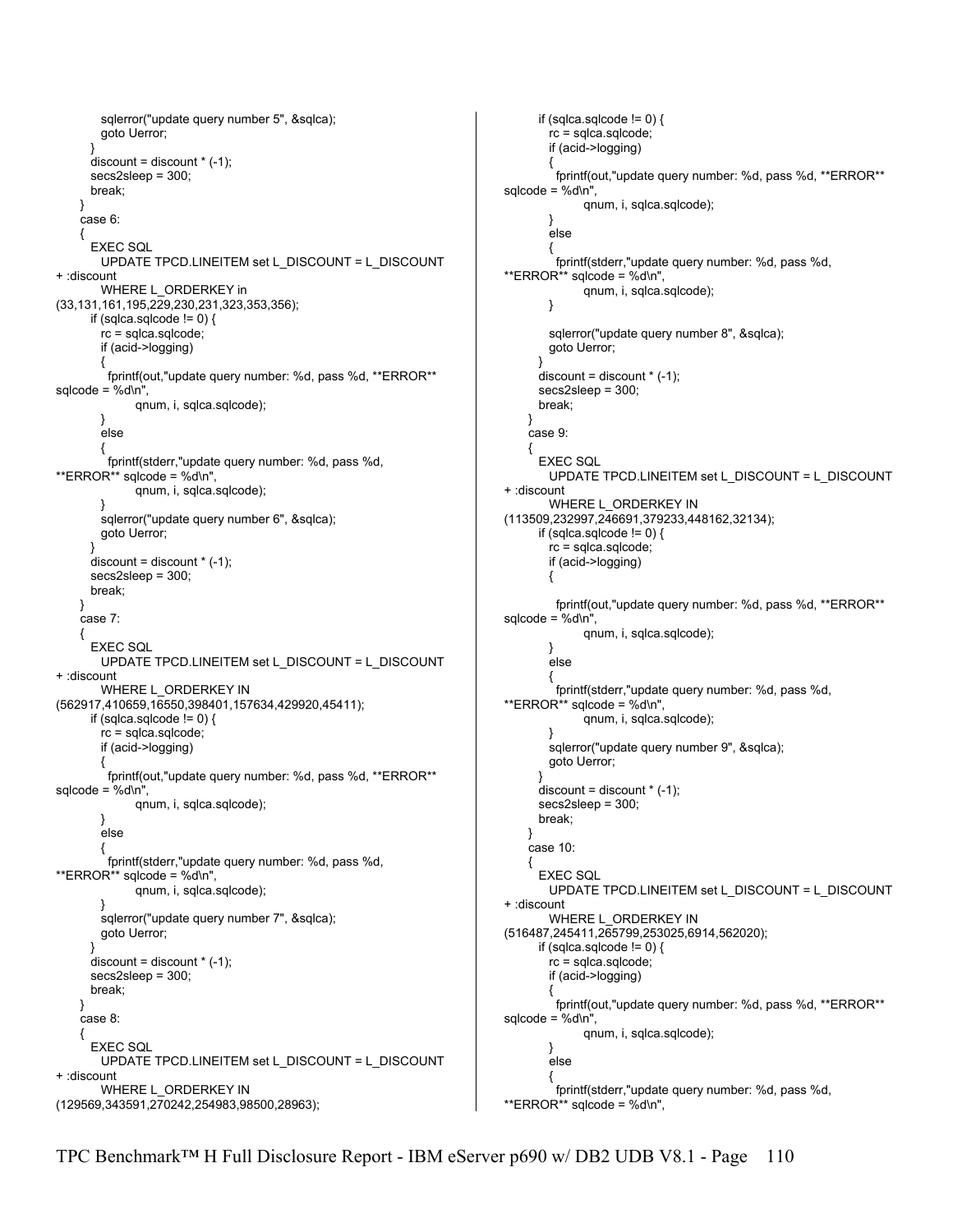```
 qnum, i, sqlca.sqlcode); 
 } 
         sqlerror("update query number 10", &sqlca); 
         goto Uerror; 
       } 
      distance discount = discount * (-1);
       secs2sleep = 300; 
       break; 
     } 
     case 11: 
 { 
       EXEC SQL 
         UPDATE TPCD.PARTSUPP set PS_AVAILQTY = 
PS_AVAILQTY + :availqty
        WHERE PS_PARTKEY IN
(12098,5134,13334,17052,3452,12552,1084,5797); 
      if (sqlca.sqlcode != 0) {
         rc = sqlca.sqlcode; 
         if (acid->logging) 
\{ fprintf(out,"update query number: %d, pass %d, **ERROR** 
sqlcode = %d\nu",
               qnum, i, sqlca.sqlcode); 
         } 
         else 
         { 
          fprintf(stderr,"update query number: %d, pass %d, 
**ERROR** sqlcode = %d\n", 
               qnum, i, sqlca.sqlcode); 
 } 
         sqlerror("update query number 11", &sqlca); 
         goto Uerror; 
       } 
      availqty = availqty * (-1);
      secs2sleep = 180;
       break; 
     } 
     case 12: 
 { 
      if ( i == 1 ) {
         EXEC SQL 
           UPDATE TPCD.LINEITEM set L_RECEIPTDATE = 
L_RECEIPTDATE - 3 YEARS 
          WHERE L_ORDERKEY IN
(33,70,195,355,677,837,960,962,1028); 
       } else { 
         EXEC SQL 
          UPDATE TPCD.LINEITEM set L_RECEIPTDATE = 
L_RECEIPTDATE + 3 YEARS 
          WHERE L_ORDERKEY IN 
(33,70,195,355,677,837,960,962,1028); 
 } 
      if (sqlca.sqlcode != 0) {
         rc = sqlca.sqlcode; 
         if (acid->logging) 
         { 
          fprintf(out,"update query number: %d, pass %d, **ERROR** 
sqlcode = %d\ln",
               qnum, i, sqlca.sqlcode); 
         } 
         else 
\{ fprintf(stderr,"update query number: %d, pass %d, 
**ERROR** sqlcode = %d\n", 
               qnum, i, sqlca.sqlcode); 
         } 
         sqlerror("update query number 12", &sqlca); 
         goto Uerror; 
 } 
       secs2sleep = 300;
```

```
 break; 
    } 
     case 13: 
 { 
       EXEC SQL 
        UPDATE TPCD.LINEITEM set L_DISCOUNT = L_DISCOUNT 
+ :discount 
       WHERE L_ORDERKEY IN
(263,9476,32355,34854,53445,56901); 
     if (sqlca.sqlcode != 0) {
        rc = sqlca.sqlcode; 
        if (acid->logging) 
        { 
         fprintf(out,"update query number: %d, pass %d, **ERROR** 
sqlcode = %d\ln",
              qnum, i, sqlca.sqlcode); 
 } 
        else 
        { 
         fprintf(stderr,"update query number: %d, pass %d, 
**ERROR** sqlcode = %d\n", 
               qnum, i, sqlca.sqlcode); 
 } 
        sqlerror("update query number 13", &sqlca); 
        goto Uerror; 
 } 
      discount = discount * (-1); secs2sleep = 90; 
      break; 
    } 
     case 14: 
 { 
       EXEC SQL 
        UPDATE TPCD.LINEITEM set L_DISCOUNT = L_DISCOUNT 
+ :discount 
        WHERE L_ORDERKEY IN (32,225,326,448,449,483,512); 
      if (sqlca.sqlcode != 0) {
        rc = sqlca.sqlcode; 
        if (acid->logging) 
 { 
          fprintf(out,"update query number: %d, pass %d, **ERROR** 
sqlcode = %d\nu",
               qnum, i, sqlca.sqlcode); 
 } 
        else 
        { 
         fprintf(stderr,"update query number: %d, pass %d, 
**ERROR** sqlcode = %d\n", 
              qnum, i, sqlca.sqlcode); 
 } 
        sqlerror("update query number 14", &sqlca); 
        goto Uerror; 
 } 
     discount = discount * (-1); secs2sleep = 180; 
      break; 
    } 
    case 15: 
 { 
       EXEC SQL 
        UPDATE TPCD.LINEITEM set L_DISCOUNT = L_DISCOUNT 
+ :discount 
       WHERE L_ORDERKEY IN (1,4,7,35,135,131300);
      if (sqlca.sqlcode != 0) {
        rc = sqlca.sqlcode; 
        if (acid->logging) 
 {
```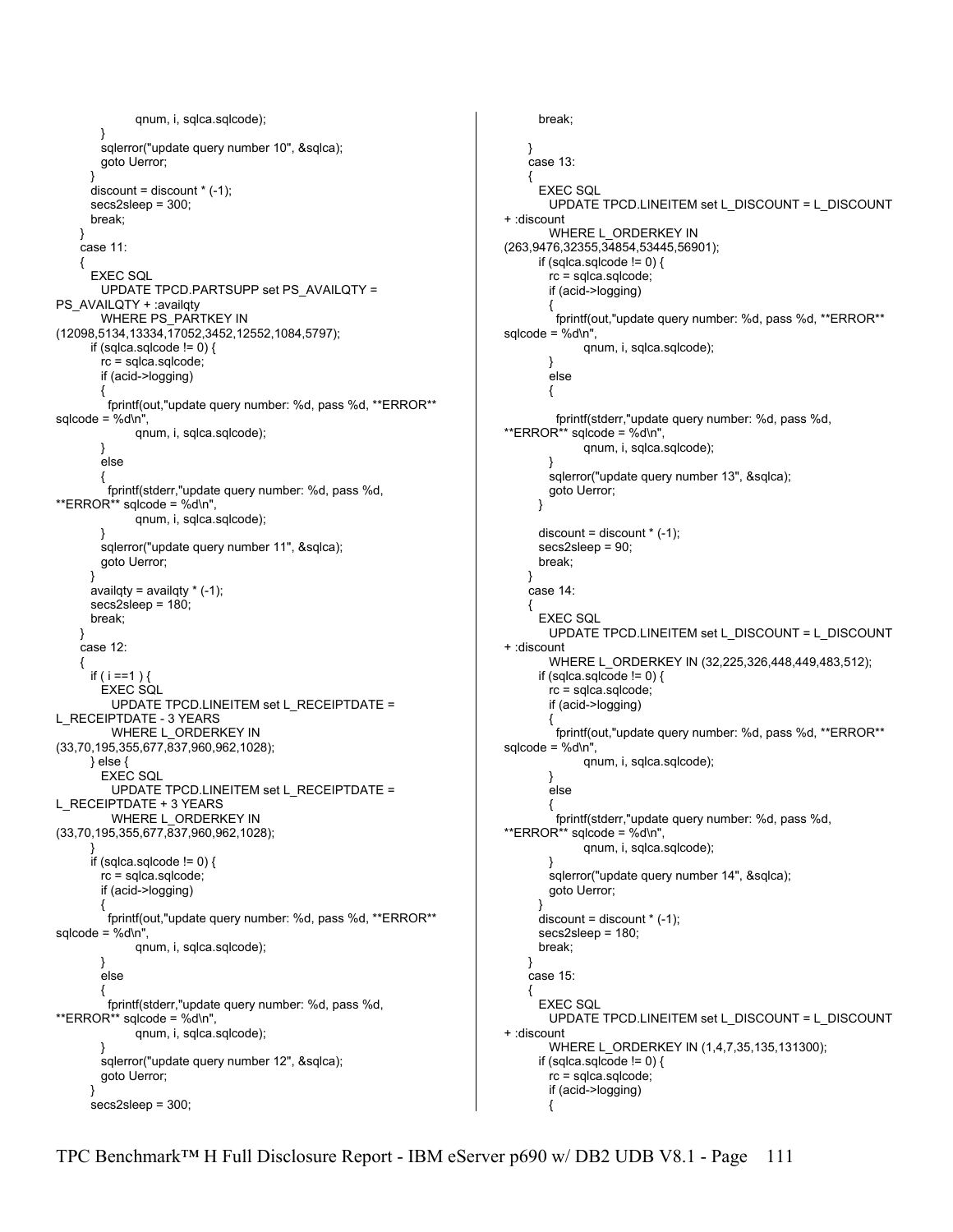```
 fprintf(out,"update query number: %d, pass %d, **ERROR** 
sqlcode = %d\n"
               qnum, i, sqlca.sqlcode); 
 } 
         else 
 { 
          fprintf(stderr,"update query number: %d, pass %d, 
**ERROR** sqlcode = %d\n", 
               qnum, i, sqlca.sqlcode); 
 } 
         sqlerror("update query number 15", &sqlca); 
         goto Uerror; 
       } 
      discount = discount * (-1):
       secs2sleep = 180; 
       break; 
     } 
     case 16: 
     { 
       EXEC SQL 
         UPDATE TPCD.PART set P_SIZE = P_SIZE + :size 
         WHERE P_PARTKEY IN (4,7,15,1313); 
      if (sqlca.sqlcode != 0) {
         rc = sqlca.sqlcode; 
         if (acid->logging) 
         { 
          fprintf(out,"update query number: %d, pass %d, **ERROR** 
sqlcode = %d\ln",
               qnum, i, sqlca.sqlcode); 
         } 
         else 
 { 
          fprintf(stderr,"update query number: %d, pass %d, 
**ERROR** sqlcode = %d\n", 
               qnum, i, sqlca.sqlcode); 
 } 
         sqlerror("update query number 16", &sqlca); 
         goto Uerror; 
       } 
      size = size * (-1); secs2sleep = 180; 
       break; 
     } 
     case 17: 
 { 
       EXEC SQL 
         UPDATE TPCD.LINEITEM set L_EXTENDEDPRICE = 
L_EXTENDEDPRICE + :price 
         WHERE L_ORDERKEY IN 
(4065,110372,165061,265702,87138); 
      if (sqlca.sqlcode != 0) {
         rc = sqlca.sqlcode; 
         if (acid->logging) 
         { 
          fprintf(out,"update query number: %d, pass %d, **ERROR** 
sqlcode = %d\ln".
               qnum, i, sqlca.sqlcode); 
         } 
         else 
 { 
          fprintf(stderr,"update query number: %d, pass %d, 
**ERROR** sqlcode = %d\ln",
               qnum, i, sqlca.sqlcode); 
 } 
         sqlerror("update query number 17", &sqlca); 
         goto Uerror; 
 } 
      price = price * (-1);
       secs2sleep = 90; 
       break;
```

```
 } 
     default: 
     { 
       fprintf(out,"ERROR: Invalid query number specified %d\n", 
qnum); 
      rc = 1;
       goto Uexit; 
     } 
    } 
    gettimeofday(&tv, &tz); 
    time(&timeT); 
    if (acid->logging) 
      fprintf(out,"update query number: %d, pass %d, after UPDATE: 
(%us %06uu) %s", 
            qnum, i, tv.tv_sec, tv.tv_usec, ctime(&timeT)); 
    else 
      fprintf(stderr,"update query number: %d, pass %d, after 
UPDATE: (%us %06uu) %s", 
            qnum, i, tv.tv_sec, tv.tv_usec, ctime(&timeT)); 
   if ( i == 2 ) {
      gettimeofday(&tv, &tz); 
      time(&timeT); 
      fprintf(out,"update query number: %d, pass %d, sleeping for %d 
seconds: (%us %06uu) %s", 
            qnum, i, secs2sleep, tv.tv_sec, tv.tv_usec, ctime(&timeT)); 
      fflush(out); 
      system("touch /tmp/tpcd/update.sync.sleep"); 
      sleep(secs2sleep); 
    } 
    gettimeofday(&tv, &tz); 
    time(&timeT); 
    fprintf(out,"update query number: %d, pass %d, immediately before 
COMMIT: (%us %06uu) %s", 
          qnum, i, tv.tv_sec, tv.tv_usec, ctime(&timeT)); 
    EXEC SQL COMMIT; 
   if (sqlca.sqlcode != 0) {
      rc = sqlca.sqlcode; 
      fprintf(out,"update pass %d, **ERROR** sqlcode = %d\n", i, 
sqlca.sqlcode); 
      sqlerror("update: COMMIT", &sqlca); 
      goto Uerror; 
    } 
    gettimeofday(&tv, &tz); 
    time(&timeT); 
    if (acid->logging) 
      fprintf(out,"update query number: %d, pass %d, after COMMIT: 
(%us %06uu) %s", 
            qnum, i, tv.tv_sec, tv.tv_usec, ctime(&timeT)); 
    else 
      fprintf(stderr,"update query number: %d, pass %d, after 
COMMIT: (%us %06uu) %s", 
            qnum, i, tv.tv_sec, tv.tv_usec, ctime(&timeT)); 
  } 
 rc = 0;
  goto Uexit; 
 Uerror: 
  EXEC SQL rollback work; 
  if (sqlca.sqlcode != 0) sqlerror("update: ROLLBACK FAILED", 
&sqlca); 
  system("touch /tmp/tpcd/update.sync.sleep"); 
 Uexit:
```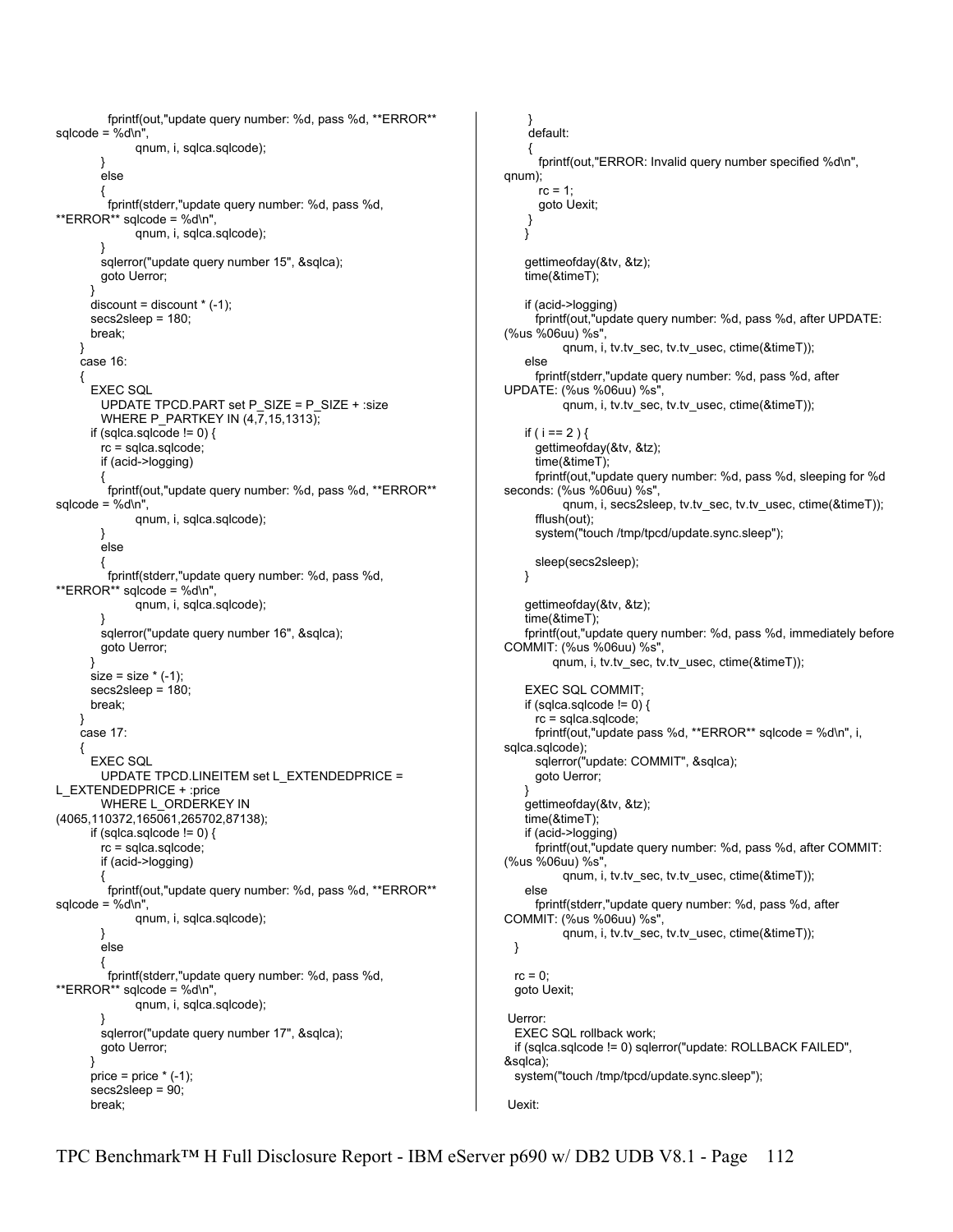fprintf(out,"\n---------- END of update ----------\n\n"); fflush(out);fclose(out); return(rc); } /\*--------------------------------------------------------------\*/ /\* connect\_to\_TM \*/ /\*--------------------------------------------------------------\*/ void connect to TM( void ) { char \*dbname\_ptr; if ((dbname\_ptr = getenv("TPCD\_QUAL\_DBNAME")) != NULL) { fprintf(stderr,"\*\*\*\*\*\*\*\*\*\*\* %s \*\*\*\*\*\*\*\*\*\*\*\n",dbname\_ptr); strcpy (dbname, dbname\_ptr); } EXEC SQL CONNECT TO :dbname IN SHARE MODE; if (sqlca.sqlcode  $\leq$  0) { fprintf(stderr, "CONNECT TO %s failed SQLCODE = %d\n", dbname, sqlca.sqlcode); exit(-1); } return; } -------\*/<br>\*/ /\* disconnect\_from\_TM \*/ /\*--------------------------------------------------------------\*/ void disconnect\_from\_TM ( void ) { EXEC SQL CONNECT RESET; if (sqlca.sqlcode  $\leq$  0) { fprintf(stderr, "DISCONNECT failed SQLCODE = %d\n", sqlca.sqlcode); exit(-1); } return; } /\*--------------------------------------------------------------\*/  $\frac{1}{2}$  sqlerror  $\frac{1}{2}$  sqlerror /\*--------------------------------------------------------------\*/ void sqlerror(char \*msg, struct sqlca \*psqlca) { FILE \*err\_fp; char err\_fn[256]; int  $j, k$ ; sprintf(err\_fn, "%s%cacid.sqlerrors",getenv("TPCD\_TMP\_DIR"),del()); err\_fp=fopen(err\_fn,"a"); fprintf(err\_fp,"acid: sqlcode: %4d %s\n", psqlca->sqlcode, msg); fprintf(stderr,"acid: sqlcode: %4d %s\n", psqlca->sqlcode, msg); fflush(stderr); if (psqlca->sqlerrmc[0] != ' ' || psqlca->sqlerrmc[1] != ' ') { fprintf(err\_fp,"acid: slerrmc: "); for( $j = 0$ ;  $j < 5$ ;  $j++)$  { for( $k = 0$ ;  $k < 14$ ;  $k++$ ) fprintf(err\_fp,"%x", psqlca->sqlerrmc[j\*10+k]); fprintf(err\_fp," "); for( $k = 0$ ;  $k < 14$ ;  $k++$ ) fprintf(err\_fp,"%c", psqlca->sqlerrmc[j\*10+k]); fprintf(err\_fp,"\n"); if  $(j < 4)$  fprintf(err\_fp," "); }

 } fprintf(err\_fp,"acid: sqlerrp: ");  $for(j = 0; j < 8; j++)$  fprintf(err\_fp,"%c", psqlca->sqlerrp[j]); fprintf(err\_fp,"\n"); fprintf(err\_fp,"acid: sqlerrd: ");  $for(j = 0; j < 6; j++)$  fprintf(err\_fp,"%d", psqlca->sqlerrd[j]); fprintf(err\_fp,"\n"); if (psqlca->sqlwarn[0] != '') { fprintf(err\_fp,"acid: sqlwarn: ");  $for(j = 0; j < 8; j++)$  fprintf(err\_fp,"%c", psqlca->sqlwarn[j]); fprintf(err\_fp,"\n"); } fprintf(err\_fp,"\n"); fflush(err\_fp);fclose(err\_fp); #ifdef SQLWINT void sleep(int sec) { Sleep(sec \* 1000); } #endif char del(void) { #ifdef SQLWINT return '\\'; #else return '/'; #endif #if defined(SQLPTX) || defined(SQLWINT) || defined(SQLSUN) || defined(Linux) /\* added fot PTX as this one is not there in libm \*/ double nearest(double x) double y, z;  $y = x$ ; if  $(x < 0)$  $y = -x$ ;  $z = y - (int)y;$ if  $(z == 0.5)$  { if ((int)floor(y) % 2) { return( $(x < 0)$  ? -ceil(y) : ceil(y)); } else { return( $(x < 0)$  ? -floor(y) : floor(y)); } } else if  $(z < 0.5)$ return( $(x < 0)$  ? -floor(y) : floor(y)); else return( $(x < 0)$  ? -ceil $(y)$  : ceil $(y)$ ); } #endif /\* SQLPTX \*/ **E.2 Acid.h**  /\*\*\*\*\*\*\*\*\*\*\*\*\*\*\*\*\*\*\*\*\*\*\*\*\*\*\*\*\*\*\*\*\*\*\*\*\*\*\*\*\*\*\*\*\*\*\*\*\*\*\*\*\*\*\*\*\*\*\*\*\*\*\*\*\*\*\*\*\*\*\*\*/

}

}

{

 $\frac{1}{2}$  File: acid.h  $\frac{1}{2}$ /\*\*\*\*\*\*\*\*\*\*\*\*\*\*\*\*\*\*\*\*\*\*\*\*\*\*\*\*\*\*\*\*\*\*\*\*\*\*\*\*\*\*\*\*\*\*\*\*\*\*\*\*\*\*\*\*\*\*\*\*\*\*\*\*\*\*\*\*\*\*\*\*/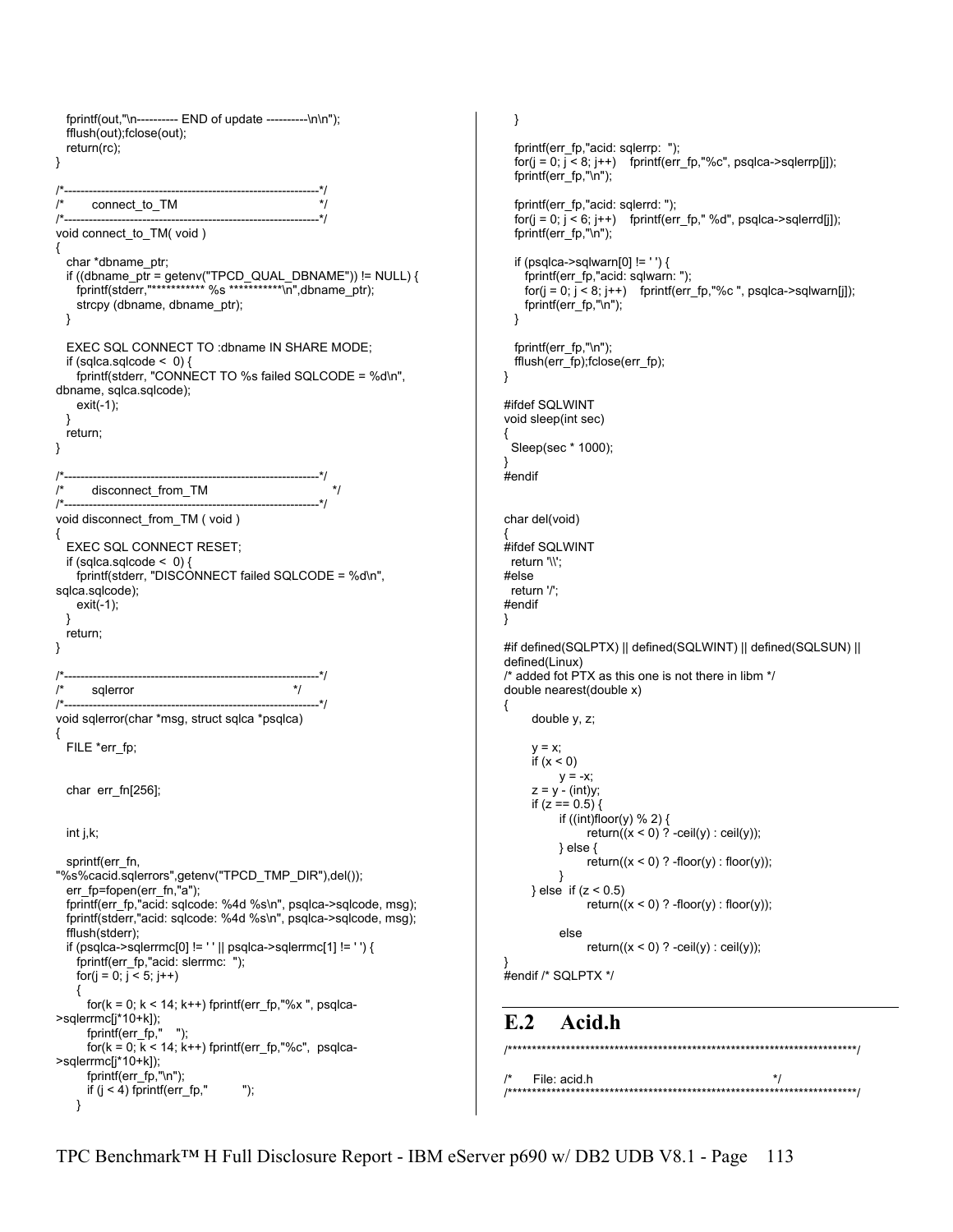```
#include <stdio.h> 
#include <stdlib.h> 
#include <time.h>
#ifdef SQLWINT 
  #include <windows.h> 
  #include <sys\timeb.h> 
  #include <sys\stat.h> 
  #include <stdlib.h> 
  #include <io.h> 
#else 
  #include <unistd.h> 
  #include <sys/time.h> 
  #include <sys/timeb.h> 
#endif 
#include <string.h> 
#include <math.h> 
#define acidtime(tvsec,tvusec) tvsec*1000+tvusec/1000 
#define TSLEN 20 
#if 0 /* needed on NT, not on AIX */
typedef struct timeval { 
      long tv_sec; /* seconds */ 
      long tv_usec; /* and microseconds */ 
}; 
#endif 
struct update_struct { 
  int qnum; 
}; 
struct acidQ_struct { 
  int tag; 
   long o_key; 
  double Lextendedprice;
}; 
struct acidT_struct { 
  int termination; 
  int tag; 
   int logging; 
   long o_key; 
  long I key;
   long delta; 
   long l_partkey; 
  long I_suppkey;
   double l_quantity; 
   double l_tax; 
  double I discount;
   double l_extendedprice; 
   double o_totalprice; 
}; 
/* 
** in acid.sqc 
*/ 
int updateQ (struct update_struct *us); 
char del(void); 
#ifdef SQLWINT 
void sleep (int sec); 
#endif
```

| E.3 Makefile                                        |                                                              |                                                                                              |        |                                                                                                                                     |         |
|-----------------------------------------------------|--------------------------------------------------------------|----------------------------------------------------------------------------------------------|--------|-------------------------------------------------------------------------------------------------------------------------------------|---------|
| DBNAME =                                            |                                                              | \$(TPCD_QUAL_DBNAME)                                                                         |        |                                                                                                                                     |         |
| $INCLUDE =$                                         |                                                              | \$(HOME)/sqllib/include                                                                      |        |                                                                                                                                     |         |
| #CFLAGS<br><b>DLINT ARGS\</b><br>#<br>qlanglvl=ansi |                                                              | $=$                                                                                          |        | -I\$(INCLUDE) -g -Dpascal= -<br>-Dfar= -D_loadds= -DSQLA_NOLINES -qflag=i:i -                                                       |         |
| #LFLAGS =<br>CFLAGS =<br>#  sun_                    |                                                              | -DSQLA_NOLINES                                                                               |        | -Im -Icurses -Is -II -Iy -Iiconv -Ibsd<br>-I\$(INCLUDE) -g -Dpascal= -DLINT_ARGS \<br>-DSQLA NOLINES -qflaq=i:i -qlanqlvl=ansi -q64 |         |
| $LFLAGS =$ -Im-Ibsd -q64<br># sun $LFLAGS =$        |                                                              |                                                                                              | $-$ Im |                                                                                                                                     |         |
| LIB                                                 | $=$                                                          | -L\$(HOME)/sqllib/lib -ldb2                                                                  |        |                                                                                                                                     |         |
| СC                                                  | $=$                                                          | CC                                                                                           |        |                                                                                                                                     |         |
| HDR<br>$C =$<br>SQC<br>SRC<br>OBJ<br>$EXEC =$       | $=$<br>mainacid.c<br>$=$<br>$\mathbf{r} = \mathbf{r}$<br>$=$ | acid.h<br>acid.sqc<br>\$(HDR)<br>acid.o<br>mainacid                                          |        | \$(C)                                                                                                                               | \$(SQC) |
| TARGET =                                            |                                                              | $E(EXEC)$ tsec                                                                               |        |                                                                                                                                     |         |
| SUFFIXES: .o .c .sqc .bnd                           |                                                              |                                                                                              |        |                                                                                                                                     |         |
| .C.O.                                               |                                                              | $$(CC) - c $< $(CFLAGS)$                                                                     |        |                                                                                                                                     |         |
| all:                                                | \$(TARGET)                                                   |                                                                                              |        |                                                                                                                                     |         |
| mainacid: \$(SRC) \$(OBJ) mainacid.o<br>\$(LFLAGS)  |                                                              |                                                                                              |        | \$(CC) -o \$@ \$(CFLAGS) \$(OBJ) mainacid.o \$(LIB)                                                                                 |         |
| acid.c: acid.sqc \$(HDR)<br>NOLINEMACRO PACKAGE; \  | db2 terminate                                                | - db2 connect to $$(DBNAME); \$<br>db2 bind acid.bnd GRANT PUBLIC; \<br>db2 connect reset; \ |        | db2 prep acid.sqc BINDFILE ISOLATION RR                                                                                             |         |
| acid.o: acid.c                                      |                                                              | \$(CC) \$(CFLAGS) -c acid.c -o acid.o                                                        |        |                                                                                                                                     |         |
| tsec: tsec.c                                        |                                                              |                                                                                              |        | \$(CC) \$(CFLAGS) \$(LFLAGS) -o tsec tsec.c                                                                                         |         |
| clean:                                              | rm -f acid.c                                                 | rm -f $*$ o $*$ bnd $$(EXEC)$ tsec                                                           |        |                                                                                                                                     |         |